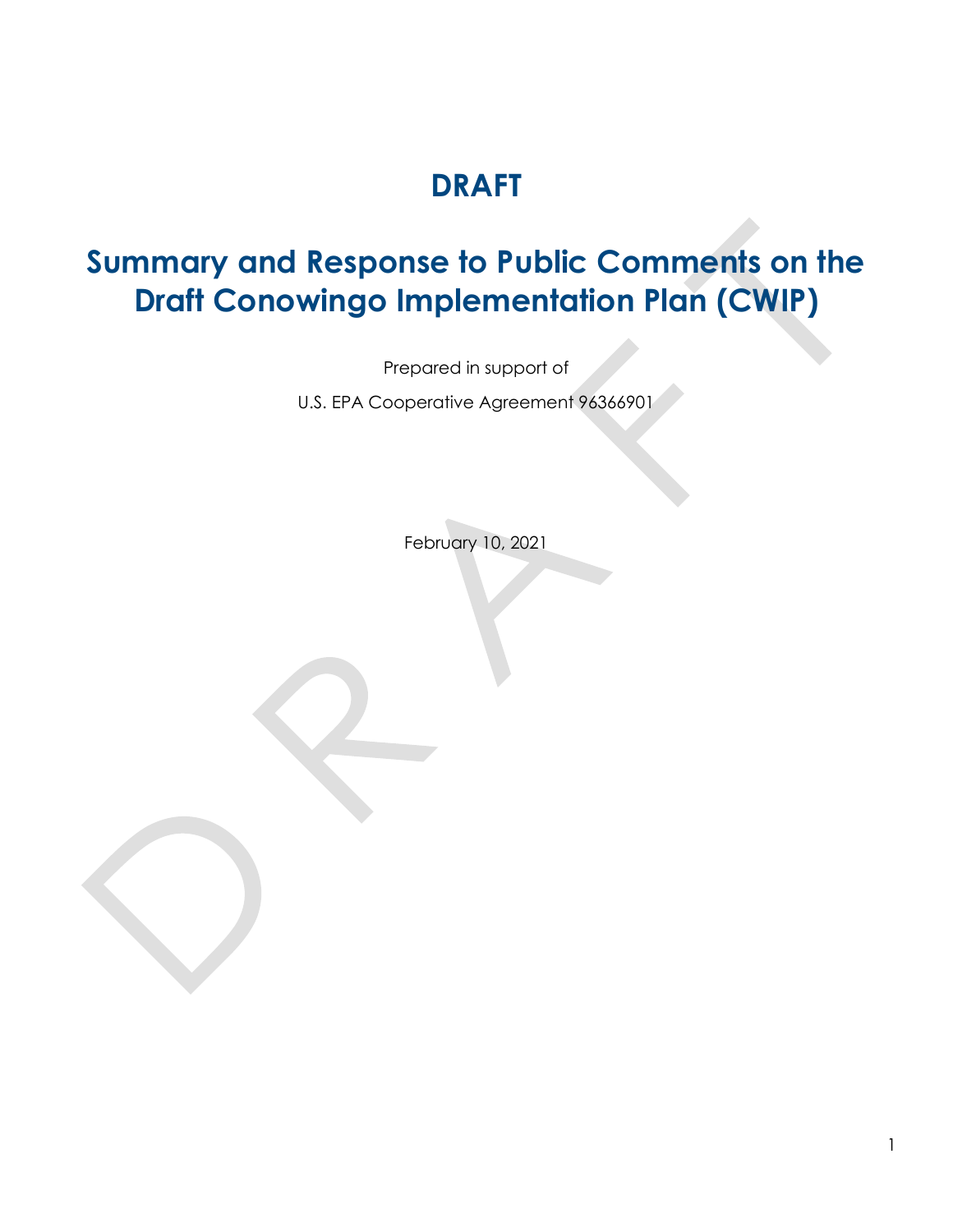#### **DRAFT** Summary and Response to Public Comments on the **Draft Conowingo Implementation Plan (CWIP)**

# Contents

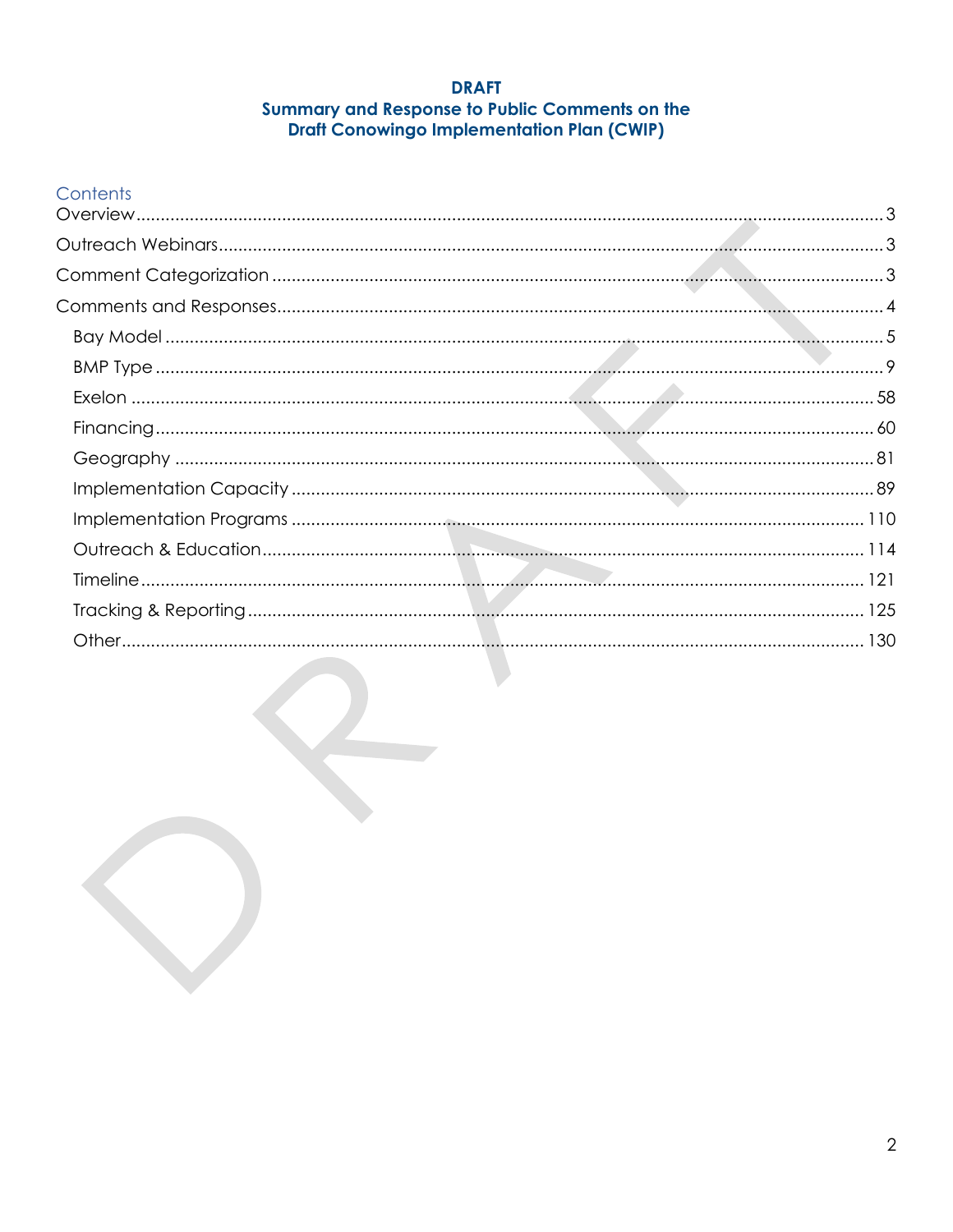### <span id="page-2-0"></span>**Overview**

In total, we received 239 unique comments on the draft Conowingo Implementation Plan (CWIP) from 33 individuals/entities during the public comment period. The public comment period lasted 90 days, from October 14, 2020 to January 21, 2021.

- 159 comments (67%) were written comments formally submitted to the [CWIP@chesapeakebay.net](mailto:CWIP@chesapeakebay.net) email address.
- 80 comments (33%) were comments informally submitted via the Chat Box in outreach webinars.

Comments were received from the following organizations within the below categories:

- State government agencies
- Local government agencies
- Groups, associations, clubs, organizations, and other organized entities
- Individuals without an affiliated organization

It is important to note that as of February 10, 2021, no comments have been received from U.S. EPA. As such, this document is a draft and will be revised and finalized upon receipt of and response to comments from U.S. EPA.

#### <span id="page-2-1"></span>**Outreach Webinars**

The team held 17 outreach webinars to provide key stakeholders with an opportunity to ask questions and provide feedback on the draft CWIP. The table below provides a summary of the outreach webinars.

| <b>Webinar Date</b> | <b>Outreach Target for Webinar</b>                                                        |
|---------------------|-------------------------------------------------------------------------------------------|
| November 18, 2020   | Cecil County, Maryland                                                                    |
| November 19, 2020   | Bedford County, Pennsylvania                                                              |
| November 20, 2020   | Harford County, Maryland                                                                  |
| November 20, 2020   | York County, Pennsylvania                                                                 |
| November 24, 2020   | Chesapeake Bay watershed                                                                  |
| November 30, 2020   | New York                                                                                  |
| November 30, 2020   | Pennsylvania Agricultural Advisory Board/Nutrient Management Advisory<br>Board (AAB/NMAB) |
| December 1, 2020    | <b>Baltimore County, Maryland</b>                                                         |
| December 7, 2020    | Centre County, Pennsylvania                                                               |
|                     | Cumberland County, Pennsylvania                                                           |
| December 8, 2020    | Maryland                                                                                  |
| December 10, 2020   | Franklin County, Pennsylvania                                                             |
|                     | Adams County, Pennsylvania                                                                |
| December 14, 2020   | Pennsylvania                                                                              |
| January 6, 2021     | Pennsylvania Agricultural Community                                                       |
| January 7, 2021     | New York                                                                                  |
| January 13, 2021    | Maryland                                                                                  |
| January 13, 2021    | Lancaster County, Pennsylvania                                                            |
| January 15, 2021    | Lebanon County, Pennsylvania                                                              |

# <span id="page-2-2"></span>**Comment Categorization**

Comments and questions were imported into a tracking spreadsheet with fields for categorization. Upon entry, both comments and questions were assigned a unique identifier and all logistical details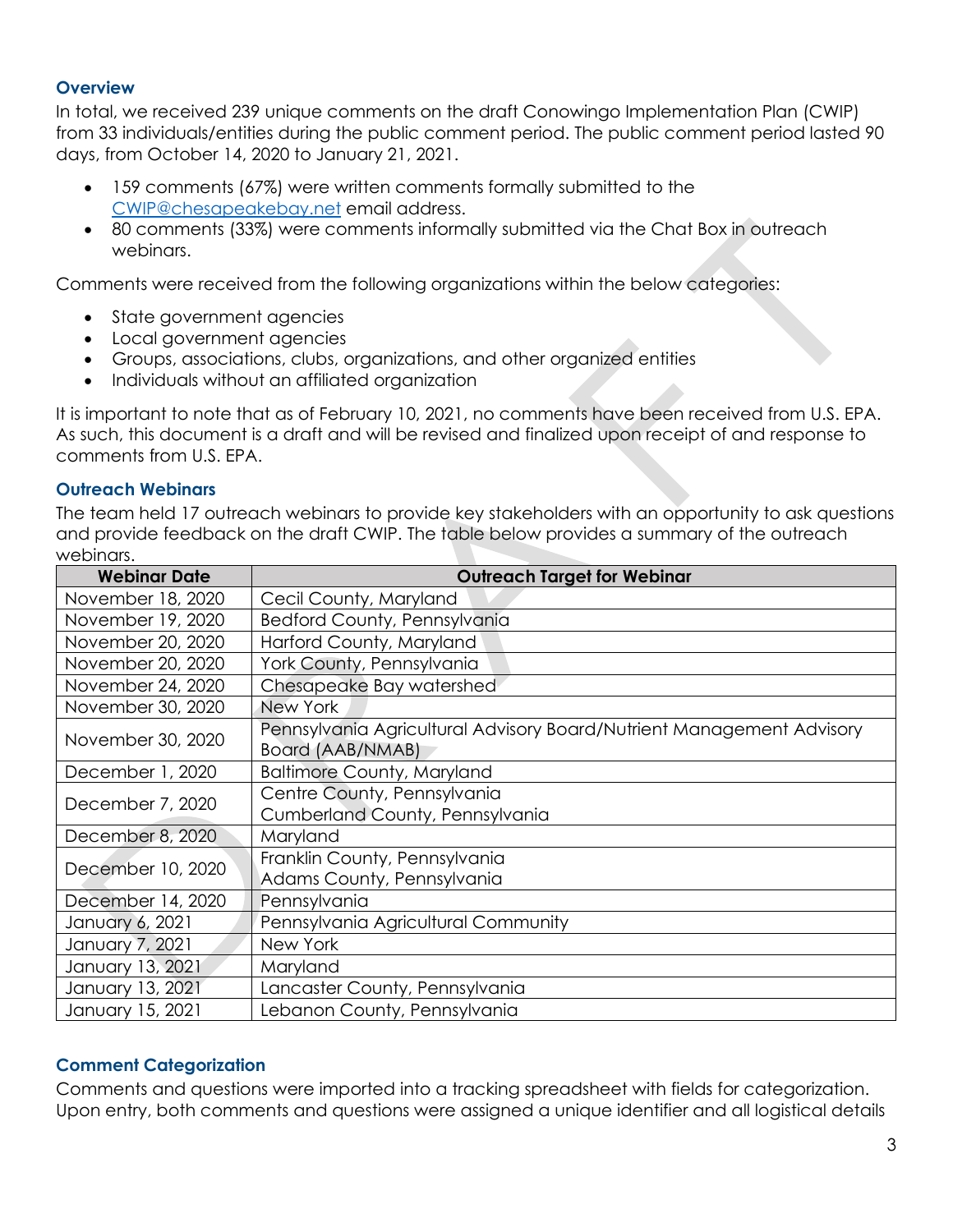(like the name, affiliation, and contact information of the submitter) were recorded. Questions were addressed at the time they were received, whether by email or via webinar, and were omitted from the comments. Comments were then copy-edited (both the original and edited versions were kept in the spreadsheet) and categorized as follows:

| <b>Field Name</b>             | <b>Question Version of Field</b>                                                           | <b>Field Type</b>                                 | <b>Options</b>                                                                                                                                                                                                              |
|-------------------------------|--------------------------------------------------------------------------------------------|---------------------------------------------------|-----------------------------------------------------------------------------------------------------------------------------------------------------------------------------------------------------------------------------|
| Topic<br>Area(s)              | Which of the following topic<br>area(s) does this comment<br>address?                      | Checkboxes<br>(allows<br>multiple<br>selections)  | <b>Bay Model</b><br><b>BMP Type</b><br>Exelon<br>Financing<br>Geography<br><b>Implementation Capacity</b><br><b>Implementation Programs</b><br>Outreach & Education<br>Timeline<br><b>Tracking &amp; Reporting</b><br>Other |
| Source<br>Sector              | Does this comment address<br>concerns that are specific to<br>a source sector?             | Checkboxes<br>(allows<br>multiple<br>selections)  | Agriculture<br>Urban/Developed<br>Natural<br>Other/Not Specified                                                                                                                                                            |
| Comment or<br>Question        | Does this submission include<br>a comment, question, or<br>both?                           | Checkboxes<br>(allows<br>multiple<br>selections)  | Comment<br>Question                                                                                                                                                                                                         |
| Comment<br>Jurisdiction       | Does this comment address<br>concerns that are specific to<br>a certain jurisdiction?      | Checkboxes<br>(allows)<br>multiple<br>selections) | Delaware<br>District of Columbia<br>Maryland<br>New York<br>Pennsylvania<br>Virginia<br>Chesapeake Bay<br>Not Specified                                                                                                     |
| Comment<br><b>Affiliation</b> | What organization was this<br>comment submitted on<br>behalf of or in association<br>with? | Open-ended                                        | N/A                                                                                                                                                                                                                         |

# <span id="page-3-0"></span>**Comments and Responses**

This section summarizes the substantive issues raised by the public's comments and our team's response to them.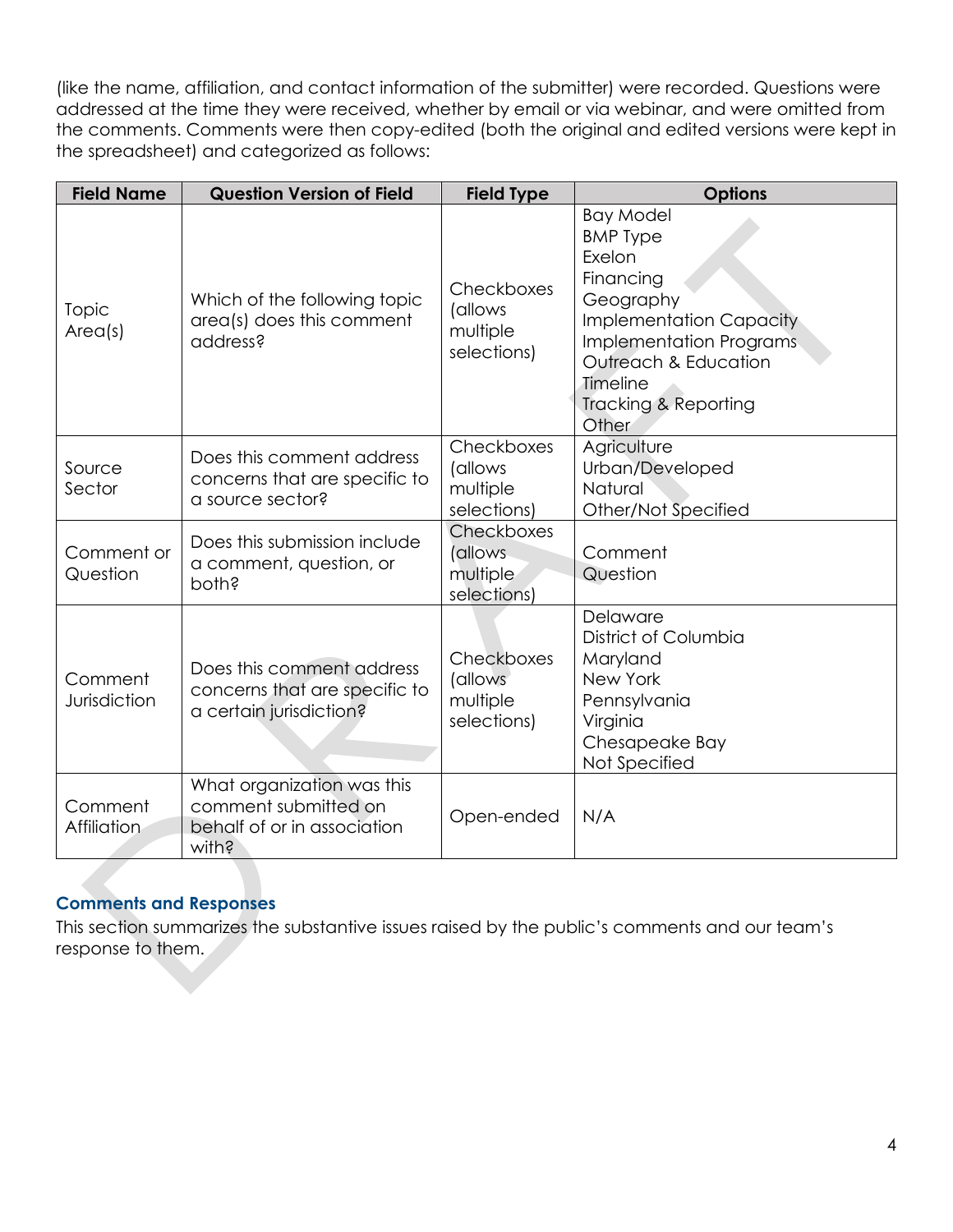#### *Bay Model*

Comments received under the topic Bay Model are listed below with their responses. Primarily, the comments were focused on the need to address sediment load in the draft CWIP, particularly in relation to climate change, and developing more accurate costs for the BMPs proposed.

The CIT anticipates revision to the CWIP based on information provided by the Bay Program to account for climate change in future year models. The CIT will also share these comments with the financing team.

<span id="page-4-0"></span>

| <b>Comment</b><br>ID | Comment                                                                                                                                                                                                                                                                                                                                                                                                                                                                                                                                                                                                                                                                                                                                                                                                                                                                                                                                                                                                                                                                                                                                                                                                                                                                                                                                                                                                                                                                                                          | <b>CIT Response</b>                                                                                                                                                                                                                                                                                                                                                                                                                                                                                                |
|----------------------|------------------------------------------------------------------------------------------------------------------------------------------------------------------------------------------------------------------------------------------------------------------------------------------------------------------------------------------------------------------------------------------------------------------------------------------------------------------------------------------------------------------------------------------------------------------------------------------------------------------------------------------------------------------------------------------------------------------------------------------------------------------------------------------------------------------------------------------------------------------------------------------------------------------------------------------------------------------------------------------------------------------------------------------------------------------------------------------------------------------------------------------------------------------------------------------------------------------------------------------------------------------------------------------------------------------------------------------------------------------------------------------------------------------------------------------------------------------------------------------------------------------|--------------------------------------------------------------------------------------------------------------------------------------------------------------------------------------------------------------------------------------------------------------------------------------------------------------------------------------------------------------------------------------------------------------------------------------------------------------------------------------------------------------------|
| 265                  | The existing burden that the Draft C-WIP would place on<br>Pennsylvania is further aggravated by two other recent actions<br>by the Chesapeake Bay Partnership, both of which have the<br>practical effect of increasing the amount of nitrogen reduction<br>that Pennsylvania will be responsible to attain under the goals<br>established for Pennsylvania in EPA's Bay Watershed TMDL. The<br>Partnership's recent adoption of modifications under CAST-19 will<br>have the effect of increasing the nitrogen reduction obligation of<br>Pennsylvania's agricultural sector by 1.8 million pounds. And<br>proportionate state allocations of nitrogen reduction offsets in<br>response to estimated effects of climate change recently<br>approved by the Partnership will increase Pennsylvania's<br>obligation for nitrogen reduction by another 1.9 million pounds.<br>As with the Draft C-WIPs reported numbers, the estimates of<br>Pennsylvania's additional nitrogen pollution reduction obligations<br>identified in the previous paragraph reflect what needs to be<br>achieved at "edge of tide." Assuming the same ratio for<br>attainment of "edge of tide" reductions as that estimated under<br>the Draft C-WIP, Pennsylvania and Pennsylvania's agriculture<br>sector will need to perform at-home conservation measures that<br>reduce nitrogen runoff by 2.64 million pounds and 2.79 million<br>pounds respectively to meet the additional obligations resulting<br>from these two actions. | It is correct that the difference between<br>Edge of Tide and Edge of Stream reductions<br>can be quite large. For the CWIP plan, the<br>Edge of Tide Reduction for Pennsylvania's<br>agricultural sector is 5.7 Million pounds per<br>year, which is equivalent to 8.5 Million<br>pounds per year of Edge of Stream<br>reduction. While the bulk of the BMPs are<br>implemented in Pennsylvania, the goal is to<br>develop a financing strategy that spreads<br>the costs across the Chesapeake Bay<br>Watershed. |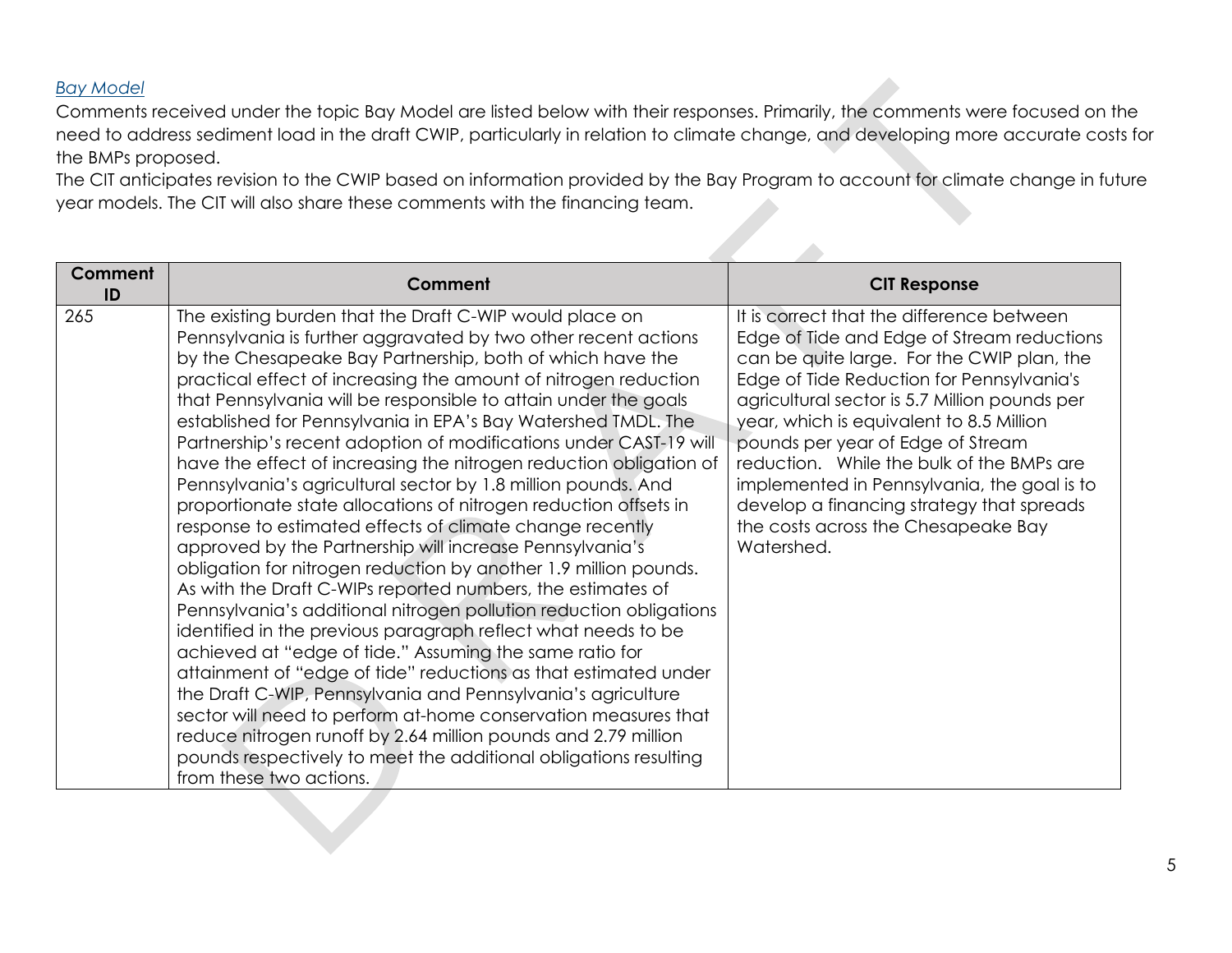| <b>Comment</b><br>ID | Comment                                                                                                                                                                                                                                                                                                                                                                                                                                                                                                                                                                                                                                                                                                                                                                                                                                                                                                                                                                                                                                                                                                                                                                                                                                                                                                                                                                                                                    | <b>CIT Response</b>                                                                                                                                                                                                                                                                                                                                                                                                                |
|----------------------|----------------------------------------------------------------------------------------------------------------------------------------------------------------------------------------------------------------------------------------------------------------------------------------------------------------------------------------------------------------------------------------------------------------------------------------------------------------------------------------------------------------------------------------------------------------------------------------------------------------------------------------------------------------------------------------------------------------------------------------------------------------------------------------------------------------------------------------------------------------------------------------------------------------------------------------------------------------------------------------------------------------------------------------------------------------------------------------------------------------------------------------------------------------------------------------------------------------------------------------------------------------------------------------------------------------------------------------------------------------------------------------------------------------------------|------------------------------------------------------------------------------------------------------------------------------------------------------------------------------------------------------------------------------------------------------------------------------------------------------------------------------------------------------------------------------------------------------------------------------------|
| 274                  | 3. Climate -- Most Bay states are not on track to meet the TMDL<br>timeline. At the same time, the Northeast, including the<br>Chesapeake Bay region, is experiencing increases in the average<br>annual temperature, amount of precipitation, and amount of<br>extreme precipitation events, and these trends are expected to<br>continue and strengthen in the coming years due to climate<br>change (See NOAA Technical Report 142-9). The impacts of<br>climate change are already impacting the situation at the<br>Conowingo Dam, as precipitation events and resulting scouring<br>continue to increase in intensity and frequency. Climate change<br>has also added an additional pollutant load that all states now<br>need to add into their Phase III WIPs.<br>As there will likely be no source of funding for the CWIP, the<br>nitrogen, phosphorus, and sediment loads at the Conowingo<br>Dam will need to be allocated among the other jurisdictions,<br>stacking yet another load on top of their current gaps, their<br>Phase III requirements, and the climate loads. Given that the<br>Phase III climate allocations have already been released for the<br>other WIPs, our recommendation is that climate change impacts<br>be incorporated as part of the CWIP allocations. This will allow<br>the jurisdictions to truly assess their load reduction goals and how<br>wide their reduction gaps are. | During the development of the Conowingo<br>WIP, the plan development team was<br>informed that the Chesapeake Bay Program<br>would be providing them with updated load<br>reductions related to climate change. This<br>information was not available at the time the<br>draft plan was released, but will be<br>incorporated into future plan updates<br>and/or through the Milestone Planning<br>process once they are provided. |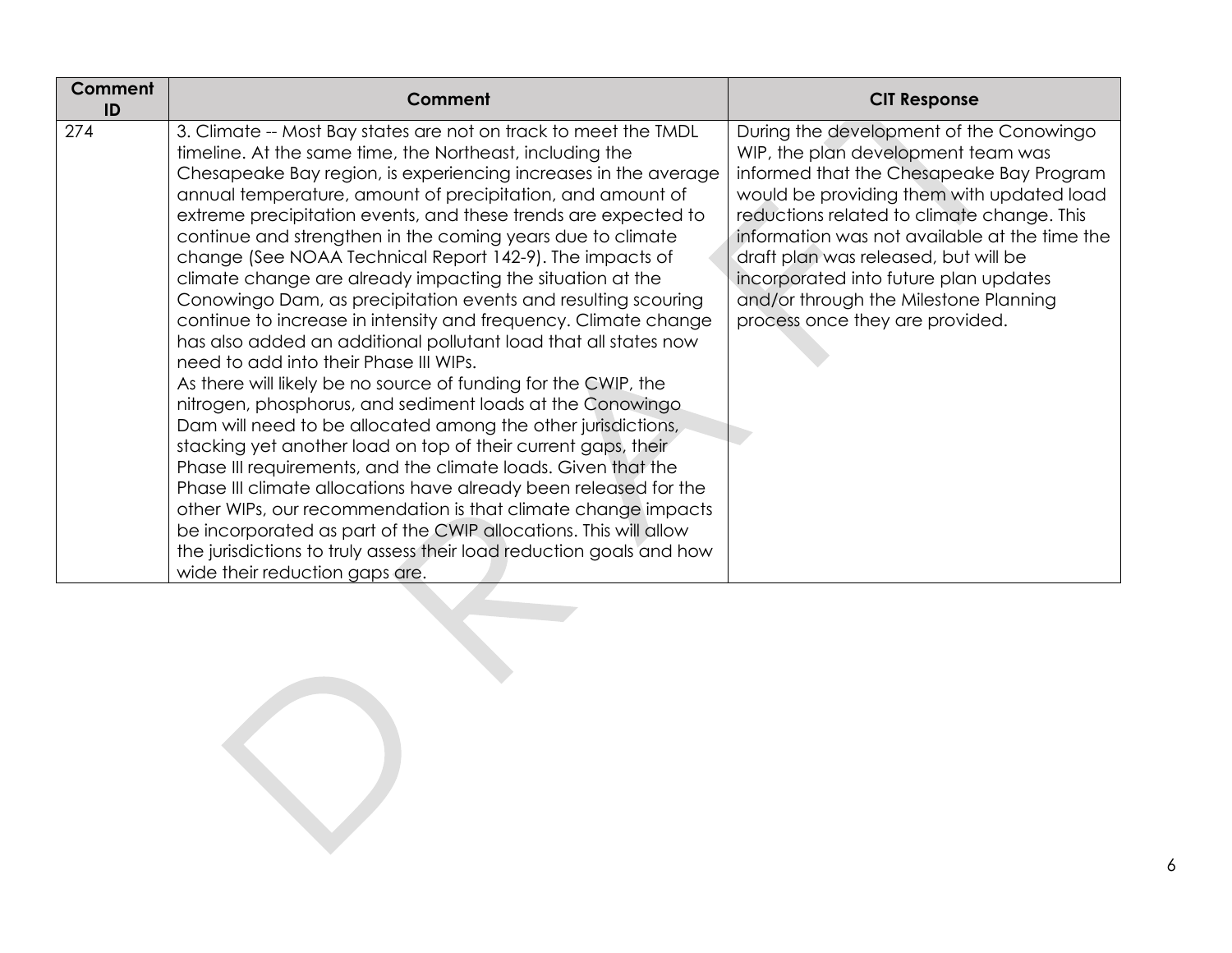| Comment<br>ID | <b>Comment</b>                                                                                                                                                                                                                                                                                                                                                                                                                                                                                                                                                                                                                                                                                                                                                                                                                                                                                                                                                                                                                                                                                                                                                                                                                                                                                                                                                                                                                                                                                                                                                                                                                                                                                                                                                                                                                                                                                                                                               | <b>CIT Response</b>                                                                                                                                                                                                                                                                                                                                                                                                                                                                                                                                                                                                                                                                                                                             |
|---------------|--------------------------------------------------------------------------------------------------------------------------------------------------------------------------------------------------------------------------------------------------------------------------------------------------------------------------------------------------------------------------------------------------------------------------------------------------------------------------------------------------------------------------------------------------------------------------------------------------------------------------------------------------------------------------------------------------------------------------------------------------------------------------------------------------------------------------------------------------------------------------------------------------------------------------------------------------------------------------------------------------------------------------------------------------------------------------------------------------------------------------------------------------------------------------------------------------------------------------------------------------------------------------------------------------------------------------------------------------------------------------------------------------------------------------------------------------------------------------------------------------------------------------------------------------------------------------------------------------------------------------------------------------------------------------------------------------------------------------------------------------------------------------------------------------------------------------------------------------------------------------------------------------------------------------------------------------------------|-------------------------------------------------------------------------------------------------------------------------------------------------------------------------------------------------------------------------------------------------------------------------------------------------------------------------------------------------------------------------------------------------------------------------------------------------------------------------------------------------------------------------------------------------------------------------------------------------------------------------------------------------------------------------------------------------------------------------------------------------|
| 333           | 1) Flawed Cost Projections. Our primary concerns regard the<br>analysis that produced the Primary Strategy selected in the CWIP,<br>which we believe relies on an overreliance on flawed cost<br>projections. As we followed and reviewed the PSC's deliberations<br>on the various strategies, we note that the bulk of the discussion<br>and decision-making is centered around cost - specifically the<br>total annual cost of reducing 6 million pounds of Nitrogen and<br>thus the expected cost-per-pound. In fact, the selected Primary<br>Strategy has the lowest anticipated annual cost of \$53 million, or<br>\$8 per pound. Our experience competing in nutrient markets<br>leads us to believe the estimated per-pound costs for the Primary<br>Strategy of \$8 are overly optimistic and likely unachievable at the<br>scale required for successful CWIP implementation. We believe<br>the selection of this scenario based on this cost estimate would<br>expose jurisdictions to substantial future price risk when total<br>project lifecycle costs are incurred.<br>These cost estimates were generated by the Chesapeake<br>Assessment Scenario Tool (CAST), a macro-level tool providing<br>essential nutrient load reduction data but an inexact tool for<br>calculating on-the-ground costs for the lifespan of practices.<br>Under CAST, annualized costs do not necessarily provide an<br>accurate estimation of what overall restoration costs will be for<br>each scenario, including long-term operations & maintenance<br>(O&M). This is because accurately estimating long-term total<br>project costs requires a present value calculation, which in turn<br>requires an end date. For those strategies that heavily<br>incorporate annual practices, annual costs extend essentially in<br>perpetuity. This inexact cost model undermines the reliability of<br>the much-relied-upon cost estimates of the Primary Strategy. | The annual cost estimates in CAST are<br>derived from literature values of each<br>practice's Capital, Operation and<br>Maintenance and Opportunity Costs, and<br>the Annual practices, using a Present Value<br>equation. With the exception of Core<br>Nitrogen Reduction, most annual practices<br>are estiamted using a Lifespan of 1 year,<br>while annual cost estimates for structural or<br>"Cumulative" practices typically have a<br>lifespan ranging from 10 to 40 years. In<br>general, the annual costs associated with<br>the Annual practices in the CWIP are much<br>lower than those associated with Structural<br>practices, and these annual practices have<br>higher O&M costs, but lower Capital and<br>Opportunity costs. |
| 409           | Follow-on - the Draft Plan refers to the sediment behind the dam<br>being in equilibrium, with occasional pulses from storm scouring -<br>and the plan is silent on Sediment load.                                                                                                                                                                                                                                                                                                                                                                                                                                                                                                                                                                                                                                                                                                                                                                                                                                                                                                                                                                                                                                                                                                                                                                                                                                                                                                                                                                                                                                                                                                                                                                                                                                                                                                                                                                           | The Chesapeake Bay Partnership set targets<br>for the CWIP, which included 0.26 Million<br>pounds per year of Phosphorus and 6 Million<br>Pounds per Year of Nitrogen. These load<br>reductions are an estimate of what is                                                                                                                                                                                                                                                                                                                                                                                                                                                                                                                      |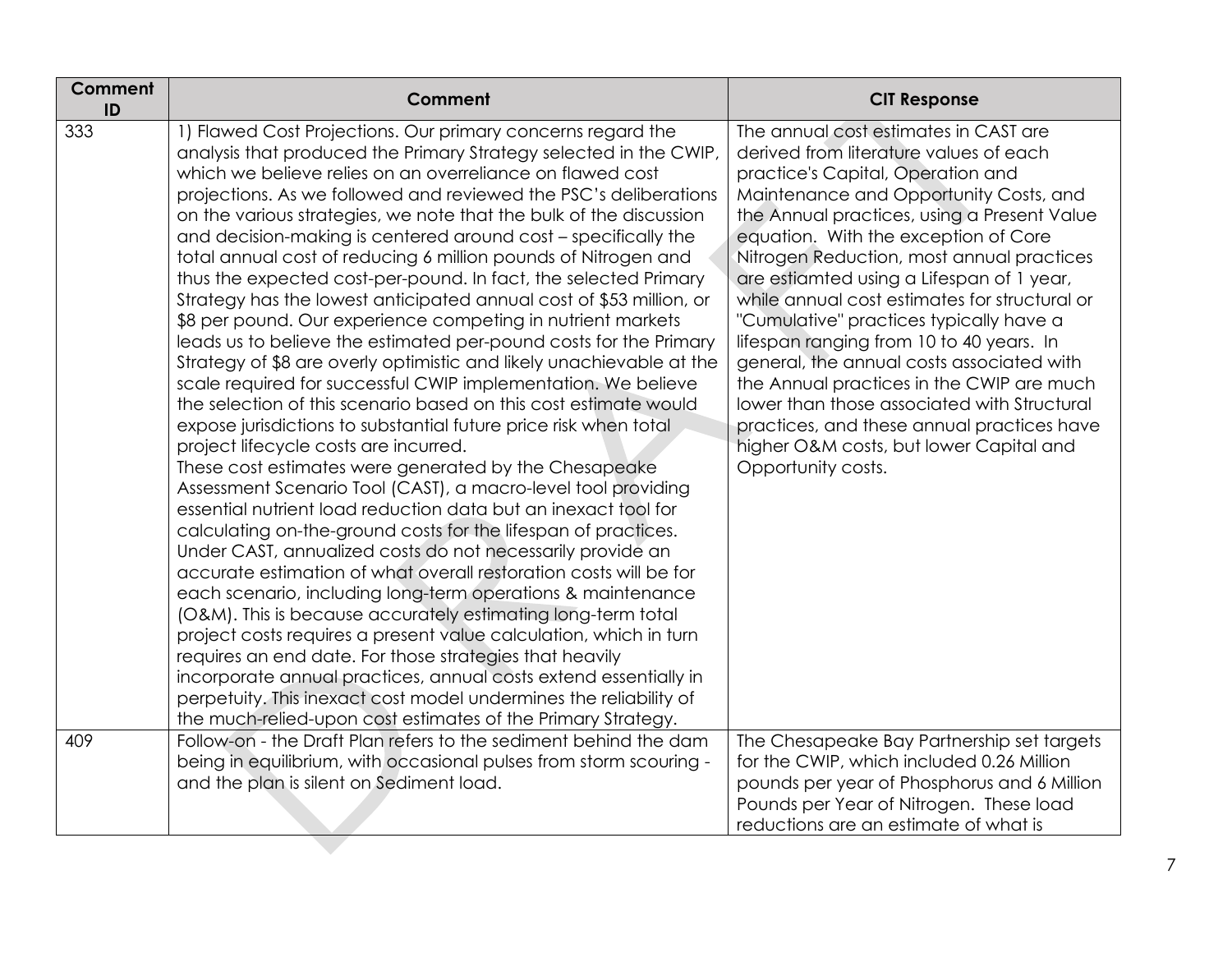| Comment<br>ID | Comment | <b>CIT Response</b>                                                                                                                                                                                                                                                                                                                                                           |
|---------------|---------|-------------------------------------------------------------------------------------------------------------------------------------------------------------------------------------------------------------------------------------------------------------------------------------------------------------------------------------------------------------------------------|
|               |         | needed to meet the Chesapeake TMDL<br>goals after the WIP III plans are implemented,<br>and accounting for infill of the Conowingo<br>Dam. Although the effectiveness of the dam<br>is primarily associated with its sediment<br>storage, no sediment target was set because<br>the Chesapeake Bay sediment targets are<br>being met without implementing additional<br>BMPs. |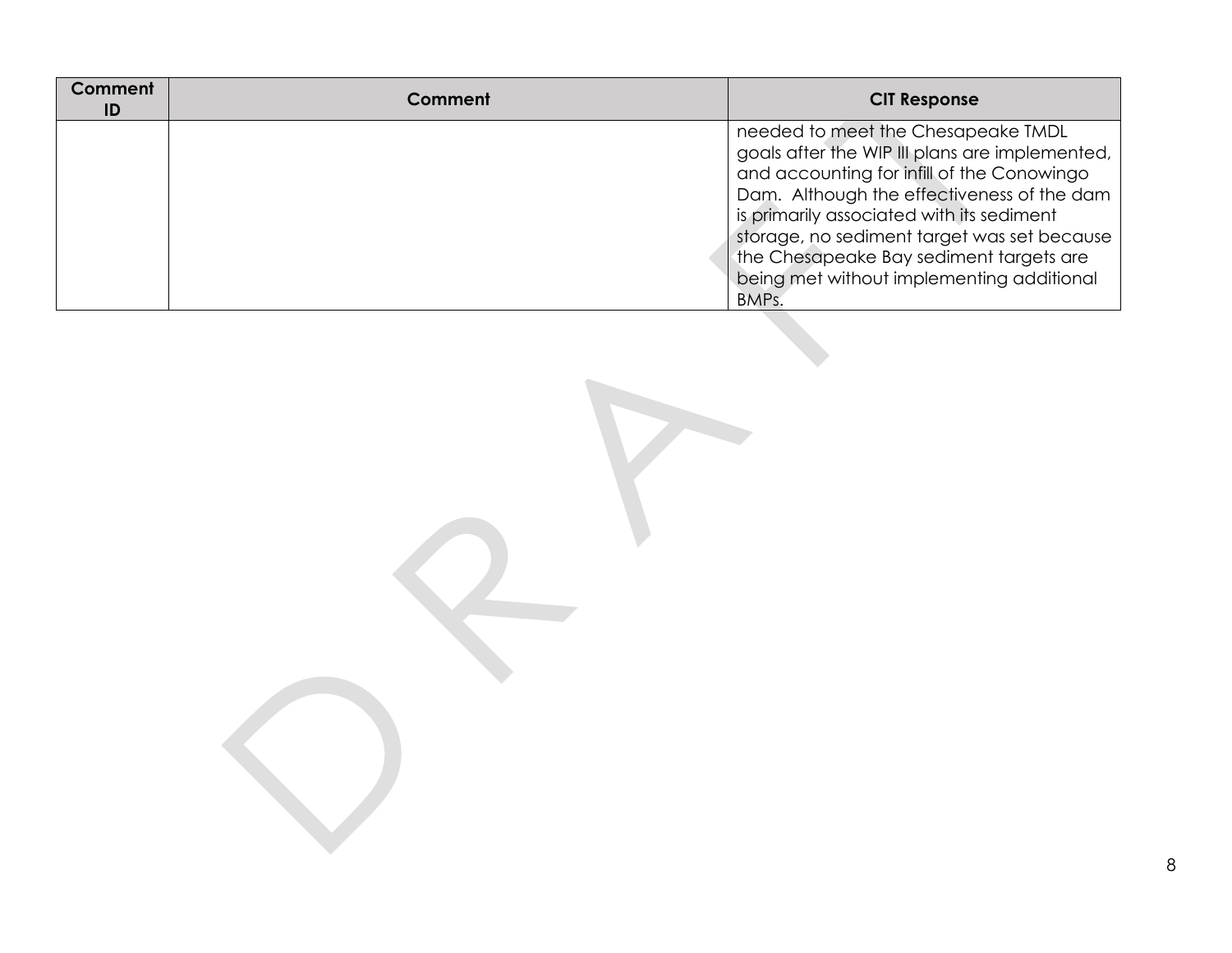# *BMP Type*

Comments received under the topic BMP Type are listed below with their responses. Primarily, the comments were focused on dredging, cover crops, and the need to address sediment load in the draft CWIP.

The CIT anticipates revision to the CWIP based on information provided by the Bay Program to account for sediment load in the Final CWIP document. The CIT will also share these comments with the financing team.

<span id="page-8-0"></span>

| Comment<br>ID | Comment                                                                                                                                                                                                                                                                                                                                                                                                                                                     | <b>CIT Response</b>                                                                                                                                                                                                                                                                                                                                                                                                                                                                                                                                                                                                                    |
|---------------|-------------------------------------------------------------------------------------------------------------------------------------------------------------------------------------------------------------------------------------------------------------------------------------------------------------------------------------------------------------------------------------------------------------------------------------------------------------|----------------------------------------------------------------------------------------------------------------------------------------------------------------------------------------------------------------------------------------------------------------------------------------------------------------------------------------------------------------------------------------------------------------------------------------------------------------------------------------------------------------------------------------------------------------------------------------------------------------------------------------|
| 3             | One possible action that could potentially reduce nitrogen in the<br>bay is to restrict lawn fertilizer sales and use in bay states. Lawn<br>fertilizer use appears to have little if any regulation and<br>homeowners don't seem to have a clue regarding the damage it<br>does to the Bay.                                                                                                                                                                | The CWIP Steering Committee will consider<br>public comments relevant to BMP types and<br>targets during the draft CWIP revision<br>process.                                                                                                                                                                                                                                                                                                                                                                                                                                                                                           |
| 5             | It would be a very simple way to clean the sediment phosphorus<br>and nitrogen from behind the damn how you would have to do<br>is pump water coming into the damn around the damn for 30<br>days and then clean up the sediment with suction hoses like they<br>do in the ocean to collect things from the bottom of the ocean<br>suck out all the sediment nitrogen and phosphorus let it dry and<br>sell it back to the farmers sounds like a good idea. | The CWIP Steering Committee will consider<br>public comments relevant to BMP types and<br>targets during the draft CWIP revision<br>process.                                                                                                                                                                                                                                                                                                                                                                                                                                                                                           |
| 6             | In order for the bay to be cleaned up, two things must happen at<br>the same time. They are;<br>1. dredge the area above the dam; this must be an on-going<br>process<br>2. enforce the Pennsylvania run-off situation.<br>Also, it is important for any program to succeed it has be far<br>distant from politicians.                                                                                                                                      | Dredging behind the Conowingo Dam or<br>dams further upstream are not a<br>Chesapeake Bay Program approved best<br>management practice (BMP) at this time. For<br>further information related to the current<br>status of the Conowingo Dam or the Pilot<br>Dredge Project, please visit:<br>https://mde.maryland.gov/programs/Water/<br>WetlandsandWaterways/Pages/ExelonMD-<br>Conowingo-WQCApp.aspx<br>While the draft CWIP does model 95% of the<br>load reduction coming from Pennsylvania,<br>the CWIP is considered a partnership<br>approach to reducing pollutant loading and<br>does not include enforcement actions at this |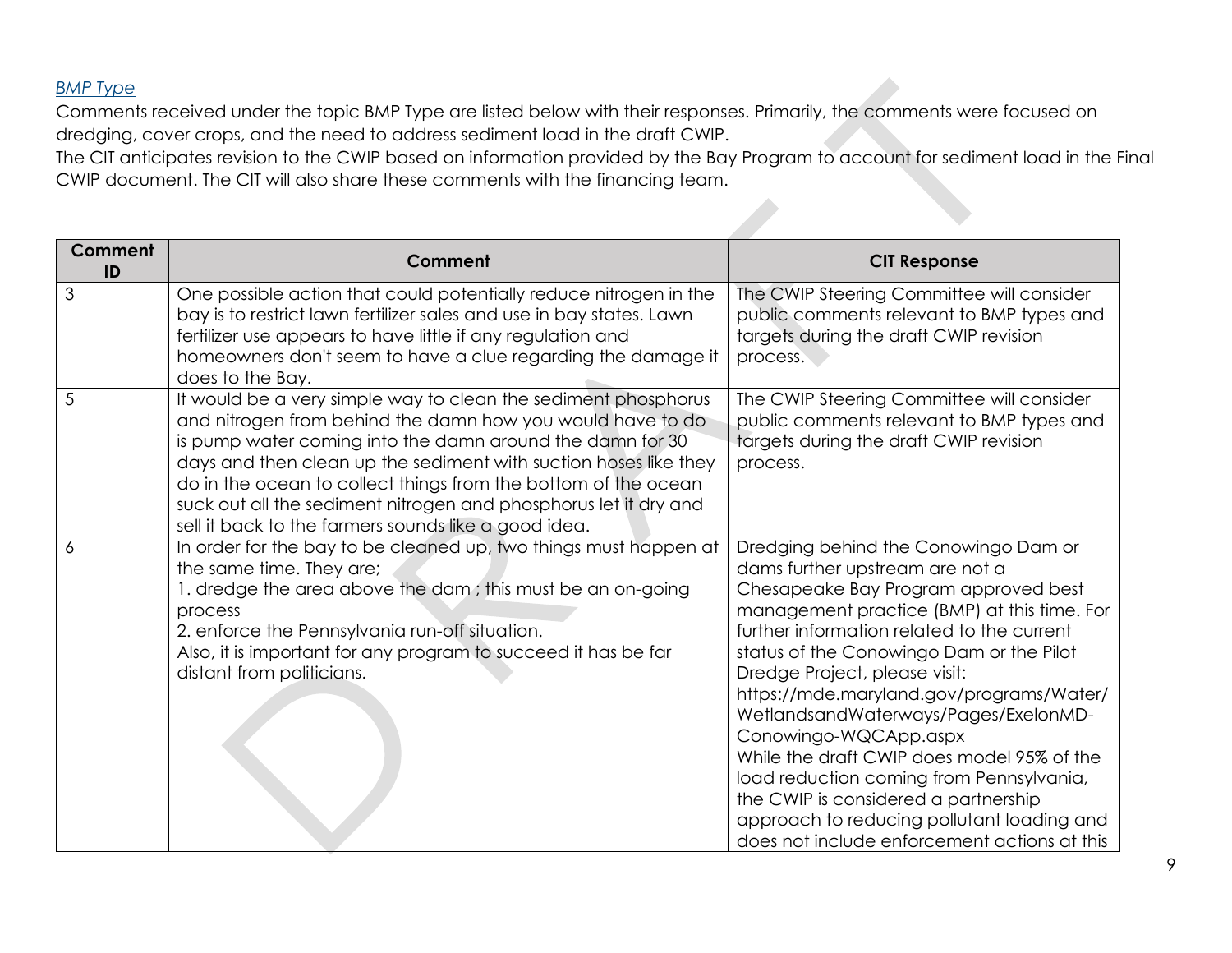| Comment<br>ID | <b>Comment</b>                                                                                                                                                                                                                                                                       | <b>CIT Response</b>                                                                                                                                                                                                                                                                                                                                                                                                                          |
|---------------|--------------------------------------------------------------------------------------------------------------------------------------------------------------------------------------------------------------------------------------------------------------------------------------|----------------------------------------------------------------------------------------------------------------------------------------------------------------------------------------------------------------------------------------------------------------------------------------------------------------------------------------------------------------------------------------------------------------------------------------------|
|               |                                                                                                                                                                                                                                                                                      | time. However, should periodic evaluations<br>of CWIP progress find that load reductions<br>are off track from meeting targets, the EPA<br>could implement the contingency plan,<br>including assigning load reductions back to<br>the jurisdictions which may then choose to<br>pursue enforcement.                                                                                                                                         |
| 9             | Ag land stream restoration would likely be another cost-effective<br>BMP tool to reduce nitrogen using the new expert panel stream<br>restoration protocol 2 methods and design strategies.                                                                                          | The CWIP Steering Committee will consider<br>public comments relevant to BMP types and<br>targets during the draft CWIP revision<br>process.                                                                                                                                                                                                                                                                                                 |
| 31            | Please consider looking at MDA cover crop program and adding<br>more incentives for participating. This is an effective nutrient<br>management tool to reduce nutrients from crop land.                                                                                              | Nutrient reductions achieved through the<br>MDA cover crop program have been<br>accounted for in Maryland's Phase 3<br>Chesapeake Bay Watershed<br>Implementation Plan (Phase 3 WIP).<br>Therefore, the CWIP Steering Committee<br>agreed to exclude cover cropping from the<br>CWIP, as the CWIP is charged with finding<br>additional load reduction opportunities,<br>exceeding planned reductions in the<br>jurisdictions' Phase 3 WIPs. |
| 45            | The draft Conowingo Dam Watershed Implementation Plan (WIP)<br>is badly floored. It does not present a route to safely dispose of<br>the sediment which has accumulated behind the dam. the<br>increase likelihood of more extreme storms due to climate<br>change is not addressed. | Comment Acknowledged                                                                                                                                                                                                                                                                                                                                                                                                                         |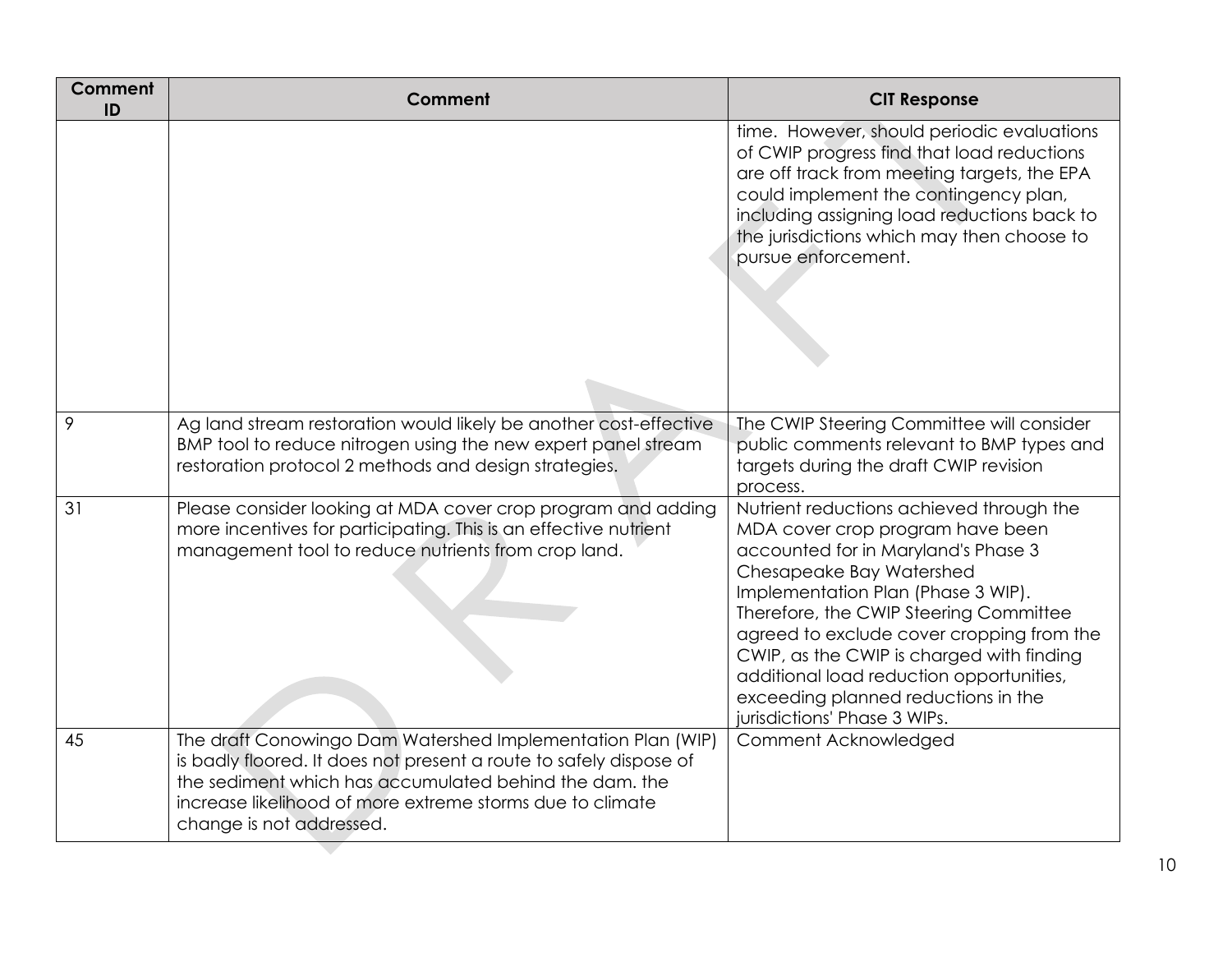| Comment<br>ID | Comment                                                                                                                                                                                                                                                                                                                                                                                                                                                                                                                                                       | <b>CIT Response</b>                                                                                                                                                                                                                                                                                                                                                                                    |
|---------------|---------------------------------------------------------------------------------------------------------------------------------------------------------------------------------------------------------------------------------------------------------------------------------------------------------------------------------------------------------------------------------------------------------------------------------------------------------------------------------------------------------------------------------------------------------------|--------------------------------------------------------------------------------------------------------------------------------------------------------------------------------------------------------------------------------------------------------------------------------------------------------------------------------------------------------------------------------------------------------|
|               | The WIP needs significant revision to adequately address the<br>environmental damage that Conowingo will otherwise cause.                                                                                                                                                                                                                                                                                                                                                                                                                                     |                                                                                                                                                                                                                                                                                                                                                                                                        |
| 52            | Soil and Water Conservation Plans acres seems low too                                                                                                                                                                                                                                                                                                                                                                                                                                                                                                         | Soil and Water Conservation Plans are a<br>highly effective practice, but their use was<br>somewhat restricted for the CWIP plan<br>becuase they were widely implemented as<br>a part of the WIP III effort. After WIP III plans<br>are implemented, relatively little land is<br>avaialbe to implement additoinal Soil and<br>Water Conservation Plans.                                               |
| 99            | Page 42 "Dredging": This practice, together with sediment reuse,<br>should be given higher priority to get approved as a creditable<br>practice. Both will likely be anecessary part of this collective<br>effort to meet reductions. Over the long term, if PA does its job,<br>the amount of sediment reaching the facility should lessen.<br>However, more capacity behind the dam should be created,<br>which would likewise remove extra nutrients/pollutants from the<br>river. The big factor of course is the cost and how to handle the<br>sediment. | Dredging behind the Conowingo Dam or<br>dams further upstream are not a<br>Chesapeake Bay Program approved best<br>management practice (BMP) at this time. For<br>further information related to the current<br>status of the Conowingo Dam or the Pilot<br>Dredge Project, please visit:<br>https://mde.maryland.gov/programs/Water/<br>WetlandsandWaterways/Pages/ExelonMD-<br>Conowingo-WQCApp.aspx |
| 105           | Identifying in-water practices to further explore is commended.<br>Perhaps, the CWIP would be the optimal vehicle to implement<br>such practices. This could be true independence from other<br>plans/efforts.                                                                                                                                                                                                                                                                                                                                                | The CWIP Steering Committee will consider<br>public comments relevant to BMP types and<br>targets during the draft CWIP revision<br>process.                                                                                                                                                                                                                                                           |
| 121           | Because dredging could potentially have a profound effect on<br>the reduction of nutrient loads within the CBay and the areas in<br>question, we strongly encourage the CWIP Steering Committee<br>to delay proceeding with the watershed reduction basis as a<br>path forward for reducing nutrient loadings. The conclusions of<br>the dredging study may include dredging of the Conowingo<br>Dam as a viable BMP.                                                                                                                                         | Comment Acknowledged                                                                                                                                                                                                                                                                                                                                                                                   |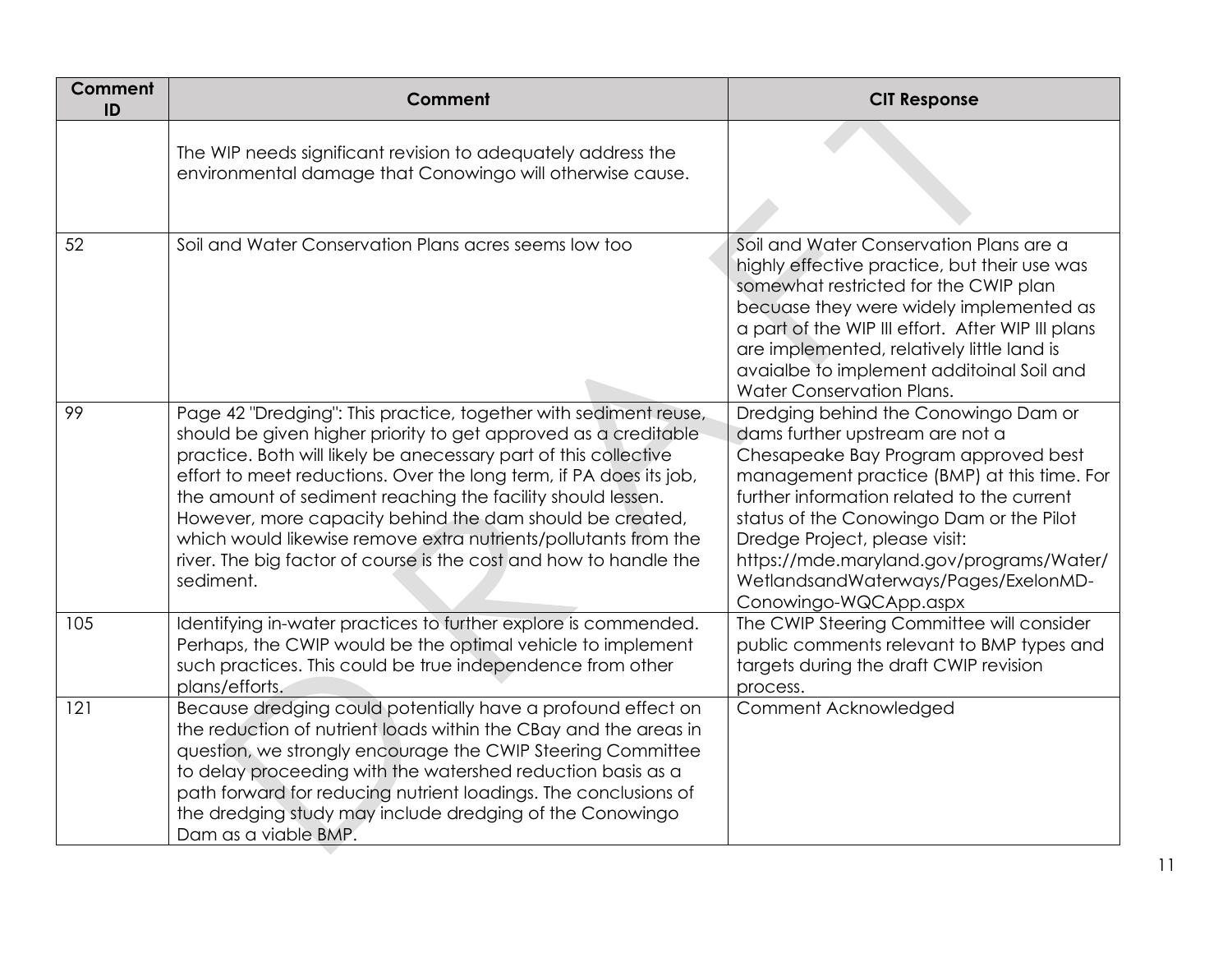| Comment<br>ID | Comment                                                                                                                                                                                                                                                                                                                                                                                                                                                                                                                                                                                                                                                                                                                                                                                                                                                                                                                                                                                                                                                                                                                                         | <b>CIT Response</b>                                                                                                                                                                                                                                                                                                                                                                                                           |
|---------------|-------------------------------------------------------------------------------------------------------------------------------------------------------------------------------------------------------------------------------------------------------------------------------------------------------------------------------------------------------------------------------------------------------------------------------------------------------------------------------------------------------------------------------------------------------------------------------------------------------------------------------------------------------------------------------------------------------------------------------------------------------------------------------------------------------------------------------------------------------------------------------------------------------------------------------------------------------------------------------------------------------------------------------------------------------------------------------------------------------------------------------------------------|-------------------------------------------------------------------------------------------------------------------------------------------------------------------------------------------------------------------------------------------------------------------------------------------------------------------------------------------------------------------------------------------------------------------------------|
| 139           | I just attended the Jan 13 CWIP meeting and am submitted this<br>comment as a result. As a member of the land conservation<br>community, we would very much like to see the incorporation of<br>land use planning BMPs. I understand the difficulty in modeling<br>land use conversions; however, this should not be a reason to<br>exclude these important BMPs. Our landscape is not static and<br>we are experiencing conversion of agricultural and forested<br>lands which will increase the pollutant load. From numerous prior<br>meetings, I understand that the CBP recognizes this and is<br>making strides in modelling these land use change scenarios.<br>Especially when looking at a horizon beyond 2025, BMPs to<br>control land conversation must be incorporated into the CWIP.<br>Accordingly, I urge you to find ways to acknowledge the<br>important role of land conservation and related land use<br>planning BMPs in the CWIP.                                                                                                                                                                                          | The BMPs included in the primary CWIP were<br>chosen based on CBP approved nitrogen<br>reduction efficiencies and modeled cost-<br>effectiveness. However, the proposed<br>performance-based contracting through the<br>financing strategy would allow for the<br>funding and implementation of alternative<br>and innovative BMPs including land use<br>conversion under the CWIP.                                           |
| 143           | The list of conservation BMPs recommended is also reflective of<br>good science. We know that soil loss is a major vector for nutrient<br>loading, and practices that reduce soil loss - especially no-till and<br>cover crops - are a relatively inexpensive means of keeping soil in<br>place and out of streams. Currently available funding will need<br>to be expanded to ensure this funding is available to farmers who<br>need it. Apart from the REAP state tax credits, there is very little<br>identified state-level funding for these practices in Pennsylvania.<br>Federal funding exists through the series of NRCS programs like<br>EQIP for soil health improvement, but is rarely a top priority for<br>these funds. A recent study published in the Journal Frontiers in<br>Sustainable Food Systems (https://civileats.com/2021/01/12/why-<br>arent-usda-conservation-programs-paying-farmers-more-to-<br>improve-their-<br>soil/?utm_source=Verified+CE+list&utm_campaign=53e9cb57da-<br>EMAIL_CAMP<br>AIGN_7_3_2018_8_13_COPY_01&utm_medium=email&utm_term=<br>0_aae5e4a315-53e9cb57da-294311553) found that less than 1% | The Steering Committee aimed to select<br>BMPs that are cost effective with a<br>preference on keeping farmland in<br>production as much as possible. Funding<br>made available through the CWIP aims to fill<br>gaps in existing funding programs to<br>implement priority BMPs, so input from<br>stakeholders on these funding and resource<br>gaps is essential to strengthening the<br>financing and implementation plan. |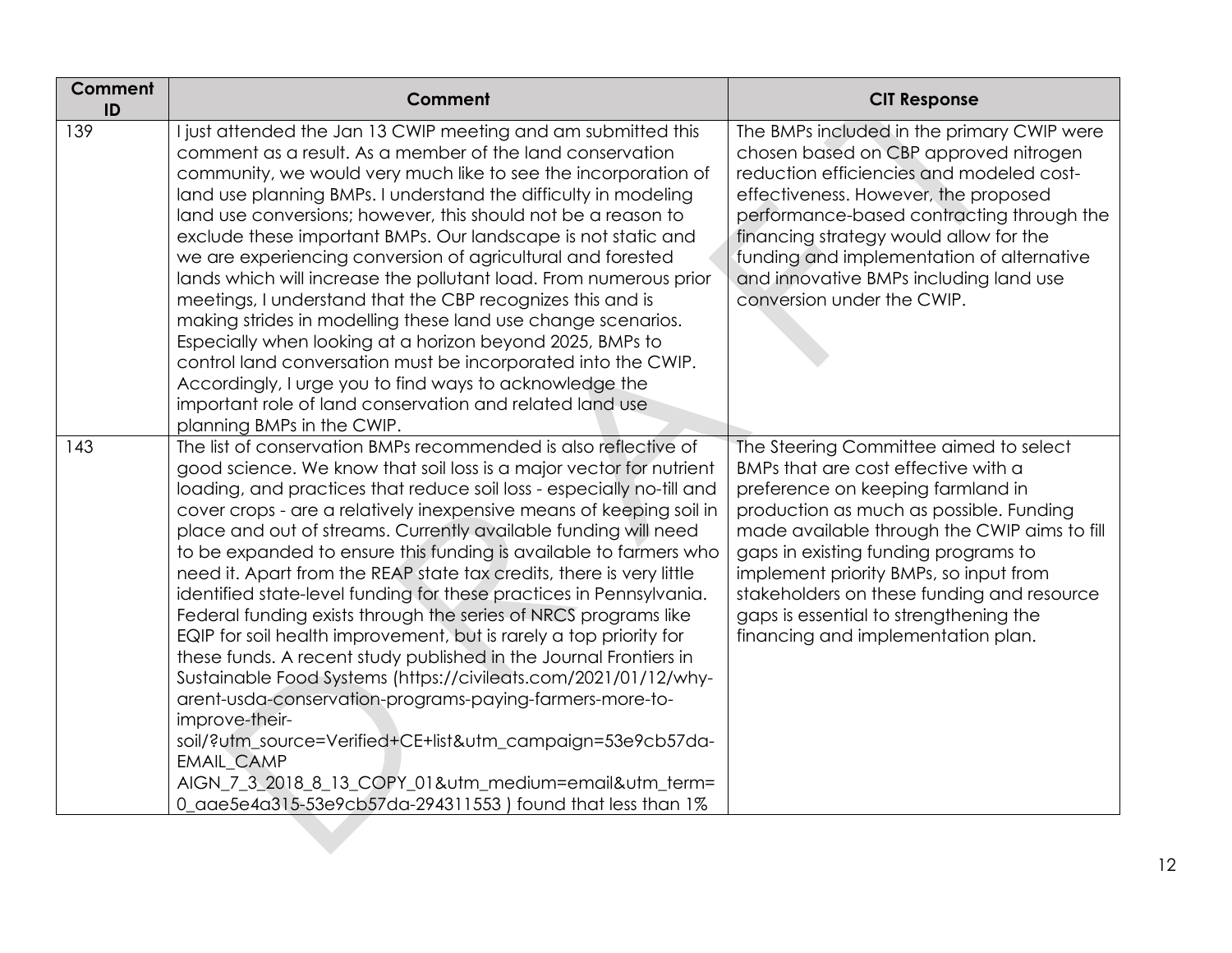| Comment<br>ID | Comment                                                                                                                                                                                                                                                                                                                                                                                                                                                                                                                                                                                                                                                                                                                                                                                                                                                                                                                                                                                                                                                                                                                                                                                                                                  | <b>CIT Response</b>                                                                                                                                                                                                                                                                                                                                                                                                                                                                       |
|---------------|------------------------------------------------------------------------------------------------------------------------------------------------------------------------------------------------------------------------------------------------------------------------------------------------------------------------------------------------------------------------------------------------------------------------------------------------------------------------------------------------------------------------------------------------------------------------------------------------------------------------------------------------------------------------------------------------------------------------------------------------------------------------------------------------------------------------------------------------------------------------------------------------------------------------------------------------------------------------------------------------------------------------------------------------------------------------------------------------------------------------------------------------------------------------------------------------------------------------------------------|-------------------------------------------------------------------------------------------------------------------------------------------------------------------------------------------------------------------------------------------------------------------------------------------------------------------------------------------------------------------------------------------------------------------------------------------------------------------------------------------|
|               | of EQIP funding currently goes toward soil health improvement,<br>one of the founding purposes of the program.                                                                                                                                                                                                                                                                                                                                                                                                                                                                                                                                                                                                                                                                                                                                                                                                                                                                                                                                                                                                                                                                                                                           |                                                                                                                                                                                                                                                                                                                                                                                                                                                                                           |
| 144           | Noticeably absent from the list of BMPs is organic farming and<br>pasturing livestock, two suites of practices with well-established<br>records of improving soil health. These should be included.                                                                                                                                                                                                                                                                                                                                                                                                                                                                                                                                                                                                                                                                                                                                                                                                                                                                                                                                                                                                                                      | The CWIP Steering Committee will consider<br>public comments relevant to BMP types and<br>targets during the draft CWIP revision<br>process.                                                                                                                                                                                                                                                                                                                                              |
| 145           | The inclusion of tree planting generally, and urban tree planting<br>specifically, is currently focused on urban areas only and should<br>be expanded to include agricultural areas - the focus of the C-<br>WIP itself. There are many opportunities to plant windbreaks,<br>hedgerows, riparian forest buffers, and other agroforestry<br>practices on farms, currently supported by NRCS funding, and<br>these practices have a growing cadre of technical assistance<br>practitioners active in Pennsylvania to show farmers how to best<br>design and adopt these measures. Planting trees in urban<br>communities can help slow the flow of urban stormwater, but<br>does little to address agricultural runoff unless they are planted<br>on farms and along streams where the agricultural runoff is<br>located. New programs like Pennvest and DCNR's multifunctional<br>riparian buffer program recognize that farmers are loath to give<br>up productive ground, but that berry and nut trees provide an<br>added income stream that can finesse the loss of a few rows of<br>cropland. The rapid expansion and adoption of silvopasture in<br>the Commonwealth reflects this willingness to<br>adopt trees within farmlands. | While the BMPs selected for the primary<br>CWIP scenario do include targets for riparian<br>forest buffer impelmentation in agricultural<br>areas, the Steering Committee expressed<br>concern about setting targets high for<br>practices that take farmland out of<br>production. As the Steering Committee<br>reviews comments from the public,<br>stakeholder input on new programs and<br>interest from local farming communities in<br>these types of practices will be considered. |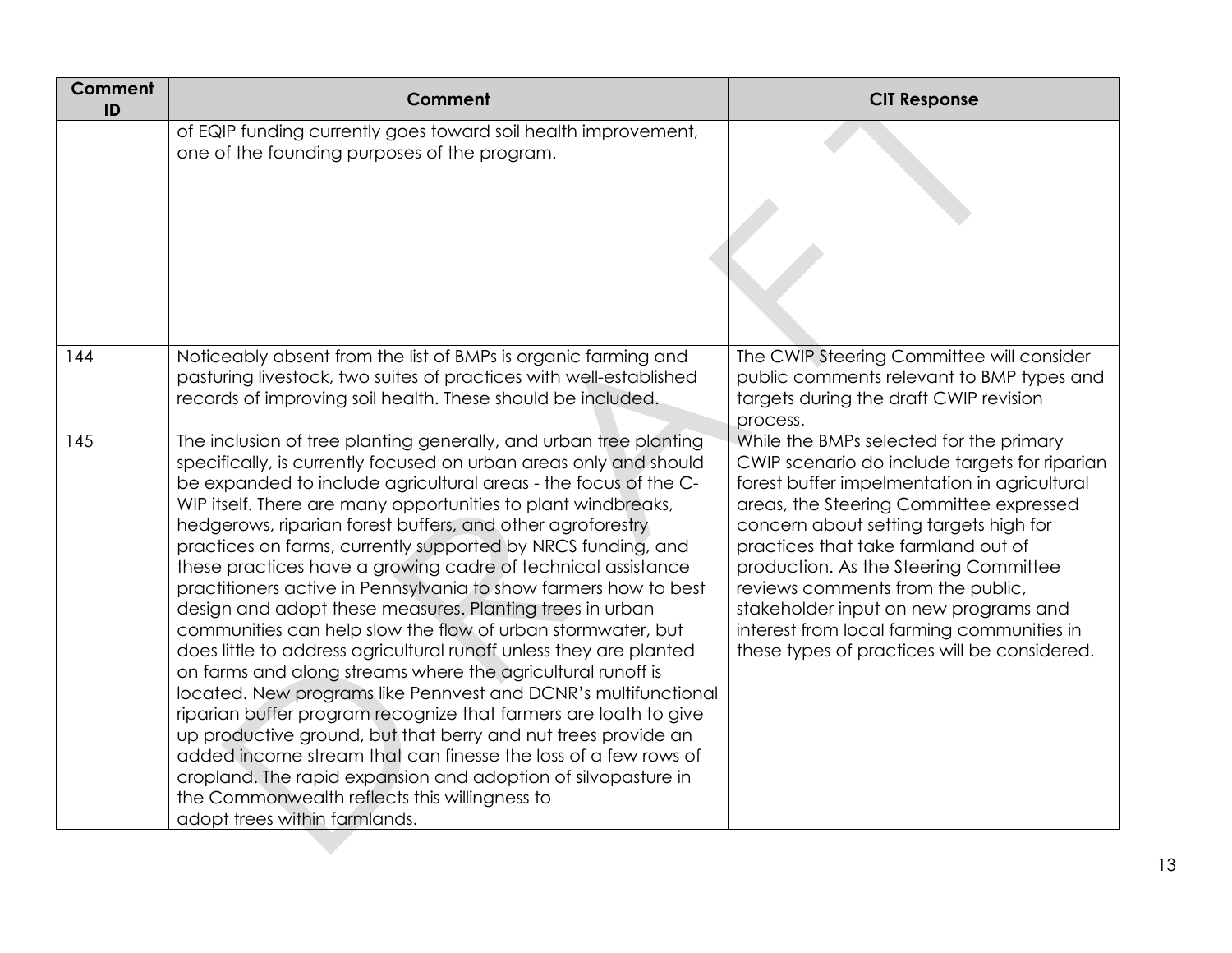| Comment<br>ID | Comment                                                                                                                                                                                                                                                                                                                                                                                                                                                                                                                                                                                                                                                                                                                                                                                                                                                                                                                                                                                                                                                                                                                                                                                                                                                                                                                                                                       | <b>CIT Response</b>                                                                                                                                                                                                                                                                                                                                                                                                                                                                                                                                                                                                                                                                                                                                           |
|---------------|-------------------------------------------------------------------------------------------------------------------------------------------------------------------------------------------------------------------------------------------------------------------------------------------------------------------------------------------------------------------------------------------------------------------------------------------------------------------------------------------------------------------------------------------------------------------------------------------------------------------------------------------------------------------------------------------------------------------------------------------------------------------------------------------------------------------------------------------------------------------------------------------------------------------------------------------------------------------------------------------------------------------------------------------------------------------------------------------------------------------------------------------------------------------------------------------------------------------------------------------------------------------------------------------------------------------------------------------------------------------------------|---------------------------------------------------------------------------------------------------------------------------------------------------------------------------------------------------------------------------------------------------------------------------------------------------------------------------------------------------------------------------------------------------------------------------------------------------------------------------------------------------------------------------------------------------------------------------------------------------------------------------------------------------------------------------------------------------------------------------------------------------------------|
| 169           | Cover Crop as a BMP can be promoted and implemented using<br>current farm programs by giving crop insurance premiums to<br>farmers planting Cover Crops. The risk to the watershed and to<br>the farmer is farmland without Cover Crops. This type of program<br>is currently being done by the lowa and Illinois Department of<br>agriculture and the USDA Risk Management Agency.<br>Organizational structure is in place to administer this program.<br>Cover Crop research and public support is available for the<br>benefits keeping the soil covered, preventing erosion, locking<br>nutrients into a living plant preventing sediment and nutrient<br>movement, increasing moisture infiltration, increase drought<br>tolerance and holding capacity, etc. The goal to maximize cover<br>crops is to plant as early as possible and control as late as<br>possible. The ultimate is Interseeding planting which plants the<br>covers while there is a cash crop in the field. Planting green is the<br>practice of planting your cash crop in standing cover crops. The<br>use of these two cultural practices achieves no till and maximizes<br>the mulch covering the ground. Much like when a person would<br>mulch their flower gardens. This would magnifying current<br>programs with a more long term benefit to the community and<br>not using local dollars. | In developing the CWIP strategy, the team<br>worked with the Steering Committee, which<br>included representatives from each of the<br>Chesapeake Bay jurisdictions, to identify the<br>most cost-effective practices in terms of<br>nitrogen removal, and that were effective<br>throughout the CWIP geography. Cover<br>crops were considered but ultimately not<br>included due to the difficulty of applying<br>them effectively in the Susquehanna<br>watershed, for the purposes of developing<br>the plan. That being said, the strategy is not<br>meant to be prescriptive or eliminate<br>specific practices. During the<br>implementation phase, there will be room for<br>innovation or alternative practices, which<br>could include cover crops. |
| 170           | Invasive plants need to be eradicated from these sites of the<br>living shorelines and forest efforts. It would be important to have<br>a surrounding buffer removing invasives in these areas since<br>these propagate very aggressively. It is important to be planting<br>natives in these sites to out compete these invasives.                                                                                                                                                                                                                                                                                                                                                                                                                                                                                                                                                                                                                                                                                                                                                                                                                                                                                                                                                                                                                                           | Comment Acknowledged                                                                                                                                                                                                                                                                                                                                                                                                                                                                                                                                                                                                                                                                                                                                          |
| 171           | Consider and plan for areas that spoils from dredging can be<br>utilized as part of the planning process. (living Shorelines, other<br>projects)                                                                                                                                                                                                                                                                                                                                                                                                                                                                                                                                                                                                                                                                                                                                                                                                                                                                                                                                                                                                                                                                                                                                                                                                                              | Comment Acknowledged                                                                                                                                                                                                                                                                                                                                                                                                                                                                                                                                                                                                                                                                                                                                          |
| 181           | Specific Comment 2: Table 2 should include the pollution<br>reductions associated with implementation of different practices.<br>We support investment in structural practices as well as the<br>conversion to rotational grazing and have a less favorable view<br>about relying on annual practices. Providing information about                                                                                                                                                                                                                                                                                                                                                                                                                                                                                                                                                                                                                                                                                                                                                                                                                                                                                                                                                                                                                                            | Annual practices were included in the plan<br>to allow a variety of nutrient-reducing BMPs<br>that agricultural operators could choose<br>from and to address concerns about the loss                                                                                                                                                                                                                                                                                                                                                                                                                                                                                                                                                                         |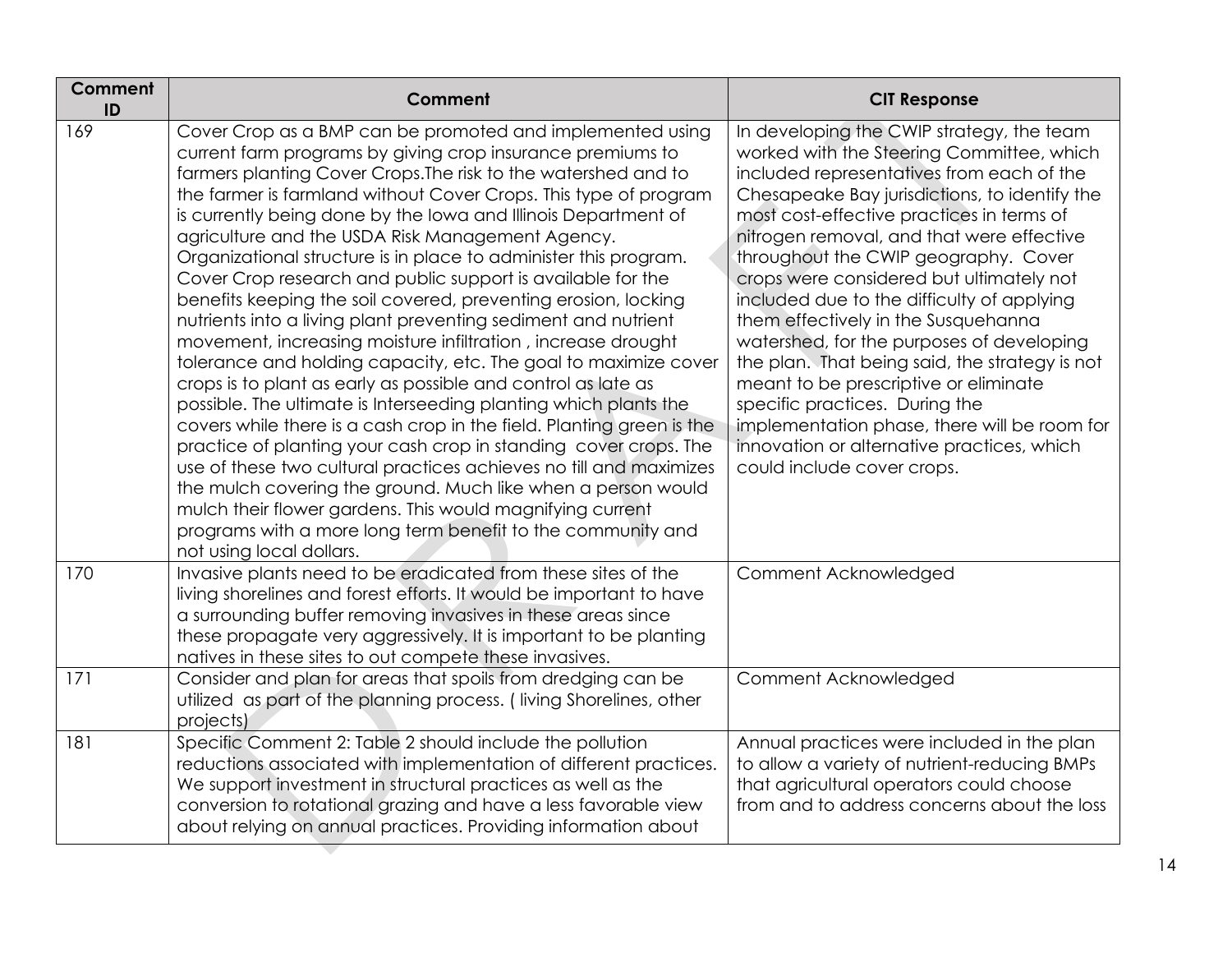| Comment<br>ID | Comment                                                                                                                                                                                                                                                                                                                                                                                                                                                                                                                                                                                                                                                                                                                                                                                                                                                                                                                                                                                                                                                                                                                                                                                                                                             | <b>CIT Response</b>                                                                                                                                                                                                                                                                                                                                                        |
|---------------|-----------------------------------------------------------------------------------------------------------------------------------------------------------------------------------------------------------------------------------------------------------------------------------------------------------------------------------------------------------------------------------------------------------------------------------------------------------------------------------------------------------------------------------------------------------------------------------------------------------------------------------------------------------------------------------------------------------------------------------------------------------------------------------------------------------------------------------------------------------------------------------------------------------------------------------------------------------------------------------------------------------------------------------------------------------------------------------------------------------------------------------------------------------------------------------------------------------------------------------------------------|----------------------------------------------------------------------------------------------------------------------------------------------------------------------------------------------------------------------------------------------------------------------------------------------------------------------------------------------------------------------------|
|               | the importance of the different BMPs, in terms of expected<br>pollution reductions, will help give context to which BMPs are the<br>most important, and potentially, most cost-effective, especially<br>when co-benefits are considered.                                                                                                                                                                                                                                                                                                                                                                                                                                                                                                                                                                                                                                                                                                                                                                                                                                                                                                                                                                                                            | of viable agricultural land due to conversion<br>to a permanent practice.                                                                                                                                                                                                                                                                                                  |
| 183           | Specific Comment 4: Current information does not support<br>dredging as a viable pollution reduction option. The Lower<br>Susquehanna River Watershed Assessment (LSWRA) study<br>included a comprehensive evaluation of the movement of<br>sediment and associated nutrients through the series of dams in<br>the lower Susquehanna river, including the Conowingo, the<br>consideration of strategies for sediment management, and<br>assessments of the cumulative impacts of future conditions and<br>sediment management strategies on the upper Chesapeake Bay<br>ecosystem.<br>(https://dnr.maryland.gov/waters/bay/Pages/LSRWA/Final-<br>Report.aspx) The study also included an evaluation of the costs<br>of the various sediment management strategies. The cost of<br>dredging to remove an amount of sediment that is estimated to<br>be slightly more than what deposits and is temporarily stored<br>behind the Conowingo dam on an annual basis would cost \$16<br>to \$89 per cubic yard, or \$48 to \$267 million annually. The study<br>concluded that focusing on upstream measures was far more<br>cost-effective than those focused on dredging. We are not<br>aware of any new information that would alter this conclusion. | The Maryland Department of the<br>Environment is currently conducting a study<br>of the potential to dredge behind the<br>Conowingo Dam. Once completed, the<br>resulting data, along with other studies and<br>resources, will allow for a re-evaluation of<br>dredging's potential. As of right now,<br>dredging is not an approved Chesapeake<br>Bay Program (CBP) BMP. |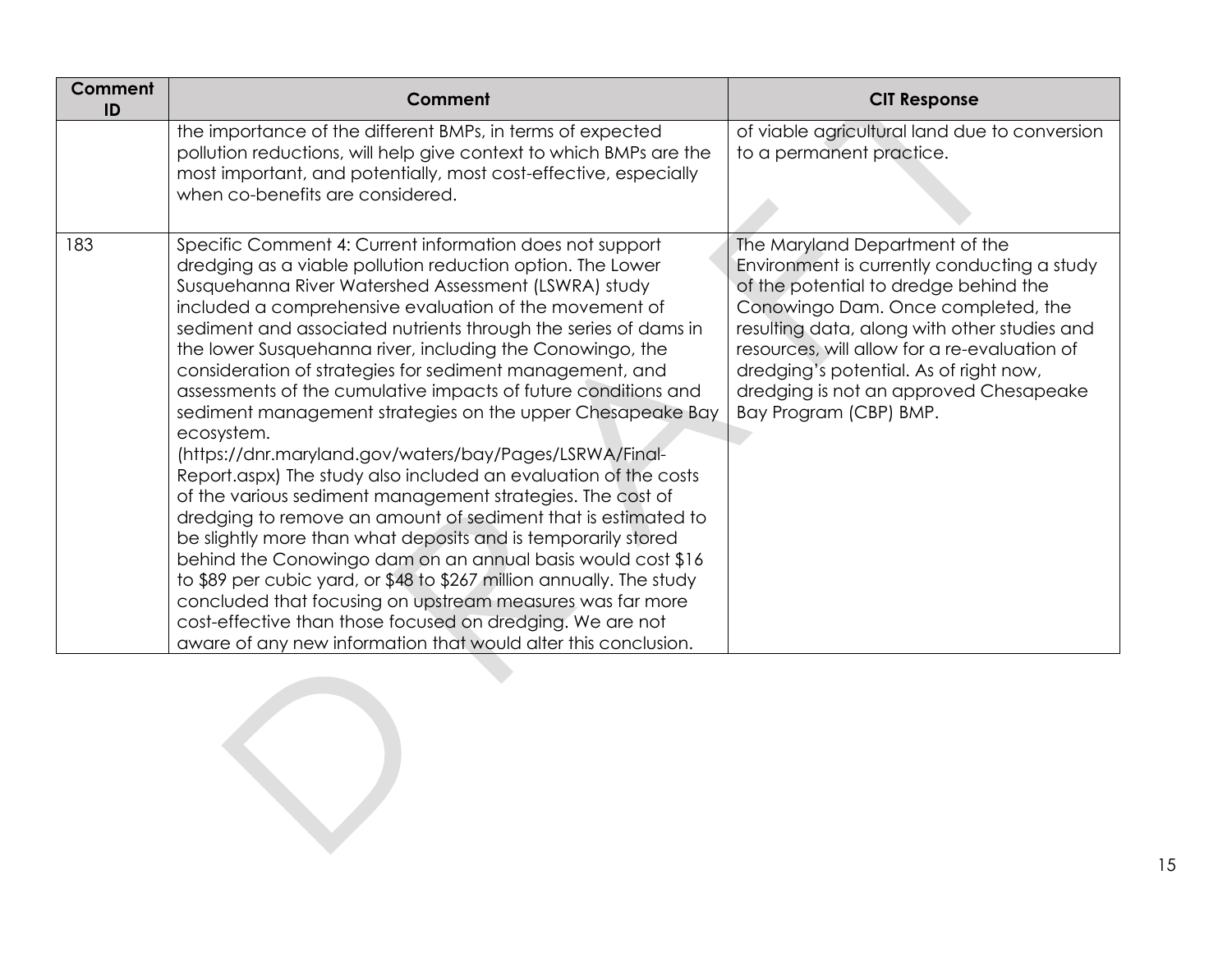| Comment<br>ID | Comment                                                                                                                                                                                                                                                                                                                                                                                                                                                                                                                                                                                                                                                                                                                                                                                                                                                                                                                                                                                                                                                                                                                    | <b>CIT Response</b>                                                                                                                                                                                           |
|---------------|----------------------------------------------------------------------------------------------------------------------------------------------------------------------------------------------------------------------------------------------------------------------------------------------------------------------------------------------------------------------------------------------------------------------------------------------------------------------------------------------------------------------------------------------------------------------------------------------------------------------------------------------------------------------------------------------------------------------------------------------------------------------------------------------------------------------------------------------------------------------------------------------------------------------------------------------------------------------------------------------------------------------------------------------------------------------------------------------------------------------------|---------------------------------------------------------------------------------------------------------------------------------------------------------------------------------------------------------------|
| 184           | Specific Comment 5: Mussel restoration should be explored as a<br>potential future pollution reduction option. The Conowingo Dam<br>has had significant implications for aquatic life of the<br>Chesapeake Bay Watershed, particularly anadromous fish and<br>freshwater mussels which rely upon these species for<br>reproduction. Freshwater mussels have faced steep declines<br>which has implications for nutrient cycling and has likely resulted<br>in decreased ecosystem services. Several recent studies (CWP<br>addition: sources are cited in original comment PDF) have<br>demonstrated that freshwater mussels have the capacity to<br>enhance denitrification and because mussel habitat is generally<br>considered ubiquitous across freshwater, these effects are not<br>trivial. The construction of the Conowingo Dam damaged the<br>Bay watershed's natural nutrient buffering capacity. Fortunately,<br>mussel propagation has made significant recent advances, and<br>mussel restoration may eventually serve as a nutrient control<br>technology once the appropriate crediting has been resolved. | BMPs such as mussel restoration are not an<br>approved Chesapeake Bay Program (CBP)<br>BMP. If approved by the CBP, it may be<br>considered during future plan updates and<br>the Milestone Planning process. |
| 191           | The Plan largely ignores the potential for soil health restoration to<br>play a major role in reducing excess nutrients and sediment. This<br>year, 15 organizations joined together to form the Pennsylvania<br>Soil Health Coalition (www.pasoilhealth.org) to promote<br>agricultural best management practices that improve soil health.<br>The Coalition is under the direction of the Stroud Water Research<br>Center with support from a National Fish & Wildlife Foundation<br>Innovative Nutrient & Sediment Reduction Grant, and could help<br>achieve the Plan's goals.                                                                                                                                                                                                                                                                                                                                                                                                                                                                                                                                         | The CWIP Steering Committee will consider<br>public comments relevant to BMP types and<br>targets during the draft CWIP revision<br>process.                                                                  |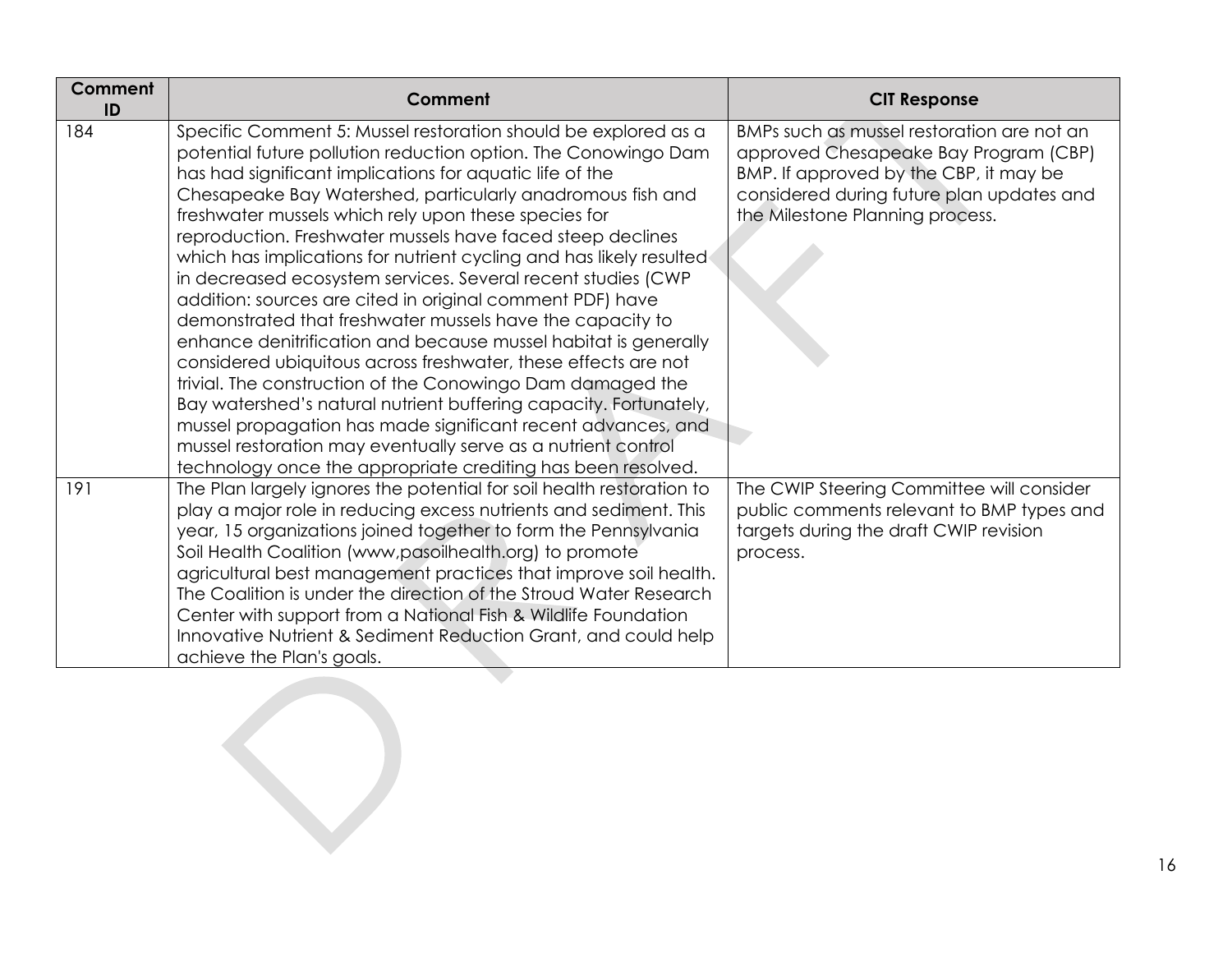| <b>Comment</b><br>ID | <b>Comment</b>                                                                                                                                                                                                                                                                                                                                                                                                                                                                                                                                                                                                                                                                                                                                                                                                                                                                                                                                                                                                                                                                                                                                                                                                                                                                                                                                                                                                                                                                                                                                                                                                                                                                                                                                                                                                                                                                                                                                                                                                                                                                                                                                                                                                | <b>CIT Response</b>                                                                                                                                                                                                                                                                                                                                                                                                                                                                                                                                                                                                                                                                                                                                           |
|----------------------|---------------------------------------------------------------------------------------------------------------------------------------------------------------------------------------------------------------------------------------------------------------------------------------------------------------------------------------------------------------------------------------------------------------------------------------------------------------------------------------------------------------------------------------------------------------------------------------------------------------------------------------------------------------------------------------------------------------------------------------------------------------------------------------------------------------------------------------------------------------------------------------------------------------------------------------------------------------------------------------------------------------------------------------------------------------------------------------------------------------------------------------------------------------------------------------------------------------------------------------------------------------------------------------------------------------------------------------------------------------------------------------------------------------------------------------------------------------------------------------------------------------------------------------------------------------------------------------------------------------------------------------------------------------------------------------------------------------------------------------------------------------------------------------------------------------------------------------------------------------------------------------------------------------------------------------------------------------------------------------------------------------------------------------------------------------------------------------------------------------------------------------------------------------------------------------------------------------|---------------------------------------------------------------------------------------------------------------------------------------------------------------------------------------------------------------------------------------------------------------------------------------------------------------------------------------------------------------------------------------------------------------------------------------------------------------------------------------------------------------------------------------------------------------------------------------------------------------------------------------------------------------------------------------------------------------------------------------------------------------|
| 193                  | The implementation plan supports restoration efforts in three core<br>areas: Natural Filters (wetland restoration and riparian forest<br>buffers), Sustainable Farm Practices (prescribed grazing and<br>conservation tillage), Nutrient Reduction Practices (nutrient<br>management and manure incorporation). Based on the 2017<br>Census of Agriculture, in the 11 counties that make up the bulk of<br>the Lower Susquehanna watershed (Adams, Cumberland,<br>Dauphin, Franklin, Lancaster, Lebanon, Northumberland, Perry,<br>Snyder, and York Counties in Pennsylvania and Harford County in<br>Maryland) farmers reported using no-till on 78% of the cropland<br>where they reported tillage, conservation tillage on 18% of their<br>acres, and intensive tillage on just 7% of acres. Out of over<br>950,000 acres of cropland in the lower Susquehanna for which<br>farmers reported tillage practices, intensive tillage was used on<br>just 66,700 acres -- no till or conservation tillage was used on the<br>rest. Yet the draft Conowingo WIP targets include implementing<br>conservation tillage on 216,000 acres of land, and high residue or<br>low residue tillage on another 58,000 acres (we are not clear how<br>those differ from conservation tillage). It is not clear there are<br>enough acres not already practicing no till or conservation tillage<br>to meet the goal. In contrast, just one-third of the acres of<br>cropland in the Lower Susquehanna counties used cover crops in<br>2017, so there is plenty of opportunity to increase the acres of<br>cropland planted to cover crops. We advocate that there be<br>specific inclusion for cover crops, diverse crop rotations, and<br>suites of soil health practices under Sustainable Farm Practices.<br>The only mention of cover crops is under the New York programs<br>on page 20. While these practices involve upfront investment,<br>they provide much more significant sediment and associated<br>nutrient reductions than conservation tillage and nutrient<br>management alone, and they can provide financial returns to<br>farmers that will help justify investment by farmers and farmland<br>owners. | In developing the CWIP strategy, the team<br>worked with the Steering Committee, which<br>included representatives from each of the<br>Chesapeake Bay jurisdictions, to identify the<br>most cost-effective practices in terms of<br>nitrogen removal, and that were effective<br>throughout the CWIP geography. Cover<br>crops were considered but ultimately not<br>included due to the difficulty of applying<br>them effectively in the Susquehanna<br>watershed, for the purposes of developing<br>the plan. That being said, the strategy is not<br>meant to be prescriptive or eliminate<br>specific practices. During the<br>implementation phase, there will be room for<br>innovation or alternative practices, which<br>could include cover crops. |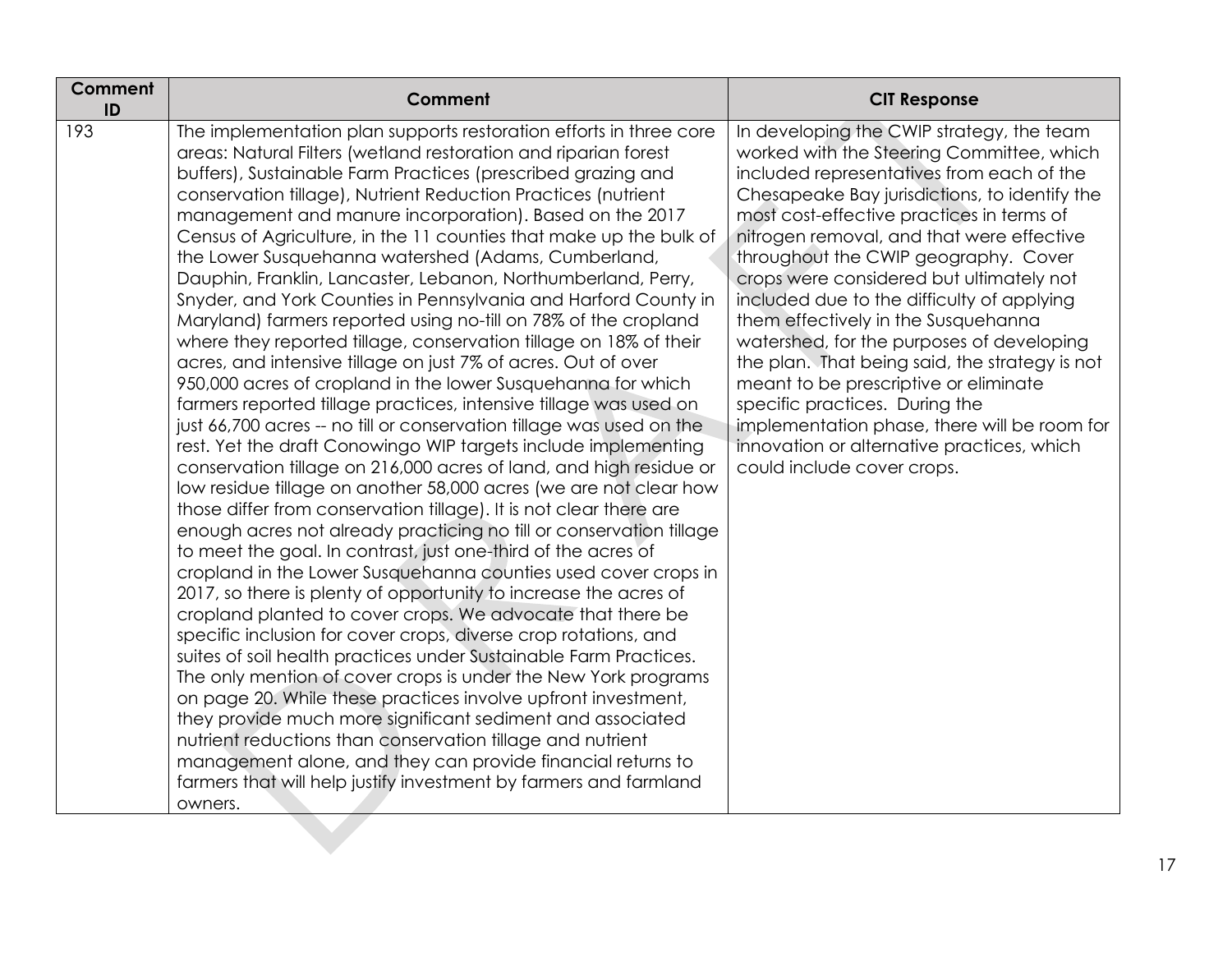| Comment<br>ID | Comment                                                                                                                                                                                                                                                                                                                                                                                                                                                                                                                                                                                                                                                                                                                                                                                                                                                                                                                                                                                                                                                                                                                                                                          | <b>CIT Response</b>                                                                                                                                                                                                                                                                                                                                                                                                                                                                                         |
|---------------|----------------------------------------------------------------------------------------------------------------------------------------------------------------------------------------------------------------------------------------------------------------------------------------------------------------------------------------------------------------------------------------------------------------------------------------------------------------------------------------------------------------------------------------------------------------------------------------------------------------------------------------------------------------------------------------------------------------------------------------------------------------------------------------------------------------------------------------------------------------------------------------------------------------------------------------------------------------------------------------------------------------------------------------------------------------------------------------------------------------------------------------------------------------------------------|-------------------------------------------------------------------------------------------------------------------------------------------------------------------------------------------------------------------------------------------------------------------------------------------------------------------------------------------------------------------------------------------------------------------------------------------------------------------------------------------------------------|
| 206           | No need to answer this but as a follow up, as a member of the<br>land conservation community, we would to see the incorporation<br>of land use planning BMPs in the future. Thanks! Will send in that<br>comment.                                                                                                                                                                                                                                                                                                                                                                                                                                                                                                                                                                                                                                                                                                                                                                                                                                                                                                                                                                | The CWIP Steering Committee will consider<br>public comments relevant to BMP types and<br>targets during the draft CWIP revision<br>process.                                                                                                                                                                                                                                                                                                                                                                |
| 221           | BMPs in the Primary CWIP Strategy: The CWIP duplicates the over<br>reliance on landscape BMPs contained in the jurisdiction WIPs.<br>Many of these BMPs fail to meet the intent of the PSC's directive<br>due to uncertain efficiencies, lack of measurement, vulnerability<br>to the effects of climate change and short (annual) duration. In<br>addition to these investment risk factors many of the BMPs do not<br>satisfy the financing criteria for efficiency, scale and long-term.<br>Data-driven or monitored MTTs systems (approved BMP MTT-19)<br>should be included in the list of Tier 1 BMPs. These systems<br>incorporate proven technologies, eliminate pollutants at the<br>source with high efficiency, can achieve large scale when<br>integrated with CAFO/AFOs and are long-term (up to 30 years).<br>They can be engineered to resist the effects of climate change,<br>produce renewable energy and recycle nutrient and mineral<br>byproducts. Revenues from energy and other products reduce<br>nutrient pollutant prevention costs. Measured nutrient reductions<br>can be verified and tracked with minimal administration and<br>transaction costs. | The CWIP Steering Committee will review<br>stakeholder input collectied during the draft<br>CWIP public comment period to consider<br>adjusting BMP types and targets included in<br>the primary CWIP scenario. I need to do<br>some more research on manure treatment<br>technologies--not sure how this differs from<br>manure incorporation (which is a priorty<br>CWIP BMP) and manure injection (which was<br>considered in other scenarios, but I'm not<br>sure why it wasn't in the final scenario). |
| 223           | Core Restoration Efforts, p29: MTT pollution elimination should be<br>recognized as a 4th core area.                                                                                                                                                                                                                                                                                                                                                                                                                                                                                                                                                                                                                                                                                                                                                                                                                                                                                                                                                                                                                                                                             | The CWIP Steering Committee will consider<br>public comments relevant to BMP types and<br>targets during the draft CWIP revision<br>process.                                                                                                                                                                                                                                                                                                                                                                |
| 224           | The design criteria and construction specifications for the best<br>management practices (BMPs) that Maryland Department of<br>Agriculture (MDA) & HSCD promotes were derived from and<br>approved by the United States Department of Agriculture<br>(USDA), Natural Resources Conservation Service (NRCS).<br>Presently, through MDA and NRCS cost-share programs, farmers<br>are able to implement those cost-sharable BMPs throughout<br>Harford County. Any new BMP will need to be approved by                                                                                                                                                                                                                                                                                                                                                                                                                                                                                                                                                                                                                                                                              | The BMPs identified for use in the Conowingo<br>WIP are/will only be Chesapeake Bay<br>Program (CBP) approved practices.                                                                                                                                                                                                                                                                                                                                                                                    |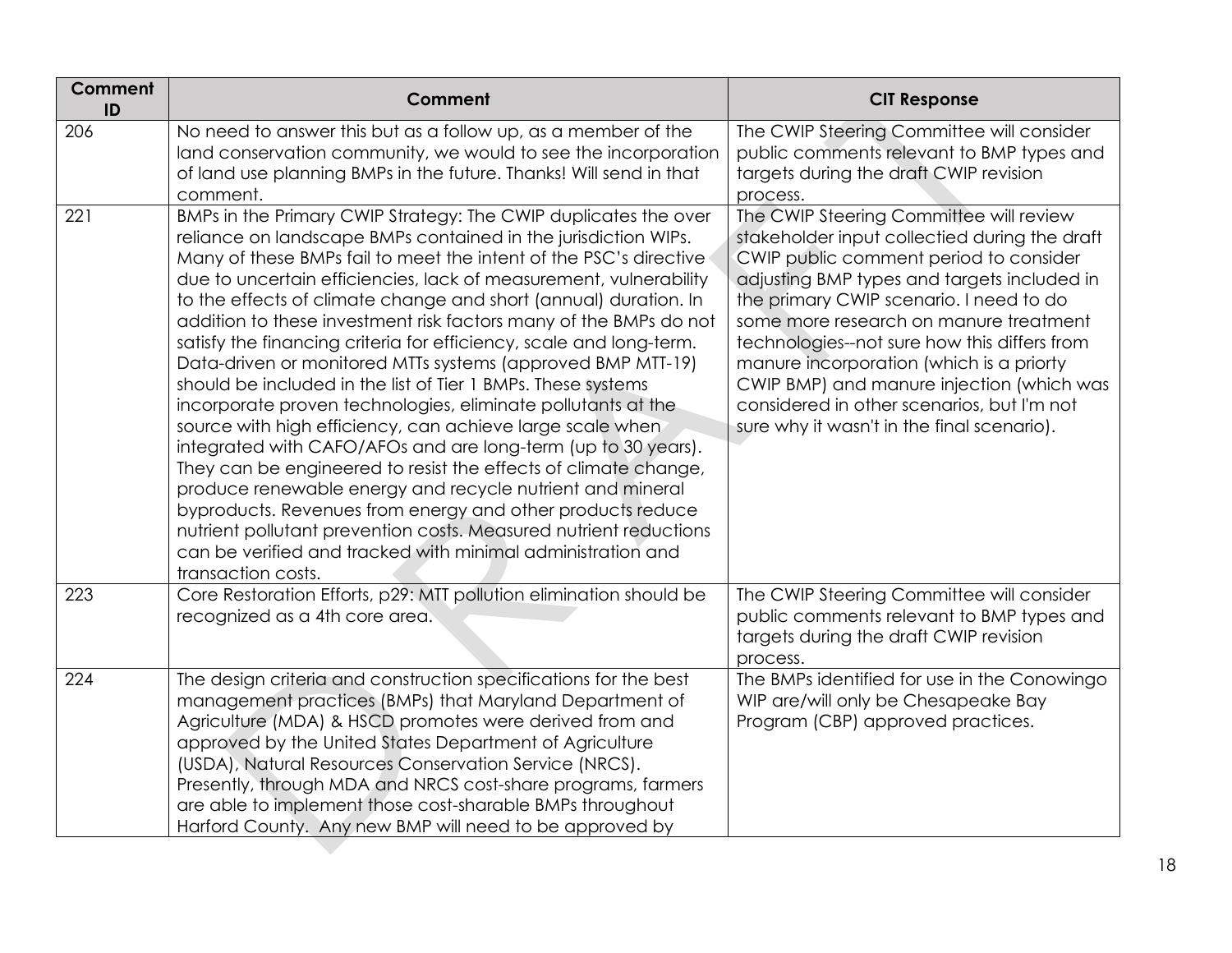| Comment<br>ID | <b>Comment</b>                                                                                                                                                                                                                                                                                                                                                                                                                                                                                                                                                                                                                                                                                                                                                                                                                                                                                                                                                                                                                                                                                                                                                                                                                                                                                                                                                                                                                                                                                                                                                                                                                                                                                                                                                                                                               | <b>CIT Response</b>                                                                                                                                                                                                                                                                                                                                                                                                                                                                                                                |
|---------------|------------------------------------------------------------------------------------------------------------------------------------------------------------------------------------------------------------------------------------------------------------------------------------------------------------------------------------------------------------------------------------------------------------------------------------------------------------------------------------------------------------------------------------------------------------------------------------------------------------------------------------------------------------------------------------------------------------------------------------------------------------------------------------------------------------------------------------------------------------------------------------------------------------------------------------------------------------------------------------------------------------------------------------------------------------------------------------------------------------------------------------------------------------------------------------------------------------------------------------------------------------------------------------------------------------------------------------------------------------------------------------------------------------------------------------------------------------------------------------------------------------------------------------------------------------------------------------------------------------------------------------------------------------------------------------------------------------------------------------------------------------------------------------------------------------------------------|------------------------------------------------------------------------------------------------------------------------------------------------------------------------------------------------------------------------------------------------------------------------------------------------------------------------------------------------------------------------------------------------------------------------------------------------------------------------------------------------------------------------------------|
|               | NRCS and recognized by MDA to enable us to incorporate into<br>our conservation planning and technical design work. If the<br>CWIP intends to promote new and innovative BMPs, we will need<br>to have the approval and support from NRCS and MDA as well<br>as a cost-share program to help relieve the cost burden for the<br>farming community.                                                                                                                                                                                                                                                                                                                                                                                                                                                                                                                                                                                                                                                                                                                                                                                                                                                                                                                                                                                                                                                                                                                                                                                                                                                                                                                                                                                                                                                                           |                                                                                                                                                                                                                                                                                                                                                                                                                                                                                                                                    |
| 230           | Renewed Sediment Trapping Capacity -- Paragraph 1: We feel it<br>is important to clarify at the start, not only in these comments, but<br>in the draft CWIP itself, that the reason the CWIP is needed at all<br>is because the root cause of the problem - long-term<br>accumulation of sediment behind the Conowingo Dam and the<br>resultant loss of sediment and nutrient trapping capacity in the<br>Reservoir - is not being addressed. Removal of accumulated<br>sediment would renew the trapping capacity of the dam<br>reservoir that has been relied upon for its water quality benefits<br>since its construction in 1928. Paragraph 2: Implementation of<br>additional upstream land-based nutrient and sediment reduction<br>practices, as proposed in the CWIP, certainly have the ability to<br>generate downstream water quality benefits. However, those<br>practices are currently under consideration only because<br>renewal of the lost sediment trapping capacity is currently not<br>under consideration. Paragraph 3: With that principle in mind, we<br>recommend that rejuvenating sediment trapping capacity, via<br>removal of accumulated sediment, should be the primary focus<br>for addressing the water quality impacts resulting from<br>Conowingo Reservoir sediment infill, with implementation of on-<br>the-ground nutrient and sediment reduction practices, as<br>envisioned in the CWIP, being the contingency plan in the event<br>that trapping capacity cannot be restored. It is also feasible that<br>implementation of such practices could occur, to some degree,<br>simultaneously with enhancing trapping capacity. Paragraph 4:<br>The draft CWIP specifically states on p. 2 that "a central focus of<br>the CWIP is to promote flexible, costeffective, and innovative | Dredging behind the Conowingo Dam or<br>dams further upstream are not a<br>Chesapeake Bay Program approved best<br>management practice (BMP) at this time. For<br>further information related to the current<br>status of the Conowingo Dam or the Pilot<br>Dredge Project, please visit:<br>https://mde.maryland.gov/programs/Water/<br>WetlandsandWaterways/Pages/ExelonMD-<br>Conowingo-WQCApp.aspx<br>The BMPs identified for use in the Conowingo<br>WIP are/will only be Chesapeake Bay<br>Program (CBP) approved practices. |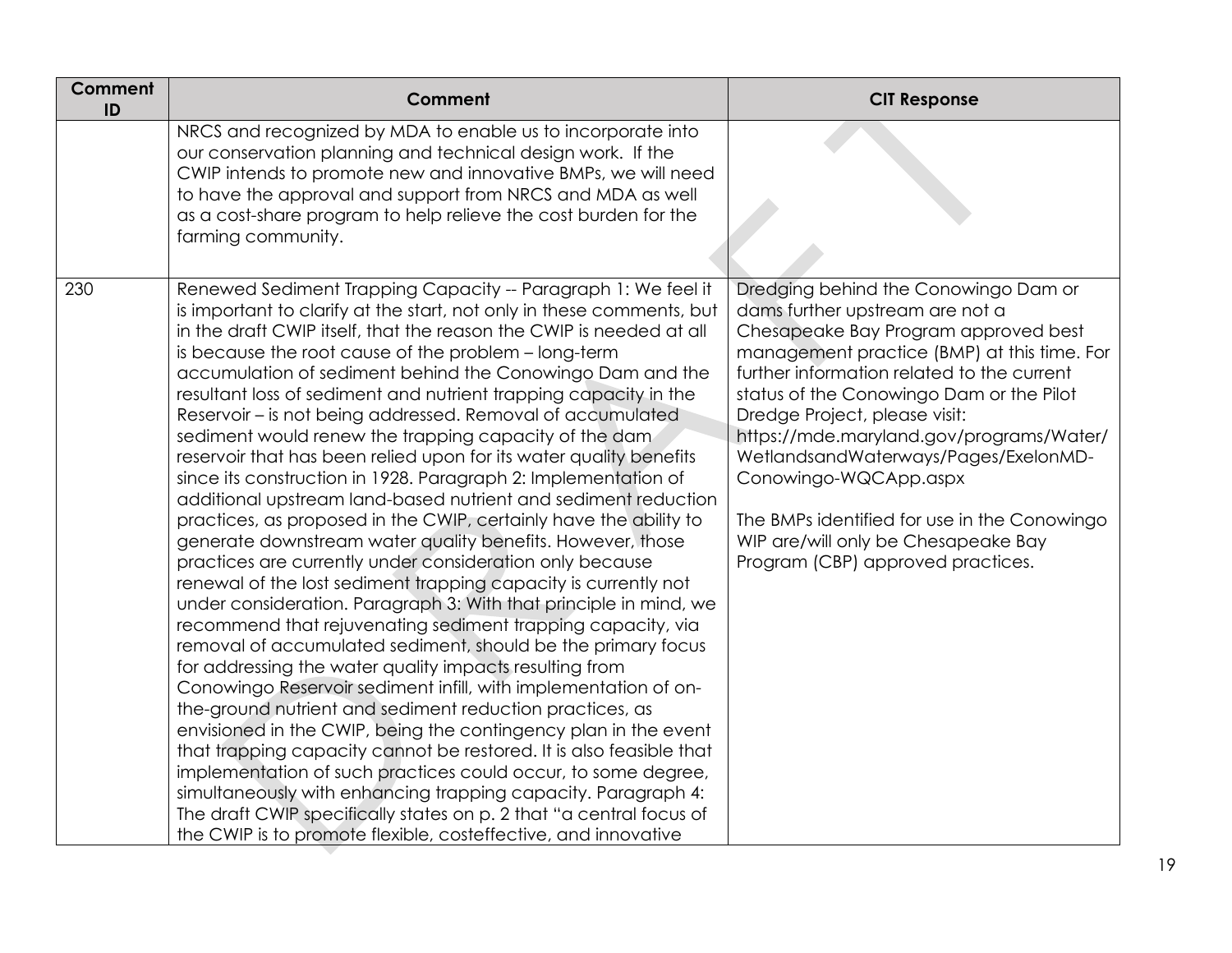| Comment<br>ID | <b>Comment</b>                                                                                                                                                                                                                                                                                                                                                                                                                                                                                                                                                                                                                                                                                                                                                                                                                                                                                                                       | <b>CIT Response</b>  |
|---------------|--------------------------------------------------------------------------------------------------------------------------------------------------------------------------------------------------------------------------------------------------------------------------------------------------------------------------------------------------------------------------------------------------------------------------------------------------------------------------------------------------------------------------------------------------------------------------------------------------------------------------------------------------------------------------------------------------------------------------------------------------------------------------------------------------------------------------------------------------------------------------------------------------------------------------------------|----------------------|
|               | approaches to address both CWIP load reductions and financing<br>needs." Conowingo Systems respectfully submits that the most<br>cost-effective and innovative approach to achieving the<br>needed nutrient load reductions and financing them involves: 1)<br>renewal of sediment trapping capacity, 2) financing enhanced<br>trapping capacity through investment of private funds, a<br>combination of funding sources, or potentially the formation of a<br>public-private partnership, and 3) allocating the resulting load<br>reductions, and the cost-responsibility of the pollutant reductions,<br>through existing water quality markets.                                                                                                                                                                                                                                                                                  |                      |
| 235           | 2) BMPs selected in CWIP. To achieve additional nutrient<br>reductions highlighted in the CWIP, we support the selection of<br>both agricultural nutrient management practices and nature-<br>based practices (e.g., buffers and wetlands) at the edges of and<br>downstream from agricultural and urban lands. Nature-based<br>practices provide cost-effective, high rate-of-return investments<br>that offer greater assurance of long-term performance. They also<br>create opportunities to build community support for co-benefits,<br>such as flood risk reduction, open space access, and improved<br>wildlife habitat. Our support for these BMPs, however, is<br>predicated on the availability of adequate financial and<br>technical assistance (see Funding comment above), as well as<br>well-coordinated engagement, planning and execution in<br>partnership with the agricultural sector. This sector - composed of | Comment Acknowledged |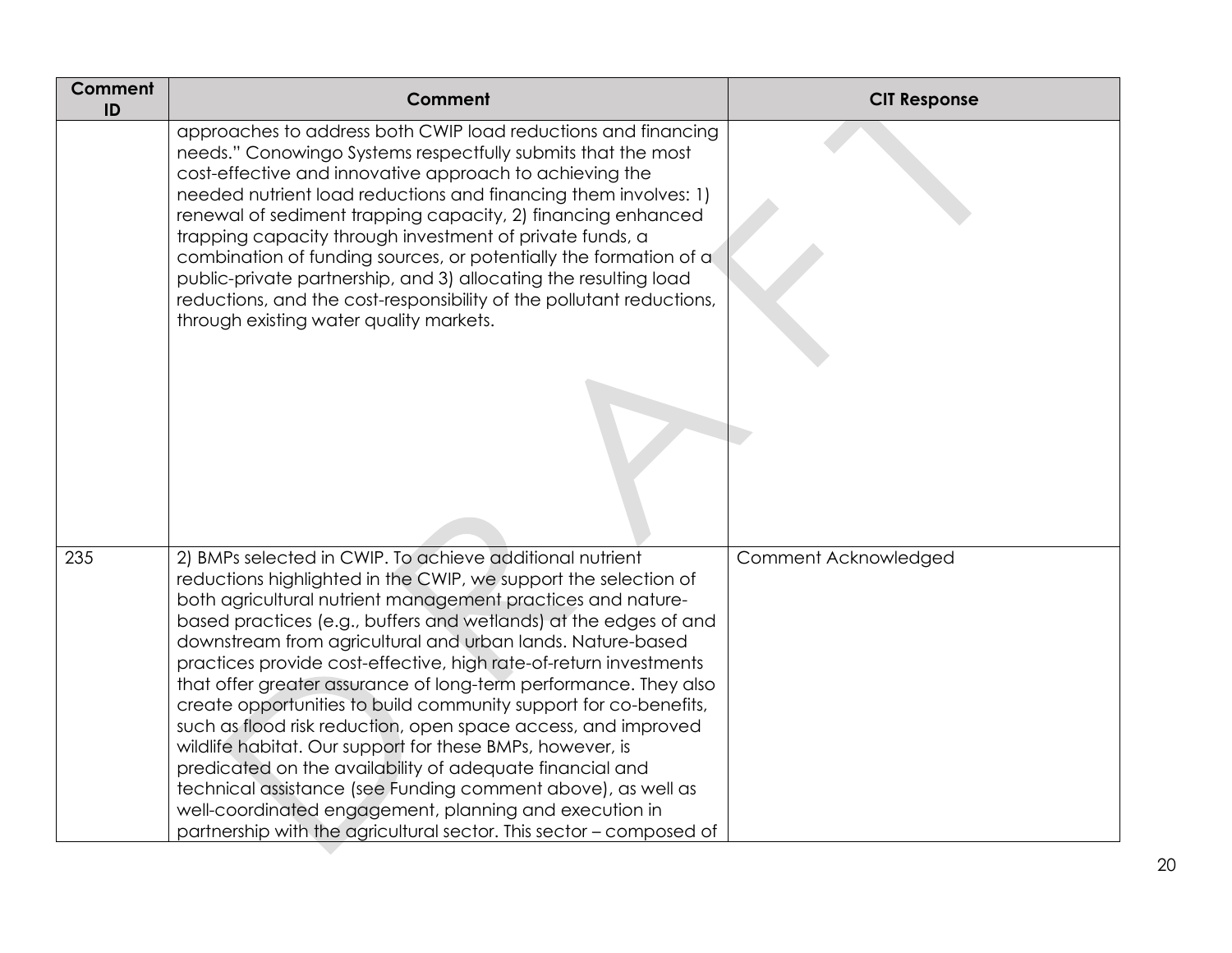| Comment<br>ID | Comment                                                                                                                                                                                                                                                                                                                                                                                                                                                                                                                                                                                                                                                                                                                                                                                                                                                                                                                                                                                                                                                                                                                                                                                                                                                                                                                                                                                 | <b>CIT Response</b>                                                                                                                                                                                                                                                                                                                                                                                                                                                                                                                                                                                                   |
|---------------|-----------------------------------------------------------------------------------------------------------------------------------------------------------------------------------------------------------------------------------------------------------------------------------------------------------------------------------------------------------------------------------------------------------------------------------------------------------------------------------------------------------------------------------------------------------------------------------------------------------------------------------------------------------------------------------------------------------------------------------------------------------------------------------------------------------------------------------------------------------------------------------------------------------------------------------------------------------------------------------------------------------------------------------------------------------------------------------------------------------------------------------------------------------------------------------------------------------------------------------------------------------------------------------------------------------------------------------------------------------------------------------------|-----------------------------------------------------------------------------------------------------------------------------------------------------------------------------------------------------------------------------------------------------------------------------------------------------------------------------------------------------------------------------------------------------------------------------------------------------------------------------------------------------------------------------------------------------------------------------------------------------------------------|
|               | individual farmers, agribusinesses, companies and others - bears<br>the vast majority of BMP implementation outlined in the CWIP, as<br>well as Pennsylvania's WIP3. Feasibility of implementation at this<br>scale depends not only on significant funding, but also close<br>coordination across the sector. We recommend that the CWIP<br>leverage existing partnerships within the sector (e.g., the PA Soil<br>Health Coalition and the PA 4R Alliance) to facilitate this<br>coordination. The Nature Conservancy works with these<br>partnerships and stands ready to assist as needed.                                                                                                                                                                                                                                                                                                                                                                                                                                                                                                                                                                                                                                                                                                                                                                                          |                                                                                                                                                                                                                                                                                                                                                                                                                                                                                                                                                                                                                       |
| 237           | NYFB believes the Upper Susquehanna Coalition (USC) and our<br>local county soil and water conservation districts have the best<br>knowledge in implementing practices to reach the nutrient and<br>sediment reductions in the Watershed, and NYFB looks to their<br>guidance to assist farmers in the Watershed. Farmers in the Upper<br>Susquehanna Watershed work closely with the New York State<br>Departments of Environmental Conservation (DEC) and<br>Agriculture and Markets (NYSDAM), local Soil and Water<br>Conservation Districts, the Upper Susquehanna Coalition, and<br>USDA-NRCS personnel on land and water conservation programs.<br>In fact, NYFB has been a strong advocate for the adoption of<br>various soil conservation practices like no-till farming, riparian<br>buffers, and cover crops. NYFB has also supported the<br>development and outreach to farmers for voluntary<br>environmental programs that even reach beyond the regulated<br>community. Ensuring that farmers have access to environmental<br>programs and expertise – and the resources to take advantage<br>of these - has long been a priority of NYFB. It is important that this<br>relationship continue in the event of a CWIP that farmers are<br>expected to also meet in addition to the Phase III WIP. NYFB<br>hopes that both the CWIP and the Phase III WIP are able to work | Although the CWIP load reduction goals are<br>supplemental to the reductions identified in<br>the WIP III plans, and separate financing is<br>proposed to achieve these goals, the<br>implementation effort will work to ensure that<br>the programs, relationships and efforts<br>underway to achieve the WIP III goals will be<br>preserved. Specifically, goals are to ensure<br>that system for tracking CWIP reductions<br>does not create a burden for local<br>stakeholders, and that existing WIP III partner<br>agencies will be able to use the programs<br>already in place of achieve CWIP<br>reductions. |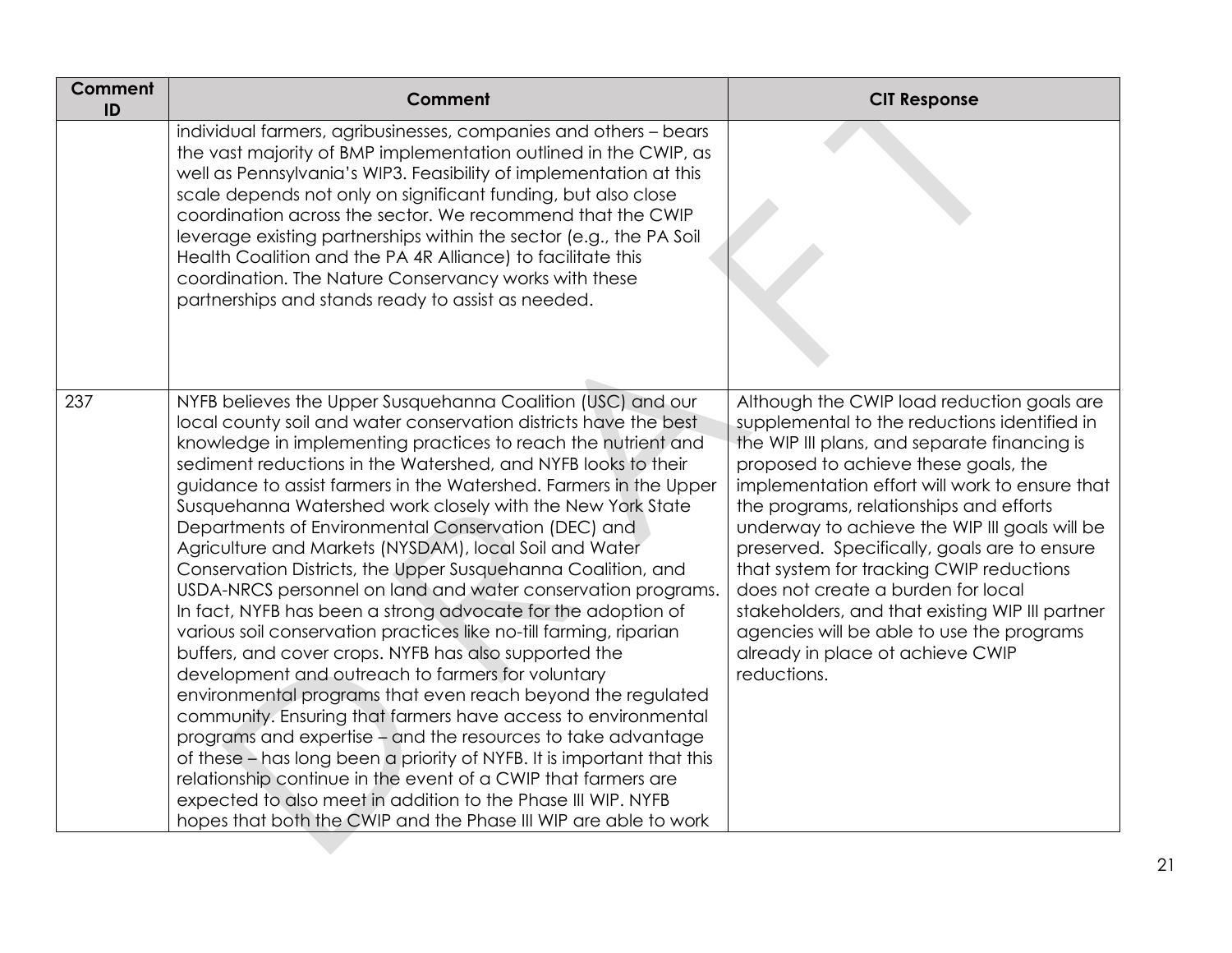| Comment<br>ID | <b>Comment</b>                                                                                                                                                                                                                                                                                                                                                                                                                                                                                                                                                                                                                                                                                                                                                                                                                                                                                                                                                                                                         | <b>CIT Response</b>                                                                                                                          |
|---------------|------------------------------------------------------------------------------------------------------------------------------------------------------------------------------------------------------------------------------------------------------------------------------------------------------------------------------------------------------------------------------------------------------------------------------------------------------------------------------------------------------------------------------------------------------------------------------------------------------------------------------------------------------------------------------------------------------------------------------------------------------------------------------------------------------------------------------------------------------------------------------------------------------------------------------------------------------------------------------------------------------------------------|----------------------------------------------------------------------------------------------------------------------------------------------|
|               | collectively and does not require further burdens on the<br>organizations that support farmers or farmers themselves.                                                                                                                                                                                                                                                                                                                                                                                                                                                                                                                                                                                                                                                                                                                                                                                                                                                                                                  |                                                                                                                                              |
| 241           | 3. One way to collaborate and avoid the referenced adverse<br>consequences is to work in a common area that provides a high<br>potential ROI and addresses a significant policy and practice<br>gap in Bay Program crediting. We see dam removal, associated<br>legacy sediment and nutrient reductions, and restored<br>ecosystem service opportunities provided by these targeted<br>restoration projects as a potentially significant area that would<br>help achieve CWIP and Lancaster County goals without<br>unnecessary competition. We know:<br>A. The State of<br>Maryland has a pilot project to examine the efficacy of dredging<br>and repurposing sediment behind the Conowingo dam with the<br>potential for having this become a credited BMP by the Bay<br>Program. We think that local dam removal and aquatic resource<br>restoration practices and policies should be examined by the<br>Bay Program as a prevented sediment, nutrient reduction, and<br>change of land use crediting opportunity. | The CWIP Steering Committee will consider<br>public comments relevant to BMP types and<br>targets during the draft CWIP revision<br>process. |
|               |                                                                                                                                                                                                                                                                                                                                                                                                                                                                                                                                                                                                                                                                                                                                                                                                                                                                                                                                                                                                                        |                                                                                                                                              |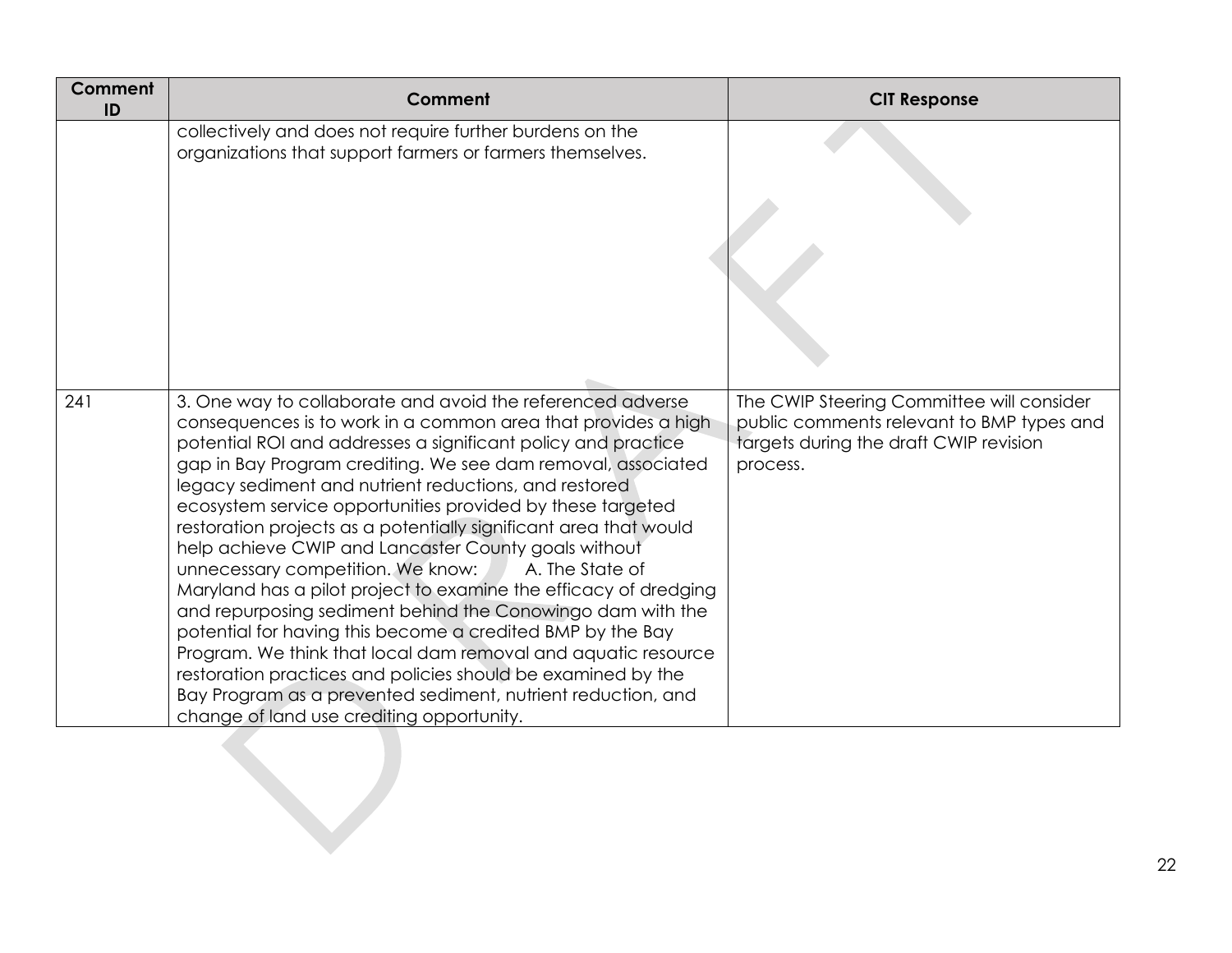| Comment<br>ID | Comment                                                                                                                                                                                                                                                                                                                                                                                                                                                                                                                                                                                                                                                                                                                                                                                                                                                                                                                                                                                                                                                                                                                                                                                                                                                                                                                                                                                                                        | <b>CIT Response</b>                                                                                                                          |
|---------------|--------------------------------------------------------------------------------------------------------------------------------------------------------------------------------------------------------------------------------------------------------------------------------------------------------------------------------------------------------------------------------------------------------------------------------------------------------------------------------------------------------------------------------------------------------------------------------------------------------------------------------------------------------------------------------------------------------------------------------------------------------------------------------------------------------------------------------------------------------------------------------------------------------------------------------------------------------------------------------------------------------------------------------------------------------------------------------------------------------------------------------------------------------------------------------------------------------------------------------------------------------------------------------------------------------------------------------------------------------------------------------------------------------------------------------|----------------------------------------------------------------------------------------------------------------------------------------------|
| 242           | 3. One way to collaborate and avoid the referenced adverse<br>consequences is to work in a common area that provides a high<br>potential ROI and addresses a significant policy and practice<br>gap in Bay Program crediting. We see dam removal, associated<br>legacy sediment and nutrient reductions, and restored<br>ecosystem service opportunities provided by these targeted<br>restoration projects as a potentially significant area that would<br>help achieve CWIP and Lancaster County goals without<br>unnecessary competition. We know:<br><b>B. Seven Pennsylvania</b><br>counties in the lower Susquehanna watershed mapped by the<br>Water Science Institute and Franklin and Marshall College<br>researchers contain over 1,400 historic milldam sites. Lancaster<br>County alone has nearly 400 milldam sites and many of these<br>sites contain fine sediments overlaying hydric soils that indicate<br>wetland restoration and floodplain reconnection opportunities<br>contemplated in the draft CWIP. These sites cause thousands of<br>miles of stream impairments and thousands of acres of floodplain<br>wetland impairments that represent a legacy of local pollutants.<br>Targeted restoration of these local watersheds is a cost-effective<br>investment for long term, sustainable water quality and other<br>aquatic ecosystem benefits that eventually benefit the<br>Chesapeake Bay itself. | The CWIP Steering Committee will consider<br>public comments relevant to BMP types and<br>targets during the draft CWIP revision<br>process. |
| 243           | 3. One way to collaborate and avoid the referenced adverse<br>consequences is to work in a common area that provides a high<br>potential ROI and addresses a significant policy and practice<br>gap in Bay Program crediting. We see dam removal, associated<br>legacy sediment and nutrient reductions, and restored<br>ecosystem service opportunities provided by these targeted<br>restoration projects as a potentially significant area that would<br>help achieve CWIP and Lancaster County goals without<br>unnecessary competition. We know:<br>C. Many of these<br>milldam sites contribute to local erosion hot spots that under<br>extreme weather conditions create hot moments of high<br>sediment and nutrient load. Historic dam breaching and failures                                                                                                                                                                                                                                                                                                                                                                                                                                                                                                                                                                                                                                                        | The CWIP Steering Committee will consider<br>public comments relevant to BMP types and<br>targets during the draft CWIP revision<br>process. |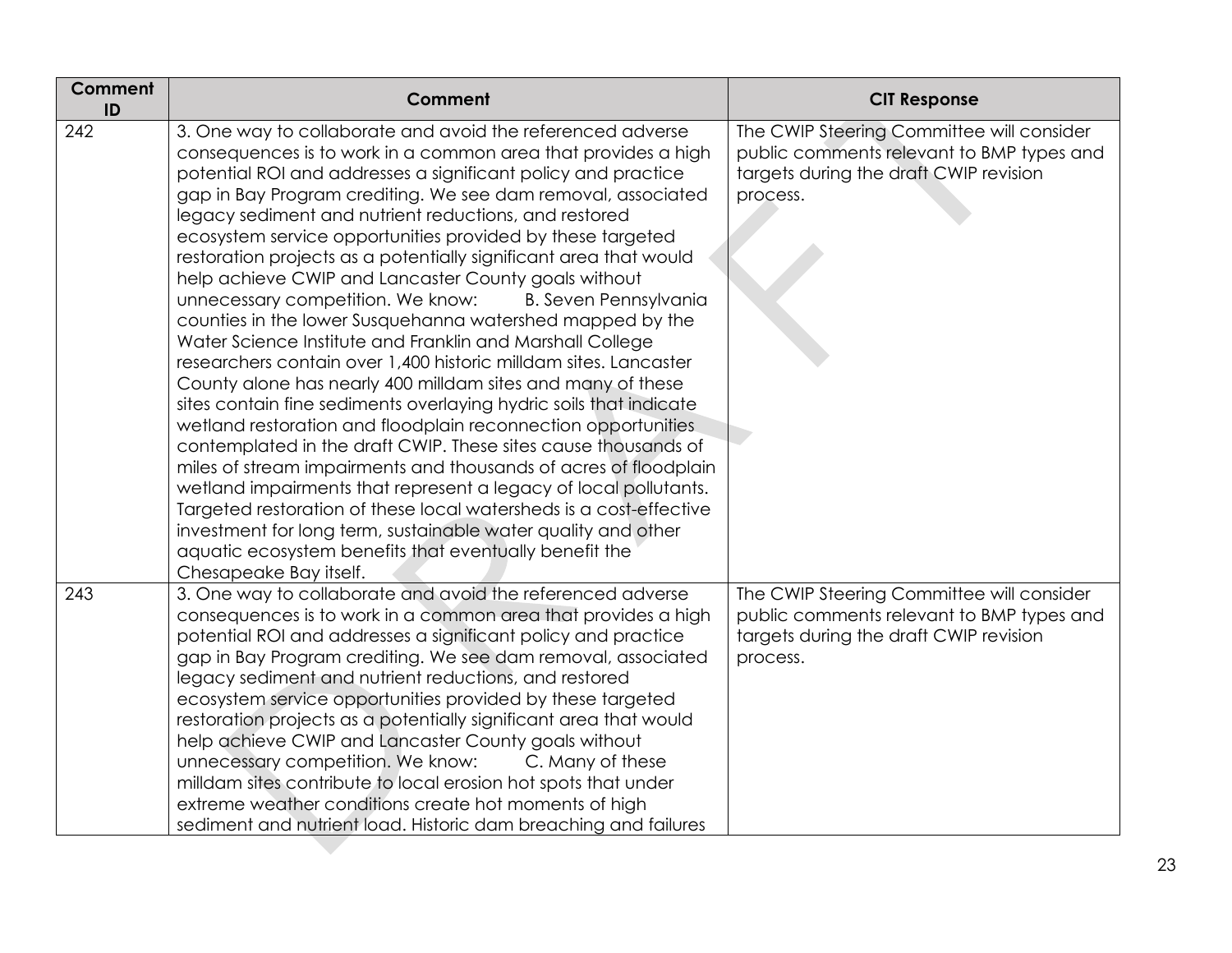| Comment<br>ID | <b>Comment</b>                                                                                                                                                                                                                                                                                                                                                                                                                                                                                                                                                                                                                                                                                                                                                                                                                                                                                                                                                           | <b>CIT Response</b>                                                                                                                          |
|---------------|--------------------------------------------------------------------------------------------------------------------------------------------------------------------------------------------------------------------------------------------------------------------------------------------------------------------------------------------------------------------------------------------------------------------------------------------------------------------------------------------------------------------------------------------------------------------------------------------------------------------------------------------------------------------------------------------------------------------------------------------------------------------------------------------------------------------------------------------------------------------------------------------------------------------------------------------------------------------------|----------------------------------------------------------------------------------------------------------------------------------------------|
|               | create hot moments that can last for many years and remain as<br>hot spots of erosion for decades. Penn State University, using long<br>term data from the existing watershed gage monitoring system,<br>has recently released a study identifying the targeting of hot<br>spots during hot moments as a viable component of restoration<br>strategies for the Chesapeake Bay. Current dam removal efforts<br>also should be a significant component in considering this<br>approach.                                                                                                                                                                                                                                                                                                                                                                                                                                                                                    |                                                                                                                                              |
| 244           | 3. One way to collaborate and avoid the referenced adverse<br>consequences is to work in a common area that provides a high<br>potential ROI and addresses a significant policy and practice<br>gap in Bay Program crediting. We see dam removal, associated<br>legacy sediment and nutrient reductions, and restored<br>ecosystem service opportunities provided by these targeted<br>restoration projects as a potentially significant area that would<br>help achieve CWIP and Lancaster County goals without<br>D. In 2018, one milldam<br>unnecessary competition. We know:<br>removal from a local watershed is annually releasing 3-4 tons per<br>FOOT of bank sediment and attendant N and P from a 1,400 foot<br>length of stream behind the dam site. Using CAST, it was<br>modeled that to offset approximately 5,000 tons (10 million<br>pounds) of erosion in Lancaster County would require the<br>implementation of 3,100-3,500 acres of riparian buffer. | The CWIP Steering Committee will consider<br>public comments relevant to BMP types and<br>targets during the draft CWIP revision<br>process. |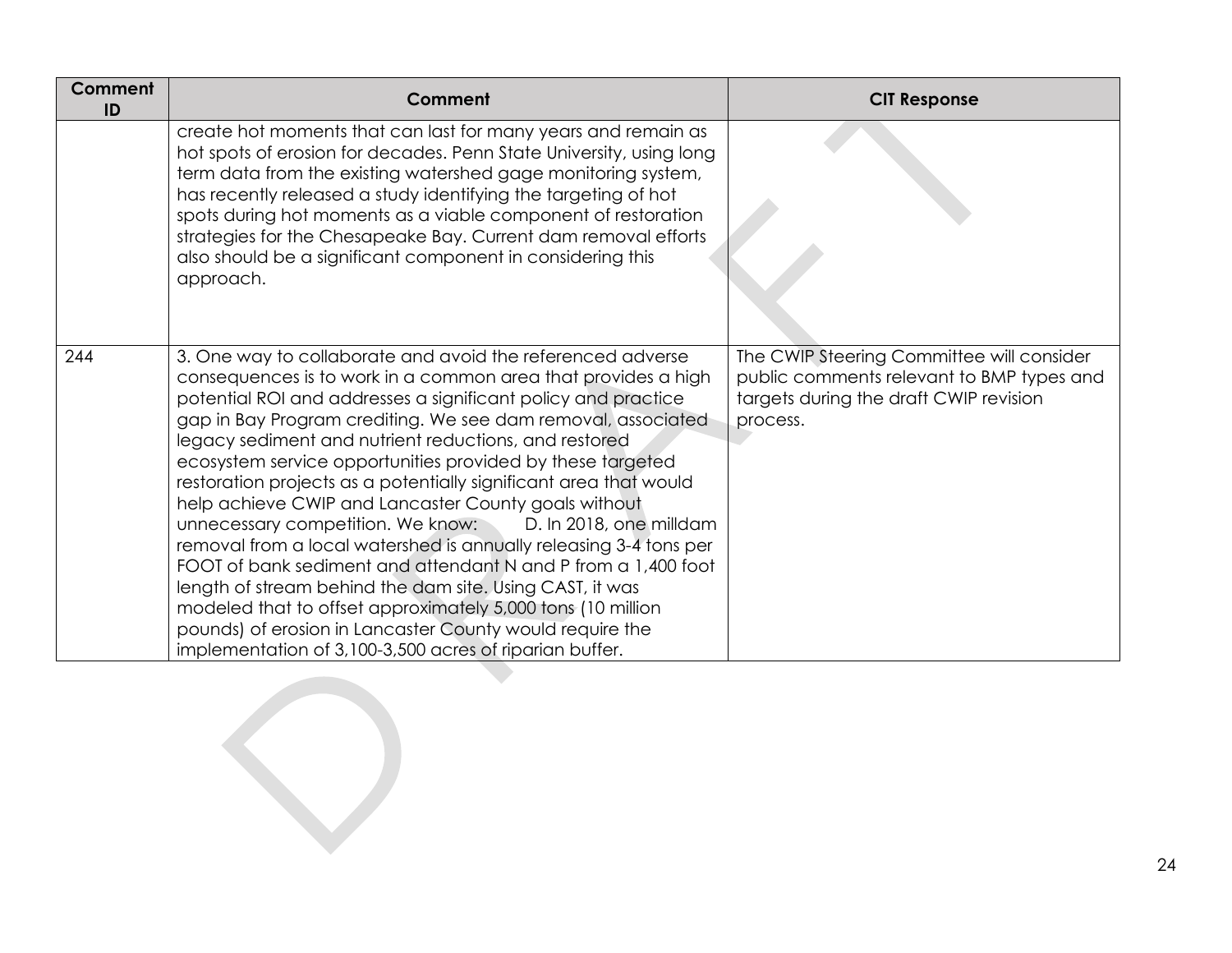| Comment<br>ID | <b>Comment</b>                                                                                                                                                                                                                                                                                                                                                                                                                                                                                                                                                                                                                                                                                                                                                                                                                                                                                                                                                                                                                                                                                                                         | <b>CIT Response</b>                                                                                                                          |
|---------------|----------------------------------------------------------------------------------------------------------------------------------------------------------------------------------------------------------------------------------------------------------------------------------------------------------------------------------------------------------------------------------------------------------------------------------------------------------------------------------------------------------------------------------------------------------------------------------------------------------------------------------------------------------------------------------------------------------------------------------------------------------------------------------------------------------------------------------------------------------------------------------------------------------------------------------------------------------------------------------------------------------------------------------------------------------------------------------------------------------------------------------------|----------------------------------------------------------------------------------------------------------------------------------------------|
| 245           | 3. One way to collaborate and avoid the referenced adverse<br>consequences is to work in a common area that provides a high<br>potential ROI and addresses a significant policy and practice<br>gap in Bay Program crediting. We see dam removal, associated<br>legacy sediment and nutrient reductions, and restored<br>ecosystem service opportunities provided by these targeted<br>restoration projects as a potentially significant area that would<br>help achieve CWIP and Lancaster County goals without<br>unnecessary competition. We know:<br>E. A proposed milldam<br>removal scheduled for 2021 has an estimated 80,000 tons of<br>sediment that could begin to mobilize following removal creating<br>another hot moment and long-term hot spot. Several other<br>milldams in the County are now under active discussion for<br>removal. Sediment analysis for the proposed project shows that<br>each ton of sediment contains 3.9 lbs. of N and 1.25 lbs. of P. This<br>is a typical ratio not only for Lancaster County but throughout the<br>seven counties mapped and in other parts of the lower Bay<br>watershed. | The CWIP Steering Committee will consider<br>public comments relevant to BMP types and<br>targets during the draft CWIP revision<br>process. |
| 246           | 3. One way to collaborate and avoid the referenced adverse<br>consequences is to work in a common area that provides a high<br>potential ROI and addresses a significant policy and practice<br>gap in Bay Program crediting. We see dam removal, associated<br>legacy sediment and nutrient reductions, and restored<br>ecosystem service opportunities provided by these targeted<br>restoration projects as a potentially significant area that would<br>help achieve CWIP and Lancaster County goals without<br>unnecessary competition. We know:<br>F. The long-term<br>release of this sediment from dam removals is not contemplated<br>in CAST modeling and the practical effect is that even the most<br>cost effective upland BMPs may have many of their conservation<br>benefits offset by bank erosion associated with dam removals,<br>reducing the targeted reduction goals of the state TMDL. In other<br>words, CWIP could be 100% successful installing high ROI BMPs,<br>nevertheless downstream reductions at the Conowingo Dam                                                                                    | The CWIP Steering Committee will consider<br>public comments relevant to BMP types and<br>targets during the draft CWIP revision<br>process. |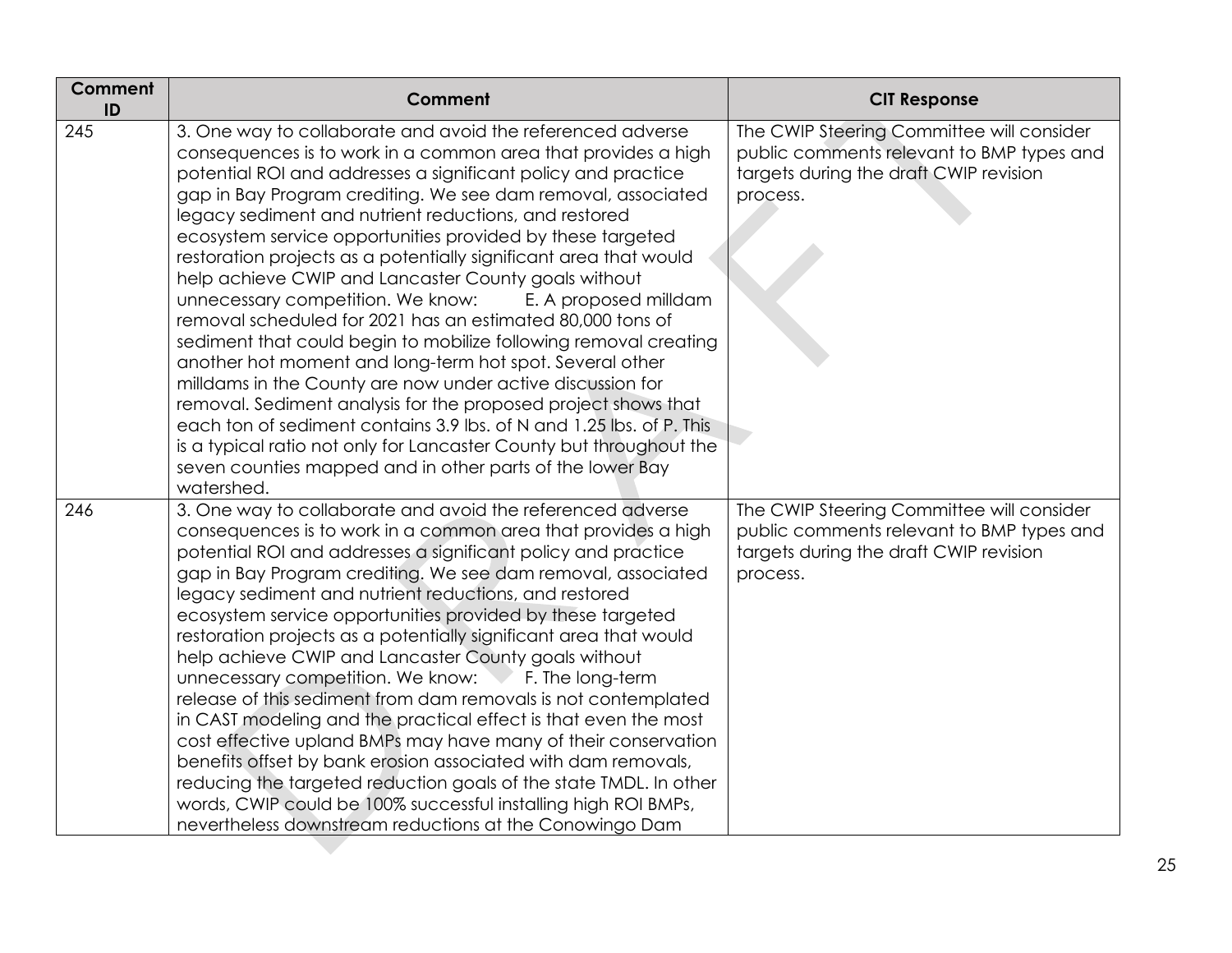| Comment<br>ID | <b>Comment</b>                                                                                                                                                                                                                                                                                                                                                                                                                                                                                                                                                                                                                                                                                                                                                                                                                                                                                                                                                                                                                                                                                                                                                                                                                                    | <b>CIT Response</b>                                                                                                                                     |
|---------------|---------------------------------------------------------------------------------------------------------------------------------------------------------------------------------------------------------------------------------------------------------------------------------------------------------------------------------------------------------------------------------------------------------------------------------------------------------------------------------------------------------------------------------------------------------------------------------------------------------------------------------------------------------------------------------------------------------------------------------------------------------------------------------------------------------------------------------------------------------------------------------------------------------------------------------------------------------------------------------------------------------------------------------------------------------------------------------------------------------------------------------------------------------------------------------------------------------------------------------------------------|---------------------------------------------------------------------------------------------------------------------------------------------------------|
|               | would still not be met. The Pennsylvania Department of<br>Environmental Protection, as well as State Conservationist for<br>NRCS, have recognized this policy disconnect and are providing<br>funding and technical support to develop more holistic dam<br>removal and aquatic resource restoration projects. This<br>approach is supported by a range of agencies and organizations<br>including the Susquehanna River Basin Commission and<br>Lancaster Clean Water Partners.                                                                                                                                                                                                                                                                                                                                                                                                                                                                                                                                                                                                                                                                                                                                                                  |                                                                                                                                                         |
| 257           | The Chesapeake Bay Cleanup plan, established in 2010,<br>acknowledged that the Conowingo Dam would be a tool used<br>to capture sediment and nutrient pollution that came from the<br>Susquehanna River and other tributaries through 2025. This<br>component was a part of the projections on how much pollution<br>reductions would be needed to retore Bay wide goals. The<br>current Conowingo WIP lacks modeling and future projections of<br>the impact sedimentation will have due to climate change.<br>Increasing amounts of major storm events, flooding, and rainfall<br>contributes to scouring stored sediment and debris that are<br>behind the dam and deposit them further down the Bay. An<br>example of this can be seen on the Susquehanna flats, near the<br>City of Havre de Grace, where debris and sediment deposit on<br>top of mature, healthy submerged aquatic vegetation (SAV). The<br>impact from that sediment deposition leads to reduction of vital<br>habitat, food sources for aquatic and shorebird wildlife, and<br>reduces the overall water quality. Sediment pollution will<br>continue to occur and burden the health of the Chesapeake<br>Bay if it is not addressed in a timely and appropriate manner. | Information related to anticipated sediment<br>reductions will be incorporated in the final<br>version of the Conowingo WIP based on<br>CAST estimates. |
|               |                                                                                                                                                                                                                                                                                                                                                                                                                                                                                                                                                                                                                                                                                                                                                                                                                                                                                                                                                                                                                                                                                                                                                                                                                                                   |                                                                                                                                                         |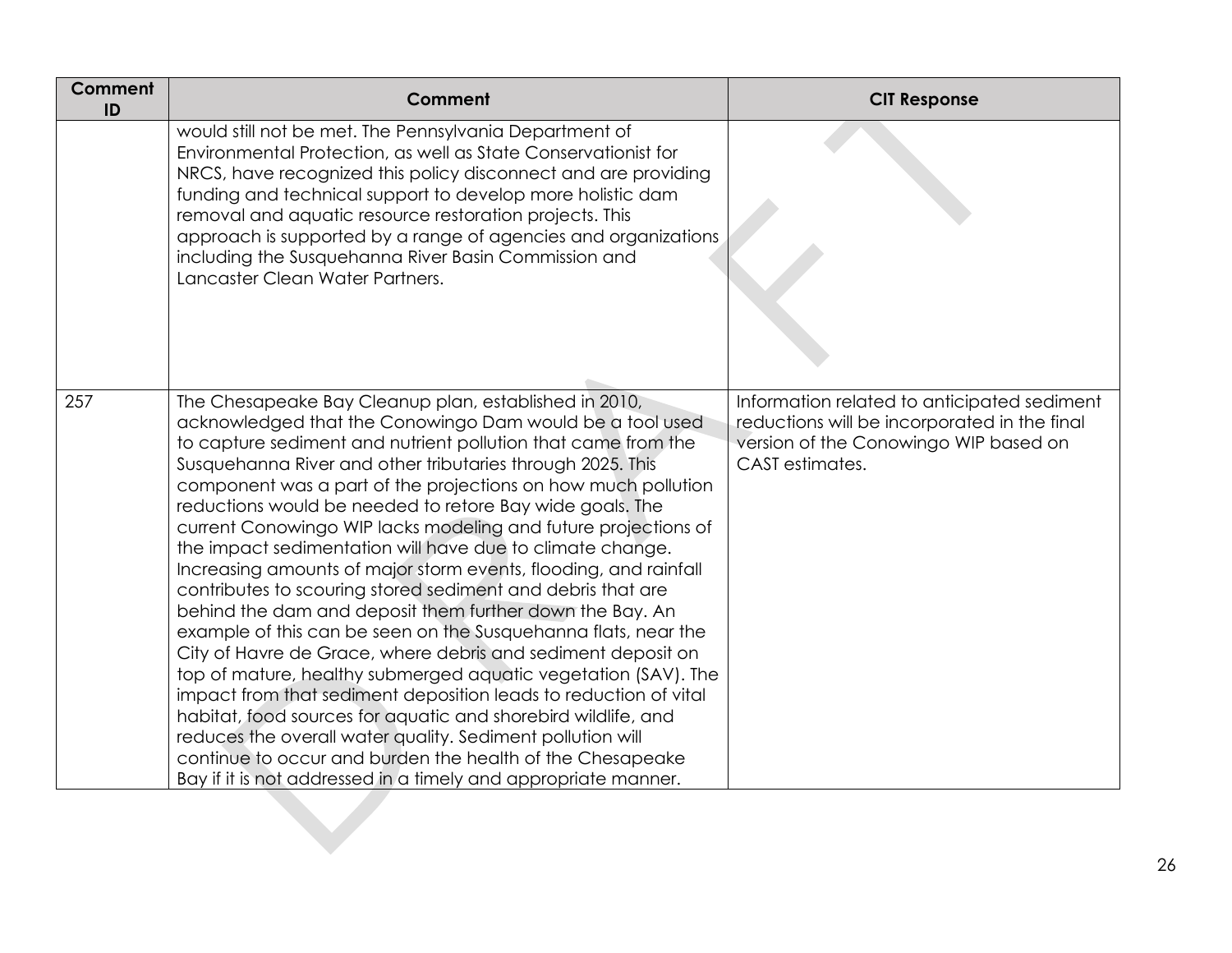| Comment<br>ID | <b>Comment</b>                                                                                                                                                                                                                                                                                                                                                                                                                                                                                                                                                                                                                                                                                                                                                                                                                                                                                                                                                                                                                                                                                                                                                                                                                                            | <b>CIT Response</b>                                                                                                                                                                                                                                                                                                                                                                                                                                                                                                                                                                                                                                                                                                                |
|---------------|-----------------------------------------------------------------------------------------------------------------------------------------------------------------------------------------------------------------------------------------------------------------------------------------------------------------------------------------------------------------------------------------------------------------------------------------------------------------------------------------------------------------------------------------------------------------------------------------------------------------------------------------------------------------------------------------------------------------------------------------------------------------------------------------------------------------------------------------------------------------------------------------------------------------------------------------------------------------------------------------------------------------------------------------------------------------------------------------------------------------------------------------------------------------------------------------------------------------------------------------------------------|------------------------------------------------------------------------------------------------------------------------------------------------------------------------------------------------------------------------------------------------------------------------------------------------------------------------------------------------------------------------------------------------------------------------------------------------------------------------------------------------------------------------------------------------------------------------------------------------------------------------------------------------------------------------------------------------------------------------------------|
| 259           | Nothing new or innovative. Among the five Guiding Principles of<br>the CWIP Framework is Efficiency in Innovation. [] As presented,<br>the Draft CWIP will indeed foster "duplicative bureaucracies" with<br>nothing new or innovative to address the Conowingo Factor.<br>Proposing existing BMPs -- forest buffers, urban stormwater<br>management, soil conservation, agriculture restricts, etc. -- is<br>hardly a new plan. Recognizing that the loss of trapping capacity<br>in Conowingo reservoir requires an additional reduction of 6<br>million pounds of nitrogen and 0.26 million pounds of phosphorus<br>loading to Chesapeake Bay to meet TMDL goals, there is simply<br>not enough money or proven technology to mitigate the<br>impacts of such pollution loading by way of downstream (below<br>the Dam) BMPs. The entire focus of the CWIP should be upstream<br>- in the Conowingo reservoir for dredging and sediment<br>management and in the geographic extent of the primary CWIP<br>strategy (the Susquehanna River Basin) for measures that will<br>reduce pollution loading to Susquehanna River. The focus should<br>be on pollution loading reduction at the source, not hopeful<br>mitigation downstream after the loading. | The Conowingo WIP will be unique in that it<br>will encourage public/private partnerships<br>that will have the ability to work across<br>multiple jurisdictions and agencies. It will also<br>work to enhance coordination and leverage<br>local resources to implement pollution<br>reduction practices at the source. Dredging<br>behind the Conowingo Dam or dams further<br>Upstream are not a Chesapeake Bay<br>Program approved best management<br>practice (BMP) at this time. For further<br>information related to the current status of<br>the Conowingo Dam or the Pilot Dredge<br>Project, please visit:<br>https://mde.maryland.gov/programs/Water/<br>WetlandsandWaterways/Pages/ExelonMD-<br>Conowingo-WQCApp.aspx |
| 260           | It is astounding that there is no serious consideration in the Draft<br>CWIP of either<br>beneficial use of dredge spoils or cultivation of oysters as a best<br>management practice (BMP), despite both being part of MDE's<br>bold and historic water quality certification for Conowingo Dam<br>relicensing. At a minimum, we would expect dredging to be<br>mentioned as an option for offsetting the assumption error in the<br>original Bay TMDL (Appendix T), especially given that the<br>Framework on the Steering Committee's web page specifically<br>encourages this among the innovative components to be<br>considered (see page 4, item 6: "Managing reservoir sediment<br>through dredging and innovative and/or beneficial re-use". If<br>the plan is to wait for the Conwingo Sediment Charaterization<br>and Innovative Reuse and Beneficial Use Pilot Project managed                                                                                                                                                                                                                                                                                                                                                                 | Although the use of oysters is an approved<br>Chesapeake Bay Program (CBP) BMP it is<br>unlikely they could survive in the freshwater<br>conditions of the Susquehanna River and its<br>tributaries. Dredging behind the Conowingo<br>Dam or dams further upstream are not a<br>Chesapeake Bay Program approved best<br>management practice (BMP) at this time. For<br>further information related to the current<br>status of the Conowingo Dam or the Pilot<br>Dredge Project, please visit:<br>https://mde.maryland.gov/programs/Water/<br>WetlandsandWaterways/Pages/ExelonMD-<br>Conowingo-WQCApp.aspx                                                                                                                        |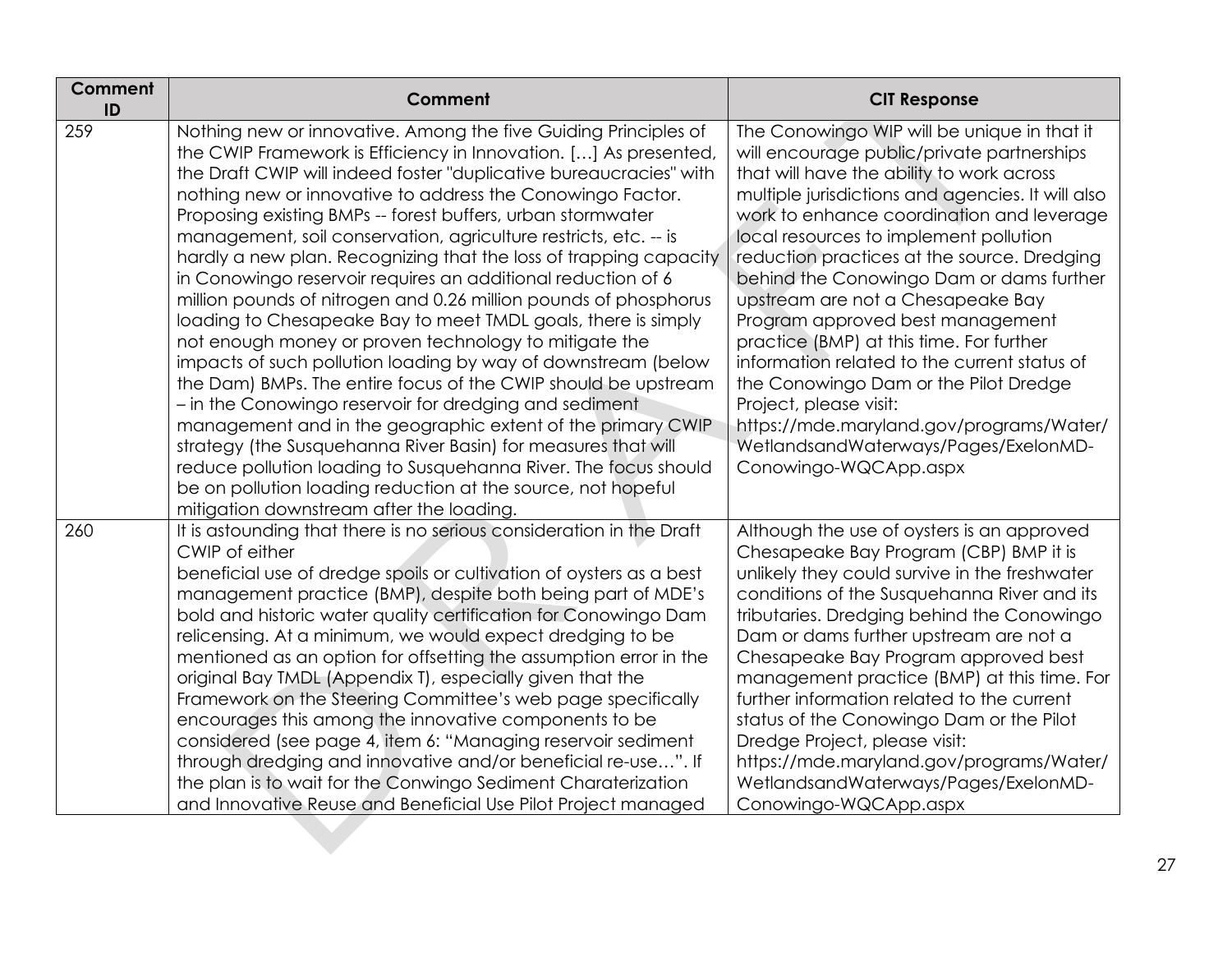| Comment<br>ID | <b>Comment</b>                                                                                                                                                                                                                                                                                                                                                                                                                                                                                                                                                                                                                                                                                                                                                                                                                                                                                                                                                                                                                                                                                                                                                                                                                                                                                                                                                                                                                                                                                                                                                    | <b>CIT Response</b>                                                                                                                                                                                                                                                                                                                                                                                                                                                                                                                                                                                                                                                                                                                                                            |
|---------------|-------------------------------------------------------------------------------------------------------------------------------------------------------------------------------------------------------------------------------------------------------------------------------------------------------------------------------------------------------------------------------------------------------------------------------------------------------------------------------------------------------------------------------------------------------------------------------------------------------------------------------------------------------------------------------------------------------------------------------------------------------------------------------------------------------------------------------------------------------------------------------------------------------------------------------------------------------------------------------------------------------------------------------------------------------------------------------------------------------------------------------------------------------------------------------------------------------------------------------------------------------------------------------------------------------------------------------------------------------------------------------------------------------------------------------------------------------------------------------------------------------------------------------------------------------------------|--------------------------------------------------------------------------------------------------------------------------------------------------------------------------------------------------------------------------------------------------------------------------------------------------------------------------------------------------------------------------------------------------------------------------------------------------------------------------------------------------------------------------------------------------------------------------------------------------------------------------------------------------------------------------------------------------------------------------------------------------------------------------------|
|               | by Maryland Environmental Service to be completed, then that<br>project (first announced in 2017) should be expedited.                                                                                                                                                                                                                                                                                                                                                                                                                                                                                                                                                                                                                                                                                                                                                                                                                                                                                                                                                                                                                                                                                                                                                                                                                                                                                                                                                                                                                                            |                                                                                                                                                                                                                                                                                                                                                                                                                                                                                                                                                                                                                                                                                                                                                                                |
| 275           | 4. Sediment -- While the CWIP has a primary focus on nitrogen, it<br>leaves sediments mostly unaddressed. EPA Chesapeake Bay<br>Program data estimates that 192 million tons of sediment are<br>trapped behind the dam, and this number increases by roughly 3<br>tons each year. Suspended sediments are one of the biggest<br>impairments to water quality in the Chesapeake Bay. Sediment<br>clouds water, blocks light from reaching SAV and smothers<br>shellfish. During strong, and now more frequent, storms and<br>severe floods, particles of sediment are scoured from behind the<br>Conowingo Dam. These scoured sediments, which can carry<br>attached nutrients, then flow into the Bay, decimating<br>underwater grass beds and marine life. These scouring events will<br>only continue to increase as the effects of climate change<br>impact our region. If the CWIP is fully implemented it would only<br>meet the nitrogen requirements, but would still fall short on<br>meeting necessary phosphorus and sediment reductions.<br>Given these concerns, we support the language in the CWIP that<br>indicates the plan "can be adjusted to incorporate feasible,<br>cost-effective, creditable, and trackable load reduction<br>measures identified" as a result of the Maryland Department of<br>the Environment's dredging study and pilot project. We also<br>support the creation of an expert panel "to scientifically evaluate<br>and quantify load reductions from Maryland's Conowingo<br>dredging pilot (See Draft CWIP, Page 42)." | Information related to anticipated sediment<br>reductions will be incorporated in the final<br>version of the Conowingo WIP based on<br>CAST estimates. The Maryland Department<br>of the Environment is currently conducting a<br>study of the potential to dredge behind the<br>Conowingo Dam. Once completed, the<br>resulting data, along with other studies and<br>resources, will allow for a re-evaluation of<br>dredging's potential. As of right now,<br>dredging is not an approved Chesapeake<br>Bay Program (CBP) BMP. For further<br>information related to the current status of<br>the Conowingo Dam or the Pilot Dredge<br>Project, please visit:<br>https://mde.maryland.gov/programs/Water/<br>WetlandsandWaterways/Pages/ExelonMD-<br>Conowingo-WQCApp.aspx |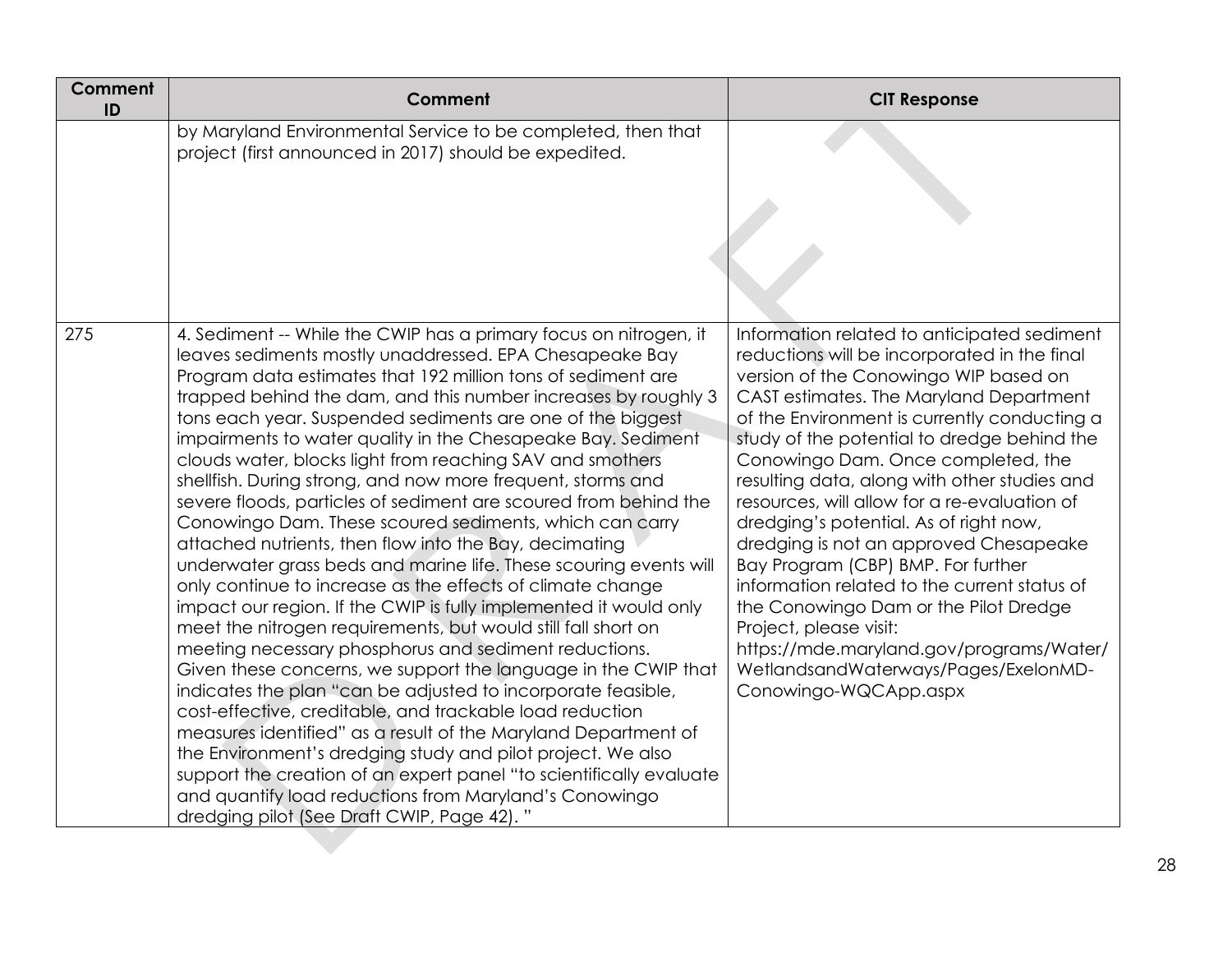| <b>Comment</b><br>ID | <b>Comment</b>                                                                                                                                                                                                                                                                                                                                                                                                                                                                                                                                                                                                                                                                                                                                                                                                                                                                                                                                                                                                                          | <b>CIT Response</b>                                                                                                                                                                                                                                                                                                                                                                                                                                                                                                                                               |
|----------------------|-----------------------------------------------------------------------------------------------------------------------------------------------------------------------------------------------------------------------------------------------------------------------------------------------------------------------------------------------------------------------------------------------------------------------------------------------------------------------------------------------------------------------------------------------------------------------------------------------------------------------------------------------------------------------------------------------------------------------------------------------------------------------------------------------------------------------------------------------------------------------------------------------------------------------------------------------------------------------------------------------------------------------------------------|-------------------------------------------------------------------------------------------------------------------------------------------------------------------------------------------------------------------------------------------------------------------------------------------------------------------------------------------------------------------------------------------------------------------------------------------------------------------------------------------------------------------------------------------------------------------|
| 277                  | The CWIP states that it "recognizes that in-water practices -<br>such as reservoir dredging and reuse, have pollution reduction<br>benefits that should be further explored and possibly utilized.<br>Such BMPs may be explored in subsequent versions<br>of the CWIP and are not included in this draft, as additional<br>information is needed to fully evaluate these innovative<br>practices." This statement belies the facts about dredging and<br>reuse. It also results in doing the same BMPs repeatedly because<br>of a short-term mindset instead of focusing strategies that will<br>deliver sustainable results over the long-term – which can only be<br>achieved with sediment reuse. No agricultural BMP will stop the<br>flow of sediment and associated nutrients into the<br>Bay. The lack of forward thinking in the CWIP is also evidenced in<br>the fact that all ten of the additional CWIP strategies outlined in<br>Appendix A are principally focused on agricultural based<br>practices, none include reuse. | Comment Acknowledged                                                                                                                                                                                                                                                                                                                                                                                                                                                                                                                                              |
| 278                  | In my consideration of how to mitigate the transport of sediment<br>through the Conowingo Dam, it is apparent a two-pronged<br>approach is needed consisting of 1) improving control of<br>sediments at their source, and 2) dredging the Reservoir, with<br>responsible re-use of the sediments. Going forward, as a matter<br>of responsible environmental stewardship, both measures need<br>to be implemented as full-time practices for managing Bay water<br>quality. There is no controversy among stakeholders on the need<br>to improve control of sediments at their source. In contrast,<br>dredging has been highly controversial, with the consensus<br>among those opposed to dredging being that restoring the<br>Reservoir is too big and costly to tackle, citing statistics such as<br>174 million tons+/- are already in the Reservoir and it would fill<br>railroad cars stretching from the U.S. east coast to the west coast.                                                                                     | Information related to anticipated sediment<br>reductions will be incorporated in the final<br>version of the Conowingo WIP based on<br>CAST estimates.<br>Dredging behind the Conowingo Dam or<br>dams further upstream are not a<br>Chesapeake Bay Program approved best<br>management practice (BMP) at this time. For<br>further information related to the current<br>status of the Conowingo Dam or the Pilot<br>Dredge Project, please visit:<br>https://mde.maryland.gov/programs/Water/<br>WetlandsandWaterways/Pages/ExelonMD-<br>Conowingo-WQCApp.aspx |
|                      |                                                                                                                                                                                                                                                                                                                                                                                                                                                                                                                                                                                                                                                                                                                                                                                                                                                                                                                                                                                                                                         |                                                                                                                                                                                                                                                                                                                                                                                                                                                                                                                                                                   |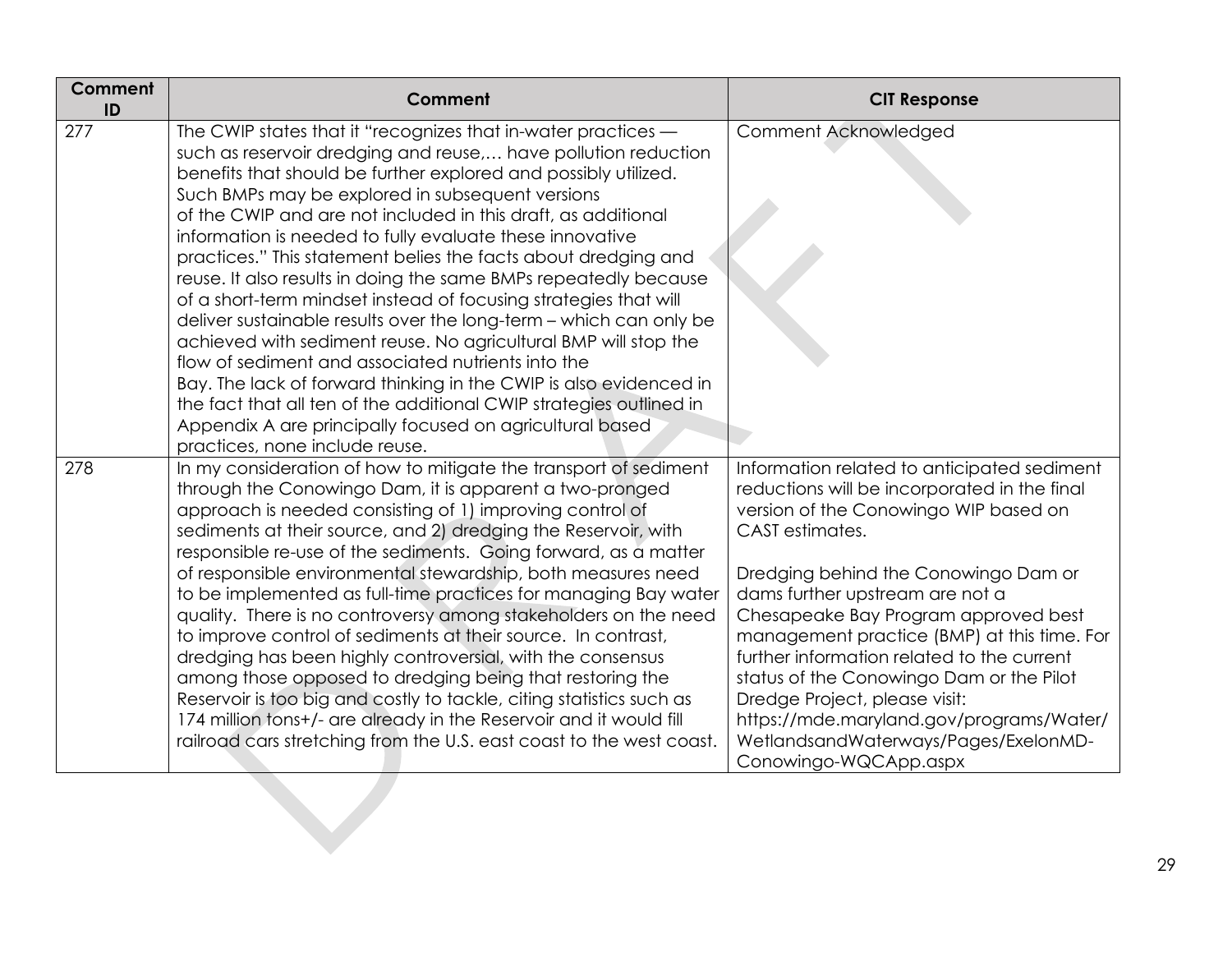| <b>Comment</b><br>ID | Comment                                                                                                                                                                                                                                                                                                                                                                                                                                                                                                                                                                                                                                                                                                                                                                                                                                           | <b>CIT Response</b>                                                                                                                          |
|----------------------|---------------------------------------------------------------------------------------------------------------------------------------------------------------------------------------------------------------------------------------------------------------------------------------------------------------------------------------------------------------------------------------------------------------------------------------------------------------------------------------------------------------------------------------------------------------------------------------------------------------------------------------------------------------------------------------------------------------------------------------------------------------------------------------------------------------------------------------------------|----------------------------------------------------------------------------------------------------------------------------------------------|
| 298                  | B. Accounting for the Impacts of Climate Change. 4) Along with<br>reforestation and green infrastructure, it is important to note that<br>many of the soil health best management practices (BMPs) in<br>Pennsylvania's Phase 3 WIP also achieve the stated goals in this<br>section of the draft Conowingo WIP.                                                                                                                                                                                                                                                                                                                                                                                                                                                                                                                                  | The CWIP Steering Committee will consider<br>public comments relevant to BMP types and<br>targets during the draft CWIP revision<br>process. |
| 327                  | E. Primary Conowingo WIP Strategy. 13) On page 29, the primary<br>strategy section of the draft Conowingo WIP highlights natural<br>filters (wetland restoration and riparian forest buffers); we<br>recommend including grass riparian buffers in this list. Grass<br>riparian buffers are another significant natural filter and are<br>included as a priority practice in Pennsylvania's Phase 3 WIP.<br>Similarly, we recommend adding manure transport to the nutrient<br>reduction practices list in the draft Conowingo WIP.                                                                                                                                                                                                                                                                                                               | The CWIP Steering Committee will consider<br>public comments relevant to BMP types and<br>targets during the draft CWIP revision<br>process. |
| 334                  | 2) Overreliance of Annual Agricultural Practices. The Primary<br>Strategy assumes a BMP portfolio with 89% of its Nitrogen load<br>reduction coming from annual agricultural practices. We are<br>concerned that the Primary Strategy's heavy reliance on annual<br>agricultural-based practices, does not adequately account for a<br>host of project risks, including grossly underestimating<br>implementation costs and rosy assumptions of enormous and<br>steady enrollment. The Primary Strategy assumes sustaining more<br>than two million Practice-Acres each year in annual agricultural<br>practices. While some of these acres may be enrolled in multiple<br>practices, a minimum of 626,000 acres must be enrolled and<br>each practice has unique administration challenges that entail<br>massive costs not fully accounted for. | Comment Acknowledged                                                                                                                         |
|                      |                                                                                                                                                                                                                                                                                                                                                                                                                                                                                                                                                                                                                                                                                                                                                                                                                                                   |                                                                                                                                              |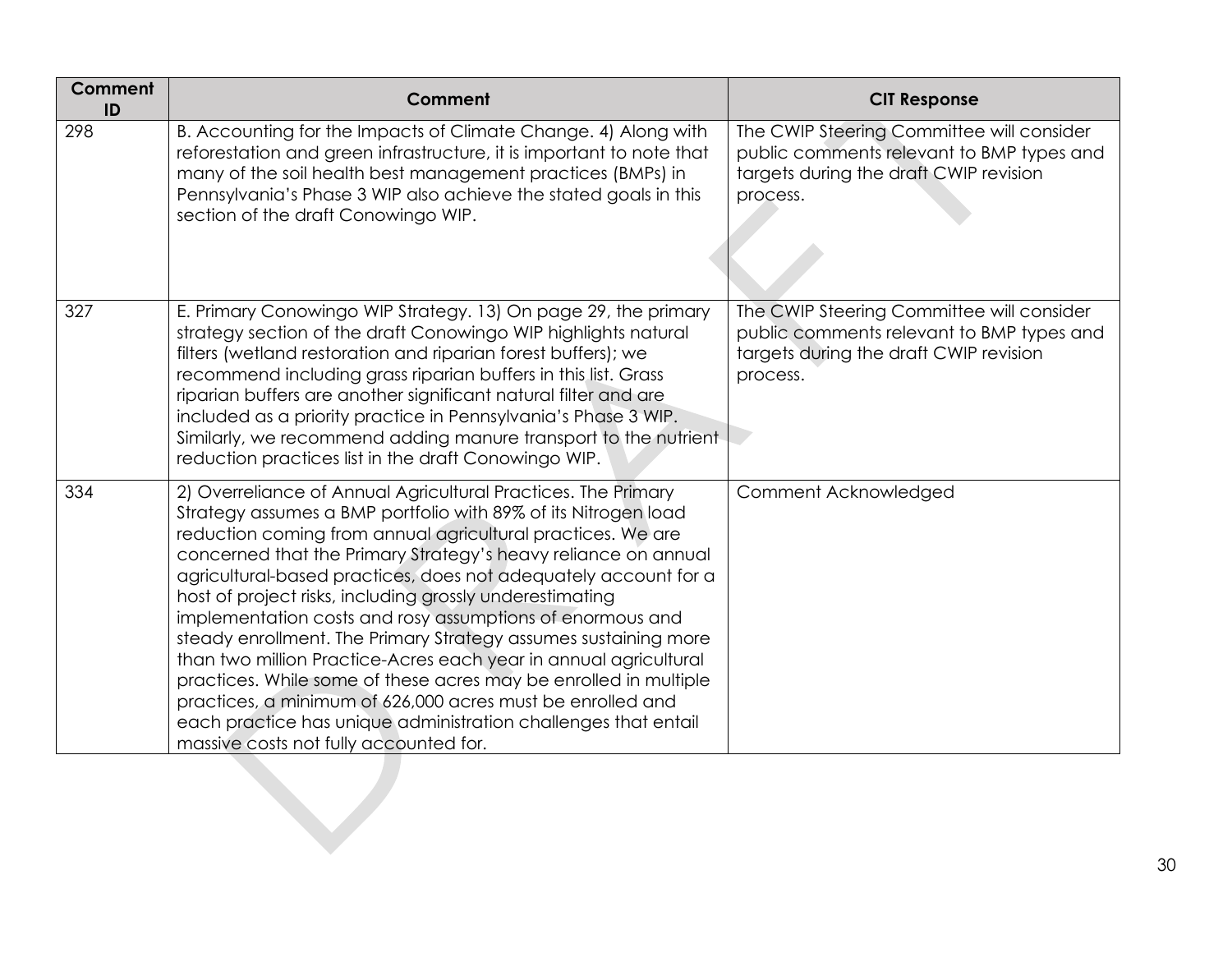| Comment<br>ID | <b>Comment</b>                                                                                                                                                                                                                                                                                                                                                                                                                                                                                                                                                                                                                                                                                                                                                                                                                                                                                                                                                                                                                                                                                                                                                                                                             | <b>CIT Response</b>                                                                                                                                     |
|---------------|----------------------------------------------------------------------------------------------------------------------------------------------------------------------------------------------------------------------------------------------------------------------------------------------------------------------------------------------------------------------------------------------------------------------------------------------------------------------------------------------------------------------------------------------------------------------------------------------------------------------------------------------------------------------------------------------------------------------------------------------------------------------------------------------------------------------------------------------------------------------------------------------------------------------------------------------------------------------------------------------------------------------------------------------------------------------------------------------------------------------------------------------------------------------------------------------------------------------------|---------------------------------------------------------------------------------------------------------------------------------------------------------|
| 339           | 5) Structural Practices as Risk Mitigation. We challenge the<br>assumption that structural solutions are more expensive per<br>pound of Nitrogen reductions. Long term (20-years and over)<br>structural solutions are highly competitive with annual techniques<br>and we can provide supporting comparative project economics.<br>Additionally, we believe the discussion surrounding structural<br>BMPs ignores several key benefits derived from the large-scale<br>implementation of structural practices relative to annual,<br>agriculture-based practices. These benefits substantially reduce<br>project risks, both internal and external: (see table in original<br>comment document). While there are certainly opportunities for<br>improvement in the final CWIP, we do want to highlight a few<br>items for the PSC that we believe are overwhelmingly positive<br>and demonstrate a genuine commitment to achieving results at<br>scale.                                                                                                                                                                                                                                                                   | Comment Acknowledged                                                                                                                                    |
| 344           | C) Sediment. Since 2007 the CAC has been recommending<br>action to the leadership of the Chesapeake Bay Program to<br>address the problem of sediment behind the Conowingo Dam. It<br>is our understanding that the sediment's impact downstream<br>underpinned the urgency to address what Bay scientists call the<br>Dam's "dynamic equilibrium." Since the Dam can no longer trap<br>sediment and must release it downstream during heavy rain<br>events, barring no other option like a large-scale beneficial reuse<br>for dredge material, the sediment will continue to flow<br>downstream and bring with it the phosphorus that binds to it.<br>While the CWIP focuses pollution prevention upstream in the most<br>effective basins, the lack of funding, the duplication with PA WIP<br>implementation, and the feasibility of delivering these practices<br>onto available lands beyond the Phase III WIP requirements,<br>strongly suggests to us that the sediment scouring will continue<br>with regularity well into the foreseeable future. This is why the<br>CAC is concerned that sediment is not sufficiently addressed in<br>the CWIP.<br>From a citizen perspective, the sediment's downstream shore | Information related to anticipated sediment<br>reductions will be incorporated in the final<br>version of the Conowingo WIP based on<br>CAST estimates. |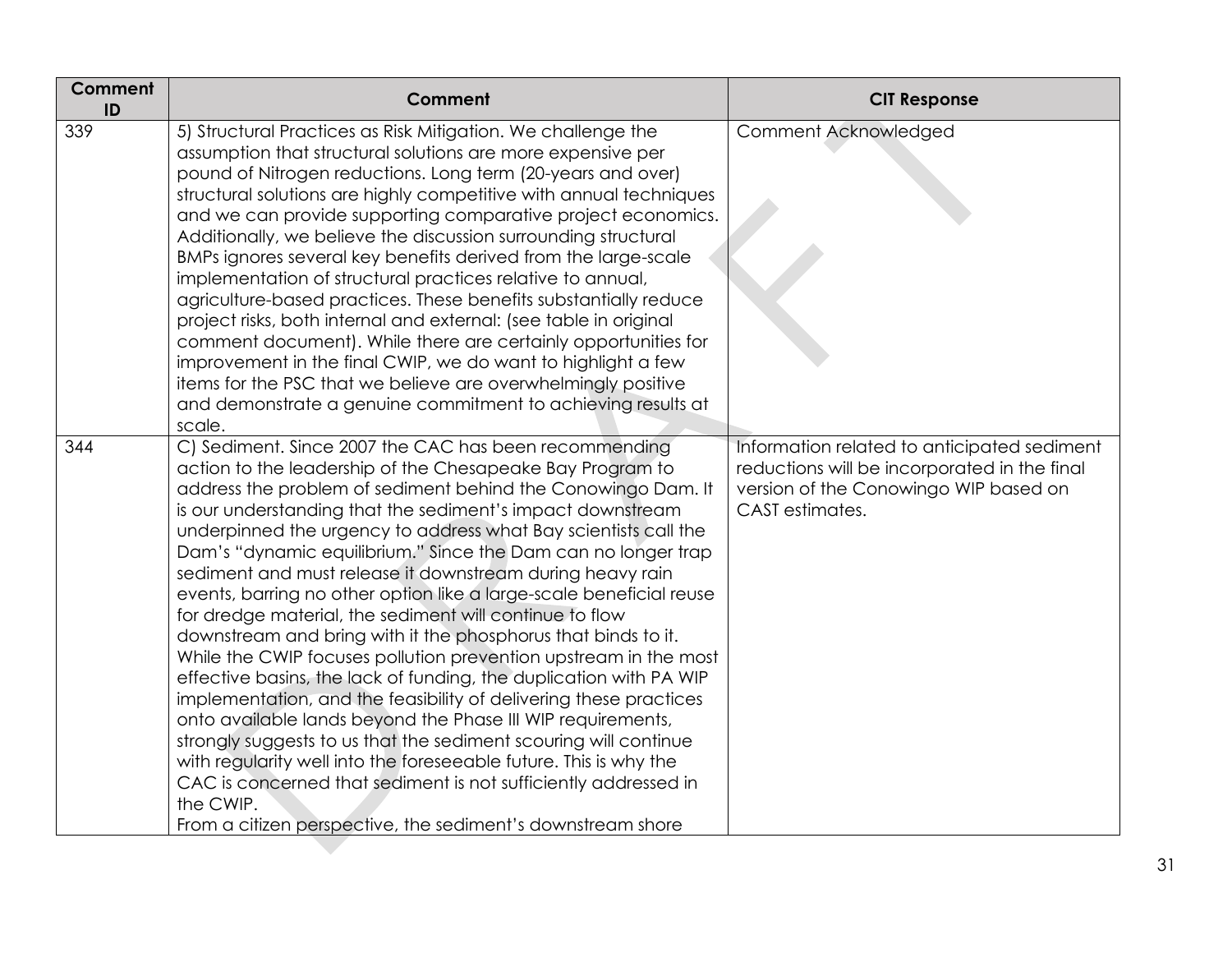| Comment<br>ID | Comment                                                                                                                                                                                                                                                                                                                                                                                                                                                                                                                                                                                                                                                                                                                                                                                                                                                                                                                                                                                                                                                                                                                                                                                                                                                   | <b>CIT Response</b>                                                                                                                                                                                                                                                                                                                                                                                                                                                                                                                                               |
|---------------|-----------------------------------------------------------------------------------------------------------------------------------------------------------------------------------------------------------------------------------------------------------------------------------------------------------------------------------------------------------------------------------------------------------------------------------------------------------------------------------------------------------------------------------------------------------------------------------------------------------------------------------------------------------------------------------------------------------------------------------------------------------------------------------------------------------------------------------------------------------------------------------------------------------------------------------------------------------------------------------------------------------------------------------------------------------------------------------------------------------------------------------------------------------------------------------------------------------------------------------------------------------|-------------------------------------------------------------------------------------------------------------------------------------------------------------------------------------------------------------------------------------------------------------------------------------------------------------------------------------------------------------------------------------------------------------------------------------------------------------------------------------------------------------------------------------------------------------------|
|               | debris and damage to water quality, underwater grasses,<br>fisheries, and public recreational uses should not be ignored,<br>because these are immediate, negative impacts to<br>communities. The jurisdictions' Phase III WIPs attempt to<br>incorporate practices that generate co-benefits. We believe<br>mitigating the degraded environmental experience and local<br>economic impacts of residents downstream is a critical co-<br>benefit that the<br>final CWIP should address.                                                                                                                                                                                                                                                                                                                                                                                                                                                                                                                                                                                                                                                                                                                                                                   |                                                                                                                                                                                                                                                                                                                                                                                                                                                                                                                                                                   |
| 366           | 2. Sediment is largely unaddressed in the CWIP. While the CWIP<br>has a primary focus on nitrogen, it leaves sediments mostly<br>unaddressed. Bay Program data estimates that 192 million tons of<br>sediment are trapped behind the dam, and this number<br>increases by roughly 3 tons each year. This amount of sediment is<br>equivalent to three times the volume of the pyramid of Giza.<br>Suspended sediments are one of the biggest impairments to<br>water quality in the Chesapeake Bay. Sediment clouds water,<br>blocks light from reaching SAV and smothers shellfish.12 During<br>strong storms and severe floods, particles of sediment are<br>scoured from behind the Dam. These scoured sediments (which<br>can carry attached nutrients) then flow into the Bay, impacting<br>underwater grass beds and marine life. These scouring events will<br>only continue to increase as the effects of climate change<br>impact our region. If the CWIP as drafted is fully implemented it<br>would only meet the nitrogen requirements, and would still fall<br>short on meeting necessary phosphorus and sediment<br>reductions. As addressed above, the CWIP Framework<br>documents (in both draft and final edition) indicate that the WIP | Information related to anticipated sediment<br>reductions will be incorporated in the final<br>version of the Conowingo WIP based on<br>CAST estimates.<br>Dredging behind the Conowingo Dam or<br>dams further upstream are not a<br>Chesapeake Bay Program approved best<br>management practice (BMP) at this time. For<br>further information related to the current<br>status of the Conowingo Dam or the Pilot<br>Dredge Project, please visit:<br>https://mde.maryland.gov/programs/Water/<br>WetlandsandWaterways/Pages/ExelonMD-<br>Conowingo-WQCApp.aspx |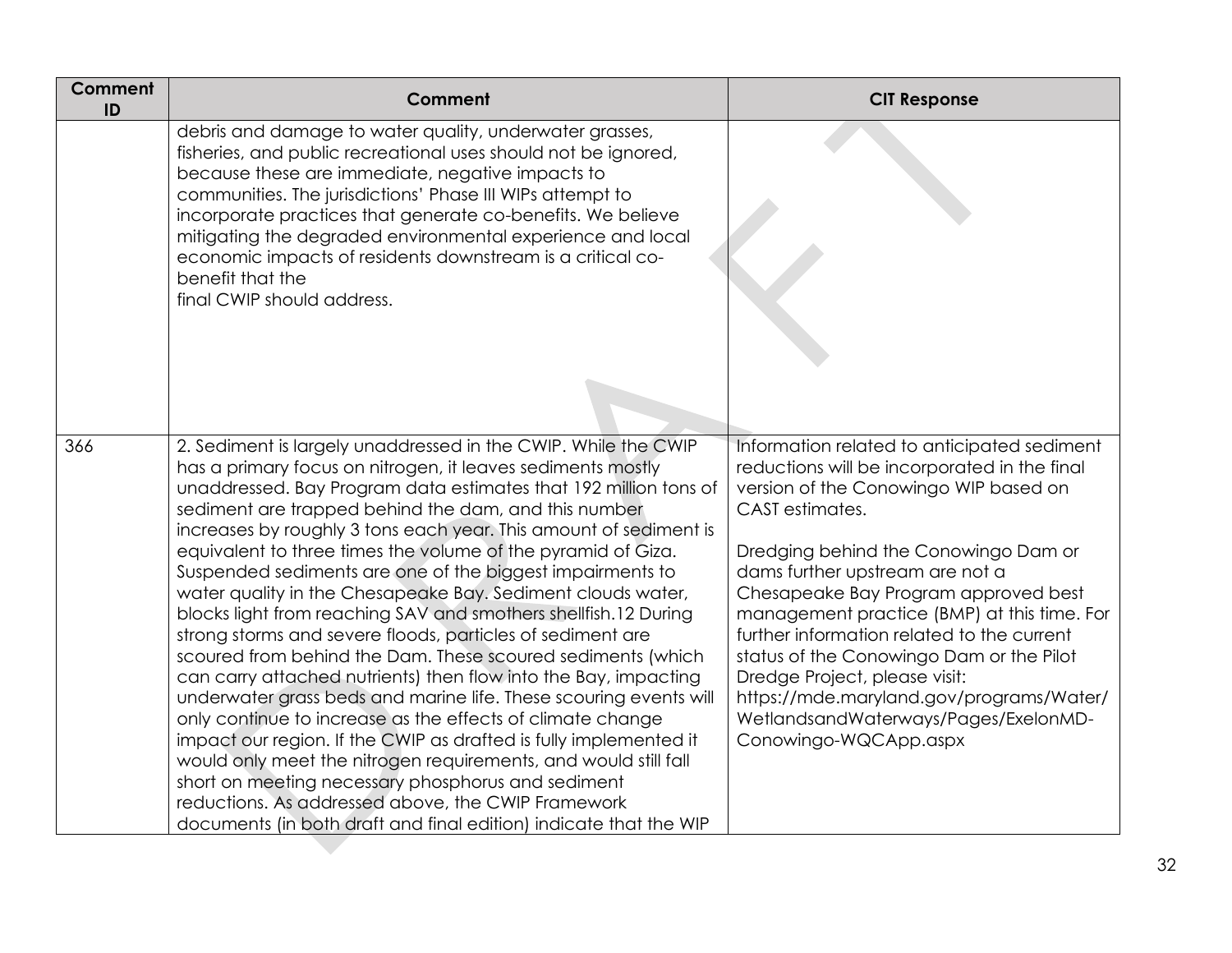| Comment<br>ID | Comment                                                                                                                                                                                                                                                                                                                                                                                                                      | <b>CIT Response</b>  |
|---------------|------------------------------------------------------------------------------------------------------------------------------------------------------------------------------------------------------------------------------------------------------------------------------------------------------------------------------------------------------------------------------------------------------------------------------|----------------------|
|               | was supposed to include dredging as a component under<br>consideration. The draft CWIP does not include a clear path<br>forward for the dredging that is necessary to address the<br>sediment that is built up behind the dam. Furthermore, no<br>technical advisory was done in the CWIP drafting process to<br>definitively rule out dredging. This is a fundamental flaw of the<br>draft CWIP and chosen cleanup methods. |                      |
| 376           | Thanks, Brian. That helps regarding where the dam has already<br>breeched. It should be a goal of the CWIP to end future<br>breeches without mitigation plans.                                                                                                                                                                                                                                                               | Comment Acknowledged |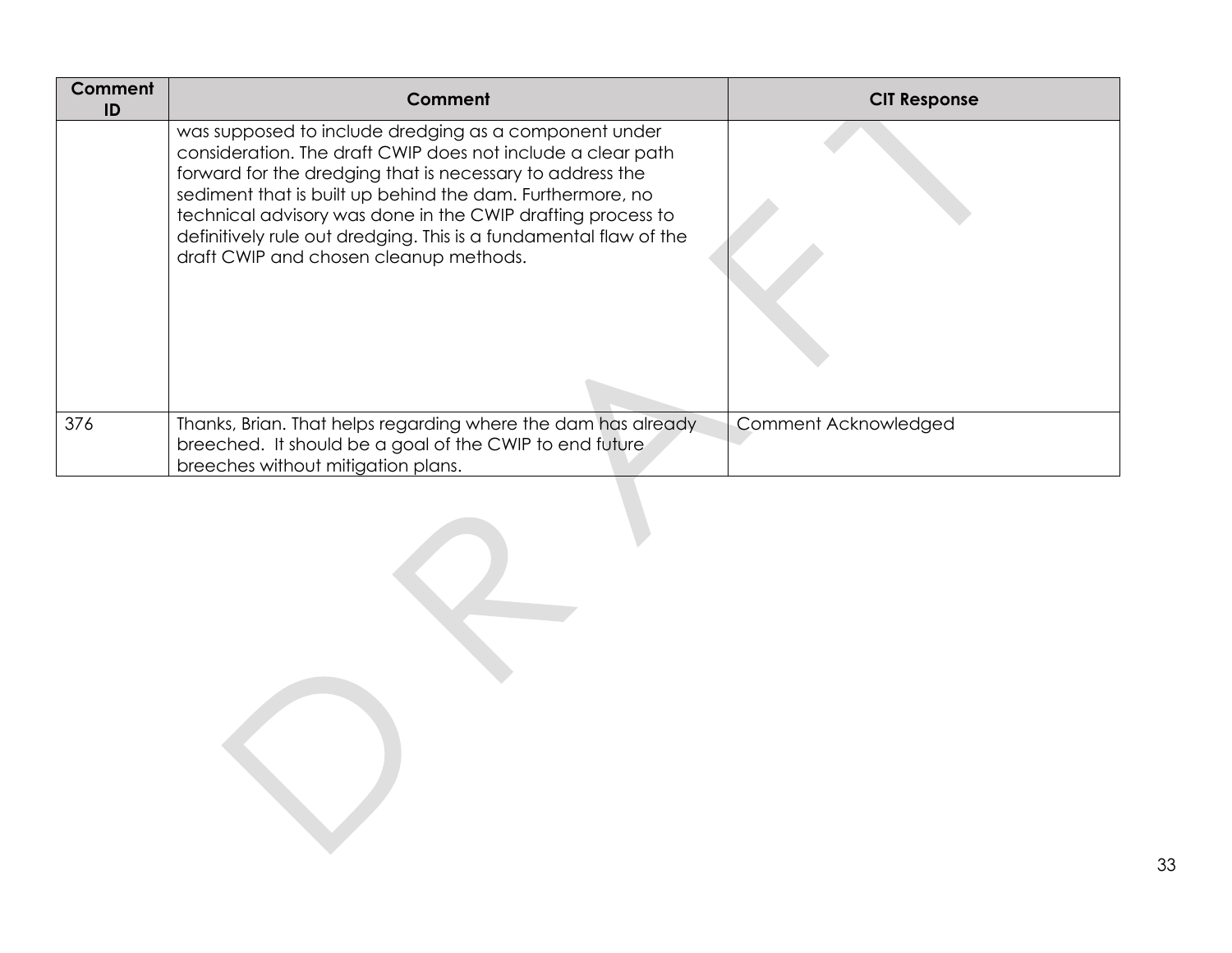| <b>Comment</b><br>ID | Comment                                                                                                                                                                                                                                          | <b>CIT Response</b>                                                                                                                                                                                                                                                                                                                                                                                                                                                                                                                                                                                                                                                                                                                                                                                                                                                                                                                                                                                                                                                                                                                                                                                                    |
|----------------------|--------------------------------------------------------------------------------------------------------------------------------------------------------------------------------------------------------------------------------------------------|------------------------------------------------------------------------------------------------------------------------------------------------------------------------------------------------------------------------------------------------------------------------------------------------------------------------------------------------------------------------------------------------------------------------------------------------------------------------------------------------------------------------------------------------------------------------------------------------------------------------------------------------------------------------------------------------------------------------------------------------------------------------------------------------------------------------------------------------------------------------------------------------------------------------------------------------------------------------------------------------------------------------------------------------------------------------------------------------------------------------------------------------------------------------------------------------------------------------|
| 384                  | More of a comment than a question. Verification of some of<br>your BMPs could be an issue moving forward. I know in my<br>jurisdiction Manure Incorporation was something we wanted to<br>start with, but verification has been a colossal issue | The Conowingo Activity 3 team which will be<br>handling tracking/reporting is informed<br>about the current system for state WIP<br>reporting. They will be working with EPA and<br>the Conowingo Steering Committee to find<br>the best solution for tracking/reporting based<br>on grant requirements from EPA and in line<br>with the needs of Conowingo<br>implementation and financing. The team has<br>already been in touch with staff at PA DEP<br>about coordinating tracking efforts, and the<br>intention is to continue this close relationship<br>as we identify what will be needed for<br>tracking implementation of the Conowingo<br>WIP in conjunction with state<br>tracking/reporting for their jurisdictional WIPs.<br>When the Environmental Protection Agency<br>solicited proposals, the development of a<br>Finance Plan was a separate task from the<br>development of the Conowingo WIP, with its<br>own timeline for completion. This comment<br>will be shared with the finance plan<br>development team. For more information<br>related to the finance plan, please visit:<br>https://www.chesapeakebay.net/who/grou<br>p/conowingo_watershed_implementation_pl<br>an_steering_committee |
|                      |                                                                                                                                                                                                                                                  |                                                                                                                                                                                                                                                                                                                                                                                                                                                                                                                                                                                                                                                                                                                                                                                                                                                                                                                                                                                                                                                                                                                                                                                                                        |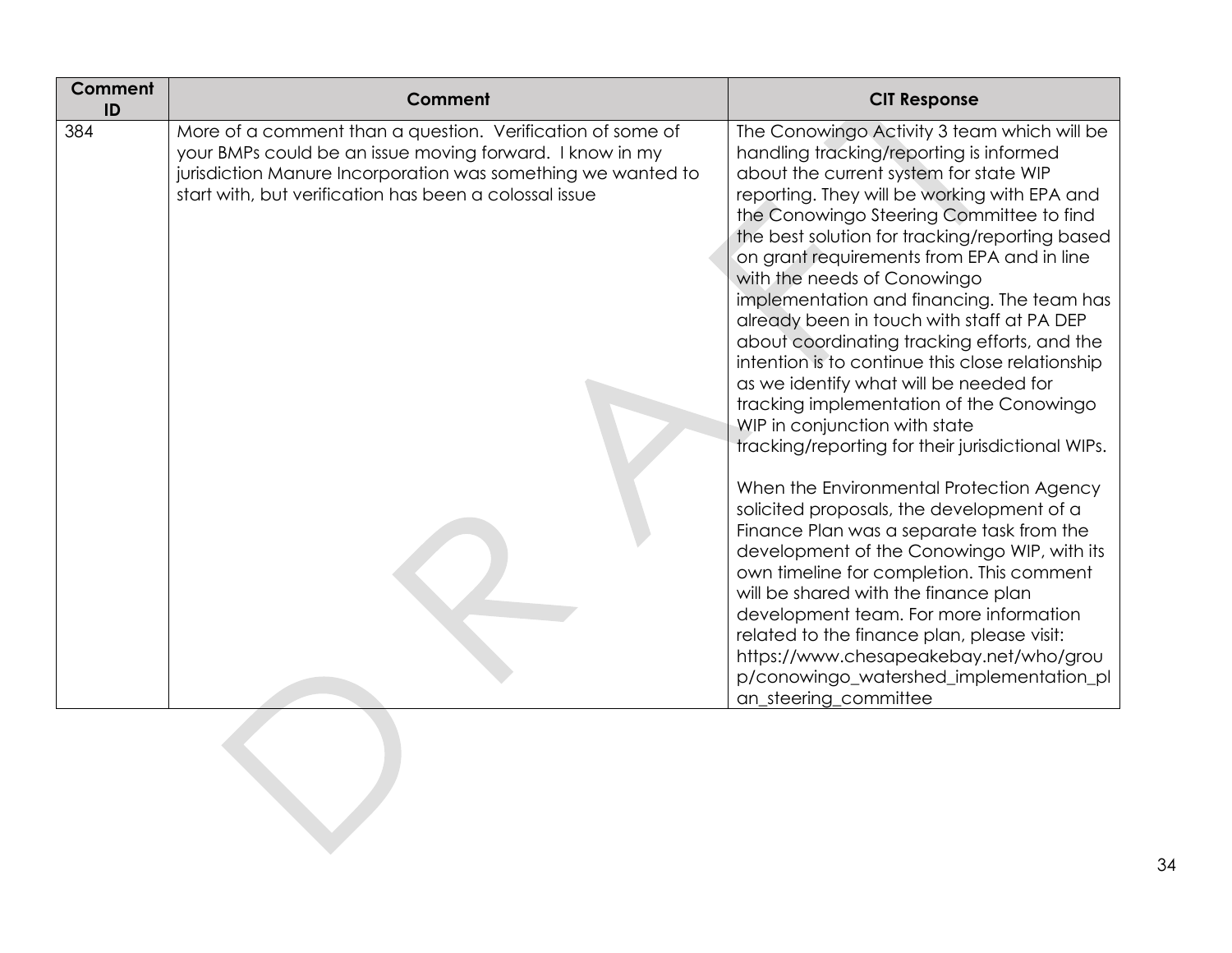| <b>Comment</b><br>ID | Comment                                                                                                                                                                                                                                                                                                                                                                                                                                                                                                                                                                                                                                                                                                                                                                                                                                                                                                                                                                                                                                                                                                                                                                                                                                                                                                                                                                                                                                                                                                                                                                                                                                        | <b>CIT Response</b>                                                                                                                                                                                                                                                                                                                                                                                                                                                         |
|----------------------|------------------------------------------------------------------------------------------------------------------------------------------------------------------------------------------------------------------------------------------------------------------------------------------------------------------------------------------------------------------------------------------------------------------------------------------------------------------------------------------------------------------------------------------------------------------------------------------------------------------------------------------------------------------------------------------------------------------------------------------------------------------------------------------------------------------------------------------------------------------------------------------------------------------------------------------------------------------------------------------------------------------------------------------------------------------------------------------------------------------------------------------------------------------------------------------------------------------------------------------------------------------------------------------------------------------------------------------------------------------------------------------------------------------------------------------------------------------------------------------------------------------------------------------------------------------------------------------------------------------------------------------------|-----------------------------------------------------------------------------------------------------------------------------------------------------------------------------------------------------------------------------------------------------------------------------------------------------------------------------------------------------------------------------------------------------------------------------------------------------------------------------|
| 146                  | As noted above, Pennsylvania has lagged far behind other<br>Chesapeake Bay states in providing dedicated state-level<br>funding to finance the implementation of agricultural BMPs.<br>Neighboring Maryland offers farmers \$45/acre/year to establish<br>cover crops, and leads the nation with more than 50% of its<br>available farmland in cover crops. Pennsylvania's NRCS could<br>dedicate more of its CSP, EQIP and other funding to address soil<br>loss and implement healthy soil practices. Creative incentives<br>from Pennyest and other funders whose mission is to address<br>clean water could partner with agencies, industry and banks to<br>offer better financial incentives to farmers, coupled with stronger<br>compliance efforts by DEP. Healthy soils are documented by<br>studies by the Natural Resource Defense Council (NRDC) to<br>absorb an additional 20,000 gallons of rainwater per acre after a<br>rainstorm, mitigating flooding and runoff into streams. Seeking<br>funding from national and state FEMA and PEMA agencies for<br>disaster flood mitigation funding to improve healthy soils should<br>be a no-brainer. Encouraging additional incentives from<br>aggregators to insist on compliance from their sourcing farms<br>and dairies - such as Turkey Hill has done - provide a way to<br>achieve improvements without additional revenues from state or<br>federal government. We hope that the forthcoming C-WIP<br>financial plan draws on these and other creative solutions to<br>provide the estimate \$50.3M/year in resources identified in the<br>draft C-WIP plan to implement BMPs. | When the Environmental Protection Agency<br>solicited proposals, the development of a<br>Finance Plan was a separate task from the<br>development of the Conowingo WIP, with its<br>own timeline for completion. This comment<br>will be shared with the finance plan<br>development team. For more information<br>related to the finance plan, please visit:<br>https://www.chesapeakebay.net/who/grou<br>p/conowingo_watershed_implementation_pl<br>an_steering_committee |
| 346                  | We were also happy to see that riparian forest buffers and other<br>natural filters practices were prioritized, although exactly how<br>these practices will be prioritized in the proposed performance-<br>based contracting financing approach could be further clarified.<br>The WIP indicates that BMPs will be assigned to different "project<br>tiers", but it isn't clear exactly which BMPs are being assigned to<br>which tier or how these tiers will inform funding/financing<br>decisions.                                                                                                                                                                                                                                                                                                                                                                                                                                                                                                                                                                                                                                                                                                                                                                                                                                                                                                                                                                                                                                                                                                                                         | Figure 3 in the Draft Conowingo WIP provides<br>the criteria for each tier. As an CBP<br>approved and in the ground practice<br>riparian forest buffers and other CBP<br>approved infiltration BMPs would be<br>considered "tier 1" practices.                                                                                                                                                                                                                              |
|                      |                                                                                                                                                                                                                                                                                                                                                                                                                                                                                                                                                                                                                                                                                                                                                                                                                                                                                                                                                                                                                                                                                                                                                                                                                                                                                                                                                                                                                                                                                                                                                                                                                                                |                                                                                                                                                                                                                                                                                                                                                                                                                                                                             |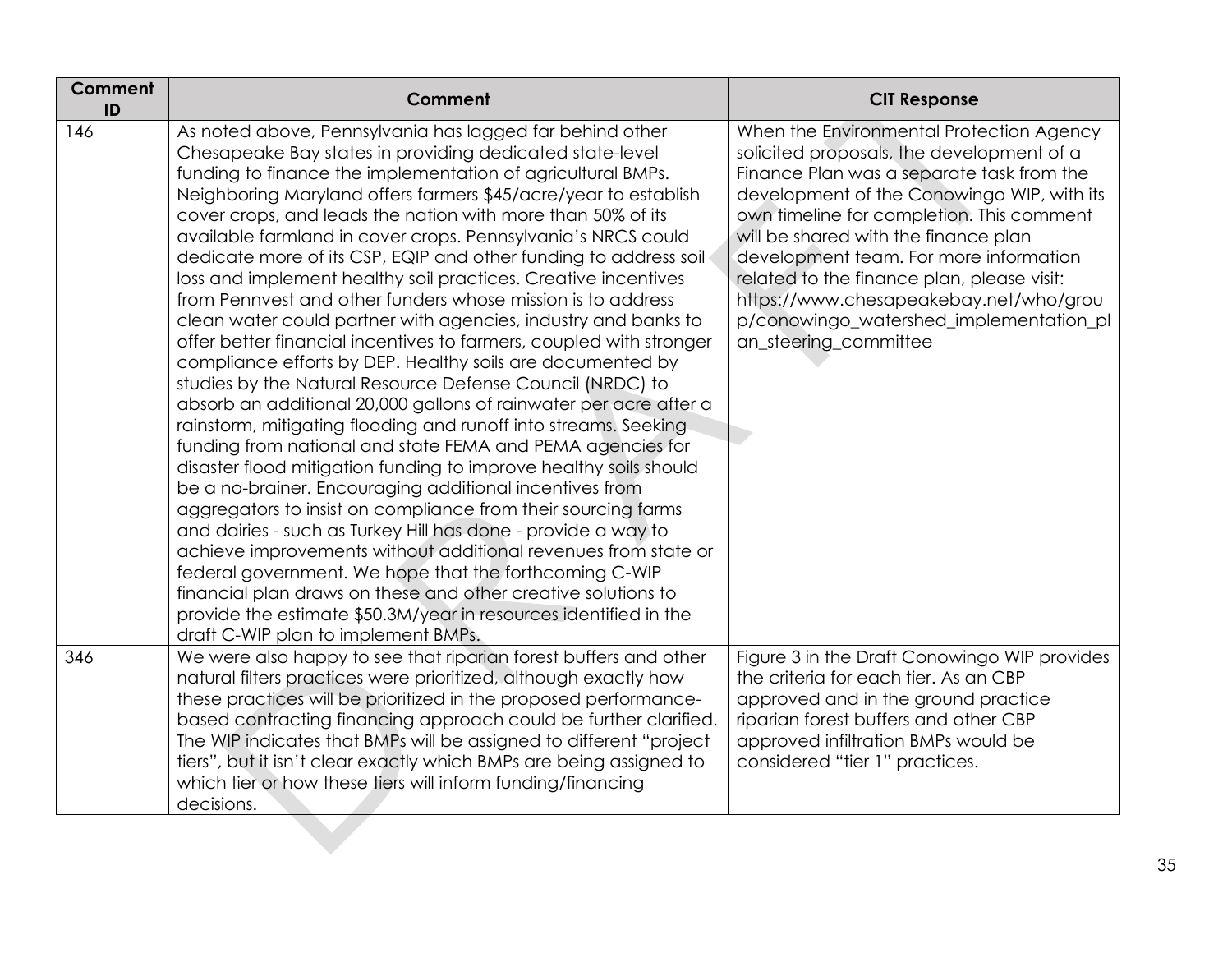| <b>Comment</b><br>ID | Comment                                                                                                                                                                      | <b>CIT Response</b>                                                                                                                                                                                                                                                                                                                                                                                                                                                         |
|----------------------|------------------------------------------------------------------------------------------------------------------------------------------------------------------------------|-----------------------------------------------------------------------------------------------------------------------------------------------------------------------------------------------------------------------------------------------------------------------------------------------------------------------------------------------------------------------------------------------------------------------------------------------------------------------------|
| 347                  | See original comment PDF for unedited letter. The "edited"<br>comment contains excerpts that illustrate key points; original<br>words have not been changed, just extracted. | Each of these comments included specific<br>anecdotes and backgrounds of individual<br>watermen submitted by the Lower<br>Susquehanna Riverkeeper Association. Each,<br>however contained concerns that sediment<br>was unaddressed in the CWIP and clear<br>sources for funding are not named.<br>Information related to anticipated sediment<br>reductions will be incorporated in the final<br>version of the Conowingo WIP based on<br>CAST estimates.                  |
|                      |                                                                                                                                                                              | When the Environmental Protection Agency<br>solicited proposals, the development of a<br>Finance Plan was a separate task from the<br>development of the Conowingo WIP, with its<br>own timeline for completion. This comment<br>will be shared with the finance plan<br>development team. For more information<br>related to the finance plan, please visit:<br>https://www.chesapeakebay.net/who/grou<br>p/conowingo_watershed_implementation_pl<br>an_steering_committee |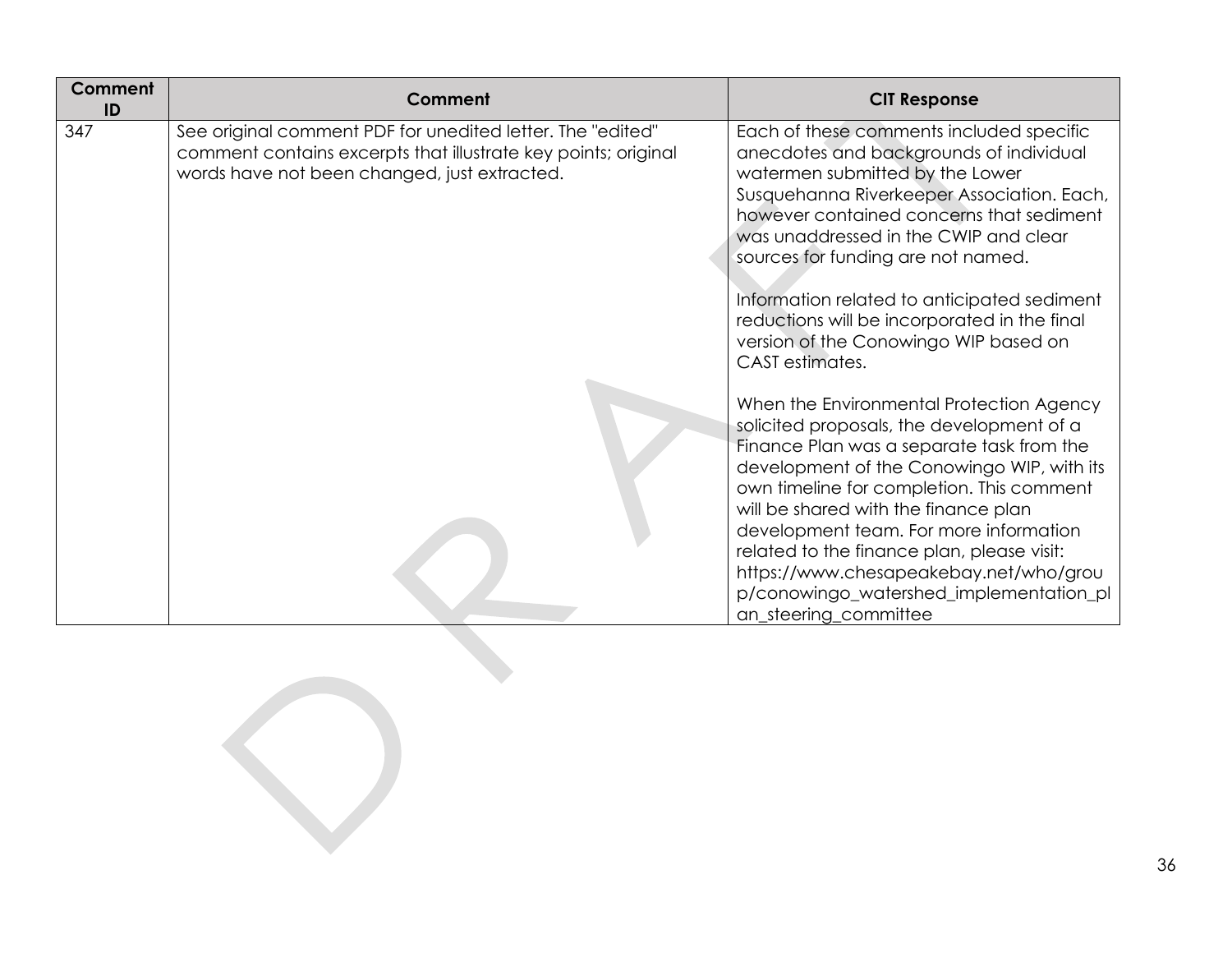| <b>Comment</b><br>ID | Comment                                                                                                                                                                      | <b>CIT Response</b>                                                                                                                                                                                                                                                                                                                                                                                                                                                         |
|----------------------|------------------------------------------------------------------------------------------------------------------------------------------------------------------------------|-----------------------------------------------------------------------------------------------------------------------------------------------------------------------------------------------------------------------------------------------------------------------------------------------------------------------------------------------------------------------------------------------------------------------------------------------------------------------------|
| 348                  | See original comment PDF for unedited letter. The "edited"<br>comment contains excerpts that illustrate key points; original<br>words have not been changed, just extracted. | Each of these comments included specific<br>anecdotes and backgrounds of individual<br>watermen submitted by the Lower<br>Susquehanna Riverkeeper Association. Each,<br>however contained concerns that sediment<br>was unaddressed in the CWIP and clear<br>sources for funding are not named.<br>Information related to anticipated sediment<br>reductions will be incorporated in the final<br>version of the Conowingo WIP based on<br>CAST estimates.                  |
|                      |                                                                                                                                                                              | When the Environmental Protection Agency<br>solicited proposals, the development of a<br>Finance Plan was a separate task from the<br>development of the Conowingo WIP, with its<br>own timeline for completion. This comment<br>will be shared with the finance plan<br>development team. For more information<br>related to the finance plan, please visit:<br>https://www.chesapeakebay.net/who/grou<br>p/conowingo_watershed_implementation_pl<br>an_steering_committee |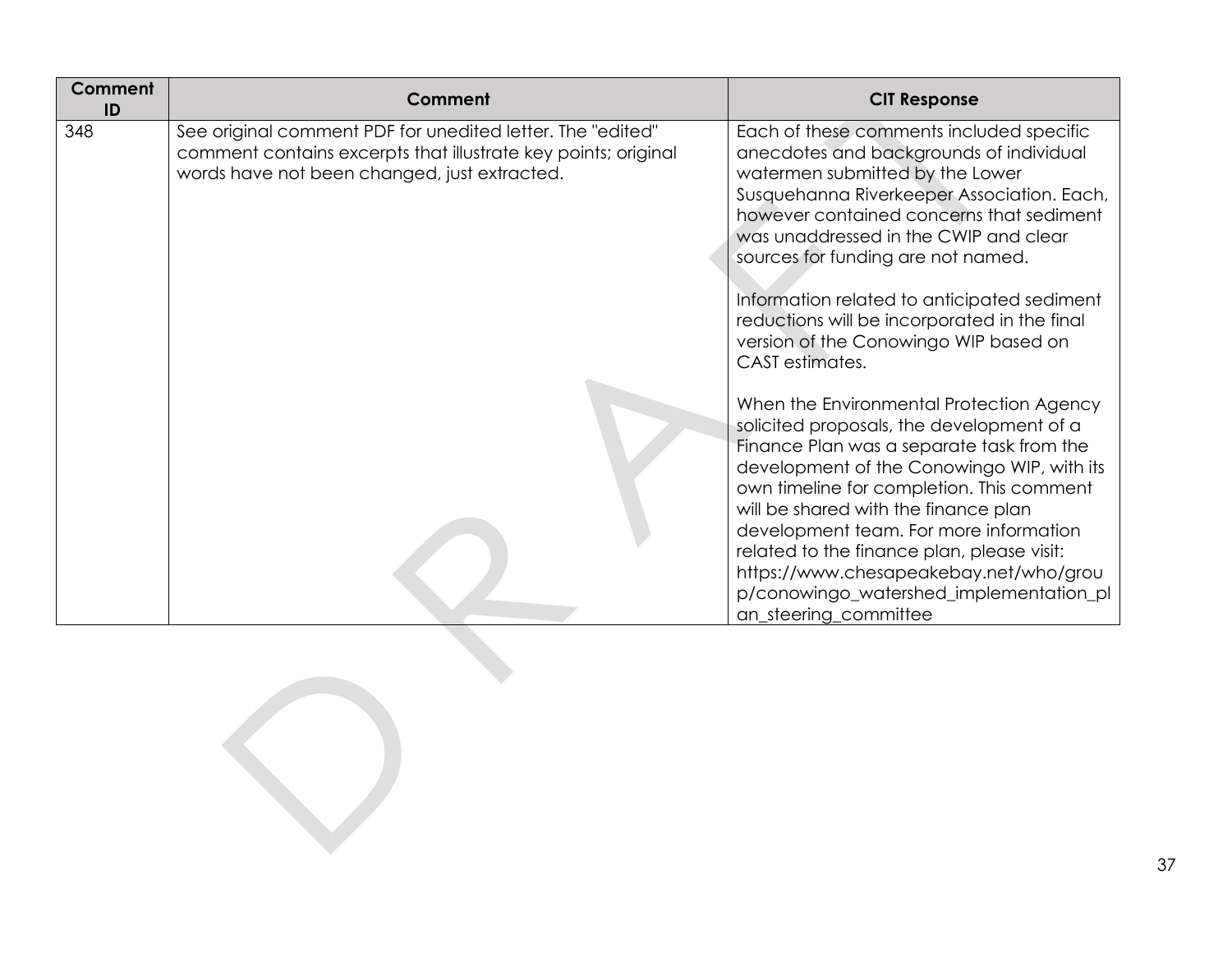| <b>Comment</b><br>ID | <b>Comment</b>                                                                                                                                                               | <b>CIT Response</b>                                                                                                                                                                                                                                                                                                                                                                                                                                                         |
|----------------------|------------------------------------------------------------------------------------------------------------------------------------------------------------------------------|-----------------------------------------------------------------------------------------------------------------------------------------------------------------------------------------------------------------------------------------------------------------------------------------------------------------------------------------------------------------------------------------------------------------------------------------------------------------------------|
| 349                  | See original comment PDF for unedited letter. The "edited"<br>comment contains excerpts that illustrate key points; original<br>words have not been changed, just extracted. | Each of these comments included specific<br>anecdotes and backgrounds of individual<br>watermen submitted by the Lower<br>Susquehanna Riverkeeper Association. Each,<br>however contained concerns that sediment<br>was unaddressed in the CWIP and clear<br>sources for funding are not named.<br>Information related to anticipated sediment<br>reductions will be incorporated in the final<br>version of the Conowingo WIP based on<br>CAST estimates.                  |
|                      |                                                                                                                                                                              | When the Environmental Protection Agency<br>solicited proposals, the development of a<br>Finance Plan was a separate task from the<br>development of the Conowingo WIP, with its<br>own timeline for completion. This comment<br>will be shared with the finance plan<br>development team. For more information<br>related to the finance plan, please visit:<br>https://www.chesapeakebay.net/who/grou<br>p/conowingo_watershed_implementation_pl<br>an_steering_committee |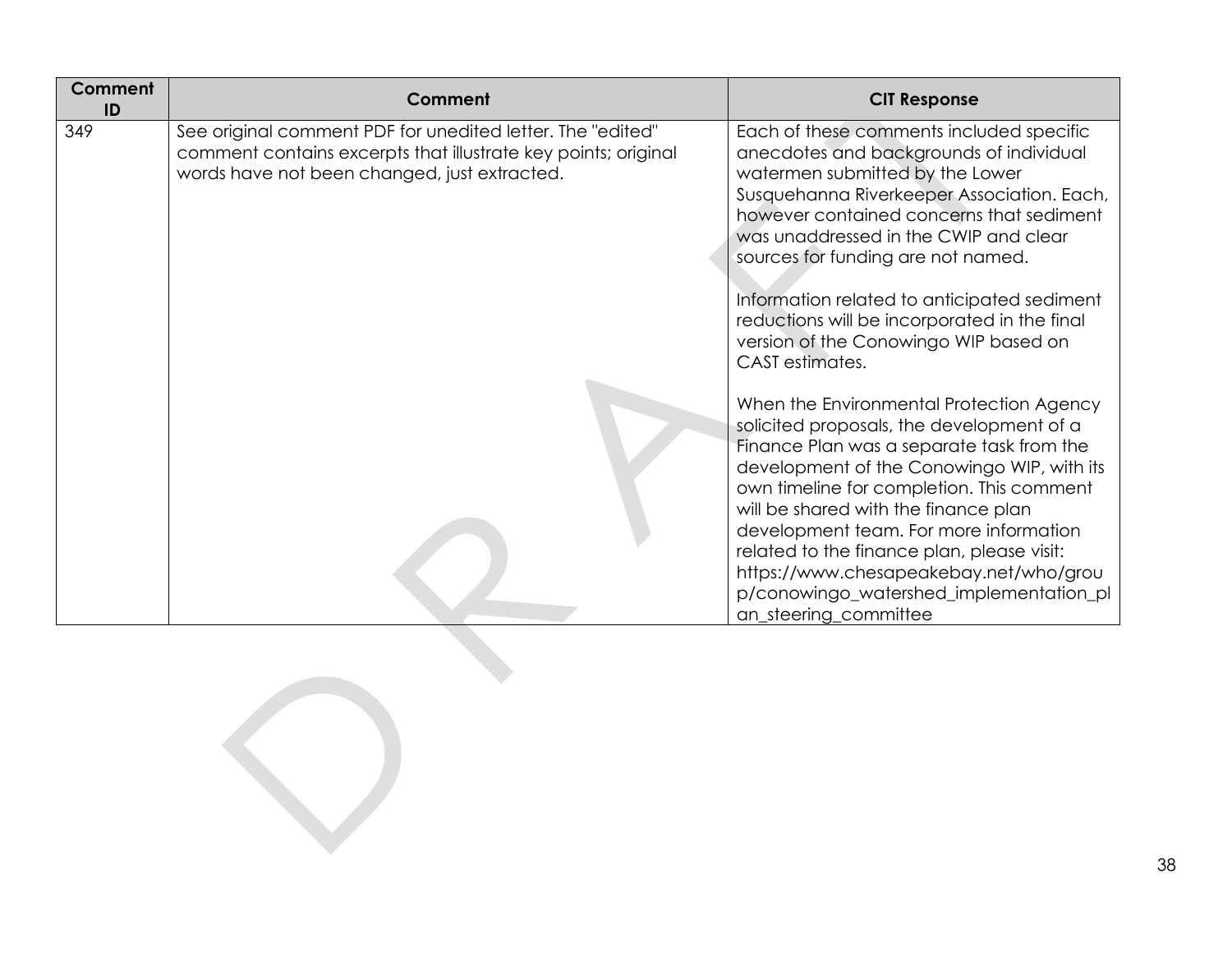| <b>Comment</b><br>ID | Comment                                                                                                                                                                      | <b>CIT Response</b>                                                                                                                                                                                                                                                                                                                                                                                                                                                         |
|----------------------|------------------------------------------------------------------------------------------------------------------------------------------------------------------------------|-----------------------------------------------------------------------------------------------------------------------------------------------------------------------------------------------------------------------------------------------------------------------------------------------------------------------------------------------------------------------------------------------------------------------------------------------------------------------------|
| 350                  | See original comment PDF for unedited letter. The "edited"<br>comment contains excerpts that illustrate key points; original<br>words have not been changed, just extracted. | Each of these comments included specific<br>anecdotes and backgrounds of individual<br>watermen submitted by the Lower<br>Susquehanna Riverkeeper Association. Each,<br>however contained concerns that sediment<br>was unaddressed in the CWIP and clear<br>sources for funding are not named.<br>Information related to anticipated sediment<br>reductions will be incorporated in the final<br>version of the Conowingo WIP based on<br>CAST estimates.                  |
|                      |                                                                                                                                                                              | When the Environmental Protection Agency<br>solicited proposals, the development of a<br>Finance Plan was a separate task from the<br>development of the Conowingo WIP, with its<br>own timeline for completion. This comment<br>will be shared with the finance plan<br>development team. For more information<br>related to the finance plan, please visit:<br>https://www.chesapeakebay.net/who/grou<br>p/conowingo_watershed_implementation_pl<br>an_steering_committee |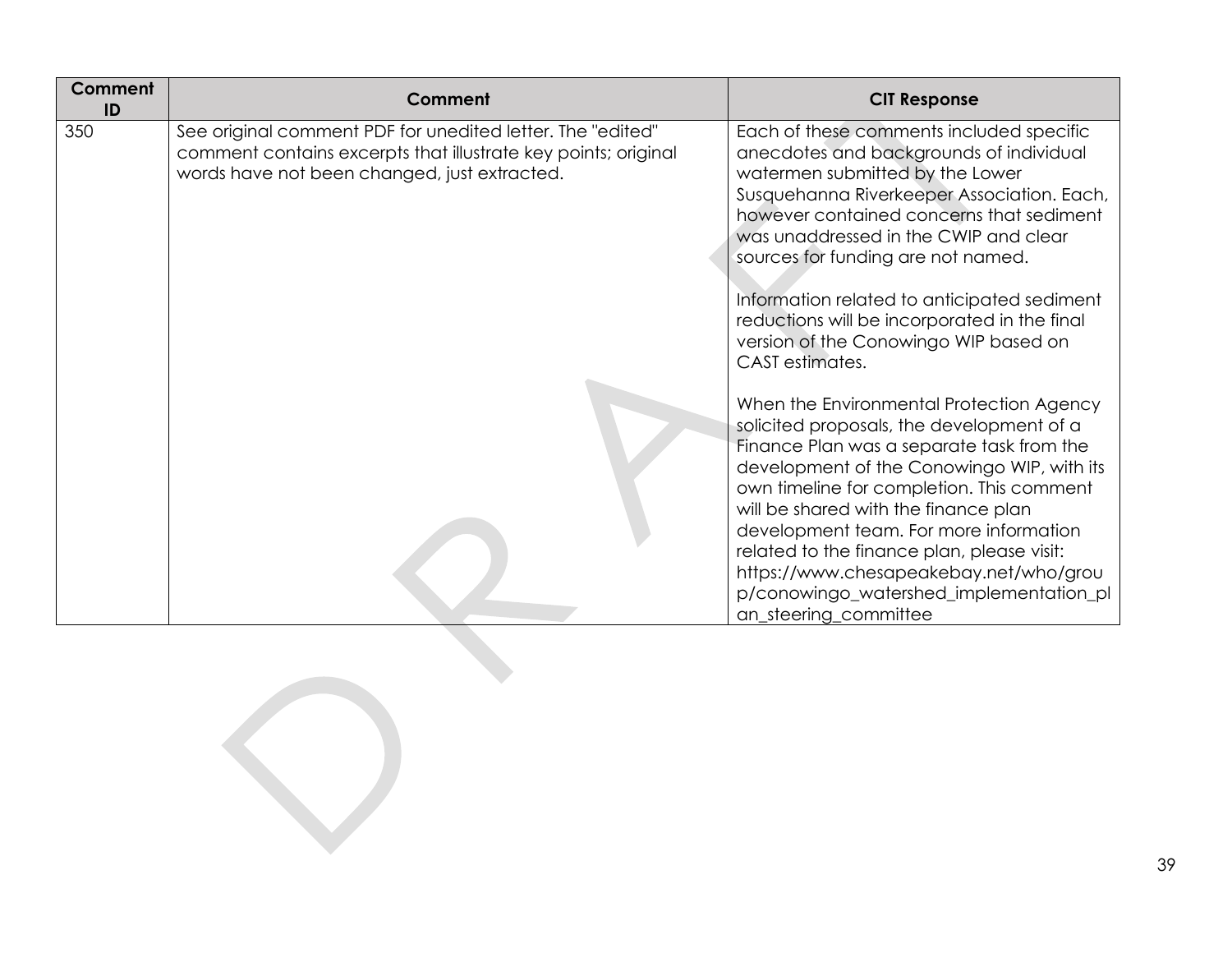| <b>Comment</b><br>ID | <b>Comment</b>                                                                                                                                                               | <b>CIT Response</b>                                                                                                                                                                                                                                                                                                                                                                                                                                                         |
|----------------------|------------------------------------------------------------------------------------------------------------------------------------------------------------------------------|-----------------------------------------------------------------------------------------------------------------------------------------------------------------------------------------------------------------------------------------------------------------------------------------------------------------------------------------------------------------------------------------------------------------------------------------------------------------------------|
| 351                  | See original comment PDF for unedited letter. The "edited"<br>comment contains excerpts that illustrate key points; original<br>words have not been changed, just extracted. | Each of these comments included specific<br>anecdotes and backgrounds of individual<br>watermen submitted by the Lower<br>Susquehanna Riverkeeper Association. Each,<br>however contained concerns that sediment<br>was unaddressed in the CWIP and clear<br>sources for funding are not named.<br>Information related to anticipated sediment<br>reductions will be incorporated in the final<br>version of the Conowingo WIP based on<br>CAST estimates.                  |
|                      |                                                                                                                                                                              | When the Environmental Protection Agency<br>solicited proposals, the development of a<br>Finance Plan was a separate task from the<br>development of the Conowingo WIP, with its<br>own timeline for completion. This comment<br>will be shared with the finance plan<br>development team. For more information<br>related to the finance plan, please visit:<br>https://www.chesapeakebay.net/who/grou<br>p/conowingo_watershed_implementation_pl<br>an_steering_committee |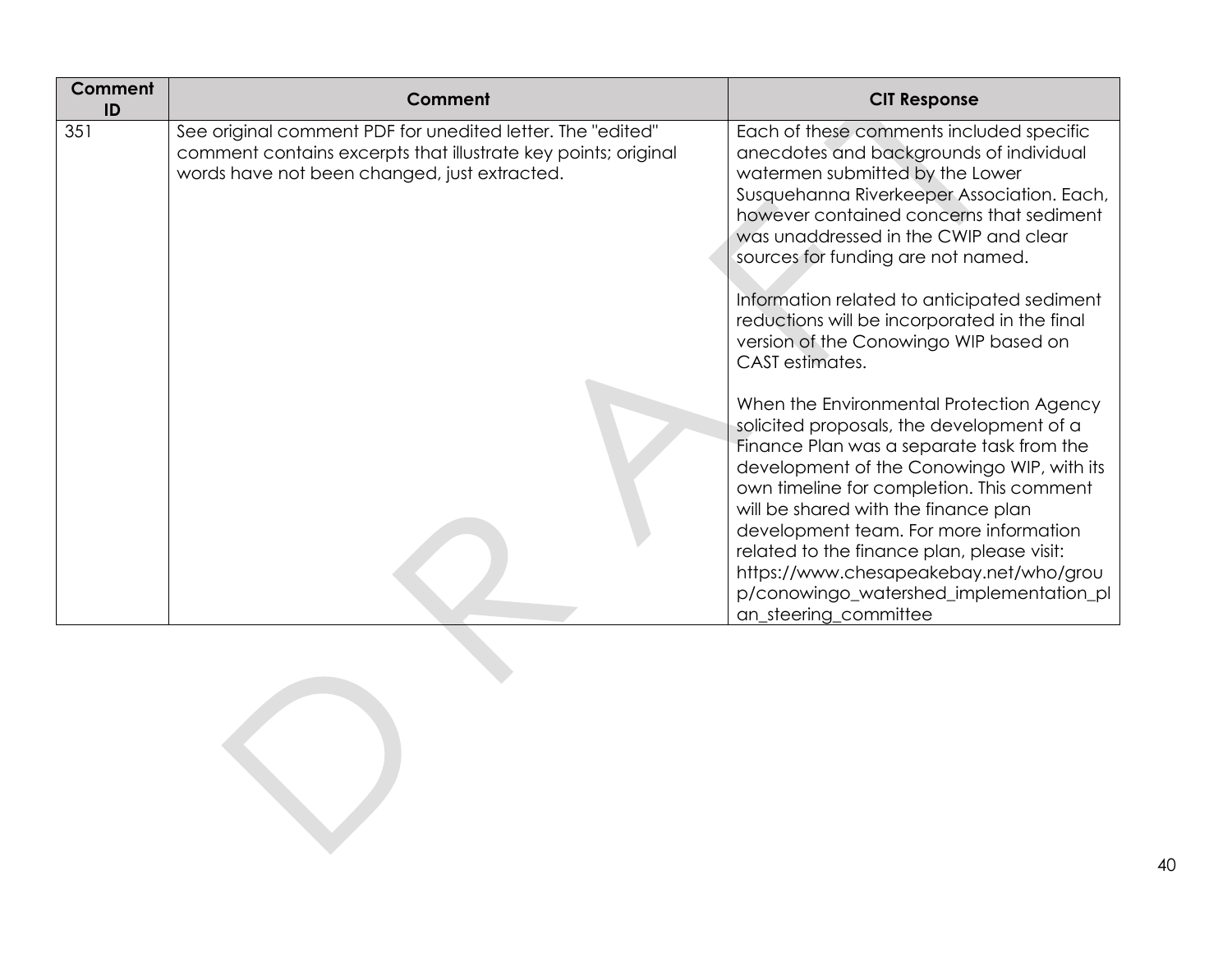| <b>Comment</b><br>ID | <b>Comment</b>                                                                                                                                                               | <b>CIT Response</b>                                                                                                                                                                                                                                                                                                                                                                                                                                                         |
|----------------------|------------------------------------------------------------------------------------------------------------------------------------------------------------------------------|-----------------------------------------------------------------------------------------------------------------------------------------------------------------------------------------------------------------------------------------------------------------------------------------------------------------------------------------------------------------------------------------------------------------------------------------------------------------------------|
| 352                  | See original comment PDF for unedited letter. The "edited"<br>comment contains excerpts that illustrate key points; original<br>words have not been changed, just extracted. | Each of these comments included specific<br>anecdotes and backgrounds of individual<br>watermen submitted by the Lower<br>Susquehanna Riverkeeper Association. Each,<br>however contained concerns that sediment<br>was unaddressed in the CWIP and clear<br>sources for funding are not named.<br>Information related to anticipated sediment<br>reductions will be incorporated in the final<br>version of the Conowingo WIP based on<br>CAST estimates.                  |
|                      |                                                                                                                                                                              | When the Environmental Protection Agency<br>solicited proposals, the development of a<br>Finance Plan was a separate task from the<br>development of the Conowingo WIP, with its<br>own timeline for completion. This comment<br>will be shared with the finance plan<br>development team. For more information<br>related to the finance plan, please visit:<br>https://www.chesapeakebay.net/who/grou<br>p/conowingo_watershed_implementation_pl<br>an_steering_committee |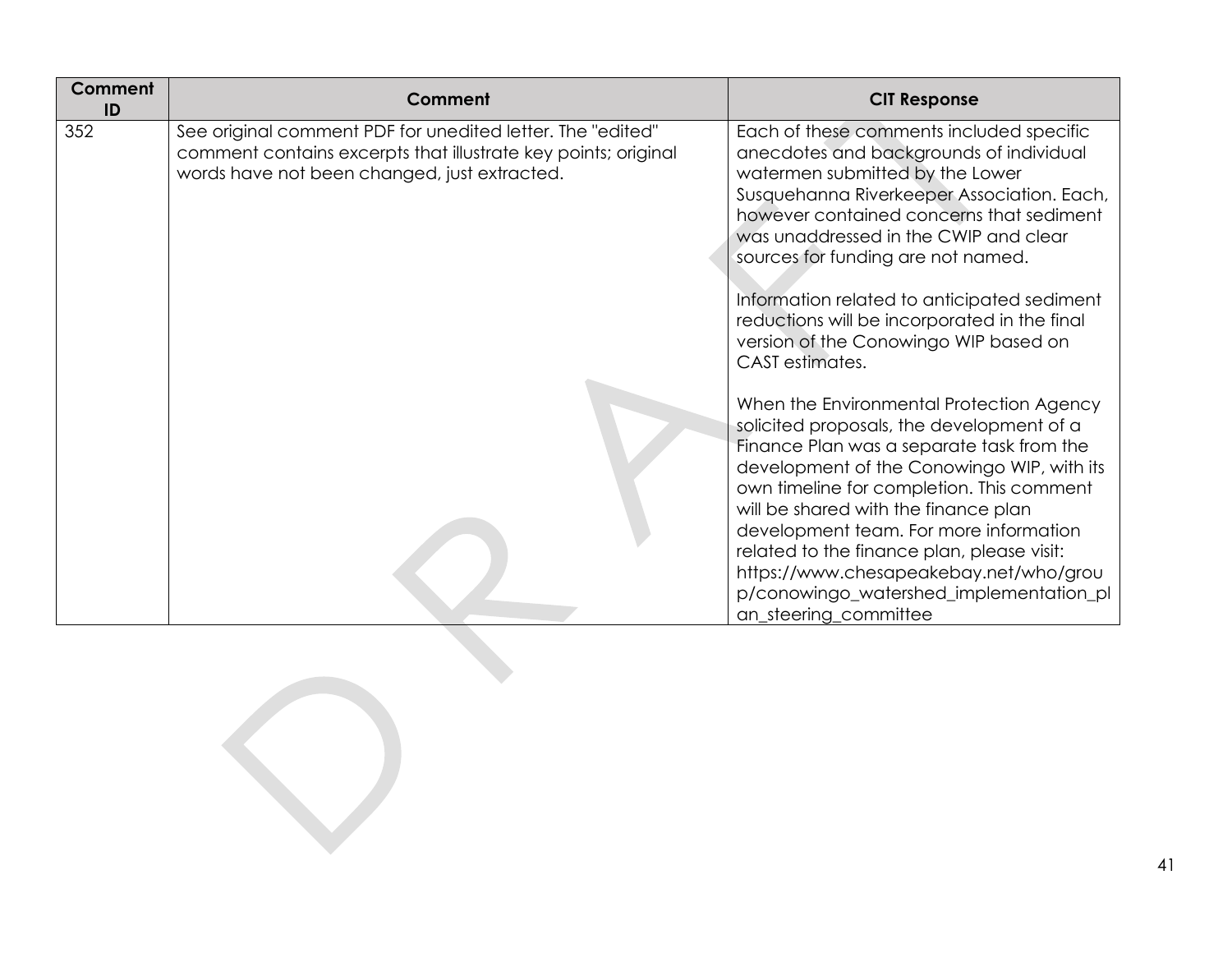| <b>Comment</b><br>ID | <b>Comment</b>                                                                                                                                                               | <b>CIT Response</b>                                                                                                                                                                                                                                                                                                                                                                                                                                                         |
|----------------------|------------------------------------------------------------------------------------------------------------------------------------------------------------------------------|-----------------------------------------------------------------------------------------------------------------------------------------------------------------------------------------------------------------------------------------------------------------------------------------------------------------------------------------------------------------------------------------------------------------------------------------------------------------------------|
| 353                  | See original comment PDF for unedited letter. The "edited"<br>comment contains excerpts that illustrate key points; original<br>words have not been changed, just extracted. | Each of these comments included specific<br>anecdotes and backgrounds of individual<br>watermen submitted by the Lower<br>Susquehanna Riverkeeper Association. Each,<br>however contained concerns that sediment<br>was unaddressed in the CWIP and clear<br>sources for funding are not named.<br>Information related to anticipated sediment<br>reductions will be incorporated in the final<br>version of the Conowingo WIP based on<br>CAST estimates.                  |
|                      |                                                                                                                                                                              | When the Environmental Protection Agency<br>solicited proposals, the development of a<br>Finance Plan was a separate task from the<br>development of the Conowingo WIP, with its<br>own timeline for completion. This comment<br>will be shared with the finance plan<br>development team. For more information<br>related to the finance plan, please visit:<br>https://www.chesapeakebay.net/who/grou<br>p/conowingo_watershed_implementation_pl<br>an_steering_committee |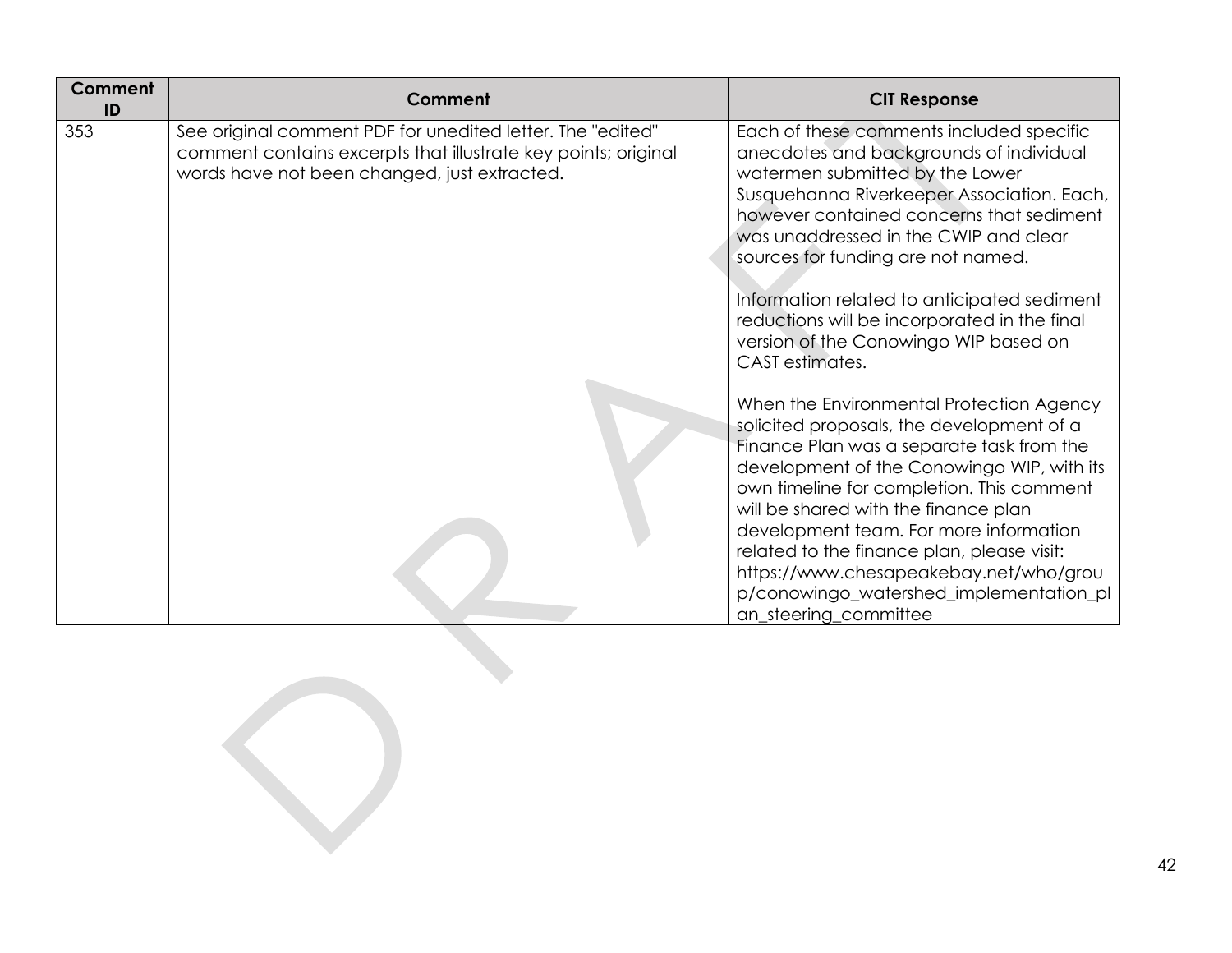| <b>Comment</b><br>ID | Comment                                                                                                                                                                      | <b>CIT Response</b>                                                                                                                                                                                                                                                                                                                                                                                                                                                         |
|----------------------|------------------------------------------------------------------------------------------------------------------------------------------------------------------------------|-----------------------------------------------------------------------------------------------------------------------------------------------------------------------------------------------------------------------------------------------------------------------------------------------------------------------------------------------------------------------------------------------------------------------------------------------------------------------------|
| 354                  | See original comment PDF for unedited letter. The "edited"<br>comment contains excerpts that illustrate key points; original<br>words have not been changed, just extracted. | Each of these comments included specific<br>anecdotes and backgrounds of individual<br>watermen submitted by the Lower<br>Susquehanna Riverkeeper Association. Each,<br>however contained concerns that sediment<br>was unaddressed in the CWIP and clear<br>sources for funding are not named.<br>Information related to anticipated sediment<br>reductions will be incorporated in the final<br>version of the Conowingo WIP based on<br>CAST estimates.                  |
|                      |                                                                                                                                                                              | When the Environmental Protection Agency<br>solicited proposals, the development of a<br>Finance Plan was a separate task from the<br>development of the Conowingo WIP, with its<br>own timeline for completion. This comment<br>will be shared with the finance plan<br>development team. For more information<br>related to the finance plan, please visit:<br>https://www.chesapeakebay.net/who/grou<br>p/conowingo_watershed_implementation_pl<br>an_steering_committee |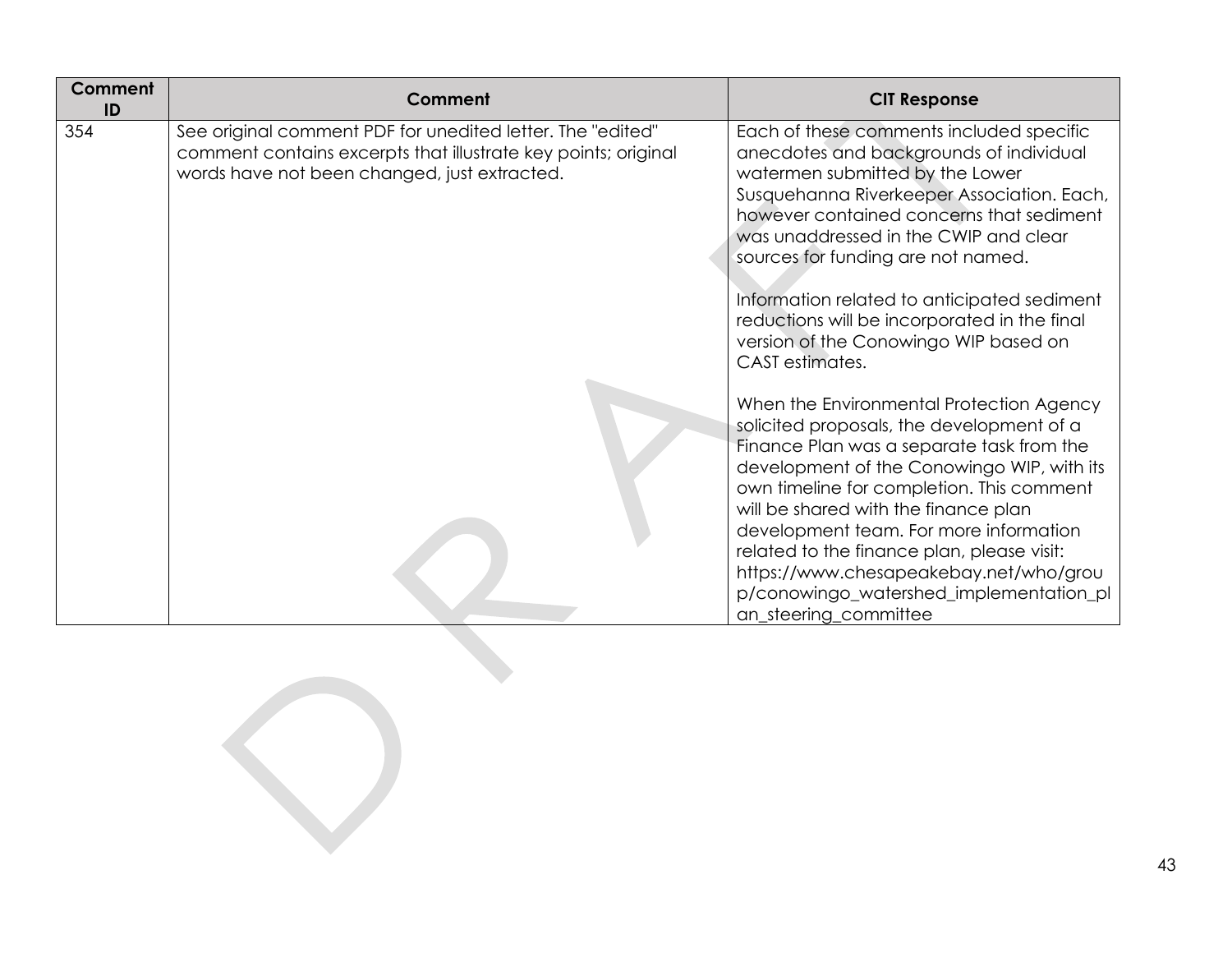| Comment<br>ID | Comment                                                                                                                                                                      | <b>CIT Response</b>                                                                                                                                                                                                                                                                                                                                                                                                                                                         |
|---------------|------------------------------------------------------------------------------------------------------------------------------------------------------------------------------|-----------------------------------------------------------------------------------------------------------------------------------------------------------------------------------------------------------------------------------------------------------------------------------------------------------------------------------------------------------------------------------------------------------------------------------------------------------------------------|
| 355           | See original comment PDF for unedited letter. The "edited"<br>comment contains excerpts that illustrate key points; original<br>words have not been changed, just extracted. | Each of these comments included specific<br>anecdotes and backgrounds of individual<br>watermen submitted by the Lower<br>Susquehanna Riverkeeper Association. Each,<br>however contained concerns that sediment<br>was unaddressed in the CWIP and clear<br>sources for funding are not named.<br>Information related to anticipated sediment<br>reductions will be incorporated in the final<br>version of the Conowingo WIP based on<br>CAST estimates.                  |
|               |                                                                                                                                                                              | When the Environmental Protection Agency<br>solicited proposals, the development of a<br>Finance Plan was a separate task from the<br>development of the Conowingo WIP, with its<br>own timeline for completion. This comment<br>will be shared with the finance plan<br>development team. For more information<br>related to the finance plan, please visit:<br>https://www.chesapeakebay.net/who/grou<br>p/conowingo_watershed_implementation_pl<br>an_steering_committee |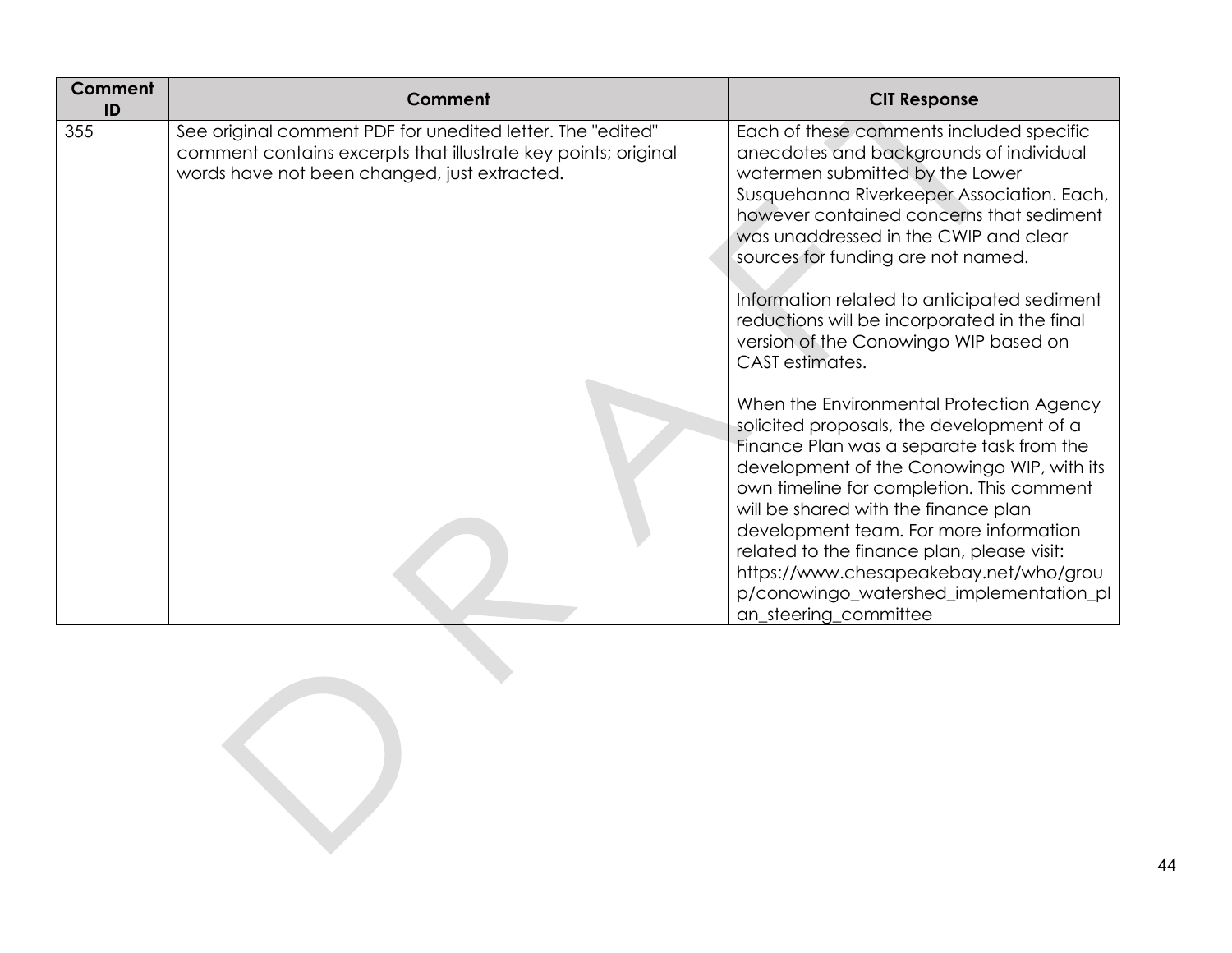| <b>Comment</b><br>ID | Comment                                                                                                                                                                      | <b>CIT Response</b>                                                                                                                                                                                                                                                                                                                                                                                                                                                         |
|----------------------|------------------------------------------------------------------------------------------------------------------------------------------------------------------------------|-----------------------------------------------------------------------------------------------------------------------------------------------------------------------------------------------------------------------------------------------------------------------------------------------------------------------------------------------------------------------------------------------------------------------------------------------------------------------------|
| 356                  | See original comment PDF for unedited letter. The "edited"<br>comment contains excerpts that illustrate key points; original<br>words have not been changed, just extracted. | Each of these comments included specific<br>anecdotes and backgrounds of individual<br>watermen submitted by the Lower<br>Susquehanna Riverkeeper Association. Each,<br>however contained concerns that sediment<br>was unaddressed in the CWIP and clear<br>sources for funding are not named.<br>Information related to anticipated sediment<br>reductions will be incorporated in the final<br>version of the Conowingo WIP based on<br>CAST estimates.                  |
|                      |                                                                                                                                                                              | When the Environmental Protection Agency<br>solicited proposals, the development of a<br>Finance Plan was a separate task from the<br>development of the Conowingo WIP, with its<br>own timeline for completion. This comment<br>will be shared with the finance plan<br>development team. For more information<br>related to the finance plan, please visit:<br>https://www.chesapeakebay.net/who/grou<br>p/conowingo_watershed_implementation_pl<br>an_steering_committee |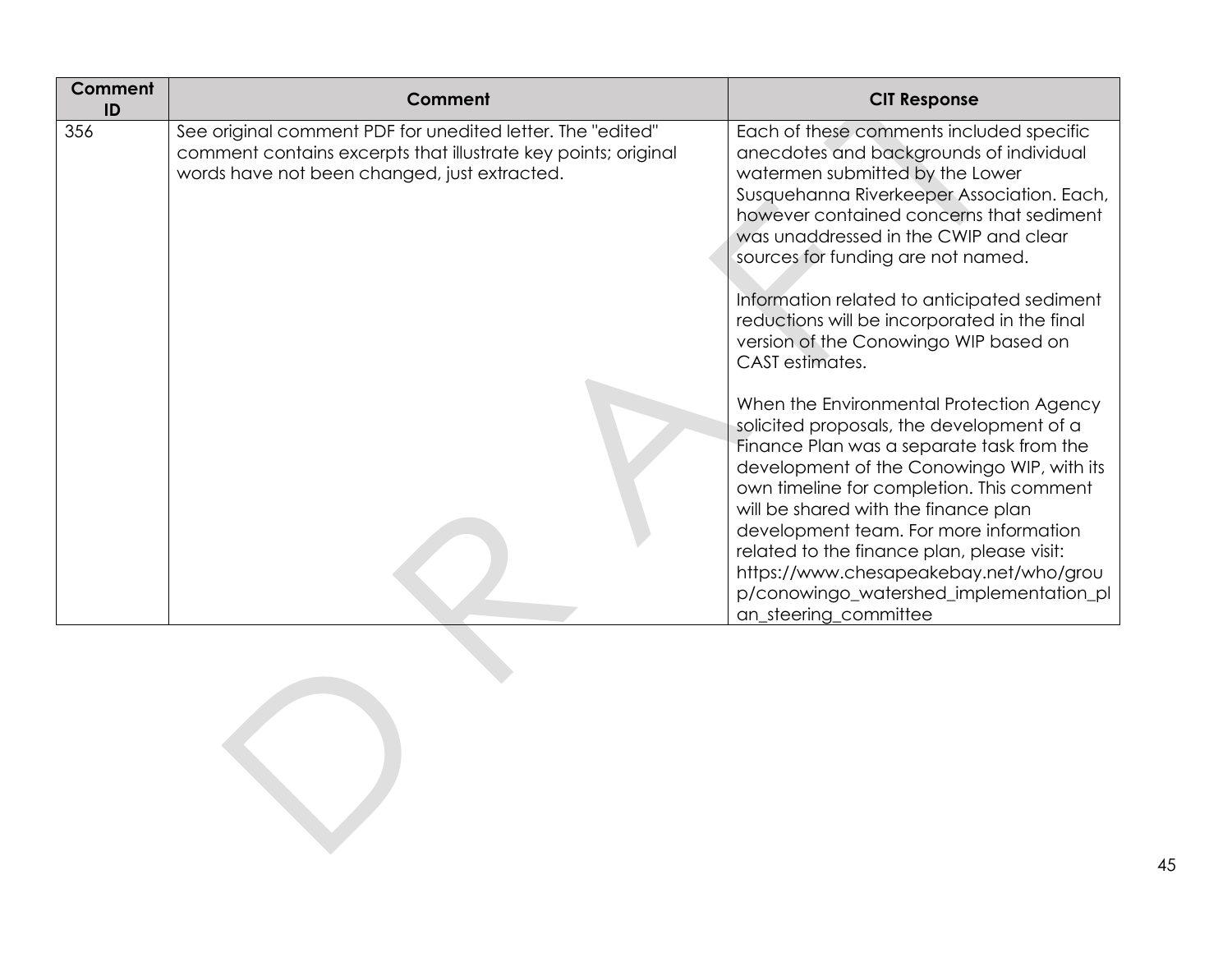| <b>Comment</b><br>ID | <b>Comment</b>                                                                                                                                                               | <b>CIT Response</b>                                                                                                                                                                                                                                                                                                                                                                                                                                                         |
|----------------------|------------------------------------------------------------------------------------------------------------------------------------------------------------------------------|-----------------------------------------------------------------------------------------------------------------------------------------------------------------------------------------------------------------------------------------------------------------------------------------------------------------------------------------------------------------------------------------------------------------------------------------------------------------------------|
| 357                  | See original comment PDF for unedited letter. The "edited"<br>comment contains excerpts that illustrate key points; original<br>words have not been changed, just extracted. | Each of these comments included specific<br>anecdotes and backgrounds of individual<br>watermen submitted by the Lower<br>Susquehanna Riverkeeper Association. Each,<br>however contained concerns that sediment<br>was unaddressed in the CWIP and clear<br>sources for funding are not named.<br>Information related to anticipated sediment<br>reductions will be incorporated in the final<br>version of the Conowingo WIP based on<br>CAST estimates.                  |
|                      |                                                                                                                                                                              | When the Environmental Protection Agency<br>solicited proposals, the development of a<br>Finance Plan was a separate task from the<br>development of the Conowingo WIP, with its<br>own timeline for completion. This comment<br>will be shared with the finance plan<br>development team. For more information<br>related to the finance plan, please visit:<br>https://www.chesapeakebay.net/who/grou<br>p/conowingo_watershed_implementation_pl<br>an_steering_committee |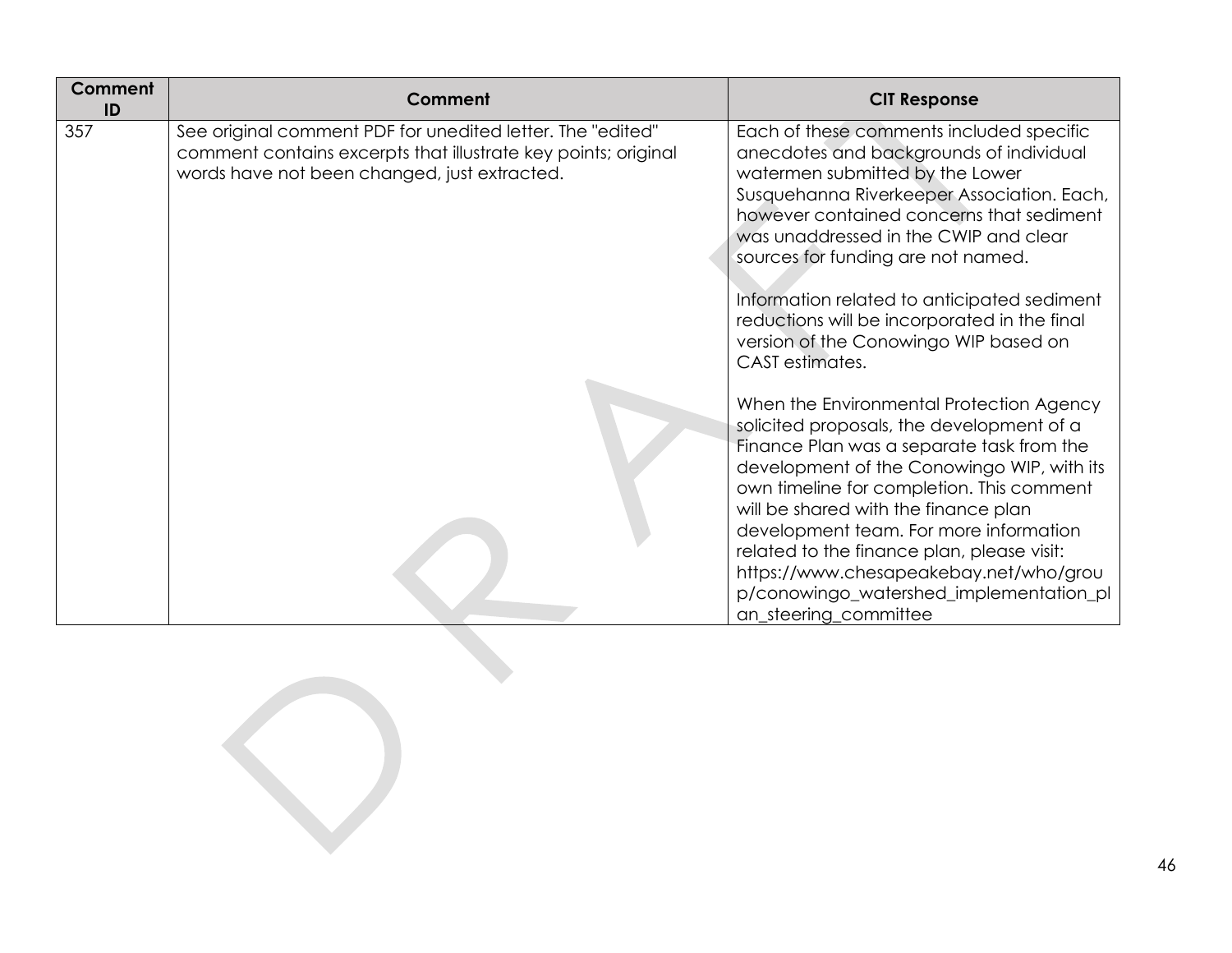| <b>Comment</b><br>ID | Comment                                                                                                                                                                      | <b>CIT Response</b>                                                                                                                                                                                                                                                                                                                                                                                                                                                         |
|----------------------|------------------------------------------------------------------------------------------------------------------------------------------------------------------------------|-----------------------------------------------------------------------------------------------------------------------------------------------------------------------------------------------------------------------------------------------------------------------------------------------------------------------------------------------------------------------------------------------------------------------------------------------------------------------------|
| 358                  | See original comment PDF for unedited letter. The "edited"<br>comment contains excerpts that illustrate key points; original<br>words have not been changed, just extracted. | Each of these comments included specific<br>anecdotes and backgrounds of individual<br>watermen submitted by the Lower<br>Susquehanna Riverkeeper Association. Each,<br>however contained concerns that sediment<br>was unaddressed in the CWIP and clear<br>sources for funding are not named.<br>Information related to anticipated sediment<br>reductions will be incorporated in the final<br>version of the Conowingo WIP based on<br>CAST estimates.                  |
|                      |                                                                                                                                                                              | When the Environmental Protection Agency<br>solicited proposals, the development of a<br>Finance Plan was a separate task from the<br>development of the Conowingo WIP, with its<br>own timeline for completion. This comment<br>will be shared with the finance plan<br>development team. For more information<br>related to the finance plan, please visit:<br>https://www.chesapeakebay.net/who/grou<br>p/conowingo_watershed_implementation_pl<br>an_steering_committee |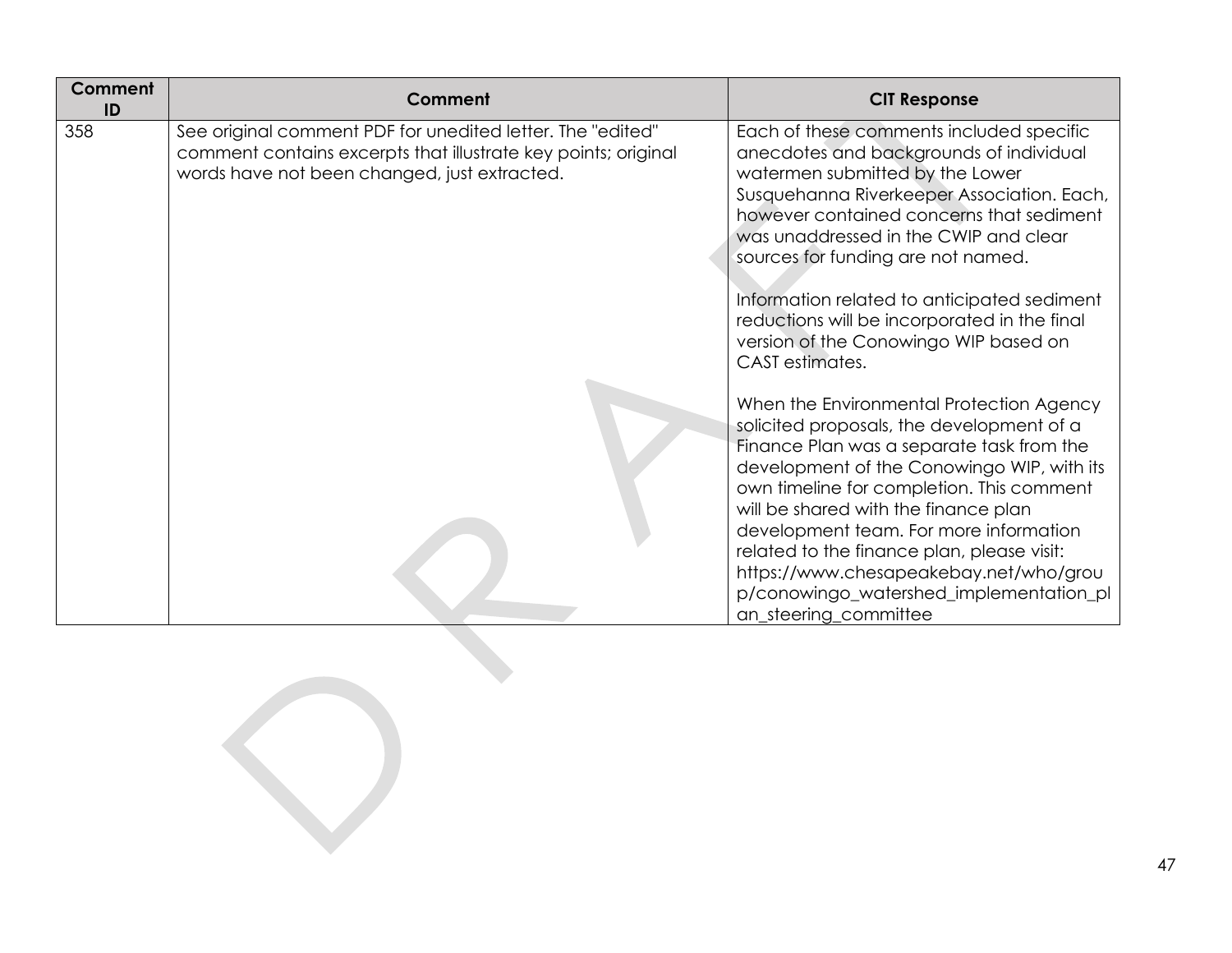| <b>Comment</b><br>ID | <b>Comment</b>                                                                                                                                                               | <b>CIT Response</b>                                                                                                                                                                                                                                                                                                                                                                                                                                                         |
|----------------------|------------------------------------------------------------------------------------------------------------------------------------------------------------------------------|-----------------------------------------------------------------------------------------------------------------------------------------------------------------------------------------------------------------------------------------------------------------------------------------------------------------------------------------------------------------------------------------------------------------------------------------------------------------------------|
| 359                  | See original comment PDF for unedited letter. The "edited"<br>comment contains excerpts that illustrate key points; original<br>words have not been changed, just extracted. | Each of these comments included specific<br>anecdotes and backgrounds of individual<br>watermen submitted by the Lower<br>Susquehanna Riverkeeper Association. Each,<br>however contained concerns that sediment<br>was unaddressed in the CWIP and clear<br>sources for funding are not named.<br>Information related to anticipated sediment<br>reductions will be incorporated in the final<br>version of the Conowingo WIP based on<br>CAST estimates.                  |
|                      |                                                                                                                                                                              | When the Environmental Protection Agency<br>solicited proposals, the development of a<br>Finance Plan was a separate task from the<br>development of the Conowingo WIP, with its<br>own timeline for completion. This comment<br>will be shared with the finance plan<br>development team. For more information<br>related to the finance plan, please visit:<br>https://www.chesapeakebay.net/who/grou<br>p/conowingo_watershed_implementation_pl<br>an_steering_committee |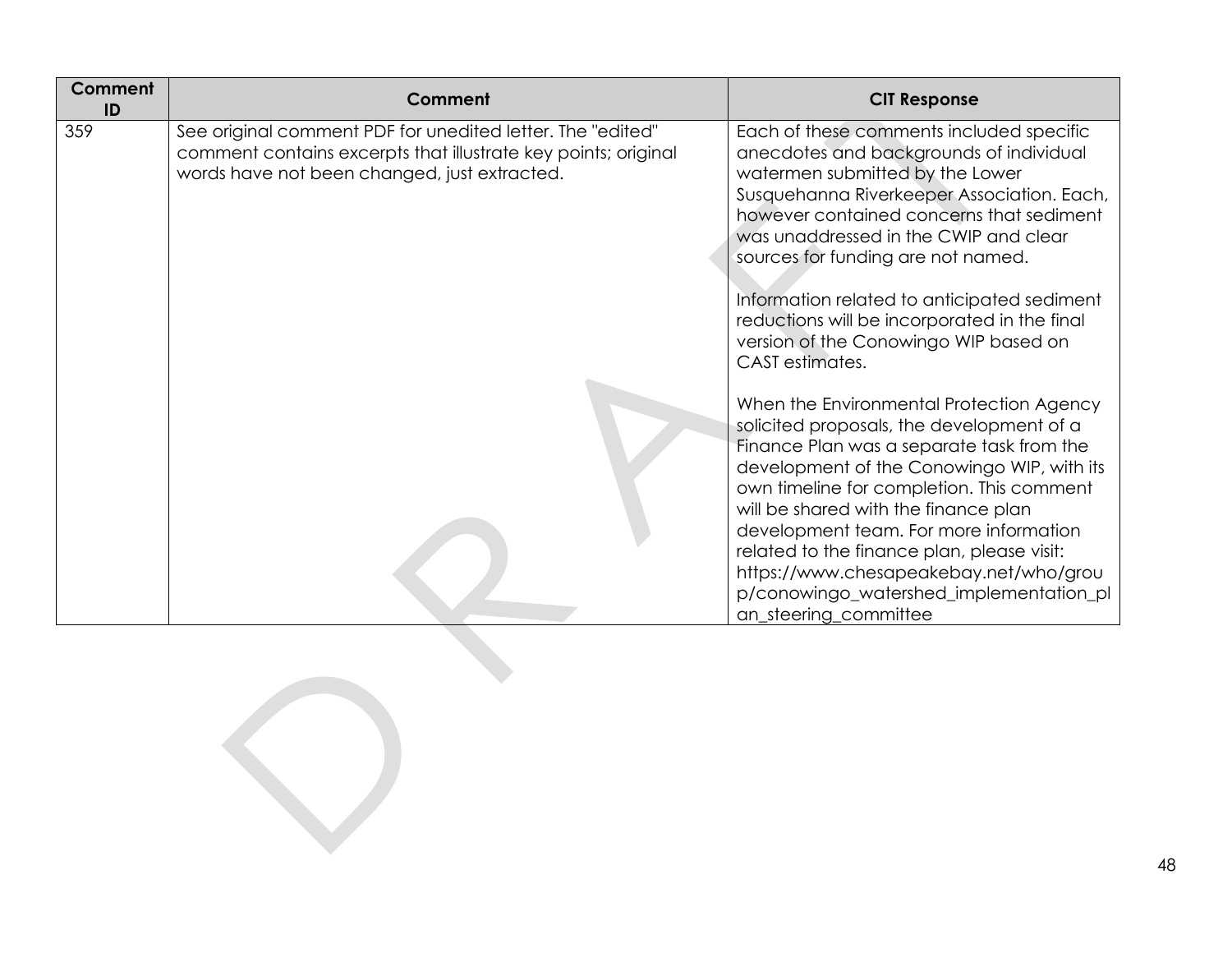| <b>Comment</b><br>ID | <b>Comment</b>                                                                                                                                                               | <b>CIT Response</b>                                                                                                                                                                                                                                                                                                                                                                                                                                                         |
|----------------------|------------------------------------------------------------------------------------------------------------------------------------------------------------------------------|-----------------------------------------------------------------------------------------------------------------------------------------------------------------------------------------------------------------------------------------------------------------------------------------------------------------------------------------------------------------------------------------------------------------------------------------------------------------------------|
| 360                  | See original comment PDF for unedited letter. The "edited"<br>comment contains excerpts that illustrate key points; original<br>words have not been changed, just extracted. | Each of these comments included specific<br>anecdotes and backgrounds of individual<br>watermen submitted by the Lower<br>Susquehanna Riverkeeper Association. Each,<br>however contained concerns that sediment<br>was unaddressed in the CWIP and clear<br>sources for funding are not named.<br>Information related to anticipated sediment<br>reductions will be incorporated in the final<br>version of the Conowingo WIP based on<br>CAST estimates.                  |
|                      |                                                                                                                                                                              | When the Environmental Protection Agency<br>solicited proposals, the development of a<br>Finance Plan was a separate task from the<br>development of the Conowingo WIP, with its<br>own timeline for completion. This comment<br>will be shared with the finance plan<br>development team. For more information<br>related to the finance plan, please visit:<br>https://www.chesapeakebay.net/who/grou<br>p/conowingo_watershed_implementation_pl<br>an_steering_committee |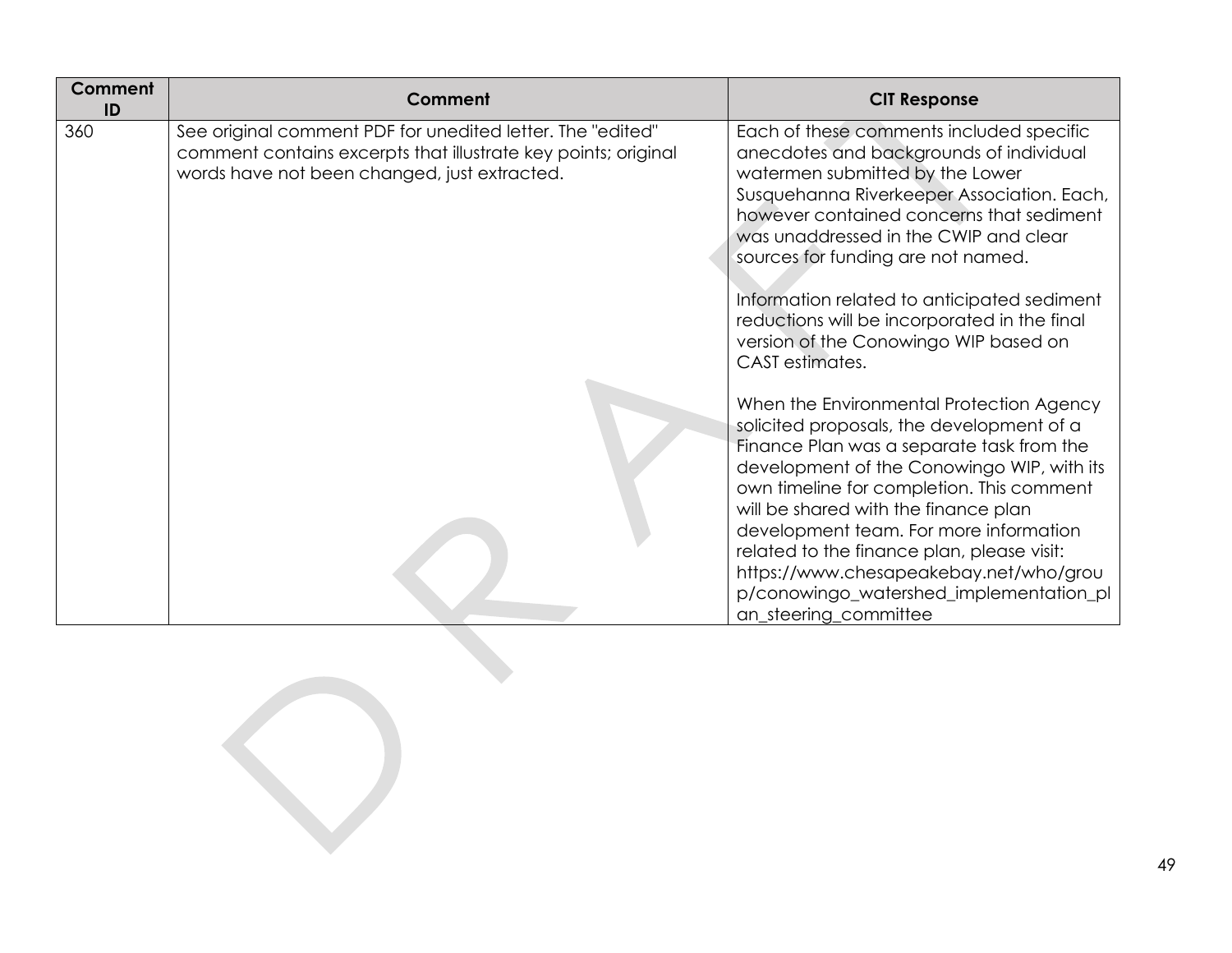| <b>Comment</b><br>ID | Comment                                                                                                                                                                      | <b>CIT Response</b>                                                                                                                                                                                                                                                                                                                                                                                                                                                         |
|----------------------|------------------------------------------------------------------------------------------------------------------------------------------------------------------------------|-----------------------------------------------------------------------------------------------------------------------------------------------------------------------------------------------------------------------------------------------------------------------------------------------------------------------------------------------------------------------------------------------------------------------------------------------------------------------------|
| 361                  | See original comment PDF for unedited letter. The "edited"<br>comment contains excerpts that illustrate key points; original<br>words have not been changed, just extracted. | Each of these comments included specific<br>anecdotes and backgrounds of individual<br>watermen submitted by the Lower<br>Susquehanna Riverkeeper Association. Each,<br>however contained concerns that sediment<br>was unaddressed in the CWIP and clear<br>sources for funding are not named.<br>Information related to anticipated sediment<br>reductions will be incorporated in the final<br>version of the Conowingo WIP based on<br>CAST estimates.                  |
|                      |                                                                                                                                                                              | When the Environmental Protection Agency<br>solicited proposals, the development of a<br>Finance Plan was a separate task from the<br>development of the Conowingo WIP, with its<br>own timeline for completion. This comment<br>will be shared with the finance plan<br>development team. For more information<br>related to the finance plan, please visit:<br>https://www.chesapeakebay.net/who/grou<br>p/conowingo_watershed_implementation_pl<br>an_steering_committee |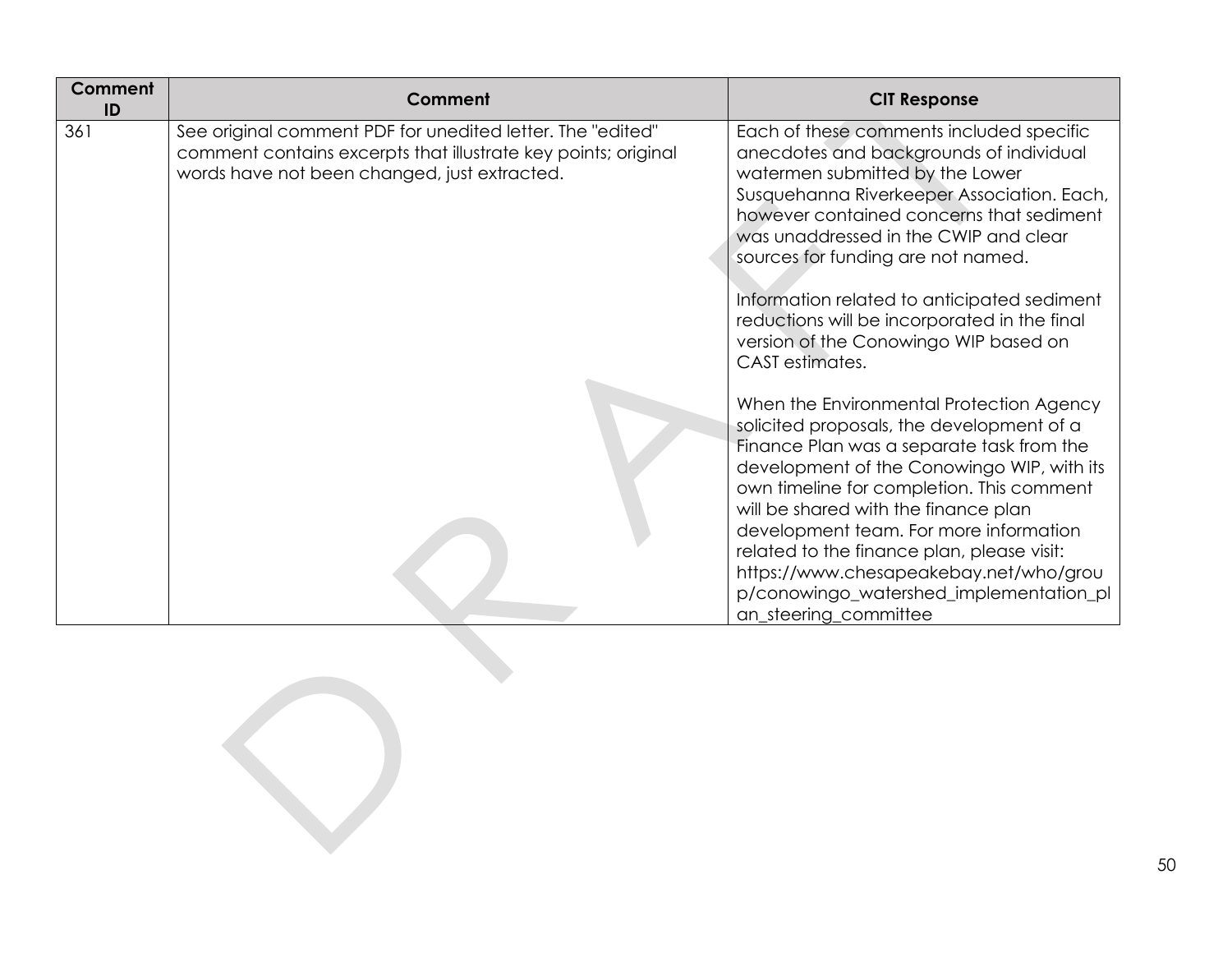| <b>Comment</b><br>ID | Comment                                                                                                                                                                      | <b>CIT Response</b>                                                                                                                                                                                                                                                                                                                                                                                                                                                         |
|----------------------|------------------------------------------------------------------------------------------------------------------------------------------------------------------------------|-----------------------------------------------------------------------------------------------------------------------------------------------------------------------------------------------------------------------------------------------------------------------------------------------------------------------------------------------------------------------------------------------------------------------------------------------------------------------------|
| 362                  | See original comment PDF for unedited letter. The "edited"<br>comment contains excerpts that illustrate key points; original<br>words have not been changed, just extracted. | Each of these comments included specific<br>anecdotes and backgrounds of individual<br>watermen submitted by the Lower<br>Susquehanna Riverkeeper Association. Each,<br>however contained concerns that sediment<br>was unaddressed in the CWIP and clear<br>sources for funding are not named.<br>Information related to anticipated sediment<br>reductions will be incorporated in the final<br>version of the Conowingo WIP based on<br>CAST estimates.                  |
|                      |                                                                                                                                                                              | When the Environmental Protection Agency<br>solicited proposals, the development of a<br>Finance Plan was a separate task from the<br>development of the Conowingo WIP, with its<br>own timeline for completion. This comment<br>will be shared with the finance plan<br>development team. For more information<br>related to the finance plan, please visit:<br>https://www.chesapeakebay.net/who/grou<br>p/conowingo_watershed_implementation_pl<br>an_steering_committee |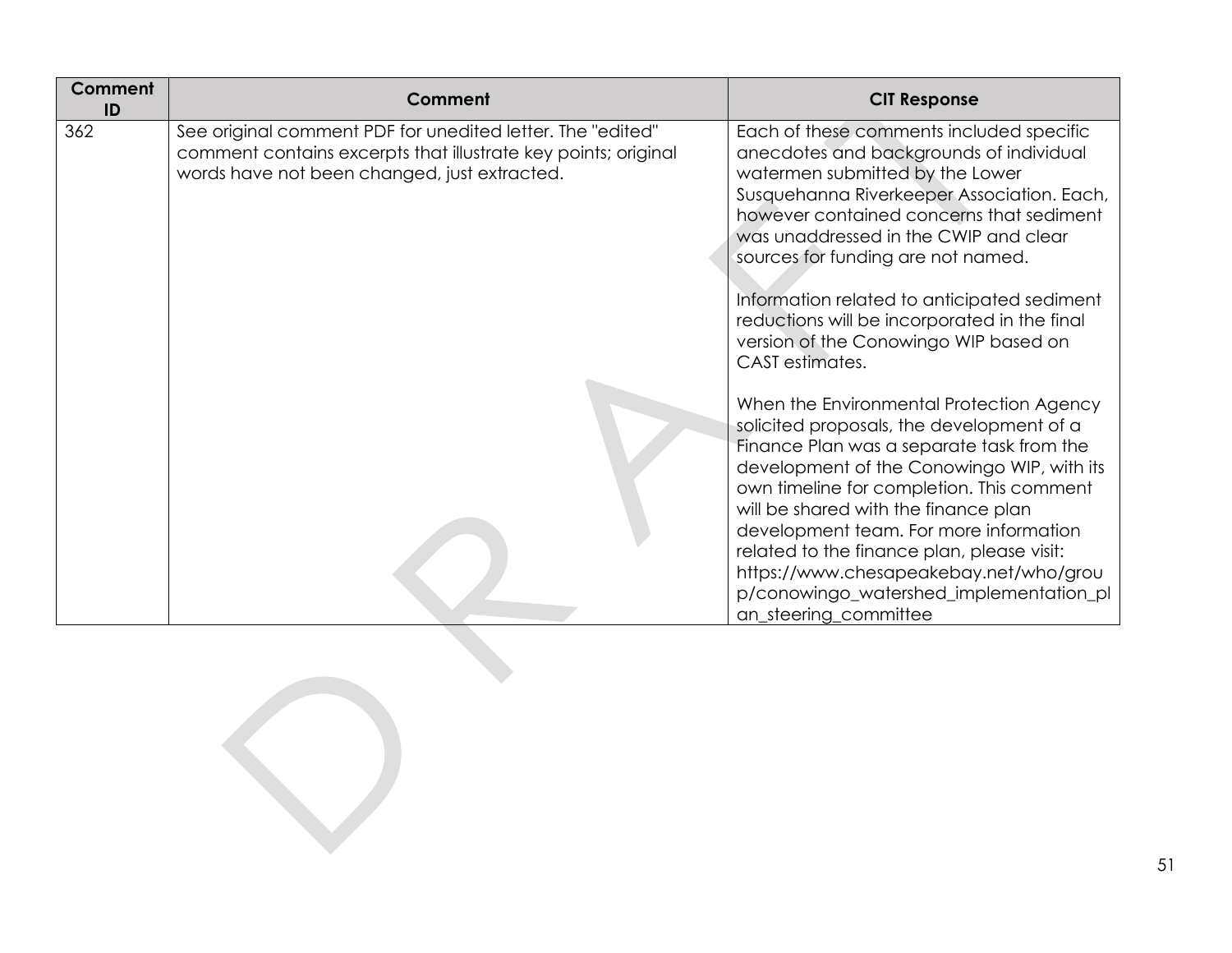| <b>Comment</b><br>ID | <b>Comment</b>                                                                                                                                                               | <b>CIT Response</b>                                                                                                                                                                                                                                                                                                                                                                                                                                                         |
|----------------------|------------------------------------------------------------------------------------------------------------------------------------------------------------------------------|-----------------------------------------------------------------------------------------------------------------------------------------------------------------------------------------------------------------------------------------------------------------------------------------------------------------------------------------------------------------------------------------------------------------------------------------------------------------------------|
| 363                  | See original comment PDF for unedited letter. The "edited"<br>comment contains excerpts that illustrate key points; original<br>words have not been changed, just extracted. | Each of these comments included specific<br>anecdotes and backgrounds of individual<br>watermen submitted by the Lower<br>Susquehanna Riverkeeper Association. Each,<br>however contained concerns that sediment<br>was unaddressed in the CWIP and clear<br>sources for funding are not named.<br>Information related to anticipated sediment<br>reductions will be incorporated in the final<br>version of the Conowingo WIP based on<br>CAST estimates.                  |
|                      |                                                                                                                                                                              | When the Environmental Protection Agency<br>solicited proposals, the development of a<br>Finance Plan was a separate task from the<br>development of the Conowingo WIP, with its<br>own timeline for completion. This comment<br>will be shared with the finance plan<br>development team. For more information<br>related to the finance plan, please visit:<br>https://www.chesapeakebay.net/who/grou<br>p/conowingo_watershed_implementation_pl<br>an_steering_committee |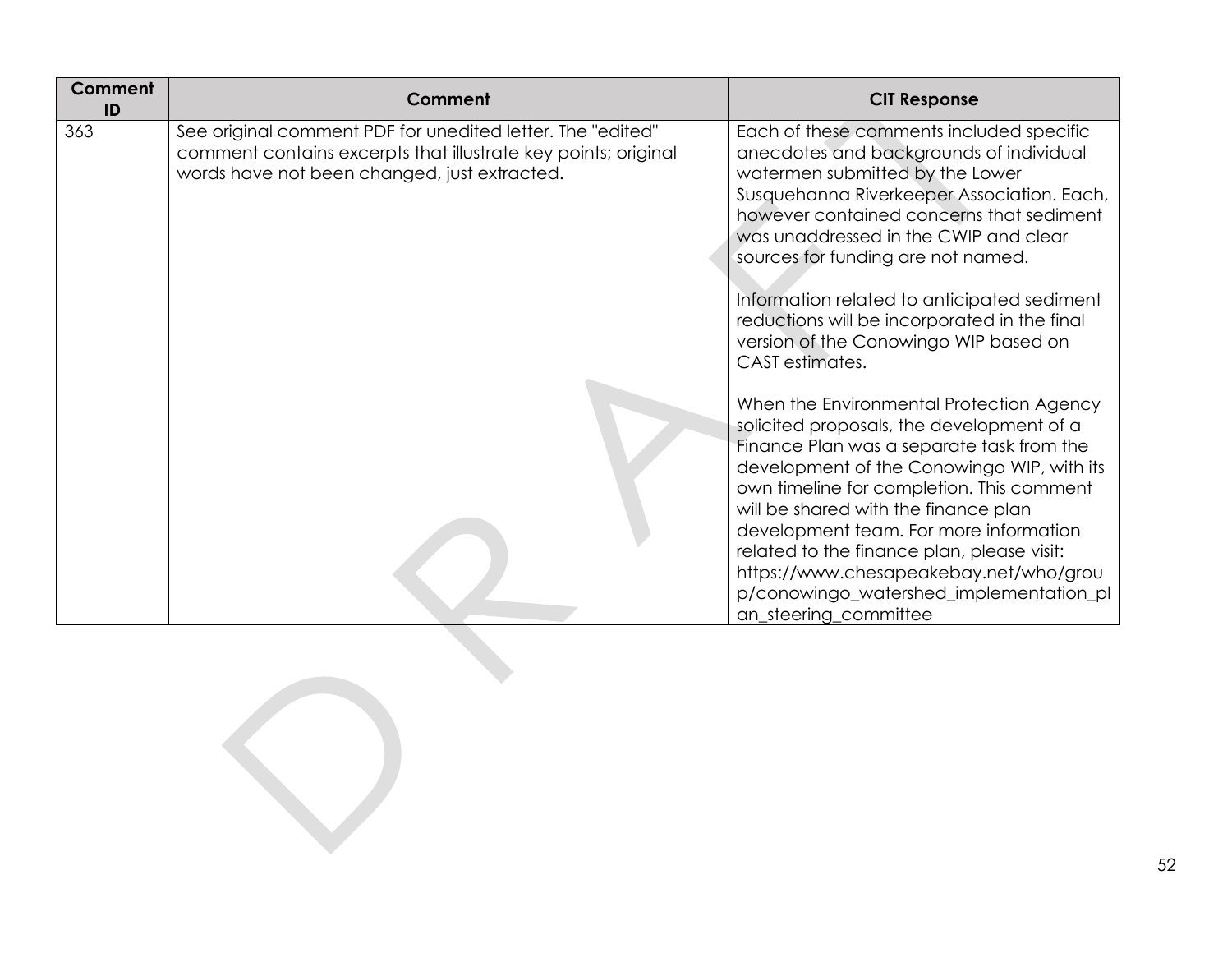| Comment<br>ID | <b>Comment</b>                                                                                                                                                                                                                                                                                                                                                                                                                                                                                                                                                                                                                                                                                                                                                                                                                                                                                                                                                                                                                                                 | <b>CIT Response</b>                                                                                                                                                                                                                                                                                                                                                                                                                                                                                                                                                                                                                                                                                                                                                                                                                                                                       |
|---------------|----------------------------------------------------------------------------------------------------------------------------------------------------------------------------------------------------------------------------------------------------------------------------------------------------------------------------------------------------------------------------------------------------------------------------------------------------------------------------------------------------------------------------------------------------------------------------------------------------------------------------------------------------------------------------------------------------------------------------------------------------------------------------------------------------------------------------------------------------------------------------------------------------------------------------------------------------------------------------------------------------------------------------------------------------------------|-------------------------------------------------------------------------------------------------------------------------------------------------------------------------------------------------------------------------------------------------------------------------------------------------------------------------------------------------------------------------------------------------------------------------------------------------------------------------------------------------------------------------------------------------------------------------------------------------------------------------------------------------------------------------------------------------------------------------------------------------------------------------------------------------------------------------------------------------------------------------------------------|
| 345           | The USFS is happy to see the ambitious urban forestry goals<br>included in the primary CWIP strategy. While the high costs<br>associated with the strategy and its urban forestry practices are<br>acknowledged, the monumental investments that will be<br>needed to build urban forestry capacity to meet these goals<br>should not be underestimated (and likely aren't accounted for in<br>CAST's estimates for implementation costs). To put the magnitude<br>of the urban forestry goals in perspective, watershed-wide, the<br>state WIPs cumulatively committed to <19,000 acres of urban<br>forest planting and <17,000 acres of urban forest buffers. In<br>contrast, the CWIP includes 49,000 acres of urban forest planting<br>and 17,000 acres of urban forest buffers in the priority area alone.<br>Again, we support the inclusion of these practices, but if these<br>goals are going to be realized, significant investments in capacity<br>building for urban forestry should be included in the overall<br>funding and financing strategy. | The Conowingo WIP plan development<br>team recognizes concerns regarding local<br>capacity. Coordination between local<br>efforts and the Conowingo WIP<br>implementation team will be vital and the<br>comment regarding the ambitious nature of<br>the goals will be evaluated. It was noted that<br>in the plan that there were differences in<br>cost estimates, both within the CAST model<br>and from other sources. Additional cost<br>information that can be shared related to<br>these two practices can be utilized as the<br>overall CWIP process moves forward to<br>financing and Milestone development. This<br>comment will also be shared with the<br>finance plan development team. For more<br>information related to the finance plan,<br>please visit:<br>https://www.chesapeakebay.net/who/grou<br>p/conowingo_watershed_implementation_pl<br>an_steering_committee |
| 85            | https://conowingosystems.com/                                                                                                                                                                                                                                                                                                                                                                                                                                                                                                                                                                                                                                                                                                                                                                                                                                                                                                                                                                                                                                  | Comment Acknowledged                                                                                                                                                                                                                                                                                                                                                                                                                                                                                                                                                                                                                                                                                                                                                                                                                                                                      |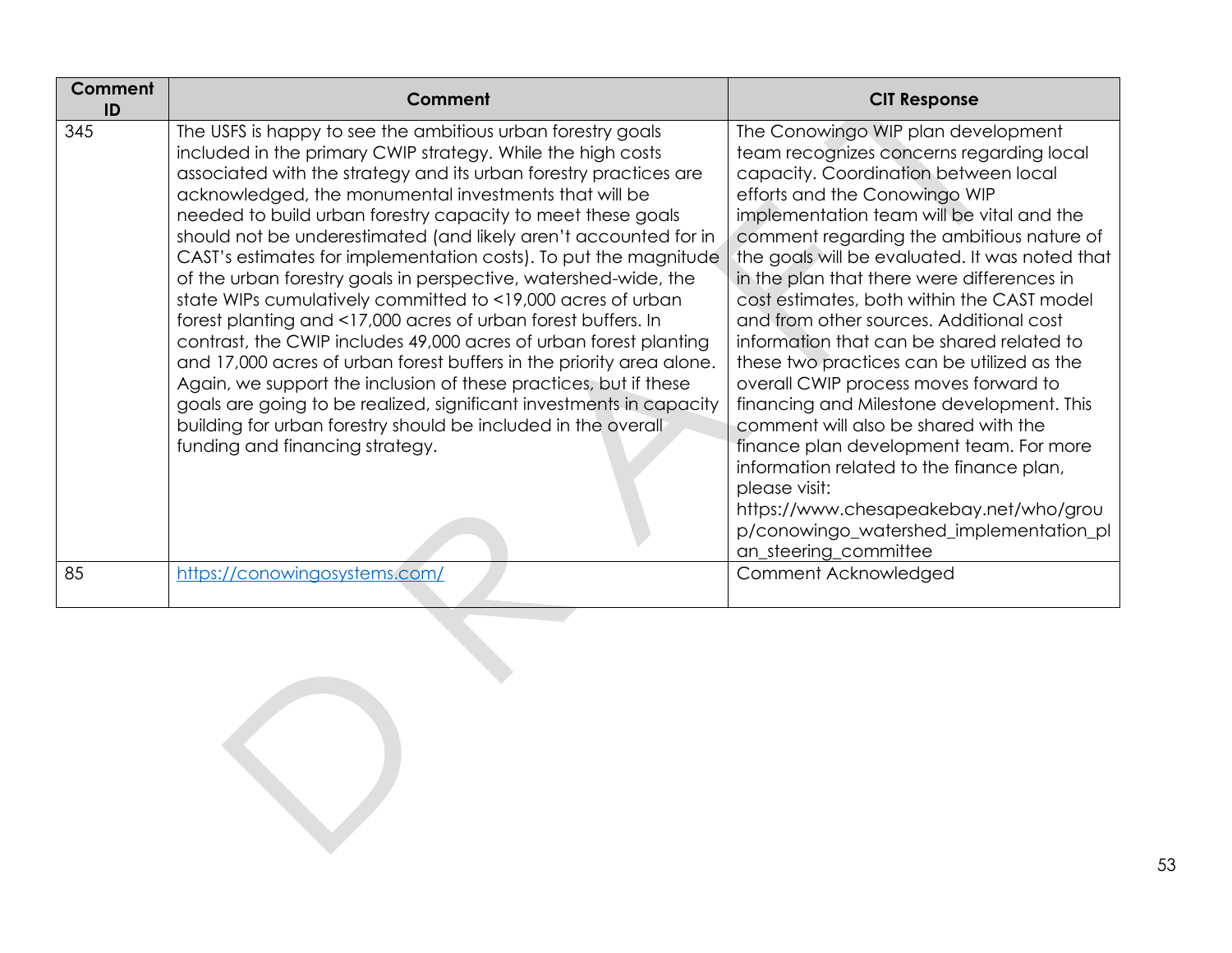| Comment<br>ID                | Comment                                                                                                                                                                                                                                                                                                                                                                                                                                                                                                                                                                                                                                                                                                                                                                                                                                                                                                                                                                                                                                                                                                                                                                                                                                                                                                                                                                                                                                                                                                                                                                                                                                                                                                        | <b>CIT Response</b>                                                                                                                                                                                                                                                                                                                                                                                                                                                                                                                                                                                                                                                                                                                                                                                                                                                                                                                                                                                                                                                                                                                                            |
|------------------------------|----------------------------------------------------------------------------------------------------------------------------------------------------------------------------------------------------------------------------------------------------------------------------------------------------------------------------------------------------------------------------------------------------------------------------------------------------------------------------------------------------------------------------------------------------------------------------------------------------------------------------------------------------------------------------------------------------------------------------------------------------------------------------------------------------------------------------------------------------------------------------------------------------------------------------------------------------------------------------------------------------------------------------------------------------------------------------------------------------------------------------------------------------------------------------------------------------------------------------------------------------------------------------------------------------------------------------------------------------------------------------------------------------------------------------------------------------------------------------------------------------------------------------------------------------------------------------------------------------------------------------------------------------------------------------------------------------------------|----------------------------------------------------------------------------------------------------------------------------------------------------------------------------------------------------------------------------------------------------------------------------------------------------------------------------------------------------------------------------------------------------------------------------------------------------------------------------------------------------------------------------------------------------------------------------------------------------------------------------------------------------------------------------------------------------------------------------------------------------------------------------------------------------------------------------------------------------------------------------------------------------------------------------------------------------------------------------------------------------------------------------------------------------------------------------------------------------------------------------------------------------------------|
| 7 - Action<br><b>Network</b> | I'm writing today to submit comments on the draft Conowingo<br>Dam Watershed Implementation Plan (WIP). Unfortunately, the<br>draft Conowingo WIP has serious flaws that need to be<br>addressed: it doesn't address reducing sediment pollution, there<br>is no financing mechanism, and it doesn't account for increasing<br>pollution loads due to climate change.<br>The Conowingo WIP offers no clear plan to address sediment<br>behind the Dam. At the start of the Conowingo WIP planning<br>process, dredging analysis and planning was supposed to be a<br>high priority in the final Conowingo WIP. This current draft makes<br>very few references to dredging, and concludes only that "more<br>study is needed" on dredging. Nearly 200 million tons of sediment<br>pollution have accumulated behind the dam. During major<br>floods caused by large storms, powerful floodwaters can scoop<br>out or "scour" the stored sediment behind the dam and send<br>that downstream to the Chesapeake Bay.<br>The Conowingo WIP does not yet have a financing plan-<br>creating great uncertainty at the outset as to how any work in<br>the draft Conowingo WIP will be funded or actually executed. To<br>make matters worse, the Conowingo WIP does not hold the<br>owner of the dam, Exelon, financially accountable for the<br>pollution built up behind the dam. Analyzing planning<br>documents for the Conowingo WIP shows that the drafters'<br>interest in holding Exelon accountable to the process waned<br>over time with the burden falling to the Bay states and their<br>respective taxpayers. Exelon has no definitive role, financial or<br>otherwise, in the drafted Conowingo WIP. | Dredging behind the Conowingo Dam or<br>dams further upstream are not a<br>Chesapeake Bay Program approved best<br>management practice (BMP) at this time. For<br>further information related to the current<br>status of the Conowingo Dam or the Pilot<br>Dredge Project, please visit:<br>https://mde.maryland.gov/programs/Water/<br>WetlandsandWaterways/Pages/ExelonMD-<br>Conowingo-WQCApp.aspx<br>When the Environmental Protection Agency<br>solicited proposals, the development of a<br>Finance Plan was a separate task from the<br>development of the Conowingo WIP, with its<br>own timeline for completion. This comment<br>will be shared with the finance plan<br>development team. For more information<br>related to the finance plan, please visit:<br>https://www.chesapeakebay.net/who/grou<br>p/conowingo_watershed_implementation_pl<br>an_steering_committee<br>During the development of the Conowingo<br>WIP, the plan development team was<br>informed that the Chesapeake Bay Program<br>would be providing them with updated load<br>reductions related to climate change. This<br>information was not available at the time the |
|                              | The importance of the Conowingo WIP is even more critical when                                                                                                                                                                                                                                                                                                                                                                                                                                                                                                                                                                                                                                                                                                                                                                                                                                                                                                                                                                                                                                                                                                                                                                                                                                                                                                                                                                                                                                                                                                                                                                                                                                                 | draft plan was released, but will be<br>incorporated into future plan updates                                                                                                                                                                                                                                                                                                                                                                                                                                                                                                                                                                                                                                                                                                                                                                                                                                                                                                                                                                                                                                                                                  |
|                              | viewed in light of the fatally flawed settlement agreement<br>between the State of Maryland and Exelon. In this agreement,<br>the state waived its Clean Water Act authority to require water                                                                                                                                                                                                                                                                                                                                                                                                                                                                                                                                                                                                                                                                                                                                                                                                                                                                                                                                                                                                                                                                                                                                                                                                                                                                                                                                                                                                                                                                                                                  | and/or through the Milestone Planning<br>process once they are provided.                                                                                                                                                                                                                                                                                                                                                                                                                                                                                                                                                                                                                                                                                                                                                                                                                                                                                                                                                                                                                                                                                       |
|                              |                                                                                                                                                                                                                                                                                                                                                                                                                                                                                                                                                                                                                                                                                                                                                                                                                                                                                                                                                                                                                                                                                                                                                                                                                                                                                                                                                                                                                                                                                                                                                                                                                                                                                                                |                                                                                                                                                                                                                                                                                                                                                                                                                                                                                                                                                                                                                                                                                                                                                                                                                                                                                                                                                                                                                                                                                                                                                                |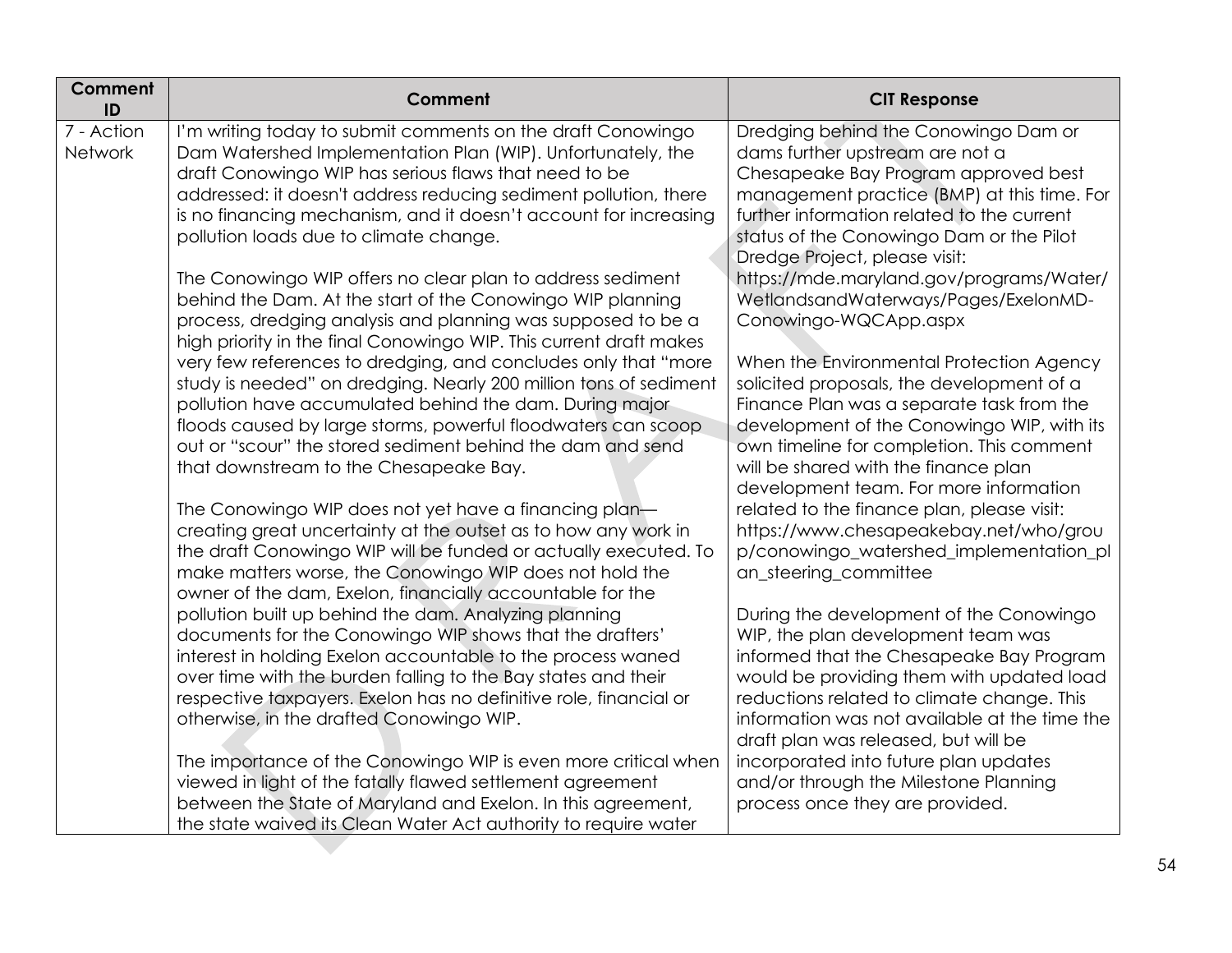| <b>Comment</b><br>ID | Comment                                                                                                                                                                                                                                                                                                                                                                                                                                                                                                                                                                                                                                                                                                                                                                                                                                                                                                                                                                                                                    | <b>CIT Response</b> |
|----------------------|----------------------------------------------------------------------------------------------------------------------------------------------------------------------------------------------------------------------------------------------------------------------------------------------------------------------------------------------------------------------------------------------------------------------------------------------------------------------------------------------------------------------------------------------------------------------------------------------------------------------------------------------------------------------------------------------------------------------------------------------------------------------------------------------------------------------------------------------------------------------------------------------------------------------------------------------------------------------------------------------------------------------------|---------------------|
|                      | quality certification, and allows Exelon to avoid paying its fair<br>share of the costs of the clean up. The proposed settlement<br>provides, at best, less than \$30 million to address sediment and<br>nutrient pollution over the entire 50-year license. The actual cost<br>of meaningfully reducing the nutrients and sediment behind the<br>dam has been estimated at approximately \$41 million each year.<br>The draft Conowingo WIP leaves out an essential element-<br>increased pollution loads due to climate-driven increases in<br>rainfall, flooding, and extreme storms. Without the climate load<br>factored in, it is impossible for the Conowingo WIP to facilitate<br>necessary load reductions.<br>I respectfully request that the draft Conowingo WIP be amended<br>to make it a real plan that reduces nutrient and sediment<br>pollution, accounts for increased pollution loads due to climate<br>change, and identifies how it will be funded, including requiring<br>Exelon pay its fair share. |                     |
|                      |                                                                                                                                                                                                                                                                                                                                                                                                                                                                                                                                                                                                                                                                                                                                                                                                                                                                                                                                                                                                                            |                     |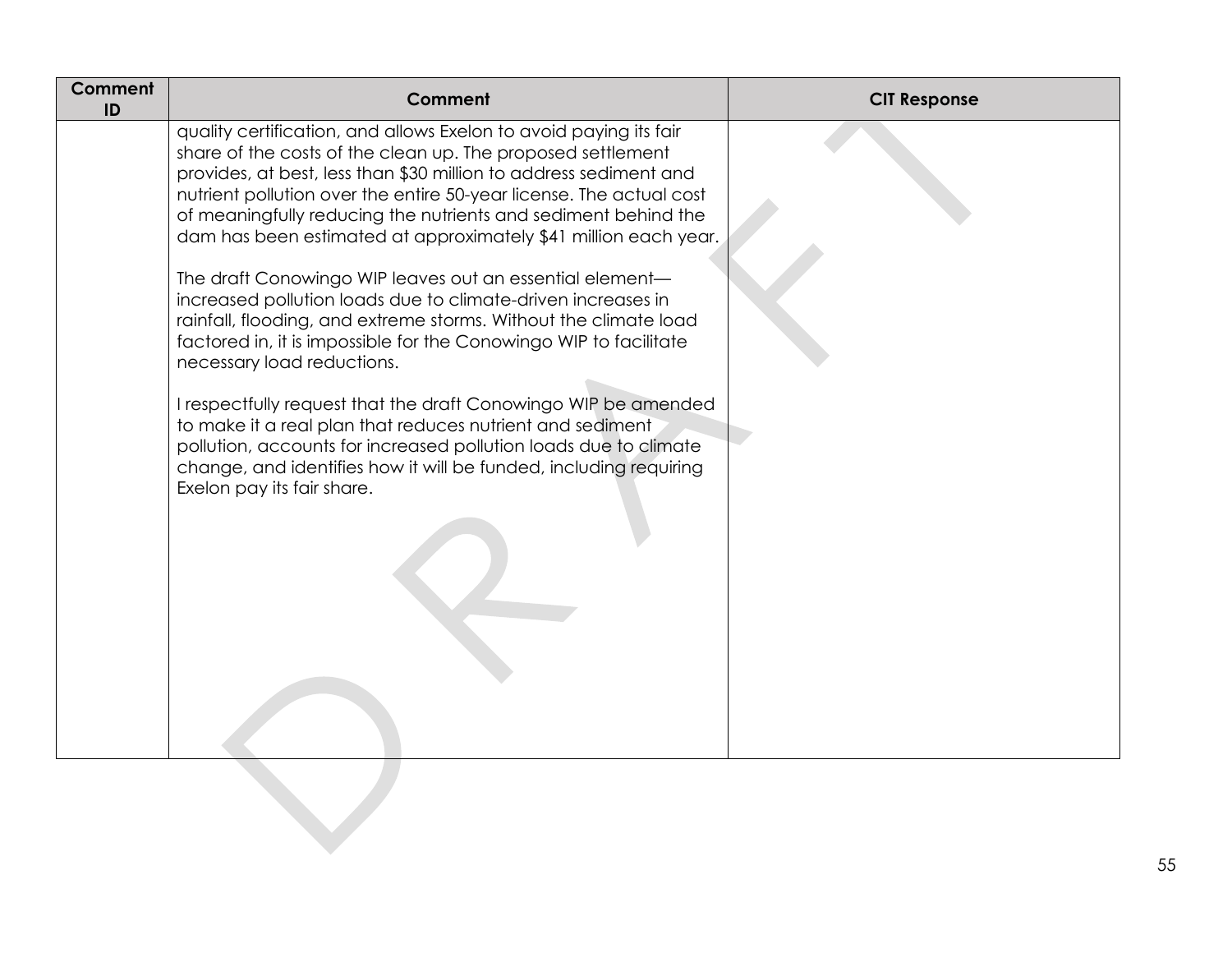| Comment<br>ID | Comment                                                                                                                                                                                                                                                                                                                                                                                                                                                                                                                                                                                                                                                                                                                                                                                                                                                                                                                                                                                                                                           | <b>CIT Response</b>                                                                                                                                                                                                                                                                                                                                                                                                                                                                                                                                                                                                                                                                                                                                                                                                                                        |
|---------------|---------------------------------------------------------------------------------------------------------------------------------------------------------------------------------------------------------------------------------------------------------------------------------------------------------------------------------------------------------------------------------------------------------------------------------------------------------------------------------------------------------------------------------------------------------------------------------------------------------------------------------------------------------------------------------------------------------------------------------------------------------------------------------------------------------------------------------------------------------------------------------------------------------------------------------------------------------------------------------------------------------------------------------------------------|------------------------------------------------------------------------------------------------------------------------------------------------------------------------------------------------------------------------------------------------------------------------------------------------------------------------------------------------------------------------------------------------------------------------------------------------------------------------------------------------------------------------------------------------------------------------------------------------------------------------------------------------------------------------------------------------------------------------------------------------------------------------------------------------------------------------------------------------------------|
| 336           | 2) Overreliance of Annual Agricultural Practices. B) Limited Co-<br>Benefits from Annual Practices. An opportunity exists to leverage<br>funding and practices under the CWIP to achieve broader goals,<br>namely those goals outlined in the 2014 Chesapeake Bay<br>Watershed Agreement. However, the heavy reliance on funding<br>annual agricultural practices does nothing to leverage the<br>funding towards achieving these goals, despite the fact that<br>each of the States represented on the Principals' Steering<br>Committee are signatories to the Bay Agreement. Alternate<br>scenarios more directly address specific Agreement goals, such<br>as creation or re-establishment of 85,000 wetland acres, 900 miles<br>of annual forest buffer restoration, or improving the health and<br>function of ten percent of stream miles throughout the<br>watershed. By broadening the geographic scope and allowable<br>BMPs, the CWIP would catalyze progress on Agreement goals in<br>water quality, climate resilience, and habitat. | The Primary CWIP strategy ws chosen largely<br>based on cost-effectiveness, which lead to a<br>largely agricultural blend of practices, with a<br>small amount of urban BMPs as well. In<br>addition, the proposed plan incorporates a<br>mix of Annual and Structural BMPs with the<br>goal of including practices that can be<br>finainced with low initial costs (i.e., the<br>annual practices), as well as those with high<br>initial costs that are finainced over a long<br>period of time (structural practices). A<br>second goal was to implement practices<br>that did not consume a large amount of<br>agricultural land. However, it is true that<br>some of the other scenarios, which rely to a<br>greater degree on wetland restoration or<br>buffer plantings, for example, go further<br>toward advancing other Chesapeake Bay<br>goals. |
| 400           | Structural BMPs are likely most desired by farmers as the cost to<br>implement are beyond the reach of many farmers due to the<br>economic challenges of agriculture and the need to pay<br>monthly bills in comparison to significant capital investments.<br>There are ample annual practices implemented that have yet to<br>be capture/reported so the opportunity for annual BMPs may not<br>be as great as initially assumed.                                                                                                                                                                                                                                                                                                                                                                                                                                                                                                                                                                                                               |                                                                                                                                                                                                                                                                                                                                                                                                                                                                                                                                                                                                                                                                                                                                                                                                                                                            |
| 33            | CWIP could cover the Commodity Cover Crop portion of the<br>program that was eliminated a few years ago.                                                                                                                                                                                                                                                                                                                                                                                                                                                                                                                                                                                                                                                                                                                                                                                                                                                                                                                                          | Nutrient reductions achieved through the<br>MDA cover crop program have been<br>accounted for in Maryland's Phase 3<br>Chesapeake Bay Watershed<br>Implementation Plan (Phase 3 WIP) and were<br>therefore excluded from the CWIP, as the<br>CWIP is charged with finding additional load<br>reduction opportunities, exceeding planned                                                                                                                                                                                                                                                                                                                                                                                                                                                                                                                    |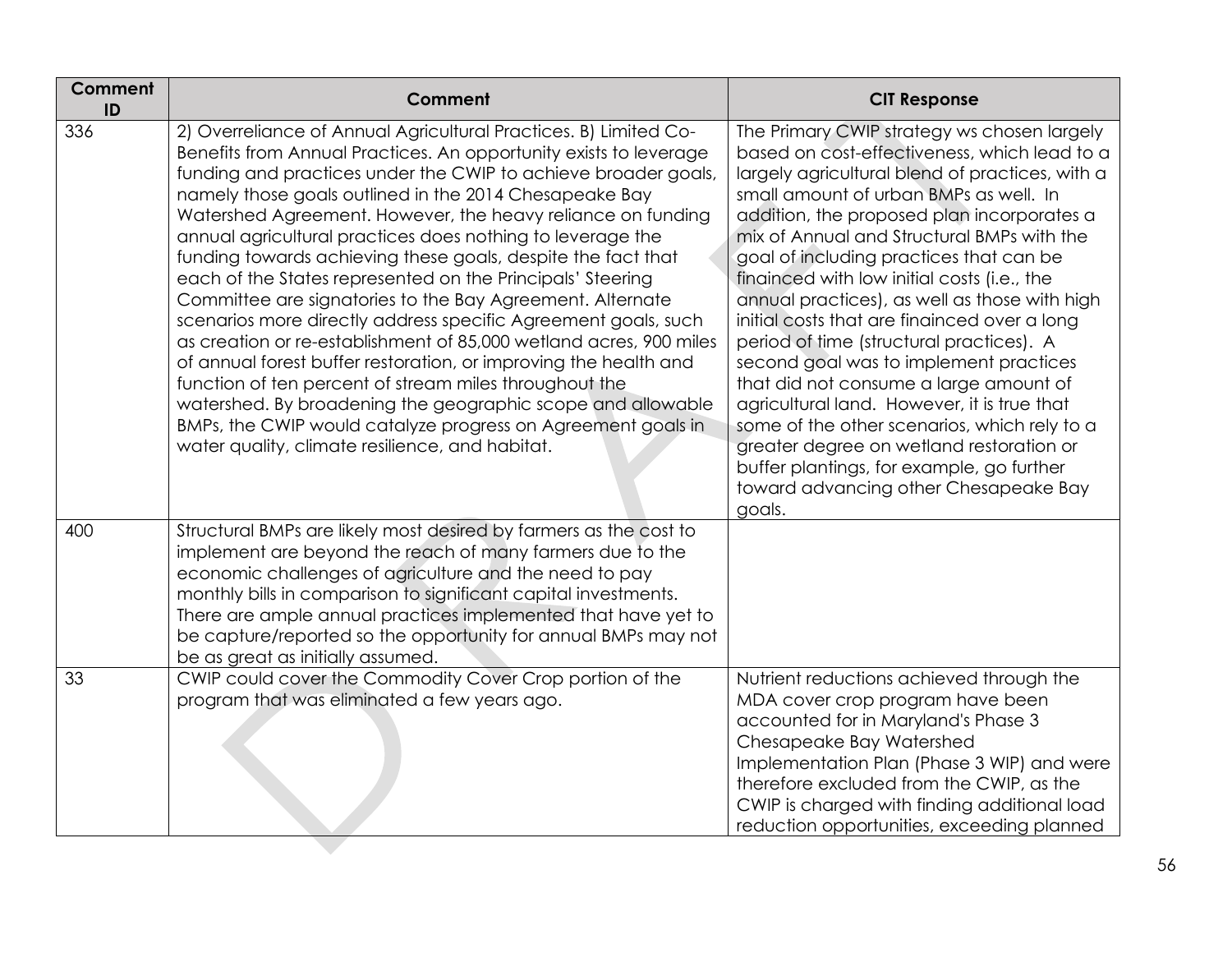| Comment<br>ID | Comment | <b>CIT Response</b>                                                                                                                                                                                                   |
|---------------|---------|-----------------------------------------------------------------------------------------------------------------------------------------------------------------------------------------------------------------------|
|               |         | reductions in the jurisdictions' Phase 3 WIPs.<br>However, the Steering Committee may look<br>to the Commodity Cover Crop portion of the<br>program as a potential gap in<br>implementation that the CWIP could fill. |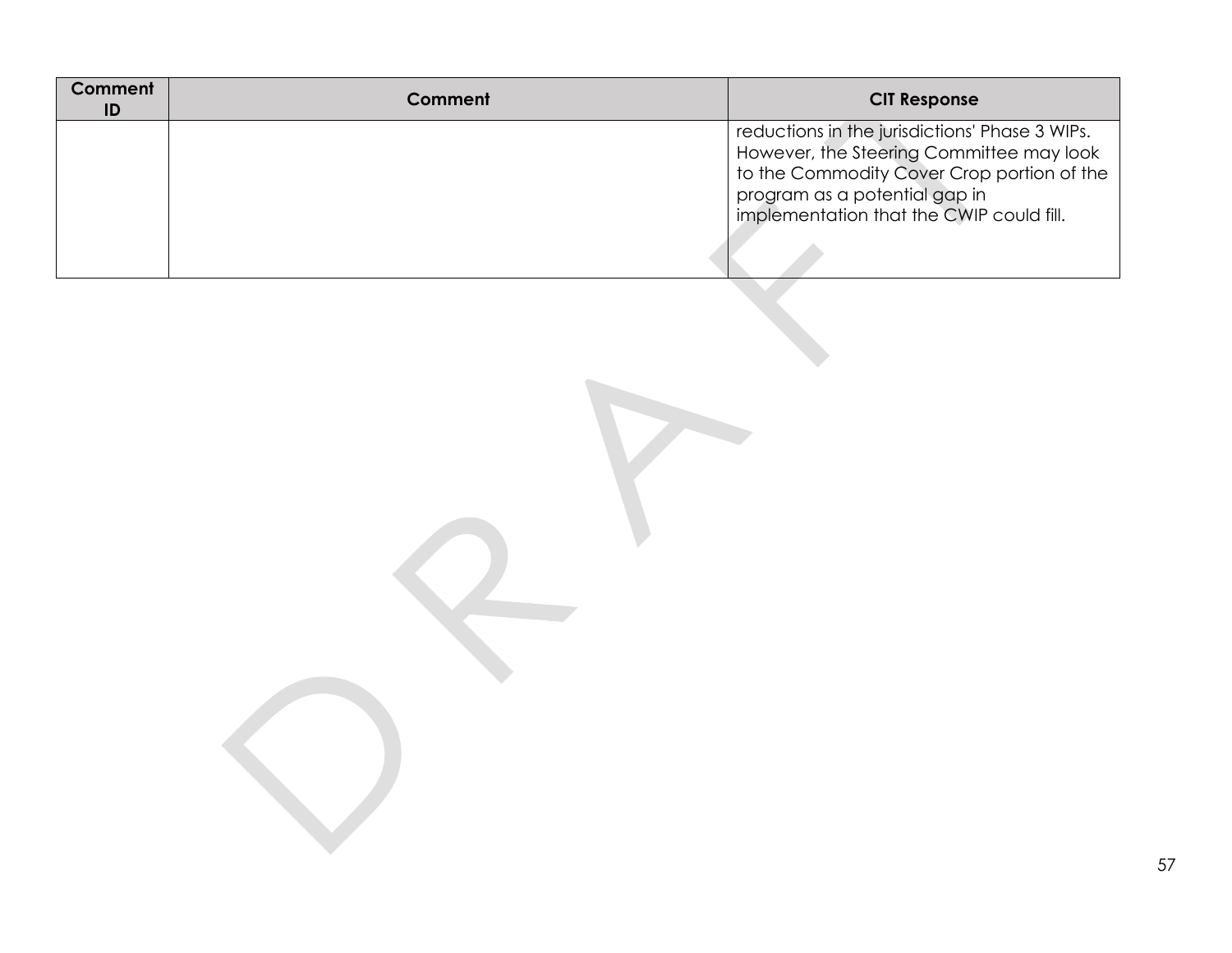## *Exelon*

Comments received under the topic Exelon are listed below with their responses. Primarily, the comments were focused on dredging, funding, and the omission of Exelon corporation from the CWIP.

The CIT does not anticipate any revision based on these comments.

| Comment<br>ID | Comment                                                                                                                                                                                                                                                                                                                                                                                                                                                                                                                                                                                                                                                                                                                                                                                                                                                                                                                                                                                                                                                                                   | <b>CIT Response</b>                                                                                                                                                                                                                                                                                                                                                                                                                                                                                                                                                                                                                                                                                                                                                                             |
|---------------|-------------------------------------------------------------------------------------------------------------------------------------------------------------------------------------------------------------------------------------------------------------------------------------------------------------------------------------------------------------------------------------------------------------------------------------------------------------------------------------------------------------------------------------------------------------------------------------------------------------------------------------------------------------------------------------------------------------------------------------------------------------------------------------------------------------------------------------------------------------------------------------------------------------------------------------------------------------------------------------------------------------------------------------------------------------------------------------------|-------------------------------------------------------------------------------------------------------------------------------------------------------------------------------------------------------------------------------------------------------------------------------------------------------------------------------------------------------------------------------------------------------------------------------------------------------------------------------------------------------------------------------------------------------------------------------------------------------------------------------------------------------------------------------------------------------------------------------------------------------------------------------------------------|
| 271           | 1.4. Financing Plan -- Finally, Exelon, the owner and operator of<br>the Conowingo Dam, also must be included in discussions around<br>funding for the CWIP. One of the conclusions of the Lower<br>Susquehanna River Watershed Assessment Study was that there<br>was a downstream water quality impact on dissolved oxygen<br>associated with scour from behind the Conowingo Dam. For this<br>reason, Exelon, the owner/operator of the Conowingo Dam,<br>should be held accountable for mitigating those downstream<br>impacts. In fact, in 2017, the Chesapeake Bay Program Principals'<br>Staff Committee drafted a letter to invite Exelon to participate in<br>the development of the Conowingo WIP (See PSC Letter to<br>Exelon). Unfortunately, that effort did not come to fruition and<br>they are noticeably absent from the Conowingo WIP discussion.<br>We recommend that funding from Exelon be explicitly mentioned<br>in the financing strategy and that the Chesapeake Bay Program<br>partners collectively approach Exelon about participating in this<br>initiative. | Exelon was not engaged in the Conowingo<br>WIP development as it is undergoing FERC<br>relicensing. For further information related to<br>the current status of the Conowingo Dam,<br>please visit:<br>https://mde.maryland.gov/programs/Water/<br>WetlandsandWaterways/Pages/ExelonMD-<br>Conowingo-WQCApp.aspx<br>When the Environmental Protection Agency<br>solicited proposals, the development of a<br>Finance Plan was a separate task from the<br>development of the Conowingo WIP, with its<br>own timeline for completion. This comment<br>will be shared with the finance plan<br>development team. For more information<br>related to the finance plan, please visit:<br>https://www.chesapeakebay.net/who/grou<br>p/conowingo_watershed_implementation_pl<br>an_steering_committee |
| 364           | We do not believe the Conowingo pollution load, the<br>Susquehanna River, or the Chesapeake Bay<br>can possibly be cleaned up unless the proposed settlement<br>agreement is withdrawn and Exelon is<br>required to shoulder its fair share of the costs of cleaning up the<br>pollution and contamination that<br>its Dam causes.                                                                                                                                                                                                                                                                                                                                                                                                                                                                                                                                                                                                                                                                                                                                                        | Comment Acknowledged<br>Exelon was not engaged in the Conowingo<br>WIP development as it is undergoing FERC<br>relicensing. For further information related to<br>the current status of the Conowingo Dam,<br>please visit:                                                                                                                                                                                                                                                                                                                                                                                                                                                                                                                                                                     |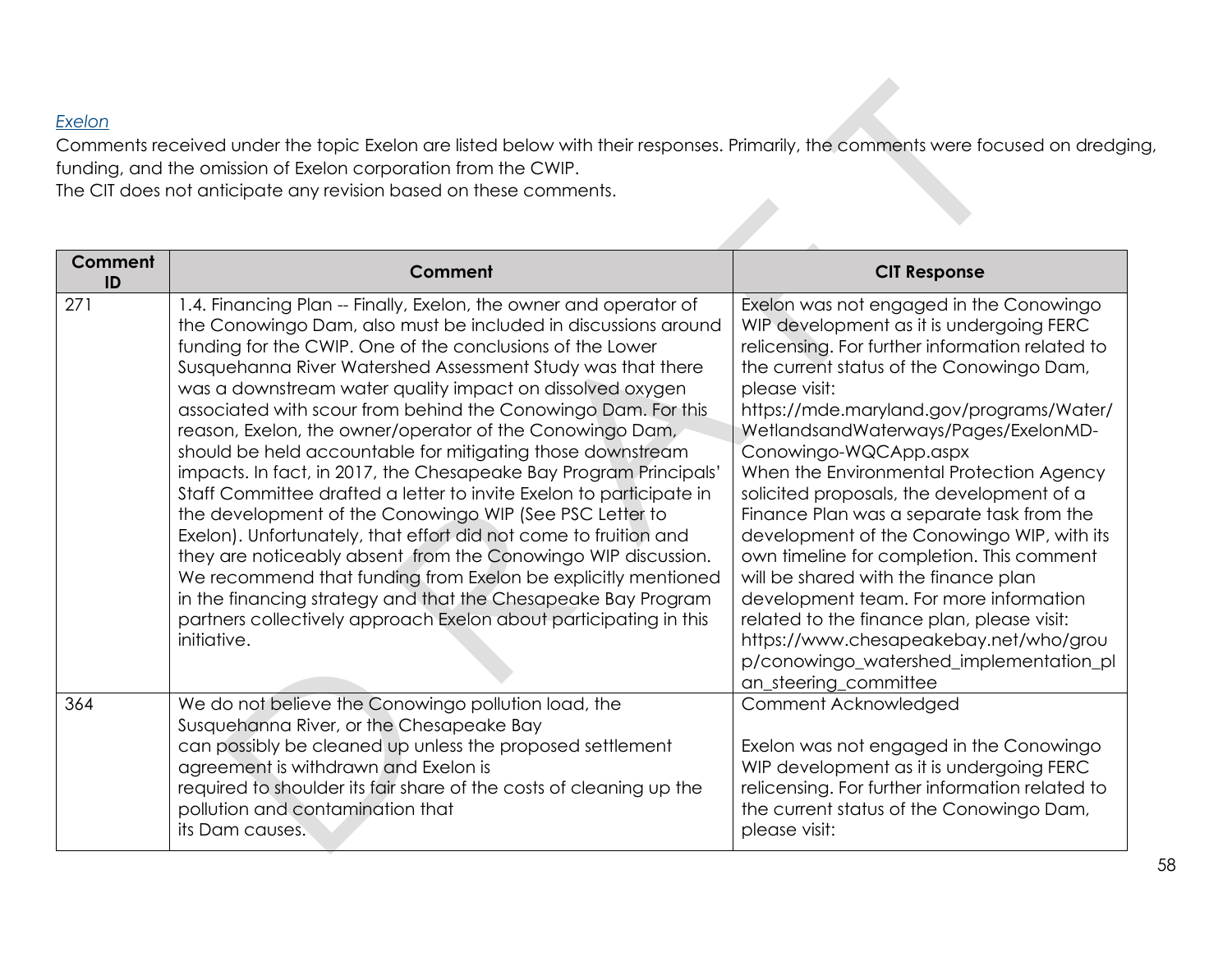| <b>Comment</b><br>ID | Comment                                                                                                                                                                  | <b>CIT Response</b>                                                                                                                                                                                                                                                                                                                      |
|----------------------|--------------------------------------------------------------------------------------------------------------------------------------------------------------------------|------------------------------------------------------------------------------------------------------------------------------------------------------------------------------------------------------------------------------------------------------------------------------------------------------------------------------------------|
|                      |                                                                                                                                                                          | https://mde.maryland.gov/programs/Water/<br>WetlandsandWaterways/Pages/ExelonMD-<br>Conowingo-WQCApp.aspx                                                                                                                                                                                                                                |
| 428                  | also completely agree with Ted. Exelon needs to be at the table<br>and a healthy contributor to the CWIP. I don't see any other<br>legitimate reason why they shouldn't. | Comment Acknowledged<br>Exelon was not engaged in the Conowingo<br>WIP development as it is undergoing FERC<br>relicensing. For further information related to<br>the current status of the Conowingo Dam,<br>please visit:<br>https://mde.maryland.gov/programs/Water/<br>WetlandsandWaterways/Pages/ExelonMD-<br>Conowingo-WQCApp.aspx |
| 427                  | Wow, I would agree with TEd that how can anyone expect<br>farmers, etc to buy into this, with no participation of Exelon will be<br>not met with favor.                  | Comment Acknowledged<br>Exelon was not engaged in the Conowingo<br>WIP development as it is undergoing FERC<br>relicensing. For further information related to<br>the current status of the Conowingo Dam,<br>please visit:<br>https://mde.maryland.gov/programs/Water/<br>WetlandsandWaterways/Pages/ExelonMD-<br>Conowingo-WQCApp.aspx |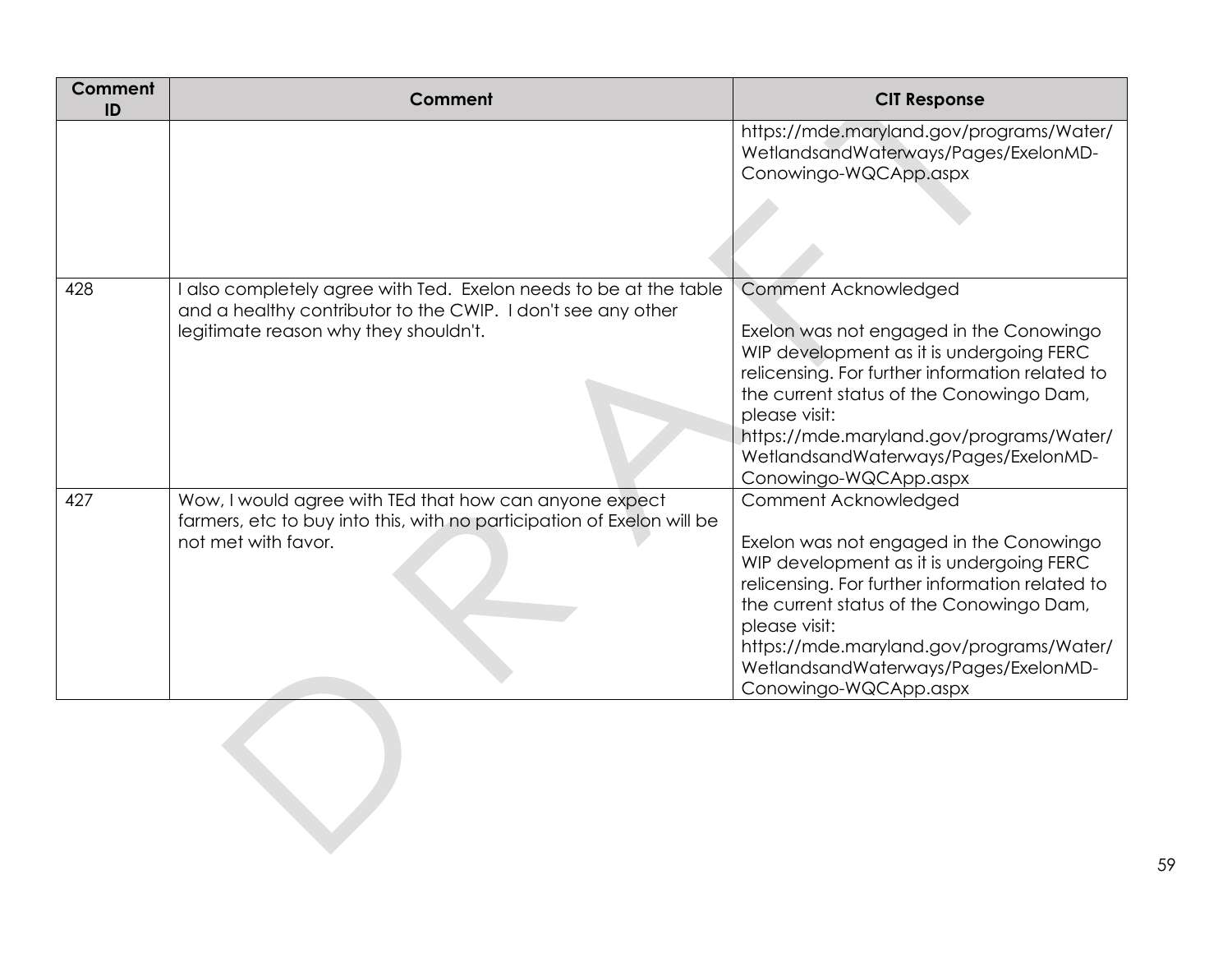## *Financing*

Comments received under the topic Financing are listed below with our team's responses. These comments will be shared with the financing team for final response language.

The CIT anticipates revision to the CWIP based on the draft financing strategy (released after this document's comment period was under way) and in coordination with the financing team.

| Comment<br>ID | <b>Comment</b>                                                                                                                                                                                                                                                                                                                                                                                                                | <b>CIT Response</b>                                                                                                                                                                                                                                                                                                                                                                                                                                                         |
|---------------|-------------------------------------------------------------------------------------------------------------------------------------------------------------------------------------------------------------------------------------------------------------------------------------------------------------------------------------------------------------------------------------------------------------------------------|-----------------------------------------------------------------------------------------------------------------------------------------------------------------------------------------------------------------------------------------------------------------------------------------------------------------------------------------------------------------------------------------------------------------------------------------------------------------------------|
| 82            | So to put a positive spin on my earlier question - Conowingo WIP<br>private funding could help enhance and expand existing Phase III<br>WIP projects - thinking specifically about Old Order Amish who are<br>hesitant to accept government funding.                                                                                                                                                                          | Comment Acknowledged                                                                                                                                                                                                                                                                                                                                                                                                                                                        |
| 91            | Page 21: The second-to-last sentence under "Program Support"<br>states that local progams will need "an additional \$12,515,696<br>annually  to achieve Conowingo N reductions." The local<br>programs should be identified.                                                                                                                                                                                                  | Local programs include those conservation<br>districts, local governments, and local<br>partners listed in the first paragraph of the<br>"Program Support" section.                                                                                                                                                                                                                                                                                                         |
| 104           | The need to focus on the strategy is apparent, but it does not<br>appear that you can separate the strategy from the funding.<br>Without both components, you can't determine whether it's a<br>realistic plan or not. Private funding partners definitely need to be<br>a part of the funding plan because it is typically the most flexible<br>funding. It is also the most attractive funding to the farming<br>community. | When the Environmental Protection Agency<br>solicited proposals, the development of a<br>Finance Plan was a separate task from the<br>development of the Conowingo WIP, with its<br>own timeline for completion. This comment<br>will be shared with the finance plan<br>development team. For more information<br>related to the finance plan, please visit:<br>https://www.chesapeakebay.net/who/group<br>/conowingo_watershed_implementation_pla<br>n_steering_committee |
| 162           | Existing Organizations with Financing Capacity (n.p.): Due to<br>limited funds to begin with and high competition for existing funds,<br>the CIT may want to consider engaging entities and/or institutions<br>involved with social impact bonds that generally may include an<br>environmental impact mission.                                                                                                               | When the Environmental Protection Agency<br>solicited proposals, the development of a<br>Finance Plan was a separate task from the<br>development of the Conowingo WIP, with its<br>own timeline for completion. This comment<br>will be shared with the finance plan<br>development team. For more information<br>related to the finance plan, please visit:                                                                                                               |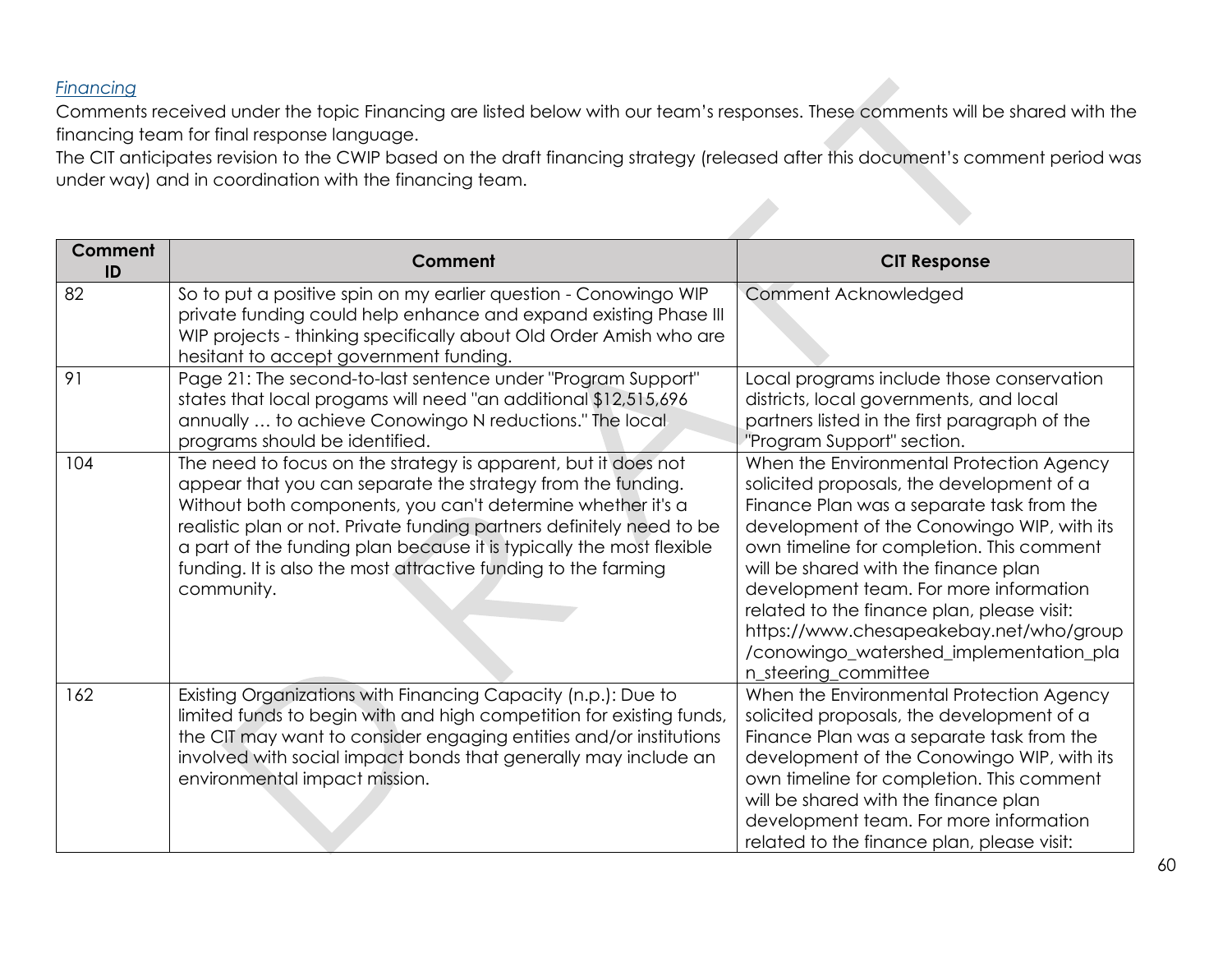| Comment<br>ID | Comment                                                                                                                                                                                                                                                                                                                                                                                                                                                                                                                                                                                                                                                                                                                                                                                                                                                                                                                                                                                                                                                                                                                                                                                                                                                                                                                                                                                                                                                                  | <b>CIT Response</b>                                                                                                                                                                                                                                                                                                                                                                                                                                                         |
|---------------|--------------------------------------------------------------------------------------------------------------------------------------------------------------------------------------------------------------------------------------------------------------------------------------------------------------------------------------------------------------------------------------------------------------------------------------------------------------------------------------------------------------------------------------------------------------------------------------------------------------------------------------------------------------------------------------------------------------------------------------------------------------------------------------------------------------------------------------------------------------------------------------------------------------------------------------------------------------------------------------------------------------------------------------------------------------------------------------------------------------------------------------------------------------------------------------------------------------------------------------------------------------------------------------------------------------------------------------------------------------------------------------------------------------------------------------------------------------------------|-----------------------------------------------------------------------------------------------------------------------------------------------------------------------------------------------------------------------------------------------------------------------------------------------------------------------------------------------------------------------------------------------------------------------------------------------------------------------------|
|               |                                                                                                                                                                                                                                                                                                                                                                                                                                                                                                                                                                                                                                                                                                                                                                                                                                                                                                                                                                                                                                                                                                                                                                                                                                                                                                                                                                                                                                                                          | https://www.chesapeakebay.net/who/group<br>/conowingo_watershed_implementation_pla<br>n_steering_committee                                                                                                                                                                                                                                                                                                                                                                  |
| 185           | Financing Comment 1. Include the rationale for recommending a<br>financing authority. According to the draft financing strategy:<br>"The project team conducted case studies on financing<br>institutions and processes with the goal of identifying unique<br>processes and programs that may benefit Conowingo WIP<br>implementation and financing efforts. In addition, the project<br>team conducted detailed assessments of existing financing<br>processes and resources thereby identifying the strengths and<br>weaknesses of the current system and its capacity to meet the<br>Conowingo financing challenge. Finally, the project team<br>analyzed the proposed Conowingo WIP itself to establish a better<br>understanding of the resources, institutions, and processes<br>necessary for achieving proposed restoration goals. This due<br>diligence was the precursor for developing a proposed financing<br>strategy." The results of these analyses should be included in the<br>draft document to provide support and a logical pathway for the<br>recommendation of an independent financing authority. There<br>seems to be an indication this analysis was conducted based on<br>the description of the role of the authority, but the strategy should<br>explicitly include a section that describes what was reviewed,<br>what was learned, how it lead to this recommendation, and why<br>no other existing financial institutions were suitable. | When the Environmental Protection Agency<br>solicited proposals, the development of a<br>Finance Plan was a separate task from the<br>development of the Conowingo WIP, with its<br>own timeline for completion. This comment<br>will be shared with the finance plan<br>development team. For more information<br>related to the finance plan, please visit:<br>https://www.chesapeakebay.net/who/group<br>/conowingo_watershed_implementation_pla<br>n_steering_committee |
|               |                                                                                                                                                                                                                                                                                                                                                                                                                                                                                                                                                                                                                                                                                                                                                                                                                                                                                                                                                                                                                                                                                                                                                                                                                                                                                                                                                                                                                                                                          |                                                                                                                                                                                                                                                                                                                                                                                                                                                                             |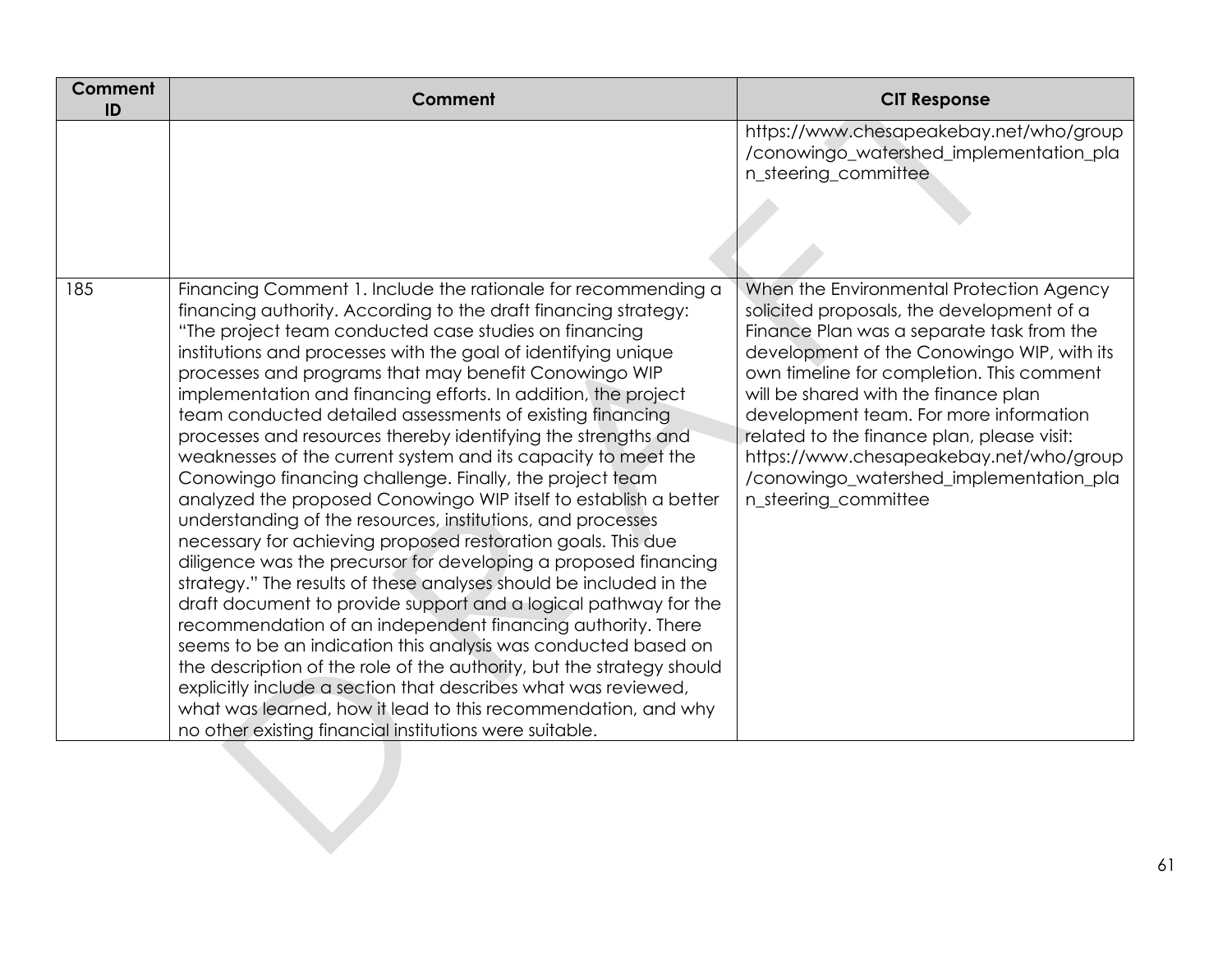| <b>Comment</b><br>ID | <b>Comment</b>                                                                                                                                                                                                                                                                                                                                                                                                                                                                                                                                                                                                                                                                                                                                                                                                                                                                                                                                                                                                                                                                                                                                                                                                                                                                                                                                                                                                                                         | <b>CIT Response</b>                                                                                                                                                                                                                                                                                                                                                                                                                                                         |
|----------------------|--------------------------------------------------------------------------------------------------------------------------------------------------------------------------------------------------------------------------------------------------------------------------------------------------------------------------------------------------------------------------------------------------------------------------------------------------------------------------------------------------------------------------------------------------------------------------------------------------------------------------------------------------------------------------------------------------------------------------------------------------------------------------------------------------------------------------------------------------------------------------------------------------------------------------------------------------------------------------------------------------------------------------------------------------------------------------------------------------------------------------------------------------------------------------------------------------------------------------------------------------------------------------------------------------------------------------------------------------------------------------------------------------------------------------------------------------------|-----------------------------------------------------------------------------------------------------------------------------------------------------------------------------------------------------------------------------------------------------------------------------------------------------------------------------------------------------------------------------------------------------------------------------------------------------------------------------|
| 192                  | The Plan advocates for significant private investment into<br>restoration practices. There is no clear strategy on what incentives<br>will be needed so that private investors would be willing to risk<br>funds. Without such incentives, the Plan should make it clear that<br>public agencies will be responsible to assure that projects are<br>being implemented.                                                                                                                                                                                                                                                                                                                                                                                                                                                                                                                                                                                                                                                                                                                                                                                                                                                                                                                                                                                                                                                                                 | When the Environmental Protection Agency<br>solicited proposals, the development of a<br>Finance Plan was a separate task from the<br>development of the Conowingo WIP, with its<br>own timeline for completion. This comment<br>will be shared with the finance plan<br>development team. For more information<br>related to the finance plan, please visit:<br>https://www.chesapeakebay.net/who/group<br>/conowingo_watershed_implementation_pla<br>n_steering_committee |
| 219                  | Executive Summary, p. 2; expanding market mechanisms: As<br>explained in the 2017 Annual Resource Review article, Can Water<br>Quality Trading Fix the Agricultural Nonpoint Source Problem? by<br>Kurt Stephenson and Leonard Shabman (both members of the<br>CBP STAC), "Water quality trading programs involving agriculture,<br>as currently designed and implemented, will make limited<br>contributions to lowering loads or reducing pollutant control<br>costs." This conclusion has been borne out by the Pennsylvania<br>Nutrient Credit Trading Program and other programs within the<br>watershed jurisdictions. As such, water quality trading should not<br>be relied upon for success of the CWIP.<br>Expanding market mechanisms should be understood to include<br>"harnessing of consumer choice and the private sector<br>marketplace". Refer to Moving Forward: Future Directions for EPA<br>and Environmental Protection, Project Report by American<br>University School of Public Affairs, Center for Environmental Policy,<br>December 2019. The CWIP should foster market-based solutions<br>that employ measurement and other technologies to link nutrient<br>pollutant prevention with consumer food products in a way that<br>meets the requirements of sustainability conscious buyers and<br>investors who are willing to invest and pay extra for products with<br>an authenticated environmental footprint reduction. | When the Environmental Protection Agency<br>solicited proposals, the development of a<br>Finance Plan was a separate task from the<br>development of the Conowingo WIP, with its<br>own timeline for completion. This comment<br>will be shared with the finance plan<br>development team. For more information<br>related to the finance plan, please visit:<br>https://www.chesapeakebay.net/who/group<br>/conowingo_watershed_implementation_pla<br>n_steering_committee |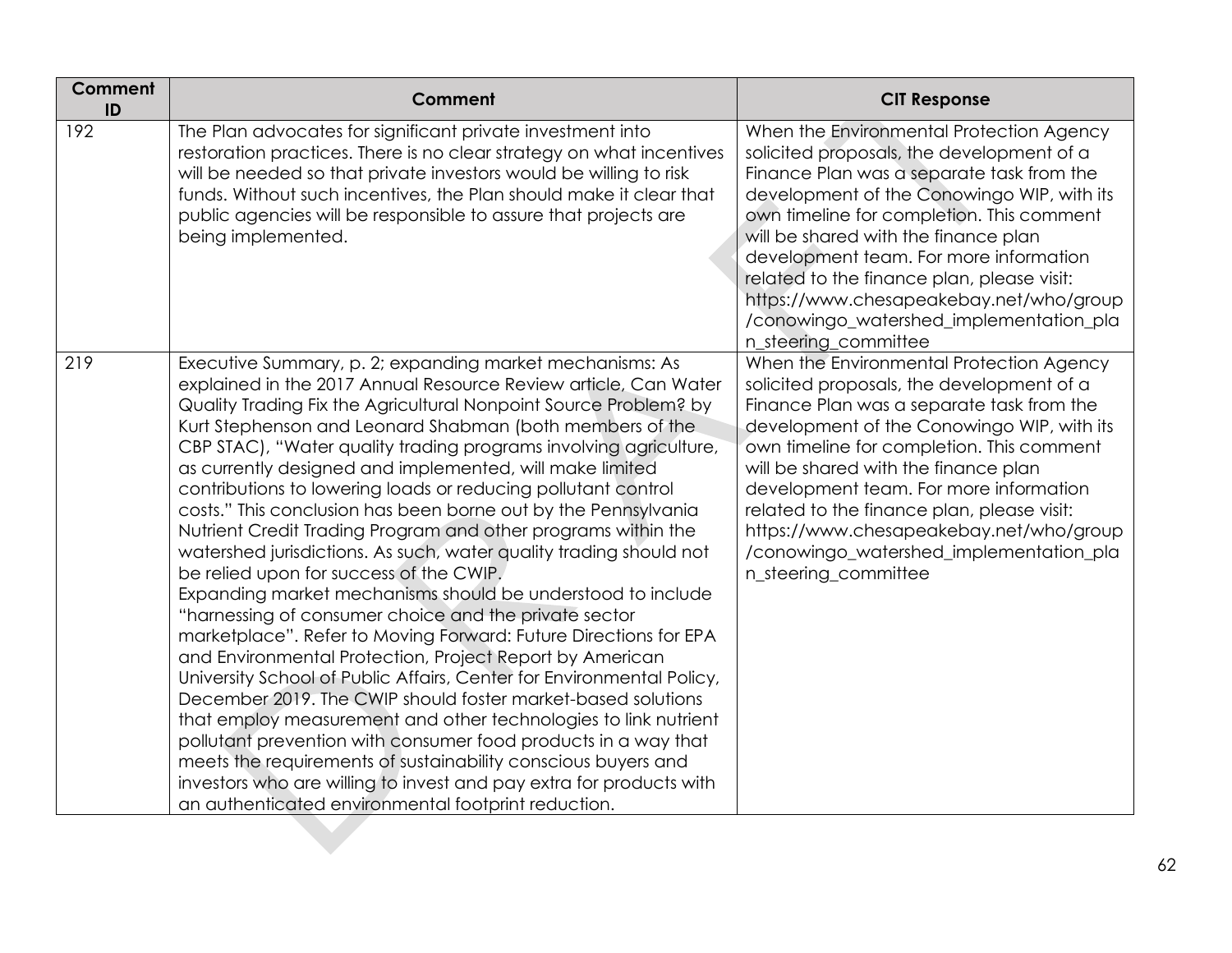| <b>Comment</b><br>ID | <b>Comment</b>                                                                                                                                                                                                                                                                                                                                                                                                                                                                                                                                                                                                                                                                                                                                                                                                                                                                                                                                                                                                                                                                                                                                                                                                                                                                                                                                                                                                                                                                                                                                                                                                                                                                                                                                                                                                                                                                                                                                                                                                                                                                                                                                                                                            | <b>CIT Response</b>                                                                                                                                                                                                                                                                                                                                                                                                                                                         |
|----------------------|-----------------------------------------------------------------------------------------------------------------------------------------------------------------------------------------------------------------------------------------------------------------------------------------------------------------------------------------------------------------------------------------------------------------------------------------------------------------------------------------------------------------------------------------------------------------------------------------------------------------------------------------------------------------------------------------------------------------------------------------------------------------------------------------------------------------------------------------------------------------------------------------------------------------------------------------------------------------------------------------------------------------------------------------------------------------------------------------------------------------------------------------------------------------------------------------------------------------------------------------------------------------------------------------------------------------------------------------------------------------------------------------------------------------------------------------------------------------------------------------------------------------------------------------------------------------------------------------------------------------------------------------------------------------------------------------------------------------------------------------------------------------------------------------------------------------------------------------------------------------------------------------------------------------------------------------------------------------------------------------------------------------------------------------------------------------------------------------------------------------------------------------------------------------------------------------------------------|-----------------------------------------------------------------------------------------------------------------------------------------------------------------------------------------------------------------------------------------------------------------------------------------------------------------------------------------------------------------------------------------------------------------------------------------------------------------------------|
| 232                  | Costs of Implementation -- Paragraph 1: Implementation cost<br>projections included in the draft CWIP (\$53.3 million/year) are<br>unrealistic and inaccurate. While we understand the need to<br>place a priority on cost-effectiveness of the various CWIP<br>scenarios that were considered, the initial draft version of the<br>CWIP released in January 2020 and revised the following February<br>had an annual cost of \$371 million $-7$ times the estimated cost of<br>the current draft CWIP. The majority of the other 10 scenarios that<br>were considered, summarized in Table 9 and included for<br>reference in Appendix F of the CWIP, are more expensive than the<br>estimated implementation costs for the current draft CWIP. More<br>importantly, the draft CWIP itself states the project costs "do not<br>include associated costs for financial services or technical<br>assistance provided at the local level to facilitate implementation<br>of CWIP." Table 5 of the draft CWIP presents 4 alternative<br>methodologies for estimating implementation costs. The method<br>that incorporates reported cost data from the University of<br>Maryland Center for Environmental Science increases the total<br>cost to \$266 million/year. As a result, during discussions of the CWIP<br>Steering Committee it was acknowledged that the true costs of<br>implementation would be at least twice the projected costs in the<br>draft CWIP. Therefore, using a conservatively low cost estimate of<br>\$100 million per year, 10 years' worth of implementation to<br>achieve the draft CWIP will require \$1 Billion in additional revenue.<br>Paragraph 2: Given these cost realities, a significant shortcoming<br>of the current draft CWIP is that it does not acknowledge the<br>extreme challenges at the local and state levels to adequately<br>fund any combination of BMPs under consideration. Due to the<br>annual nature of most of the proposed BMPs in the CWIP, the<br>extraordinarily high funding must be provided each year for<br>decades. Put simply, there must be a more realistic, pragmatic,<br>innovative, and cost-effective option for consideration. | When the Environmental Protection Agency<br>solicited proposals, the development of a<br>Finance Plan was a separate task from the<br>development of the Conowingo WIP, with its<br>own timeline for completion. This comment<br>will be shared with the finance plan<br>development team. For more information<br>related to the finance plan, please visit:<br>https://www.chesapeakebay.net/who/group<br>/conowingo_watershed_implementation_pla<br>n_steering_committee |
|                      |                                                                                                                                                                                                                                                                                                                                                                                                                                                                                                                                                                                                                                                                                                                                                                                                                                                                                                                                                                                                                                                                                                                                                                                                                                                                                                                                                                                                                                                                                                                                                                                                                                                                                                                                                                                                                                                                                                                                                                                                                                                                                                                                                                                                           |                                                                                                                                                                                                                                                                                                                                                                                                                                                                             |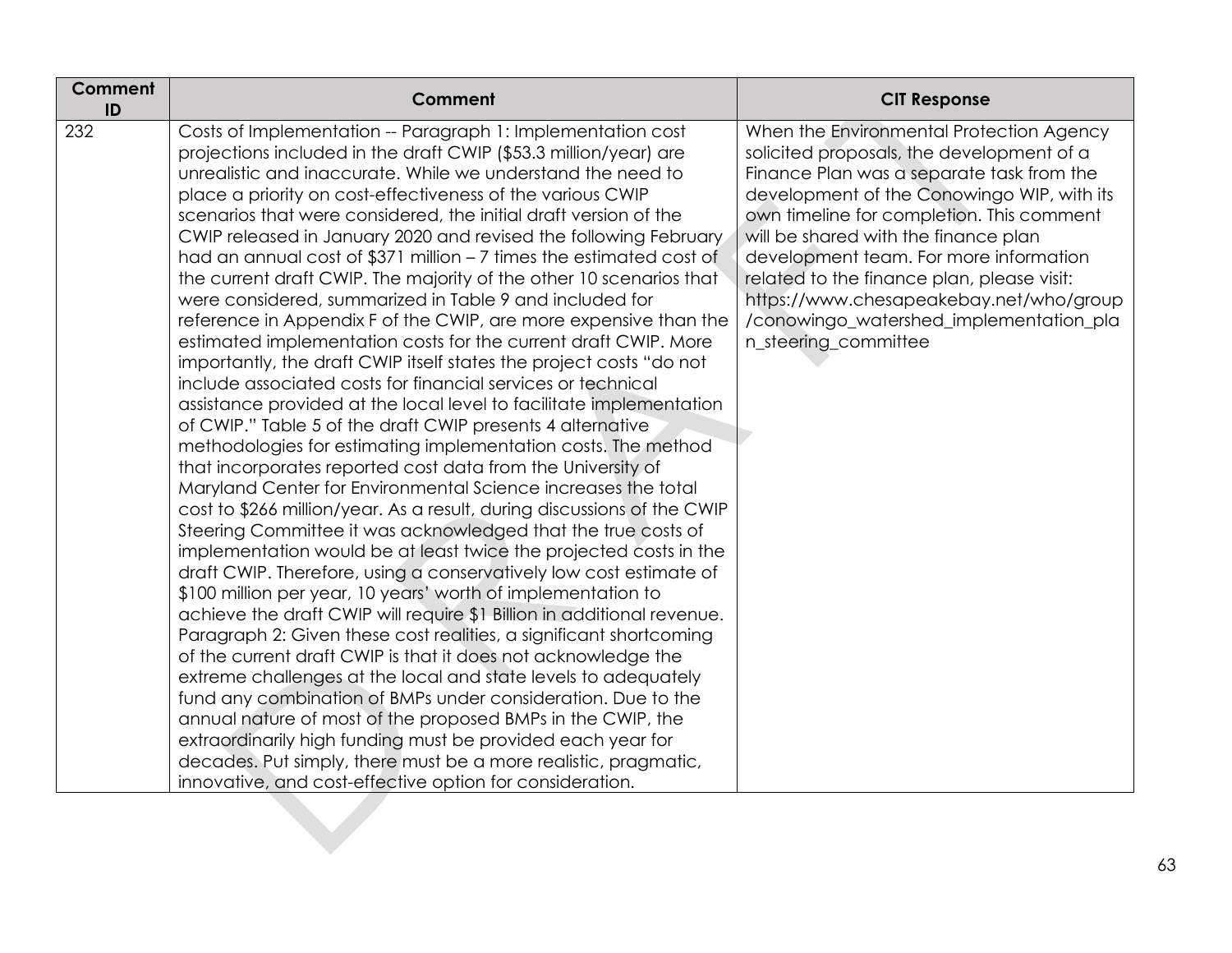| Comment<br>ID | Comment                                                                                                                                                                                                                                                                                                                                                                                                                                                                                                                                                                                                                                                                                                                                                                                                                                                                                                                                                                                                                                                                                                                                                                  | <b>CIT Response</b>                                                                                                                                                                                                                                                                                                                                                                                                                                                         |
|---------------|--------------------------------------------------------------------------------------------------------------------------------------------------------------------------------------------------------------------------------------------------------------------------------------------------------------------------------------------------------------------------------------------------------------------------------------------------------------------------------------------------------------------------------------------------------------------------------------------------------------------------------------------------------------------------------------------------------------------------------------------------------------------------------------------------------------------------------------------------------------------------------------------------------------------------------------------------------------------------------------------------------------------------------------------------------------------------------------------------------------------------------------------------------------------------|-----------------------------------------------------------------------------------------------------------------------------------------------------------------------------------------------------------------------------------------------------------------------------------------------------------------------------------------------------------------------------------------------------------------------------------------------------------------------------|
| 234           | 1) Lack of a funding plan. We are deeply concerned that no<br>funding or revenue streams have been identified to implement<br>the proposed activities in the CWIP. Without commitments from<br>entities to pay for the CWIP, it is difficult to evaluate the plan.<br>Ongoing challenges with funding and feasibility of current Phase 3<br>WIPs (particularly in Pennsylvania) underscore this issue further.<br>Securing commitments from public sources in particular is critical<br>to build support for the CWIP, and is an absolute requisite to<br>engage private investors (i.e., the "innovative finance"<br>referenced in the CWIP). These investors can help accelerate<br>CWIP implementation and reduce its cost, and they will not invest<br>without assurance that they will be paid for the benefits delivered<br>by any BMPs they implement. While corporate and philanthropic<br>funds have important roles to play, public funding is an essential<br>mechanism by which to engage private investors. We<br>recommend that the CWIP acknowledge and address the<br>pressing need for increased public funding as an essential<br>element of the plan. | When the Environmental Protection Agency<br>solicited proposals, the development of a<br>Finance Plan was a separate task from the<br>development of the Conowingo WIP, with its<br>own timeline for completion. This comment<br>will be shared with the finance plan<br>development team. For more information<br>related to the finance plan, please visit:<br>https://www.chesapeakebay.net/who/group<br>/conowingo_watershed_implementation_pla<br>n_steering_committee |
| 240           | 2. Related to this concern is the possibility that as you develop<br>financing strategies for the CWIP potential and committed funds<br>available to Lancaster (and the rest of the watershed) might be<br>siphoned away from existing efforts. Currently, we have an<br>abundance of projects for which we are seeking funds but the<br>financial need is well in excess of available resources. Recognizing<br>this reality we continue to develop our own financing strategy<br>that is less dependent on state and federal agencies. It's easy to<br>imagine how CWIP's need for \$53 million will compete and/or<br>cannibalize our need for at least an additional \$50 million annually<br>we have determined is required to fully implement our CAP. There<br>is a potential double-whammy: If the CWIP financing strategy<br>effects a redirection of some of the funding we might have<br>received, if will reduce opportunities to fund projects we need to<br>achieve our WIP. As you go after the highest ROI projects, we<br>could have fewer opportunities to compete and our CAP could                                                                   | When the Environmental Protection Agency<br>solicited proposals, the development of a<br>Finance Plan was a separate task from the<br>development of the Conowingo WIP, with its<br>own timeline for completion. This comment<br>will be shared with the finance plan<br>development team. For more information<br>related to the finance plan, please visit:<br>https://www.chesapeakebay.net/who/group<br>/conowingo_watershed_implementation_pla<br>n_steering_committee |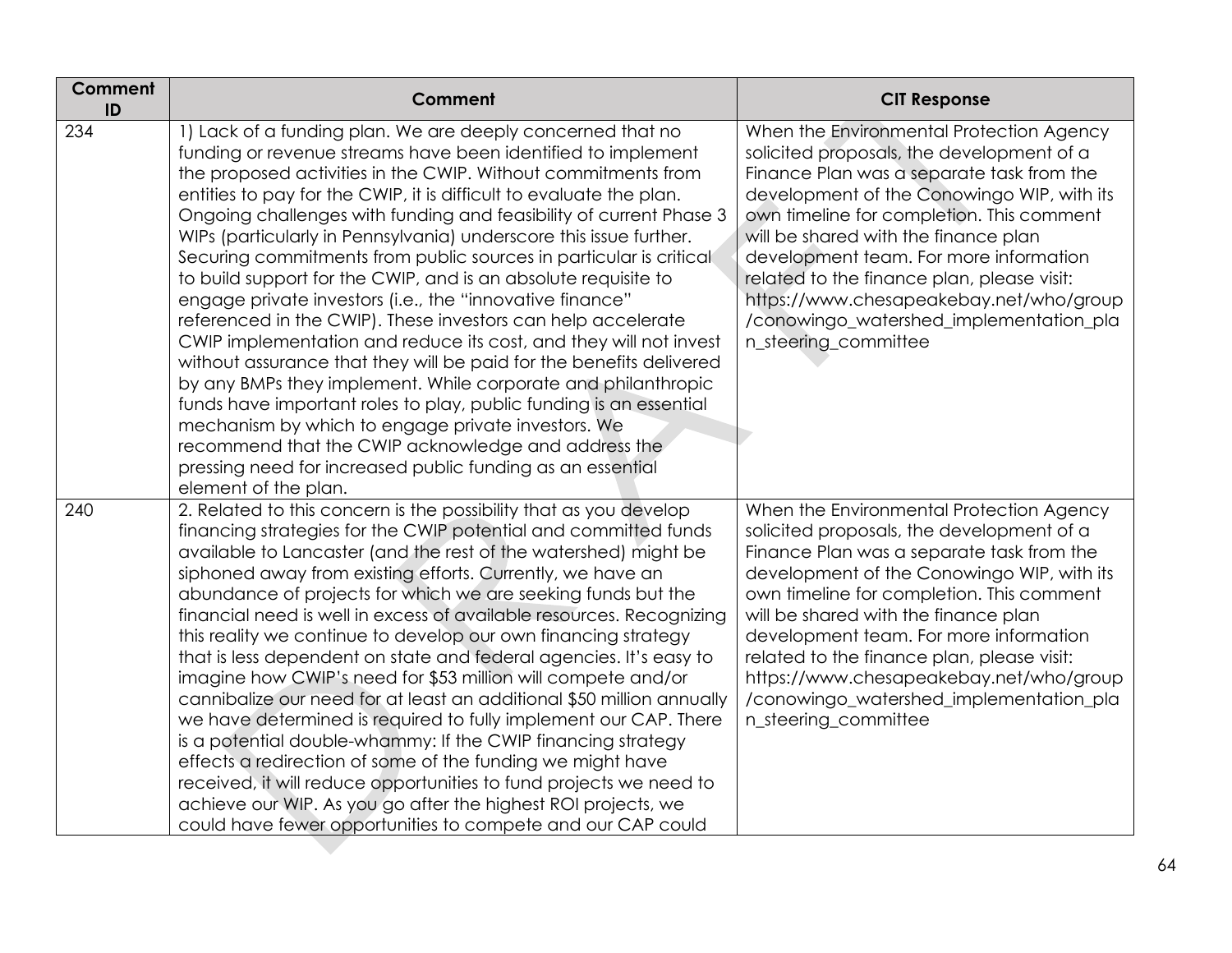| Comment<br>ID | Comment                                                                                                                                                                                                                                                                                                                                                                                                                                                                                                                                                                                                                                                                                                                                                           | <b>CIT Response</b>                                                                                                                                                                                                                                                                                                                                                                                                                                                         |
|---------------|-------------------------------------------------------------------------------------------------------------------------------------------------------------------------------------------------------------------------------------------------------------------------------------------------------------------------------------------------------------------------------------------------------------------------------------------------------------------------------------------------------------------------------------------------------------------------------------------------------------------------------------------------------------------------------------------------------------------------------------------------------------------|-----------------------------------------------------------------------------------------------------------------------------------------------------------------------------------------------------------------------------------------------------------------------------------------------------------------------------------------------------------------------------------------------------------------------------------------------------------------------------|
|               | be left with the lower priorities - projects with less impact at a<br>higher cost - and unable to achieve our goals. Hopefully you<br>understand how the best intentions could go very wrong.                                                                                                                                                                                                                                                                                                                                                                                                                                                                                                                                                                     |                                                                                                                                                                                                                                                                                                                                                                                                                                                                             |
| 251           | 2) Programmatic & Numeric Implementation Commitments. Within<br>this section of the draft CWIP, there is discussion of utilizing existing<br>state cost-share programs as a mechanism to administer potential<br>additional funding for implementation of the CWIP. It should be<br>noted that New York's major existing agricultural water quality<br>cost-share programs (e.g. New York Agricultural Non-Point Source<br>Abatement and Control Program) cannot be used to direct<br>funding to a specific watershed within New York, such as the<br>Susquehanna watershed. It is likely that a new cost-share program<br>or contracting mechanism will have to be created in New York to<br>accommodate any additional funding that may be tied to the<br>CWIP. | When the Environmental Protection Agency<br>solicited proposals, the development of a<br>Finance Plan was a separate task from the<br>development of the Conowingo WIP, with its<br>own timeline for completion. This comment<br>will be shared with the finance plan<br>development team. For more information<br>related to the finance plan, please visit:<br>https://www.chesapeakebay.net/who/group<br>/conowingo_watershed_implementation_pla<br>n_steering_committee |
| 268           | 1.1. Financing Plan -- The Coalition does not agree with the CWIP<br>Steering Committee's decision to detach the financing plan from<br>the WIP and for it to not be subject to a formal public comment.<br>Given the essential nature funding has to this plan, we feel that<br>the public should be given the opportunity to give feedback,<br>which is why we have included it in this comment letter.                                                                                                                                                                                                                                                                                                                                                         | When the Environmental Protection Agency<br>solicited proposals, the development of a<br>Finance Plan was a separate task from the<br>development of the Conowingo WIP, with its<br>own timeline for completion. This comment<br>will be shared with the finance plan<br>development team. For more information<br>related to the finance plan, please visit:<br>https://www.chesapeakebay.net/who/group<br>/conowingo_watershed_implementation_pla<br>n_steering_committee |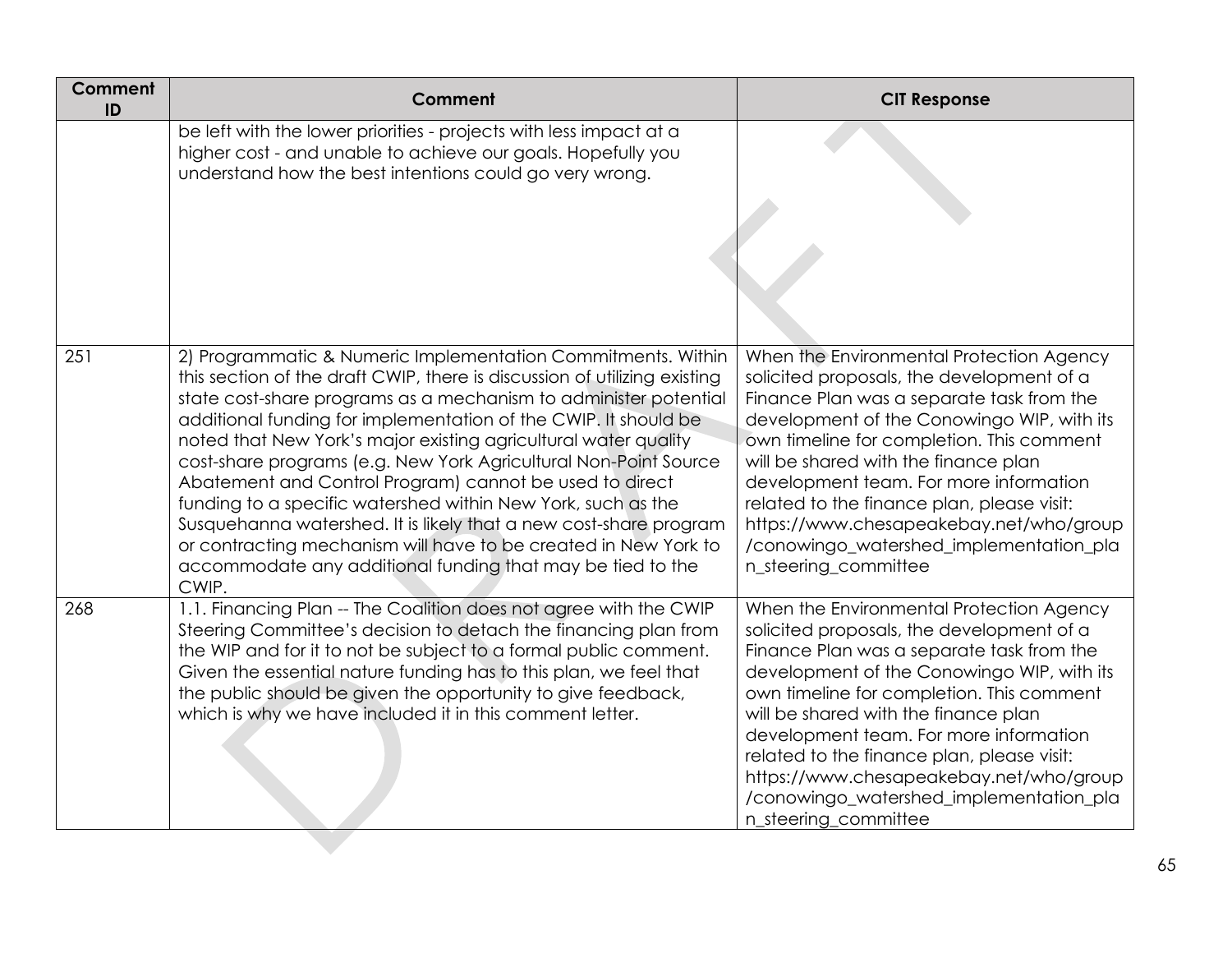| Comment<br>ID | Comment                                                                                                                                                                                                                                                                                                                                                                                                                                                                                                                                                                                                                                                                                                                                                                                                                                                                                                                                                                                                                                                            | <b>CIT Response</b>                                                                                                                                                                                                                                                                                                                                                                                                                                                         |
|---------------|--------------------------------------------------------------------------------------------------------------------------------------------------------------------------------------------------------------------------------------------------------------------------------------------------------------------------------------------------------------------------------------------------------------------------------------------------------------------------------------------------------------------------------------------------------------------------------------------------------------------------------------------------------------------------------------------------------------------------------------------------------------------------------------------------------------------------------------------------------------------------------------------------------------------------------------------------------------------------------------------------------------------------------------------------------------------|-----------------------------------------------------------------------------------------------------------------------------------------------------------------------------------------------------------------------------------------------------------------------------------------------------------------------------------------------------------------------------------------------------------------------------------------------------------------------------|
| 269           | 1.2. Financing Plan -- In order to be effective, the CWIP will require<br>a substantial amount of funding to implement. Conservative<br>estimates put the cost at around \$53 million a year, in perpetuity.<br>That does not include communications and management costs<br>associated with the plan, which could increase costs to over \$70<br>million a year. From in-lieu costs outlined in the Water Quality<br>Certification issued for the dam 2018, it would cost an estimated<br>\$172 million a year to adequately clean up the dam. (See 2018)<br>Water Quality Certification, Page 16). It is unclear how these<br>significantly different costs would lead to the same load<br>reductions. The Water Quality Certification also notes that the<br>nitrogen and phosphorus reductions (in the form of in-lieu fee<br>amounts) cost \$17.00 and \$270.00 per pound respectively. (See<br>2018 Water Quality Certification, Page 16.) In the draft CWIP,<br>these same reductions were only quantified at \$8.00 per pound<br>(See Draft CWIP, Page 8). | When the Environmental Protection Agency<br>solicited proposals, the development of a<br>Finance Plan was a separate task from the<br>development of the Conowingo WIP, with its<br>own timeline for completion. This comment<br>will be shared with the finance plan<br>development team. For more information<br>related to the finance plan, please visit:<br>https://www.chesapeakebay.net/who/group<br>/conowingo_watershed_implementation_pla<br>n_steering_committee |
| 270           | 1.3. Financing Plan -- Also, there are no clear sources for funding<br>named in the draft financing plan. There is mention of creating a<br>Conowingo Financing Authority, which will "receive revenues and<br>invest in restoration activities across the region and the Bay<br>watershed," but how the Authority is to be established and to<br>function was left to be determined after the CWIP is approved<br>(See Draft Financing Plan, Page 3). This leaves Chesapeake<br>stakeholders with no sense of where the funding will come from<br>and who will be responsible for ensuring the funding is being<br>implemented efficiently and equitably on the ground.                                                                                                                                                                                                                                                                                                                                                                                           | When the Environmental Protection Agency<br>solicited proposals, the development of a<br>Finance Plan was a separate task from the<br>development of the Conowingo WIP, with its<br>own timeline for completion. This comment<br>will be shared with the finance plan<br>development team. For more information<br>related to the finance plan, please visit:<br>https://www.chesapeakebay.net/who/group<br>/conowingo_watershed_implementation_pla<br>n_steering_committee |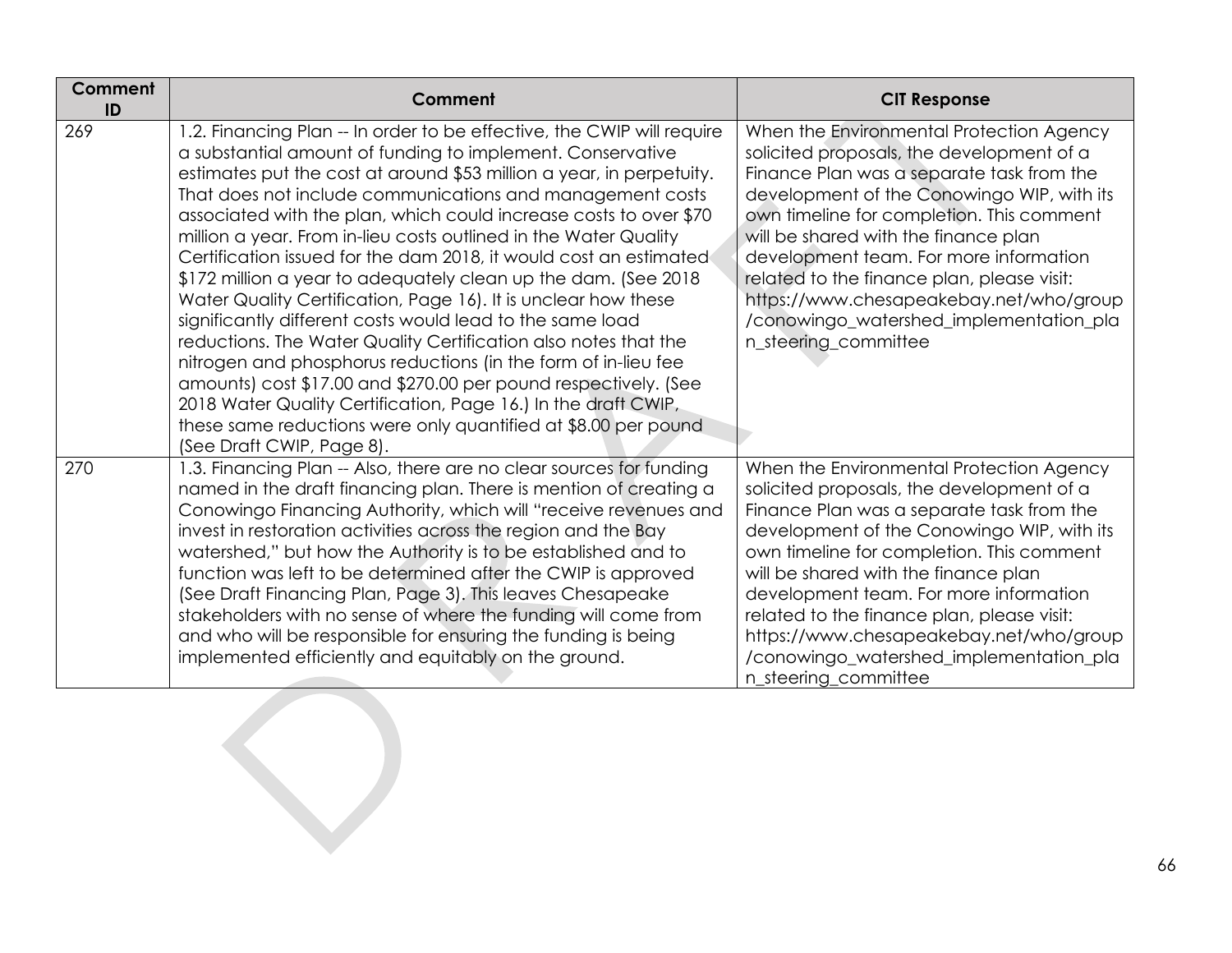| Comment<br>ID | Comment                                                                                                                                                                                                                                                                                                                                                                                                                                                                                                                                                                                                                                                                                                                                                                                                                                                                                                                                                                                                                                                                    | <b>CIT Response</b>                                                                                                                                                                                                                                                                                                                                                                                                                                                                                 |
|---------------|----------------------------------------------------------------------------------------------------------------------------------------------------------------------------------------------------------------------------------------------------------------------------------------------------------------------------------------------------------------------------------------------------------------------------------------------------------------------------------------------------------------------------------------------------------------------------------------------------------------------------------------------------------------------------------------------------------------------------------------------------------------------------------------------------------------------------------------------------------------------------------------------------------------------------------------------------------------------------------------------------------------------------------------------------------------------------|-----------------------------------------------------------------------------------------------------------------------------------------------------------------------------------------------------------------------------------------------------------------------------------------------------------------------------------------------------------------------------------------------------------------------------------------------------------------------------------------------------|
| 281           | Considerations should be given to developing policies now that<br>will encourage downstream jurisdictions, other permit holders, and<br>the philanthropic public at large to participate in the financing<br>(and securing proportional nutrient credits) of the needed urban<br>and agricultural BMPs envisioned by the CWIP. Specifically, the<br>CWIP calls for the implementation of additional urban forest<br>planting and forest buffer requirements along with the nitrogen-<br>reducing management practices to be targeted to those Land-<br>River Segments (LRSs) within the Susquehanna River basin that are<br>most effective at delivering nitrogen to the Chesapeake Bay and,<br>therefore, offer the best opportunity to efficiently improve<br>conditions in the Bay by reducing nitrogen loads. However, as this<br>shared-responsibility approach implies, additional funding is<br>needed in order for both the affected municipalities and<br>agricultural communities in these areas to be able to pay for the<br>installation of these needed BMPs. | Comment Acknowledged<br>When the Environmental Protection Agency<br>solicited proposals, the development of a<br>Finance Plan was a separate task from the<br>development of the Conowingo WIP, with its<br>own timeline for completion. This comment<br>will be shared with the finance plan<br>development team. For more information<br>related to the finance plan, please visit:<br>https://www.chesapeakebay.net/who/group<br>/conowingo_watershed_implementation_pla<br>n_steering_committee |
| 282           | In order that the affected municipalities and agricultural<br>communities be supported in these efforts, we ask that the US EPA<br>Chesapeake Bay Program work to support the creation of a wider<br>menu of cost-effective financing options, including the<br>development of robust credit trading and offsetting policies by all<br>jurisdiction to maximize the reduction in pollutants and sediments<br>being deposited into our waterways without bankrupting our<br>communities and shutting down economic growth. This menu<br>should give municipalities, and their private-sector partners, the<br>freedom to work together to creatively share the burden of<br>compliance. Further, any effort to impose reductions in nutrient or<br>sediment discharges, as in this case, should again equitably<br>allocate responsibility between point and non-point sources on a<br>proportionate basis to their discharges.                                                                                                                                             | When the Environmental Protection Agency<br>solicited proposals, the development of a<br>Finance Plan was a separate task from the<br>development of the Conowingo WIP, with its<br>own timeline for completion. This comment<br>will be shared with the finance plan<br>development team. For more information<br>related to the finance plan, please visit:<br>https://www.chesapeakebay.net/who/group<br>/conowingo_watershed_implementation_pla<br>n_steering_committee                         |
|               |                                                                                                                                                                                                                                                                                                                                                                                                                                                                                                                                                                                                                                                                                                                                                                                                                                                                                                                                                                                                                                                                            |                                                                                                                                                                                                                                                                                                                                                                                                                                                                                                     |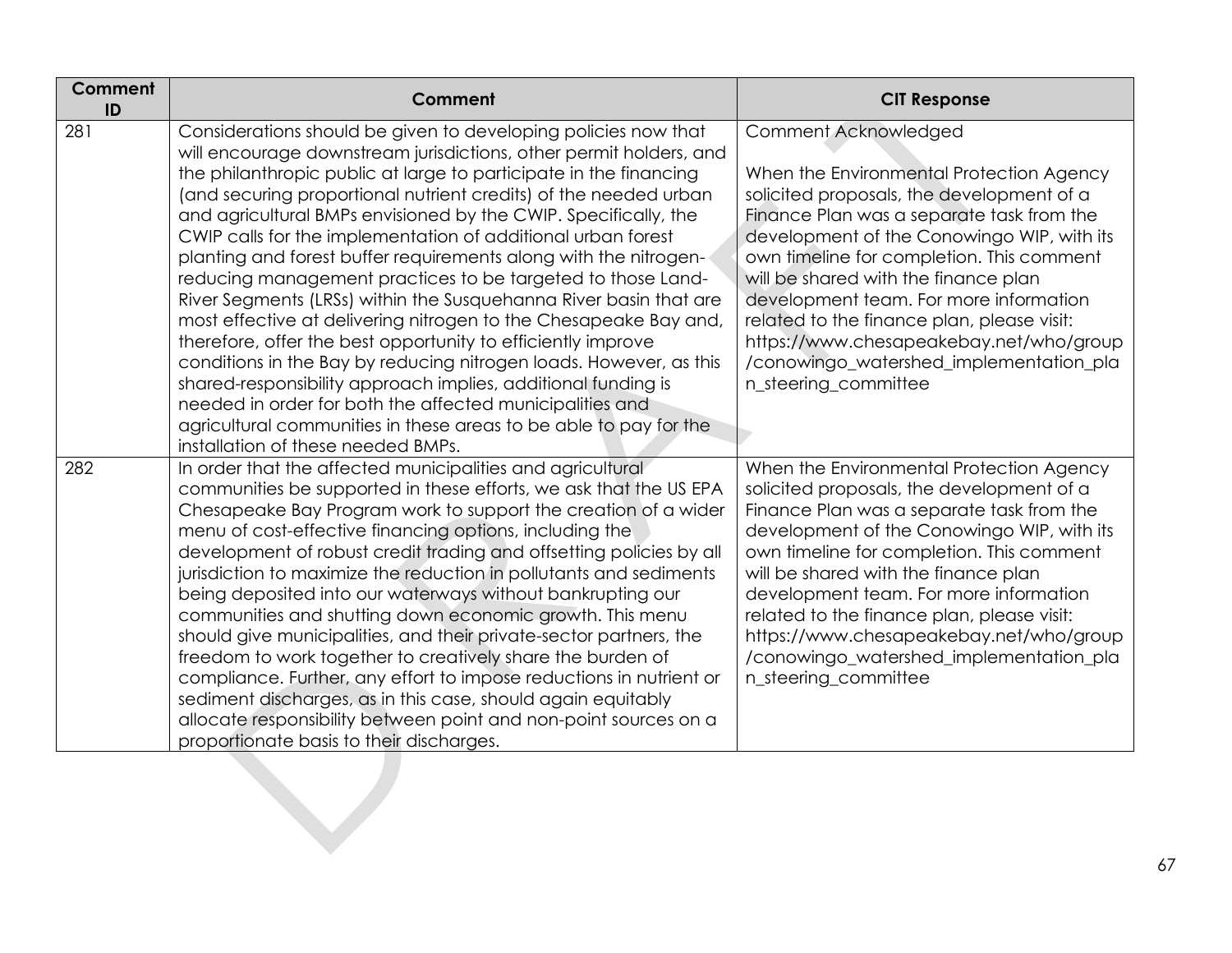| Comment<br>ID | Comment                                                                                                                                                                                                                                                                                                                                                                                                                                                                                                                                                                                                                                                                                                                                                                                                                                                                                                                                                                                                                                                                                                                                                                                                                                                                                                                                                                                                                                                                                                                                                                                   | <b>CIT Response</b>                                                                                                                                                                                                                                                                                                                                                                                                                                                         |
|---------------|-------------------------------------------------------------------------------------------------------------------------------------------------------------------------------------------------------------------------------------------------------------------------------------------------------------------------------------------------------------------------------------------------------------------------------------------------------------------------------------------------------------------------------------------------------------------------------------------------------------------------------------------------------------------------------------------------------------------------------------------------------------------------------------------------------------------------------------------------------------------------------------------------------------------------------------------------------------------------------------------------------------------------------------------------------------------------------------------------------------------------------------------------------------------------------------------------------------------------------------------------------------------------------------------------------------------------------------------------------------------------------------------------------------------------------------------------------------------------------------------------------------------------------------------------------------------------------------------|-----------------------------------------------------------------------------------------------------------------------------------------------------------------------------------------------------------------------------------------------------------------------------------------------------------------------------------------------------------------------------------------------------------------------------------------------------------------------------|
| 286           | In order to have a successful Conowingo WIP for which<br>Pennsylvania plays a role, and thus county efforts will inevitably<br>contribute, in addition to the Pennsylvania Phase 3 WIP, it is critical<br>to provide additional resources that are specifically allocated to<br>this additional set of goals. However, the Conowingo WIP does not<br>provide additional funding through the finance strategy. While<br>ideas are provided, actual financial resources that will be needed<br>for the success of this WIP remain to be identified. Public financial<br>resources are always in high demand and in low supply, but this is<br>especially true in the current environment. Pennsylvania used one-<br>time CARES Act funding to balance the state's FY 2020-2021<br>budget last fall after low revenues and financial uncertainty due<br>to a tumultuous year fighting the pandemic. FY 2021-2022 already<br>promises to strain the state budget once again as initial revenues<br>and projections indicate another difficult budget year is upon us.<br>Therefore, success in achieving goals for an additional<br>Chesapeake Bay cleanup effort through adding the Conowingo<br>WIP will need to rely on specific and confirmed funding sources<br>outside of public dollars. Until separate, reliable funding has been<br>secured, the Conowingo WIP will certainly become a competing<br>effort to plans already underway and will likely cause confusion<br>and frustration on the part of state and local officials making their<br>best efforts to continue this work. | When the Environmental Protection Agency<br>solicited proposals, the development of a<br>Finance Plan was a separate task from the<br>development of the Conowingo WIP, with its<br>own timeline for completion. This comment<br>will be shared with the finance plan<br>development team. For more information<br>related to the finance plan, please visit:<br>https://www.chesapeakebay.net/who/group<br>/conowingo_watershed_implementation_pla<br>n_steering_committee |
| 290           | Our overarching concerns with the draft Conowingo WIP include:<br>1) Funding. Identifying and securing the funding necessary to<br>implement the Conowingo WIP will be crucial towards achieving<br>the goals of the Conowingo WIP. We are aware that the<br>Conowingo WIP Financing Strategy was published on December<br>10, 2020, understanding that the Conowingo WIP and the<br>Financing Strategy are on separate but parallel trajectories. We<br>will provide more specific feedback and comments on the<br>Financing Strategy through the Conowingo WIP Steering<br>Committee and the Principals' Staff Committee.                                                                                                                                                                                                                                                                                                                                                                                                                                                                                                                                                                                                                                                                                                                                                                                                                                                                                                                                                               | When the Environmental Protection Agency<br>solicited proposals, the development of a<br>Finance Plan was a separate task from the<br>development of the Conowingo WIP, with its<br>own timeline for completion. This comment<br>will be shared with the finance plan<br>development team. For more information<br>related to the finance plan, please visit:<br>https://www.chesapeakebay.net/who/group<br>/conowingo_watershed_implementation_pla<br>n_steering_committee |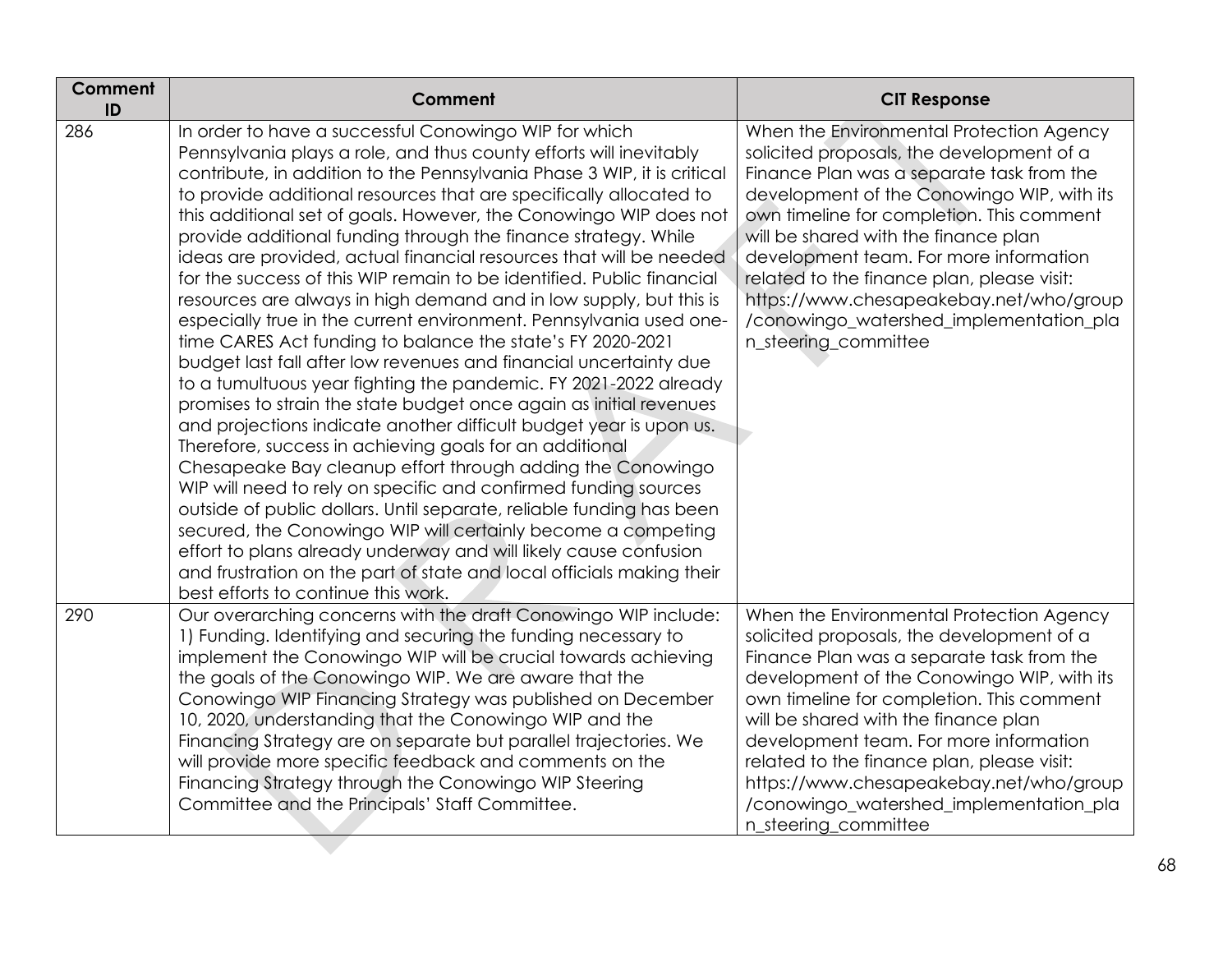| Comment<br>ID | Comment                                                                                                                                                                                                                                                                                                                                                                                                                                                                                                                                                                                                                                                                                                                                                                                           | <b>CIT Response</b>                                                                                                                                                                                                                                                                                                                                                                                                                                                         |
|---------------|---------------------------------------------------------------------------------------------------------------------------------------------------------------------------------------------------------------------------------------------------------------------------------------------------------------------------------------------------------------------------------------------------------------------------------------------------------------------------------------------------------------------------------------------------------------------------------------------------------------------------------------------------------------------------------------------------------------------------------------------------------------------------------------------------|-----------------------------------------------------------------------------------------------------------------------------------------------------------------------------------------------------------------------------------------------------------------------------------------------------------------------------------------------------------------------------------------------------------------------------------------------------------------------------|
| 304           | D. Financing System Implementation Strategy. 1) Successful<br>implementation of the Conowingo WIP will require a successful<br>funding strategy. The lack of detailed information within the draft<br>Conowingo WIP regarding the financing strategy presents a<br>significant challenge in reviewing the draft Conowingo WIP.                                                                                                                                                                                                                                                                                                                                                                                                                                                                    | When the Environmental Protection Agency<br>solicited proposals, the development of a<br>Finance Plan was a separate task from the<br>development of the Conowingo WIP, with its<br>own timeline for completion. This comment<br>will be shared with the finance plan<br>development team. For more information<br>related to the finance plan, please visit:<br>https://www.chesapeakebay.net/who/group<br>/conowingo_watershed_implementation_pla<br>n_steering_committee |
| 311           | D. Financing System Implementation Strategy. 8) We recommend<br>exploring whether the Conowingo WIP Financing Strategy could<br>be implemented through existing state revolving fund entities<br>(e.g., the Pennsylvania Infrastructure Investment Authority),<br>perhaps through cooperative agreements.                                                                                                                                                                                                                                                                                                                                                                                                                                                                                         | When the Environmental Protection Agency<br>solicited proposals, the development of a<br>Finance Plan was a separate task from the<br>development of the Conowingo WIP, with its<br>own timeline for completion. This comment<br>will be shared with the finance plan<br>development team. For more information<br>related to the finance plan, please visit:<br>https://www.chesapeakebay.net/who/group<br>/conowingo_watershed_implementation_pla<br>n_steering_committee |
| 312           | D. Financing System Implementation Strategy. 9) The draft<br>Conowingo WIP is critical of existing state and federal cost-share<br>and grant programs and consistently states that these programs<br>need to shift away from a "pay for practices" model and be<br>reinvented under a framework of "pay for performance,"<br>purchasing of ecosystem services, and a new public procurement<br>process. The "pay for performance" framework essentially moves<br>away from grants and toward low-interest loan programs or<br>payments to farmers after the fact for practice installation through<br>annual payments for ecosystem services, intending to see<br>competition for the best price for practice. This framework is<br>challenging for farmers who cannot usually increase prices to | When the Environmental Protection Agency<br>solicited proposals, the development of a<br>Finance Plan was a separate task from the<br>development of the Conowingo WIP, with its<br>own timeline for completion. This comment<br>will be shared with the finance plan<br>development team. For more information<br>related to the finance plan, please visit:<br>https://www.chesapeakebay.net/who/group<br>/conowingo_watershed_implementation_pla<br>n_steering_committee |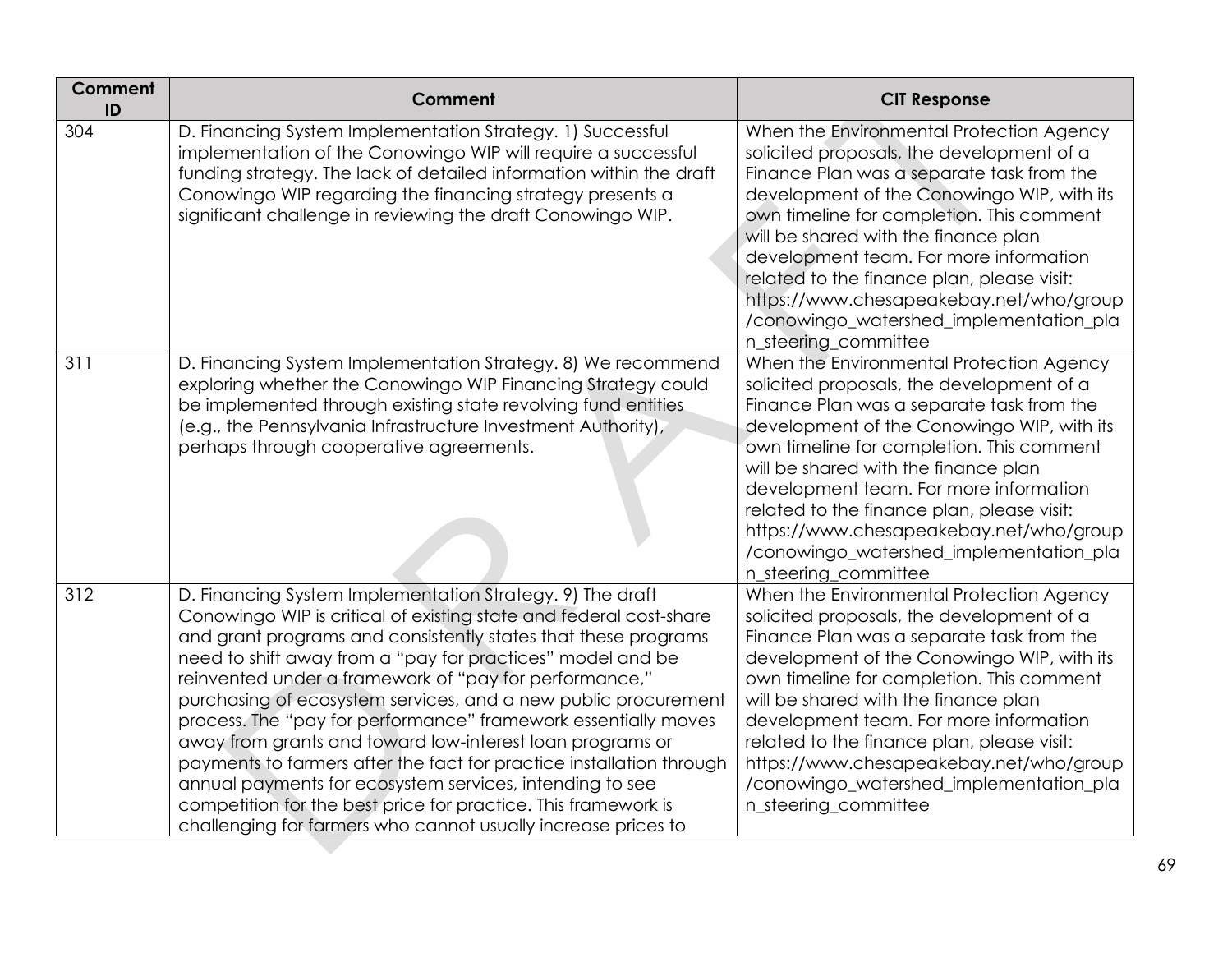| <b>Comment</b><br>ID | Comment                                                                                                                                                                                                                                                                                                                                                                                                                                                                                                                                                                                                                                                                                                                                                                                                                                                                                                                                            | <b>CIT Response</b>                                                                                                                                                                                                                                                                                                                                                                                                                                                         |
|----------------------|----------------------------------------------------------------------------------------------------------------------------------------------------------------------------------------------------------------------------------------------------------------------------------------------------------------------------------------------------------------------------------------------------------------------------------------------------------------------------------------------------------------------------------------------------------------------------------------------------------------------------------------------------------------------------------------------------------------------------------------------------------------------------------------------------------------------------------------------------------------------------------------------------------------------------------------------------|-----------------------------------------------------------------------------------------------------------------------------------------------------------------------------------------------------------------------------------------------------------------------------------------------------------------------------------------------------------------------------------------------------------------------------------------------------------------------------|
|                      | cover costs to install improvements and acquire new technology.<br>In order to shift to "pay for performance" model where farmers<br>are paid after installing practices, it must be recognized that on-<br>farm BMPs have to be planned, permitted, installed, and paid for<br>before any sort of ecosystem service payment could be made.                                                                                                                                                                                                                                                                                                                                                                                                                                                                                                                                                                                                        |                                                                                                                                                                                                                                                                                                                                                                                                                                                                             |
| 331                  | H. Timeline and Next Steps. 2) In the draft Conowingo WIP,<br>completion and launch of the Conowingo WIP's financing<br>framework does not occur until 2021 and 2022, respectively, which<br>could make it difficult for partners and local stakeholders to<br>realistically commit to the Conowingo WIP expectations.                                                                                                                                                                                                                                                                                                                                                                                                                                                                                                                                                                                                                             | When the Environmental Protection Agency<br>solicited proposals, the development of a<br>Finance Plan was a separate task from the<br>development of the Conowingo WIP, with its<br>own timeline for completion. This comment<br>will be shared with the finance plan<br>development team. For more information<br>related to the finance plan, please visit:<br>https://www.chesapeakebay.net/who/group<br>/conowingo_watershed_implementation_pla<br>n_steering_committee |
| 335                  | 2) Overreliance of Annual Agricultural Practices. A) Inability to<br>Finance Annual Practices Over Long-Term. The ability to leverage<br>private financing is only available for long term structural practices<br>rather than annual practices. For structural practices, pre-<br>development and development capital costs could be financed<br>and repaid over time. In some instances, the private sector is<br>willing to finance up to 5 years of capital costs before being<br>repaid over time. Ecological restoration firms have successfully<br>implemented hundreds of stream, wetland, and shoreline<br>restorations under various forms of performance-based<br>contracting throughout the Chesapeake Bay watershed, which<br>reduce financial and project risk for public agencies tasked with<br>federal restoration mandates. Anne Arundel County, for example,<br>has successfully managed its MS4 permit partially through full- | When the Environmental Protection Agency<br>solicited proposals, the development of a<br>Finance Plan was a separate task from the<br>development of the Conowingo WIP, with its<br>own timeline for completion. This comment<br>will be shared with the finance plan<br>development team. For more information<br>related to the finance plan, please visit:<br>https://www.chesapeakebay.net/who/group<br>/conowingo_watershed_implementation_pla<br>n_steering_committee |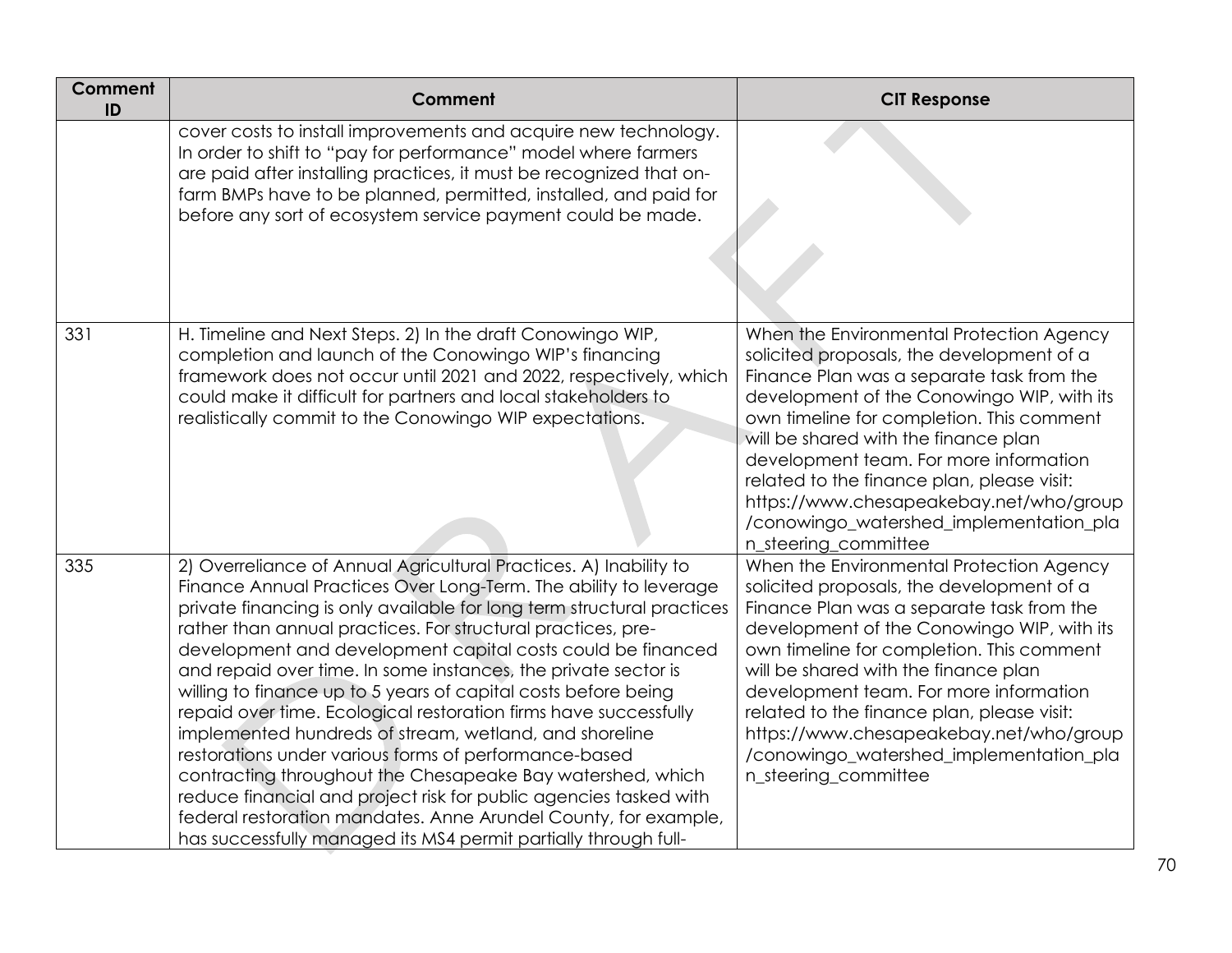| <b>Comment</b><br>ID | <b>Comment</b>                                                                                                                                                                                                                                                                                                                                                                                                                                                                                                                                                                                                                                                                                                                                                                                                                                                                                                                                                                                                                                                                                                                                                                                                                                                                                                                                                                                                                                                                                                  | <b>CIT Response</b>                                                                                                                                                                                                                                                                                                                                                                                                                                                         |
|----------------------|-----------------------------------------------------------------------------------------------------------------------------------------------------------------------------------------------------------------------------------------------------------------------------------------------------------------------------------------------------------------------------------------------------------------------------------------------------------------------------------------------------------------------------------------------------------------------------------------------------------------------------------------------------------------------------------------------------------------------------------------------------------------------------------------------------------------------------------------------------------------------------------------------------------------------------------------------------------------------------------------------------------------------------------------------------------------------------------------------------------------------------------------------------------------------------------------------------------------------------------------------------------------------------------------------------------------------------------------------------------------------------------------------------------------------------------------------------------------------------------------------------------------|-----------------------------------------------------------------------------------------------------------------------------------------------------------------------------------------------------------------------------------------------------------------------------------------------------------------------------------------------------------------------------------------------------------------------------------------------------------------------------|
|                      | delivery restoration projects, which ensure cost-effective nutrient<br>reductions are paid for only upon project completion. This private<br>long-term financing would not be possible with annual practices,<br>as these are renewed and paid for each year and thus more<br>exposed to market fluctuations and frequent decision-making.<br>With annual practices, there is no long-term financing<br>component, meaning the public sector would have to make<br>funds available each year to ensure continued<br>enrollment.                                                                                                                                                                                                                                                                                                                                                                                                                                                                                                                                                                                                                                                                                                                                                                                                                                                                                                                                                                                 |                                                                                                                                                                                                                                                                                                                                                                                                                                                                             |
| 338                  | 4) Primary CWIP Strategy Conflicts with Draft Financing Strategy.<br>The Draft Financing Strategy issued by the University of Maryland,<br>states "any new financing system that does not alleviate the fiscal<br>burden of that responsibility will not be successful Public<br>investment is essential, but public investment alone will not be<br>sufficient. Long-term sustainable implementation success will<br>require investing in the most innovative industries and processes<br>that have the potential to create efficiencies, identify and<br>leverage untapped revenue streams, and utilize long-term<br>financing and investment tools. In short, the Conowingo WIP<br>financing process must result in a transition from publicly<br>subsidized grant funding to publicly incentivized restoration<br>investments. Long-term restoration success will require close<br>collaboration with and partnerships between the public and<br>private sectors." Draft Financing Strategy starting on page 2. The<br>Primary Strategy is highly prescriptive on the practices and<br>geography and does not invest in innovative industries and<br>practices, it does not leverage long-term financing and sets up a<br>system entirely reliant on publicly subsidized grant funding. The<br>Strategy should build on the successful initiatives of Counties in the<br>Bay to procure PES solutions and to establish community-based<br>public-private partnerships. The current approach does nothing to | When the Environmental Protection Agency<br>solicited proposals, the development of a<br>Finance Plan was a separate task from the<br>development of the Conowingo WIP, with its<br>own timeline for completion. This comment<br>will be shared with the finance plan<br>development team. For more information<br>related to the finance plan, please visit:<br>https://www.chesapeakebay.net/who/group<br>/conowingo_watershed_implementation_pla<br>n_steering_committee |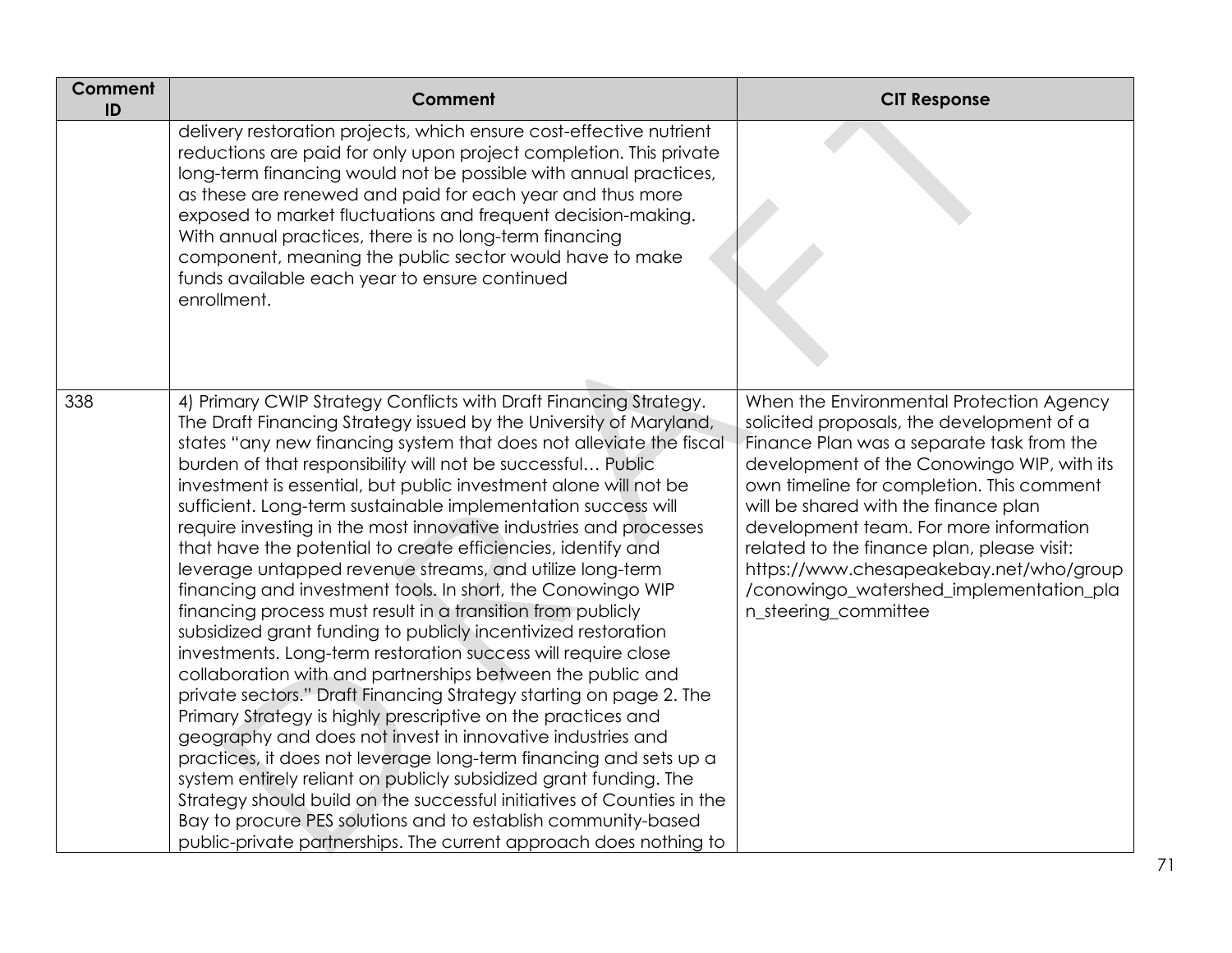| Comment<br>ID | Comment                                                                                                                                                                                                                                                                                                                                                                                                                                                                                                                                                                                                                                                                                                                                                                                                                                                                                                                                                                                                                                                                                                                                                                                                                                                                                                                                                                                    | <b>CIT Response</b>                                                                                                                                                                                                                                                                                                                                                                                                                                                         |
|---------------|--------------------------------------------------------------------------------------------------------------------------------------------------------------------------------------------------------------------------------------------------------------------------------------------------------------------------------------------------------------------------------------------------------------------------------------------------------------------------------------------------------------------------------------------------------------------------------------------------------------------------------------------------------------------------------------------------------------------------------------------------------------------------------------------------------------------------------------------------------------------------------------------------------------------------------------------------------------------------------------------------------------------------------------------------------------------------------------------------------------------------------------------------------------------------------------------------------------------------------------------------------------------------------------------------------------------------------------------------------------------------------------------|-----------------------------------------------------------------------------------------------------------------------------------------------------------------------------------------------------------------------------------------------------------------------------------------------------------------------------------------------------------------------------------------------------------------------------------------------------------------------------|
|               | harness those public-private benefits and limits the program to the<br>traditional public annual funding, which has not been successful<br>to date.                                                                                                                                                                                                                                                                                                                                                                                                                                                                                                                                                                                                                                                                                                                                                                                                                                                                                                                                                                                                                                                                                                                                                                                                                                        |                                                                                                                                                                                                                                                                                                                                                                                                                                                                             |
| 367           | 3. The released draft CWIP preceded the completion of a<br>financing plan, rendering the draft CWIP incomplete and<br>uncertain. No financing strategy accompanied the draft CWIP,<br>and the lack of a concurrently drafted financing strategy is a<br>fundamental flaw of this draft. In fact, we understand that it was<br>the intent of the Steering Committee to withhold release of the<br>financing plan until after the final approval of the CWIP. This lack<br>of transparency in developing plans that will ultimately result in the<br>expenditure of billions of taxpayer dollars is simply unacceptable.<br>Despite the withholding of the financing strategy from the public,<br>what we know from circulated versions of the financial statement<br>is grim for the Bay jurisdictions—the cost of cleanup will be passed<br>onto the citizens of the region, if it happens at all.13 The<br>Conowingo WIP differs significantly from the state WIPs in that the<br>entire process—including funding, financing, and<br>implementation—will presumably be implemented collectively<br>among all the Bay jurisdictions.14 Additionally, suggestions that<br>private sector philanthropy can fill the gap are similarly misguided<br>as it is unlikely private entities will want to spend money in the form<br>of donations just to relieve Exelon of its cleanup liability. | When the Environmental Protection Agency<br>solicited proposals, the development of a<br>Finance Plan was a separate task from the<br>development of the Conowingo WIP, with its<br>own timeline for completion. This comment<br>will be shared with the finance plan<br>development team. For more information<br>related to the finance plan, please visit:<br>https://www.chesapeakebay.net/who/group<br>/conowingo_watershed_implementation_pla<br>n_steering_committee |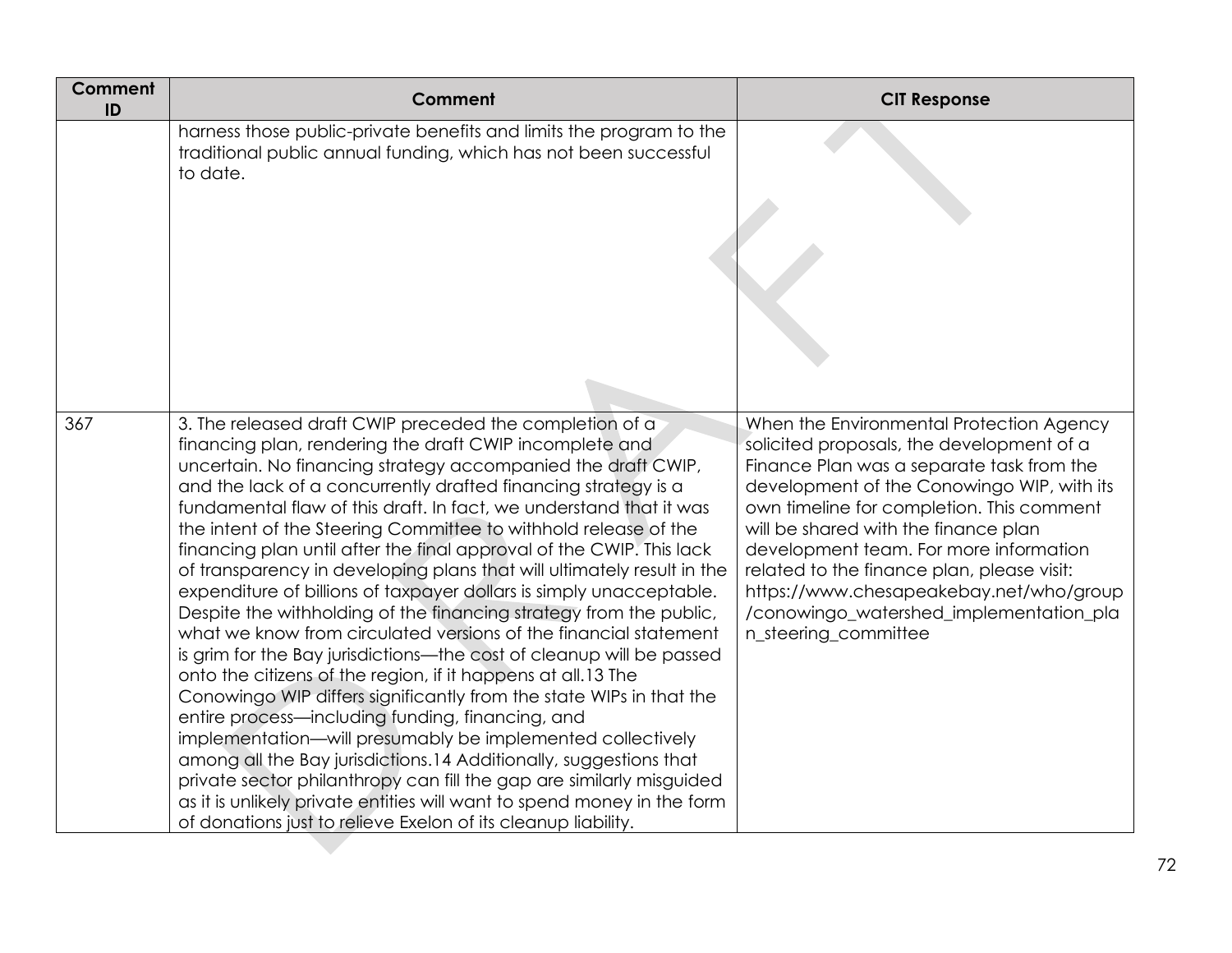| Comment<br>ID | <b>Comment</b>                                                                                                                                                                                                                                                                                                                                                                                                                                                                                                                    | <b>CIT Response</b>                                                                                                                                                                                                                                                                                                                                                                                                                                                         |
|---------------|-----------------------------------------------------------------------------------------------------------------------------------------------------------------------------------------------------------------------------------------------------------------------------------------------------------------------------------------------------------------------------------------------------------------------------------------------------------------------------------------------------------------------------------|-----------------------------------------------------------------------------------------------------------------------------------------------------------------------------------------------------------------------------------------------------------------------------------------------------------------------------------------------------------------------------------------------------------------------------------------------------------------------------|
| 430           | I understand the need to focus on the strategy, but I don't think<br>you can separate the strategy from the funding. Without both<br>components, you can't determine if it's a realistic plan or not.                                                                                                                                                                                                                                                                                                                             | When the Environmental Protection Agency<br>solicited proposals, the development of a<br>Finance Plan was a separate task from the<br>development of the Conowingo WIP, with its<br>own timeline for completion. This comment<br>will be shared with the finance plan<br>development team. For more information<br>related to the finance plan, please visit:<br>https://www.chesapeakebay.net/who/group<br>/conowingo_watershed_implementation_pla<br>n_steering_committee |
| 431           | Private funding partners definitely needs to be a part of the<br>funding plan because it is typically the most flexible funding.                                                                                                                                                                                                                                                                                                                                                                                                  | When the Environmental Protection Agency<br>solicited proposals, the development of a<br>Finance Plan was a separate task from the<br>development of the Conowingo WIP, with its<br>own timeline for completion. This comment<br>will be shared with the finance plan<br>development team. For more information<br>related to the finance plan, please visit:<br>https://www.chesapeakebay.net/who/group<br>/conowingo_watershed_implementation_pla<br>n_steering_committee |
| 432           | This is David Boose with York County Ag Preserve, we have seen a<br>major increase in Plain Sect ownership of our preserved farms in<br>York County, with more coming. They have expressed they are<br>more willing to receive loans from the private sector for doing<br>projects compared to receiving government grants or<br>involvement. So I see a value in having private connections who<br>want to lend or get involved in projects that could help Plain sect<br>farmers reduce nitrogen loads coming from their farms. | When the Environmental Protection Agency<br>solicited proposals, the development of a<br>Finance Plan was a separate task from the<br>development of the Conowingo WIP, with its<br>own timeline for completion. This comment<br>will be shared with the finance plan<br>development team. For more information<br>related to the finance plan, please visit:<br>https://www.chesapeakebay.net/who/group<br>/conowingo_watershed_implementation_pla<br>n_steering_committee |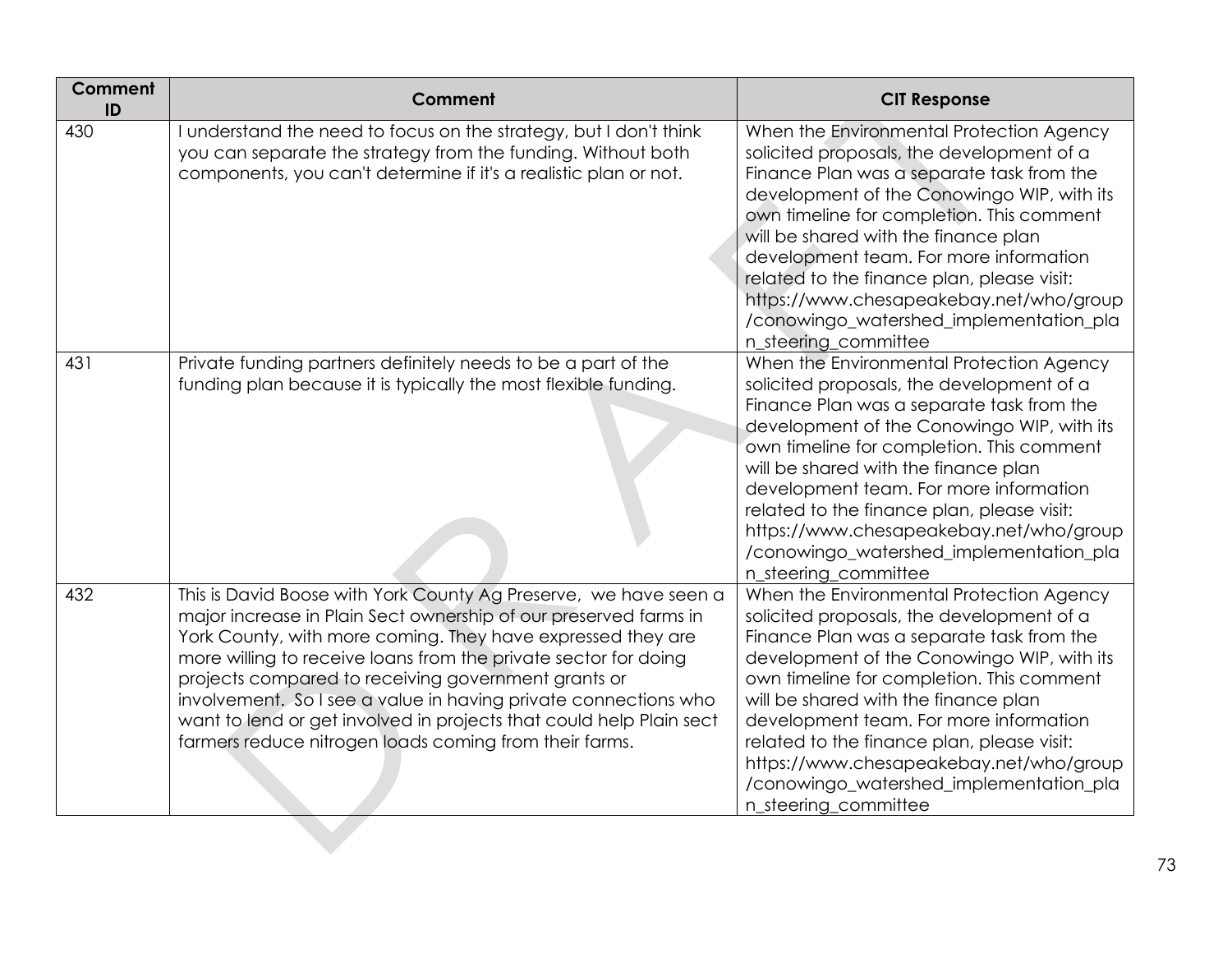| <b>Comment</b><br>ID | Comment                                                                                                                                                                                                                                                                                                                                                                                                                                                                                                                                                                                                                                                                                                                                                                                                                                                                                                                                                                                                                                                                                                                        | <b>CIT Response</b>                                                                                                                                                                                                                                                                                                                                                                                                                                                                                                                                                                                                                                                                                                                                                                                                                                                                                          |
|----------------------|--------------------------------------------------------------------------------------------------------------------------------------------------------------------------------------------------------------------------------------------------------------------------------------------------------------------------------------------------------------------------------------------------------------------------------------------------------------------------------------------------------------------------------------------------------------------------------------------------------------------------------------------------------------------------------------------------------------------------------------------------------------------------------------------------------------------------------------------------------------------------------------------------------------------------------------------------------------------------------------------------------------------------------------------------------------------------------------------------------------------------------|--------------------------------------------------------------------------------------------------------------------------------------------------------------------------------------------------------------------------------------------------------------------------------------------------------------------------------------------------------------------------------------------------------------------------------------------------------------------------------------------------------------------------------------------------------------------------------------------------------------------------------------------------------------------------------------------------------------------------------------------------------------------------------------------------------------------------------------------------------------------------------------------------------------|
| 433                  | There will be a LARGE lift to get the farming community to commit<br>to government funding, private funding NEEDS to be included.                                                                                                                                                                                                                                                                                                                                                                                                                                                                                                                                                                                                                                                                                                                                                                                                                                                                                                                                                                                              | When the Environmental Protection Agency<br>solicited proposals, the development of a<br>Finance Plan was a separate task from the<br>development of the Conowingo WIP, with its<br>own timeline for completion. This comment<br>will be shared with the finance plan<br>development team. For more information<br>related to the finance plan, please visit:<br>https://www.chesapeakebay.net/who/group<br>/conowingo_watershed_implementation_pla<br>n_steering_committee                                                                                                                                                                                                                                                                                                                                                                                                                                  |
| 142                  | am writing today to ask that C-WIP please be redrafted to<br>provide a more specific, practical, administratively and financially<br>viable plan for this program.<br>Agriculture is a low-profit industry. Certain sectors, particularly<br>within animal production, have come under immense financial<br>pressure in recent years. Many farms have seen their finances<br>depleted after a number of years of negative returns. To<br>implement the requirements of C-WIP without providing adequate<br>cost-sharing or other funding would be disastrous for many<br>operations.<br>Additionally, the C-WIP program will undoubtedly interfere with<br>Pennsylvania's ability to implement its well-researched Phase 3<br>Watershed Implementation Plan. Pennsylvania has been making<br>serious strides and a concerted effort to reduce its nutrient<br>contribution to the Chesapeake Bay for quite a few years. Much<br>progress has been made. No one doubts that more work is<br>needed, but the C-WIP program shows little chance of achieving<br>its desired result without a significant redrafting of this plan. | The Steering Committee aimed to select<br>BMPs that are cost effective with a<br>preference on keeping farmland in<br>production as much as possible. Funding<br>made available through the CWIP aims to fill<br>gaps in existing funding programs to<br>implement priority BMPs, so input from<br>stakeholders on these funding and resource<br>gaps is essential to strengthening the<br>financing and implementation plan.<br>When the Environmental Protection Agency<br>solicited proposals, the development of a<br>Finance Plan was a separate task from the<br>development of the Conowingo WIP, with its<br>own timeline for completion. This comment<br>will be shared with the finance plan<br>development team. For more information<br>related to the finance plan, please visit:<br>https://www.chesapeakebay.net/who/group<br>/conowingo_watershed_implementation_pla<br>n_steering_committee |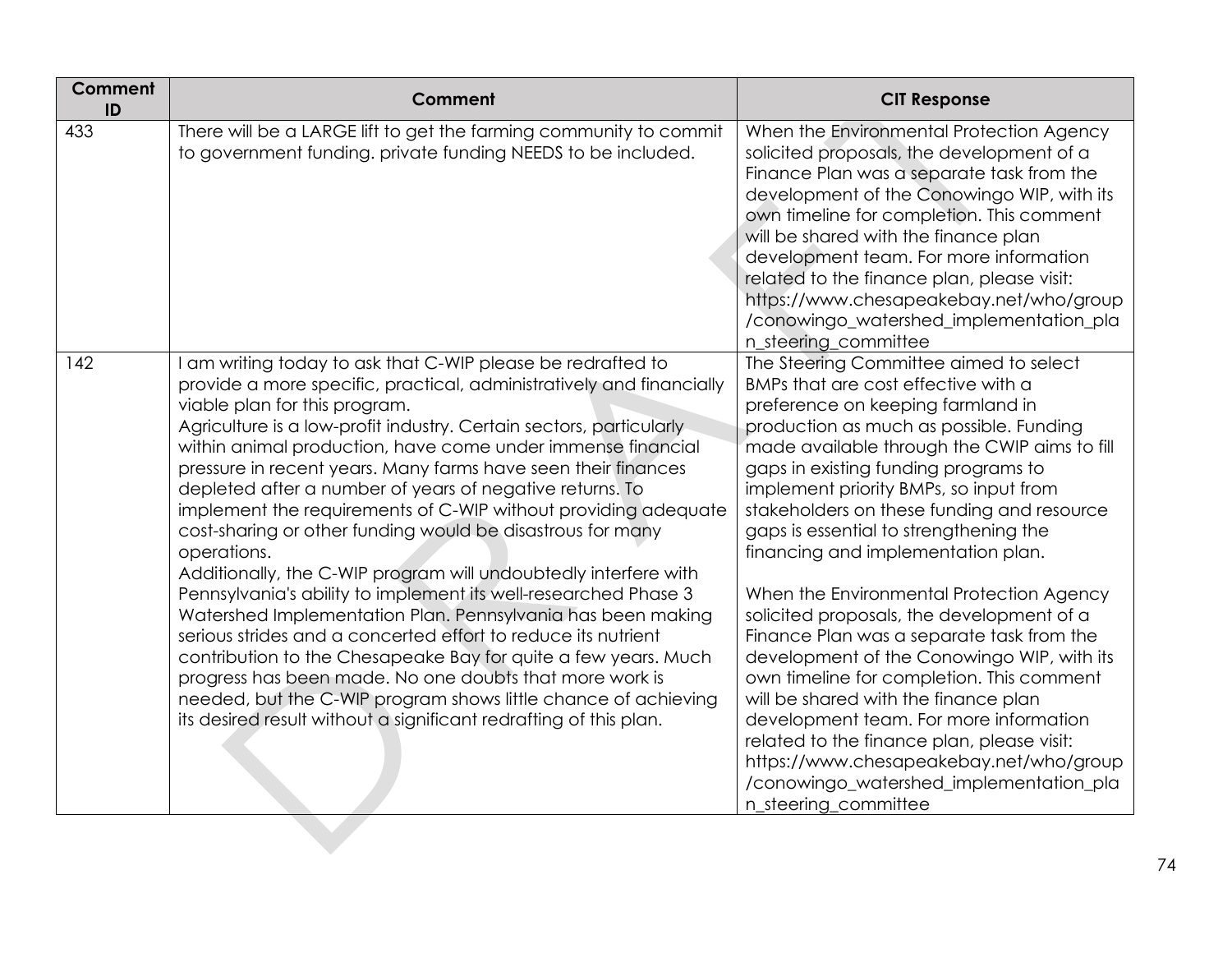| Comment<br>ID | Comment                                                                                                                                                                                                                                                                                                                                                                                                                                                                                                                                                                                                                                                                                                                                                                                                                                                                                                                                                                                                                                                                                                                                                                                                                                                                                                                                                                                                                                                                                                                                                                                                                                                                                                                                                           | <b>CIT Response</b>                                                                                                                                                                                                                                                                                                                                                                                                                                                                                                                                                                                                                                                                                                                                                                                                                         |
|---------------|-------------------------------------------------------------------------------------------------------------------------------------------------------------------------------------------------------------------------------------------------------------------------------------------------------------------------------------------------------------------------------------------------------------------------------------------------------------------------------------------------------------------------------------------------------------------------------------------------------------------------------------------------------------------------------------------------------------------------------------------------------------------------------------------------------------------------------------------------------------------------------------------------------------------------------------------------------------------------------------------------------------------------------------------------------------------------------------------------------------------------------------------------------------------------------------------------------------------------------------------------------------------------------------------------------------------------------------------------------------------------------------------------------------------------------------------------------------------------------------------------------------------------------------------------------------------------------------------------------------------------------------------------------------------------------------------------------------------------------------------------------------------|---------------------------------------------------------------------------------------------------------------------------------------------------------------------------------------------------------------------------------------------------------------------------------------------------------------------------------------------------------------------------------------------------------------------------------------------------------------------------------------------------------------------------------------------------------------------------------------------------------------------------------------------------------------------------------------------------------------------------------------------------------------------------------------------------------------------------------------------|
| 248           | 2) Programmatic & Numeric Implementation Commitments.<br>NYSDEC has not adopted local planning goals for their<br>jurisdictional WIP and this approach is supported by the USC. A<br>watershed approach to implementation is working for NYS and<br>allows us to implement practices across the watershed. The<br>suggestion that milestones will be developed along with local<br>load allocations for individual jurisdictions in the Conowingo WIP is<br>very concerning for the USC, as this is not how we currently<br>operate. We want to see the flexibility that we have with our<br>jurisdictional WIP continue for the Conowingo WIP with watershed-<br>wide goals, not county or local planning goals.<br>In addition, more detail on EPA's expectations for the milestones<br>would be useful to have in the final CWIP, so that jurisdictions can<br>better anticipate upcoming expectations for implementation and<br>re-porting. More detail on the scale at which numeric BMP<br>milestones will be required by jurisdictions would also be helpful;<br>New York sets numeric BMP milestones at the state scale and<br>would like to maintain flexibility on setting the scale to match with<br>our existing program. Within the draft WIP, there is discussion on<br>funding strategies, where it specifically states existing state<br>programs could support the WIP effort. Please note that funds<br>such as Ag Nonpoint Source Program funding are already being<br>utilized to implement NY's jurisdictional goals, and this and other<br>state funding programs are already oversubscribed, therefore<br>new funding for implementation of these loads identified would<br>be required in the financing strategy that is being developed. | This is an excellent point, and will be brought<br>into the implementation planning effort.<br>Some options may be to expand the CWIP<br>geograpy, or to account for nitrogen<br>reductions in New York State in a way that<br>addresses the locatio of specific practices,<br>but does not require specific jurisdictions to<br>meet specific load targets.<br>When the Environmental Protection Agency<br>solicited proposals, the development of a<br>Finance Plan was a separate task from the<br>development of the Conowingo WIP, with its<br>own timeline for completion. This comment<br>will be shared with the finance plan<br>development team. For more information<br>related to the finance plan, please visit:<br>https://www.chesapeakebay.net/who/group<br>/conowingo_watershed_implementation_pla<br>n_steering_committee |
| 264           | Furthermore, those potential sources of financing Pennsylvania's<br>conservation measures identified in Draft C-WIP are questionable<br>in their current ability to provide adequate financing. Not only is<br>the amount of money currently available through these sources<br>insufficient to satisfy the extensive additional costs to be incurred.<br>Any current or increased funds to be made available through<br>these sources have already been contemplated for use in<br>financing conservation measures to be pursued under                                                                                                                                                                                                                                                                                                                                                                                                                                                                                                                                                                                                                                                                                                                                                                                                                                                                                                                                                                                                                                                                                                                                                                                                                           | When the Environmental Protection Agency<br>solicited proposals, the development of a<br>Finance Plan was a separate task from the<br>development of the Conowingo WIP, with its<br>own timeline for completion. This comment<br>will be shared with the finance plan<br>development team. For more information<br>related to the finance plan, please visit:                                                                                                                                                                                                                                                                                                                                                                                                                                                                               |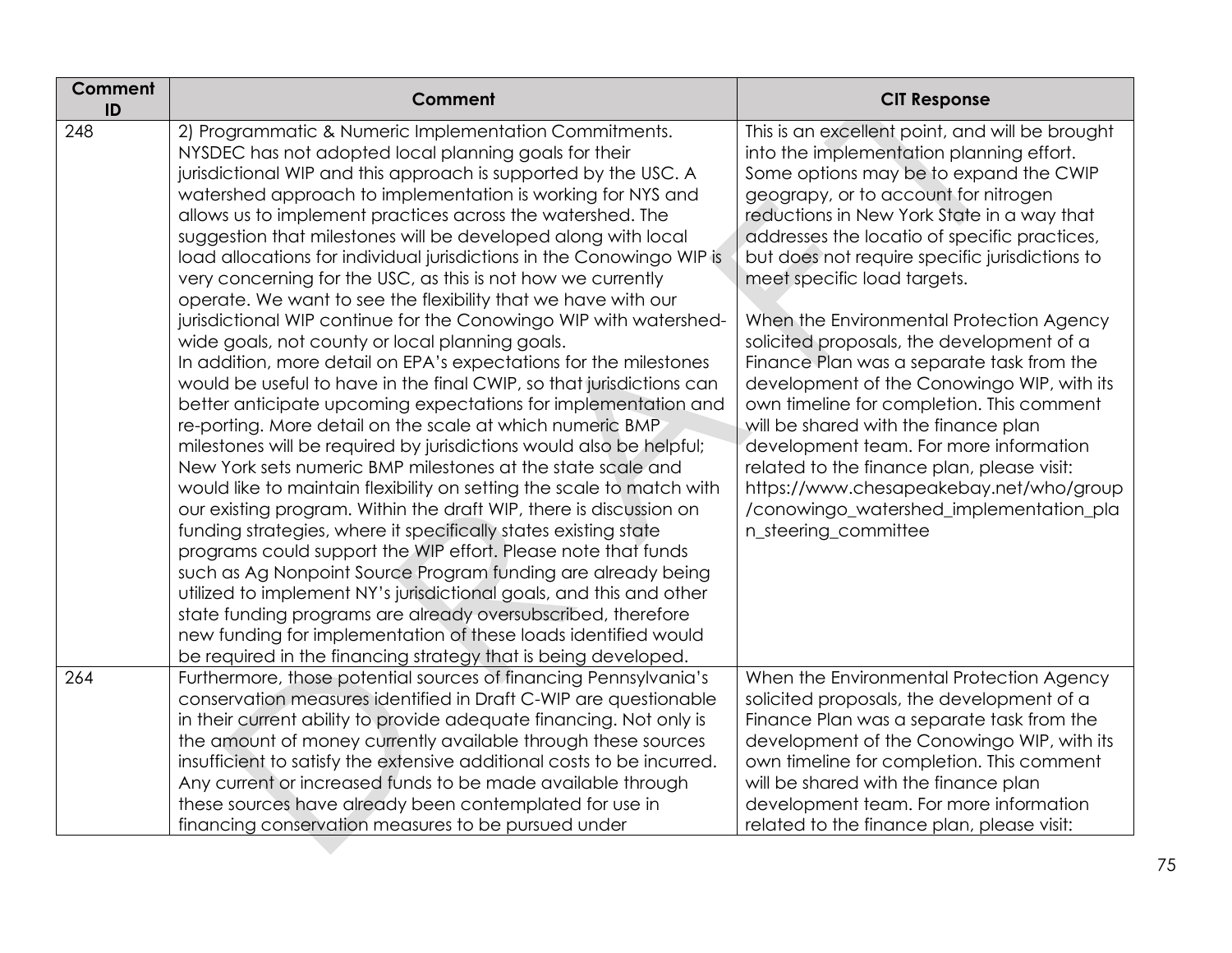| <b>Comment</b><br>ID | <b>Comment</b>                                                                                                                                                                                                                                                                                                                                                                                                                                                                                                                                                                                                                                                                                                                                                                                                                                                                                                                                                                                                                                                                                                                                                                                                                                                                                                                                                                                                                                                                                                                                                                                                                                                                                                                                   | <b>CIT Response</b>                                                                                                                                                                                                                                                                                                                                                                                                                                                         |
|----------------------|--------------------------------------------------------------------------------------------------------------------------------------------------------------------------------------------------------------------------------------------------------------------------------------------------------------------------------------------------------------------------------------------------------------------------------------------------------------------------------------------------------------------------------------------------------------------------------------------------------------------------------------------------------------------------------------------------------------------------------------------------------------------------------------------------------------------------------------------------------------------------------------------------------------------------------------------------------------------------------------------------------------------------------------------------------------------------------------------------------------------------------------------------------------------------------------------------------------------------------------------------------------------------------------------------------------------------------------------------------------------------------------------------------------------------------------------------------------------------------------------------------------------------------------------------------------------------------------------------------------------------------------------------------------------------------------------------------------------------------------------------|-----------------------------------------------------------------------------------------------------------------------------------------------------------------------------------------------------------------------------------------------------------------------------------------------------------------------------------------------------------------------------------------------------------------------------------------------------------------------------|
|                      | Pennsylvania's Phase 3 WIP. Any future dedication of Pennsylvania<br>sources identified in the Draft C-WIP to attain C-WIP's nitrogen<br>reduction goals will only diminish Pennsylvania's ability to<br>effectively pursue and finance conservation measures<br>contemplated in Pennsylvania's Phase 3 WIP.                                                                                                                                                                                                                                                                                                                                                                                                                                                                                                                                                                                                                                                                                                                                                                                                                                                                                                                                                                                                                                                                                                                                                                                                                                                                                                                                                                                                                                     | https://www.chesapeakebay.net/who/group<br>/conowingo_watershed_implementation_pla<br>n_steering_committee                                                                                                                                                                                                                                                                                                                                                                  |
| 288                  | B. Funding the CWIP should not draw funding away from state<br>projects and programs needed to meet Bay clean-up goals. The<br>Draft CWIP recognizes that a separate financing strategy is<br>needed to accomplish the Plan's reduction<br>goals and that, at least with regard to cost-share programs,<br>existing state programs are "being fully utilized to meet [states']<br>Chesapeake Bay goals, and additional Conowingo funding<br>would be required to increase capacity for CWIP<br>implementation." (Draft CWIP at 20.) It is MAMWA's position that<br>the CWIP should not be accomplished by diverting public funds<br>from any of Maryland's Phase III WIP implementation efforts. Until a<br>financing strategy is finalized, MAMWA is unable to evaluate the<br>potential impact of the CWIP on funding for Phase III WIP efforts in<br>Maryland.<br>The December 10, 2020 Draft Conowingo Watershed<br>Implementation Financing Strategy (Draft Financing Strategy)<br>proposes the creation of a new "Conowingo Financing Authority"<br>that will focus on three types of leveraging tools and processes: 1)<br>bond financing, 2) state revolving loan fund financing, and 3)<br>mitigation banking financing. The third tool is described more<br>specifically as involving the use of public-private partnerships<br>(P3s), which are expected to be the Authority's primary funding<br>mechanism. These partnerships will be focused on infusing private<br>capital in the near term in support of restoration practices, with<br>the understanding that there would be a guarantee of public<br>funding over the long term in support of the private upfront<br>investment. (Draft Financing Strategy at 18-19.) MAMWA is | When the Environmental Protection Agency<br>solicited proposals, the development of a<br>Finance Plan was a separate task from the<br>development of the Conowingo WIP, with its<br>own timeline for completion. This comment<br>will be shared with the finance plan<br>development team. For more information<br>related to the finance plan, please visit:<br>https://www.chesapeakebay.net/who/group<br>/conowingo_watershed_implementation_pla<br>n_steering_committee |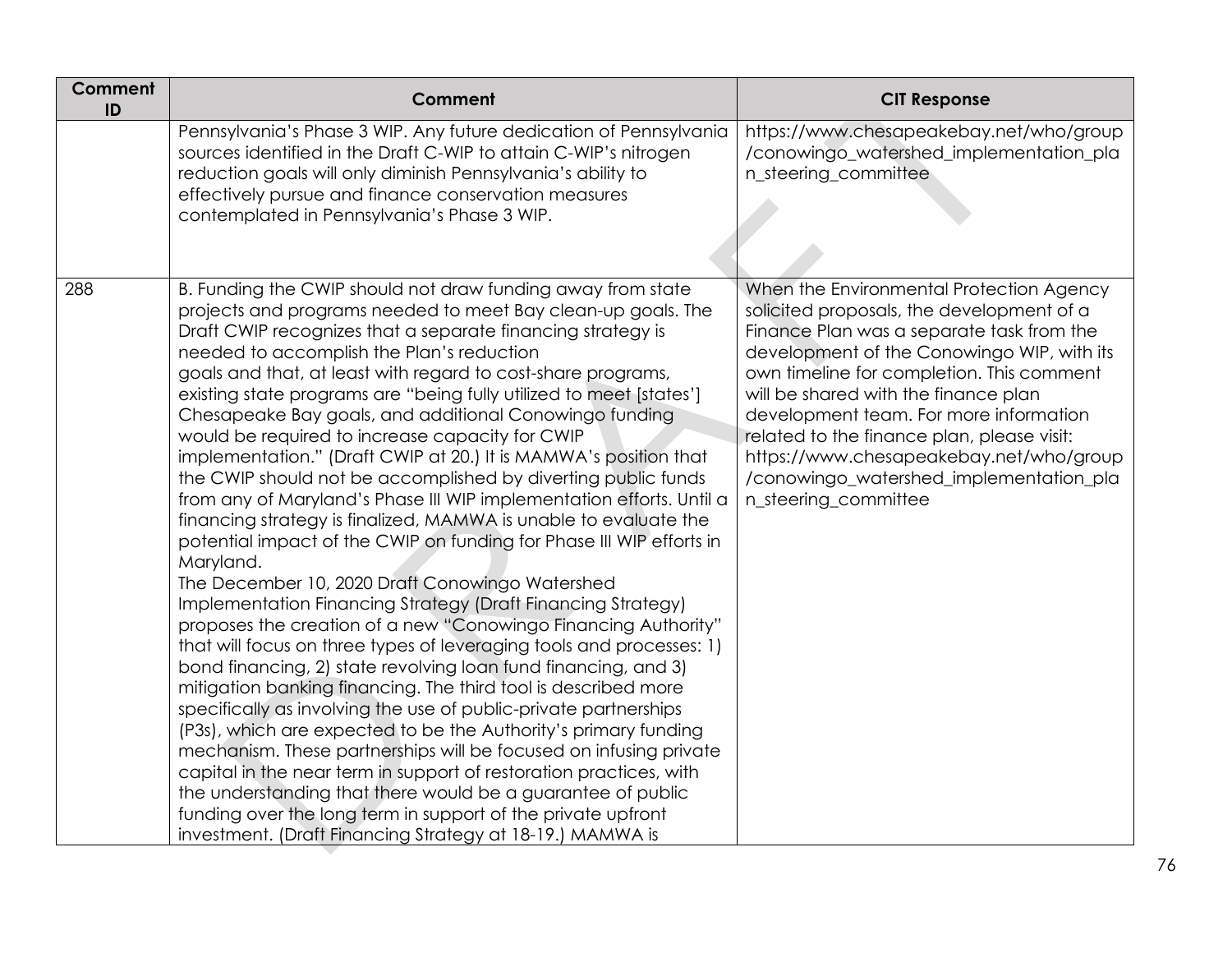| Comment<br>ID | Comment                                                                                                                                                                                                                                                                                                                                                                                                                                                                                                                                                                                                                                                                                                                                                                                                                                                                                                                                                                                                                  | <b>CIT Response</b> |
|---------------|--------------------------------------------------------------------------------------------------------------------------------------------------------------------------------------------------------------------------------------------------------------------------------------------------------------------------------------------------------------------------------------------------------------------------------------------------------------------------------------------------------------------------------------------------------------------------------------------------------------------------------------------------------------------------------------------------------------------------------------------------------------------------------------------------------------------------------------------------------------------------------------------------------------------------------------------------------------------------------------------------------------------------|---------------------|
|               | concerned that although the Draft CWIP acknowledges the<br>continuing need for adequate funding for State Phase III WIP<br>implementation efforts, the Draft Financing Strategy suggests that<br>the Bay Partnership will be looking to "public funding"<br>(presumably including the State of Maryland) to pay back private<br>investments. As noted above, MAMWA generally supports<br>implementing BMPs in the most efficient areas of the Watershed<br>(largely in Pennsylvania), but we strongly oppose any attempt to<br>siphon off dollars that are badly needed for wastewater projects<br>in Maryland localities. As Maryland's Phase III WIP illustrates, the<br>State of Maryland needs hundreds of millions of dollars to<br>accomplish just the core WIP strategies, without addressing new<br>climate change allocations through 2025. MAMWA's members<br>rely on state funding for our nutrient upgrade projects, operation<br>and maintenance needs, and other projects to benefit Bay water<br>quality. |                     |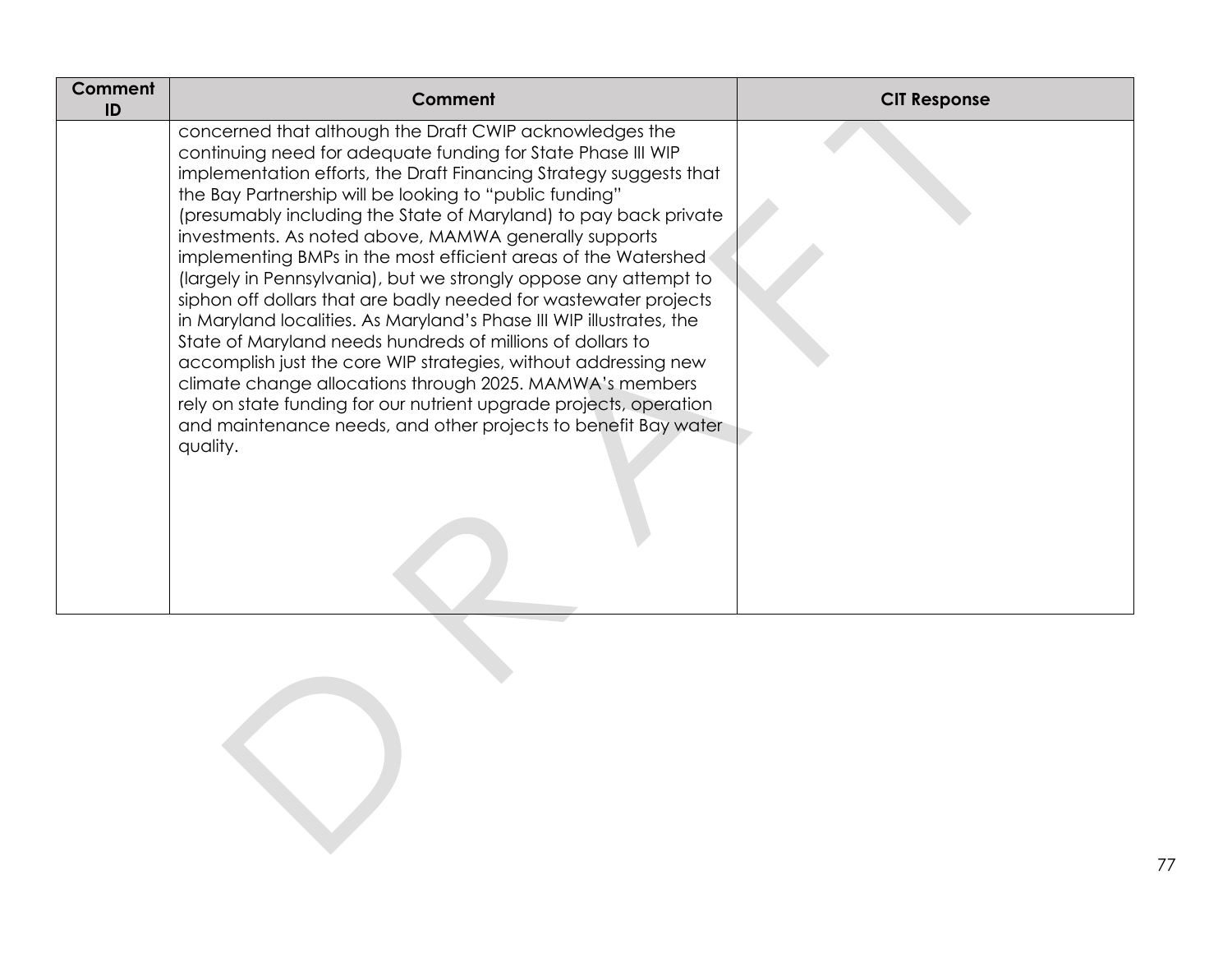| Comment<br>ID | Comment                                                                                                                                                                                                                                                                                                                                                                                                                                                                                                                                                                                                                                                                                                                                                                                                                                                                                                                                                                                                                                                                                                                                                                                                                                                                                                                                                                  | <b>CIT Response</b>                                                                                                                                                                                                                                                                                                                                                                                                                                                         |
|---------------|--------------------------------------------------------------------------------------------------------------------------------------------------------------------------------------------------------------------------------------------------------------------------------------------------------------------------------------------------------------------------------------------------------------------------------------------------------------------------------------------------------------------------------------------------------------------------------------------------------------------------------------------------------------------------------------------------------------------------------------------------------------------------------------------------------------------------------------------------------------------------------------------------------------------------------------------------------------------------------------------------------------------------------------------------------------------------------------------------------------------------------------------------------------------------------------------------------------------------------------------------------------------------------------------------------------------------------------------------------------------------|-----------------------------------------------------------------------------------------------------------------------------------------------------------------------------------------------------------------------------------------------------------------------------------------------------------------------------------------------------------------------------------------------------------------------------------------------------------------------------|
| 342           | A) Funding. The most prevalent comment the CAC members<br>have raised is the concern that the goals of CWIP will be<br>challenging to meet given the lack of adequate funding and the<br>uncertainty of the financing strategy. The annual minimum<br>expense of \$53 million necessary to implement the plan presents a<br>significant gap in current funding resources. The draft CWIP<br>references utilizing existing funding streams which are currently<br>insufficient to cover the jurisdictions' Phase III WIPs. Additionally, it<br>is very likely that this annual cost will increase over time as the<br>effects of climate change bring more frequent and more extreme<br>precipitation to our region. As CAC has stated before, the<br>pending settlement between Exelon and Maryland on the<br>relicensing of the Conowingo Dam represents a missed<br>opportunity for significant funding to implement the CWIP and<br>critically impacts the achievability of the overall Bay TMDL. Should<br>this pending settlement be withdrawn and renegotiated, baseline<br>funding could be provided to leverage other options. This would<br>relieve the burden that has been shifted from the richest utility in<br>America to the Bay watershed states and ratepayers. On its own,<br>the CWIP is incomplete without a clear and committed funding<br>strategy | When the Environmental Protection Agency<br>solicited proposals, the development of a<br>Finance Plan was a separate task from the<br>development of the Conowingo WIP, with its<br>own timeline for completion. This comment<br>will be shared with the finance plan<br>development team. For more information<br>related to the finance plan, please visit:<br>https://www.chesapeakebay.net/who/group<br>/conowingo_watershed_implementation_pla<br>n_steering_committee |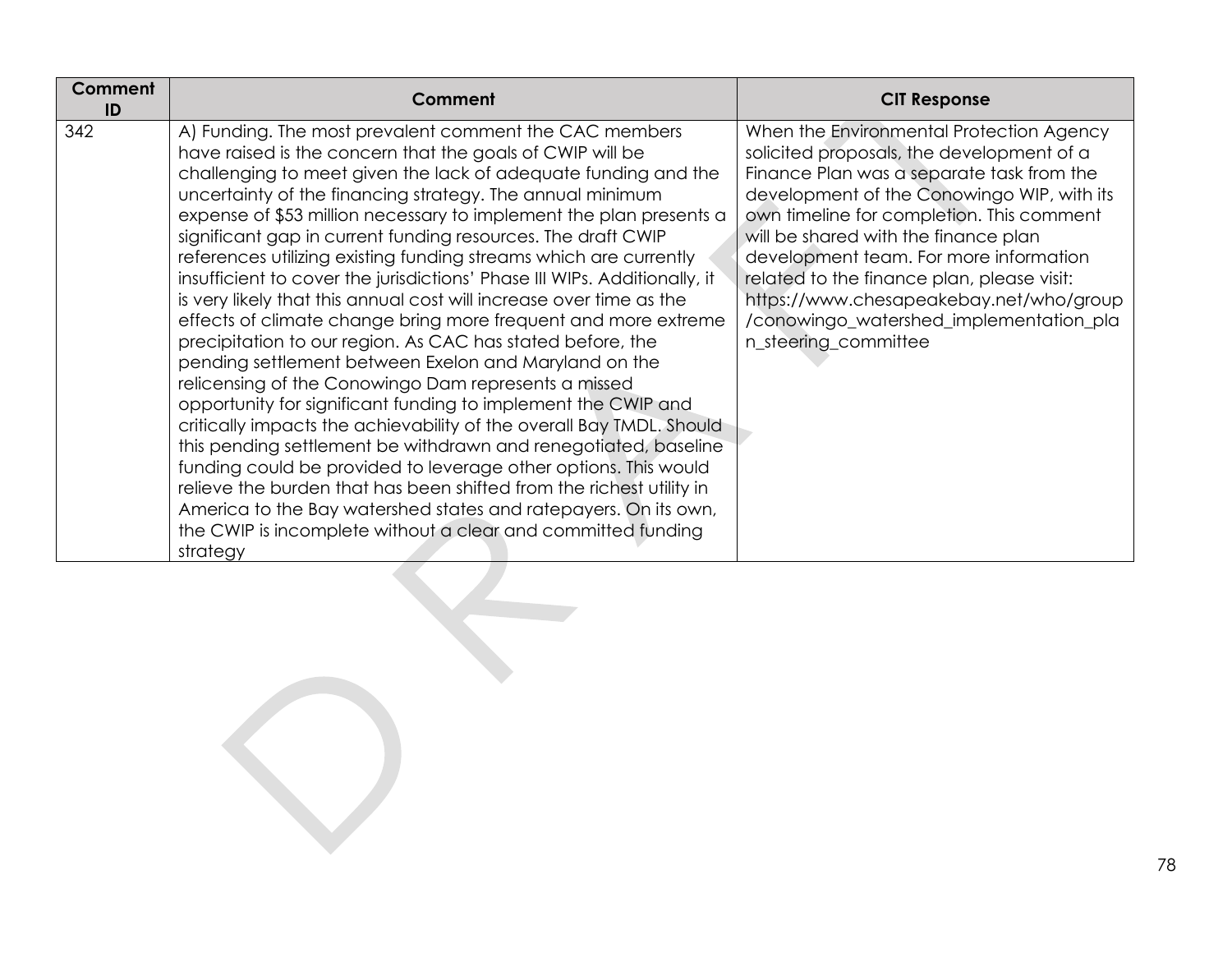| <b>Comment</b><br>ID | Comment                                                                                                                                                                                                                                                                                                                                                                                                                                                                                                                                                                                                                                                                                                                                                                                                                                                                                                                                                                                                                                                                                                                                                                                                                                                                                                                                                                                                                                                                                                                                                                                                                                                                                                                                                                                                            | <b>CIT Response</b>                                                                                                                                                                                                                                                                                                                                                                                                                                                         |
|----------------------|--------------------------------------------------------------------------------------------------------------------------------------------------------------------------------------------------------------------------------------------------------------------------------------------------------------------------------------------------------------------------------------------------------------------------------------------------------------------------------------------------------------------------------------------------------------------------------------------------------------------------------------------------------------------------------------------------------------------------------------------------------------------------------------------------------------------------------------------------------------------------------------------------------------------------------------------------------------------------------------------------------------------------------------------------------------------------------------------------------------------------------------------------------------------------------------------------------------------------------------------------------------------------------------------------------------------------------------------------------------------------------------------------------------------------------------------------------------------------------------------------------------------------------------------------------------------------------------------------------------------------------------------------------------------------------------------------------------------------------------------------------------------------------------------------------------------|-----------------------------------------------------------------------------------------------------------------------------------------------------------------------------------------------------------------------------------------------------------------------------------------------------------------------------------------------------------------------------------------------------------------------------------------------------------------------------|
| 341                  | 7) Strong Support for Pilot/Demonstration Project. We believe the<br>PSC should capitalize on this opportunity, which would give<br>jurisdictions a chance to solicit proposals from private contractors<br>and select those which are most cost-effective. The Draft<br>Financing Strategy notes:<br>"A pilot/demonstration project provides an opportunity for moving<br>forward at scale. It can also be structured in a way to take<br>advantage of PES procurement processes, which would in turn<br>significantly reduce cash flow needs in the short-term. This will be<br>extremely important as the Bay jurisdictions navigate what will<br>certainly be a very difficult economic and budget environment<br>moving forward. Reducing short-term cashflow requirements will<br>enable state leaders to accelerate economic growth and<br>development by speeding up implementation while Conowingo<br>Watershed Implementation Plan Financing Strategy and also<br>developing long-term revenue plans to address the Conowingo<br>WIP in its entirety. A pilot project in the scale of \$50-\$100 million<br>dollars is doable and manageable within both the public and<br>private sectors."<br>We concur and would suggest the following as part of any pilot<br>project to allow it to proceed in the near term and to afford the<br>opportunity to leverage private financing: a) structural BMPs to<br>allow for multiyear financing, b) pre-determined payments upon<br>completion of key success criteria over 3-5 years, c) bonding<br>requirements to ensure capabilities of implementing firms, d)<br>private financing with a public commitment to funding over time,<br>e) include long-term monitoring and maintenance for 5-10 years,<br>f) fixed price over the full term of the contract. | When the Environmental Protection Agency<br>solicited proposals, the development of a<br>Finance Plan was a separate task from the<br>development of the Conowingo WIP, with its<br>own timeline for completion. This comment<br>will be shared with the finance plan<br>development team. For more information<br>related to the finance plan, please visit:<br>https://www.chesapeakebay.net/who/group<br>/conowingo_watershed_implementation_pla<br>n_steering_committee |
|                      |                                                                                                                                                                                                                                                                                                                                                                                                                                                                                                                                                                                                                                                                                                                                                                                                                                                                                                                                                                                                                                                                                                                                                                                                                                                                                                                                                                                                                                                                                                                                                                                                                                                                                                                                                                                                                    |                                                                                                                                                                                                                                                                                                                                                                                                                                                                             |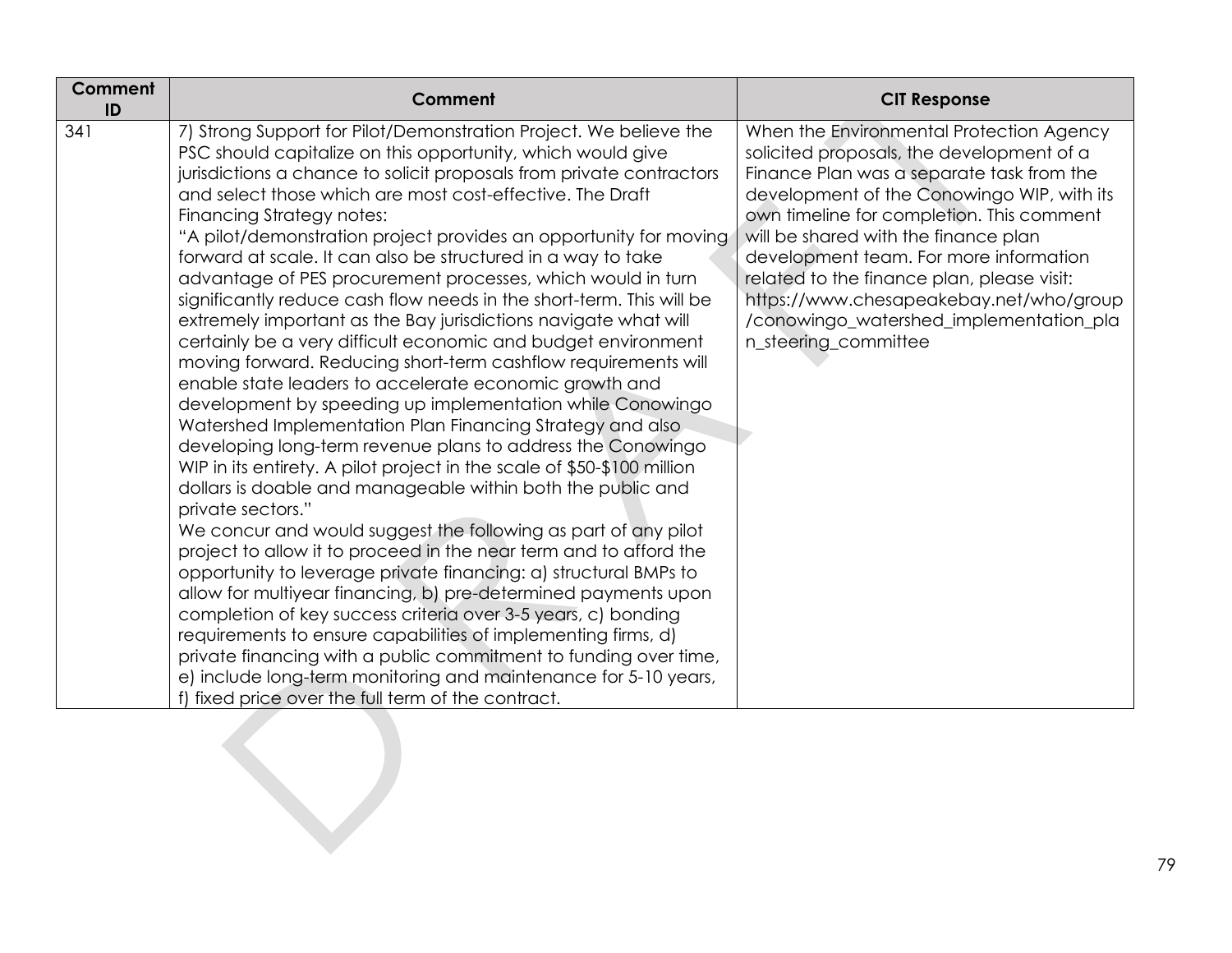| <b>Comment</b><br>ID | Comment                                                                                                                                                                                                                                                                                                              | <b>CIT Response</b>                                                                                                                                                                                                                                                                                                                                                                                                                                                         |
|----------------------|----------------------------------------------------------------------------------------------------------------------------------------------------------------------------------------------------------------------------------------------------------------------------------------------------------------------|-----------------------------------------------------------------------------------------------------------------------------------------------------------------------------------------------------------------------------------------------------------------------------------------------------------------------------------------------------------------------------------------------------------------------------------------------------------------------------|
| 332                  | H. Timeline and Next Steps. 3) We agree with the statement in the<br>draft Conowingo WIP that, "additional information such as when<br>and how much funding will be available for [Conowingo] WIP<br>implementation is needed to reinforce a timeline with sufficient<br>reasonable assurance that it is achievable" | When the Environmental Protection Agency<br>solicited proposals, the development of a<br>Finance Plan was a separate task from the<br>development of the Conowingo WIP, with its<br>own timeline for completion. This comment<br>will be shared with the finance plan<br>development team. For more information<br>related to the finance plan, please visit:<br>https://www.chesapeakebay.net/who/group<br>/conowingo_watershed_implementation_pla<br>n_steering_committee |
| 51                   | In addition to CWIP project funding, please consider funding for<br>additional staffing that would be anticipated for the additional<br>and separate tracking/accounting /review/reporting efforts.                                                                                                                  | When the Environmental Protection Agency<br>solicited proposals, the development of a<br>Finance Plan was a separate task from the<br>development of the Conowingo WIP, with its<br>own timeline for completion. This comment<br>will be shared with the finance plan<br>development team. For more information<br>related to the finance plan, please visit:<br>https://www.chesapeakebay.net/who/group<br>/conowingo_watershed_implementation_pla<br>n_steering_committee |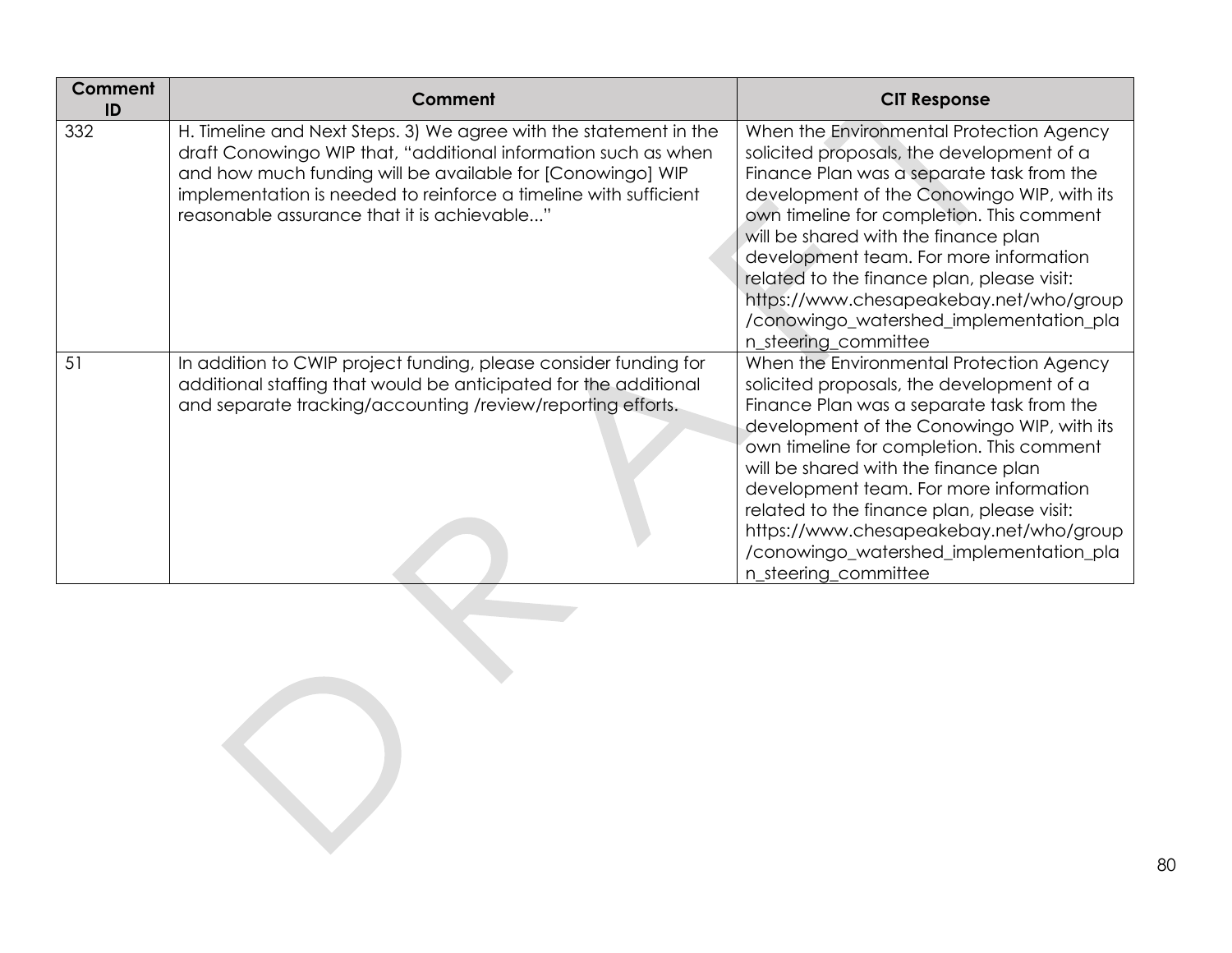## *Geography*

Comments received under the topic Geography are listed below with their responses. Primarily, the comments were focused on the cost-effectiveness of a limited geography, equity between implementation costs in urban versus rural/ag land uses, and the need to consider additional areas during the milestone development phase.

The CIT anticipates any revision to the CWIP will be based on information provided by the Steering Committee for inclusion in the Final CWIP document. The CIT will also share these comments with the financing team.

| <b>Comment</b><br>ID | Comment                                                                                                                                                                                                                                                                                                                                                                                                                                                                                                                                                                                                                                                                                                                                               | <b>CIT Response</b>                                                                                                                                                                                                                                                                                                                                                                                                                                                                                                                                                                                                                                                                                                                                                                                                                                                                                |
|----------------------|-------------------------------------------------------------------------------------------------------------------------------------------------------------------------------------------------------------------------------------------------------------------------------------------------------------------------------------------------------------------------------------------------------------------------------------------------------------------------------------------------------------------------------------------------------------------------------------------------------------------------------------------------------------------------------------------------------------------------------------------------------|----------------------------------------------------------------------------------------------------------------------------------------------------------------------------------------------------------------------------------------------------------------------------------------------------------------------------------------------------------------------------------------------------------------------------------------------------------------------------------------------------------------------------------------------------------------------------------------------------------------------------------------------------------------------------------------------------------------------------------------------------------------------------------------------------------------------------------------------------------------------------------------------------|
| 14                   | Cecil County is a phase two MS4 our permit allows us to take<br>credits for restoration projects that are implemented outside of<br>our MS4 urbanized area.                                                                                                                                                                                                                                                                                                                                                                                                                                                                                                                                                                                           | Comment Acknowledged                                                                                                                                                                                                                                                                                                                                                                                                                                                                                                                                                                                                                                                                                                                                                                                                                                                                               |
| 17                   | The Conowingo WIP indicates that BMPs will not be proposed in<br>MS4 regulated areas in Cecil counties. The MS4 area is border to<br>border, the entire county                                                                                                                                                                                                                                                                                                                                                                                                                                                                                                                                                                                        | Comment Acknowledged                                                                                                                                                                                                                                                                                                                                                                                                                                                                                                                                                                                                                                                                                                                                                                                                                                                                               |
| 167                  | FAQ Documents, How were "priority" watersheds in the<br>Conowingo WIP identified? (p. 51): Criteria used to identify priority<br>watersheds is described in this section. Please note that efforts<br>are underway in several jurisdictions as it relates to CAP<br>development and implementation for prioritization of watersheds<br>based on ground-truthing, local captured data, etc. that may<br>not necessarily result in priority watersheds established at the<br>local level aligning with priority watersheds identified through the<br>criteria noted; as these jurisdictions are deliberately attempting to<br>identify and prioritize watersheds where there are legitimate<br>problems or real pollution loadings that need addressed. | While the Steering Committee considered a<br>variety of geographies for the primary CWIP<br>scenario, Steering Committee members<br>came to full consensus on the geography<br>included in the primary CWIP scenario which<br>is defined as the "above-the-median,<br>nitrogen-effective land-rive segments within<br>the Susquehanna basin." Nitrogen<br>effectiveness is a measure developed by the<br>Chesapeake Bay Program partnership<br>characterized by the impact to dissolved<br>oxygen in the Bay from pollution loads<br>originiating from a specific landscape, and<br>can help guide decision-makers to the<br>locations where load reductions would be<br>most effective at improving conditions in the<br>Bay, and therefore where implementation<br>would likely be most cost effective. The CWIP<br>Steering Committee acknowledges that<br>more work needs to be done to ground |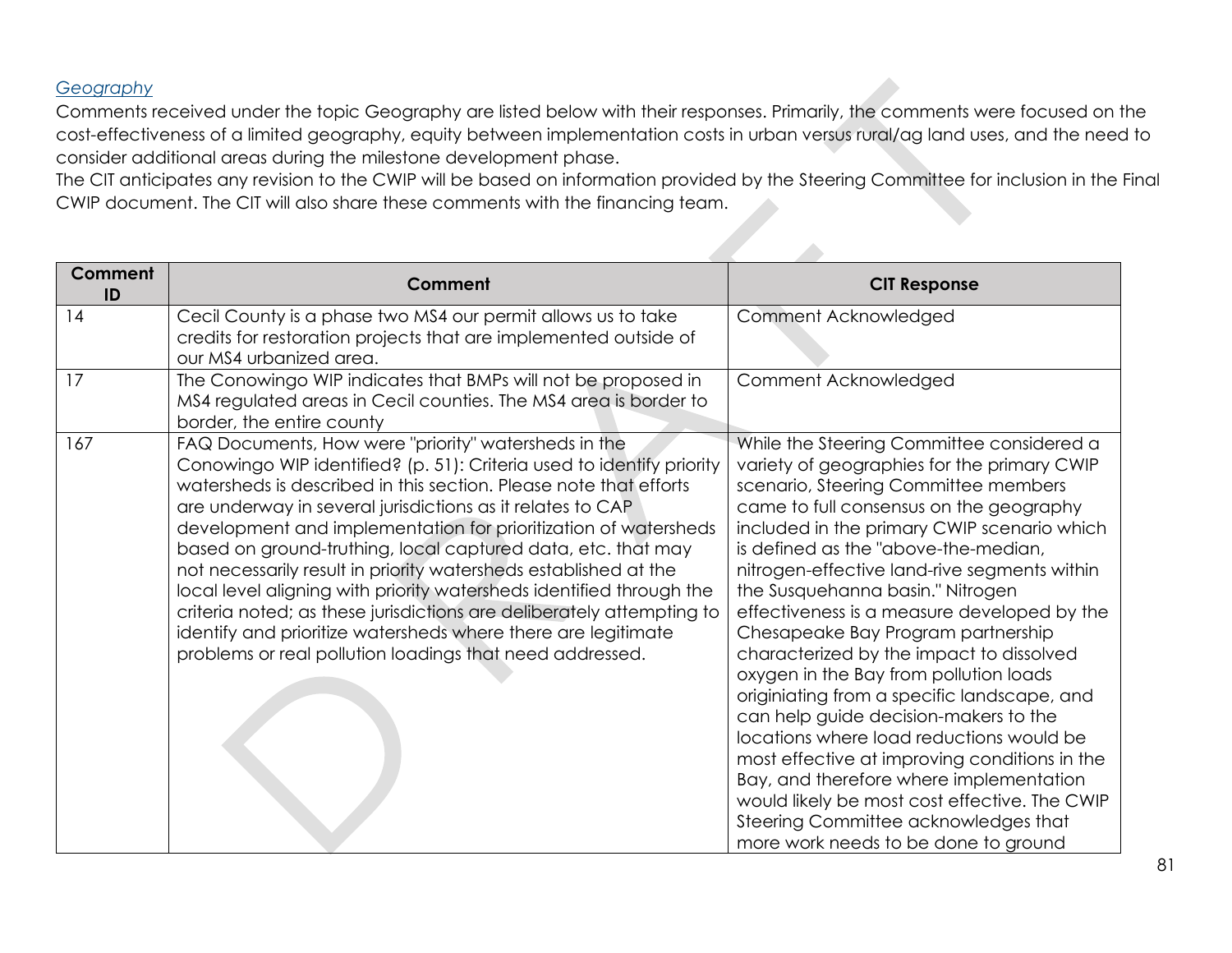| Comment<br>ID | <b>Comment</b>                                                                                                                                                                                                                                                                                                                                                                                                                                                                                                                                                                                                                                                                                                                                                                                                                                                                                                                                                                                                                                                                                                                                                                                                                                         | <b>CIT Response</b>                                                                                                                                                                                                                                                                        |
|---------------|--------------------------------------------------------------------------------------------------------------------------------------------------------------------------------------------------------------------------------------------------------------------------------------------------------------------------------------------------------------------------------------------------------------------------------------------------------------------------------------------------------------------------------------------------------------------------------------------------------------------------------------------------------------------------------------------------------------------------------------------------------------------------------------------------------------------------------------------------------------------------------------------------------------------------------------------------------------------------------------------------------------------------------------------------------------------------------------------------------------------------------------------------------------------------------------------------------------------------------------------------------|--------------------------------------------------------------------------------------------------------------------------------------------------------------------------------------------------------------------------------------------------------------------------------------------|
|               |                                                                                                                                                                                                                                                                                                                                                                                                                                                                                                                                                                                                                                                                                                                                                                                                                                                                                                                                                                                                                                                                                                                                                                                                                                                        | these assumptions at the local level. The<br>CWIP implementation team plans to work<br>closely with local stakeholders to develop<br>CWIP milestones (the first CWIP draft<br>milestones are due in November 2021) based<br>on on-the-ground knowledge of what can<br>be achieved locally. |
| 236           | Paragraph 1: The draft CWIP includes Delaware as a geographic<br>option for BMP implementation in multiple scenarios. Delaware<br>contributes zero (0) percent of the pollution loads that are<br>delivered to the Conowingo Reservoir, and consequentially the<br>Chesapeake Bay. As originally stated in Appendix T of the 2020<br>TMDL, "if future monitoring shows the trapping capacity of the<br>dam is reduced, then EPA would consider adjusting the<br>Pennsylvania, Maryland, and New York two-year milestone loads<br>based on the new delivered loads" (US EPA, 2010; Appendix T, p.<br>T-5). Delaware has consistently raised concerns - through the<br>Principals' Staff Committee, Conowingo WIP Steering Committee<br>and workgroup participation - about being held responsible for<br>reducing Conowingo's loads. We are reiterating the email sent<br>by us on October 1, 2020 to EPA R3, the Chesapeake Bay<br>Program, the PSC Chairman, and the PSC Steering Committee<br>leads, "Delaware's official stance is there will not be an<br>obligation for Delaware to account for the Conowingo Dam's<br>reduced ability to trap upstream pollution". Paragraph 2: Like<br>many of the jurisdictional WIPs, the draft Conowingo WIP | Comment Acknowledged                                                                                                                                                                                                                                                                       |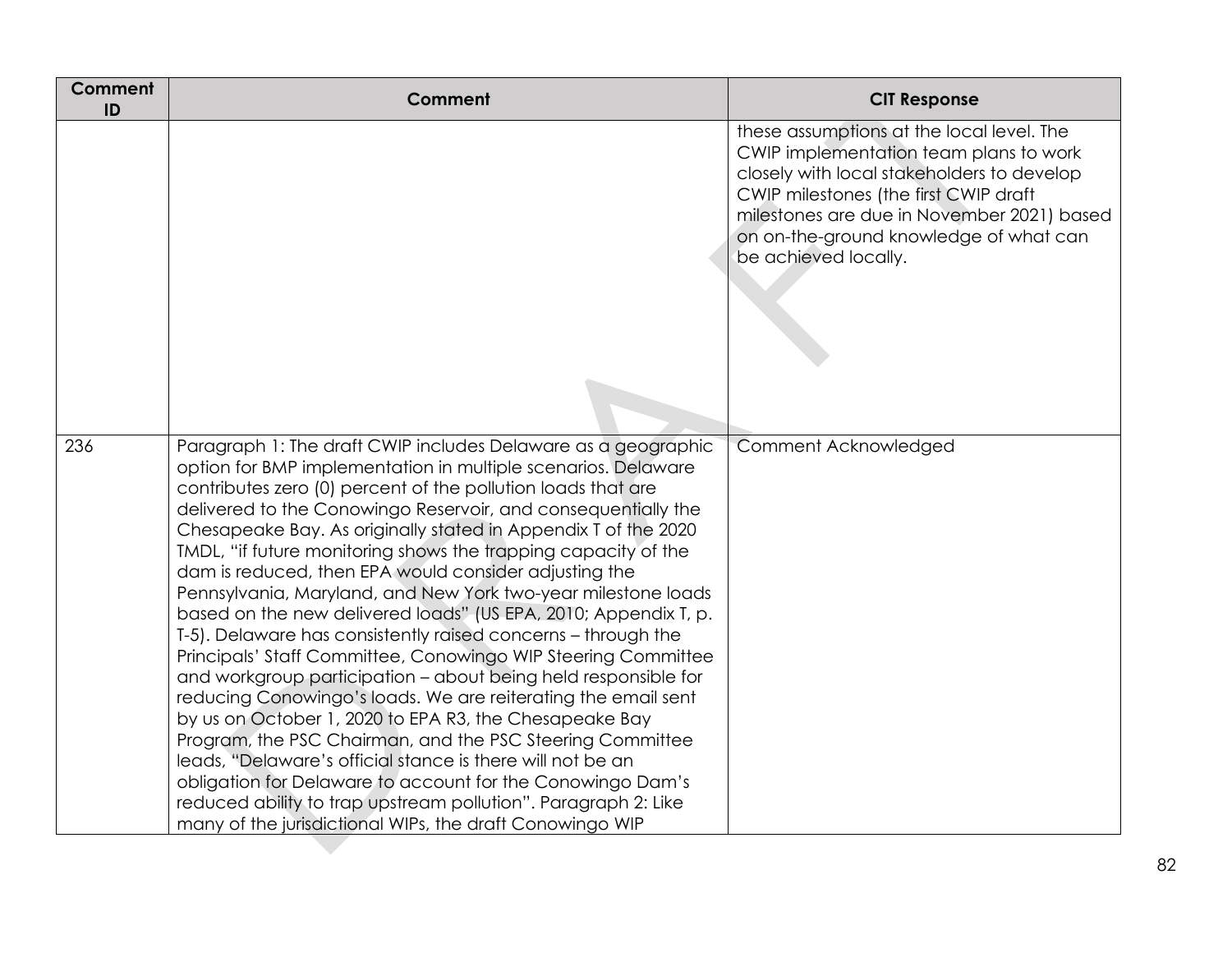| <b>Comment</b><br>ID | Comment                                                                                                                                                                                                                                                                                                                                                                                                                                                                                                                                                                                                                                                                                                                                                                                                                                                                                                                                                                                                                                                                                                                                        | <b>CIT Response</b>  |
|----------------------|------------------------------------------------------------------------------------------------------------------------------------------------------------------------------------------------------------------------------------------------------------------------------------------------------------------------------------------------------------------------------------------------------------------------------------------------------------------------------------------------------------------------------------------------------------------------------------------------------------------------------------------------------------------------------------------------------------------------------------------------------------------------------------------------------------------------------------------------------------------------------------------------------------------------------------------------------------------------------------------------------------------------------------------------------------------------------------------------------------------------------------------------|----------------------|
|                      | integrates an adaptive strategy that builds upon successes,<br>challenges, and innovations. However, the second piece of the<br>CWIP, the CWIP Financing Strategy, states that its success is<br>based off each state's voluntary financial investment into<br>implementing the Conowingo WIP (CWIP). Given Delaware's<br>resources are limited, and current economic challenges, any<br>state resources diverted towards implementing the CWIP will<br>impact Delaware's ability to meet our state Chesapeake Bay<br>Watershed Implementation Plan (WIP) goals. Paragraph 3: We<br>respectfully insist that that Delaware be removed from all<br>geographic options in the CWIP and it be clearly defined in the<br>CWIP and CWIP Financing Strategy that Delaware is not<br>financially responsible for the implementation of the CWIP.                                                                                                                                                                                                                                                                                                      |                      |
| 287                  | A. MAMWA generally supports meeting nutrient reduction targets<br>using cost-effective practices in land-river segments that have<br>the greatest influence on Bay water quality. As noted above,<br>MAMWA's members own and operate POTWs. MAMWA<br>members are cautious stewards of local utility funds; we<br>constantly strive to make capital improvements in the most cost-<br>effective manner possible because we know that our citizens<br>and local businesses and industries are financially supporting our<br>work. Because of our local role, MAMWA generally supports the<br>use of cost-effective practices, including things like natural filters,<br>sustainable farm practices, and agricultural nutrient reduction<br>practices to meet CWIP targets. MAMWA also generally supports<br>targeting the land-river segments in the top two quartiles for<br>relative effectiveness (based on nitrogen reduction) within the<br>Susquehanna River Basin for the installation of such practices.<br>Although this will not result in significant work being done in<br>Maryland--95% of the reductions are projected to occur in | Comment Acknowledged |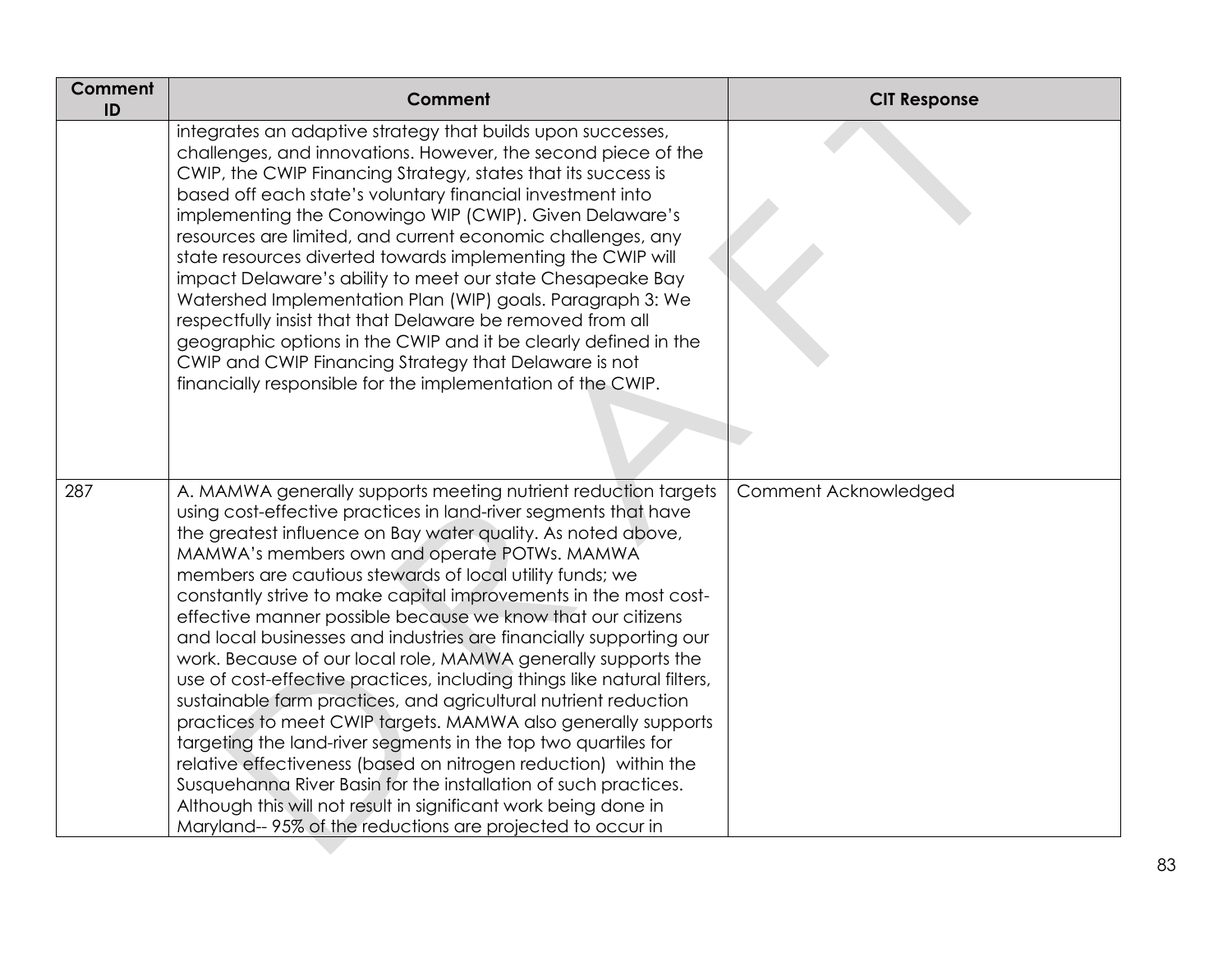| Comment<br>ID | Comment                                                                                                                                                                                                                                                                                                                                                                                                                                                                                                                                                                                                                                                                                                                                                                                                                                                                                                                                                                                                                                                                                                                                                                                                                                                                                                                                                                                                                                                                                          | <b>CIT Response</b>  |
|---------------|--------------------------------------------------------------------------------------------------------------------------------------------------------------------------------------------------------------------------------------------------------------------------------------------------------------------------------------------------------------------------------------------------------------------------------------------------------------------------------------------------------------------------------------------------------------------------------------------------------------------------------------------------------------------------------------------------------------------------------------------------------------------------------------------------------------------------------------------------------------------------------------------------------------------------------------------------------------------------------------------------------------------------------------------------------------------------------------------------------------------------------------------------------------------------------------------------------------------------------------------------------------------------------------------------------------------------------------------------------------------------------------------------------------------------------------------------------------------------------------------------|----------------------|
|               | Pennsylvania-the concept of targeting BMPs in areas that will<br>most directly impact the Conowingo Dam makes fiscal sense.<br>Finally, MAMWA agrees that CWIP reduction goals should not be<br>accomplished using BMPs that the states' Phase III WIPs have<br>proposed be used to meet Chesapeake Bay TMDL targets. (Draft<br>CWIP at 29, 30, 36.)                                                                                                                                                                                                                                                                                                                                                                                                                                                                                                                                                                                                                                                                                                                                                                                                                                                                                                                                                                                                                                                                                                                                             |                      |
| 337           | 3) Restricted Geography Will Raise Costs, Limit Effectivenes. The<br>CWIP states the following on page 2: "To address efficiency and<br>cost-effectiveness, BMP implementation is targeted to the Land-<br>River Segments (LRSs) within the Susquehanna River basin that are<br>most effective at delivering nitrogen to the Chesapeake Bay<br>and, therefore, offer the best opportunity to improve conditions<br>in the Bay by reducing nitrogen loads. More specifically,<br>implementation is targeted to those areas where actions to<br>reduce nitrogen locally have the greatest impact on increasing<br>[dissolved oxygen (DO)] in the deepwater/deep channel areas<br>of the Bay (i.e., the areas where achievement of water quality<br>standards is most difficult)." If the goal is to reduce Nitrogen and<br>increase DO in the water/deep channels of the Bay, then<br>practices anywhere in the Bay should be eligible for<br>consideration. The conclusion in the CWIP that it would be more<br>cost-effective and efficient to target the LRSs in the Susquehanna<br>is not well supported and indeed is contrary to most reports and<br>views that recognize that the broader area for the adoption of<br>solutions, the lesser the costs and the greater flexibility. We have<br>found that by restricting the geography and practices, costs<br>increase because suppliers raise prices in recognition that there<br>are limited geographic options and a limited universe of | Comment Acknowledged |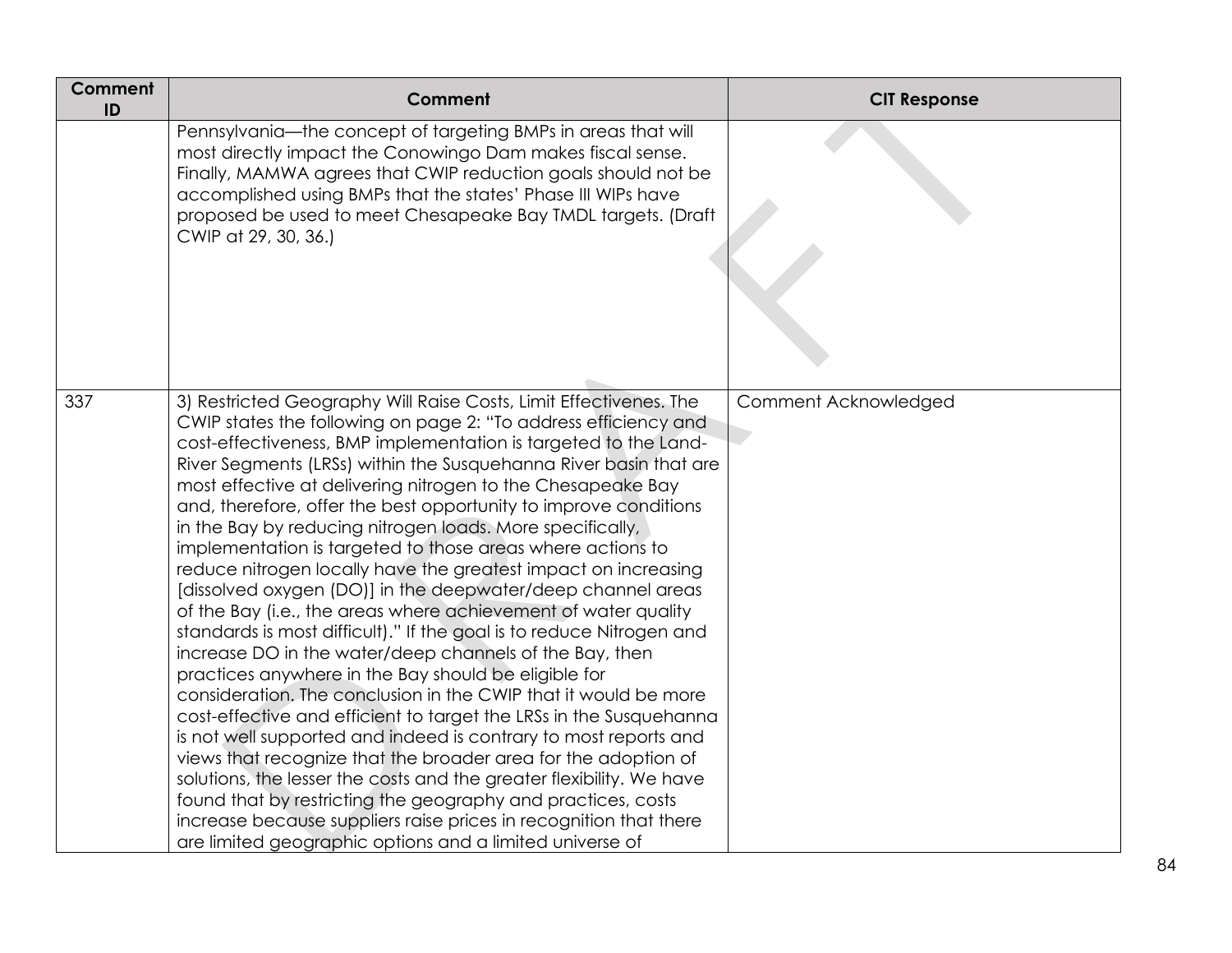| Comment<br>ID | <b>Comment</b>                                                                                                                                                                                                                                                                                                                                                                                                                                                                                                                                                                                                                                                                                                                                                                                                                                                                                                                                                                                                                                                                                                                                      | <b>CIT Response</b>  |
|---------------|-----------------------------------------------------------------------------------------------------------------------------------------------------------------------------------------------------------------------------------------------------------------------------------------------------------------------------------------------------------------------------------------------------------------------------------------------------------------------------------------------------------------------------------------------------------------------------------------------------------------------------------------------------------------------------------------------------------------------------------------------------------------------------------------------------------------------------------------------------------------------------------------------------------------------------------------------------------------------------------------------------------------------------------------------------------------------------------------------------------------------------------------------------|----------------------|
|               | practices eligible for consideration. The CWIP should take<br>advantage of all eligible practices in all areas that are directly-<br>measured or modeled under the Bay Program. The CWIP should<br>also seek to harness all innovative and cost-effective practices. If<br>the PSC wanted to target some of the solutions to the immediate<br>area around the dam, then it could perhaps target a particular<br>percentage (i.e., 20%) to those solutions but allow the remainder<br>to be accomplished anywhere in the Bay. This would lead to<br>more cost-effective solutions while also achieving some local<br>targeted solutions.                                                                                                                                                                                                                                                                                                                                                                                                                                                                                                             |                      |
| 369           | 5. The draft CWIP raises equity concerns for urban residents. There<br>are also really significant social and economic justice concerns<br>related to the CWIP and the financing plan. This can be<br>demonstrated by the choice the Principal Staff Committee made<br>in selecting the proposed option, which was the 11th scenario for<br>cleanup for Conowingo. This selected option, as opposed to<br>some of the previous scenarios, focused almost exclusively on the<br>installation of BMPs in rural, agricultural areas. This choice was<br>based on these being the most cost-effective, i.e., the cheapest<br>places for achieving nutrient reductions. So, there was an<br>intentional choice not to have an equal distribution of pollution<br>reductions across affected areas. And, the problems with this<br>stand out much further when you attempt to consider the<br>choices based on economic and social equity concerns. The<br>urban and suburban areas of Maryland provide the great<br>majority of state tax revenue (as well as federal tax revenue).21<br>Likewise, the cost of living in the urban and suburban areas is | Comment Acknowledged |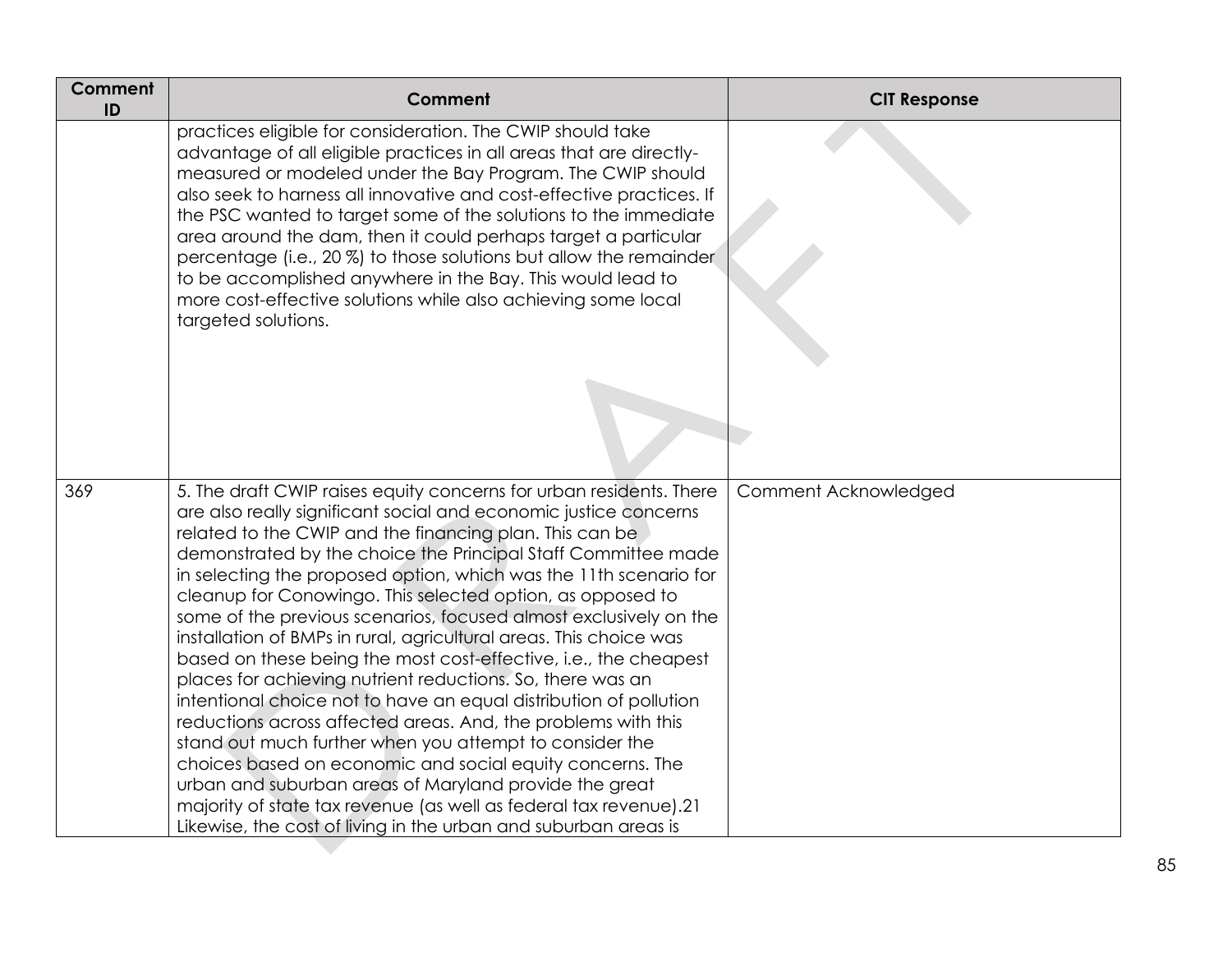| <b>Comment</b><br>ID | <b>Comment</b>                                                                                                                                                                                                                                                                                                                                                                                                                                                                                                                                                                                                                                                                                                                                                                                                                                                                                                                                                                                                                                         | <b>CIT Response</b>  |
|----------------------|--------------------------------------------------------------------------------------------------------------------------------------------------------------------------------------------------------------------------------------------------------------------------------------------------------------------------------------------------------------------------------------------------------------------------------------------------------------------------------------------------------------------------------------------------------------------------------------------------------------------------------------------------------------------------------------------------------------------------------------------------------------------------------------------------------------------------------------------------------------------------------------------------------------------------------------------------------------------------------------------------------------------------------------------------------|----------------------|
|                      | significantly higher than in rural areas.22 This would suggest that<br>these areas should warrant a higher cost BMPs in this jurisdiction<br>to have some modicum of equity in application of state<br>resources. Yet, the CWIP would direct that state resources are<br>being spent to improve only "some" areas, those that are<br>predominantly rural, agricultural and high majority white<br>population areas. Rural agricultural areas do need assistance<br>and funding, but it needs to be done in such a way that it doesn't<br>shift the burden to other areas already struggling with their own<br>pollution problems.                                                                                                                                                                                                                                                                                                                                                                                                                      |                      |
| 178                  | As noted in our June 2020 correspondence on this topic, we<br>support the chosen scenario because it is cost-effective and<br>reflects actions in both urban and agricultural lands. Including<br>urban areas provides some sector equity and also may be<br>attractive to funders interested in improving urban communities.<br>There are many co-benefits of urban green infrastructure like<br>bioswales and trees, in terms of reducing the heat island effect,<br>improving air quality, reducing greenhouse gases, etc., that<br>could facilitate and encourage innovative financing. In addition,<br>as noted in the draft WIP, on a broader basis, some of these best<br>management practices (BMPs) i.e., wetlands creation and<br>reforestation, can reduce the vulnerability of communities to the<br>effects of climate change while helping restore water quality and<br>ecosystem functions. We strongly support investment in these<br>structural practices over annual practices like nutrient<br>management and manure incorporation. | Comment Acknowledged |
|                      |                                                                                                                                                                                                                                                                                                                                                                                                                                                                                                                                                                                                                                                                                                                                                                                                                                                                                                                                                                                                                                                        |                      |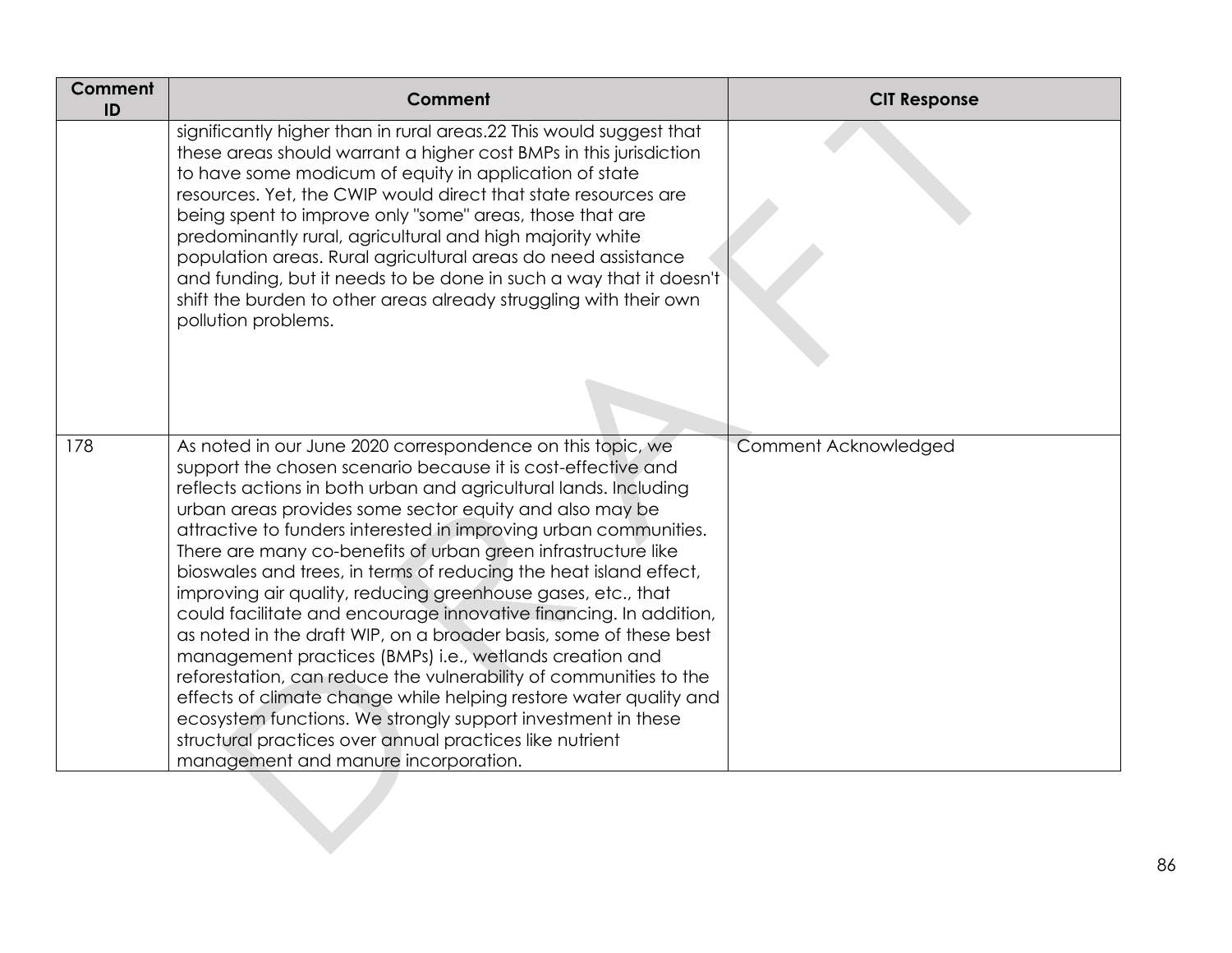| <b>Comment</b><br>ID | Comment                                                                                                                                                                                                                                                                                                                                                                                                                                                                                                                                                                                                                                                                                                                                                                                                                                                                                                                                                                                                     | <b>CIT Response</b>                                                                                                                                                                                                                                                                                                                                                                                                                                                                                                                                                                                                                                                                                                                                                    |
|----------------------|-------------------------------------------------------------------------------------------------------------------------------------------------------------------------------------------------------------------------------------------------------------------------------------------------------------------------------------------------------------------------------------------------------------------------------------------------------------------------------------------------------------------------------------------------------------------------------------------------------------------------------------------------------------------------------------------------------------------------------------------------------------------------------------------------------------------------------------------------------------------------------------------------------------------------------------------------------------------------------------------------------------|------------------------------------------------------------------------------------------------------------------------------------------------------------------------------------------------------------------------------------------------------------------------------------------------------------------------------------------------------------------------------------------------------------------------------------------------------------------------------------------------------------------------------------------------------------------------------------------------------------------------------------------------------------------------------------------------------------------------------------------------------------------------|
| 215                  | The WIP III goals represent efforts that go "above and beyond"<br>baseline implementation efforts. For example, in MASCD's WIP III<br>comments regarding Soil and Water Quality Conservation Plans,<br>we noted that "the current level of implementation is 923,896<br>acres per year and the WIP III sets a goal of 1,022,256 acres per<br>year. This additional ~100,000 acres could require as many as 30<br>additional planners to achieve." The Conowingo WIP addresses<br>an important issue in the Chesapeake Bay Restoration Effort, but<br>also complicates the push to meet WIP III goals, especially in<br>Cecil, Harford and Baltimore counties. Introducing this new WIP<br>alongside of the current Phase III WIP will not only require<br>additional technical assistance and implementation funding, it<br>also presents new challenges in communicating and tracking.                                                                                                                     | The Conowingo WIP plan development<br>team is aware of concerns regarding<br>capacity at the local level. Throughout the<br>Conowingo WIP planning process, key state<br>agencies (i.e. Agriculture, Environment,<br>Natural Resources) were briefed and<br>feedback solicited to ensure they<br>understood the goals of the plan. The<br>Conowingo WIP is a separate program that is<br>independent of existing local WIP efforts, but<br>is intended to align with local level ongoing<br>activities. Additionally, the Conowingo WIP<br>may engage in projects in areas that local<br>efforts may not be focused on or had<br>success in, so coordination between local<br>efforts and the Conowingo WIP<br>implementation team will be vital.                      |
| 250                  | 1) Geography of the CWIP. While the decision was made by the<br>Principal Staff Committee to target implementation of the CWIP<br>in the most-effective basins for nitrogen, an additional analysis is<br>recommended to examine the existing levels of implementation<br>within the most-effective basins (at the land-river segment scale)<br>and remaining opportunity for implementation. New York's local<br>implementation partners have already indicated high levels of<br>implementation within the most-effective basins in the New York<br>portion of the Chesapeake Bay watershed. This additional<br>analysis will assist with identifying remaining areas for<br>implementation within the most-effective basins and will indicate<br>if the geography will need to be expanded in New York in<br>particular. It is also unclear in the document how these land-river<br>segments can be properly targeted when jurisdictions report<br>implementation at a larger scale (e.g. county scale). | The draft Conowingo Watershed<br>Implementation Plan aims to focus outreach,<br>funding, and implementation in the<br>geographies included in the primary CWIP<br>strategy where models indicate that load<br>reductions locally will be most efficient at<br>improving water quality in the Chesapeake<br>Bay. The priority geographies included in the<br>primary CWIP scenario are defined as the<br>"above-the-median, nitrogen-effective land-<br>rive segments within the Susquehanna<br>basin." However, load reduction targets<br>have not been set at the land-rive segment<br>scale. Instead, the CWIP implementation<br>team plans to work closely with PA DEP and<br>local stakeholders to develop CWIP<br>milestones (the first CWIP draft milestones are |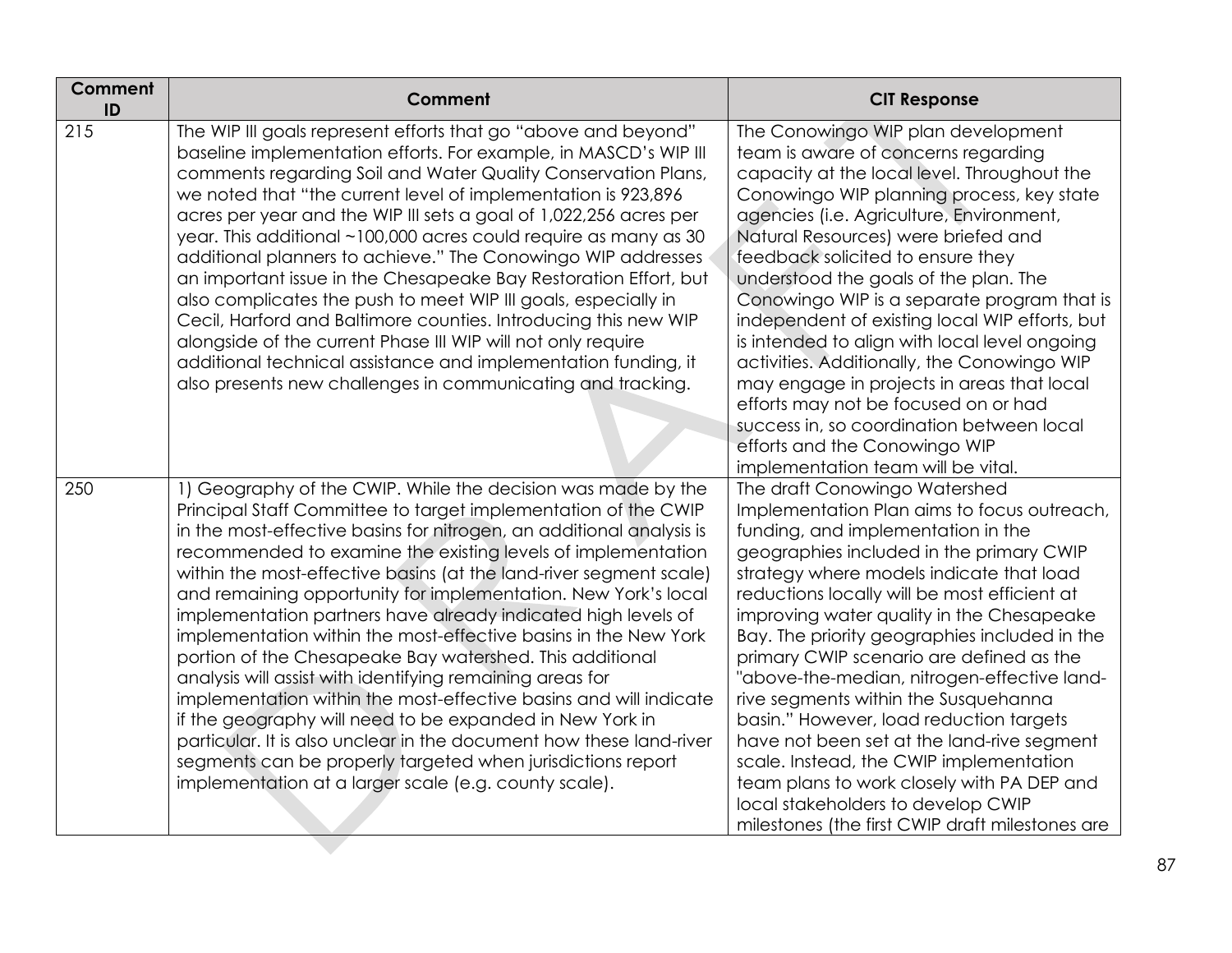| Comment<br>ID | Comment | <b>CIT Response</b>                                                                                                                                                                                                                                                                                                                                                                                                                                                                                                 |
|---------------|---------|---------------------------------------------------------------------------------------------------------------------------------------------------------------------------------------------------------------------------------------------------------------------------------------------------------------------------------------------------------------------------------------------------------------------------------------------------------------------------------------------------------------------|
|               |         | due in November 2021) to ground BMP<br>implementation targets with on-the-ground<br>knowledge of what can be achieved locally.<br>The draft does allow for the contingency of<br>considering a broader geography, should<br>periodic evaluations of CWIP progress find<br>that load reductions are off track from<br>meeting targets. The CWIP Steering<br>Committee will review comments provided<br>by stakeholders related to the identification<br>of priority geographies during the CWIP<br>revision process. |
|               |         |                                                                                                                                                                                                                                                                                                                                                                                                                                                                                                                     |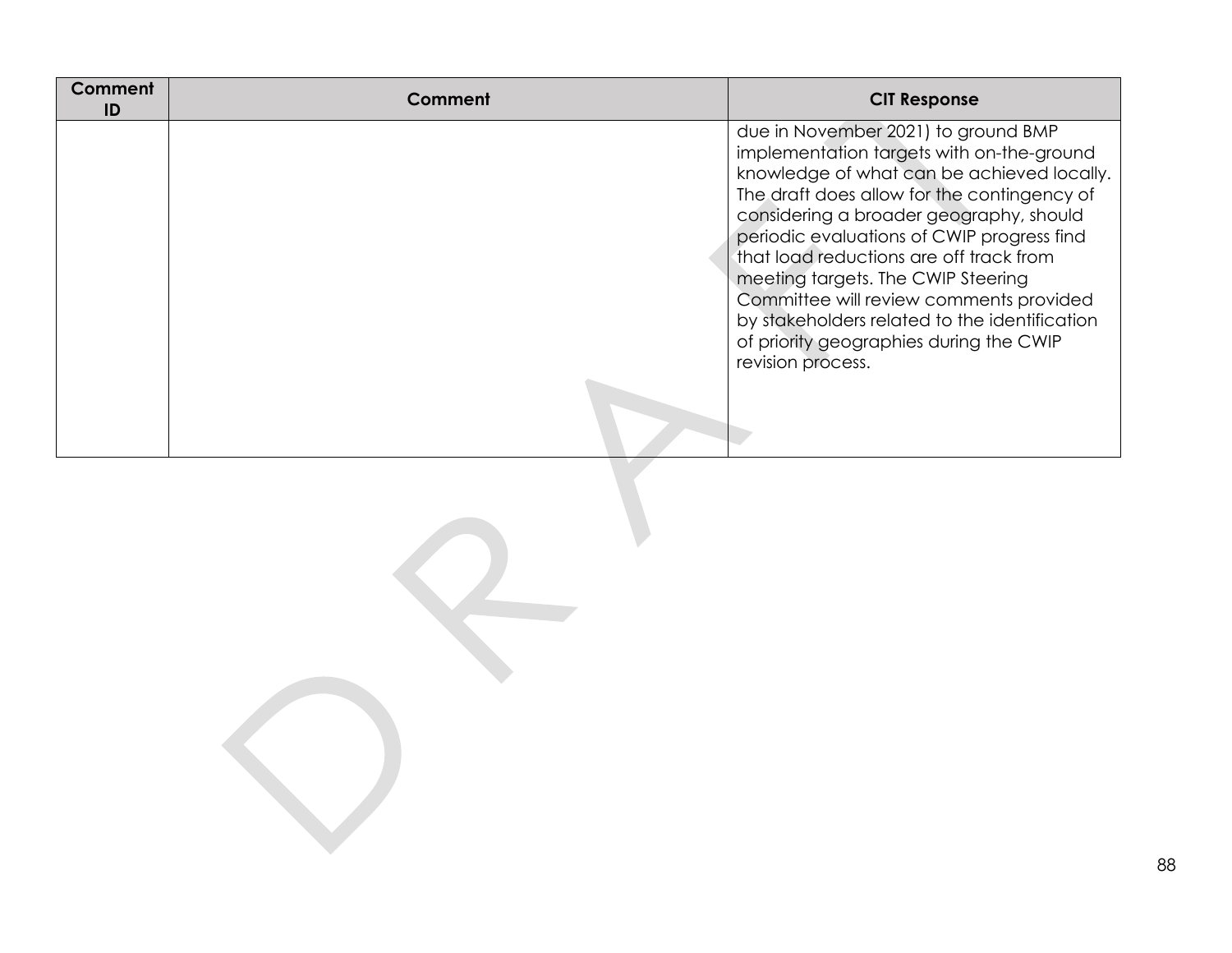## *Implementation Capacity*

Comments received under the topic Implementation Capacity are listed below with their responses. Primarily, the comments were focused on the need for more local capacity and funding, as well as the need to coordinate implementation with existing WIPs and county action plans.

The CIT does not anticipate revision to the CWIP based on these comments, but will incorporate these comments into our process for developing each set of two-year milestones. The CIT will also share these comments with the financing team.

| Comment<br>ID | Comment                                                                                                                                                                                                                                                                                                                   | <b>CIT Response</b>                                                                                                                                                                                                                                                                                                                                                                                                                                                                                                                                                                                                                                                                                                                               |
|---------------|---------------------------------------------------------------------------------------------------------------------------------------------------------------------------------------------------------------------------------------------------------------------------------------------------------------------------|---------------------------------------------------------------------------------------------------------------------------------------------------------------------------------------------------------------------------------------------------------------------------------------------------------------------------------------------------------------------------------------------------------------------------------------------------------------------------------------------------------------------------------------------------------------------------------------------------------------------------------------------------------------------------------------------------------------------------------------------------|
| 18            | Resources and capacity are huge issues, even if Maryland<br>districts and cooperators received money to implement BMPs.<br>Districts do not currently have staff to provide the technical<br>assistance to meet current needs, little alone meet needs<br>created from additional BMPs to fulfill the WIP - Conowingo WIP | The Conowingo WIP plan development<br>team is aware of concerns regarding<br>capacity at the local level. Throughout the<br>Conowingo WIP planning process, key state<br>agencies (i.e. Agriculture, Environment,<br>Natural Resources) were briefed and<br>feedback solicited to ensure they<br>understood the goals of the plan. The<br>Conowingo WIP is a separate program that is<br>independent of existing local WIP efforts, but<br>is intended to align with local level ongoing<br>activities. Additionally, the Conowingo WIP<br>may engage in projects in areas that local<br>efforts may not be focused on or had<br>success in, so coordination between local<br>efforts and the Conowingo WIP<br>implementation team will be vital. |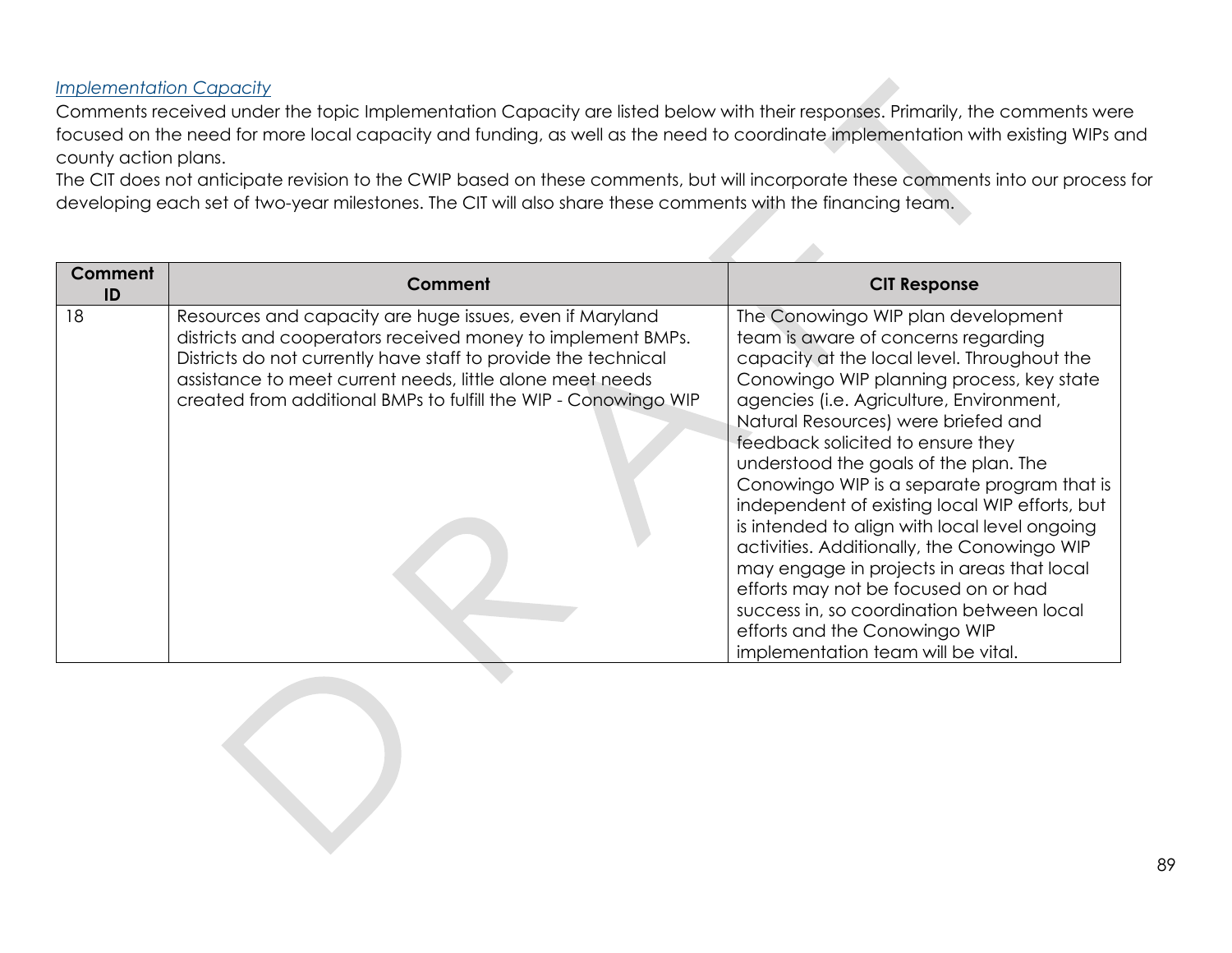| Comment<br>ID | <b>Comment</b>                                                                                                                                                                                                                                                                                                                                                | <b>CIT Response</b>                                                                                                                                                                                                                                                                                                                                                                                                                                                                                                                                                                                                                                                                                                                                                        |
|---------------|---------------------------------------------------------------------------------------------------------------------------------------------------------------------------------------------------------------------------------------------------------------------------------------------------------------------------------------------------------------|----------------------------------------------------------------------------------------------------------------------------------------------------------------------------------------------------------------------------------------------------------------------------------------------------------------------------------------------------------------------------------------------------------------------------------------------------------------------------------------------------------------------------------------------------------------------------------------------------------------------------------------------------------------------------------------------------------------------------------------------------------------------------|
| 41            | For the Baltimore County area of the watershed, funding is not a<br>limiting factor in BMP implementation. Lack of on-the-ground<br>capacity to implement BMPs (i.e., staff); a lack of outreach to get<br>landowners and farmers in the watershed to implement BMPs;<br>Conowingo is not a priority watershed in MD, and for federal<br>funding for ag BMPs. | The Conowingo WIP plan development<br>team is aware of concerns regarding<br>capacity at the local level. Throughout the<br>Conowingo WIP planning process, key state<br>agencies (i.e. Agriculture, Environment,<br>Natural Resources) were briefed and<br>feedback solicited to ensure they<br>understood the goals of the plan. The<br>Conowingo WIP is a separate program that is<br>independent of existing local WIP efforts, but<br>is intended to align with local level ongoing<br>activities. Additionally, the Conowingo WIP<br>may engage in projects in areas that local<br>efforts may not be focused on or had<br>success in, so coordination between local<br>efforts and the Conowingo WIP<br>implementation team will be vital.                          |
| 88            | Page 12: the last paragraph under Geography of the CWIP,<br>states that BMP implementation is targeted to the most effective<br>sub-basins. The PA Phase 3 WIP pilot counties did not meet their N<br>reduction targets in their CAPs. Thus, it is unlikely that there will be<br>additional lands within these counties to meet CWIP reductions.             | The CWIP Steering Committee<br>acknowledges that much has been done in<br>Pennsylvania to develop CAPs in Tier 1 & Tier<br>2 counties aimed at meeting PA's Phase 3<br>Chesapeake Bay Watershed Implementation<br>Plan (Phase 3 WIP) targets. Therefore, during<br>the first CWIP milestone planning period<br>(draft milestones due in November 2021) the<br>CWIP implementation team will work closely<br>with PA Dept. of Environmental Protection to<br>integrate CWIP targets into planning in Tier 3<br>& 4 counties. CWIP could also be leveraged<br>in the future to support planning and<br>implementation in all priority CWIP<br>geographies, to potentially identify new<br>opportunities and provide additional<br>resources toward nutrient load reductions, |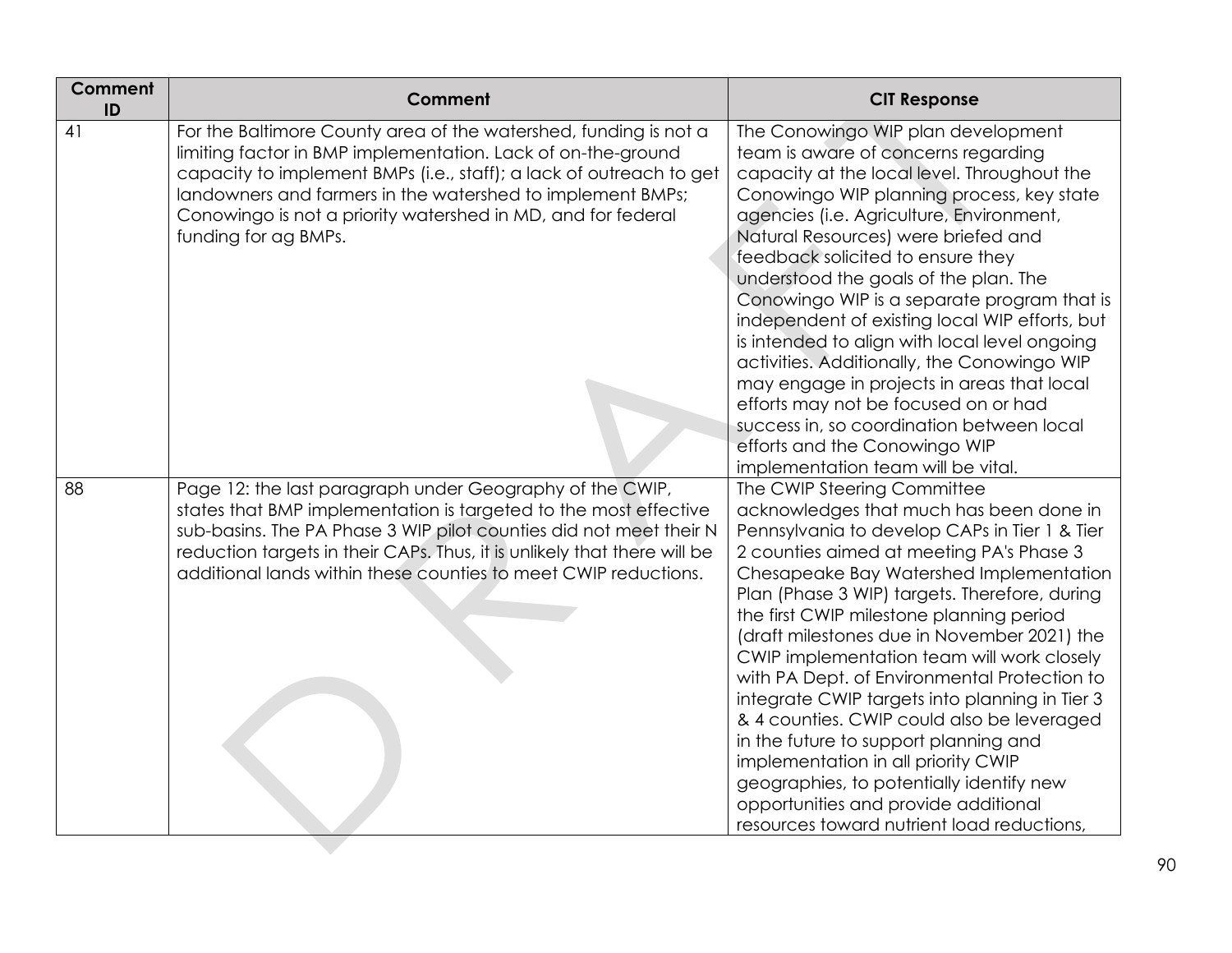| <b>Comment</b><br>ID | Comment                                                                                                                                                                                                                                                                                                                                                                                                                                                                                                                                                                                                                                                                                                                                                                                                                                                                                                                  | <b>CIT Response</b>                                                                                                                                                                                                                                                                                                                                                                                                                                                                                                                                                                                                                                                                                                                                                                                                                                                                                                    |
|----------------------|--------------------------------------------------------------------------------------------------------------------------------------------------------------------------------------------------------------------------------------------------------------------------------------------------------------------------------------------------------------------------------------------------------------------------------------------------------------------------------------------------------------------------------------------------------------------------------------------------------------------------------------------------------------------------------------------------------------------------------------------------------------------------------------------------------------------------------------------------------------------------------------------------------------------------|------------------------------------------------------------------------------------------------------------------------------------------------------------------------------------------------------------------------------------------------------------------------------------------------------------------------------------------------------------------------------------------------------------------------------------------------------------------------------------------------------------------------------------------------------------------------------------------------------------------------------------------------------------------------------------------------------------------------------------------------------------------------------------------------------------------------------------------------------------------------------------------------------------------------|
|                      |                                                                                                                                                                                                                                                                                                                                                                                                                                                                                                                                                                                                                                                                                                                                                                                                                                                                                                                          | that may be not been identified in earlier<br>planning efforts.                                                                                                                                                                                                                                                                                                                                                                                                                                                                                                                                                                                                                                                                                                                                                                                                                                                        |
| 165                  | BMPs in the Primary CWIP Strategy (p. 32): The CWIP states "By<br>targeting areas outside regulated MS4 lands, the CWIP avoids<br>competing for projects or load reduction credits with local<br>governments who are simultaneously working to achieve local<br>MS4 and Chesapeake Bay WIP goals." However, for the<br>agriculture sector, this is where (outside the MS4 area) the<br>majority of CAP reductions will need to be achieved already.<br>Several counties are already approaching 80%-100% of available<br>acres (or similar) for implementation of certain agricultural<br>related BMPs, practices, and plans just to achieve (or nearly<br>achieve) the CAP reductions. Simply providing this comment to<br>express a concern that the available acreage for BMP<br>implementation as contemplated by the CWIP may not exist<br>(and this comment is tied to General Comment #1 to a certain<br>extent). | The Steering Committee acknowledges that<br>the CWIP implementation plan is heavily<br>reliant on load reduction in Pennsylvania, in<br>particular on agricultural land. Stakeholder<br>input during public comment period has<br>helped to provide insight on the feasibility of<br><b>BMP</b> implementation targets. Technical<br>resources that will be created by the CWIP<br>implimentation team and delivered to<br>stakeholders within the primary CWIP<br>geography aim to quantify the actual<br>amount of land available for these BMPs and<br>will further help to set BMP targets that are<br>realistic. The CWIP implementation team<br>plans to work closely with PA DEP and local<br>stakeholders to develop CWIP milestones<br>(the first CWIP draft milestones are due in<br>November 2021) to ground BMP<br>implementation targets with on-the-ground<br>knowledge of what can be achieved locally. |
|                      |                                                                                                                                                                                                                                                                                                                                                                                                                                                                                                                                                                                                                                                                                                                                                                                                                                                                                                                          |                                                                                                                                                                                                                                                                                                                                                                                                                                                                                                                                                                                                                                                                                                                                                                                                                                                                                                                        |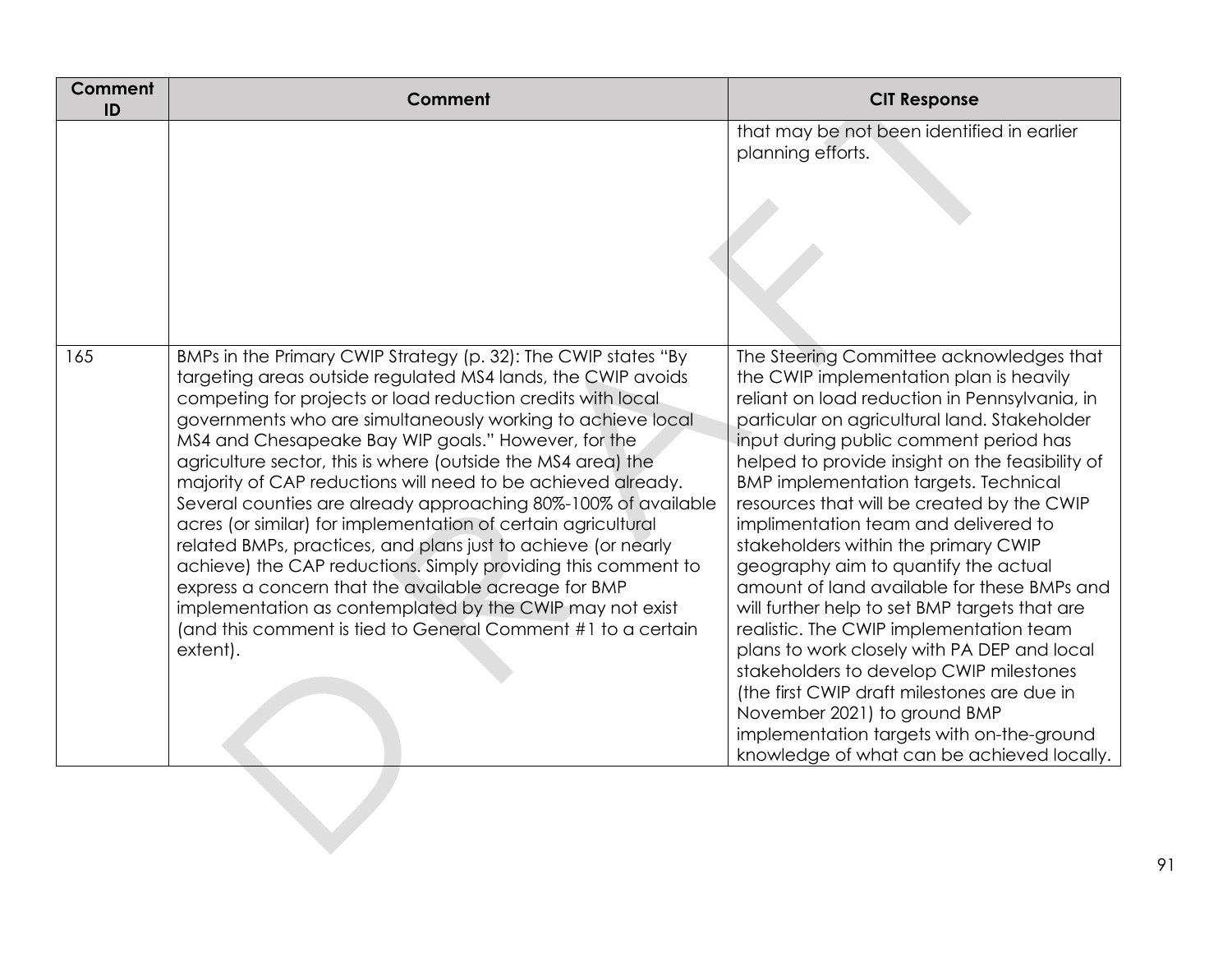| Comment<br>ID | Comment                                                                                                                                                                                                                                                                                                                                                                                                                                                                                                                                                                                                                                                                                                                                                             | <b>CIT Response</b>                                                                                                                                                                                                                                                                                                                                                                                                                                                                                                                                                                                                                                                                                           |
|---------------|---------------------------------------------------------------------------------------------------------------------------------------------------------------------------------------------------------------------------------------------------------------------------------------------------------------------------------------------------------------------------------------------------------------------------------------------------------------------------------------------------------------------------------------------------------------------------------------------------------------------------------------------------------------------------------------------------------------------------------------------------------------------|---------------------------------------------------------------------------------------------------------------------------------------------------------------------------------------------------------------------------------------------------------------------------------------------------------------------------------------------------------------------------------------------------------------------------------------------------------------------------------------------------------------------------------------------------------------------------------------------------------------------------------------------------------------------------------------------------------------|
| 179           | We are mindful of concerns about "do-ability" in terms of<br>increased costs of implementation and diminishing returns as you<br>approach capacity in affected jurisdictions, especially<br>Pennsylvania. However, the reality is that current levels of<br>implementation in the scenario geographies leave substantial<br>room for more implementation, so in the near-term, the likelihood<br>of "saturating the market" so to speak, seems unlikely. If the<br>partnership is able to attract private and public capital, in the<br>near term, it will be important to spend it in areas that are cost-<br>effective and in greatest need of implementation, hence the<br>focus on Q1 and Q2 N effective basins in the Susquehanna<br>watershed is appropriate. | The level of implementation identified in the<br>draft plan was based in part on current or<br>anticipated levels of implementation listed in<br>CAST. Related to references to cost and<br>public and private capital, when the<br><b>Environmental Protection Agency solicited</b><br>proposals, the development of a Finance<br>Plan was a separate task from the<br>development of the Conowingo WIP, with its<br>own timeline for completion. This comment<br>will be shared with the finance plan<br>development team. For more information<br>related to the finance plan, please visit:<br>https://www.chesapeakebay.net/who/grou<br>p/conowingo_watershed_implementation_pl<br>an_steering_committee |
| 201           | NYSDEC has not adopted local planning goals for their<br>jurisdictional WIP and this approach is supported by the USC. A<br>watershed approach to implementation is working for NYS and<br>allows for us to implement practices across the watershed. The<br>suggestion that Milestones will be developed along with local<br>load allocations for the Conowingo WIP is very concerning for the<br>USC as this is not how we currently operate. We want to see the<br>continued flexibility that we have with our jurisdictional WIP kept<br>for the Conowingo WIP with watershed goals not county or local<br>planning goals.                                                                                                                                      | The CWIP Steering Committee<br>acknowledges that much has been done to<br>develop and implement jurisdictions' Phase 3<br>Chesapeake Bay Watershed Implementation<br>Plans (Phase 3 WIP). Therefore, the Steering<br>Committee recommends the CWIP support<br>effective efforts that are currently underway.<br>Rather than set targets at the local scale at<br>this early stage of CWIP development, the<br>CWIP implementation team plans to work<br>closely with local stakeholders to develop<br>CWIP milestones (the first CWIP draft<br>milestones are due in November 2021) to<br>ground BMP implementation targets with on-<br>the-ground knowledge of what can be<br>achieved locally.              |
|               |                                                                                                                                                                                                                                                                                                                                                                                                                                                                                                                                                                                                                                                                                                                                                                     |                                                                                                                                                                                                                                                                                                                                                                                                                                                                                                                                                                                                                                                                                                               |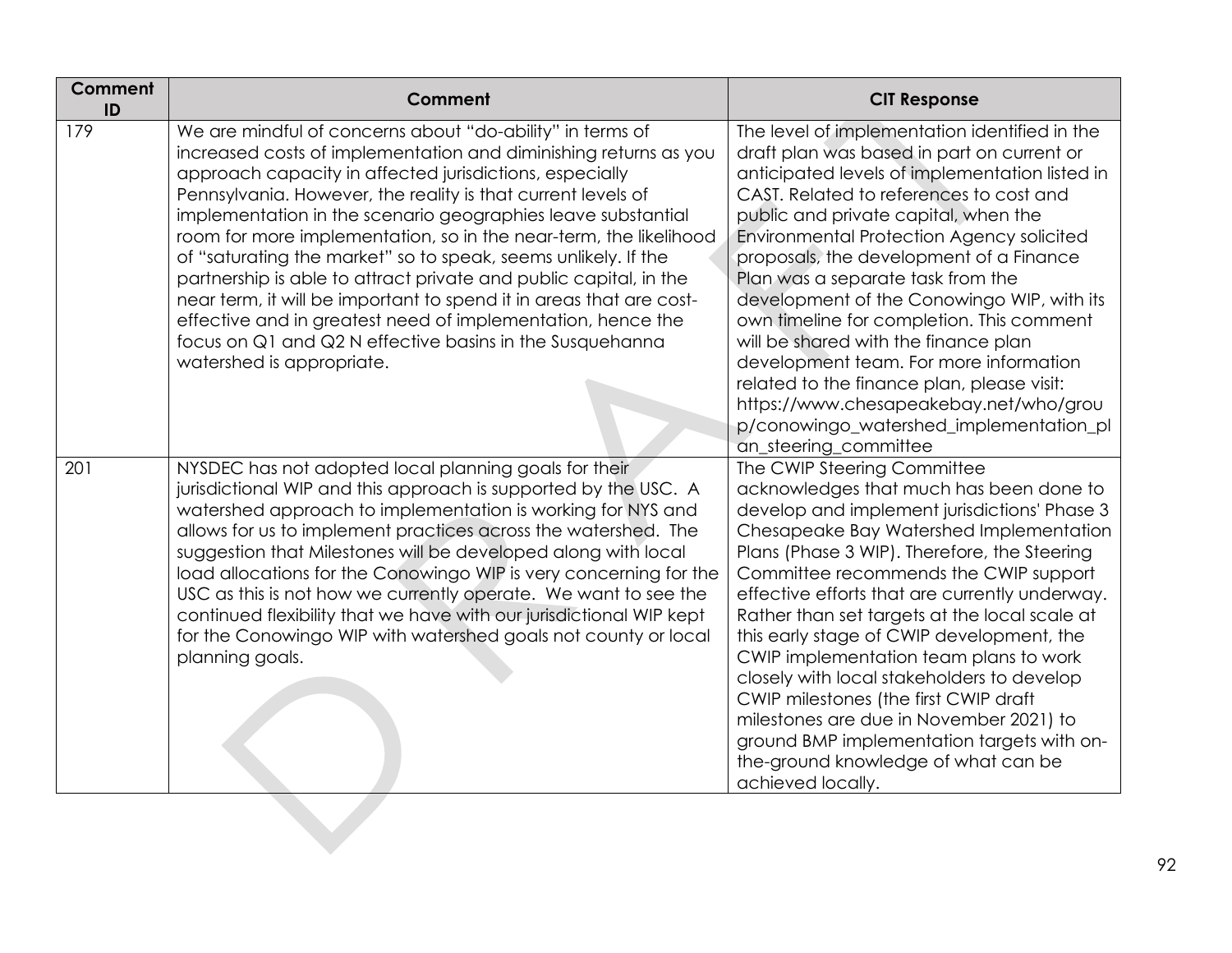| <b>Comment</b><br>ID | Comment                                                                                                                                                                                                                                                                                                                                                                                                                                                                                                                                                                                                                                                                                                                                                                            | <b>CIT Response</b>                                                                                                                                                                                                                                                                                                                                                                                                                                                                                                                                                                                                                                                                                                                                                                             |
|----------------------|------------------------------------------------------------------------------------------------------------------------------------------------------------------------------------------------------------------------------------------------------------------------------------------------------------------------------------------------------------------------------------------------------------------------------------------------------------------------------------------------------------------------------------------------------------------------------------------------------------------------------------------------------------------------------------------------------------------------------------------------------------------------------------|-------------------------------------------------------------------------------------------------------------------------------------------------------------------------------------------------------------------------------------------------------------------------------------------------------------------------------------------------------------------------------------------------------------------------------------------------------------------------------------------------------------------------------------------------------------------------------------------------------------------------------------------------------------------------------------------------------------------------------------------------------------------------------------------------|
| 228                  | With the challenges created by COVID-19, our MDA personnel<br>were sent home in March, 2020 for mandatory telework.<br>Although our MDA planners have been productive, we have<br>been hampered by the field work limitations set by MDA. This will<br>have an impact on our current goals to meet the 2025 WIP<br>regarding conservation planning. (Presently, we are waiting on a<br>MDA planner position which has not been filled. Because this will<br>be an entry position, this new planner will need time to be<br>trained. We anticipate that it takes up to two (2) years for a new<br>planner to be proficient with planning with less supervision.) If we<br>cannot meet the current WIP goals by 2025, this will impact or<br>delay the goals which the CWIP may set. | The Conowingo WIP plan development<br>team recognizes concerns regarding local<br>capacity. Coordination between local<br>efforts and the Conowingo WIP<br>implementation team will be vital and the<br>comment regarding the ambitious nature of<br>the goals will be evaluated. Additional cost<br>information that can be shared related to<br>funding sufficient staff to meet the goals of<br>the Conowingo WIP can be utilized as the<br>overall CWIP process moves forward to<br>financing and Milestone development. This<br>comment will also be shared with the<br>finance plan development team. For more<br>information related to the finance plan,<br>please visit:<br>https://www.chesapeakebay.net/who/grou<br>p/conowingo_watershed_implementation_pl<br>an_steering_committee |
| 229                  | Presently HSCD has two (2) technician positions through the<br>Chesapeake & Atlantic Coastal Bays 2010 Trust Fund. The<br>funding for these two (2) positions will expire at the end of June,<br>2021. MDA is slated to create one (1) technician position and fill<br>this by the end of January, 2021. Therefore, we anticipate that<br>for fiscal year 2022, we will lose at least one (1) technician<br>position. As a result, we will have less personnel to handle<br>technical designs for agricultural BMPs which will contribute<br>toward the goals set for WIP and CWIP.                                                                                                                                                                                                | The Conowingo WIP plan development<br>team recognizes concerns regarding local<br>capacity. Coordination between local<br>efforts and the Conowingo WIP<br>implementation team will be vital and the<br>comment regarding the ambitious nature of<br>the goals will be evaluated. Additional cost<br>information that can be shared related to<br>funding sufficient staff to meet the goals of<br>the Conowingo WIP can be utilized as the<br>overall CWIP process moves forward to<br>financing and Milestone development. This<br>comment will also be shared with the<br>finance plan development team. For more<br>information related to the finance plan,                                                                                                                                |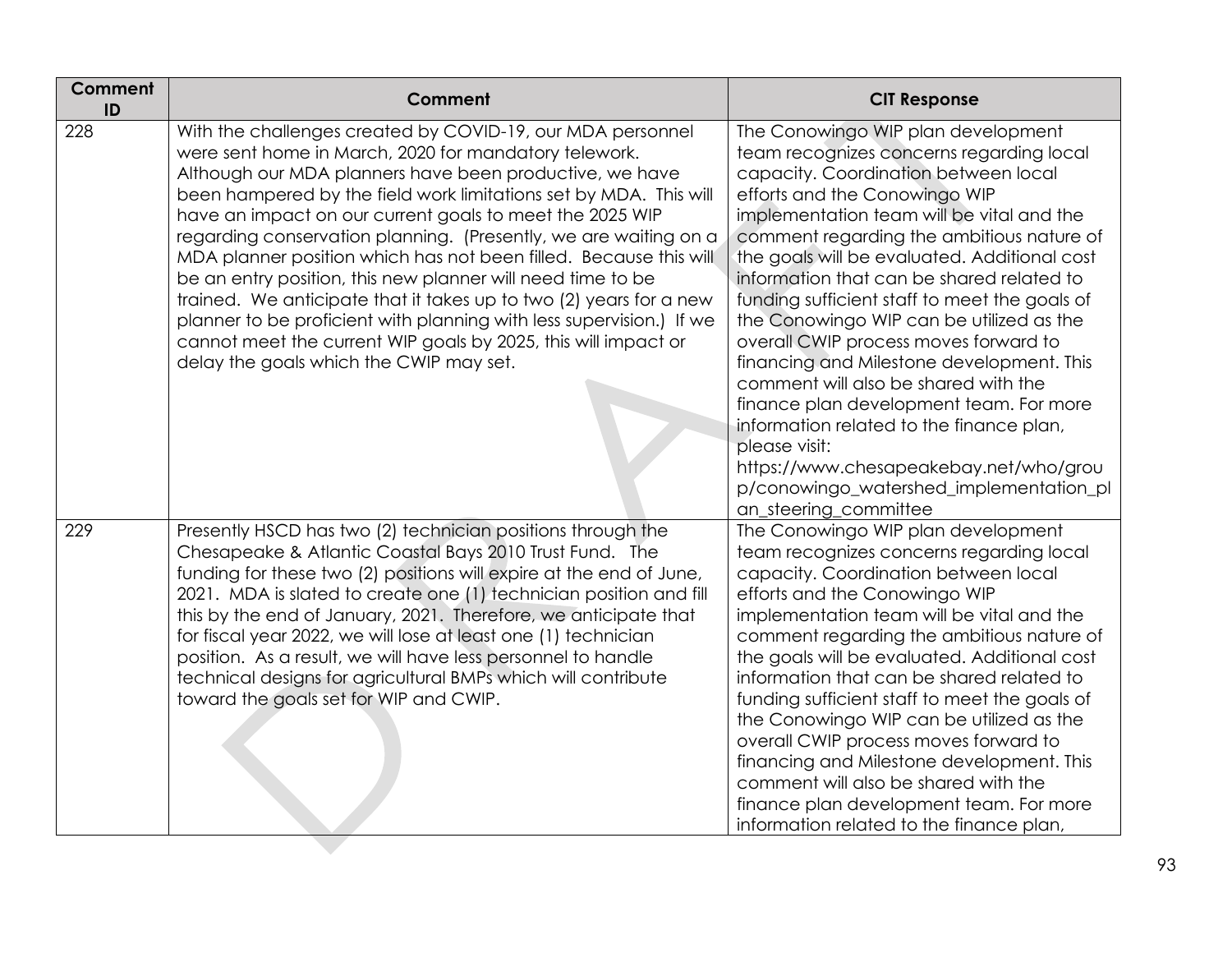| Comment<br>ID | <b>Comment</b> | <b>CIT Response</b>                                                                                                         |
|---------------|----------------|-----------------------------------------------------------------------------------------------------------------------------|
|               |                | please visit:<br>https://www.chesapeakebay.net/who/grou<br>p/conowingo_watershed_implementation_pl<br>an_steering_committee |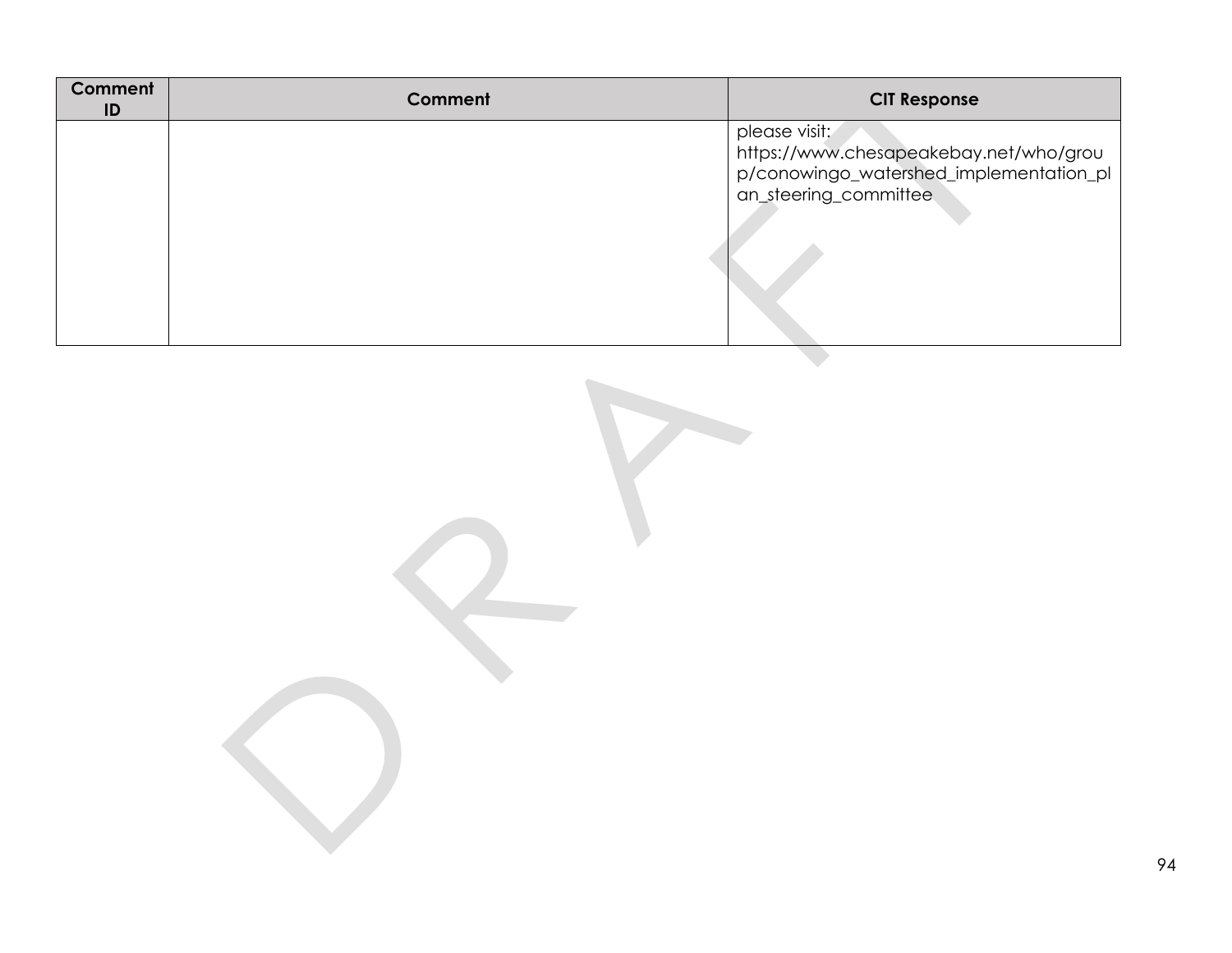| Comment<br>ID | Comment                                                                                                                                                                                                                                                                                                                                                                                                                                                                                                                                                                                                                                                                                                                                                                                                                                                                                                                                                                                                                                                                                                                                                                                                                                                                                                                                                                                                                                                                                                                                                                                                                                                                                                                                                                                                                                                                                                                                                                                                                                                                                                                                                                                                                                                    | <b>CIT Response</b>                                                                                                                                                                                                                                                                                                                                                                                                                                                                                                                                                                                                                                                                                                                               |
|---------------|------------------------------------------------------------------------------------------------------------------------------------------------------------------------------------------------------------------------------------------------------------------------------------------------------------------------------------------------------------------------------------------------------------------------------------------------------------------------------------------------------------------------------------------------------------------------------------------------------------------------------------------------------------------------------------------------------------------------------------------------------------------------------------------------------------------------------------------------------------------------------------------------------------------------------------------------------------------------------------------------------------------------------------------------------------------------------------------------------------------------------------------------------------------------------------------------------------------------------------------------------------------------------------------------------------------------------------------------------------------------------------------------------------------------------------------------------------------------------------------------------------------------------------------------------------------------------------------------------------------------------------------------------------------------------------------------------------------------------------------------------------------------------------------------------------------------------------------------------------------------------------------------------------------------------------------------------------------------------------------------------------------------------------------------------------------------------------------------------------------------------------------------------------------------------------------------------------------------------------------------------------|---------------------------------------------------------------------------------------------------------------------------------------------------------------------------------------------------------------------------------------------------------------------------------------------------------------------------------------------------------------------------------------------------------------------------------------------------------------------------------------------------------------------------------------------------------------------------------------------------------------------------------------------------------------------------------------------------------------------------------------------------|
| 231           | Feasibility of Implementation -- Paragraph 1: A critical difference<br>exists between the draft CWIP, as proposed, and that of a<br>solution - feasibility of implementation. While the draft CWIP,<br>according to output from the Chesapeake Assessment and<br>Scenario Tool (CAST), meets the 6 million pound nitrogen<br>reduction target, largely via proposed implementation of<br>agricultural BMPs in the Commonwealth of Pennsylvania, the<br>level of implementation required for many of those practices is<br>strikingly high – significantly higher than any historical level of<br>annual implementation within the geographic region of the<br>CWIP. Under the draft CWIP the proposed annual level of<br>implementation, measured in acres, for critical practices such as<br>nutrient management (comprising nitrogen rate, placement, and<br>timing) are up to 100 times the level of annual implementation<br>that occurred between 2009 and 2019. It is simply unrealistic to<br>expect that level of implementation to occur, even if sufficient<br>funding were somehow realized. In stark contrast, enhancing the<br>sediment trapping capacity through removal of sediment<br>accumulated in the Conowingo Reservoir is feasible, tangible,<br>quantifiable, and verifiable. Paragraph 2: To expedite the<br>technical evaluation of enhancing sediment trapping capacity,<br>we fully support the recommendation on p. 42 of the CWIP that<br>states "The Steering Committee recommends that an expert<br>panel be convened to scientifically evaluate and quantify load<br>reductions from Maryland's Conowingo dredging pilot."<br>Paragraph 3: To support work of the Expert Panel, historical<br>information on Conowingo Reservoir sediment is rather robust<br>(Lower Susquehanna River Watershed Assessment, Maryland and<br>Pennsylvania, 2015; Langland, M.J., 2015; Journal of<br>Environmental Quality, Special Section, The Conowingo Reservoir<br>(various authors in multiple papers) 2015-2016; George Mason<br>University, 2015; Zhang et al, 2016; Susquehanna River Basin<br>Commission, 2006; and others). In combination with recent and<br>future results from the Northgate Pilot Project, this information | The Conowingo WIP plan development<br>team is aware of concerns regarding<br>capacity at the local level. Throughout the<br>Conowingo WIP planning process, key state<br>agencies (i.e. Agriculture, Environment,<br>Natural Resources) were briefed and<br>feedback solicited to ensure they<br>understood the goals of the plan. The<br>Conowingo WIP is a separate program that is<br>independent of existing local WIP efforts, but<br>is intended to align with local level ongoing<br>activities. Additionally, the Conowingo WIP<br>may engage in projects in areas that local<br>efforts may not be focused on or had<br>success in, so coordination between local<br>efforts and the Conowingo WIP<br>implementation team will be vital. |
|               |                                                                                                                                                                                                                                                                                                                                                                                                                                                                                                                                                                                                                                                                                                                                                                                                                                                                                                                                                                                                                                                                                                                                                                                                                                                                                                                                                                                                                                                                                                                                                                                                                                                                                                                                                                                                                                                                                                                                                                                                                                                                                                                                                                                                                                                            |                                                                                                                                                                                                                                                                                                                                                                                                                                                                                                                                                                                                                                                                                                                                                   |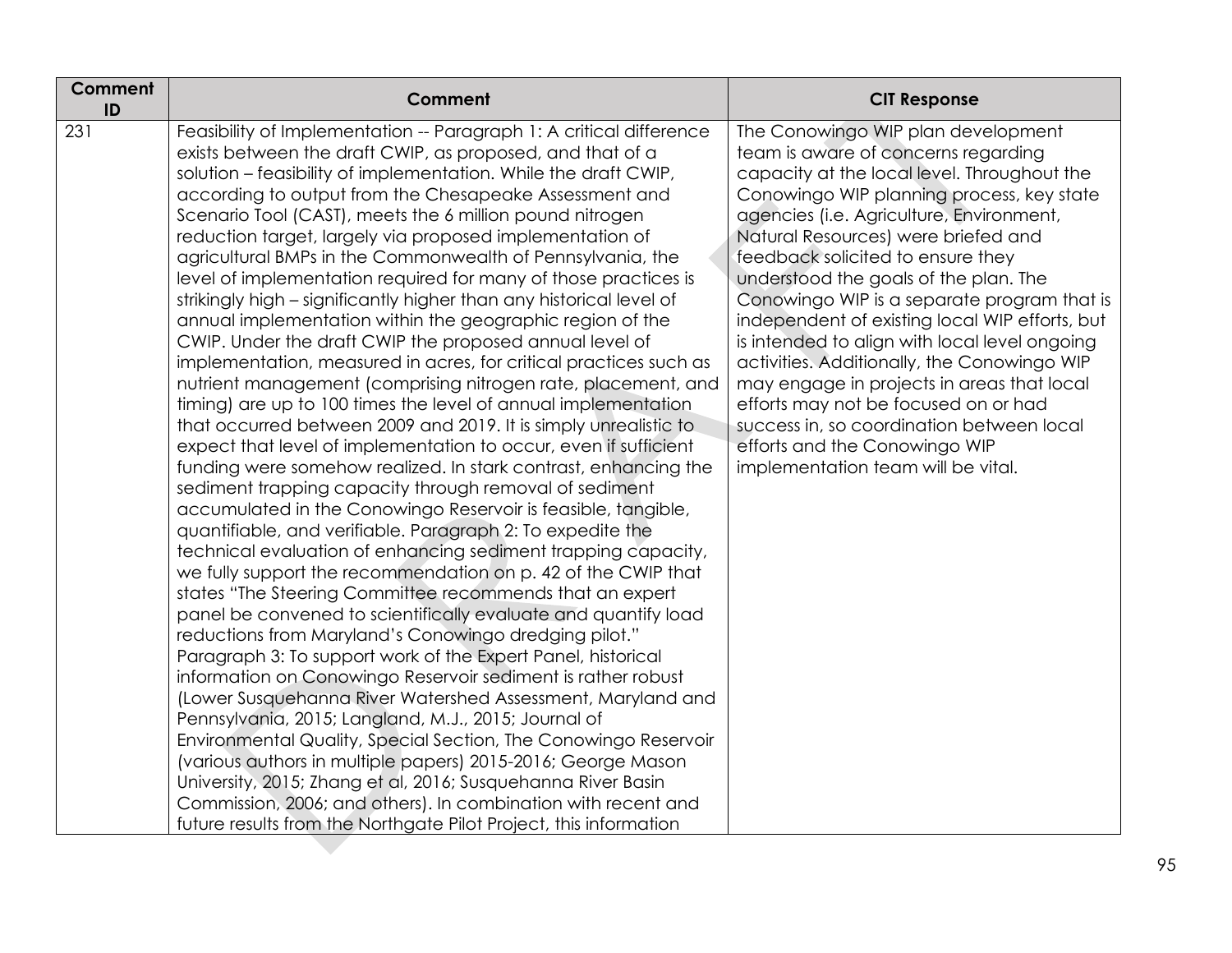| Comment<br>ID | Comment                                                                                                                                                                                                                                                                                                                                                                                                                                                                                                                                                                                                                                                                                                                 | <b>CIT Response</b> |
|---------------|-------------------------------------------------------------------------------------------------------------------------------------------------------------------------------------------------------------------------------------------------------------------------------------------------------------------------------------------------------------------------------------------------------------------------------------------------------------------------------------------------------------------------------------------------------------------------------------------------------------------------------------------------------------------------------------------------------------------------|---------------------|
|               | provides a strong basis for the Expert Panel to expeditiously<br>quantify benefits of enhancing sediment trapping capacity, both<br>large scale and incrementally. The charge of the Panel should be<br>clearly articulated to build upon historical information, leverage<br>ongoing work of the Pilot Project and quantify the nitrogen<br>reduction (i.e., credits) associated with a given volume of<br>removed sediment. We recommend that the Panel be directed<br>to complete its work within calendar year 2021 with a report and<br>recommendations submitted to the Chesapeake Bay Program<br>Principals' Staff Committee by the end of 2021. We stand ready<br>to assist the Panel to our fullest abilities. |                     |
|               |                                                                                                                                                                                                                                                                                                                                                                                                                                                                                                                                                                                                                                                                                                                         |                     |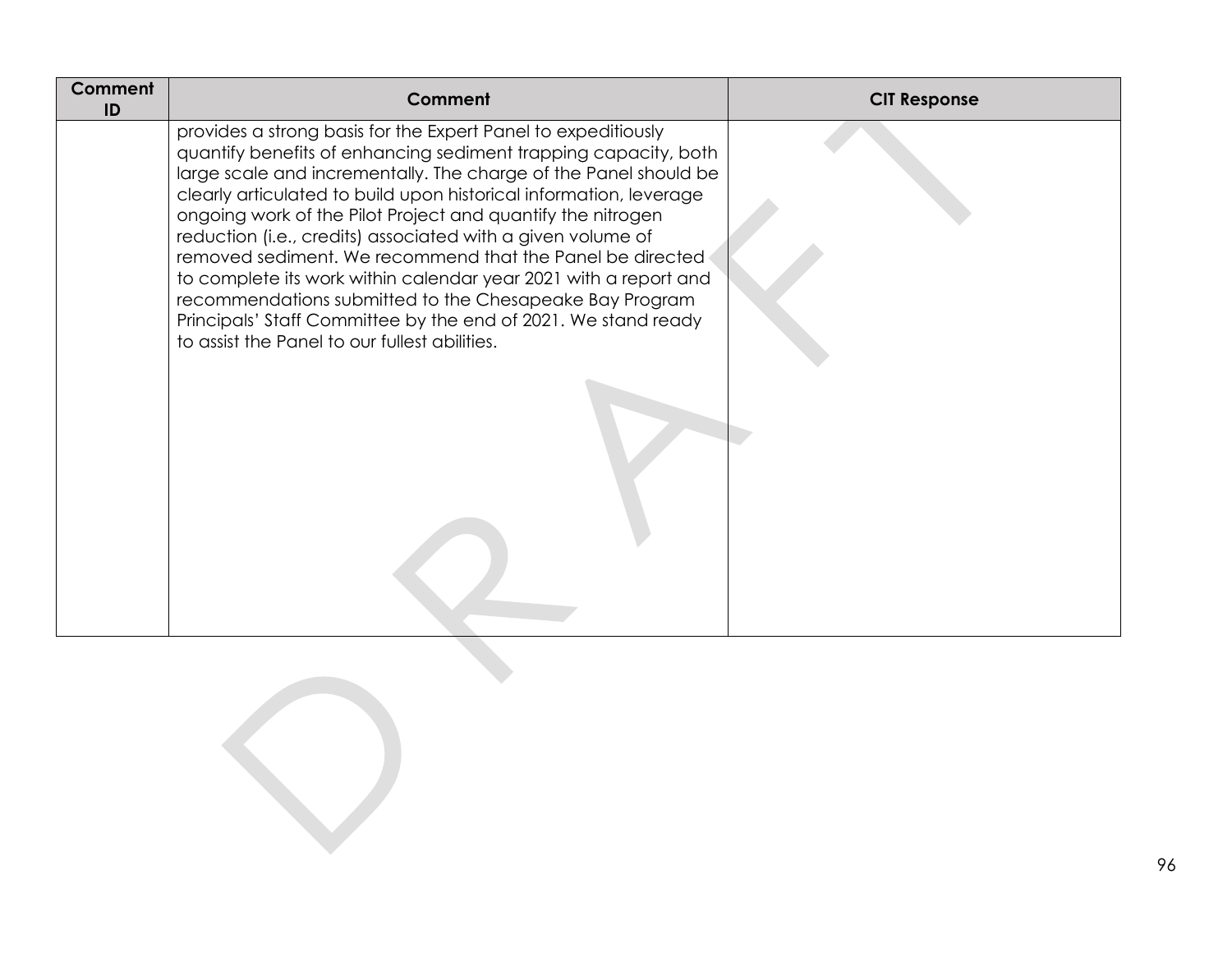| Comment<br>ID | Comment                                                                                                                                                                                                                                                                                                                                                                                                                                                                                                                                                                                                                                                                                                                                                                                                                                                                                                                                                                                                                                                                                                                                                                                                                                                                                                                                                                                                                                                  | <b>CIT Response</b>                                                                                                                                                                                                                                                                                                                                               |
|---------------|----------------------------------------------------------------------------------------------------------------------------------------------------------------------------------------------------------------------------------------------------------------------------------------------------------------------------------------------------------------------------------------------------------------------------------------------------------------------------------------------------------------------------------------------------------------------------------------------------------------------------------------------------------------------------------------------------------------------------------------------------------------------------------------------------------------------------------------------------------------------------------------------------------------------------------------------------------------------------------------------------------------------------------------------------------------------------------------------------------------------------------------------------------------------------------------------------------------------------------------------------------------------------------------------------------------------------------------------------------------------------------------------------------------------------------------------------------|-------------------------------------------------------------------------------------------------------------------------------------------------------------------------------------------------------------------------------------------------------------------------------------------------------------------------------------------------------------------|
| 239           | 1. We have a concern that there will be an expectation of<br>Lancaster County in the CWIP, and that in Lancaster County, at<br>least, you may not be able to achieve your N reduction<br>objectives with the limited opportunities that have not already<br>been identified by our Countywide Action Plan (CAP). This plan,<br>developed to support the Commonwealth's WIP and address the<br>responsibility for the 21% of the entire<br>state's N reduction allocated to Lancaster County, uses a<br>reduction strategy that includes many of the BMPs you identify.<br>The CWIP draft approach raises additional concern since your<br>stated objective is to pursue the highest ROI BMPs. This is precisely<br>the approach we are utilizing with an added caveat. We don't<br>get to choose only the highest ROI approaches; we have 60 (+/-)<br>BMPs in our CAP. Part of our ROI assessment is not only to achieve<br>our CAP reductions but to achieve "Clean and clear water by<br>2040." To the extent that there is additional work required in the c<br>ounty to ac hieve the CWIP reductions a collaborative,<br>coordinated approach must be established. Absent of that<br>approach, the likely outcome is an inefficient competitive<br>framework that will undermine our current efforts. We strongly<br>recommend that the Conowingo WIP n ot be implemented at<br>the expense of local pre existing programming and planning<br>goals. | The Conowingo WIP was developed using a<br>baseline that assumed each jurisdiction's<br>Phase III WIP had been fully implemented.<br>The Conowingo WIP team will coordinate<br>with and offer technical assistance to those<br>counties developing local plans to eliminate<br>competition and ensure a collaborative and<br>coordinated approach is established. |
| 256           | To successfully achieve the goal of reducing nutrient and<br>sediment to the Chesapeake Bay, both Watershed<br>Implementation Plans must complement each other and not<br>compete over the same resources. To do so, the Conowingo<br>team must actively engage those that are responsible for<br>overseeing state-specific WIPs. This will not only reduce potential<br>overlaps in effort but ensure the consistency of program delivery<br>to our constituents. Specifically, each jurisdiction should have the<br>ability to work with the Conowingo team to further refine the plan<br>prior to implementation. This not only includes the suite of<br>practices being considered but the level to which these                                                                                                                                                                                                                                                                                                                                                                                                                                                                                                                                                                                                                                                                                                                                      | The Conowingo WIP was developed using a<br>baseline that assumed each jurisdiction's<br>Phase III WIP had been fully implemented.<br>The Conowingo WIP team will coordinate<br>with and offer technical assistance to those<br>counties developing local plans to eliminate<br>competition and ensure a collaborative and<br>coordinated approach is established. |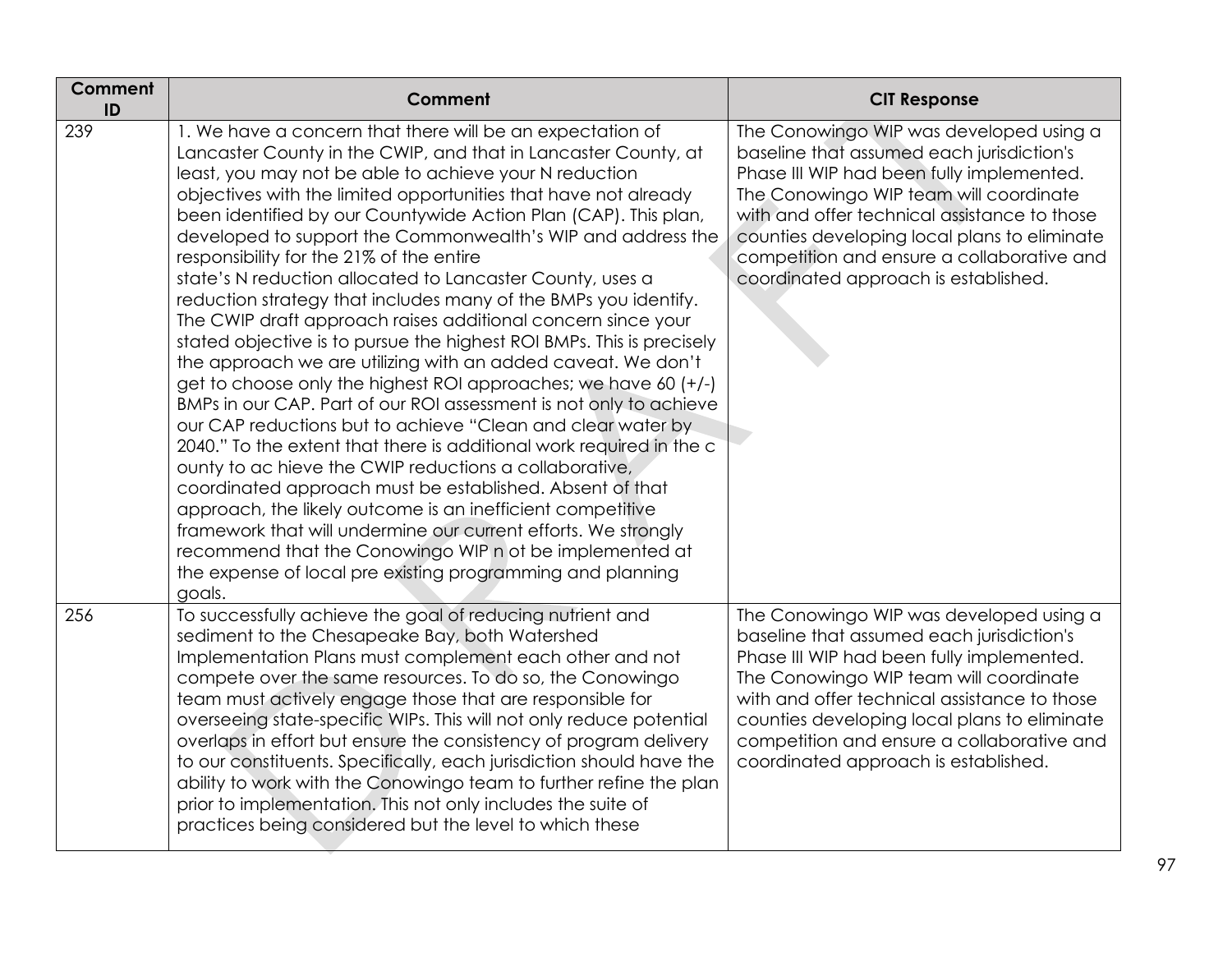| Comment<br>ID | Comment                                                                                                                                                                                                                                                                                                                                                                                                                                                                                                                                                                                                                                                         | <b>CIT Response</b>                                                                                                                                                                                                                                                                                                                                                                                                                                                                                                                                                                                                                                                                                                                                                                                                                                                                                                                                                                                                                          |
|---------------|-----------------------------------------------------------------------------------------------------------------------------------------------------------------------------------------------------------------------------------------------------------------------------------------------------------------------------------------------------------------------------------------------------------------------------------------------------------------------------------------------------------------------------------------------------------------------------------------------------------------------------------------------------------------|----------------------------------------------------------------------------------------------------------------------------------------------------------------------------------------------------------------------------------------------------------------------------------------------------------------------------------------------------------------------------------------------------------------------------------------------------------------------------------------------------------------------------------------------------------------------------------------------------------------------------------------------------------------------------------------------------------------------------------------------------------------------------------------------------------------------------------------------------------------------------------------------------------------------------------------------------------------------------------------------------------------------------------------------|
|               | practices can be practically implemented, as well. For instance,<br>we are concerned about the use of nutrient management<br>practices in the draft plan as those practices are already a<br>regulatory requirement in Maryland. Furthermore, we need to<br>recognize and ensure equity exists among the source sectors to<br>address the necessary reductions. In addition we need to<br>develop a unified program delivery strategy to eliminate the<br>redundancy in outreach efforts. Finally, market based<br>approaches, such as nutrient trading and ecosystem services,<br>need to be explored as an alternative to traditional cost-share<br>programs. |                                                                                                                                                                                                                                                                                                                                                                                                                                                                                                                                                                                                                                                                                                                                                                                                                                                                                                                                                                                                                                              |
| 285           | The Conowingo WIP is a multi-jurisdictional effort. At this point, it<br>does not seem clear what other states are planning to do as part<br>of the joint effort or which jurisdictions are responsible for aspects<br>of the plan. In Pennsylvania, we have already set out to achieve<br>milestones on state WIP with limited resources and caution<br>against any effort that could cause this to be viewed as a<br>competing priority to the established strategies that are already<br>underway.                                                                                                                                                           | In 2017, the Principals' Staff Committee (PSC)<br>agreed to address these Conowingo<br>pollution loads through a separate<br>Conowingo Watershed Implementation Plan<br>(CWIP) that all jurisdictions would work<br>collectively to achieve by pooling<br>partnership resources. The CWIP is a Bay-<br>wide effort, committed to providing<br>resources to draft, finance, implement, and<br>track the progress toward achieving load<br>reductions. While the Steering Committee<br>considered a variety of geographies for the<br><b>CWIP scenario, Steering Committee</b><br>members ultimately came to full consensus<br>on the geography included in the primary<br>CWIP scenario which is defined as the<br>"above-the-median, nitrogen-effective land-<br>rive segments within the Susquehanna basin."<br>The analysis indicates that load reductions in<br>these locations would be most effective at<br>improving conditions in the Bay, and<br>therefore where implementation would likely<br>be most cost effective. The Steering |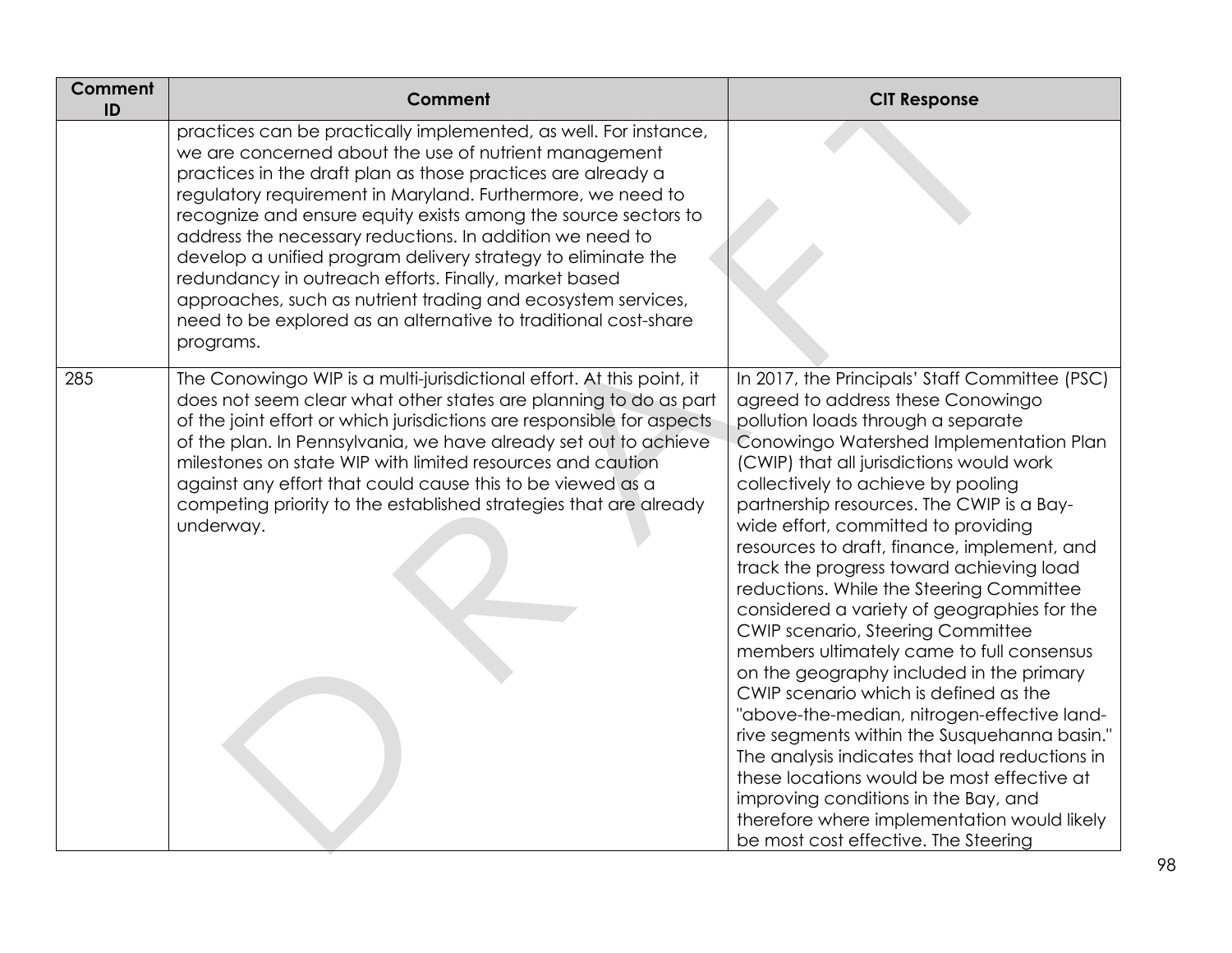| <b>Comment</b><br>ID | <b>Comment</b> | <b>CIT Response</b>                                                                                                                                                                                  |
|----------------------|----------------|------------------------------------------------------------------------------------------------------------------------------------------------------------------------------------------------------|
|                      |                | Committee acknowledges that CWIP<br>implementation is heavily reliant on load<br>reduction in Pennsylvania and that more<br>work needs to be done to ground these<br>assumptions at the local level. |
|                      |                |                                                                                                                                                                                                      |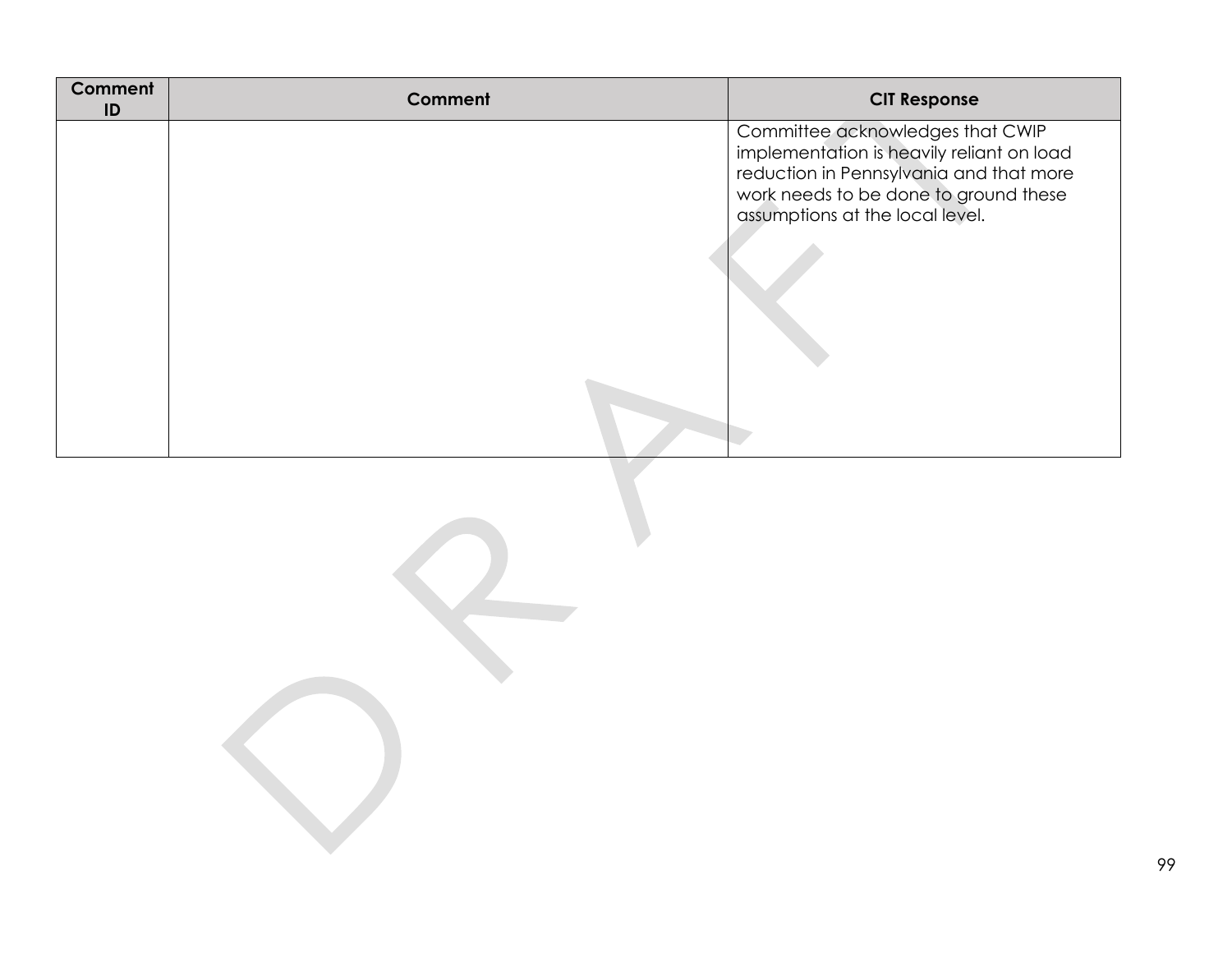| Comment<br>ID | <b>Comment</b>                                                                                                                                                                                                                                                                                                                                                                                                                                                                                                  | <b>CIT Response</b>                                                                                                                                                                                                                                                                                                                                                                                                                                                                                                                                                                                                                                                                                                                                                                                                                                                                                                                                                                                                                                                                                                                                                                                                                                                                                                                                                                                                                                                                                                              |
|---------------|-----------------------------------------------------------------------------------------------------------------------------------------------------------------------------------------------------------------------------------------------------------------------------------------------------------------------------------------------------------------------------------------------------------------------------------------------------------------------------------------------------------------|----------------------------------------------------------------------------------------------------------------------------------------------------------------------------------------------------------------------------------------------------------------------------------------------------------------------------------------------------------------------------------------------------------------------------------------------------------------------------------------------------------------------------------------------------------------------------------------------------------------------------------------------------------------------------------------------------------------------------------------------------------------------------------------------------------------------------------------------------------------------------------------------------------------------------------------------------------------------------------------------------------------------------------------------------------------------------------------------------------------------------------------------------------------------------------------------------------------------------------------------------------------------------------------------------------------------------------------------------------------------------------------------------------------------------------------------------------------------------------------------------------------------------------|
| 292           | Our overarching concerns with the draft Conowingo WIP include:<br>3) Relationship with Pennsylvania's Phase 3 WIP: We have several<br>concerns, detailed below, about how implementation of the<br>Conowingo WIP will impact on implementation of Pennsylvania's<br>Phase 3 WIP - including the Countywide Action Plans, particularly<br>regarding reporting and crediting of BMPs and regarding<br>perceived and real competition between the two WIPs for BMPs<br>in high-priority and high-impact locations. | Developing and implementing a CWIP<br>strategy that is additive to all Bay jurisdictions'<br>Phase 3 WIP targets is necessary to offset the<br>additional 6 million pounds of nitrogen<br>entering the Bay annually that was not<br>originally accounted for when the Phase 3<br>WIP targets were set, due to faster-than-<br>expected infill of the sediment behind the<br>Conowingo Dam. Only when both the PA<br>Phase 3 WIP and the CWIP are fully<br>implemented will oxygen levels in the Bay<br>support thriving fish and wildlife. The Steering<br>Committee acknowledges that more needs<br>to be done in the draft CWIP to illustrate the<br>relationship between the CWIP and the<br>Phase 3 WIP, and the opportunities for new<br>and complementary resources to improve<br>local water quality that the CWIP may<br>provide. Stakeholder input during public<br>comment period has helped to provide<br>insight on the feasibility of BMP<br>implementation targets. Only the load<br>reductions achieved using funding<br>originating from the CWIP financing strategy<br>will receive credit toward achieving the<br>CWIP nutrient reduction targets.<br>To ensure that credits for load reductions are<br>assigned to the appropriate WIP and that<br>reporting is streamlined with existing<br>reporting efforts, the EPA Chesapeake Bay<br>program has entered into a 6-year<br>cooperative agreement with a team led by<br>Chesapeake Conservation (referred to as<br>Activity 3 team, including partners The |
|               |                                                                                                                                                                                                                                                                                                                                                                                                                                                                                                                 |                                                                                                                                                                                                                                                                                                                                                                                                                                                                                                                                                                                                                                                                                                                                                                                                                                                                                                                                                                                                                                                                                                                                                                                                                                                                                                                                                                                                                                                                                                                                  |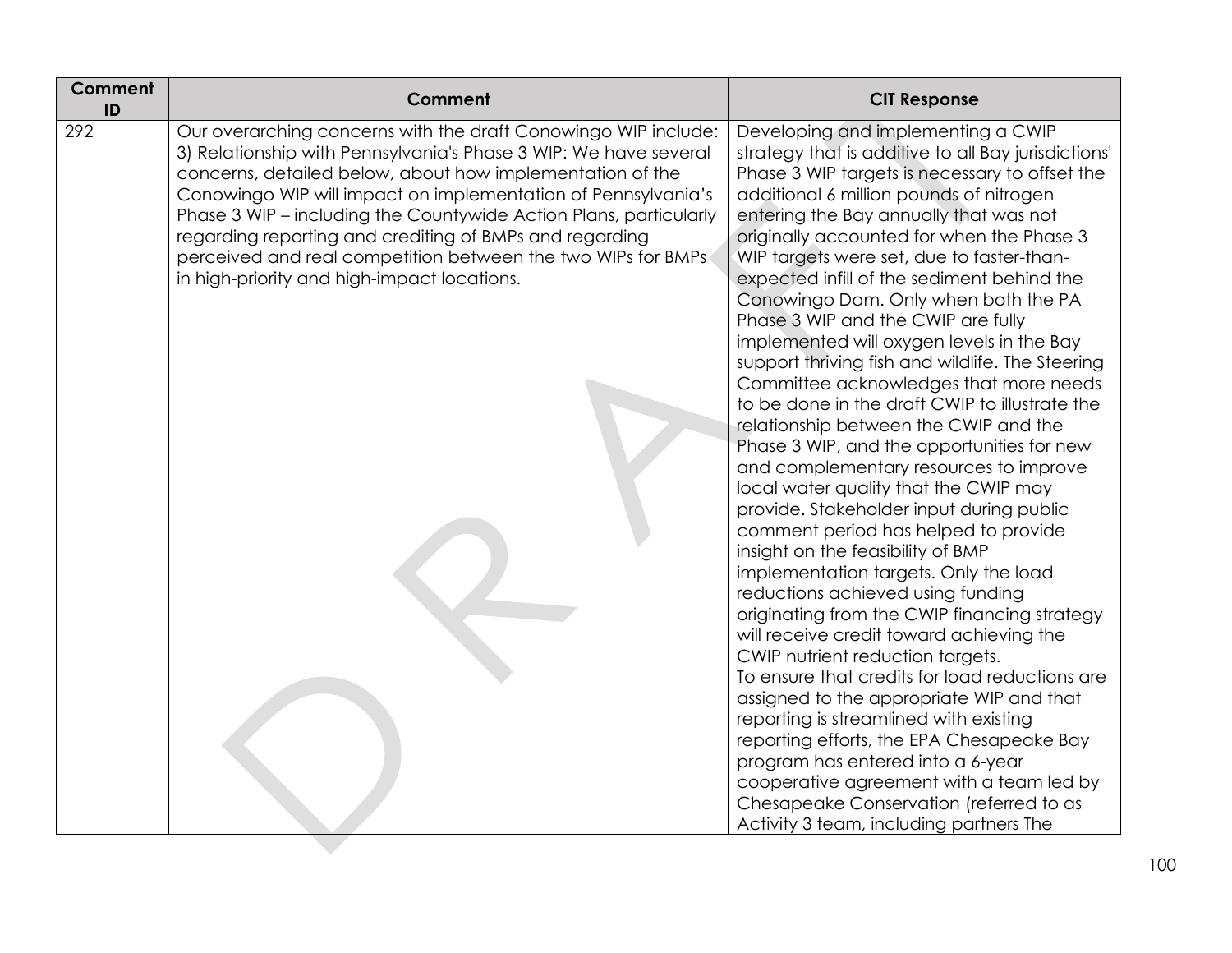| <b>Comment</b><br>ID | Comment                                                                                                                                                                                                                                                                                                                                                                                                                                                                                                                                                                                                                                                                                                                                                                  | <b>CIT Response</b>                                                                                                                                                                                 |
|----------------------|--------------------------------------------------------------------------------------------------------------------------------------------------------------------------------------------------------------------------------------------------------------------------------------------------------------------------------------------------------------------------------------------------------------------------------------------------------------------------------------------------------------------------------------------------------------------------------------------------------------------------------------------------------------------------------------------------------------------------------------------------------------------------|-----------------------------------------------------------------------------------------------------------------------------------------------------------------------------------------------------|
|                      |                                                                                                                                                                                                                                                                                                                                                                                                                                                                                                                                                                                                                                                                                                                                                                          | <b>Commons and Center for Watershed</b><br>Protection) tasked with Tracking, Verifying,<br>and Reporting Implementation of CWIP and<br>Two-year Milestones.                                         |
| 301                  | C. Comprehensive Local, Regional, and Federal Engagement<br>Strategies and Commitments. 3) Given that the same local<br>partners will be key to the success of Pennsylvania's Phase 3 WIP<br>and the success of the Conowingo WIP, and given that these<br>same partners dedicated considerable time and energy toward<br>developing ambitious, but achievable, goals for Pennsylvania's<br>Phase 3 WIP, thoughtful and strategic communications about the<br>Conowingo WIP will be needed to mitigate the risk that key<br>partners perceive the goals of the Conowingo WIP as an<br>additional burden that they will need to shoulder after they<br>already put their best foot forward toward developing and<br>implementing the goals of Pennsylvania's Phase 3 WIP. | The CWIP Implementation team will work<br>closely with each jurisdiction to support local<br>partners in their planning and<br>implementation efforts toward achieving<br>nutrient load reductions. |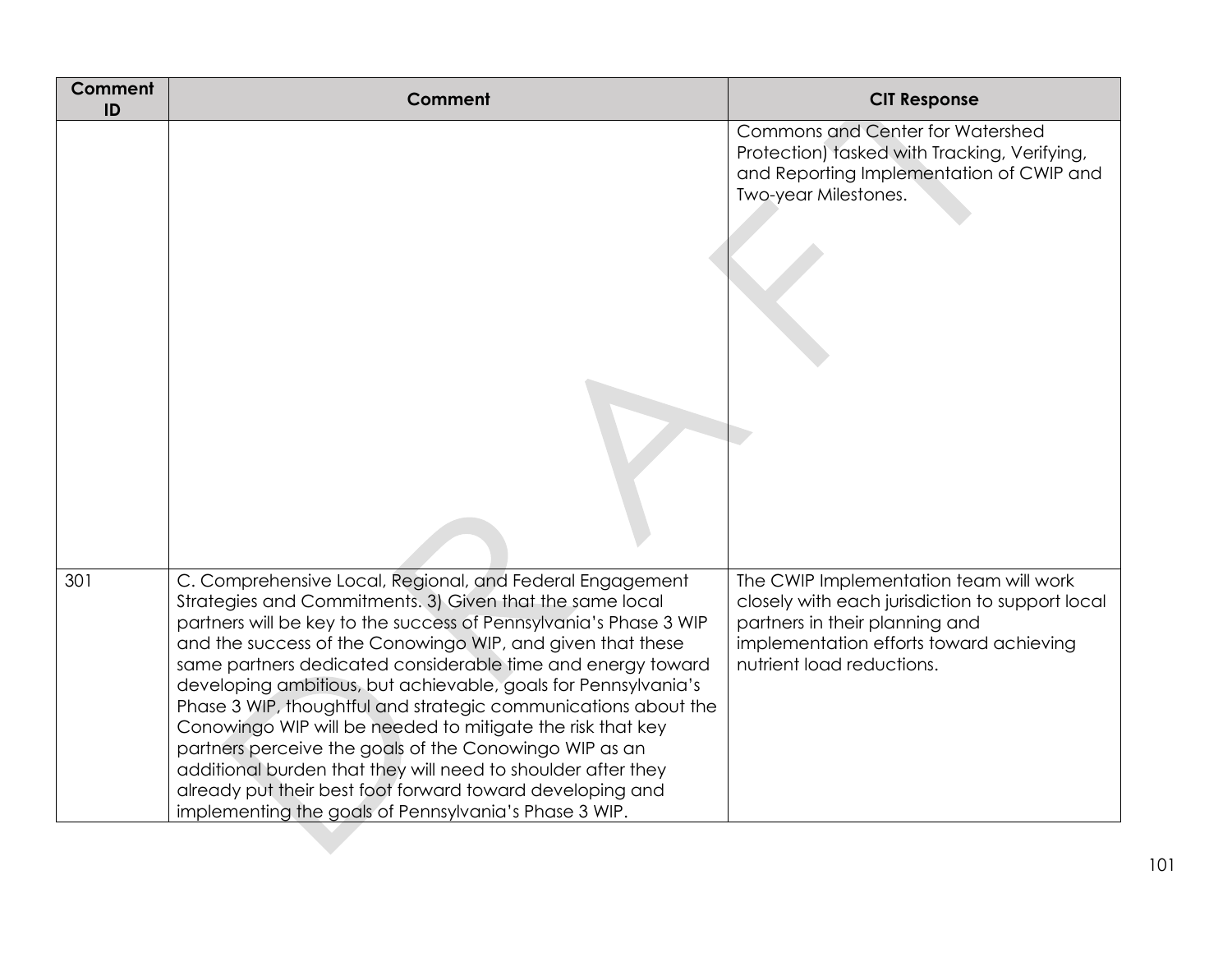| Comment<br>ID | Comment                                                                                                                                                                                                                                                                                                                                                                                                                                                                                                                                                                                                                                                                                                                                                                                                                                                                                                                                                                                                                                                                                                                              | <b>CIT Response</b>                                                                                                                                                                                                                                                                                                                                               |
|---------------|--------------------------------------------------------------------------------------------------------------------------------------------------------------------------------------------------------------------------------------------------------------------------------------------------------------------------------------------------------------------------------------------------------------------------------------------------------------------------------------------------------------------------------------------------------------------------------------------------------------------------------------------------------------------------------------------------------------------------------------------------------------------------------------------------------------------------------------------------------------------------------------------------------------------------------------------------------------------------------------------------------------------------------------------------------------------------------------------------------------------------------------|-------------------------------------------------------------------------------------------------------------------------------------------------------------------------------------------------------------------------------------------------------------------------------------------------------------------------------------------------------------------|
| 325           | E. Primary Conowingo WIP Strategy. 11) While the multi-<br>jurisdictional approach of the draft Conowingo WIP has many<br>positive aspects, it does create challenges in a number of<br>different areas, including: the potential double-<br>counting/crediting of BMPs; potential competition for<br>farms/farmers willing to install high-priority BMPs in high-priority<br>locations; and questions regarding whether there is enough<br>geographic space within the Chesapeake Bay model to apply<br>and credit all the<br>BMPs required under Pennsylvania's Phase 3 and the Conowingo<br>WIP. These challenges, coupled with the Conowingo WIP's stated<br>goal of targeting the most effective BMPs in the most effective<br>locations, could create significant competition between<br>traditional costshare programs in Pennsylvania and projects<br>funded under the Conowingo WIP. This competition could<br>actually drive costs up, rather than reduce costs.                                                                                                                                                           | The Conowingo WIP was developed using a<br>baseline that assumed each jurisdiction's<br>Phase III WIP had been fully implemented.<br>The Conowingo WIP team will coordinate<br>with and offer technical assistance to those<br>counties developing local plans to eliminate<br>competition and ensure a collaborative and<br>coordinated approach is established. |
| 343           | B) Feasibility. We understand that the Bay TMDL did not originally<br>include the impacts of the Conowingo Dam and expected to<br>see an increase in the pollution allocations associated with it<br>once the Bay Program's understanding of the science and<br>modeling became more refined. We agree that approaching<br>the additional pollution reduction should be based on the most<br>effective basins and applaud the scientists and modelers on their<br>work to develop this approach. However, it is important to<br>recognize that most Bay states, including the Susquehanna<br>watersheds in New York, Pennsylvania and Maryland, are not on<br>track to meet the TMDL 2025 deadline. Many of the priority<br>watersheds in the CWIP are the same as those identified in the<br>jurisdictions' Phase III WIPs. In many of these areas there has<br>already been considerable focus working with the finite number<br>of landowners to help them apply the finite number of<br>appropriate Best<br>Management Practices (BMPs). As a result, the Susquehanna<br>watershed now has two WIPs vying for the same available | The Conowingo WIP was developed using a<br>baseline that assumed each jurisdiction's<br>Phase III WIP had been fully implemented.<br>The Conowingo WIP team will coordinate<br>with and offer technical assistance to those<br>counties developing local plans to eliminate<br>competition and ensure a collaborative and<br>coordinated approach is established. |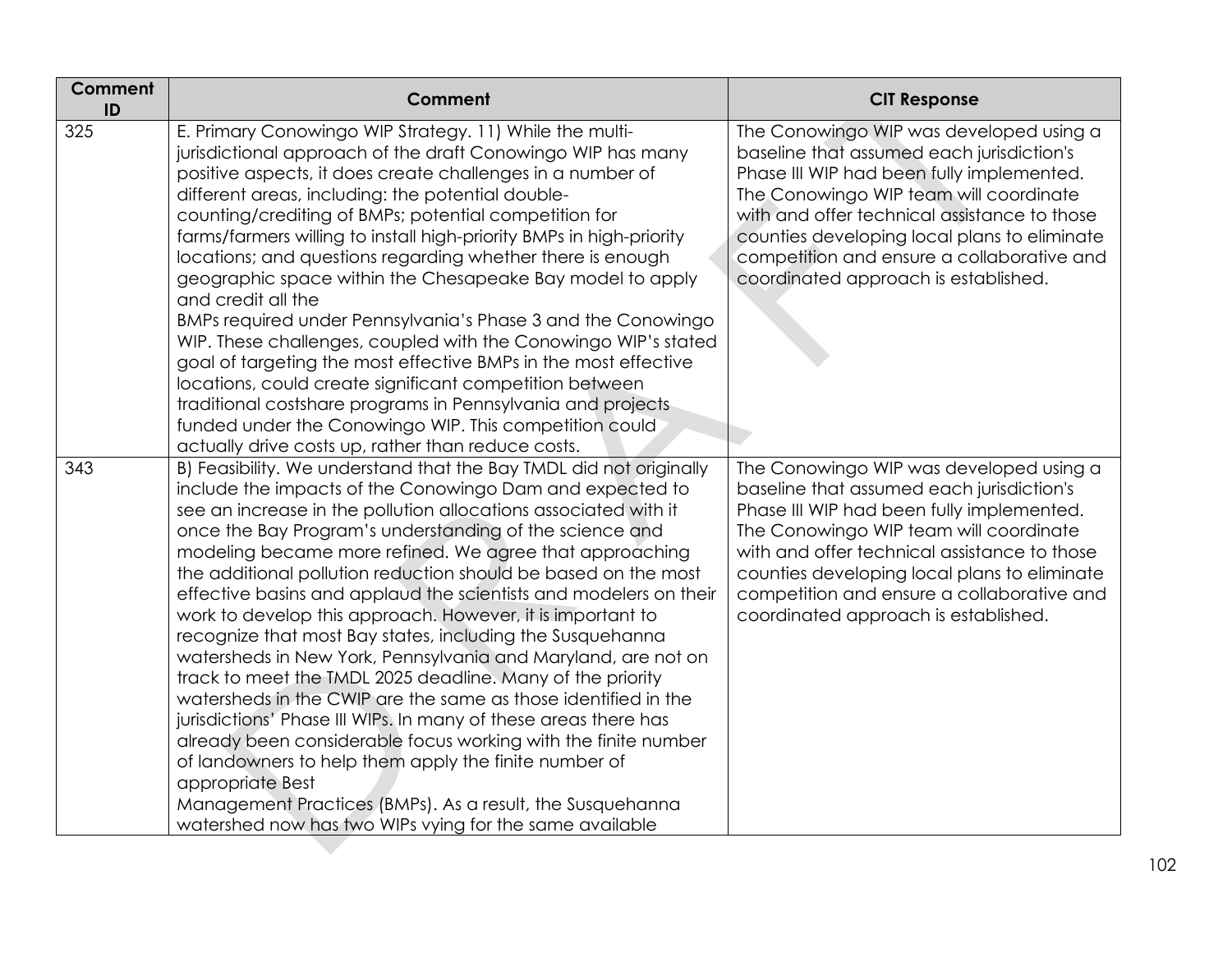| <b>Comment</b><br>ID | Comment                                                                                                                                                                                                                                                                                                                                                                                                                                                                                                                                                                                                                                                                       | <b>CIT Response</b>                                                                                                                                                                                                                                                                                                                                                                                                                                                                                                                                                                                                                                                                                                                 |
|----------------------|-------------------------------------------------------------------------------------------------------------------------------------------------------------------------------------------------------------------------------------------------------------------------------------------------------------------------------------------------------------------------------------------------------------------------------------------------------------------------------------------------------------------------------------------------------------------------------------------------------------------------------------------------------------------------------|-------------------------------------------------------------------------------------------------------------------------------------------------------------------------------------------------------------------------------------------------------------------------------------------------------------------------------------------------------------------------------------------------------------------------------------------------------------------------------------------------------------------------------------------------------------------------------------------------------------------------------------------------------------------------------------------------------------------------------------|
|                      | practices which creates unintended competition for financial<br>and technical resources that are already too scarce.<br>In addition to needing new financial resources, new additional<br>technical resources are essential to meet the demands of the<br>CWIP. For example, third-party and other non-federal service<br>providers need assistance to accelerate implementation of<br>federal dollars, as well as potential reporting and certification of<br>BMPs. Given the challenges stated above about funding and<br>feasibility, it is difficult to see how the CWIP demonstrates<br>"reasonable assurance" required by EPA for the Bay TMDL<br>implementation plans. |                                                                                                                                                                                                                                                                                                                                                                                                                                                                                                                                                                                                                                                                                                                                     |
| 401                  | The CWIP should outline what infrastructure are needed<br>(government staff, non-government/private sector staff, funding,<br>technical administration) to carry out the goals at the local level.                                                                                                                                                                                                                                                                                                                                                                                                                                                                            | Stakeholder input during public comment<br>period has helped to provide insight on the<br>feasibility of BMP implementation targets.<br>Technical resources that will be created by<br>the CWIP implimentation team and<br>delivered to stakeholders within the primary<br>CWIP geography aim to quantify the actual<br>amount of land available for these BMPs and<br>will further help to set BMP targets that are<br>realistic. The CWIP implementation team<br>plans to work closely with PA DEP and local<br>stakeholders to develop CWIP milestones<br>(the first CWIP draft milestones are due in<br>November 2021) to ground BMP<br>implementation targets with on-the-ground<br>knowledge of what can be achieved locally. |
|                      |                                                                                                                                                                                                                                                                                                                                                                                                                                                                                                                                                                                                                                                                               |                                                                                                                                                                                                                                                                                                                                                                                                                                                                                                                                                                                                                                                                                                                                     |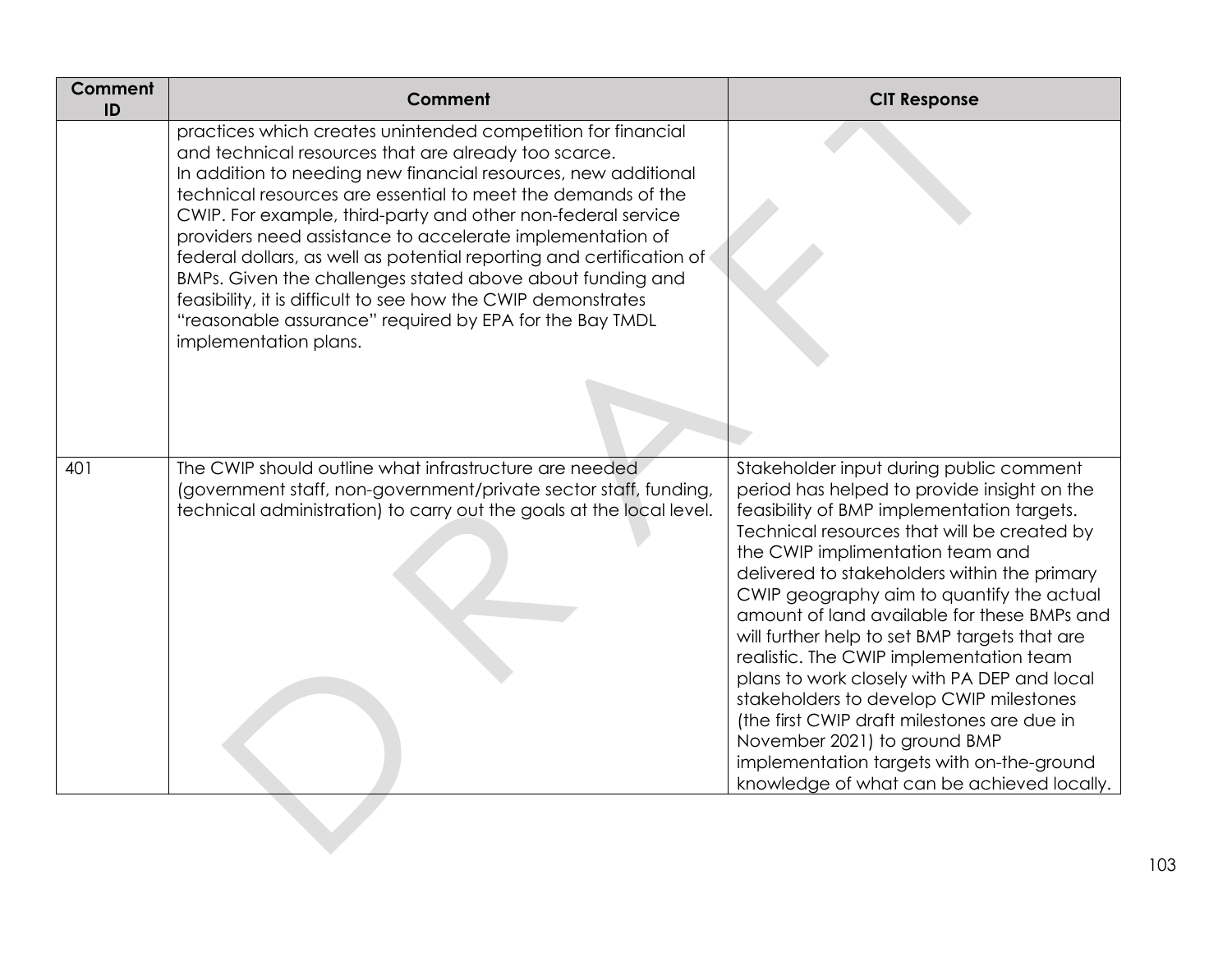| <b>Comment</b><br>ID | Comment                                                                                                                                                                                                                                                                                                                                                                                                                                                                                                                                                                                                                                                                                                                                                                                         | <b>CIT Response</b>                                                                                                                                                                                                                                                                                                                                                                                                                                                                                                                |
|----------------------|-------------------------------------------------------------------------------------------------------------------------------------------------------------------------------------------------------------------------------------------------------------------------------------------------------------------------------------------------------------------------------------------------------------------------------------------------------------------------------------------------------------------------------------------------------------------------------------------------------------------------------------------------------------------------------------------------------------------------------------------------------------------------------------------------|------------------------------------------------------------------------------------------------------------------------------------------------------------------------------------------------------------------------------------------------------------------------------------------------------------------------------------------------------------------------------------------------------------------------------------------------------------------------------------------------------------------------------------|
| 434                  | Competition for project sites will still occur since the County CAPs<br>are simultaneously working within MS4s and outside the urbanized<br>areas to identify project areas.                                                                                                                                                                                                                                                                                                                                                                                                                                                                                                                                                                                                                    | Technical resources that will be created by<br>the CWIP implimentation team and<br>delivered to stakeholders within the primary<br>CWIP geography aim to quantify the actual<br>amount of land available for these BMPs and<br>will further help to set BMP targets that are<br>realistic. The Steering Committee<br>acknowledges that more needs to be done<br>in the draft CWIP to illustrate the relationship<br>between the CWIP and other programs and<br>policies aimed at reducing pollutant loading<br>to local waterways. |
| 437                  | This WIP's story is beautiful and if it came to fruition would be<br>amazing. From the vantage point of someone in the field it<br>sounds like a fantasy. Obviously these are proven BMPs and the<br>geographical area that you have chosen will result in the best<br>bang for your buck in terms of nitrogen reduction. The how of<br>getting this to become reality seems vague and a fantasy story.<br>Neither York or Lancaster have been able to meet their nitrogen<br>reduction targets, yet somehow you plan on finding more<br>nitrogen reductions. Also, the "creative" funding sounds like BS,<br>unless you have some sort of money tree that we are not aware<br>of, any money you receive could have gone to our work. I know<br>this seems strong, but I am feeling frustrated. | Comment Acknowledged                                                                                                                                                                                                                                                                                                                                                                                                                                                                                                               |
| 438                  | The York CAP identified all existing lands to implement the County<br>CAP. There isn't really a lot of land "left over" to host more<br>improvements needed for the Conowingo WIP.                                                                                                                                                                                                                                                                                                                                                                                                                                                                                                                                                                                                              | Stakeholder input during public comment<br>period has helped to provide insight on the<br>feasibility of BMP implementation targets.<br>Technical resources that will be created by<br>the CWIP implimentation team and<br>delivered to stakeholders within the primary<br>CWIP geography aim to quantify the actual<br>amount of land available for these BMPs and<br>will further help to set BMP targets that are<br>realistic. The CWIP implementation team                                                                    |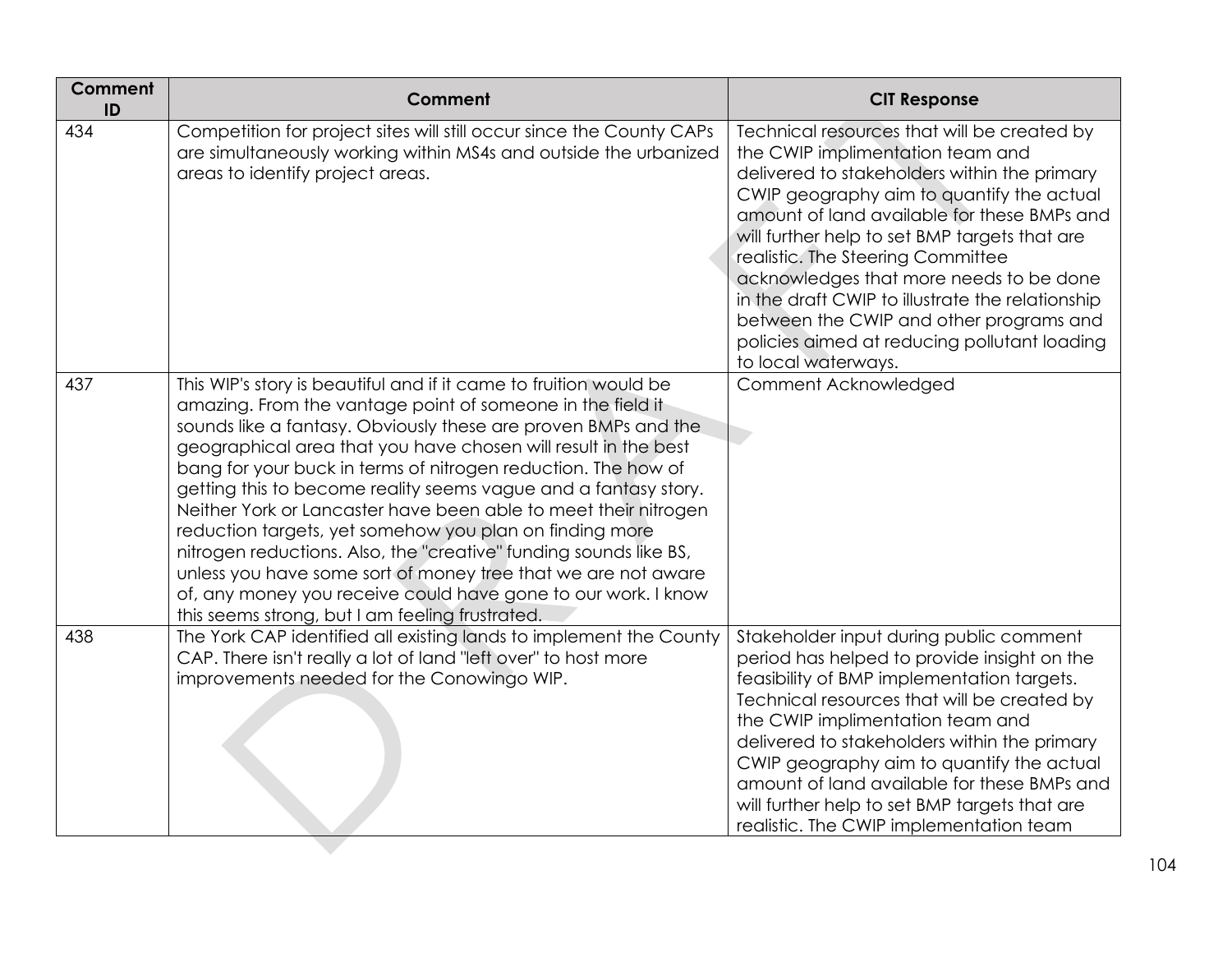| Comment<br>ID | Comment                                                                                                                                                                                                                                                                                                                                                                                                                                                                                                   | <b>CIT Response</b>                                                                                                                                                                                                                                                                                                                                                                                                                                                                                                                                                                                                                                                                                                                                                                 |
|---------------|-----------------------------------------------------------------------------------------------------------------------------------------------------------------------------------------------------------------------------------------------------------------------------------------------------------------------------------------------------------------------------------------------------------------------------------------------------------------------------------------------------------|-------------------------------------------------------------------------------------------------------------------------------------------------------------------------------------------------------------------------------------------------------------------------------------------------------------------------------------------------------------------------------------------------------------------------------------------------------------------------------------------------------------------------------------------------------------------------------------------------------------------------------------------------------------------------------------------------------------------------------------------------------------------------------------|
|               |                                                                                                                                                                                                                                                                                                                                                                                                                                                                                                           | plans to work closely with PA DEP and local<br>stakeholders to develop CWIP milestones<br>(the first CWIP draft milestones are due in<br>November 2021) to ground BMP<br>implementation targets with on-the-ground<br>knowledge of what can be achieved locally.                                                                                                                                                                                                                                                                                                                                                                                                                                                                                                                    |
| 190           | The Plan does not clearly identify responsibility for funding and<br>implementation, and will fail without providing guidelines for how<br>that responsibility will be divided among public agencies and<br>private entities. We are also concerned that alternatives are<br>already being evaluated -including another evaluation of<br>dredging feasibility and even extending the timeline beyond<br>2025 - that would delay implementation as soon as possible and<br>to the maximum extent possible. | At this time, the reduction goals are the<br>responsibility of the Chesapeake Bay<br>Program partnership. How the CWIP will be<br>funded is still being determined through the<br>development of the Financing Strategy (the<br>Draft Financing Strategy can be found here:<br>https://www.chesapeakebay.net/channel_fil<br>es/42330/cwip_financing_structure_final.pdf).<br>The CWIP is designed to be an iterative and<br>achievable process. The inclusion of<br>contingencies and/or alternative options is<br>not intended to delay project<br>implementation, but to acknowledge that<br>more information may become available or<br>conditions may change over the lifetime of<br>the plan. If that occurs, the CWIP will be<br>better positioned to adapt to these changes. |
| 197           | I realize there is a financing strategy being developed, however<br>financing was also mentioned in the WIP which suggested<br>utilizing existing state resources such as the Ag Nonpoint Source                                                                                                                                                                                                                                                                                                          | The Steering Committee aimed to select<br>BMPs that are cost effective with a<br>preference on keeping farmland in                                                                                                                                                                                                                                                                                                                                                                                                                                                                                                                                                                                                                                                                  |
|               | Program. I think it's important to note that we are already utilizing                                                                                                                                                                                                                                                                                                                                                                                                                                     | production as much as possible. Funding                                                                                                                                                                                                                                                                                                                                                                                                                                                                                                                                                                                                                                                                                                                                             |
|               | state funding resources for implementation of our jurisdictional                                                                                                                                                                                                                                                                                                                                                                                                                                          | made available through the CWIP aims to fill                                                                                                                                                                                                                                                                                                                                                                                                                                                                                                                                                                                                                                                                                                                                        |
|               | WIP, and the programs are already oversubscribed so there                                                                                                                                                                                                                                                                                                                                                                                                                                                 | gaps in existing funding programs to                                                                                                                                                                                                                                                                                                                                                                                                                                                                                                                                                                                                                                                                                                                                                |
|               | needs to be new funding for implementation of these loads.                                                                                                                                                                                                                                                                                                                                                                                                                                                | implement priority BMPs.                                                                                                                                                                                                                                                                                                                                                                                                                                                                                                                                                                                                                                                                                                                                                            |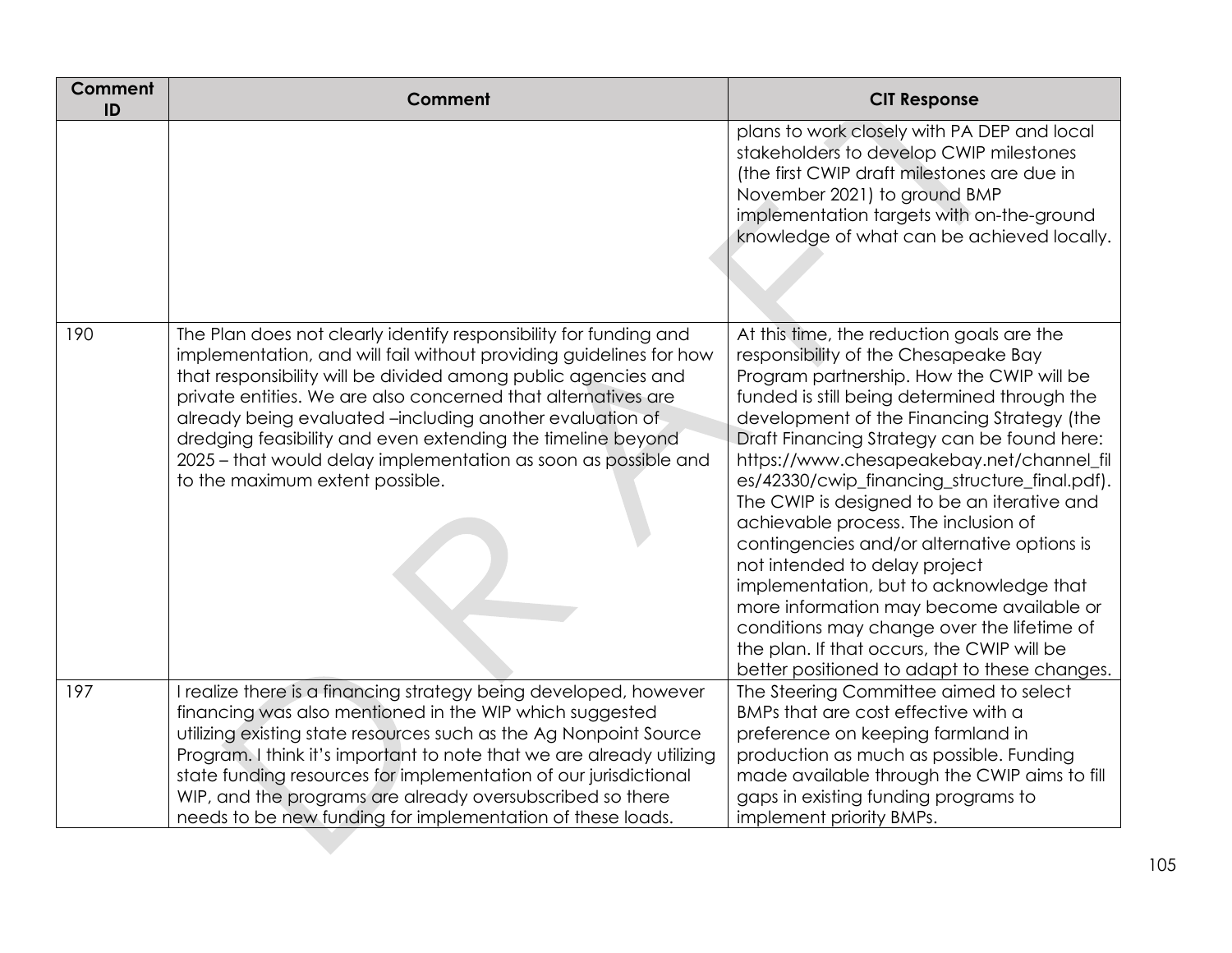| Comment<br>ID | <b>Comment</b>                                                                                                            | <b>CIT Response</b>                                                                       |
|---------------|---------------------------------------------------------------------------------------------------------------------------|-------------------------------------------------------------------------------------------|
| 141           | Hello! I am a dairy farmer from NE Pennsylvania.                                                                          | To develop a new financing strategy, the                                                  |
|               | C-WIP would require Pennsylvania to perform nearly all of                                                                 | EPA Chesapeake Bay Program has entered                                                    |
|               | conservation measures needed to offset the estimated effects of                                                           | into a 6-year cooperative agreement with a                                                |
|               | nitrogen pollution to the Bay caused by the Conowingo Dam. Of                                                             | team led by Chesapeake Bay Trust (referred                                                |
|               | the 6.72 million pounds in nitrogen pollution that the Dam is                                                             | to as the Activity 2 team, Partners include                                               |
|               | contributing to the Chesapeake Bay, C-WIP would direct that                                                               | Center for Global Sustainability/School of                                                |
|               | 6.41 million pounds of reduction – 95.4 percent – be achieved                                                             | Public Policy at the University of Maryland;                                              |
|               | through additional conservation measures performed in<br>Pennsylvania. And Pennsylvania's agriculture sector would be     | Throwe Environmental, LLC; others) whose<br>charge it is to Develop and Propose a         |
|               | expected under C-WIP to achieve 5.69 million pounds - 84.7                                                                | Comprehensive CWIP Financing Strategy                                                     |
|               | percent – of the total offset needed.                                                                                     | and Associated Implementation Plan. Only                                                  |
|               | C-WIP's estimates represent nitrogen pollution offsets to be                                                              | the load reductions achieved using funding                                                |
|               | achieved at "edge of tide," or essentially at points where waters                                                         | originating from the CWIP financing strategy                                              |
|               | enter the Chesapeake Bay. To achieve C-WIP's required level of                                                            | will receive credit toward achieving the                                                  |
|               | 6.41 million pounds nitrogen reduction at "edge of tide",                                                                 | CWIP nutrient reduction targets. The CWIP                                                 |
|               | Pennsylvania would need to perform measures that reduce                                                                   | Steering Committee acknowledges that                                                      |
|               | nitrogen pollution by an additional 9.48 million pounds at home                                                           | much has been done in Pennsylvania to                                                     |
|               | (at the location where they are performed). And Pennsylvania's                                                            | develop load reduction targets at the                                                     |
|               | agriculture sector would need to perform at-home measures that                                                            | county-scale aimed at meeting PA's Phase 3                                                |
|               | reduce nitrogen by an additional 8.40 million pounds. • C-WIP                                                             | Chesapeake Bay Watershed Implementation                                                   |
|               | estimates that \$53.3 million in additional costs would be incurred                                                       | Plan (Phase 3 WIP) targets. Therefore, during                                             |
|               | annually to achieve its goals for additional nitrogen reduction,                                                          | the first CWIP milestone planning period                                                  |
|               | with \$50.52 million in additional costs to be incurred annually                                                          | (draft milestones due in November 2021) the                                               |
|               | through performance of additional conservation measures by                                                                | CWIP implementation team will work closely                                                |
|               | Pennsylvania and \$45.44 million annually incurred through<br>additional measures performed by Pennsylvania's agriculture | with PA Dept. of Environmental Protection to<br>integrate CWIP targets into planning into |
|               | sector.                                                                                                                   | these local efforts. CWIP could also be                                                   |
|               | C-WIP does not offer any specific, realistic or viable way for                                                            | leveraged in the future to support planning                                               |
|               | Pennsylvania to carry out the extensive tasks directed for                                                                | and implementation in all priority CWIP                                                   |
|               | Commonwealth to perform, nor any viable solution to the                                                                   | geographies, to potentially identify new                                                  |
|               | obvious and serious administrative and financial challenges that                                                          | opportunities and provide additional                                                      |
|               | will arise from pursuit of C-WIP's nitrogen reduction goals. The                                                          | resources toward nutrient load reductions,                                                |
|               | glaring failure of C-WIP to offer any specific or realistic means to                                                      | that may be not been identified in earlier                                                |
|               | achieve nitrogen reduction goals or any viable solution to                                                                | planning efforts.                                                                         |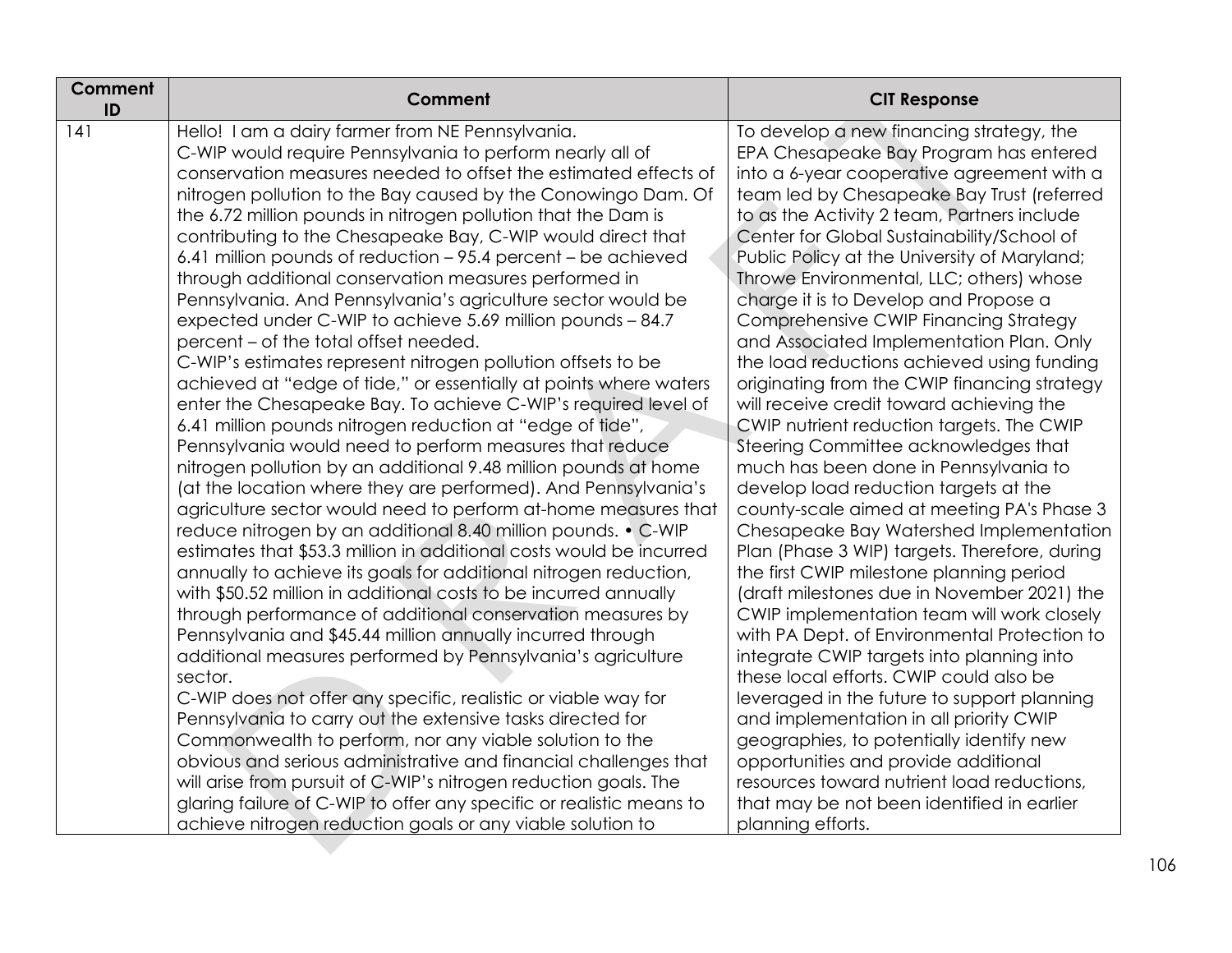| Comment<br>ID | Comment                                                                                                                                                                                                                                                                                                                                                                                                                                                                                                                                                                                                                                                                                                                                                                                                                                                                                                                                                                                                                                                                                                                                                                                                                                                                                                                                                                                                                                  | <b>CIT Response</b> |
|---------------|------------------------------------------------------------------------------------------------------------------------------------------------------------------------------------------------------------------------------------------------------------------------------------------------------------------------------------------------------------------------------------------------------------------------------------------------------------------------------------------------------------------------------------------------------------------------------------------------------------------------------------------------------------------------------------------------------------------------------------------------------------------------------------------------------------------------------------------------------------------------------------------------------------------------------------------------------------------------------------------------------------------------------------------------------------------------------------------------------------------------------------------------------------------------------------------------------------------------------------------------------------------------------------------------------------------------------------------------------------------------------------------------------------------------------------------|---------------------|
|               | overcome these obvious and serious challenges strongly suggests<br>that responsibility for C-WIP's additional administrative and<br>financial cost burdens will be predominantly be borne by<br>Pennsylvania and Pennsylvania alone.<br>Administrative and financial resources needed to achieve C-WIP<br>will most likely conflict with those needed by Pennsylvania to<br>successfully carry out its state Watershed Implementation Plan<br>(WIP) for Phase 3. Pennsylvania's Phase 3 WIP was developed<br>through an extensive, grass-roots engagement of state and local<br>officials and citizens. The process and product of Pennsylvania's<br>Phase 3 WIP reflects a positive and confident spirit that<br>conservation measures recommended in the WIP can be<br>successfully performed, achieved and financed. Attempts by C-<br>WIP to place such extensive and additional responsibility for<br>nitrogen reduction on Pennsylvania will likely be a serious blow to<br>the morale and confidence that has been built among<br>Pennsylvanians during the Phase 3 WIP's development and initial<br>stages, and will threaten the future will of Pennsylvanians to<br>proactively pursue the measures and goals outlined in<br>Pennsylvania's WIP.<br>Those involved in drafting C-WIP need to start over in redrafting<br>C-WIP to provide a much more specific, practical and<br>administratively and financially viable plan. |                     |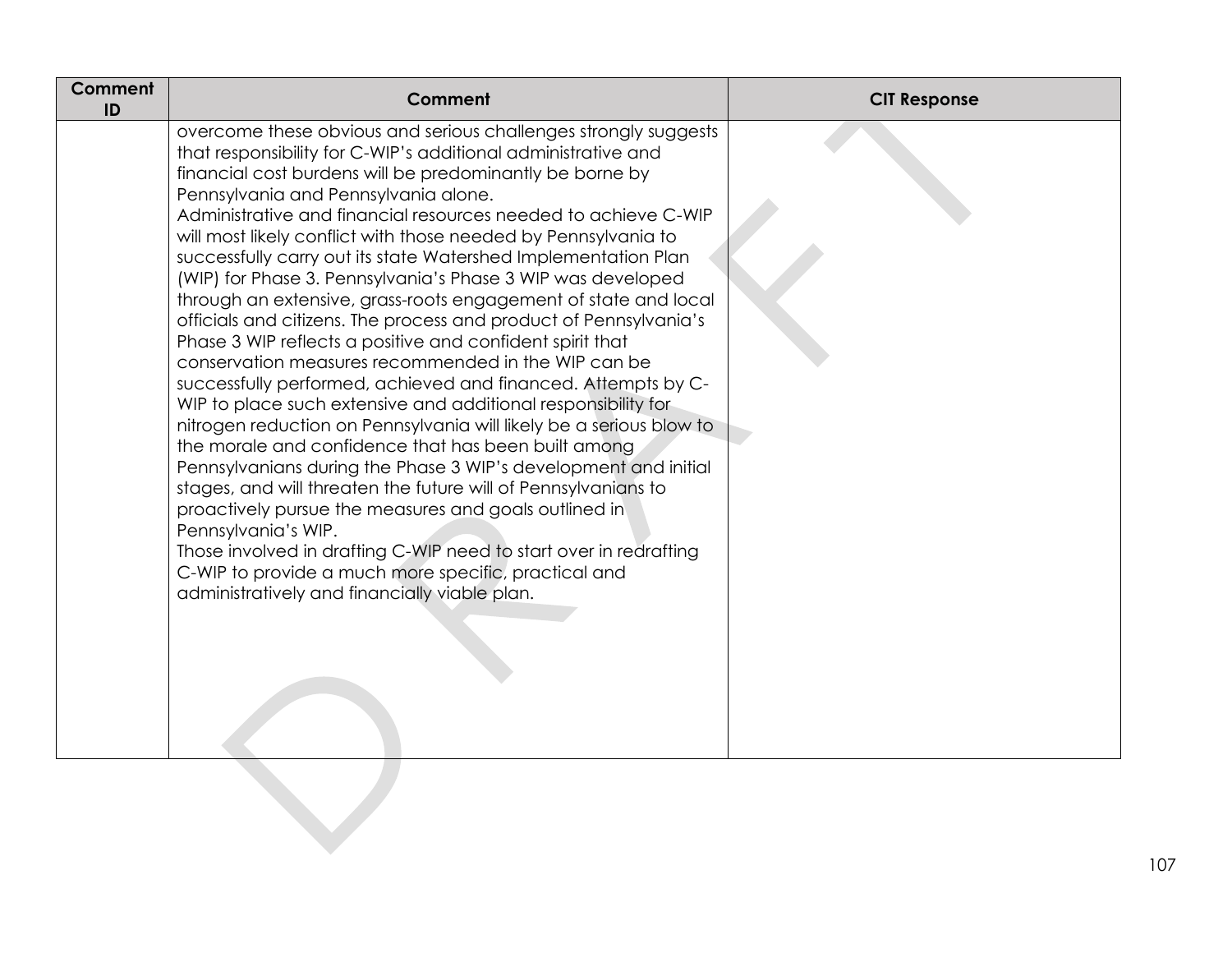| Comment<br>ID | <b>Comment</b>                                                                                                                                                                                                                                                                                                                                                                                                                                                                                                                                                                                                                                                                                                                                                                                                                                                                                                                                                                                                                                                                                                                                                                                                                                                                                                                                                                                                                                                                                                                                                               | <b>CIT Response</b>                                                                                                                                                                                                                                                                                                                                                                                                                                                                                                                                                                                                                                                                                                                              |
|---------------|------------------------------------------------------------------------------------------------------------------------------------------------------------------------------------------------------------------------------------------------------------------------------------------------------------------------------------------------------------------------------------------------------------------------------------------------------------------------------------------------------------------------------------------------------------------------------------------------------------------------------------------------------------------------------------------------------------------------------------------------------------------------------------------------------------------------------------------------------------------------------------------------------------------------------------------------------------------------------------------------------------------------------------------------------------------------------------------------------------------------------------------------------------------------------------------------------------------------------------------------------------------------------------------------------------------------------------------------------------------------------------------------------------------------------------------------------------------------------------------------------------------------------------------------------------------------------|--------------------------------------------------------------------------------------------------------------------------------------------------------------------------------------------------------------------------------------------------------------------------------------------------------------------------------------------------------------------------------------------------------------------------------------------------------------------------------------------------------------------------------------------------------------------------------------------------------------------------------------------------------------------------------------------------------------------------------------------------|
| 368           | 4. The Draft CWIP in its current form presents great uncertainty<br>and inequities regarding TMDL impacts. Most Bay states are not<br>on track to meet the TMDL timeline. The Susquehanna states—NY,<br>PA and MD are currently in the worst shape in terms of meeting<br>TMDL targets. [] As no politically palatable or feasible funding<br>source was identified for the CWIP, the nitrogen, phosphorus, and<br>sediment loads at the Dam will need to be allocated among the<br>other states. (As<br>explained by Bryan Seipp in the Dec. 4th CAC meeting.) This will<br>stack yet another load on top of their current gaps, their Phase III<br>requirements, and the climate loads. These additional loads<br>could be catastrophic for the progress and success of the TMDL.<br>The first "guiding principle" in the draft CWIP is fairness—"fairness,<br>equity, and feasibility among state, local, and federal and other<br>partners participating in the CWIP regarding level of effort,<br>financing, tracking, resource sharing, and third-party access." We<br>cannot square this admirable goal with the draft proposal and<br>financing strategy before us. Most of the Bay partner states were<br>not involved in processes with the Dam's owner where funds for<br>cleanup could have been secured. Because those funds were<br>not obtained in those processes, there is a high likelihood that the<br>other states (some of which have little to no connection to the<br>Susquehanna) will be taking on these loads and bearing the<br>costs of cleanup. | The Conowingo WIP plan development<br>team is aware of concerns regarding<br>capacity at the local level. Throughout the<br>Conowingo WIP planning process, key state<br>agencies (i.e. Agriculture, Environment,<br>Natural Resources) were briefed and<br>feedback solicited to ensure they<br>understood the goals of the plan. The<br>Conowingo WIP is a separate program that is<br>independent of existing local WIP efforts, but<br>is intended to align with local level ongoing<br>activities. Additionally, the Conowingo WIP<br>may engage in projects in areas that local<br>efforts may not be focused on or had<br>success in, so coordination between local<br>efforts and the Conowingo WIP<br>implementation team will be vital |
| 398           | I understand this was outside of the current CWIP scope, but the<br>language about the potential for reassigning loads is concerning,<br>especially since the MD pilot study has not yet fully evaluated the<br>costs and benefits associated with dredging. As you mentioned,<br>there are time and capacity challenges with implementing state<br>level WIPs.                                                                                                                                                                                                                                                                                                                                                                                                                                                                                                                                                                                                                                                                                                                                                                                                                                                                                                                                                                                                                                                                                                                                                                                                              | Comment Acknowledged                                                                                                                                                                                                                                                                                                                                                                                                                                                                                                                                                                                                                                                                                                                             |
|               |                                                                                                                                                                                                                                                                                                                                                                                                                                                                                                                                                                                                                                                                                                                                                                                                                                                                                                                                                                                                                                                                                                                                                                                                                                                                                                                                                                                                                                                                                                                                                                              |                                                                                                                                                                                                                                                                                                                                                                                                                                                                                                                                                                                                                                                                                                                                                  |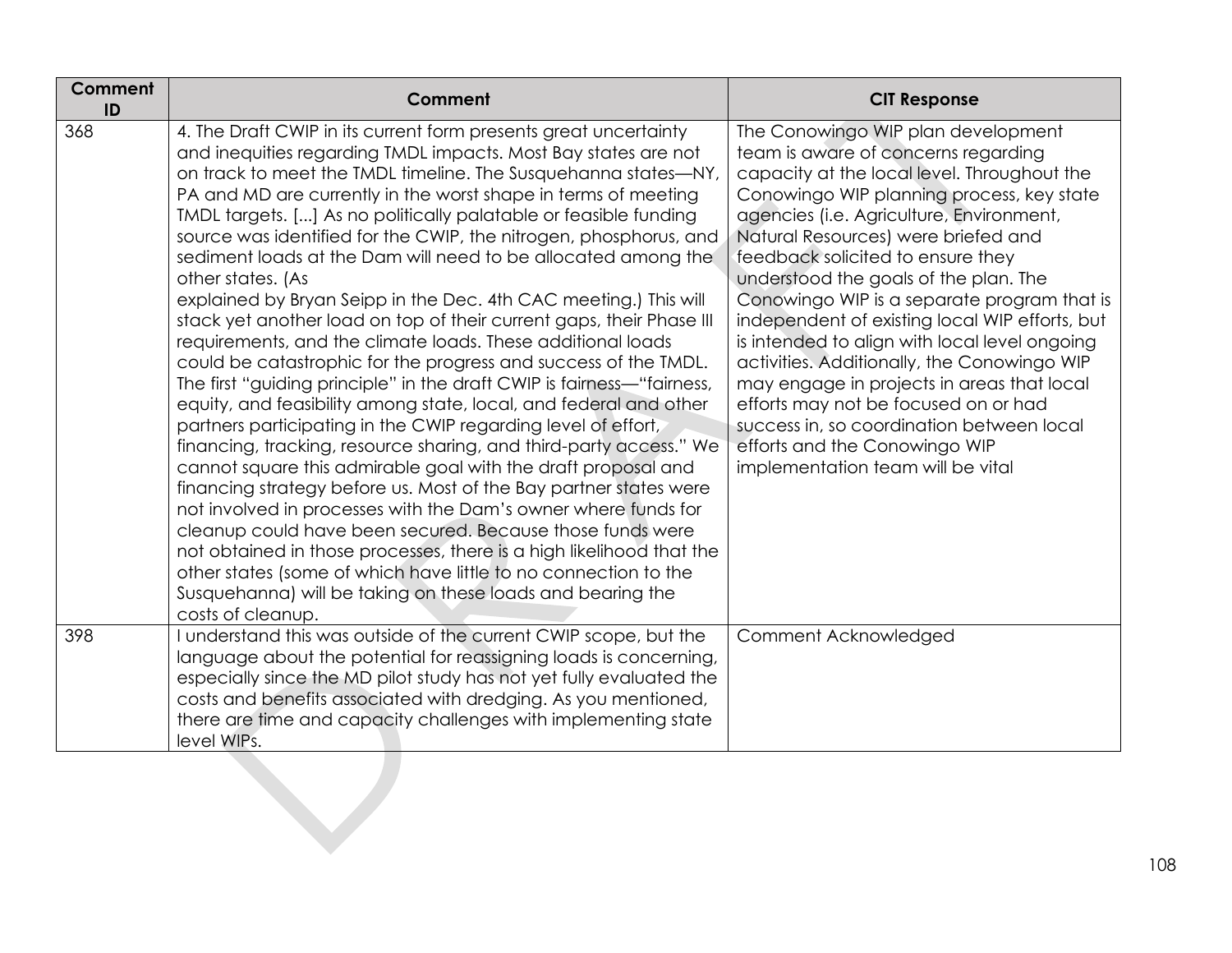| Comment                                                                                                                                                                                                                                                                                                                                                                                                                                                                                                         | <b>CIT Response</b>                                                                                                                                                                                                                                                                                                                                                                                                                                                                                                                                                                                                                                                                                                                                                                                                                                                                                                                                                                                                                                                                                                                                                                                                                                                      |
|-----------------------------------------------------------------------------------------------------------------------------------------------------------------------------------------------------------------------------------------------------------------------------------------------------------------------------------------------------------------------------------------------------------------------------------------------------------------------------------------------------------------|--------------------------------------------------------------------------------------------------------------------------------------------------------------------------------------------------------------------------------------------------------------------------------------------------------------------------------------------------------------------------------------------------------------------------------------------------------------------------------------------------------------------------------------------------------------------------------------------------------------------------------------------------------------------------------------------------------------------------------------------------------------------------------------------------------------------------------------------------------------------------------------------------------------------------------------------------------------------------------------------------------------------------------------------------------------------------------------------------------------------------------------------------------------------------------------------------------------------------------------------------------------------------|
| Many of our stakeholders are most concerned about the lack of<br>specific county-specific goals. They are uneasy at the idea of a<br>public document holding them accountable for meeting goals<br>without exact targets explicitly listed in the CWIP, as they are in<br>the county plans. Franklin County residents would like to see<br>targets for Franklin County reductions in the CWIP and have a<br>chance to comment on those targets before the final copy of<br>the CWIP is submitted and published. | The Steering Committee acknowledges that<br>CWIP implementation is heavily reliant on<br>load reduction in Pennsylvania. While the<br>draft CWIP does model load reductions from<br>jurisdictions and sectors, no modelling as<br>been completed at the county scale, nor<br>have implementation targets been set at the<br>county scale. Rather than set targets at the<br>local scale at the early stages of CWIP<br>development, the CWIP implementation<br>team plans to work closely with PA DEP and<br>local stakeholders to develop CWIP<br>milestones (the first CWIP draft milestones are<br>due in November 2021) to ground BMP<br>implementation targets with on-the-ground<br>knowledge of what can be achieved locally.<br>The CWIP is considered a partnership<br>approach to reducing pollutant loading and<br>jurisdictions and localities are not<br>accountable for achieving the load<br>reductions as described in the plan.<br>However, should periodic evaluations of<br>CWIP progress find that load reductions are<br>off track from meeting targets, the EPA could<br>implement the contingency plan, including<br>assigning load reductions back to the<br>jurisdictions which may then choose to<br>allocate load reductions to the counties. |
|                                                                                                                                                                                                                                                                                                                                                                                                                                                                                                                 |                                                                                                                                                                                                                                                                                                                                                                                                                                                                                                                                                                                                                                                                                                                                                                                                                                                                                                                                                                                                                                                                                                                                                                                                                                                                          |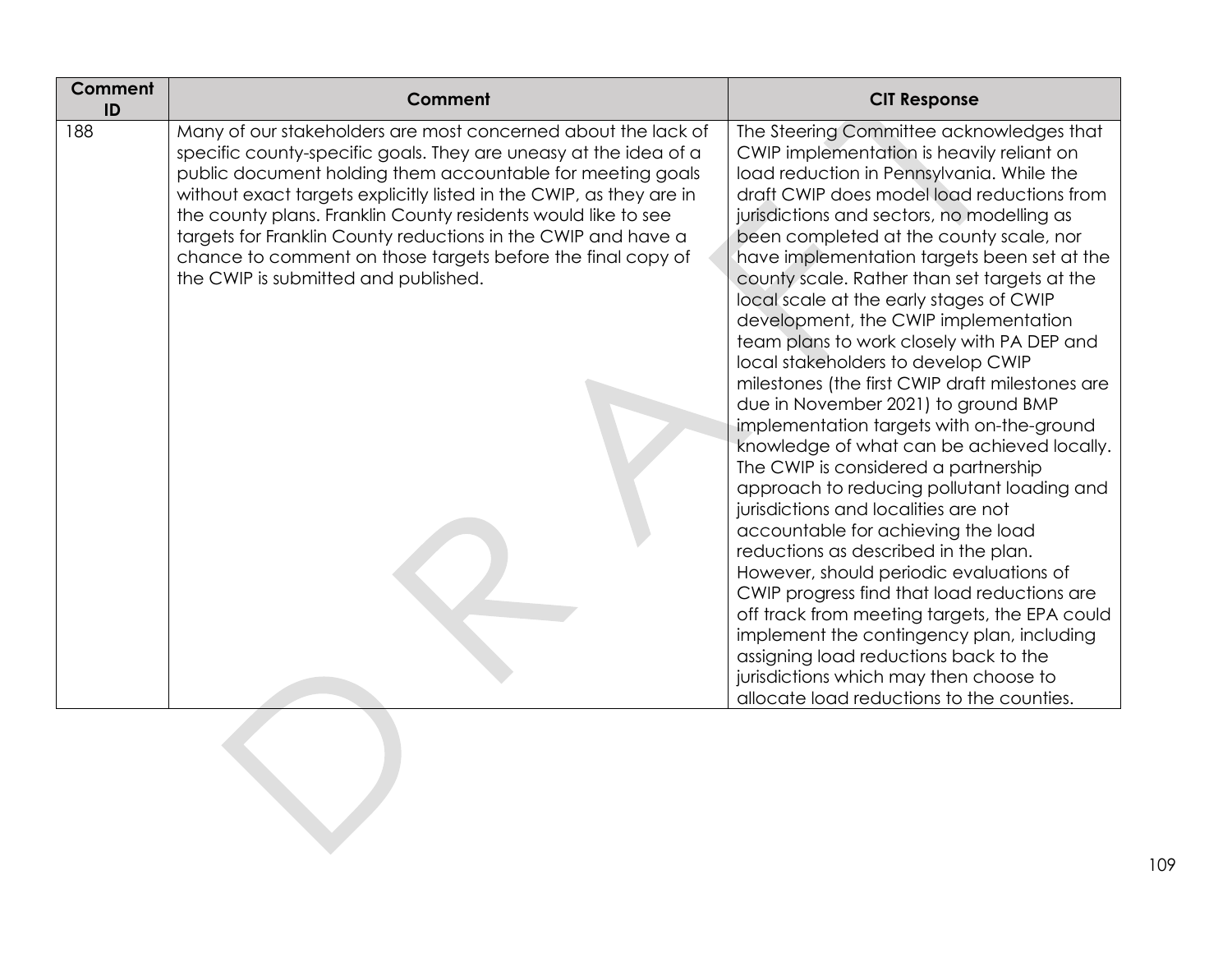#### *Implementation Programs*

Comments received under the topic Implementation Programs are listed below with their responses. Primarily, the comments were focused on the need to eliminate redundancies and provide more technical support to jurisdictions.

The CIT anticipates minor revisions to the CWIP based on these comments and will incorporate these comments into our process for developing each set of two-year milestones in Phase 2 of this project. The CIT will also share these comments with the financing team.

| <b>Comment</b><br>ID | Comment                                                                                                                                                                                                                                                                                                                                                                                                                                                    | <b>CIT Response</b>                                                                                                                                                                                                                                                                                                                                                                                                                                                                                                                                                                 |
|----------------------|------------------------------------------------------------------------------------------------------------------------------------------------------------------------------------------------------------------------------------------------------------------------------------------------------------------------------------------------------------------------------------------------------------------------------------------------------------|-------------------------------------------------------------------------------------------------------------------------------------------------------------------------------------------------------------------------------------------------------------------------------------------------------------------------------------------------------------------------------------------------------------------------------------------------------------------------------------------------------------------------------------------------------------------------------------|
| 98                   | Page 41, under "Contingengy Plans and Opportunities": These<br>contingencies, with the exception of dredging and sediment<br>reuse, appear to be different "recipes" to "feed the same crowd"<br>with no real plan to accomplish what is desired.                                                                                                                                                                                                          | Comment Acknowledged                                                                                                                                                                                                                                                                                                                                                                                                                                                                                                                                                                |
| 106                  | The PA WIP states that compliance alone will not get to the WIP<br>goals. Now the CWIP is stating above and beyond the PA WIP is<br>needed to accomplish its goals. PA has not reached compliance<br>nor has a plan been released on how this milestone will be<br>reached. So a process that needs to be achieved for PA appears<br>to be: 1) compliance, 2) above and beyond compliance for PA<br>2025 goals, 3) above and beyond PA WIP goals for CWIP. | While the CWIP does not focus on regulation,<br>compliance and enforcement at this time,<br>the Steering Committee acknowledges that<br>more needs to be done in the CWIP draft to<br>illustrate the relationship between the<br>jurisdictional Phase 3 WIPs and the CWIP.                                                                                                                                                                                                                                                                                                          |
| 180                  | Specific Comment 1: Include the legal justification for the<br>additional load reductions. In order to achieve downstream<br>water quality standards, achievement of the additional load<br>reductions, due to the lost trapping capacity at Conowingo, is<br>essential. The Conowingo WIP document should contain a<br>section outlining the legal underpinnings for the need to achieve<br>these additional load reductions.                             | The legal justification includes the federal<br>Clean Water Act<br>(https://www.epa.gov/laws-<br>regulations/summary-clean-water-<br>actrequirements) and the 2010 Total<br>Maximum Daily Load (TMDL)<br>(https://www.epa.gov/chesapeake-bay-<br>tmdl). Within the TMDL is Appendix T, which<br>notes that "if future monitoring shows the<br>trapping capacity of the dam is reduced,<br>then EPA would consider adjusting the<br>Pennsylvania, Maryland, and New York two-<br>year milestone loads based on the new<br>delivered loads" (US EPA, 2010; Appendix T,<br>$p. T-5$ ). |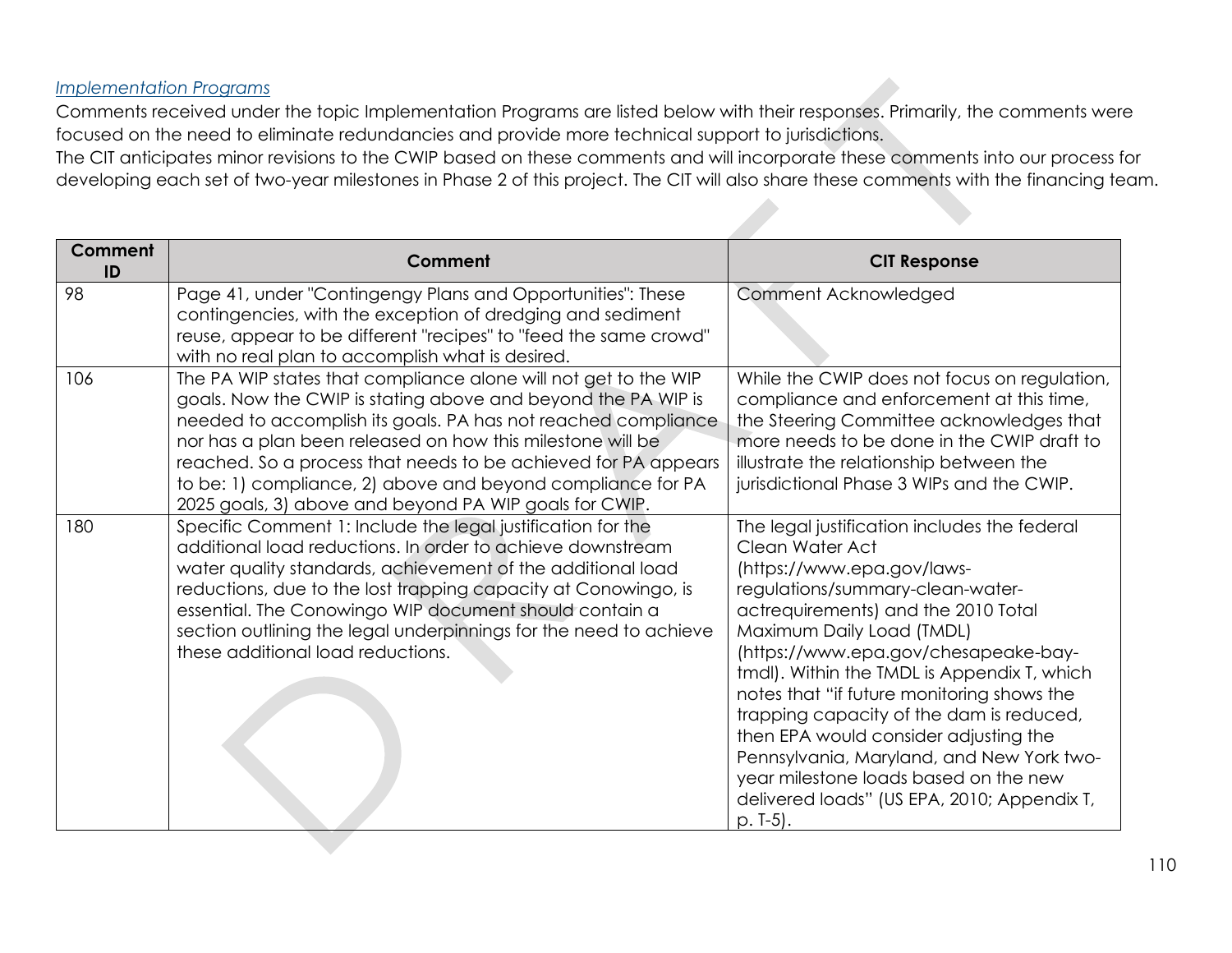| Comment<br>ID | <b>Comment</b>                                                                                                                                                                                                                                                                                                                                                                                                                                                                                                                                                | <b>CIT Response</b>                                                                                                                                                                                                                                                                                                                                                                                                                                                                                                                                                                       |
|---------------|---------------------------------------------------------------------------------------------------------------------------------------------------------------------------------------------------------------------------------------------------------------------------------------------------------------------------------------------------------------------------------------------------------------------------------------------------------------------------------------------------------------------------------------------------------------|-------------------------------------------------------------------------------------------------------------------------------------------------------------------------------------------------------------------------------------------------------------------------------------------------------------------------------------------------------------------------------------------------------------------------------------------------------------------------------------------------------------------------------------------------------------------------------------------|
| 194           | The Plan should make a stronger representation of volunteer-<br>aided programs such as 'Riparian Rangers' and the League's<br>'Save our Streams' program which would add tremendous cost-<br>effective assistance for inspecting and assuring that<br>implemented projects are meeting designed goals. More<br>information about the programs can be found at:<br>www.allianceforthebay.org/ourwork/<br>key-program-focuses/building-stewardship/riparian-rangers/ and<br>www.iwla.org/water/stream-monitoring.                                               | Comment Acknowledged                                                                                                                                                                                                                                                                                                                                                                                                                                                                                                                                                                      |
| 208           | Performance based contracts encourage the cheapest solutions<br>not necessarily the best solution; something to consider when<br>drafting the plan.                                                                                                                                                                                                                                                                                                                                                                                                           | Comment Acknowledged                                                                                                                                                                                                                                                                                                                                                                                                                                                                                                                                                                      |
| 220           | Performance-based contracting, p. 22: Project financing for<br>performance-based contracting require nutrient load reduction<br>calculation protocols that are not within the capabilities of CAST.<br>CWIP and the CBP should prioritize development of calculation<br>protocols for performance-based solutions such as monitored<br>MTT systems. Without these protocols, developers cannot assess<br>investment economics need to offer solutions. These protocols<br>should be developed in early 2021 to support the CWIP project<br>planning timeline. | Comment Acknowledged                                                                                                                                                                                                                                                                                                                                                                                                                                                                                                                                                                      |
| 225           | We need to avoid redundancy. The premise for the current 2025<br>Watershed Implementation Plan (WIP) covers the similar goals to<br>reduce sedimentation, nitrogen, and phosphorus within the<br>watershed of the Chesapeake Bay through conservation plans<br>and BMP implementation with farmers. The Susquehanna River<br>which runs through the Conowingo Dam, discharges into the Bay.<br>So in essence, the WIP is achieving the intent of what is<br>envisioned by the CWIP. For instance, we want to avoid<br>generating separate conservation plans. | The Conowingo WIP plan development<br>team is aware of concerns regarding<br>coordination at the local level. Throughout<br>the Conowingo WIP planning process, key<br>state agencies (i.e. Agriculture, Environment,<br>Natural Resources) were briefed and<br>feedback solicited to ensure they<br>understood the goals of the plan. The<br>Conowingo WIP is a separate program that is<br>independent of existing local WIP efforts, but<br>is intended to align with local level ongoing<br>activities. Additionally, the Conowingo WIP<br>may engage in projects in areas that local |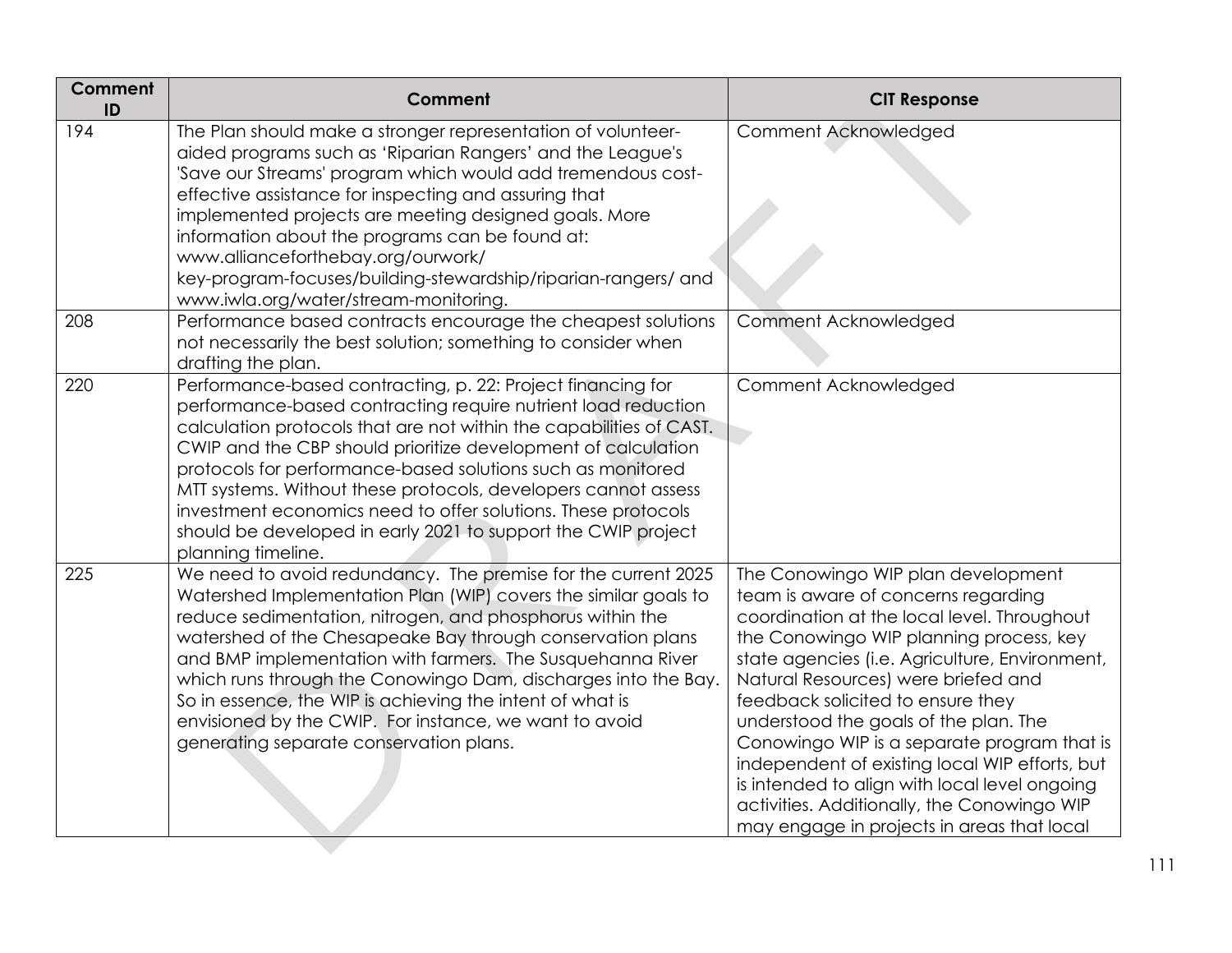| <b>Comment</b><br>ID | Comment                                                                                                                                                                                                                                                                                                                                                                                                                                                                                                                                                                                                                                                                                                                                                                                                                                                                                                                                   | <b>CIT Response</b>                                                                                                                                                                                                                                                                                                                                                                                                                                      |
|----------------------|-------------------------------------------------------------------------------------------------------------------------------------------------------------------------------------------------------------------------------------------------------------------------------------------------------------------------------------------------------------------------------------------------------------------------------------------------------------------------------------------------------------------------------------------------------------------------------------------------------------------------------------------------------------------------------------------------------------------------------------------------------------------------------------------------------------------------------------------------------------------------------------------------------------------------------------------|----------------------------------------------------------------------------------------------------------------------------------------------------------------------------------------------------------------------------------------------------------------------------------------------------------------------------------------------------------------------------------------------------------------------------------------------------------|
|                      |                                                                                                                                                                                                                                                                                                                                                                                                                                                                                                                                                                                                                                                                                                                                                                                                                                                                                                                                           | efforts may not be focused on or had<br>success in, so coordination between local<br>efforts and the Conowingo WIP<br>implementation team will be vital.                                                                                                                                                                                                                                                                                                 |
| 340                  | 6) Efficiences from Performance-Based Contracting. We concur<br>that using performance-based contracting, or payment for<br>ecosystem services (PES), will promote efficiencies during<br>implementation. As noted in the Draft Financing Strategy, PES<br>procurement processes enable public institutions to transfer<br>much of the implementation risk associated with restoration<br>practices to the private sector. PES systems require private sector<br>firms to use private capital to design, implement, and operate<br>and maintain restoration practices. In Maryland, performance-<br>based contracting has spurred innovation resulting in new<br>technologies being deployed for nutrient reduction. The state's<br>Clean Water Commerce Act grant program has funded large-<br>scale oyster reefs more than a mile of stream restoration, with<br>payments occurring only after verifying annual nutrient<br>reductions. | Comment Acknowledged                                                                                                                                                                                                                                                                                                                                                                                                                                     |
| 385                  | (page 15) It is highly recommended that communications (in the<br>near future) spell out very clearly to Pennsylvania POTW<br>permittees and MS4 permittees how an adopted CWIP will<br>impact them (e.g. changes to current and/or future Pollutant<br>Reduction Plan (PRP) requirements, etc.).                                                                                                                                                                                                                                                                                                                                                                                                                                                                                                                                                                                                                                         | The primary CWIP scenario in the draft CWIP<br>does not include implementation of<br>practices on land currently under MS4<br>regulation, nor on publicly owned treatment<br>works. Urban practices are focused only on<br>lands classified as urbanized areas that are<br>outside of MS4 boundaries. However, the<br>Steering Committee acknowledges that<br>more needs to be done in the draft CWIP to<br>illustrate the relationship between the CWIP |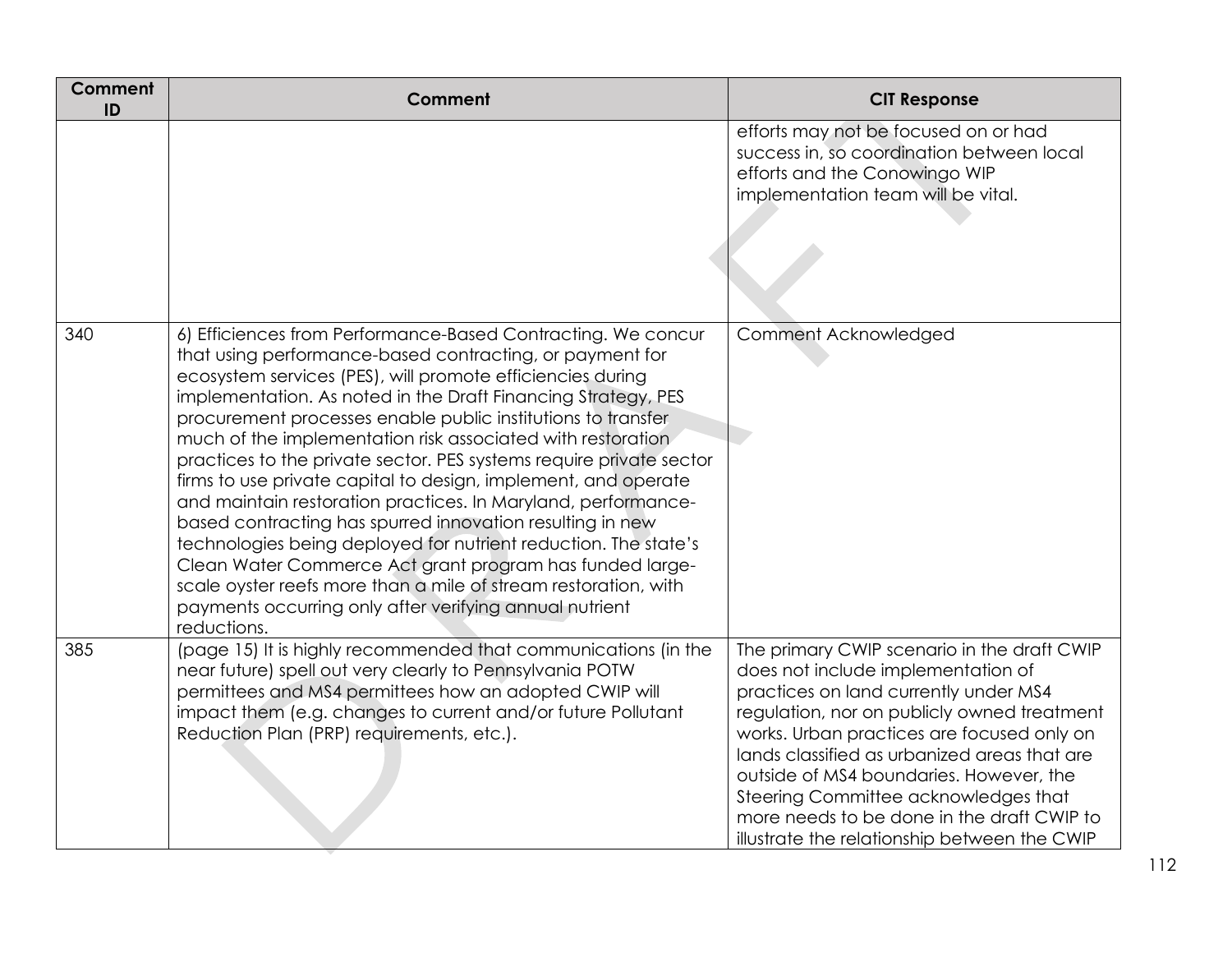| Comment<br>ID | Comment                                                                                                                                                                                                                                                                                                                                                                                                                                                                                                                                                         | <b>CIT Response</b>                                                                           |
|---------------|-----------------------------------------------------------------------------------------------------------------------------------------------------------------------------------------------------------------------------------------------------------------------------------------------------------------------------------------------------------------------------------------------------------------------------------------------------------------------------------------------------------------------------------------------------------------|-----------------------------------------------------------------------------------------------|
|               |                                                                                                                                                                                                                                                                                                                                                                                                                                                                                                                                                                 | and other programs and policies aimed at<br>reducing pollutant loading to local<br>waterways. |
| 218           | Maryland's SCDs have been essential partners of the<br>Chesapeake Bay Restoration Effort and have advocated for the<br>resources needed to meet BMP implementation goals. MASCD<br>encourages the Chesapeake Bay Program to carefully consider<br>and 1) equity issues in relying on the ag sector for nearly<br>the entire nutrient reduction, 2) the additional technical and<br>financial assistance needed to meet new goals, and 3) the<br>complexity of communication and tracking efforts needed to<br>adopt a new WIP alongside of the WIP in progress. | Comment Acknowledged                                                                          |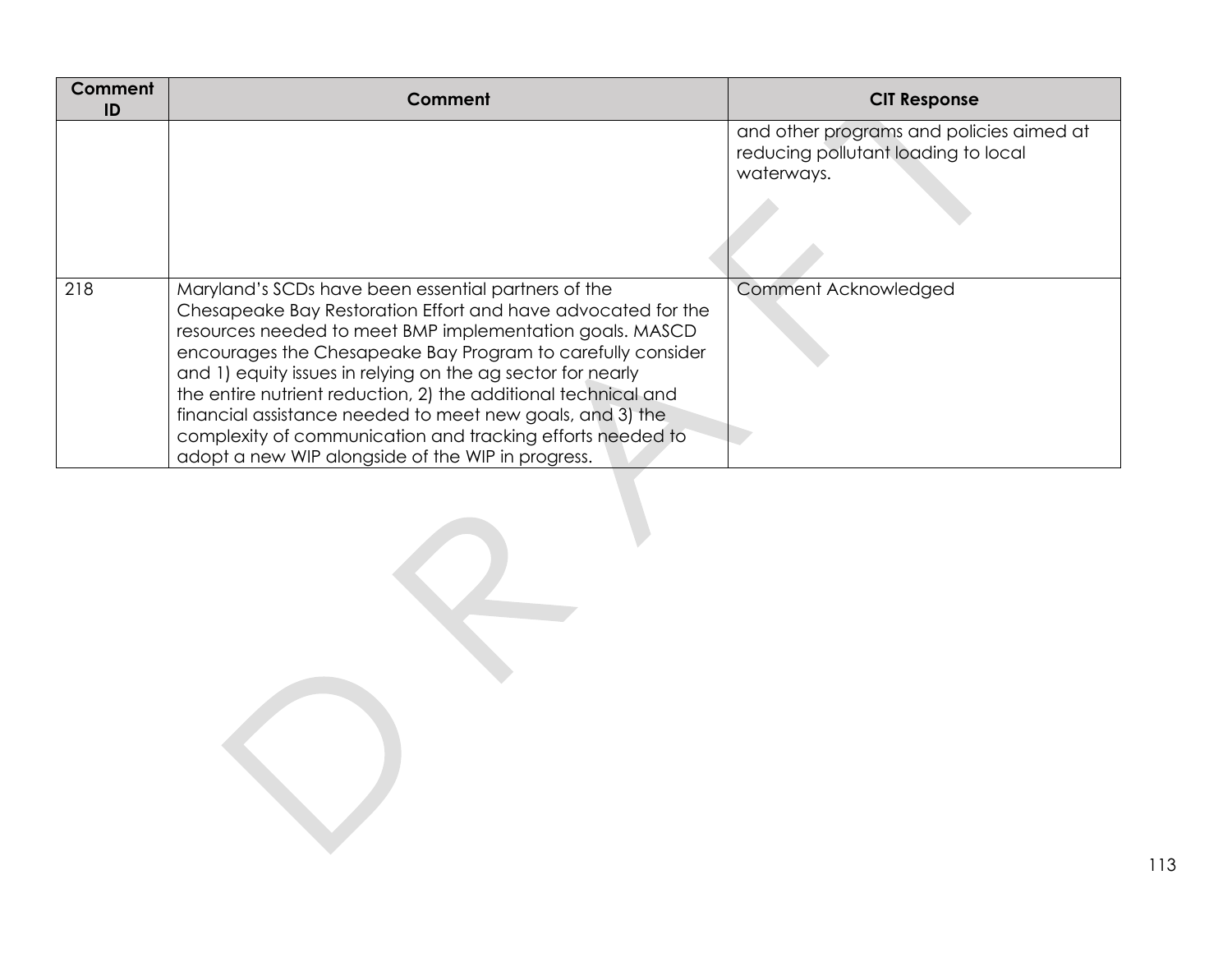## *Outreach & Education*

Comments received under the topic Outreach and Education are listed below with their responses. Primarily, the comments were focused on the need for more outreach and education across jurisdictions through the next phase of this project. The CIT does not anticipate revision to the CWIP based on these comments, but will review and evaluate education and outreach strategies and their effectiveness to achieve the level of engagement expected at the end of each phase of this project to remain consistent with an adaptive management approach. The CIT will also share these comments with the financing team.

| Comment<br>ID | Comment                                                                                                                                                                                                                                                                                                                                                                                                                                                                                                     | <b>CIT Response</b>                                                                                                                                                                                                                                                                                                                                                                                                                        |
|---------------|-------------------------------------------------------------------------------------------------------------------------------------------------------------------------------------------------------------------------------------------------------------------------------------------------------------------------------------------------------------------------------------------------------------------------------------------------------------------------------------------------------------|--------------------------------------------------------------------------------------------------------------------------------------------------------------------------------------------------------------------------------------------------------------------------------------------------------------------------------------------------------------------------------------------------------------------------------------------|
| 89            | Page 15: in the summary table, it should be noted that 8 of the<br>Fall 2020 workshops were in PA, 4 were in MD, and 1 was in NY.                                                                                                                                                                                                                                                                                                                                                                           | We will clarify the language describing<br>stakeholder outreach during the public<br>comment period in the draft CWIP.                                                                                                                                                                                                                                                                                                                     |
| 97            | Page 33: The first sentence of the first paragraph reads, "As this<br>CWIP strategy serves as a starting point for outreach and<br>coordination with local stakeholders" Local stakeholders should<br>be defined. If this includes local landowners, this is especially<br>important since the CWIP and CAPs are looking for sites to<br>implement BMPs at the exact same time. Competing for sites is<br>not beneficial for either effort. There is a need to elaborate on<br>how coordination will occur. | We will clarify the language describing the<br>key stakeholders with whom the CWIP<br>implementation team intends to engage for<br>planning and implementation purposes. It is<br>the CWIP Steering Committee's intention to<br>collaborate with efforts underway by<br>expanding on efforts and filling resource<br>gaps. We will elaborate more on<br>coordination in the document.                                                      |
| 109           | Need to educate everyone on how this effort builds on our<br>individual county CAP efforts, but does not change our local<br>goals and efforts. The need to explain that the Conowingo effort<br>is 6 million pounds N over and above the State goal is important.<br>Any efforts the CWIP accomplishes in PA Chesapeake Bay<br>counties will help improve local waters, but not help to achieve<br>the local CAP N targets.                                                                                | The CWIP implementation team will work<br>closely with PA Dept. of Environmental<br>Protection to integrate CWIP targets into<br>local planning and implementation efforts.<br>The Steering Committee acknlowdges that<br>more needs to be done in the draft to<br>explain how the CWIP will support<br>Pennsylvania's County Action Plan efforts<br>and how CWIP reductions will relate to<br>Pennsylvania's Phase 3 WIP and CAP targets. |
|               |                                                                                                                                                                                                                                                                                                                                                                                                                                                                                                             |                                                                                                                                                                                                                                                                                                                                                                                                                                            |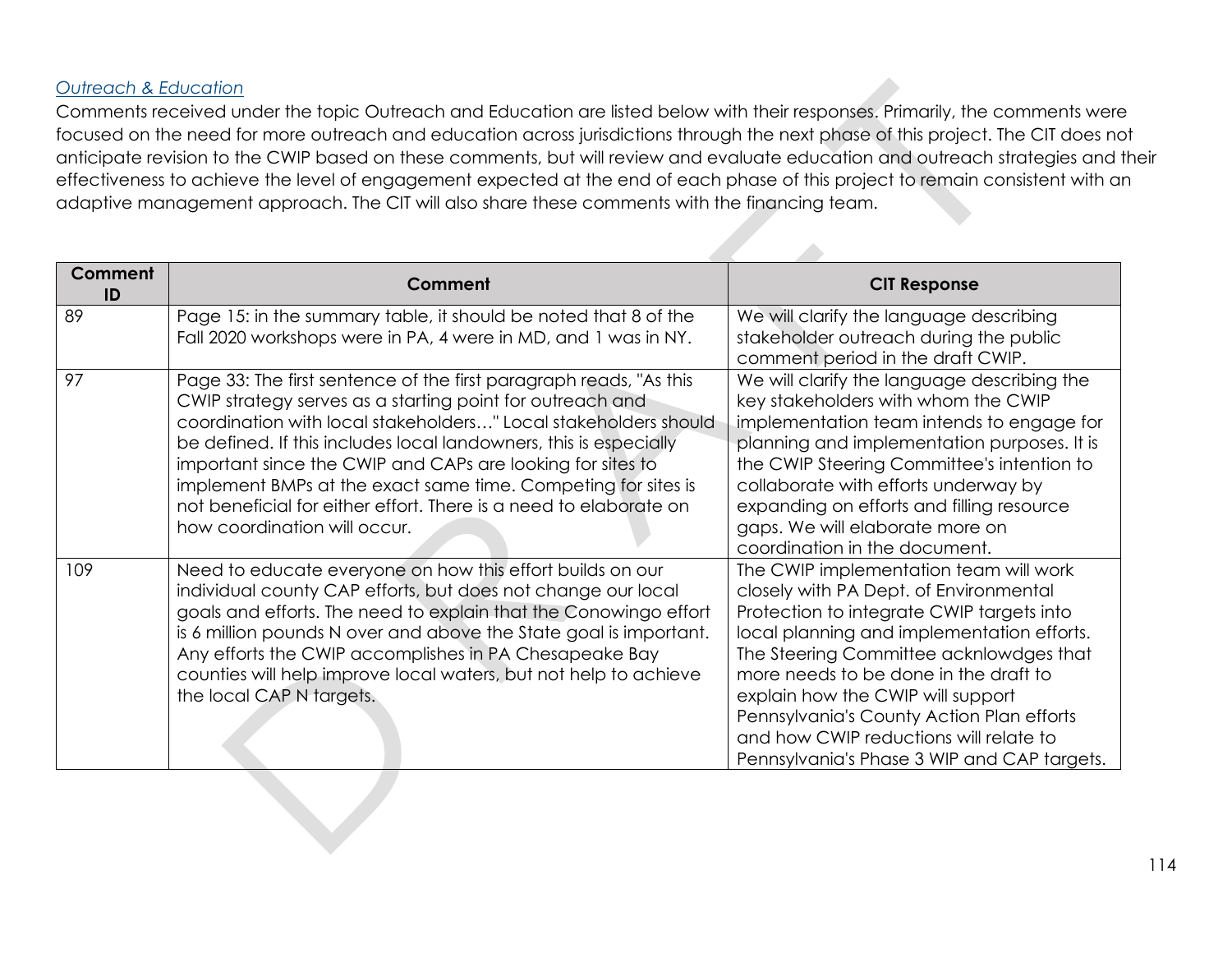| <b>Comment</b><br>ID | Comment                                                                                                                                                                                                                                                                                                                                                                                                                                                                                                                                                                                                                                                                                                                                                                                                                                                                                                                                                                                                                                                                                                                                                                                                                                                                                                                                                                                              | <b>CIT Response</b>                                                                                                                                                                                                                                                                                                                                                                                                                                                                                  |
|----------------------|------------------------------------------------------------------------------------------------------------------------------------------------------------------------------------------------------------------------------------------------------------------------------------------------------------------------------------------------------------------------------------------------------------------------------------------------------------------------------------------------------------------------------------------------------------------------------------------------------------------------------------------------------------------------------------------------------------------------------------------------------------------------------------------------------------------------------------------------------------------------------------------------------------------------------------------------------------------------------------------------------------------------------------------------------------------------------------------------------------------------------------------------------------------------------------------------------------------------------------------------------------------------------------------------------------------------------------------------------------------------------------------------------|------------------------------------------------------------------------------------------------------------------------------------------------------------------------------------------------------------------------------------------------------------------------------------------------------------------------------------------------------------------------------------------------------------------------------------------------------------------------------------------------------|
| 148                  | General Comment 2. The CWIP provides an over-arching<br>outreach and engagement strategy that can be considered<br>"vanilla" or a continuation of the status quo for education and<br>outreach approaches. The status quo has resulted in limited<br>success (qualitative observation) with improving the desire,<br>participation, change in daily activities, etc. of the general<br>public-at-large with pursuing efforts that result in improved local<br>water quality or protecting natural resources in a manner<br>necessary to help the Bay both immediately and over the long-<br>term (note: a recent survey conducted by Water Words That<br>Work resulted in only 12% of the respondents able to express an<br>understanding what a watershed is). At the end of the day, our<br>outreach strategies that have been in place for the past 10-15<br>years may have hit a wall and has only been effective with 10%-<br>15% of the population. Outreach strategies may need to be re-<br>imagined and/or significantly expanded upon to result in<br>overcoming current hurdles and effectively reach more than<br>10%-15% of the population to realize improvements<br>contemplated by the CWIP in conjunction with current local<br>efforts as it relates to the Pennsylvania Phase 3 Chesapeake Bay<br>Watershed Implementation Plan and individual Countywide<br>Action Plans (CAPs). | The CWIP Steering Committee<br>acknowledges that much has been done to<br>develop and implement jurisdictions' Phase 3<br>Chesapeake Bay Watershed Implementation<br>Plans (Phase 3 WIP). Therefore, in the early<br>stages of milestone planning (draft<br>milestones due in November 2021) the<br>Steering Committee recommends the CWIP<br>work in conjuction with efforts underway to<br>deliver messaging to landowners.                                                                        |
| 159                  | Phase 1: Draft CWIP (2020 - 2021) (page 15): It is highly<br>recommended that communications (in the near future) spell out<br>very clearly to Pennsylvania POTW permittees and MS4<br>permittees how an adopted CWIP will impact them (e.g.<br>changes to current and/or future Pollutant Reduction Plan (PRP)<br>requirements, etc.).                                                                                                                                                                                                                                                                                                                                                                                                                                                                                                                                                                                                                                                                                                                                                                                                                                                                                                                                                                                                                                                              | The primary CWIP scenario in the draft CWIP<br>does not include implementation of<br>practices on land currently under MS4<br>regulation, nor on publicly owned treatment<br>works. Urban practices are focused only on<br>lands classified as urbanized areas that are<br>outside of MS4 boundaries. However, the<br>Steering Committee acknowledges that<br>more needs to be done in the draft CWIP to<br>illustrate the relationship between the CWIP<br>and other programs and policies aimed at |
|                      |                                                                                                                                                                                                                                                                                                                                                                                                                                                                                                                                                                                                                                                                                                                                                                                                                                                                                                                                                                                                                                                                                                                                                                                                                                                                                                                                                                                                      |                                                                                                                                                                                                                                                                                                                                                                                                                                                                                                      |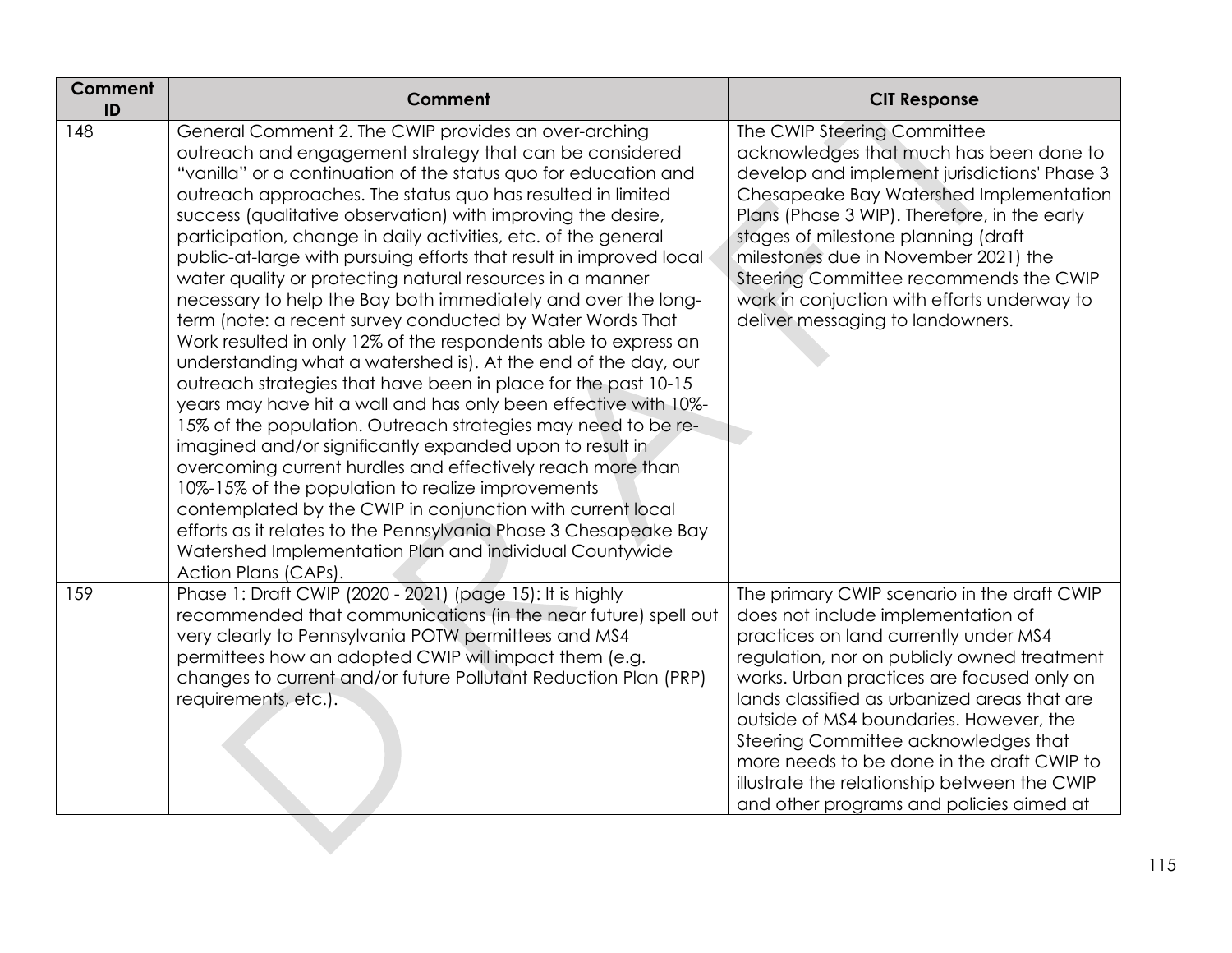| Comment<br>ID | Comment                                                                                                                                                                                                                                                                                                                                                                                                                                                                                                                             | <b>CIT Response</b>                                                                                                                                                                                                                                                                                                                                                                                                                                                                                                                                                                                                                                                                                                                                    |
|---------------|-------------------------------------------------------------------------------------------------------------------------------------------------------------------------------------------------------------------------------------------------------------------------------------------------------------------------------------------------------------------------------------------------------------------------------------------------------------------------------------------------------------------------------------|--------------------------------------------------------------------------------------------------------------------------------------------------------------------------------------------------------------------------------------------------------------------------------------------------------------------------------------------------------------------------------------------------------------------------------------------------------------------------------------------------------------------------------------------------------------------------------------------------------------------------------------------------------------------------------------------------------------------------------------------------------|
|               |                                                                                                                                                                                                                                                                                                                                                                                                                                                                                                                                     | reducing pollutant loading to local<br>waterways.                                                                                                                                                                                                                                                                                                                                                                                                                                                                                                                                                                                                                                                                                                      |
| 216           | Communicating a new WIP and additional nutrient reduction<br>goals will be a challenge within the ag community, especially<br>given that current goals are already "above and beyond"<br>current implementation, and that nearly 100% of the added<br>reductions fall on the agricultural sector. Adding to current<br>nutrient reduction goals may also be seen as "shifting the<br>goalposts". It is also unclear why the plan includes small<br>watersheds within these counties that are outside of the<br>Conowingo watershed. | The Conowingo WIP plan development<br>team acknowledges that more work will<br>need to be done to ensure the agricultural<br>community understands that implementing<br>the CWIP is the responsibility of the<br>partnership and that participation in the<br>CWIP process will create additional funding<br>opportunities for BMP implementation across<br>both the agricultural and urban sectors.<br>While scenarios were considered that<br>included subwatersheds outside of the<br>Susquehanna River basin, the final "Primary"<br>Conowingo WIP Strategy" selected scenario<br>does not. If there is an error in the<br>subwatersheds that were included in this<br>strategy, please follow up with the<br>Conowingo WIP plan development team. |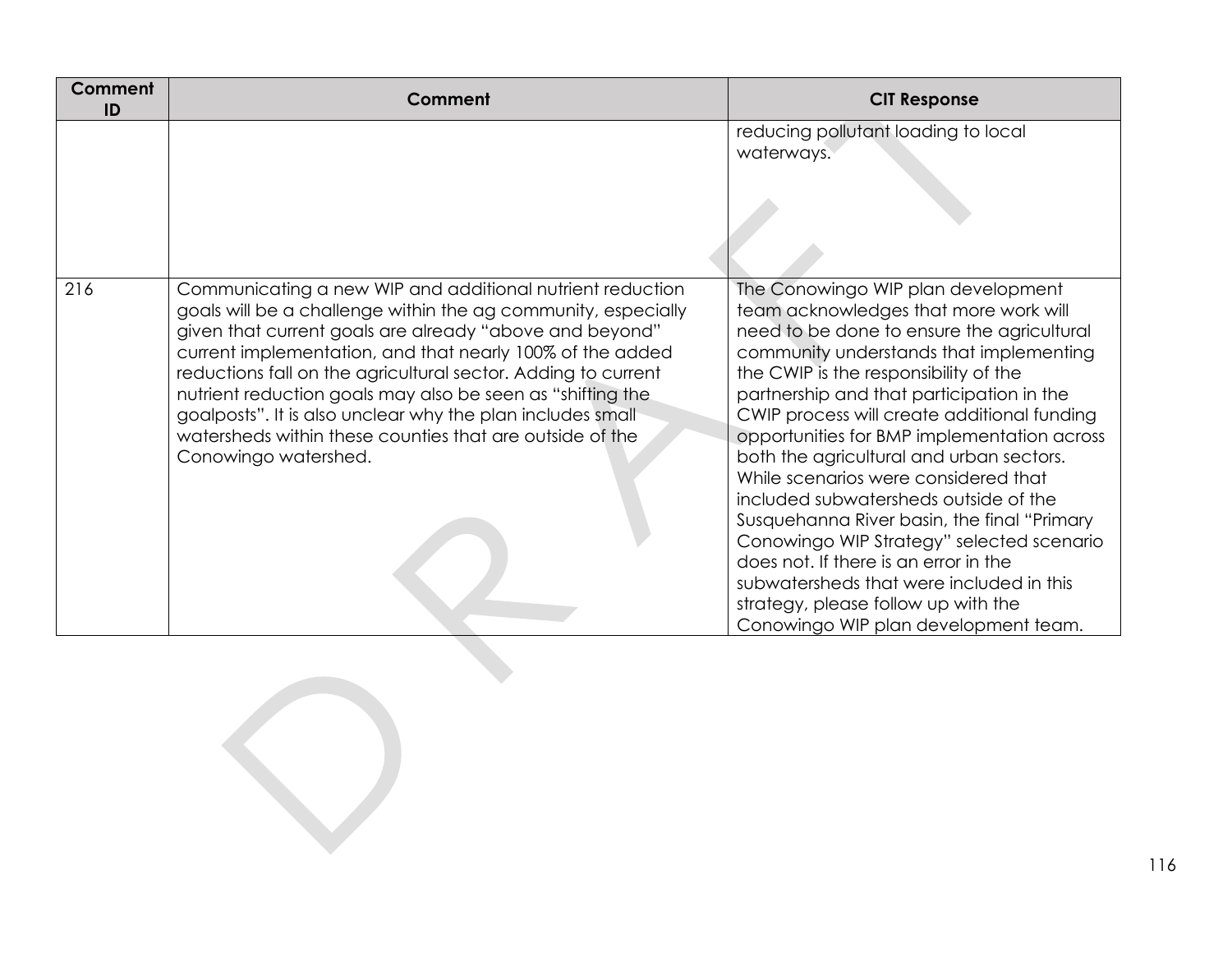| Comment<br>ID | Comment                                                                                                                                                                                                                                                                                                                                                                                                                                                                                                                                                                                                                                                                                                                                                                                                                                                                                                                                                                                                                                                                                                                                                                                                                                                                                                                                                                                                                                                                                | <b>CIT Response</b>                                                                                                                                                                                                                                                                                                                                                                                                                                                                |
|---------------|----------------------------------------------------------------------------------------------------------------------------------------------------------------------------------------------------------------------------------------------------------------------------------------------------------------------------------------------------------------------------------------------------------------------------------------------------------------------------------------------------------------------------------------------------------------------------------------------------------------------------------------------------------------------------------------------------------------------------------------------------------------------------------------------------------------------------------------------------------------------------------------------------------------------------------------------------------------------------------------------------------------------------------------------------------------------------------------------------------------------------------------------------------------------------------------------------------------------------------------------------------------------------------------------------------------------------------------------------------------------------------------------------------------------------------------------------------------------------------------|------------------------------------------------------------------------------------------------------------------------------------------------------------------------------------------------------------------------------------------------------------------------------------------------------------------------------------------------------------------------------------------------------------------------------------------------------------------------------------|
| 266           | We fear that finalization of the Draft C-WIP at this time in its<br>current or similar form will be a serious and perhaps fatal setback<br>to the high improvement in morale and personal commitment to<br>water quality improvement in the Bay watershed that has<br>occurred among those Pennsylvanians during the Phase 3 WIP<br>development process and initial stages of implementation. The<br>Draft C-WIP's attempt to assign to Pennsylvania additional<br>responsibility for performance of measures to offset the pollution<br>effects of the Conowingo Dam will likely be perceived by<br>governmental officials and stakeholders involved in<br>implementation of Pennsylvania's Phase 3 WIP as another<br>indiscriminate attempt by federal forces to generate additional<br>environmental debt loads for Pennsylvania and its citizens,<br>dashing the collective will and commitment to move<br>appreciably forward in implementation of Pennsylvania's WIP<br>and seriously diminishing the credibility of those governmental<br>officials and citizens who are leading Pennsylvania's effort. We<br>believe the likelihood of emergence of this perception among<br>Pennsylvanians is high, given the animosity that has arisen in the<br>past between the Commonwealth and EPA on Bay matters and<br>the absence of any real attempt in the Draft C-WIP to identify a<br>viable means to administratively or financially accomplish the<br>draft's envisioned goals. | The Conowingo WIP plan development<br>team acknowledges that more work will<br>need to be done to ensure the community<br>understands that implementing the CWIP is<br>the responsibility of the partnership and that<br>participation in the CWIP process will create<br>additional funding opportunities for BMP<br>implementation across both the agricultural<br>and urban sectors.                                                                                            |
| 291           | Our overarching concerns with the draft Conowingo WIP include:<br>2) Engagement. Key local and regional partners in each sector<br>were at the center of development of Pennsylvania's Phase 3<br>WIP and those partners are crucial for the successful<br>implementation of Pennsylvania's Phase 3 WIP. We appreciate<br>the engagement that has already been conducted for the<br>Conowingo WIP and we strongly believe that substantial,<br>sustained, and strategic engagement of key partners will be<br>crucial for the success of the Conowingo WIP.                                                                                                                                                                                                                                                                                                                                                                                                                                                                                                                                                                                                                                                                                                                                                                                                                                                                                                                            | The success of the CWIP requires fulfillment of<br>the EPA expectation for all WIPs to include a<br>comprehensive strategy to engage local,<br>regional, and federal partners in WIP<br>implementation. The measures taken to<br>adopt and implement nutrient load<br>reduction strategies need to be<br>representative of the available local<br>capacity, and technical and financial<br>resources to achieve the desired outcomes.<br>This requires broad-based local community |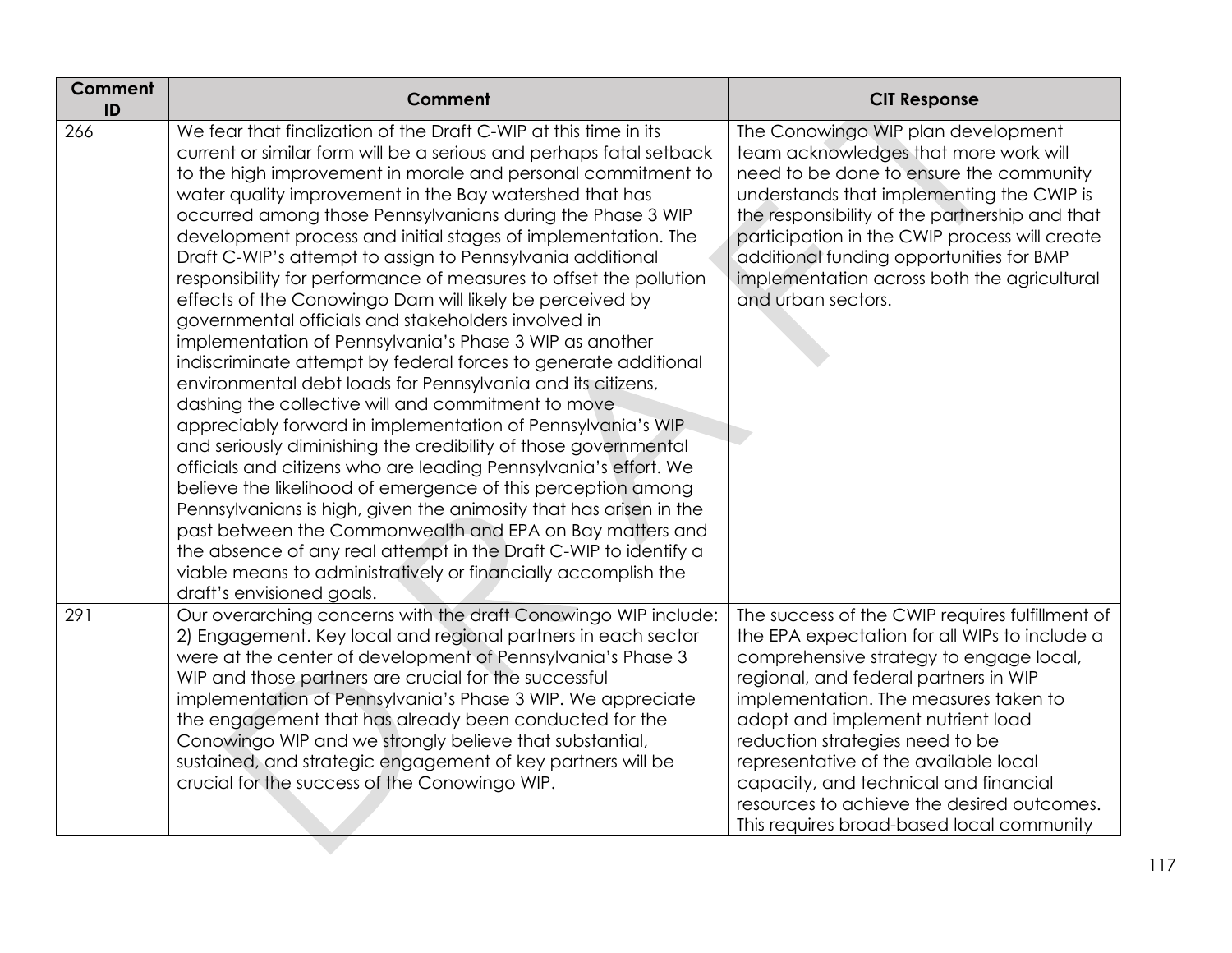| <b>Comment</b><br>ID | <b>Comment</b>                                                                                                                                                                                                                                                                                                                                                                                                                                                                                                                                                                                                                                                                                                                                                                                                                                                                                                                | <b>CIT Response</b>                                                                                                                                                                                                                                                                                                                                                                                                                                      |
|----------------------|-------------------------------------------------------------------------------------------------------------------------------------------------------------------------------------------------------------------------------------------------------------------------------------------------------------------------------------------------------------------------------------------------------------------------------------------------------------------------------------------------------------------------------------------------------------------------------------------------------------------------------------------------------------------------------------------------------------------------------------------------------------------------------------------------------------------------------------------------------------------------------------------------------------------------------|----------------------------------------------------------------------------------------------------------------------------------------------------------------------------------------------------------------------------------------------------------------------------------------------------------------------------------------------------------------------------------------------------------------------------------------------------------|
|                      |                                                                                                                                                                                                                                                                                                                                                                                                                                                                                                                                                                                                                                                                                                                                                                                                                                                                                                                               | support that is guided and coordinated by<br>jurisdictional agencies. The CWIP Steering<br>Committee and Implementation Team are<br>committed to continued engagement with<br>key partners throughout planning and<br>implementation of the CWIP.                                                                                                                                                                                                        |
| 302                  | C. Comprehensive Local, Regional, and Federal Engagement<br>Strategies and Commitments. 4) Outreach and engagement<br>strategies for the Conowingo WIP must include input from key<br>agency and partner organizations.                                                                                                                                                                                                                                                                                                                                                                                                                                                                                                                                                                                                                                                                                                       | The CWIP outreach strategy commits<br>substantial resources to ensure ongoing<br>engagement from jurisdictions throughout<br>the draft CWIP development, milestone<br>planning, and implementation phases of the<br>CWIP. Consistent with the adaptive<br>management approach, there will be a<br>review and evaluation of the strategies and<br>their effectiveness to achieve the desired<br>level of engagement with the completion of<br>each phase. |
| 390                  | 2. The CWIP provides an over-arching outreach and<br>engagement strategy that can be considered "vanilla" or a<br>continuation of the status quo for education and outreach<br>approaches. The status quo has resulted in limited success<br>(qualitative observation) with improving the desire, participation,<br>change in daily activities, etc. of the general public-at-large with<br>pursuing efforts that result in improved local water quality or<br>protecting natural resources in a manner necessary to help the<br>Bay both immediately and over the long-term (note: a recent<br>survey resulted in only 12% of the respondents understanding<br>what a watershed is). At the end of the day, our outreach<br>strategies that have been in place for the past 10-15 years may<br>have hit a wall and has only been effective with 10%-15% of the<br>population. Outreach strategies may need to be re-imagined | The CWIP Steering Committee<br>acknowledges that much has been done to<br>develop and implement jurisdictions' Phase 3<br>Chesapeake Bay Watershed Implementation<br>Plans (Phase 3 WIP). Therefore, in the early<br>stages of milestone planning (draft<br>milestones due in November 2021) the<br>Steering Committee recommends the CWIP<br>work in conjuction with efforts underway to<br>deliver messaging to landowners.                            |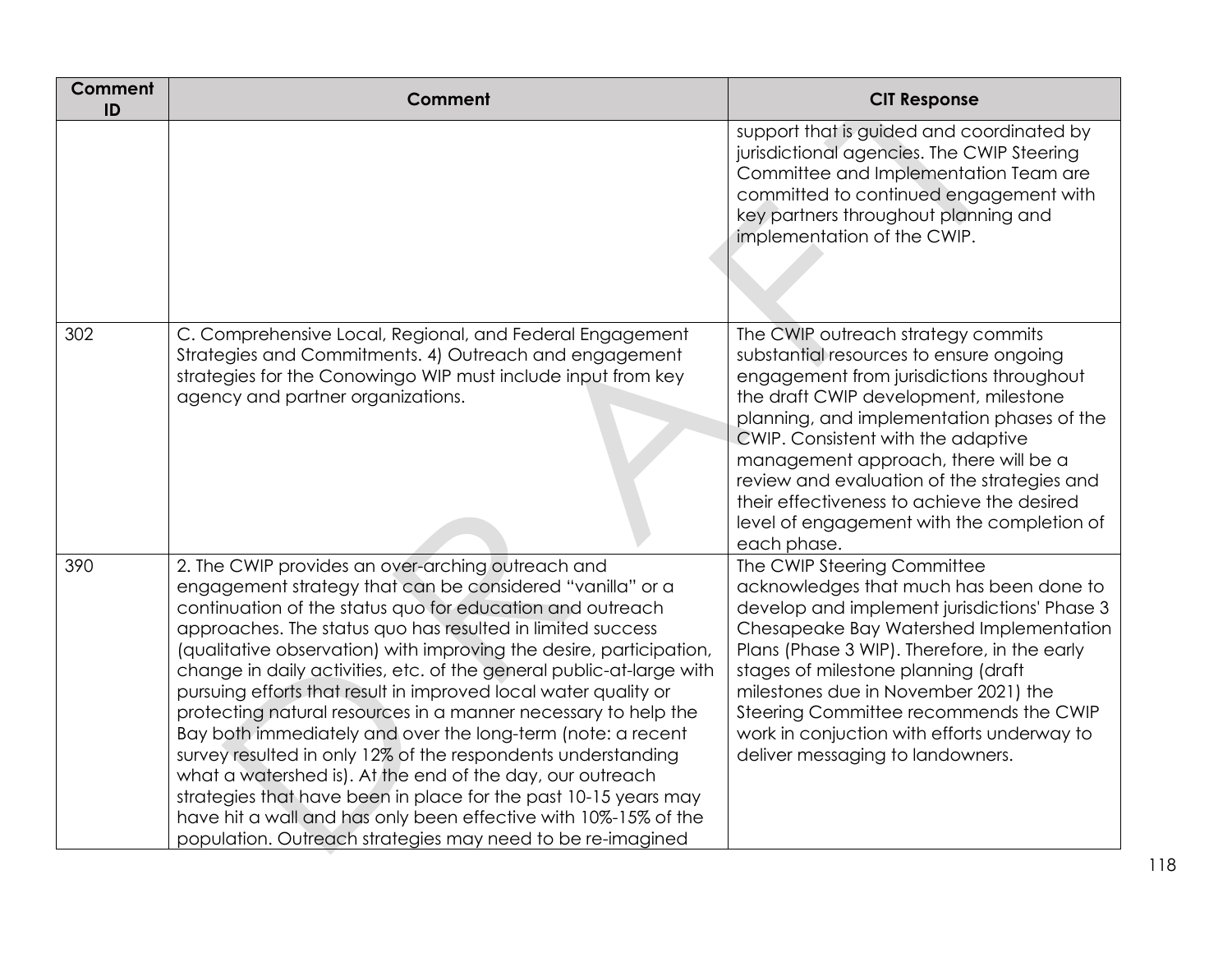| <b>Comment</b><br>ID | <b>Comment</b>                                                                                                                                                                                                                                                                                                                                                                                                                                                                                                                                                                                                                                                                                         | <b>CIT Response</b>                                                                                                                                                                                                                                                                            |
|----------------------|--------------------------------------------------------------------------------------------------------------------------------------------------------------------------------------------------------------------------------------------------------------------------------------------------------------------------------------------------------------------------------------------------------------------------------------------------------------------------------------------------------------------------------------------------------------------------------------------------------------------------------------------------------------------------------------------------------|------------------------------------------------------------------------------------------------------------------------------------------------------------------------------------------------------------------------------------------------------------------------------------------------|
|                      | and/or significantly expanded upon to result in overcoming<br>current hurdles and effectively reach more than 10%-15% of the<br>population to realize improvements contemplated                                                                                                                                                                                                                                                                                                                                                                                                                                                                                                                        |                                                                                                                                                                                                                                                                                                |
| 392                  | Regarding the Nitrogen Reduction Effectiveness Map: I can see<br>nitrogen effectiveness being an important element for evaluation<br>of funding BMPs. I'm thinking it may be a bit more challenging<br>from a communications perspective since the units of Nitrogen<br>relating directly to Dissolved Oxygen is different than what has<br>been used in the communications counties and DEP have been<br>using.                                                                                                                                                                                                                                                                                       | Comment Acknowledged                                                                                                                                                                                                                                                                           |
| 393                  | It also relates more directly to the Bay, whereas a lot of our<br>messaging has been focused on local water quality and co-<br>benefits of implementation. The cost-effective geography in PA<br>also includes counties that are lower tier in terms of overall load<br>reduction assignment. It may be helpful to include mapping with<br>units in terms of overall Nitrogen reduction targets as well so that<br>BMP effectiveness and local water quality benefits were clearer<br>to local stakeholders. In broader terms I'm noting the challenge<br>of communicating to our stakeholders about this separate CWIP<br>and wondering broadly about the integration of these planning<br>processes. | Comment Acknowledged                                                                                                                                                                                                                                                                           |
| 258                  | The Head of Chesapeake Watershed Alliance would also like to<br>register a concern about the need for collaboration and<br>partnership between the managers of this new WIP and those<br>that are already in place in the various States. The project team<br>only supports partners with the CGS, and not local stakeholders<br>or other organizations dedicated to monitoring water quality,<br>habitat, education and outreach within the Chesapeake                                                                                                                                                                                                                                                | The CWIP outreach strategy commits<br>substantial resources to ensure ongoing<br>engagement from jurisdictions throughout<br>the draft CWIP development, milestone<br>planning, and implementation phases of the<br>CWIP. Consistent with the adaptive<br>management approach, there will be a |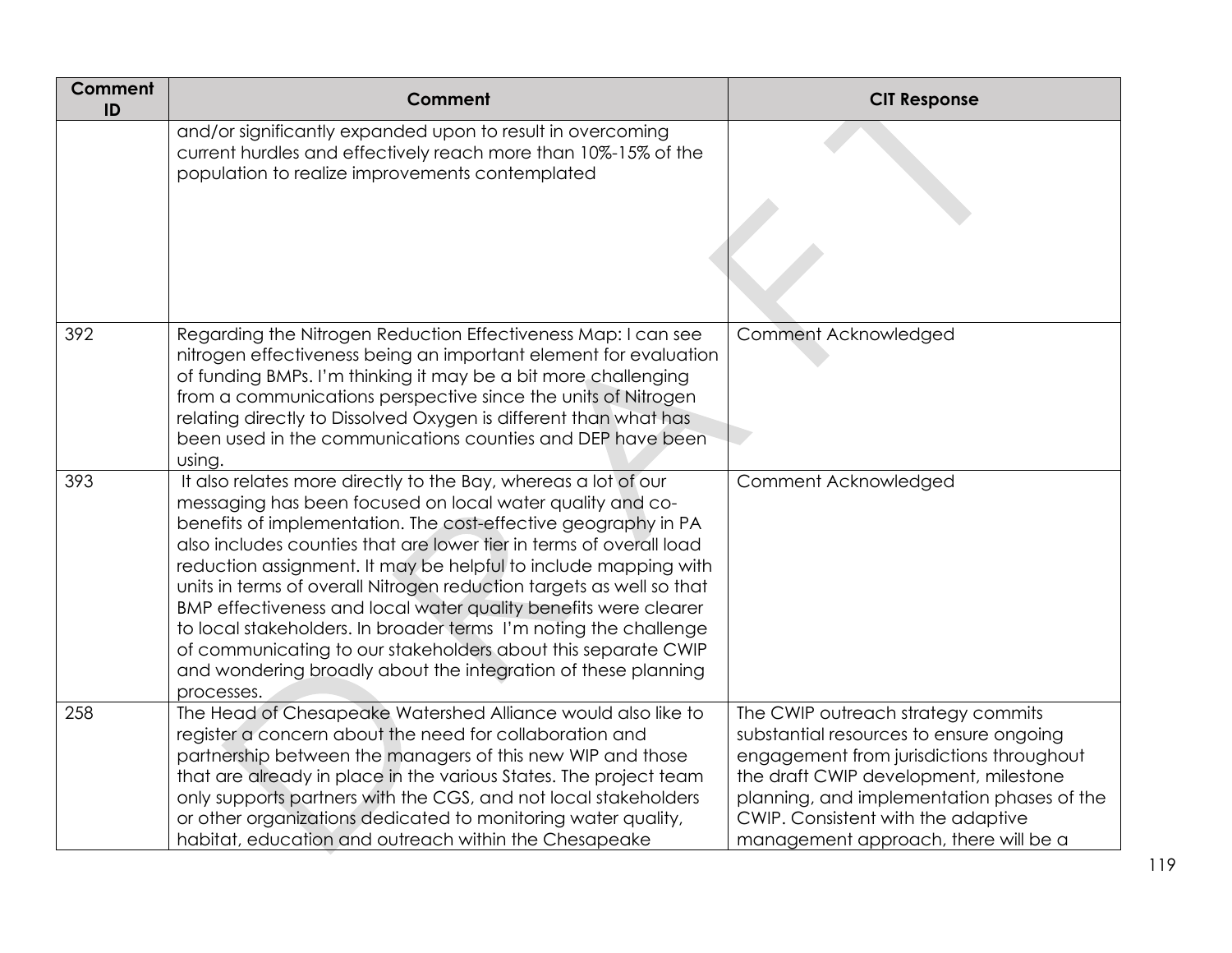| Comment<br>ID | Comment                                                                                                  | <b>CIT Response</b>                                                                                                                                    |
|---------------|----------------------------------------------------------------------------------------------------------|--------------------------------------------------------------------------------------------------------------------------------------------------------|
|               | Watershed. There needs to be an incentive for the various parties<br>to collaborate rather than compete. | review and evaluation of the strategies and<br>their effectiveness to achieve the desired<br>level of engagement with the completion of<br>each phase. |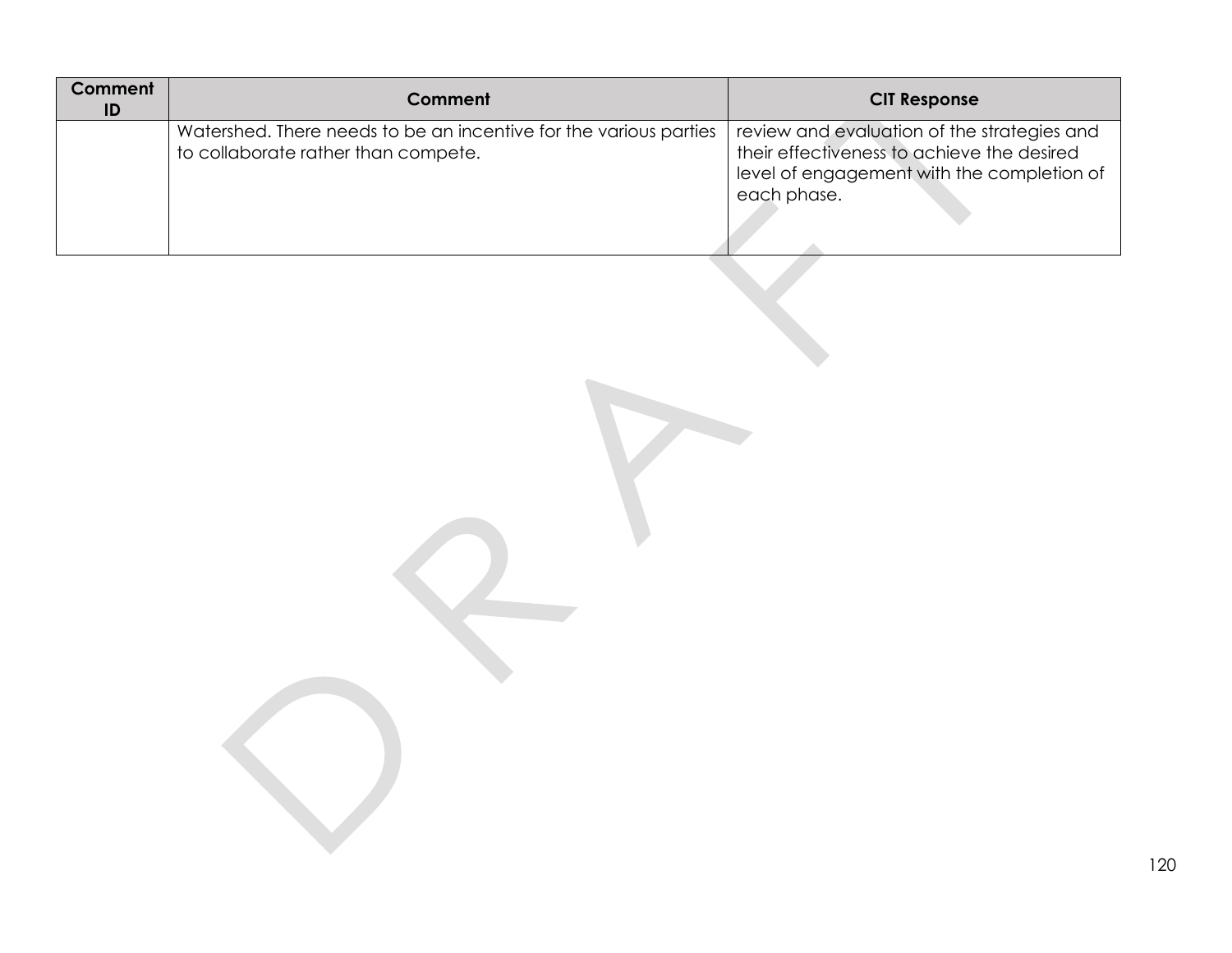### *Timeline*

Comments received under the topic Timeline are listed below with their responses. Primarily, the comments were focused on the need for an extended timeline for full implementation of the CWIP. The CIT anticipates revision to the CWIP based on these comments and on the guidance provided by EPA regarding a 2035 scenario, as well as feedback from the Steering Committee following their review. The CIT will also share these comments with the financing team.

| Comment<br>ID | Comment                                                                                                                  | <b>CIT Response</b>                        |
|---------------|--------------------------------------------------------------------------------------------------------------------------|--------------------------------------------|
| 100           | Page 44, "Timeline": In the first paragraph, the next to last two                                                        | The timelines beyond 2025 will be assessed |
|               | sentences from the bottom state: "additional information such as                                                         | and discussed in the final Conowingo WIP   |
|               | when and how much funding will be available for CWIP<br>implementation is needed to reinforce a timeline with sufficient | document.                                  |
|               | reasonable assurance that it is achievable. The final CWIP will                                                          |                                            |
|               | also include alternative timeline options for having practices in                                                        |                                            |
|               | place to achieve the needed CWIP load reductions by 2025 and                                                             |                                            |
|               | other timeframes (e.g., 2030, 2035, etc.)." Seems that the CWIP                                                          |                                            |
|               | does not provide "reasonable assurance" of success when                                                                  |                                            |
|               | alternative timelines are being looked at for the future.                                                                |                                            |
| 222           | Pilot Implementation, p28 and Timeline, p44: Existing Pennsylvania                                                       | Comment Acknowledged                       |
|               | MTT systems should be activated as part of the planned pilot or                                                          |                                            |
|               | initial launch process in 2021.                                                                                          |                                            |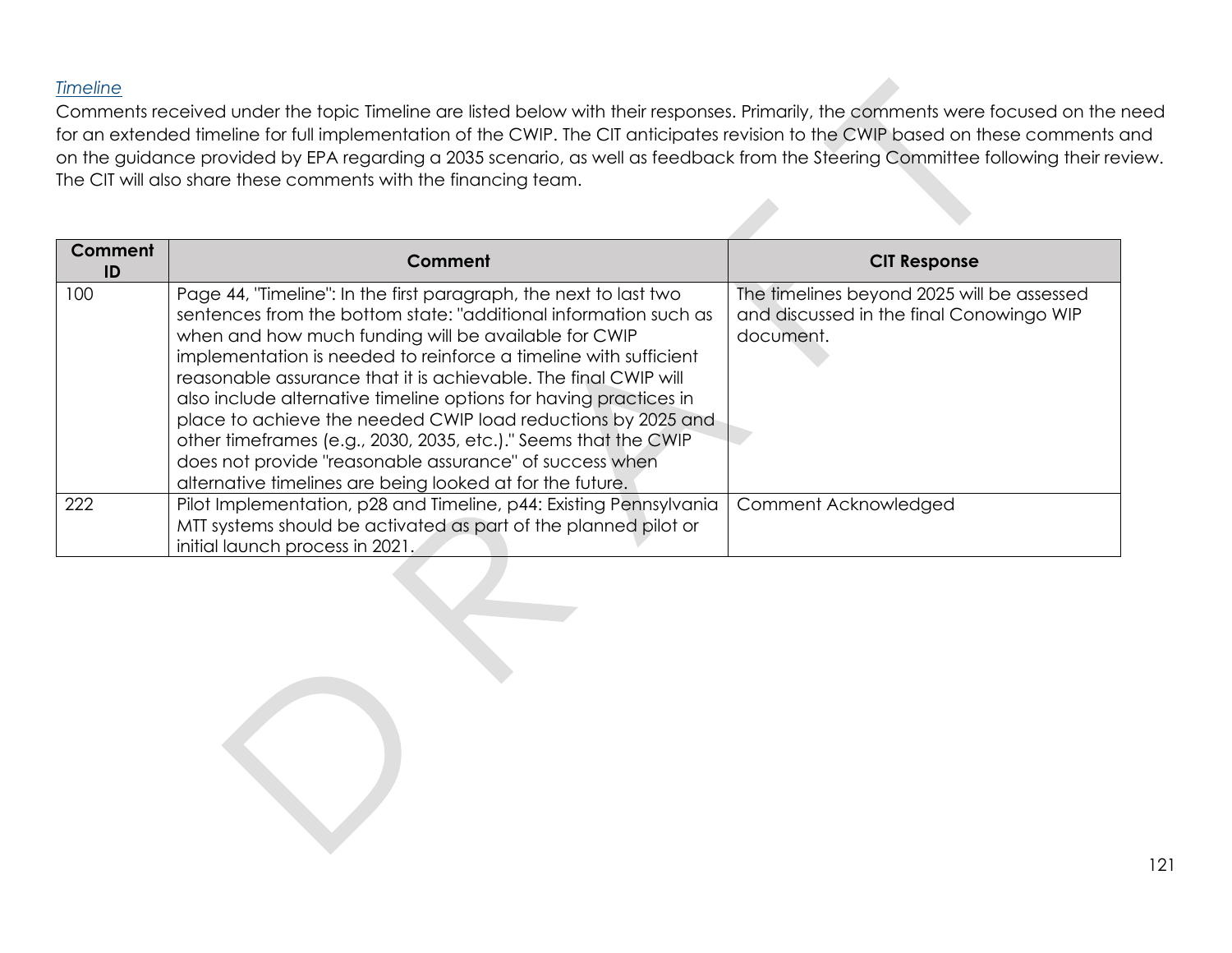| Comment<br>ID | Comment                                                                                                                                                                                                                                                                                                                                                                                                                                                                                                                                                                                                                                                                                                                        | <b>CIT Response</b>                                                                                                                                                                                                                                                                                                                                                                                                                                                                                                                                                                                                                                                                                                                                                                                                                                                                                                                                                                                                                                                                                                                                                                                                                                                                           |
|---------------|--------------------------------------------------------------------------------------------------------------------------------------------------------------------------------------------------------------------------------------------------------------------------------------------------------------------------------------------------------------------------------------------------------------------------------------------------------------------------------------------------------------------------------------------------------------------------------------------------------------------------------------------------------------------------------------------------------------------------------|-----------------------------------------------------------------------------------------------------------------------------------------------------------------------------------------------------------------------------------------------------------------------------------------------------------------------------------------------------------------------------------------------------------------------------------------------------------------------------------------------------------------------------------------------------------------------------------------------------------------------------------------------------------------------------------------------------------------------------------------------------------------------------------------------------------------------------------------------------------------------------------------------------------------------------------------------------------------------------------------------------------------------------------------------------------------------------------------------------------------------------------------------------------------------------------------------------------------------------------------------------------------------------------------------|
| 253           | 4) Adaptive Management, Milestones, & Progress Reporting. As<br>stated in the draft CWIP, the Conowingo Implementation Team<br>will work with the relevant jurisdictions to submit draft milestones<br>to EPA by November 2021. More detail on EPA's expectations for<br>the milestones would be useful to have in the final CWIP so that<br>jurisdictions can better anticipate upcoming expectations for<br>implementation and reporting. More detail on the scale at which<br>numeric BMP milestones will be required by jurisdictions would<br>also be helpful; New York sets numeric BMP milestones at the<br>state scale and would like maintain flexibility on setting the scale<br>to match with our existing program. | While the draft CWIP does model load<br>reductions from jurisdictions and sectors, no<br>modelling as been completed at the county<br>scale, nor have implementation targets<br>been set at the county scale. Rather than set<br>targets at the local scale at the early stages<br>of CWIP development, the CWIP<br>implementation team plans to work closely<br>with local stakeholders to develop CWIP<br>milestones (the first CWIP draft milestones are<br>due in November 2021) to ground BMP<br>implementation targets with on-the-ground<br>knowledge of what can be achieved locally.<br>The CWIP Steering Committee<br>acknowledges that much has been done to<br>develop and implement jurisdictions' Phase 3<br>WIPs. Therefore, the Steering Committee<br>recommends the CWIP support effective<br>efforts that are currently underway. To ensure<br>that CWIP reporting is streamlined with<br>existing reporting efforts, the EPA<br>Chesapeake Bay program has entered into<br>a 6-year cooperative agreement with a<br>team led by Chesapeake Conservation<br>(referred to as Activity 3 team, including<br>partners The Commons and Center for<br>Watershed Protection) tasked with Tracking,<br>Verifying, and Reporting Implementation of<br>CWIP and Two-year Milestones. |
|               |                                                                                                                                                                                                                                                                                                                                                                                                                                                                                                                                                                                                                                                                                                                                |                                                                                                                                                                                                                                                                                                                                                                                                                                                                                                                                                                                                                                                                                                                                                                                                                                                                                                                                                                                                                                                                                                                                                                                                                                                                                               |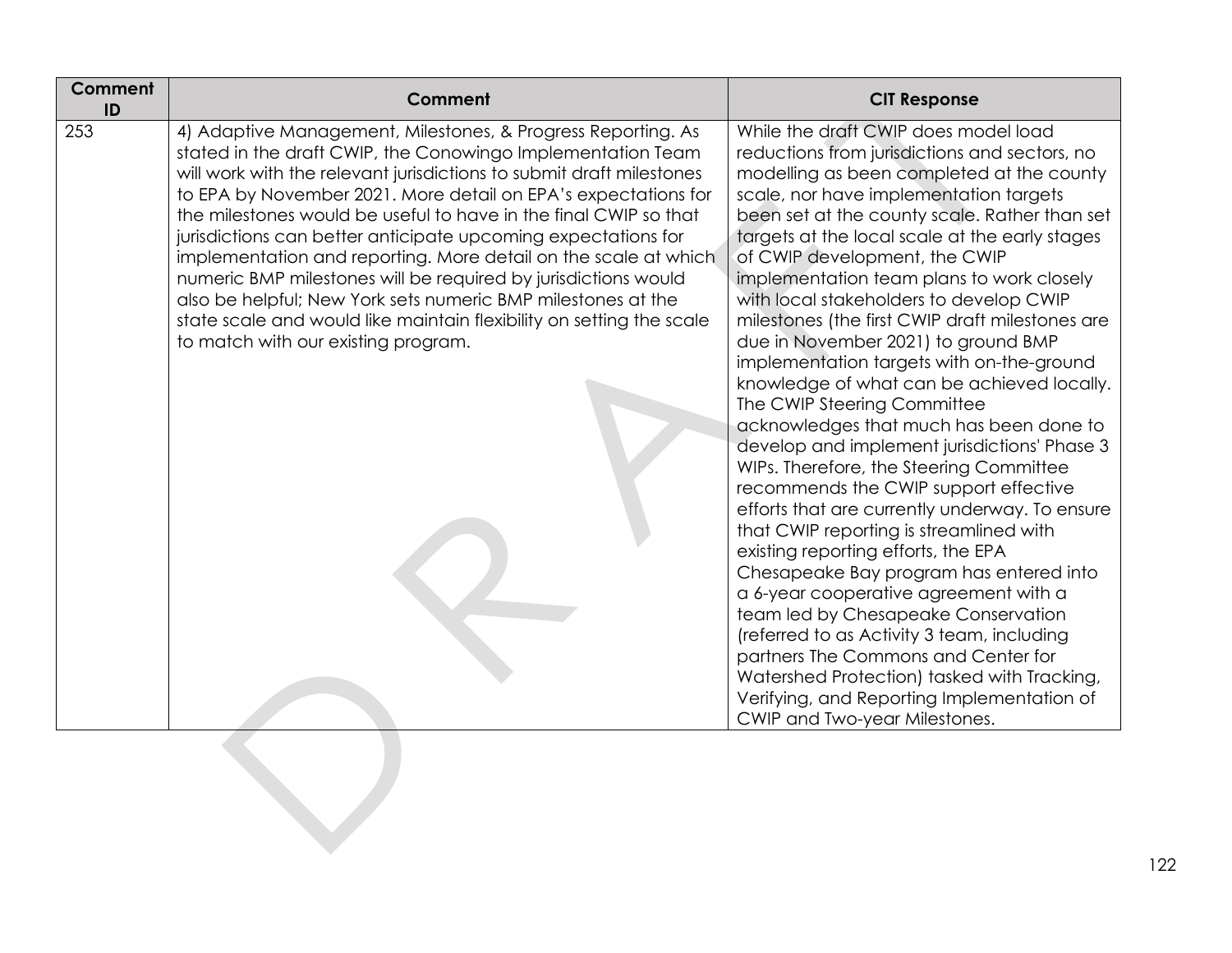| Comment<br>ID | Comment                                                                                                                                                                                                                                                                                                                                                                                                                                                                                                                                                                                                                                                                                                                                                                                                                                                                                                                                                                                                | <b>CIT Response</b>                                                                                 |
|---------------|--------------------------------------------------------------------------------------------------------------------------------------------------------------------------------------------------------------------------------------------------------------------------------------------------------------------------------------------------------------------------------------------------------------------------------------------------------------------------------------------------------------------------------------------------------------------------------------------------------------------------------------------------------------------------------------------------------------------------------------------------------------------------------------------------------------------------------------------------------------------------------------------------------------------------------------------------------------------------------------------------------|-----------------------------------------------------------------------------------------------------|
| 254           | 5) Timeline & Next Steps. On P. 44 it states: "A final decision by the<br>CBP on the implementation timeline, including when the CWIP<br>load reduction targets will be achieved has not been<br>determined. Additional information such as when and how much<br>funding will be available for CWIP implementation is needed to<br>reinforce a timeline with sufficient reasonable assurance that it is<br>achievable. The final CWIP will also include alternative timeline<br>options for having practices in place to achieve the needed<br>CWIP load reductions by 2025 and other timeframes (e.g., 2030,<br>2035, etc.)". Based on the short timeframe between when the<br>CWIP will be finalized and 2025, it does not seem feasible to<br>achieve a six-million-pound nitrogen reduction within a few years.<br>An alternative deadline should be clearly defined in the final<br>CWIP and more detail on the interaction between the jurisdiction<br>WIP timeline and the final CWIP timeline. | The timelines beyond 2025 will be assessed<br>and discussed in the final Conowingo WIP<br>document. |
| 293           | Our overarching concerns with the draft Conowingo WIP include:<br>4) Timing. We believe the current timeline in the draft Conowingo<br>WIP is too aggressive. Putting<br>the Conowingo WIP on the same timeline as Pennsylvania's<br>Phase 3 WIP will create significant challenges for funding, partner<br>engagement, and achieving the goals of both WIPs. Impacts of<br>the COVID-19 pandemic should also be considered as it relates<br>to the timeline for Conowingo WIP implementation.                                                                                                                                                                                                                                                                                                                                                                                                                                                                                                         | The timelines beyond 2025 will be assessed<br>and discussed in the final Conowingo WIP<br>document. |
| 300           | C. Comprehensive Local, Regional, and Federal Engagement<br>Strategies and Commitments. 2) We believe it is important to be<br>realistic about impacts to the construction season due to COVID-<br>19 disruptions when creating projections and looking back on the<br>2020 season.                                                                                                                                                                                                                                                                                                                                                                                                                                                                                                                                                                                                                                                                                                                    | Comment Acknowledged                                                                                |
|               |                                                                                                                                                                                                                                                                                                                                                                                                                                                                                                                                                                                                                                                                                                                                                                                                                                                                                                                                                                                                        |                                                                                                     |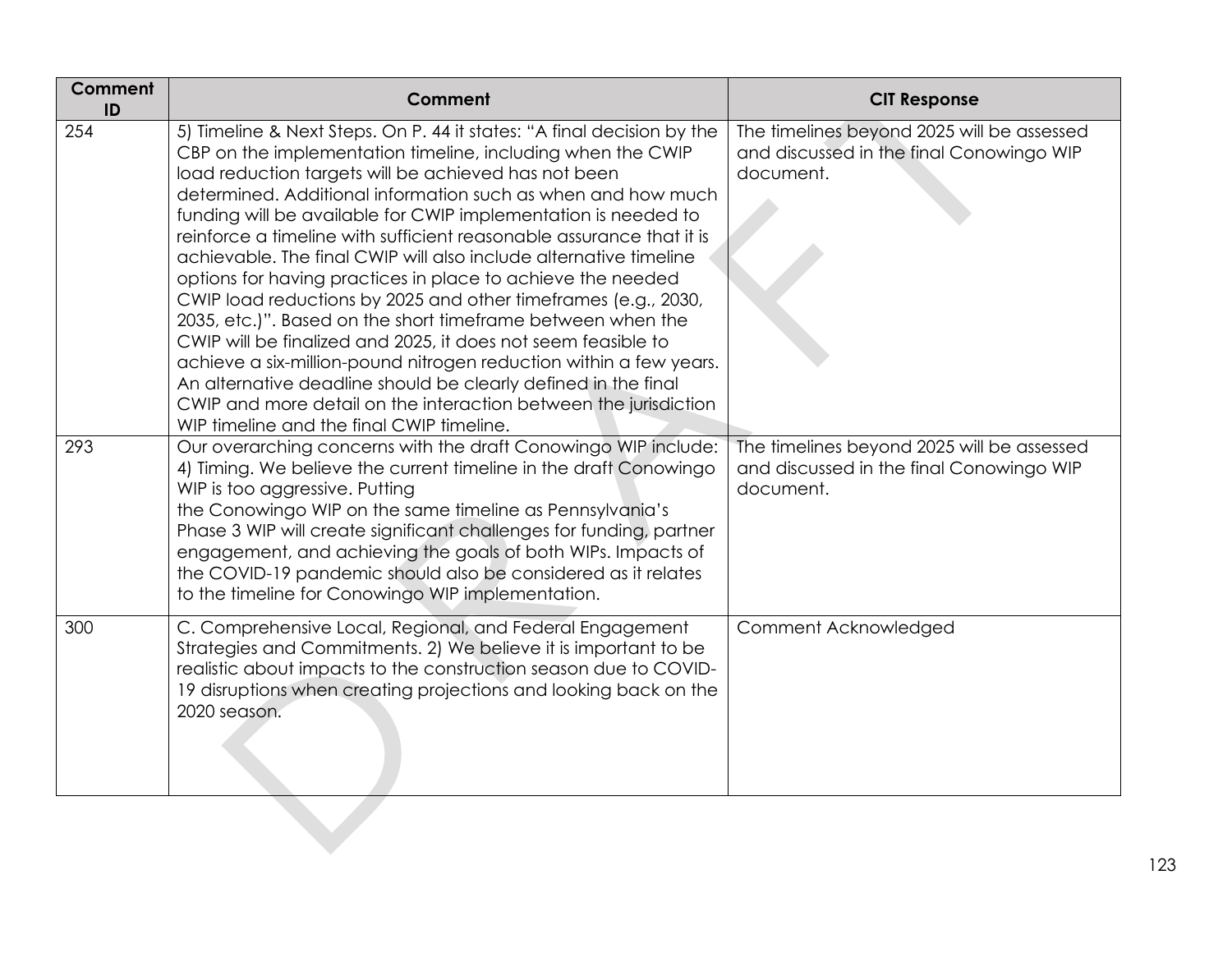| Comment<br>ID | Comment                                                                                                                                                                                                                                                                                                                                                                                                                                                                                                                         | <b>CIT Response</b>                                                                                 |
|---------------|---------------------------------------------------------------------------------------------------------------------------------------------------------------------------------------------------------------------------------------------------------------------------------------------------------------------------------------------------------------------------------------------------------------------------------------------------------------------------------------------------------------------------------|-----------------------------------------------------------------------------------------------------|
| 330           | H. Timeline and Next Steps. 1) The timeline in the draft Conowingo<br>WIP is very aggressive, especially considering the current lack of<br>a detailed funding and financing plan. Flexibility needs to be built<br>into the Conowingo WIP process. We believe that the<br>Conowingo WIP should not be on the same timeline as the<br>jurisdictional Phase 3 WIPs (i.e., practices in place by 2025); we<br>believe instead that the Conowingo WIP should be on a later<br>timeline (e.g., practices in place by 2035 or 2045). | The timelines beyond 2025 will be assessed<br>and discussed in the final Conowingo WIP<br>document. |
| 395           | The proposed timeline for implementing on-the-ground BMPs<br>starting in 2022 is aggressive, especially without having<br>landowners lined up and BMPs specified. This may not be realistic<br>in conjunction with CAP goals, especially in the case of counties<br>that have already completed, or are in the process of finalizing<br>their CAP.                                                                                                                                                                              | The timelines beyond 2025 will be assessed<br>and discussed in the final Conowingo WIP<br>document. |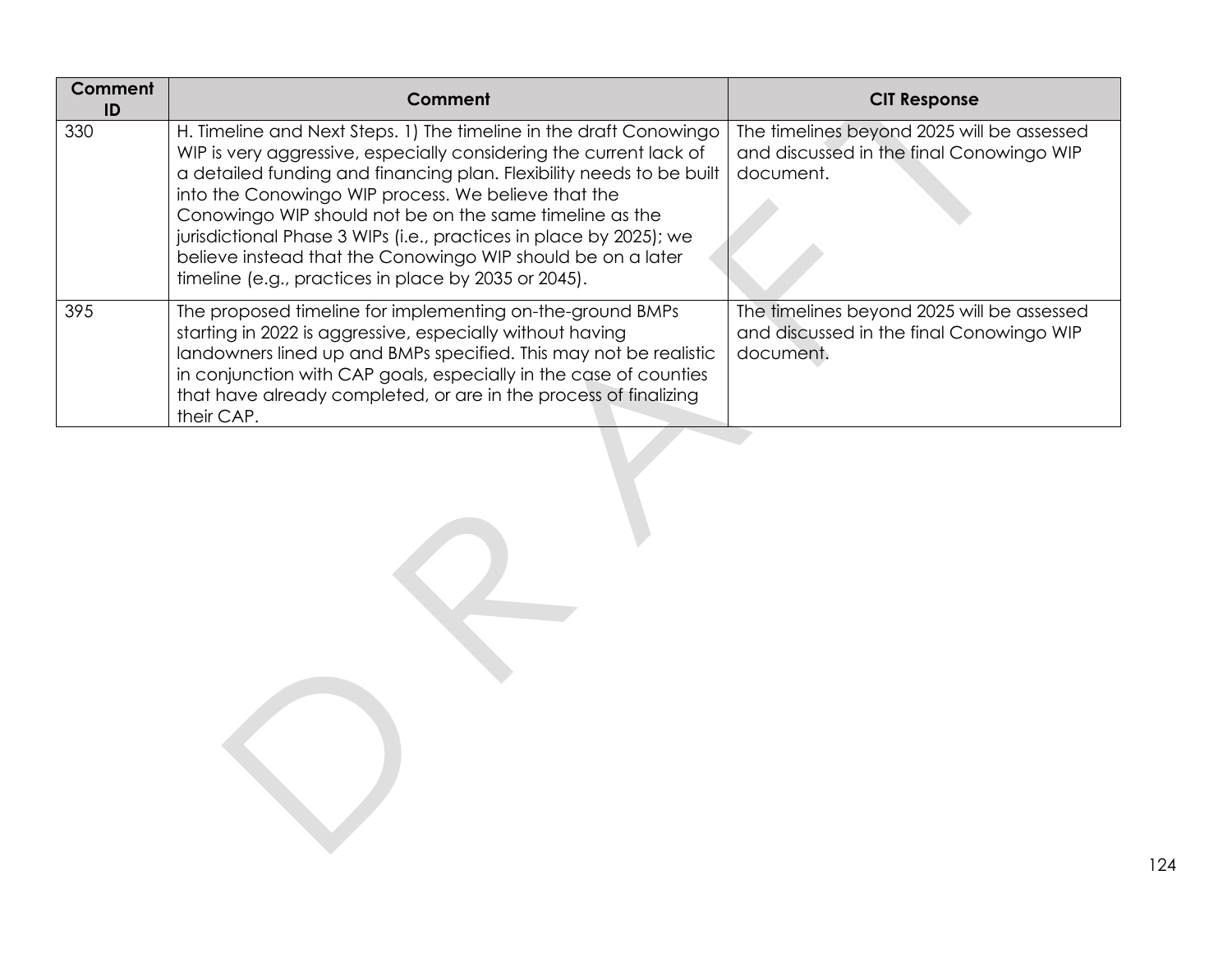## *Tracking & Reporting*

Comments received under the topic Tracking and Reporting are listed below with their responses. Primarily, the comments were focused on the need to closely coordinate CWIP implementation tracking with the tracking and reporting methods currently in use by the jurisdictions. The CIT does not anticipate revision to the CWIP based on these comments, but will incorporate them into work to be done by the Activity 3 team. The CIT will also share these comments with the financing team.

| <b>Comment</b><br>ID | Comment                                                                                                                                                                                                                                                  | <b>CIT Response</b>                                                                                                                                                                                                                                                                                                                                                                                                                                                                                                        |
|----------------------|----------------------------------------------------------------------------------------------------------------------------------------------------------------------------------------------------------------------------------------------------------|----------------------------------------------------------------------------------------------------------------------------------------------------------------------------------------------------------------------------------------------------------------------------------------------------------------------------------------------------------------------------------------------------------------------------------------------------------------------------------------------------------------------------|
| 49                   | I'm assuming that the same level of practice verification will be<br>required regardless of which WIP we are serving.                                                                                                                                    | Correct - all practices that are being<br>credited towards the Conowingo WIP will<br>need to follow EPA (CBP) protocols for<br>Verification and reporting.                                                                                                                                                                                                                                                                                                                                                                 |
| 53                   | also was going to mention that in NY we work as a team and<br>would not necessarily need county-based information/targets,<br>etc. We in NY are likely to just want to look at this as a whole and<br>handle reporting in a way to demonstrate progress. | We appreciate this perspective on how the<br>practitioners in New York operate. This will be<br>taken into consideration and shared with the<br>Conowingo Activity 3 team who are in<br>charge of tracking/reporting progress of<br>implementation towards the Conowingo<br>WIP.                                                                                                                                                                                                                                           |
| 54                   | NY has a reporting system that should be used rather than<br>creating a separate CWIP system.                                                                                                                                                            | The Conowingo Activity 3 team which will be<br>handling tracking/reporting is informed<br>about the current system for state WIP<br>reporting. They will be working with EPA and<br>the Conowingo Steering Committee to find<br>the best solution for tracking/reporting based<br>on grant requirements from EPA and in line<br>with the needs of Conowingo<br>implementation and financing. The intention<br>is to reach out to the jurisdictions involved<br>should they be heavily involved in any<br>project tracking. |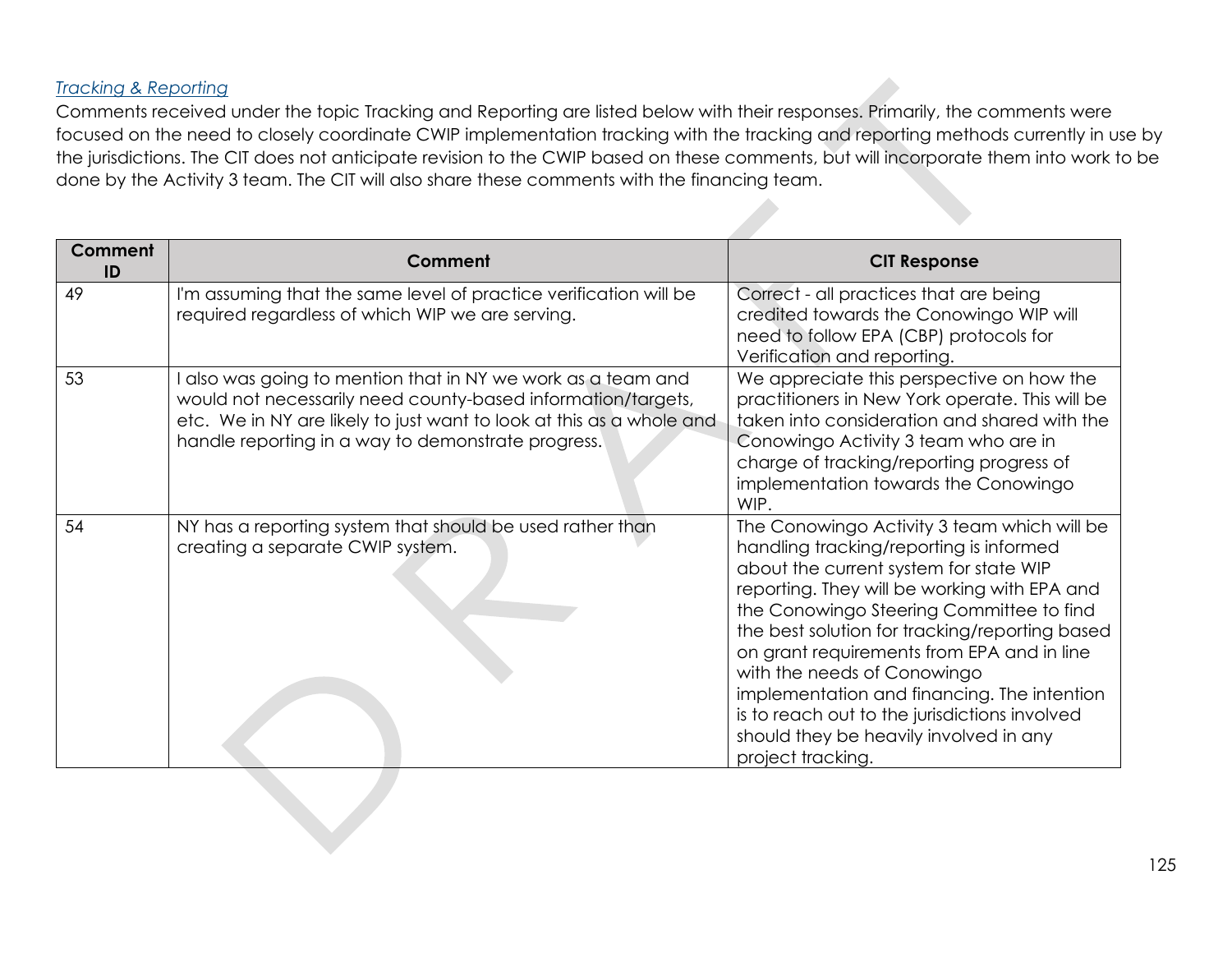| <b>Comment</b><br>ID | Comment                                                                                                                                                                                                                                                                                                                                                                                                                                                                                                                                                                                                                                                                                                                                                                                                                                                                                                                                                                                                                                      | <b>CIT Response</b>                                                                                                                                                                                                                                                                                                                                                                                                                                                                                                        |
|----------------------|----------------------------------------------------------------------------------------------------------------------------------------------------------------------------------------------------------------------------------------------------------------------------------------------------------------------------------------------------------------------------------------------------------------------------------------------------------------------------------------------------------------------------------------------------------------------------------------------------------------------------------------------------------------------------------------------------------------------------------------------------------------------------------------------------------------------------------------------------------------------------------------------------------------------------------------------------------------------------------------------------------------------------------------------|----------------------------------------------------------------------------------------------------------------------------------------------------------------------------------------------------------------------------------------------------------------------------------------------------------------------------------------------------------------------------------------------------------------------------------------------------------------------------------------------------------------------------|
| 122                  | The Region is already tracking nutrient reduction efforts currently<br>implemented by owners of wastewater treatment facilities, MS4<br>programs, and CAFOs. Yet another project tracking effort ---<br>without matching resources --- will place additional burdens for<br>program personnel already overseeing WIP III projects.                                                                                                                                                                                                                                                                                                                                                                                                                                                                                                                                                                                                                                                                                                           | The Conowingo Activity 3 team which will be<br>handling tracking/reporting is informed<br>about the current system for state WIP<br>reporting. They will be working with EPA and<br>the Conowingo Steering Committee to find<br>the best solution for tracking/reporting based<br>on grant requirements from EPA and in line<br>with the needs of Conowingo<br>implementation and financing. The intention<br>is to reach out to the jurisdictions involved<br>should they be heavily involved in any<br>project tracking. |
| 200                  | In regard to tracking and reporting. The Upper Susquehanna<br>Coalition (USC) in conjunction with NYS Department of<br>Environmental Conservation (NYSDEC) have spent numerous staff<br>hours and significant funding to develop and enhance a BMP<br>tracking and reporting system that meets the requirements of the<br>Chesapeake Bay program. Annually we submit practices to the<br>NEIEN and addressing the minimal errors that arise. The USC<br>would like to continue the use of this system and not be required<br>to change our approach for the Conowingo WIP when we will be<br>tracking and reporting the same practices. The USC has also<br>developed a BMP Verification program based on CB program<br>protocols and requirements and does not want to develop a<br>separate system for the Conowingo WIP, as our approach has<br>been adopted in 18 counties in NY. It would be too confusing to<br>have both a separate tracking, reporting and Verification<br>program for the Conowingo WIP and our Jurisdictional WIP. | The Conowingo Activity 3 team which will be<br>handling tracking/reporting is informed<br>about the current system for state WIP<br>reporting. They will be working with EPA and<br>the Conowingo Steering Committee to find<br>the best solution for tracking/reporting based<br>on grant requirements from EPA and in line<br>with the needs of Conowingo<br>implementation and financing. The intention<br>is to reach out to the jurisdictions involved<br>should they be heavily involved in any<br>project tracking. |
| 217                  | Tracking the practices between the two separate WIP strategies<br>will also be a challenge to ensure that new practices<br>implemented toward the Conowingo WIP don't take away from<br>WIP III implementation efforts.                                                                                                                                                                                                                                                                                                                                                                                                                                                                                                                                                                                                                                                                                                                                                                                                                      | The Conowingo Activity 3 team which will be<br>handling tracking/reporting is informed<br>about the current system for state WIP<br>reporting. They will be working with EPA and<br>the Conowingo Steering Committee to find<br>the best solution for tracking/reporting based                                                                                                                                                                                                                                             |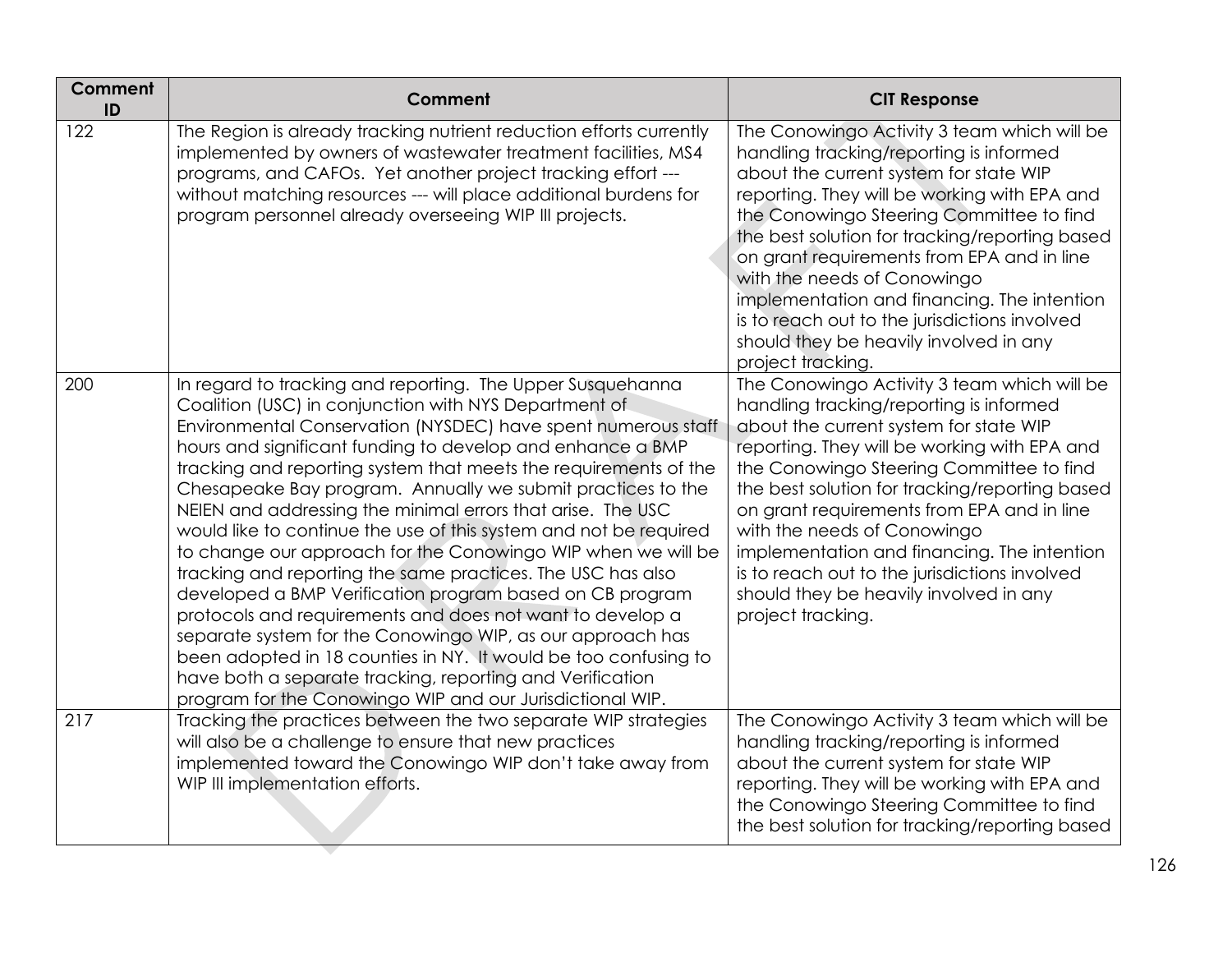| <b>Comment</b><br>ID | <b>Comment</b>                                                                                                                                                                                                                                                                                                                                                                                                                                                                                                                                                                                                                                                                                                                                                                                                                                                                                                                                                                                                                                                        | <b>CIT Response</b>                                                                                                                                                                                                                                                                                                                                                                                                                                                                                                        |
|----------------------|-----------------------------------------------------------------------------------------------------------------------------------------------------------------------------------------------------------------------------------------------------------------------------------------------------------------------------------------------------------------------------------------------------------------------------------------------------------------------------------------------------------------------------------------------------------------------------------------------------------------------------------------------------------------------------------------------------------------------------------------------------------------------------------------------------------------------------------------------------------------------------------------------------------------------------------------------------------------------------------------------------------------------------------------------------------------------|----------------------------------------------------------------------------------------------------------------------------------------------------------------------------------------------------------------------------------------------------------------------------------------------------------------------------------------------------------------------------------------------------------------------------------------------------------------------------------------------------------------------------|
|                      |                                                                                                                                                                                                                                                                                                                                                                                                                                                                                                                                                                                                                                                                                                                                                                                                                                                                                                                                                                                                                                                                       | on grant requirements from EPA and in line<br>with the needs of Conowingo<br>implementation and financing. The intention<br>is to reach out to the jurisdictions involved<br>should they be heavily involved in any<br>project tracking.                                                                                                                                                                                                                                                                                   |
| 226                  | Our conservation planning is linked to the Federal agencies<br>under the USDA and prepared by MDA planners. The 2025 WIP<br>goals have been incorporated into MDA's objectives and<br>supported by the Districts and NRCS. By adding the CWIP,<br>special coordination with these agencies will be critical on how<br>to execute this planning and keeping reporting separate.                                                                                                                                                                                                                                                                                                                                                                                                                                                                                                                                                                                                                                                                                        | The Conowingo WIP plan development<br>team recognizes concerns regarding<br>coordination at the local level and the need<br>to avoid duplication. The Conowingo WIP<br>plan development team kept key state<br>agencies informed as plan development<br>progressed, and the Conowingo WIP<br>implementation team intends to do the<br>same. It is understood that coordination<br>between local efforts and the Conowingo<br>WIP will be vital.                                                                            |
| 247                  | 1) Accounting, Tracking and Crediting. The Upper Susquehanna<br>Coalition (USC) in conjunction with NYS Department of<br>Environmental Conser-vation (NYSDEC) have spent numerous<br>staff hours and a significant amount of funding to develop and<br>enhance a BMP tracking and reporting system that meets the<br>requirements of the Chesapeake Bay program. Annually we<br>submit practices to the NEIEN and address the minimal errors that<br>arise during submissions. The USC would like to continue the use<br>of this system and not be required to change our approach for<br>the Conowingo WIP, when we will be tracking and reporting the<br>same set of practices.<br>The USC has also developed a BMP Verification program based<br>on CB program protocols and require-ments, and does not want<br>to develop a separate system for the Conowingo WIP, as our<br>approach has been adopted in 18 counties in NY. It would be<br>too confusing to have both a separate tracking, re-porting and<br>Verification program for the Conowingo WIP and our | The Conowingo Activity 3 team which will be<br>handling tracking/reporting is informed<br>about the current system for state WIP<br>reporting. They will be working with EPA and<br>the Conowingo Steering Committee to find<br>the best solution for tracking/reporting based<br>on grant requirements from EPA and in line<br>with the needs of Conowingo<br>implementation and financing. The intention<br>is to reach out to the jurisdictions involved<br>should they be heavily involved in any<br>project tracking. |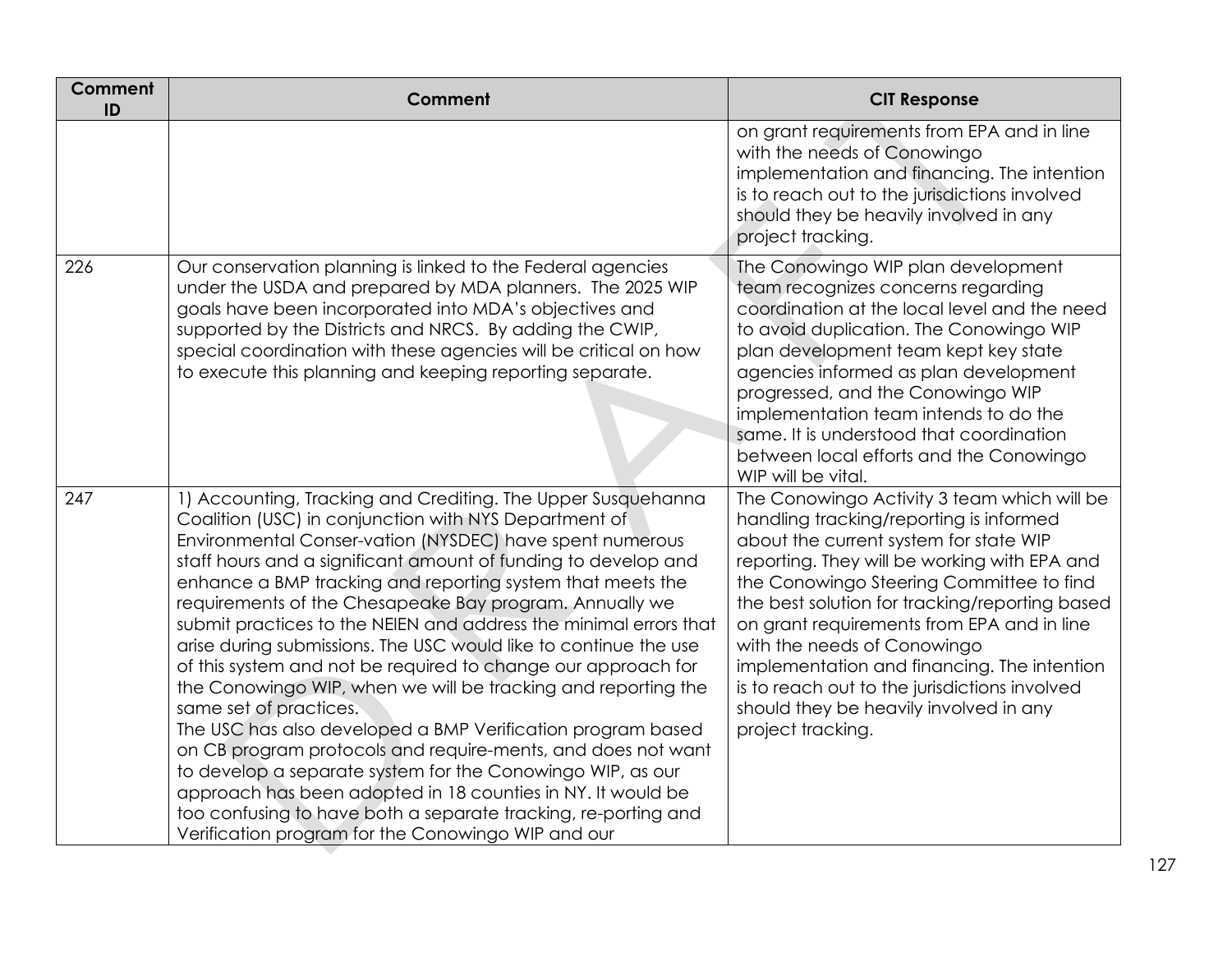| Comment<br>ID | Comment                                                                                                                                                                                                                                                                                                                                                                                                                                                                                                                                                                                                                                                                                                                                                                                                                                                                                                                                                                                                                         | <b>CIT Response</b>                                                                                                                                                                                                                                                                                                                                                                                                                                                                                                        |
|---------------|---------------------------------------------------------------------------------------------------------------------------------------------------------------------------------------------------------------------------------------------------------------------------------------------------------------------------------------------------------------------------------------------------------------------------------------------------------------------------------------------------------------------------------------------------------------------------------------------------------------------------------------------------------------------------------------------------------------------------------------------------------------------------------------------------------------------------------------------------------------------------------------------------------------------------------------------------------------------------------------------------------------------------------|----------------------------------------------------------------------------------------------------------------------------------------------------------------------------------------------------------------------------------------------------------------------------------------------------------------------------------------------------------------------------------------------------------------------------------------------------------------------------------------------------------------------------|
|               | Jurisdictional WIP.<br>The USC believes that NY should maintain control over where and<br>when BMP credits are applied when there is a decision required<br>for practices eligible for both the jurisdictional and Conowingo<br>WIPs.                                                                                                                                                                                                                                                                                                                                                                                                                                                                                                                                                                                                                                                                                                                                                                                           |                                                                                                                                                                                                                                                                                                                                                                                                                                                                                                                            |
| 252           | 3) Accountability, Tracking, & Crediting. On P. 43 of the draft<br>CWIP it states: "When a practitioner implements a project that will<br>be tracked towards CWIP progress, they will be required to report<br>the project through Chesapeake Commons' FieldDoc platform".<br>Practitioners in New York do not utilize FieldDoc; the Upper<br>Susquehanna Coalition and its member soil and water<br>conservation districts utilize a tracking system built specifically for<br>New York to complete tracking, reporting, and verification of<br>projects. New York will continue to utilize this system for tracking<br>and reporting both for our jurisdiction WIP, as well as the CWIP.<br>New York would like for the jurisdictions to have the ability to<br>make decisions on which implementation plan (either the<br>jurisdiction WIP or CWIP) projects will be credited for progress.<br>New York will work with the Conowingo Implementation Team<br>and EPA to ensure that our existing data transfer through NEIEN. | The Conowingo Activity 3 team which will be<br>handling tracking/reporting is informed<br>about the current system for state WIP<br>reporting. They will be working with EPA and<br>the Conowingo Steering Committee to find<br>the best solution for tracking/reporting based<br>on grant requirements from EPA and in line<br>with the needs of Conowingo<br>implementation and financing. The intention<br>is to reach out to the jurisdictions involved<br>should they be heavily involved in any<br>project tracking. |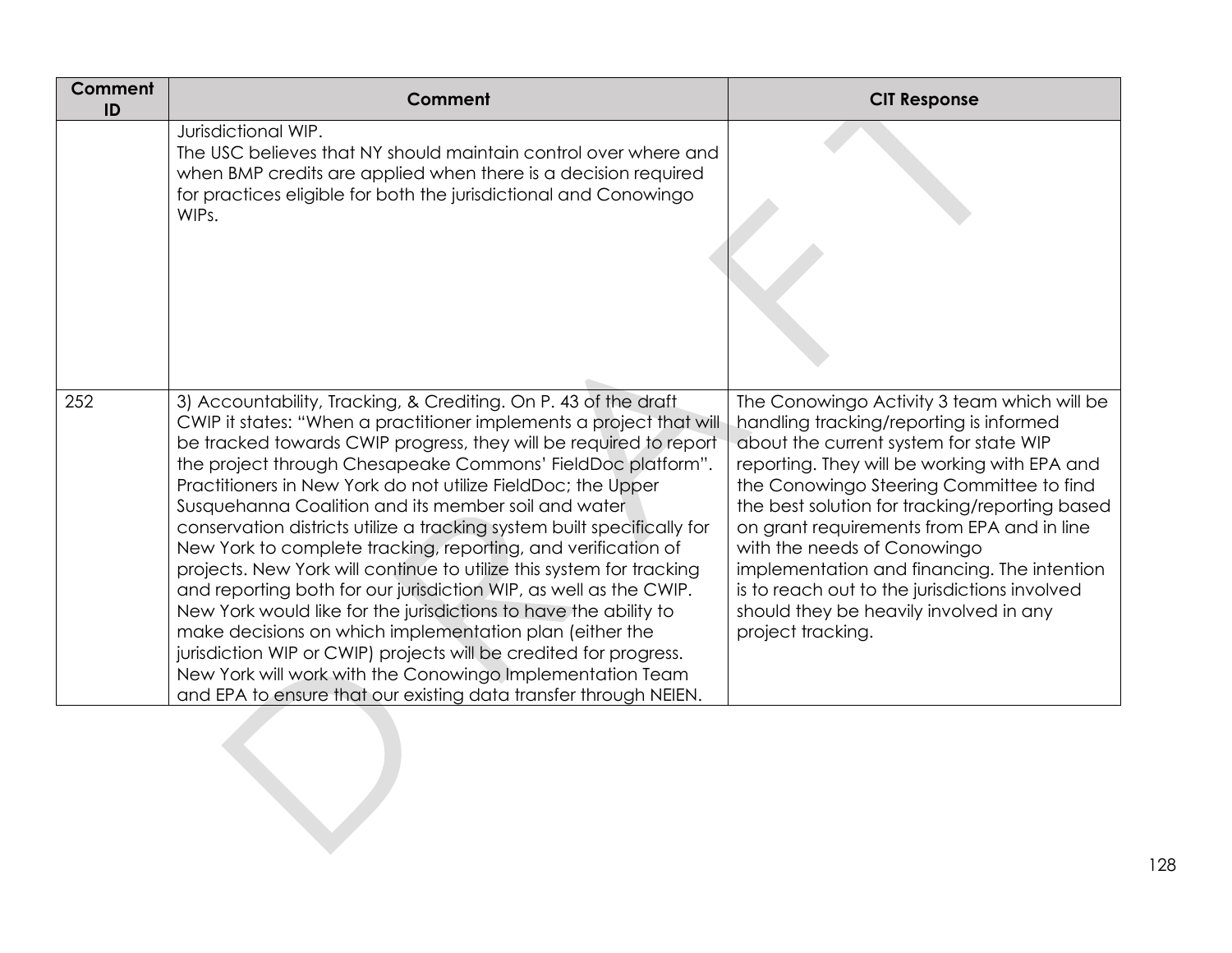| <b>Comment</b><br>ID | Comment                                                                                                                                                                                                                                                                                                                                                                                                                                                                                                                                                                                                                                                           | <b>CIT Response</b>                                                                                                                                                                                                                                                                                                                                                                                                                                                                                                                                                                                                                                                                                                                    |
|----------------------|-------------------------------------------------------------------------------------------------------------------------------------------------------------------------------------------------------------------------------------------------------------------------------------------------------------------------------------------------------------------------------------------------------------------------------------------------------------------------------------------------------------------------------------------------------------------------------------------------------------------------------------------------------------------|----------------------------------------------------------------------------------------------------------------------------------------------------------------------------------------------------------------------------------------------------------------------------------------------------------------------------------------------------------------------------------------------------------------------------------------------------------------------------------------------------------------------------------------------------------------------------------------------------------------------------------------------------------------------------------------------------------------------------------------|
| 328                  | F. Accountability, Tracking, and Crediting. It will be critical for<br>partners to understand new reporting and tracking protocols so<br>that projects are appropriately credited to either the jurisdictional<br>Phase 3 WIPs or the Conowingo WIP. While it is the responsibility of<br>the Conowingo Implementation Team to ensure the tools are<br>made available, it is important to note: (1) that constant<br>coordination with the state agencies will be required to ensure<br>quality assurance and quality control on the data; and (2) that<br>additional funding, as yet unidentified, will be needed to support<br>agency staff in this initiative. | The Conowingo Activity 3 team which will be<br>handling tracking/reporting is informed<br>about the current system for state WIP<br>reporting. They will be working with EPA and<br>the Conowingo Steering Committee to find<br>the best solution for tracking/reporting based<br>on grant requirements from EPA and in line<br>with the needs of Conowingo<br>implementation and financing. The team has<br>already been in touch with staff at PA DEP<br>about coordinating tracking efforts, and the<br>intention is to continue this close relationship<br>as we identify what will be needed for<br>tracking implementation of the Conowingo<br>WIP in conjunction with state<br>tracking/reporting for their juridictional WIPs. |
| 388                  | ensure long-term verification processes for the CWIP align with<br>the CAP long-term verif. processes ening contemplated. being<br>contemplated*                                                                                                                                                                                                                                                                                                                                                                                                                                                                                                                  | Thank you, the Activity 3 team is working with<br>the Steering Committee and EPA to<br>determine how best to proceed with<br>Verification of projects being credited<br>towards the Conowingo WIP. There will be<br>great consideration to how best to align with<br>current protocols and processes as these<br>decisions are made.                                                                                                                                                                                                                                                                                                                                                                                                   |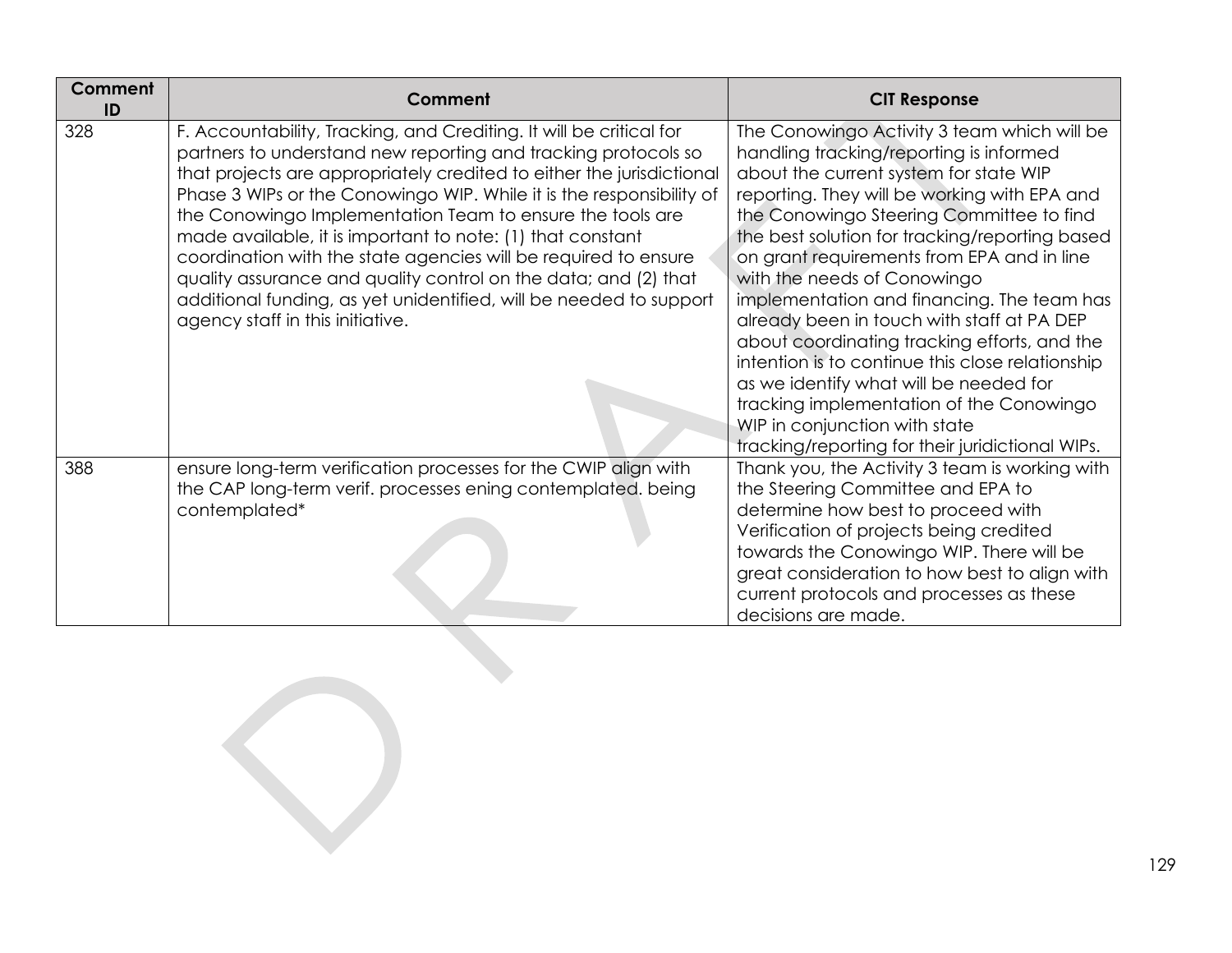# *Other*

Comments received under the topic Other are listed below with their responses. The comments varied, ranging from praise of the draft to calls to stop the project, and included concerns about impacts to farmers, as well as matters of equity. The CIT anticipates minor grammatical revision to the CWIP based on these comments; other revisions will be directed by the Steering Committee following their review. The CIT will also share these comments with the financing team.

| <b>Comment</b><br>ID | Comment                                                                                                                                                                                                                                                                                                                                                                                                                                                                                                                           | <b>CIT Response</b>                                                                                                                                                                                                                                                                                                            |
|----------------------|-----------------------------------------------------------------------------------------------------------------------------------------------------------------------------------------------------------------------------------------------------------------------------------------------------------------------------------------------------------------------------------------------------------------------------------------------------------------------------------------------------------------------------------|--------------------------------------------------------------------------------------------------------------------------------------------------------------------------------------------------------------------------------------------------------------------------------------------------------------------------------|
| 86                   | Executive Summary does not explain exactly when the<br>Conowingo Dam reached equilibrium or a corresponding<br>noticed decline in Bay water quality. This explanation would help<br>show the need for a CWIP.                                                                                                                                                                                                                                                                                                                     | The Executive Summary indicates that<br>Conowingo Dam was recognized to have<br>reached equilibrium in 2010 and was causing<br>significant decline in DO in the Chesapeake<br>Bay. Additional information can be found in<br>the "Lower Susquehanna River Watershed<br>Assessment (LSRWA)" cited in the References<br>section. |
| 87                   | Executive summary, p. 3: the first paragraph states that "The CWIP<br>identifies opportunities and contingencies for reducing<br>Conowingo loads that are either underway or should be further<br>explored, including  " For purposes of clarity, specify which<br>practices are underway and which need to be further explored.                                                                                                                                                                                                  | The process of developing market<br>mechanisms that can be scaled up to<br>accelerate restoration progress is part of the<br>financing strategy that has been developed<br>by others. Practices such as dredging and<br>the distribution of BMPs across all sectors may<br>be further explored.                                |
| 90                   | Page 19: in the first sentence under "Phase 3: Implementation", it<br>references providing technical assistance to local stakeholders.<br>These stakeholders should be identified, or, at a minimum,<br>examples should be provided.                                                                                                                                                                                                                                                                                              | The stakeholders to be engaged are<br>identified in the Phase 2 section of the<br>Conowingo WIP, beginning on page 16.                                                                                                                                                                                                         |
| 94                   | Page 29 "Primary CWIP Strategy": The first paragraph states that<br>the "strategy refers to a geographic extent and a combination of<br>restoration practices and BMPs." For consistency with the<br>Executive Summary (p. 2) and clarity, this phrase should state that<br>the "strategy targets a specific geography, but is not site-specific,<br>and includes a ". Additionally, this strategy seems to include the<br>"what" and "where," but it lacks the important "how," "who," and<br>"when" components of the strategy. | Comment acknowledged.<br>Additional detail regarding the questions of<br>how, who, and when will be developed<br>during the Phase 2 and Phase 3 process of<br>the Conowingo WIP.                                                                                                                                               |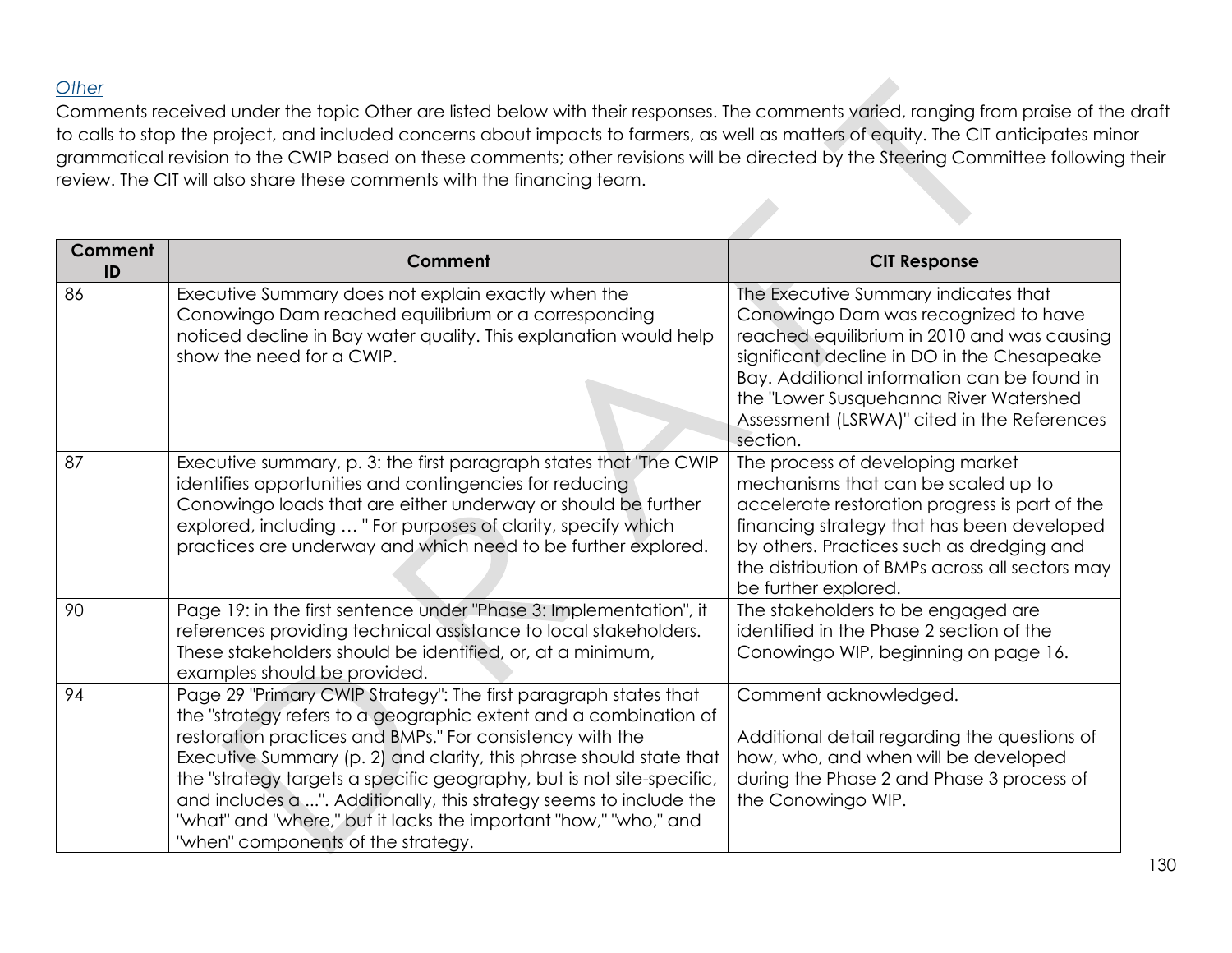| <b>Comment</b><br>ID | Comment                                                                                                                                                                                                                                                                                                                                                                                                                                                                                                                                                                                                                                                                                                                                                                                                                                       | <b>CIT Response</b>                                                                                                                                                                                                                                                                         |
|----------------------|-----------------------------------------------------------------------------------------------------------------------------------------------------------------------------------------------------------------------------------------------------------------------------------------------------------------------------------------------------------------------------------------------------------------------------------------------------------------------------------------------------------------------------------------------------------------------------------------------------------------------------------------------------------------------------------------------------------------------------------------------------------------------------------------------------------------------------------------------|---------------------------------------------------------------------------------------------------------------------------------------------------------------------------------------------------------------------------------------------------------------------------------------------|
| 101                  | Page 51, 3rd page of Appendix B: At the bottom, it states that<br>the CWIP is independent of the other WIPs being developed by<br>the Bay jurisdictions. Although it is a separate Plan developed by<br>"another group" and using some "other money," it is hardly<br>independent. It is calling for the exact same BMPs on the exact<br>same land that at least 2 other plans are doing at the same time<br>(PA WIP III and County CAPs). There is a general comment<br>suggested later that offers a suggestion for creating a truly<br>independent CWIP that just may work.                                                                                                                                                                                                                                                                | The Conowingo WIP was developed using a<br>baseline that assumed each jurisdiction's<br>Phase III WIP had been fully implemented.<br>The Conowingo WIP team will coordinate<br>with and offer technical assistance to those<br>counties developing local plans to eliminate<br>competition. |
| 111                  | In reviewing the draft Plan, the need for many editorial changes<br>was apparent, such as punctuation, consistencies, word choice,<br>and spelling. Thus, it is recommended that a thorough<br>proofreading of the document be conducted before final<br>publication.                                                                                                                                                                                                                                                                                                                                                                                                                                                                                                                                                                         | Thorough proofreading and editing will be<br>completed prior to publication of the Final<br>CWIP document.                                                                                                                                                                                  |
| 119                  | Pennsylvania farmers and agribusiness are committed to<br>maintain and increase conservation to restore both local and<br>Chesapeake Bay tributary water quality through innovative, cost-<br>effective technologies and practices. However, what is being<br>proposed in the Conowingo WIP has the potential to gut PA<br>Agriculture. What is being done to champion agriculture for<br>success in the Conowingo?                                                                                                                                                                                                                                                                                                                                                                                                                           | The Conowingo WIP recognizes the vital role<br>agriculture plays and was developed in a<br>manner to ensure farmland stays in<br>production to the extent possible while<br>meeting the additional nitrogen reduction<br>goals.                                                             |
| 120                  | The comments and questions we have poised above are<br>complex and often lead to additional questions and thoughts.<br>On behalf of our members, we sincerely hope and expect the<br>Conowingo WIP Steering Committee to: 1) recognize the draft<br>Conowingo WIP is lofty in its expectations, 2) acknowledge the<br>funding constraints and propose viable solutions, 3) redistribute<br>the load allocations by State and Sector, and finally 4) recognize<br>the agriculture community works tirelessly to ensure you have<br>safe, nutritious food available at all times and in order for this to<br>continue, cooperation is needed to ensure agriculture is<br>successful. We are happy to discuss our comments and questions<br>at your convenience and stand ready to defend our platform on<br>behalf of Pennsylvania Agriculture. | Comment Acknowledged                                                                                                                                                                                                                                                                        |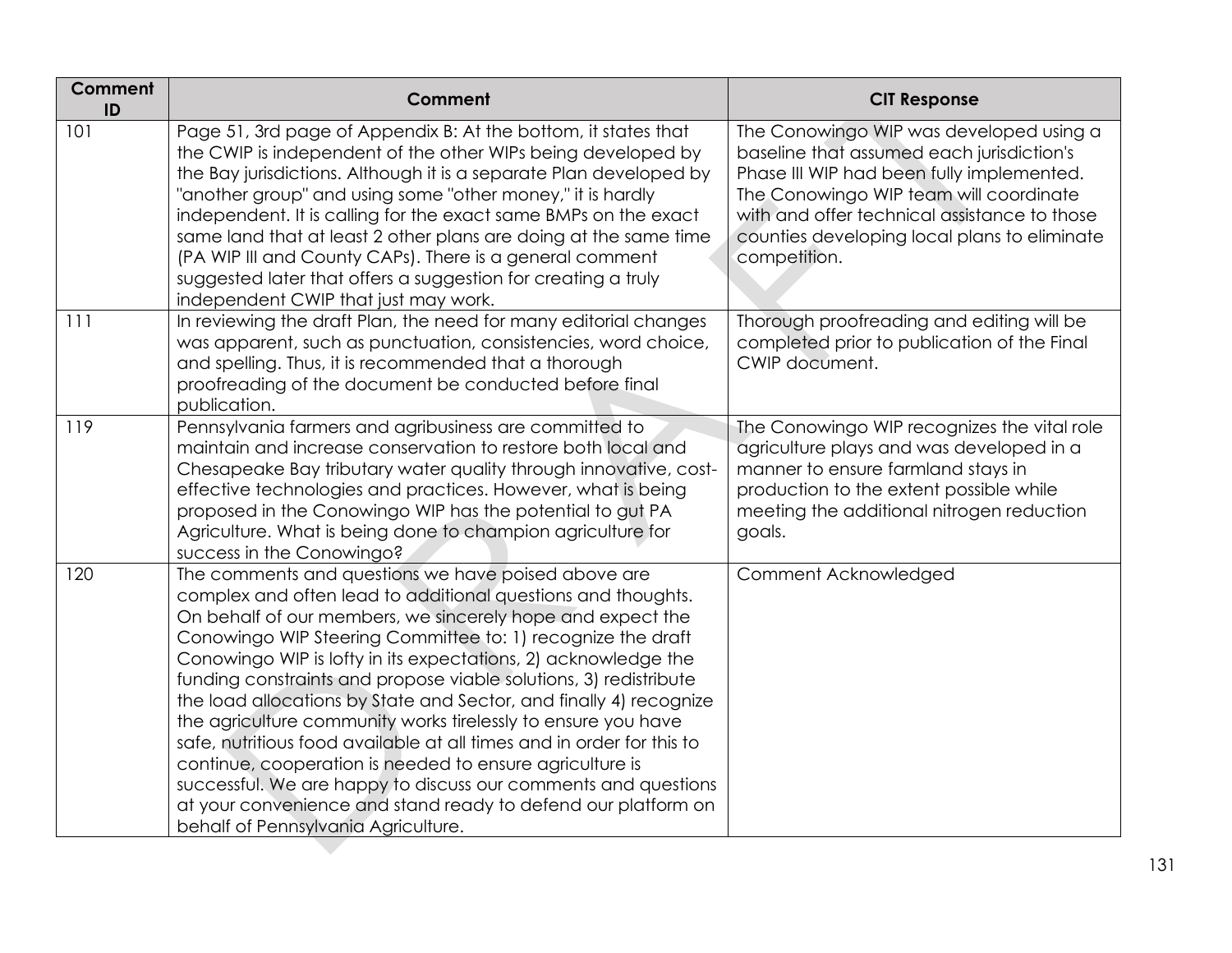| <b>Comment</b><br>ID | <b>Comment</b>                                                                                                                                                                                                                                                                                                                                                                                                                                                                                                                                                                                                                                                                                                                                                    | <b>CIT Response</b>  |
|----------------------|-------------------------------------------------------------------------------------------------------------------------------------------------------------------------------------------------------------------------------------------------------------------------------------------------------------------------------------------------------------------------------------------------------------------------------------------------------------------------------------------------------------------------------------------------------------------------------------------------------------------------------------------------------------------------------------------------------------------------------------------------------------------|----------------------|
| 124                  | We have serious concerns about the glaring flaws and lack of<br>specificity, clarity and practicality of the C-WIP proposal. There<br>needs to be a delay in final adoption of the C-WIP proposal until<br>questions surrounding how the C-WIP's goals will be<br>accomplished and financed are clearly and specifically<br>answered and how the cost and task burdens assigned to<br>Pennsylvania will realistically be met. We also don't understand<br>why if the dam is in Maryland the PA farmers are expected to<br>carry the entire burden of "fixing the problem" caused by an out<br>of state dam. Consider the consequences of this legislation<br>before going any further. Lots of questions need to be answered<br>before going any further forward. | Comment Acknowledged |
| 125                  | Involved in agriculture in pa and during a pandemic this seams<br>like a great way to put another nail in the farms of pa coffin What<br>a terrible proposal to blame 85% of a problem on 2% of the<br>population And especially while you as a country never went<br>hungry during a global pandemic thanks to the tireless efforts of<br>those farmers Think about the entire picture and what bad results<br>might come of fixing one problem Thanks                                                                                                                                                                                                                                                                                                           | Comment Acknowledged |
| 126                  | believe that the WIP plan is going to be bad for pennsylvania<br>agriculture, therefore making it very bad for our state.                                                                                                                                                                                                                                                                                                                                                                                                                                                                                                                                                                                                                                         | Comment Acknowledged |
| 127                  | As a PA dairy farmer I have serious concern about the glaring<br>flaws and lack of specifics, clarity and practicality of the C-WIP<br>proposal, and call for delay in final adoption of the C-WIP<br>proposal until questions surrounding how C-WIP goals will be<br>accomplished and financed are clearly and specifically<br>answered and how the cost and task burdens assigned to PA will<br>realistically be met.                                                                                                                                                                                                                                                                                                                                           | Comment Acknowledged |
| 128                  | Farmers don't get credit for what they do to reduce runoff tminto<br>the bay.                                                                                                                                                                                                                                                                                                                                                                                                                                                                                                                                                                                                                                                                                     | Comment Acknowledged |
| 129                  | Unfair to Pennsylvania as well as Pennsylvania Farmers                                                                                                                                                                                                                                                                                                                                                                                                                                                                                                                                                                                                                                                                                                            | Comment Acknowledged |
| 130                  | Please delay the final adoption of C-WIP till more info and details<br>have been clearly but down in black and white.                                                                                                                                                                                                                                                                                                                                                                                                                                                                                                                                                                                                                                             | Comment Acknowledged |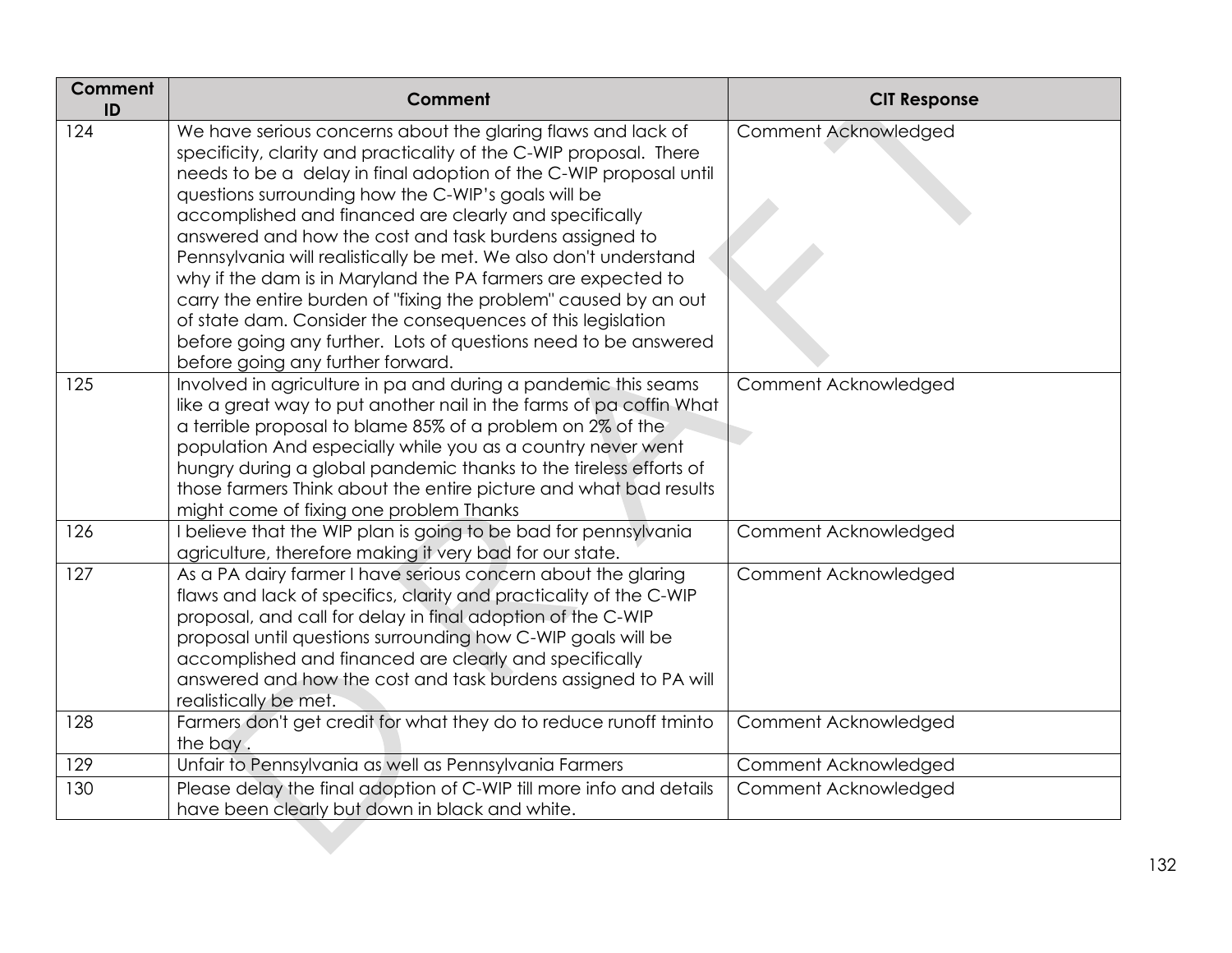| Comment<br>ID | Comment                                                                                                                                                                                                                                                                                                                                                                                                                                                                                                                                                                                                                                                                                                                                                                                                                                                                                      | <b>CIT Response</b>  |
|---------------|----------------------------------------------------------------------------------------------------------------------------------------------------------------------------------------------------------------------------------------------------------------------------------------------------------------------------------------------------------------------------------------------------------------------------------------------------------------------------------------------------------------------------------------------------------------------------------------------------------------------------------------------------------------------------------------------------------------------------------------------------------------------------------------------------------------------------------------------------------------------------------------------|----------------------|
| 131           | You must not adopt this plan until every detail is laid out.<br>Financing, requirements etc. this plan is way to vague to be<br>passed when farmers don't know what they will Be required to do<br>to comply                                                                                                                                                                                                                                                                                                                                                                                                                                                                                                                                                                                                                                                                                 | Comment Acknowledged |
| 133           | Pls do not implement this plan. Would be devastating to our<br>Farmers in Pa. Our Farmers need our support.<br>Do not hurt them with this plan. Thank you for your consideration.                                                                                                                                                                                                                                                                                                                                                                                                                                                                                                                                                                                                                                                                                                            | Comment Acknowledged |
| 134           | Please consider the current changes in agriculture that has<br>lowered the amount of nitrogen in the waterways and streams.<br>Farmers and ranchers have greatly improved their practices. It is<br>difficult to measure the amount of run off from housing<br>developments where homeowners use nitrogen for improving<br>lawns and accelerates the growth of grass. This source of<br>additional nitrogen levels have been ignored. These agencies<br>do not adhere to the required level of application and pollute at<br>a greater risk compared to farmers or ranchers. The expanded<br>regulation is flawed in specificity, clarity and practicality. Time<br>should be given to address this situation with accurate,<br>measurable information. Discussion with various agencies, time to<br>measure, development of a plan that can be implemented with<br>accuracy needs to occur. | Comment Acknowledged |
| 135           | Pennsylvania farmers realize there is a problem with Nitrogen in<br>the watershed. Please don't just create a new rule without<br>providing us with the tools to make improvements. For example,<br>Federal Ag policy encourages us to farm one way, namely wall<br>to wall corn and beans, and more and more confinement<br>houses, yet the heavy reliance on N causes pollution. It can't be<br>cheap food and environment, Do not make a rule without a plan<br>to meet the goal.                                                                                                                                                                                                                                                                                                                                                                                                         | Comment Acknowledged |
| 136           | Good job to stop the water pollution! Carry on!                                                                                                                                                                                                                                                                                                                                                                                                                                                                                                                                                                                                                                                                                                                                                                                                                                              | Comment Acknowledged |
| 137           | Please HALT C-WIP PLAN<br>It will damage the farming community - Find another way                                                                                                                                                                                                                                                                                                                                                                                                                                                                                                                                                                                                                                                                                                                                                                                                            | Comment Acknowledged |
|               |                                                                                                                                                                                                                                                                                                                                                                                                                                                                                                                                                                                                                                                                                                                                                                                                                                                                                              |                      |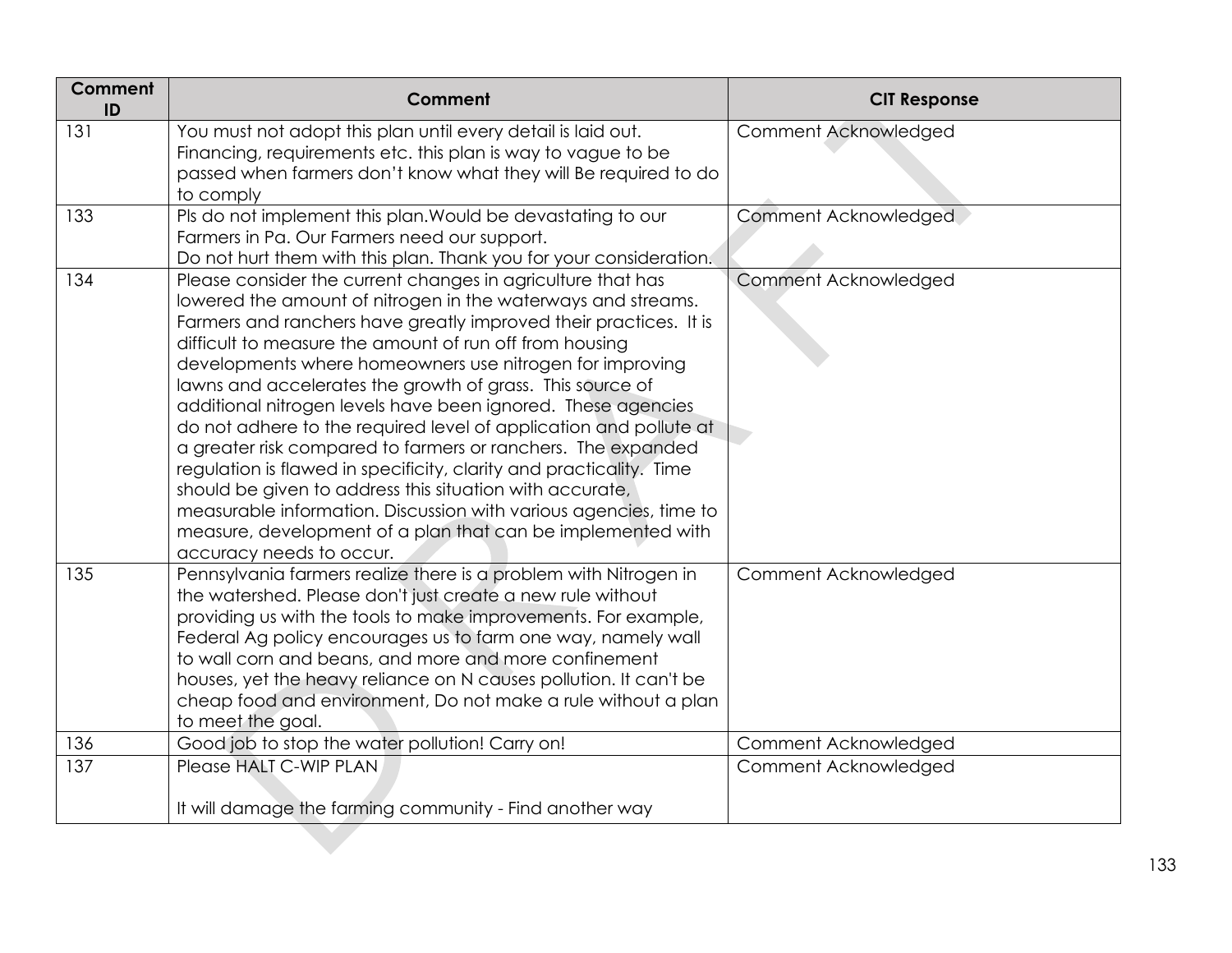| Comment<br>ID | Comment                                                                                                                  | <b>CIT Response</b>  |
|---------------|--------------------------------------------------------------------------------------------------------------------------|----------------------|
| 138           | I think farmers are not the ones that are polluters take a look at                                                       | Comment Acknowledged |
|               | the big companies. But you wont because they have too much                                                               |                      |
|               | money to pay off lawmakers. And place much of the blame on                                                               |                      |
|               | farmers.I am not saying farmers are not polluters yes there might                                                        |                      |
| 140           | be some. But not as much as the corporate companies.<br>I am writing to you to share my concerns for your C-WIP Plan. I  | Comment Acknowledged |
|               | completely agree with the need to clean up our waterways, and                                                            |                      |
|               | how difficult a task this is. However, I believe you are targeting                                                       |                      |
|               | the wrong group. My understanding of this plan is that:                                                                  |                      |
|               | "Pennsylvania would be responsible under C-WIP to achieve                                                                |                      |
|               | through additional pollution control measures 95% (9.48 million                                                          |                      |
|               | pounds) of total nitrogen reduction needed to offset pollution                                                           |                      |
|               | caused by the Dam. And Pennsylvania's farmers will be solely                                                             |                      |
|               | responsible for achieving nearly 85% (8.40 million pounds) of the                                                        |                      |
|               | total nitrogen reduction needed to offset the Dam's pollution to                                                         |                      |
|               | the Bay." I strongly suggest that you re-evaluate the places the                                                         |                      |
|               | excess nitrogen is coming from. The data is becoming more                                                                |                      |
|               | readily available which proves that residential areas are the                                                            |                      |
|               | major cause of the excess nitrogen. Farmers only fertilize enough                                                        |                      |
|               | to make their crops grow efficiently. They do not have the funds                                                         |                      |
|               | to waste on nitrogen to run off their farms. Yes, there is some run-                                                     |                      |
|               | off from farms, but residential homes over fertilize. This is mostly by                                                  |                      |
|               | no fault of their own, but because of how much the fertilizer bags                                                       |                      |
|               | recommend. I do not expect you to go after fertilizer companies,                                                         |                      |
|               | like Scotts, but even just trying to make homeowners more<br>aware. Also, the drainage issue with proper times to apply, |                      |
|               | applying unnecessary amounts, and even just being aware of                                                               |                      |
|               | the amount of non-pervious surfaces. There is nowhere for the                                                            |                      |
|               | nitrogen to go but into stormwater. Farms have acres, and usually                                                        |                      |
|               | neighbors with acres that allows what does run off utilized before                                                       |                      |
|               | it ever reaches the state of Maryland. In conclusion, I would                                                            |                      |
|               | appreciate, if you would re-access the plan you currently have in                                                        |                      |
|               | place, because I believe you will not achieve results that will                                                          |                      |
|               | make a difference by focusing on farm run-off. Urban areas and                                                           |                      |
|               |                                                                                                                          |                      |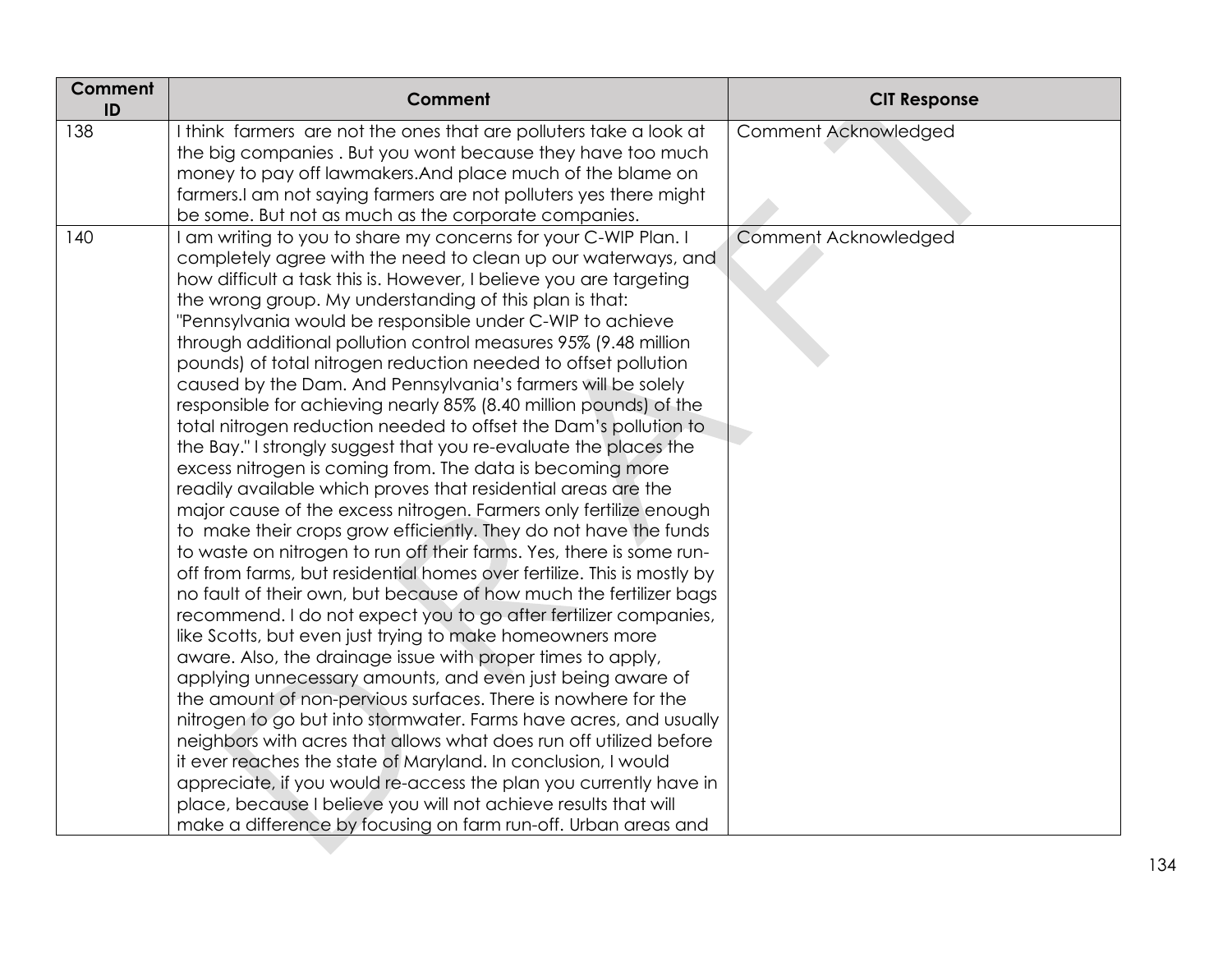| Comment<br>ID | Comment                                                                                                                                                                                                                                                                                                                                                                                                               | <b>CIT Response</b>                                                                                                                                     |
|---------------|-----------------------------------------------------------------------------------------------------------------------------------------------------------------------------------------------------------------------------------------------------------------------------------------------------------------------------------------------------------------------------------------------------------------------|---------------------------------------------------------------------------------------------------------------------------------------------------------|
|               | suburbs are really causing the most damage. There are studies<br>coming out now that prove this. Thank you and have a great<br>day!                                                                                                                                                                                                                                                                                   |                                                                                                                                                         |
| 157           | General Comment 11. While concerns, comments, questions,<br>etc. have been outlined in this comment document, please note<br>that the draft CWIP is one of the most comprehensive, dynamic,<br>well thought out, and strategic WIPs this commenter has<br>encountered; and "kudos" to the CIT, steering committee, and<br>other individuals and entities involved in its development.                                 | Comment Acknowledged                                                                                                                                    |
| 177           | I have serious concerns about this proposal and request a delay<br>until more detailed information is available.                                                                                                                                                                                                                                                                                                      | Comment Acknowledged                                                                                                                                    |
| 182           | Specific Comment 3: Benefits of sediment reductions should be<br>quantified and included in the tables where applicable. We<br>understand that the need to reduce nitrogen and phosphorus is<br>what is driving implementation under the Chesapeake Bay Total<br>Maximum Load. That said, providing estimates of the sediment<br>reduction benefits is also useful, and of great relevance to local<br>water quality. | Information related to anticipated sediment<br>reductions will be incorporated in the final<br>version of the Conowingo WIP based on<br>CAST estimates. |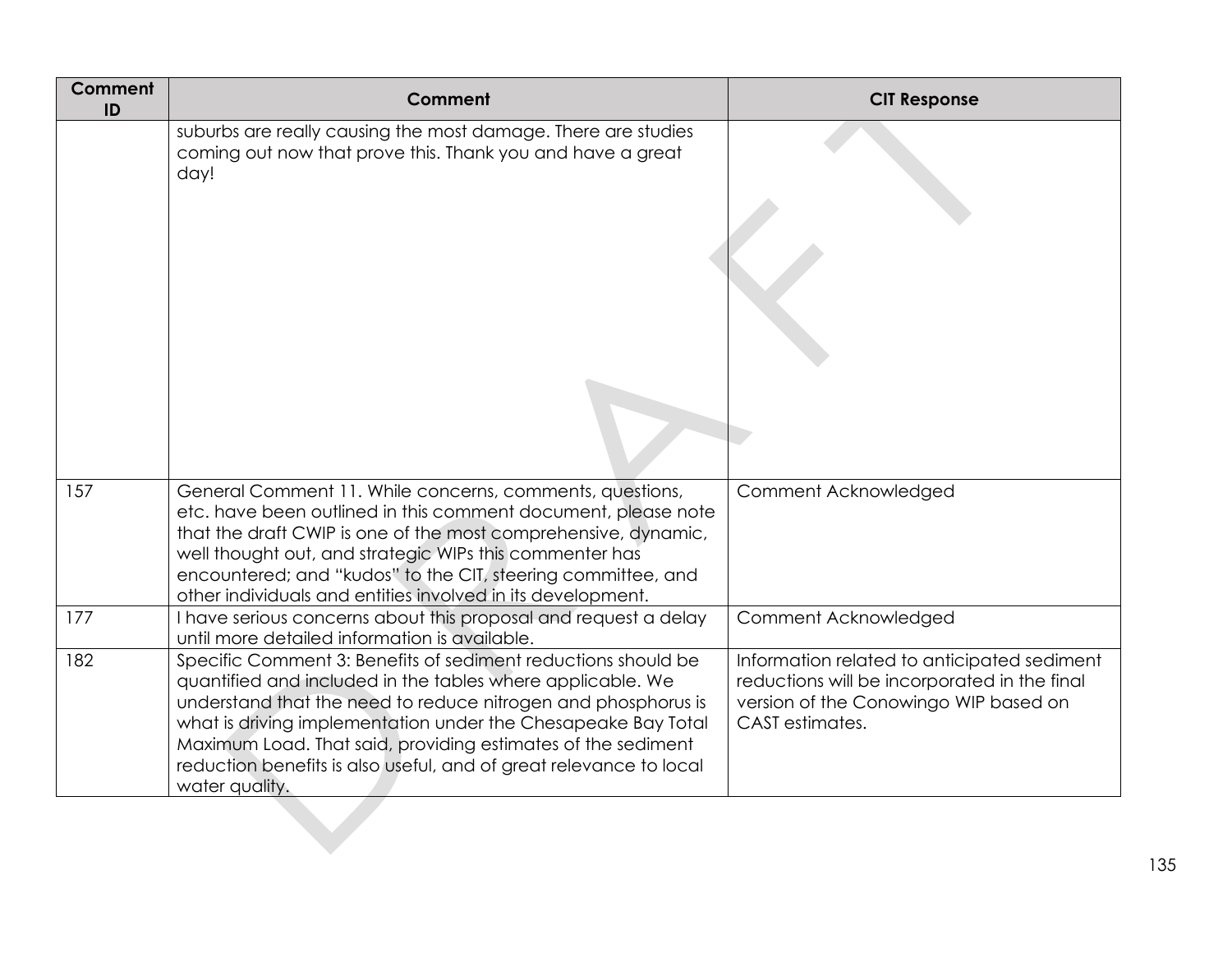| Comment<br>ID | Comment                                                                                                                                                                                                                                                                                                                                                                                                                                                                                                                                                                                                                                                                                                                                                                                                                                                                                                                                                                                                                                                                                                                          | <b>CIT Response</b>                                                                                                                                                                                                                                                               |
|---------------|----------------------------------------------------------------------------------------------------------------------------------------------------------------------------------------------------------------------------------------------------------------------------------------------------------------------------------------------------------------------------------------------------------------------------------------------------------------------------------------------------------------------------------------------------------------------------------------------------------------------------------------------------------------------------------------------------------------------------------------------------------------------------------------------------------------------------------------------------------------------------------------------------------------------------------------------------------------------------------------------------------------------------------------------------------------------------------------------------------------------------------|-----------------------------------------------------------------------------------------------------------------------------------------------------------------------------------------------------------------------------------------------------------------------------------|
| 212           | understand there is a problem at the bay. I understand that<br>something needs to be done to repair the problem. My family is a<br>third generation farming family. Our farm is approximately two<br>miles from the original family farm. Our farming family consists of<br>my grandfather, who has now passed, my father, my brother and<br>his family, my sister and her family, my sons and I. We take pride<br>in taking care of our land. We are doing everything we can not<br>to pollute any waterway. We drink that water. I think the majority<br>of farmers feel the same way I do. There are easier jobs out there<br>but I enjoy farming and I do it because I care about the land.<br>Like many farmers I want the land to be preserved for future<br>generations and the only way to preserve it is to take care of it<br>every day. If you pass the C-WIP Proposal, it will cause a hardship<br>for many of the family farms. As the family farms are sold due to<br>hardship, big company farms are buying them out or the farm<br>goes for residential development. I really hate to lose more family<br>farms. | Comment Acknowledged                                                                                                                                                                                                                                                              |
| 213           | I understand the CWIP calls for significant additional reduction of<br>nitrogen contributions by agriculture to reduce the amount<br>flowing through the dam. The agricultural industry in Pennsylvania<br>is financially resilient, but only to a certain extent. Before<br>implementing the plan, please consider what practices would be<br>necessary and how the cost might be covered. From, A former<br>dairy and crop farmer with over 150 acres of rented crop and<br>grassland.                                                                                                                                                                                                                                                                                                                                                                                                                                                                                                                                                                                                                                         | The Steering Committee aimed to select<br>BMPs that are cost effective with a<br>preference on keeping farmland in<br>production as much as possible. Funding<br>made available through the CWIP aims to fill<br>gaps in existing funding programs to<br>implement priority BMPs. |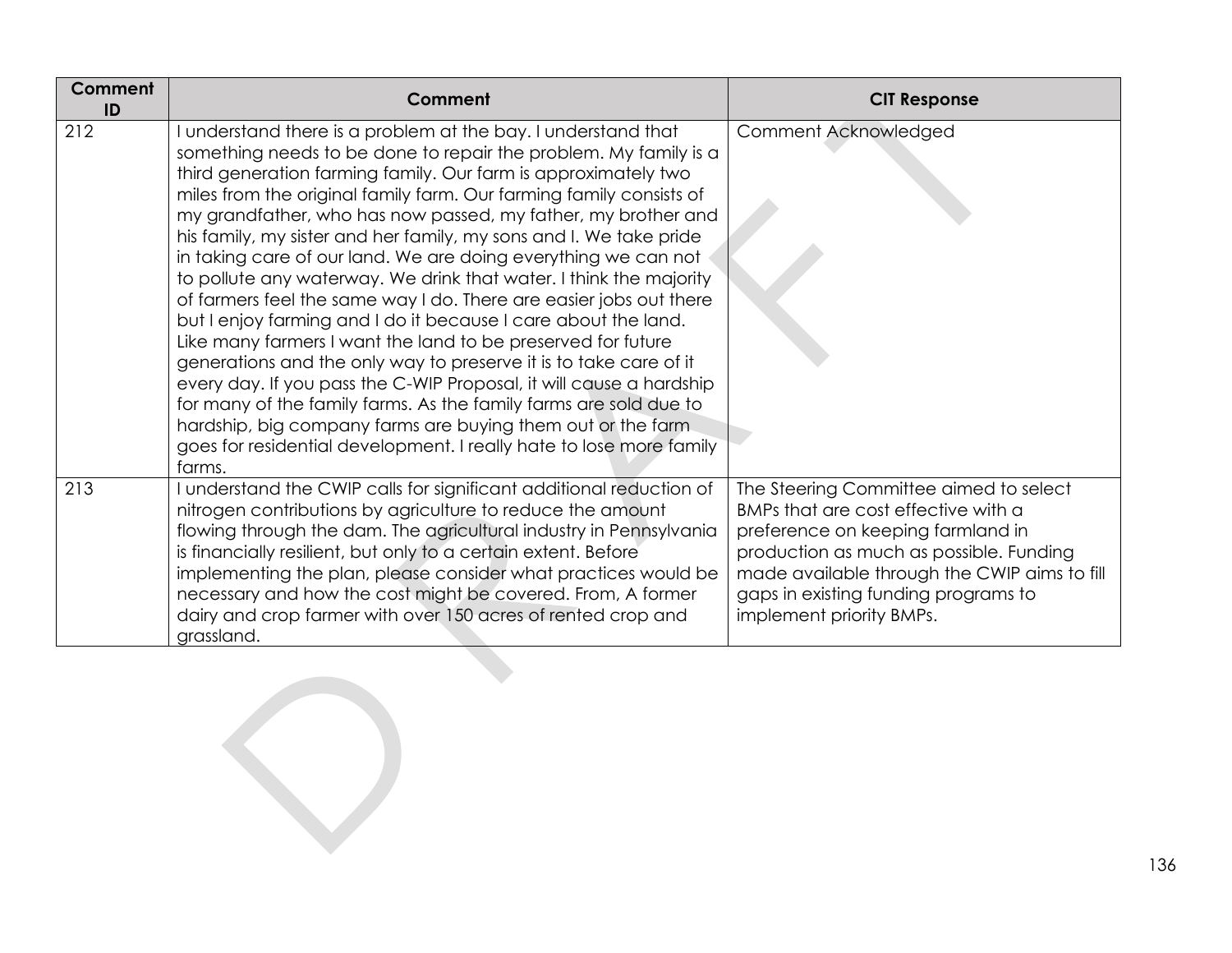| Comment<br>ID | <b>Comment</b>                                                                                                                                                                                                                                                                                                                                                                                                                                                                                                                                                                                                                                                                                                                                                                                                                                                                                                                                                                                                                                                                                                                                                                                                                                                                                                                                                                                                                                                                                                                                                                                                                                                                        | <b>CIT Response</b>  |
|---------------|---------------------------------------------------------------------------------------------------------------------------------------------------------------------------------------------------------------------------------------------------------------------------------------------------------------------------------------------------------------------------------------------------------------------------------------------------------------------------------------------------------------------------------------------------------------------------------------------------------------------------------------------------------------------------------------------------------------------------------------------------------------------------------------------------------------------------------------------------------------------------------------------------------------------------------------------------------------------------------------------------------------------------------------------------------------------------------------------------------------------------------------------------------------------------------------------------------------------------------------------------------------------------------------------------------------------------------------------------------------------------------------------------------------------------------------------------------------------------------------------------------------------------------------------------------------------------------------------------------------------------------------------------------------------------------------|----------------------|
| 233           | Conowingo Systems - A Cost-Effective and Market-Based<br>Proposal -- Paragraph 1: Under our approach, each year we will<br>assemble a finance package for enhancing sediment trapping<br>capacity and transporting removed sediment to areas for<br>storage and further processing. We will work with Maryland state<br>agencies using existing programs to generate water quality<br>credits for this activity, credits that can then be sold on the<br>Maryland Water Quality Credit Exchange and other existing<br>water quality markets in Chesapeake Bay states, or purchased<br>by the jurisdictions themselves to meet the CWIP goals. Revenue<br>from credit sales will be used to fund implementation of the next<br>round of sediment trapping enhancement, creating a<br>sustainable loop to incrementally reduce the sediment and<br>nutrient threats posed to the Bay. Paragraph 2: Our solution does<br>not negate entirely the need for additional upstream Best<br>Management Practices. Reducing the annual input of nutrients<br>and sediment entering the river, as detailed in the jurisdictions'<br>Phase III WIPs and subsequent 2-year milestones, must be<br>addressed simultaneously to reduce the need for future large-<br>scale sediment removal. As has been envisioned by the<br>Chesapeake Bay Partnership for decades, ongoing protection of<br>water quality in the Bay will continue to require a diversity of<br>approaches. What our solution does is greatly diminish the need,<br>urgency, and magnitude of additional Best Management<br>Practices that would need to be implemented to offset the lost<br>trapping capacity of the Reservoir. | Comment Acknowledged |
| 238           | The first two comments are observations about pote ntial pitfalls<br>that we hope can be avoided by working together. Either pitfall<br>alone is of concern, but the possibility that they might amplify<br>each other is also possible and problematic. It was encouraging<br>to hear recognition of them in the presentation, but we want to<br>make sure the Steering Committee fully grasps the significance<br>from our perspective. The third comment is a practical<br>recommendation that could help address our concerns but                                                                                                                                                                                                                                                                                                                                                                                                                                                                                                                                                                                                                                                                                                                                                                                                                                                                                                                                                                                                                                                                                                                                                 | Comment Acknowledged |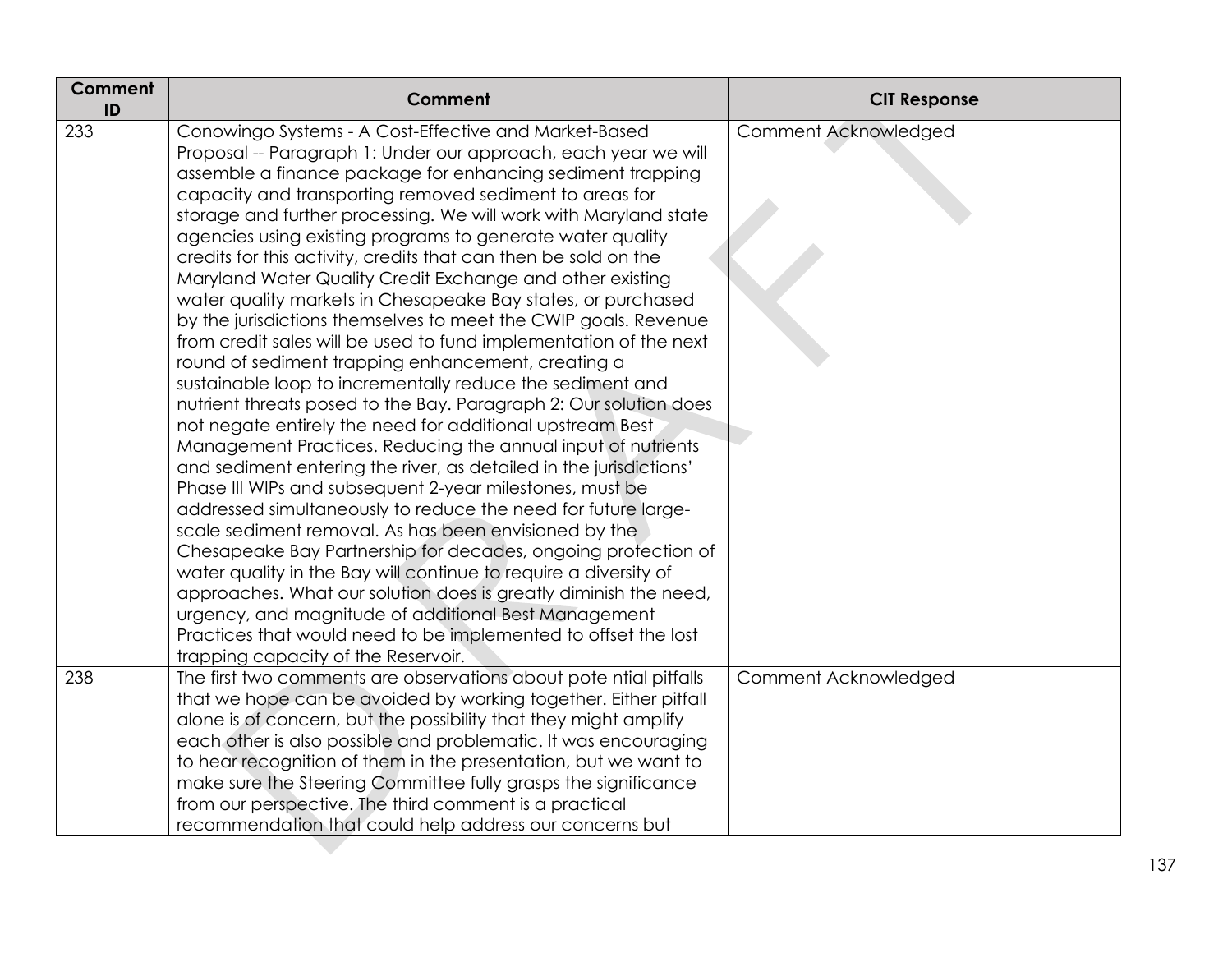| <b>Comment</b><br>ID | <b>Comment</b>                                                                                                                                                                                                                                                                                                                                                                                                                                                                                                                                                                                                                                                                                                                                                                                                                                                                                                     | <b>CIT Response</b>  |
|----------------------|--------------------------------------------------------------------------------------------------------------------------------------------------------------------------------------------------------------------------------------------------------------------------------------------------------------------------------------------------------------------------------------------------------------------------------------------------------------------------------------------------------------------------------------------------------------------------------------------------------------------------------------------------------------------------------------------------------------------------------------------------------------------------------------------------------------------------------------------------------------------------------------------------------------------|----------------------|
|                      | stands on its own, nonetheless, as a great opportunity for your<br>multi-state WIP to address.                                                                                                                                                                                                                                                                                                                                                                                                                                                                                                                                                                                                                                                                                                                                                                                                                     |                      |
| 255                  | The draft plan outlines a comprehensive and logical approach<br>aimed at reducing nutrient and sediment reductions by 2025.<br>Although Maryland's role is relatively small in comparison to our<br>upstream partners, it is important nonetheless. While the draft<br>plan for Maryland includes reductions across all sectors,<br>Maryland farmers are once again being called upon to<br>implement additional environmental measures on their land. It is<br>important to note that these are above and beyond what we've<br>already asked of them to meet our commitments under<br>Maryland's Phase III Watershed Implementation Plan.                                                                                                                                                                                                                                                                         | Comment Acknowledged |
| 267                  | Our ultimate recommendation is that release of a final C-WIP be<br>suspended indefinitely until the following have been meaningfully<br>addressed: 1) A more comprehensive effort has been made by<br>the Partnership to engage and collaborate with Pennsylvania<br>officials and stakeholders in development of measures to be<br>pursued under C-WIP that will not conflict with Pennsylvania's<br>Phase 3 Watershed Implementation Plan nor divert human,<br>financial and technical resources planned to be dedicated<br>under Pennsylvania's Phase 3 WIP. 2) A more definitive,<br>comprehensive, and reliable source of financing projects to be<br>pursued under C-WIP be identified that is wholly independent of<br>state, federal and private funding sources currently dedicated or<br>planned for use in financing conservation measures to be<br>pursued in implementing Pennsylvania's Phase 3 WIP. | Comment Acknowledged |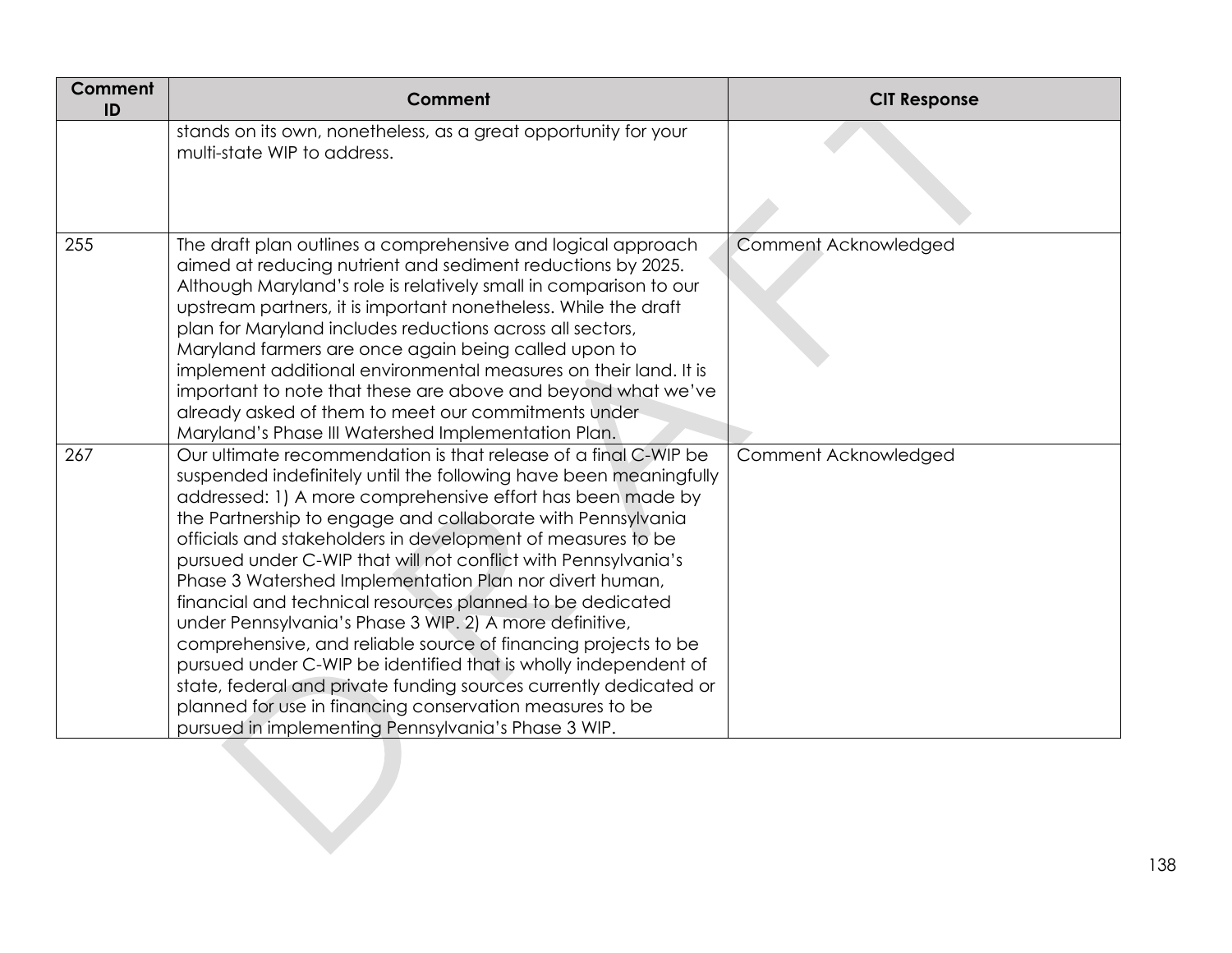| Comment<br>ID | Comment                                                                                                                                                                                                                                                                                                                                                                                                                                                                                                                                                                                                                                                                                                                                                                                                                                                                                                                                                                                                                                                                                                                                                                                                                                                                                                                                                                                                                                                                                                                                                                                                                                   | <b>CIT Response</b>                                                                                                                                                                                                                                                                                                                                                                                                                                                                                                 |
|---------------|-------------------------------------------------------------------------------------------------------------------------------------------------------------------------------------------------------------------------------------------------------------------------------------------------------------------------------------------------------------------------------------------------------------------------------------------------------------------------------------------------------------------------------------------------------------------------------------------------------------------------------------------------------------------------------------------------------------------------------------------------------------------------------------------------------------------------------------------------------------------------------------------------------------------------------------------------------------------------------------------------------------------------------------------------------------------------------------------------------------------------------------------------------------------------------------------------------------------------------------------------------------------------------------------------------------------------------------------------------------------------------------------------------------------------------------------------------------------------------------------------------------------------------------------------------------------------------------------------------------------------------------------|---------------------------------------------------------------------------------------------------------------------------------------------------------------------------------------------------------------------------------------------------------------------------------------------------------------------------------------------------------------------------------------------------------------------------------------------------------------------------------------------------------------------|
| 272           | 2.1. Diversity and Equity -- At its last meeting, EPA Chesapeake<br>Bay Program Executive Council signed onto the Diversity<br>Statement, committing the partnership to embracing diversity,<br>equity, inclusion and justice in all forms. This includes ensuring the<br>benefits of science, restoration and partnership programs are<br>distributed equitably without disproportionate impacts on<br>vulnerable populations. It is important that the Diversity<br>Statement is more than just words, and in order to fulfill this<br>commitment, it is critical that all of the work done by the EPA<br>Chesapeake Bay Program Office be conducted through a lens<br>of diversity, equity, inclusion, and justice (DEIJ). When reviewing<br>the CWIP, it does not appear that issues involving DEIJ were<br>considered during its development. The first "guiding principle" in<br>the draft CWIP is fairness - "fairness, equity, and feasibility among<br>state, local, and federal and other partners participating in the<br>CWIP regarding level of effort, financing, tracking, resource<br>sharing, and third -party access." (See Draft CWIP, Page 8). This<br>admirable goal is not reflected in the draft proposal before us.<br>Most of the Bay partner jurisdictions were not involved in<br>processes with Exelon, where funds for cleanup could have been<br>secured. Since those funds were not obtained in those processes,<br>there is a high likelihood that the other states, some of which<br>have little to no connection to the Susquehanna, will be taking<br>on these loads and bearing the costs of cleanup. | The CWIP Steering Committee is aware of<br>the Executive Council's adoption of the<br>Diversity Statement. The CWIP Steering<br>Committee selected the geography of the<br>Primary CWIP Strategy based on estimated<br>nitrogen reductions and costs, not how funds<br>will be distributed related to the Conowingo<br>Dam and Exelon. For further information<br>related to the Conowingo Dam, visit:<br>https://mde.maryland.gov/programs/Water/<br>WetlandsandWaterways/Pages/ExelonMD-<br>Conowingo-WQCApp.aspx |
| 273           | 2.2. Diversity and Equity -- It has been confirmed by members of<br>the CWIP Steering Committee that the primary lens in which the<br>CWIP was developed was from the most cost-effective<br>perspective. While this is an important component, it should not<br>be the only consideration, or a reason not to consider other<br>social impacts. For instance, the CWIP Steering Committee<br>should consider the impacts of structural racism and how Clean<br>Water Act requirements impact different communities in our<br>watershed.<br>In order to authentically include equity into this plan, we                                                                                                                                                                                                                                                                                                                                                                                                                                                                                                                                                                                                                                                                                                                                                                                                                                                                                                                                                                                                                                   | This comment is appreciated and as<br>planning moves from the large-scale,<br>physiographic nature of watershed<br>boundaries to actual implementation at a<br>finer scale, this recommendation on the use<br>of racial equity tools will be considered. Due<br>to the broad-scale nature of evaluating<br>numerous scenarios, the CWIP Steering<br>Committee selected the geography of the<br>Primary CWIP Strategy based on estimated                                                                             |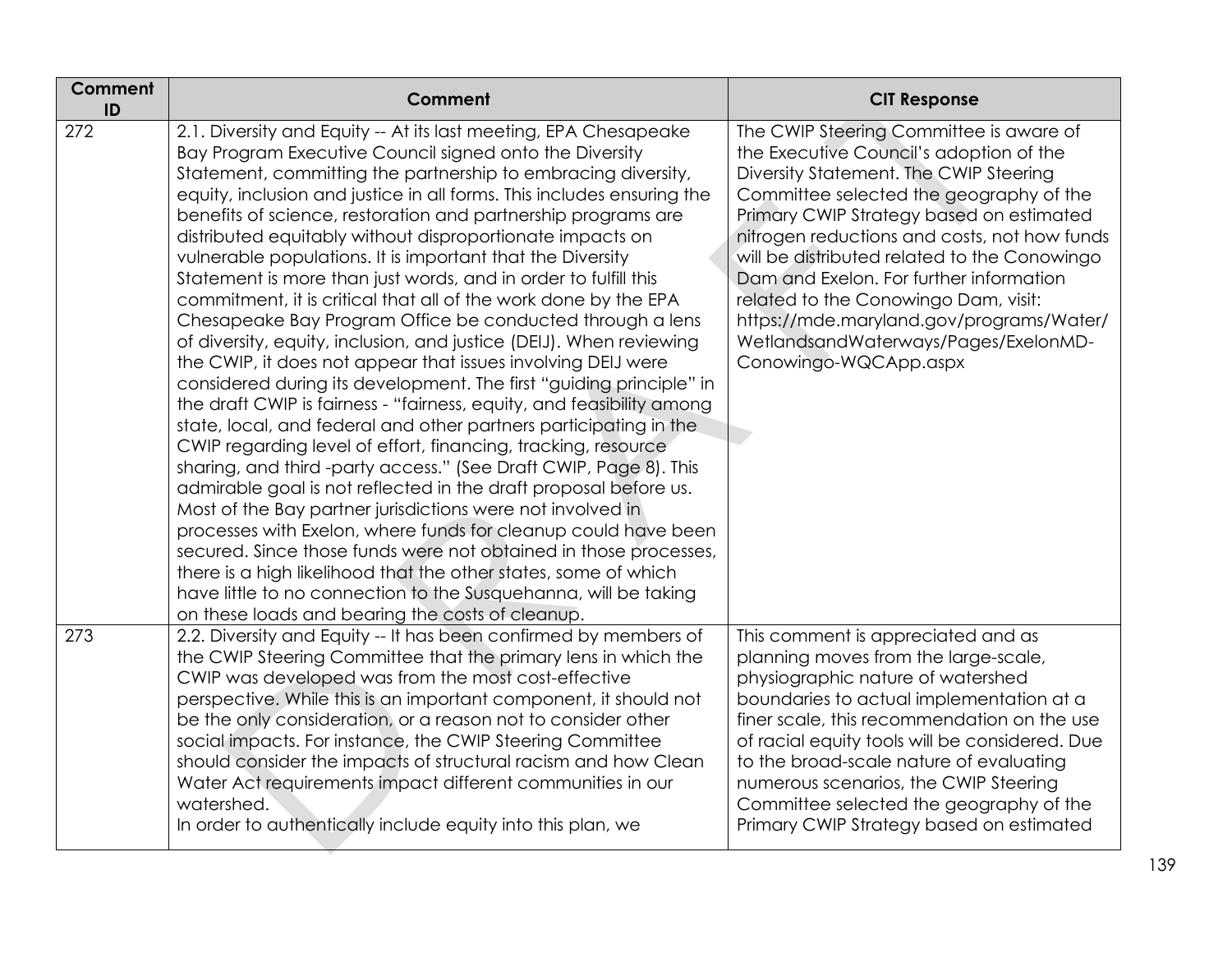| <b>Comment</b><br>ID | Comment                                                                                                                                                                                                                                                                                                                                                                                                                                                                                                                                                                              | <b>CIT Response</b>                                                                                                                  |
|----------------------|--------------------------------------------------------------------------------------------------------------------------------------------------------------------------------------------------------------------------------------------------------------------------------------------------------------------------------------------------------------------------------------------------------------------------------------------------------------------------------------------------------------------------------------------------------------------------------------|--------------------------------------------------------------------------------------------------------------------------------------|
|                      | recommend that the CWIP Steering Committee use a Racial<br>Equity Tool, like this one provided by the Local and Regional<br>Government Alliance on Race & Equity, to frame their work.<br>Racial Equity Tools lay out a series of steps that help the user<br>identify inequities through a series of questions. For example, the<br>Steering Committee should analyze the demographics of the<br>population to be impacted, who benefits from or will be<br>burdened by the proposal, and identify strategies for advancing<br>racial equity or mitigating unintended consequences. | nitrogen reductions as well as costs, based<br>on the potential to have a positive impact<br>on water quality in the Chesapeake Bay. |
| 279                  | Table 3 on page 36 should indicate an N reduction value of<br>"0.17" for the Maryland Agriculture sector and a value of "0.00"<br>for the New York Developed sector.                                                                                                                                                                                                                                                                                                                                                                                                                 | The Conowingo WIP plan development<br>team will review this table for accuracy.                                                      |
| 280                  | On page 40, it is suggested to revise the wording of the first two<br>sentences under "Achieving Goals, to clarify that pollution<br>reductions are a means to achieve goals such as increased<br>water clarity, dissolved oxygen concentrations, and oyster<br>population. Pollution reductions are not the end goals.                                                                                                                                                                                                                                                              | The Conowingo WIP plan development<br>team will review this language for accuracy<br>and clarity.                                    |
| 283                  | We are encouraged by the goals and objectives set forth in<br>order to improve overall water quality and nutrient load<br>reduction for the Chesapeake Bay. Any efforts toward<br>improvement leading to positive results for the Bay are laudable<br>and should be encouraged. Therefore, we recognize the goals<br>behind the addition of the Conowingo WIP and hope that it<br>produces results that aid in the overall nutrient management<br>effort.                                                                                                                            | Comment Acknowledged                                                                                                                 |
| 289                  | C. Impacts of COVID-19. The Draft CWIP recognizes that the<br>COVID-19 pandemic has created new economic and budget<br>realities for state and local governments as well as additional<br>implementation challenges and that timelines will need to be<br>adjusted because of these effects. (Draft CWIP 28, 44.) MAMWA<br>urges the Chesapeake Bay Program to remain flexible in its<br>approach until the full impact of the COVID-19 emergency is<br>known.                                                                                                                       | Comment Acknowledged                                                                                                                 |